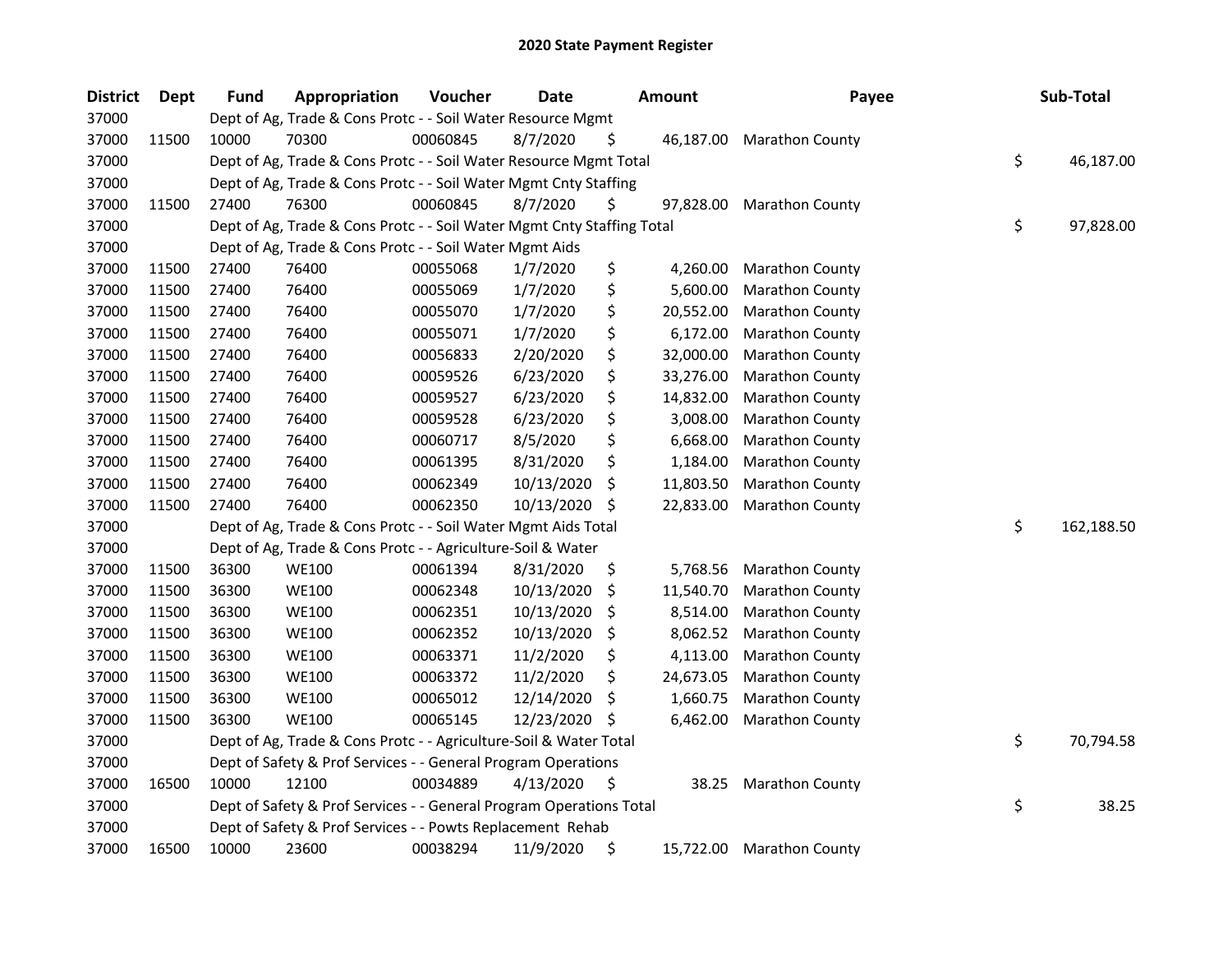| <b>District</b> | <b>Dept</b> | Fund  | Appropriation                                                     | Voucher  | <b>Date</b>   | Amount          | Payee                  | Sub-Total       |
|-----------------|-------------|-------|-------------------------------------------------------------------|----------|---------------|-----------------|------------------------|-----------------|
| 37000           |             |       | Dept of Safety & Prof Services - - Powts Replacement Rehab Total  |          |               |                 |                        | \$<br>15,722.00 |
| 37000           |             |       | Dept of Public Instruction - - Federal Aids, Local Aid            |          |               |                 |                        |                 |
| 37000           | 25500       | 10000 | 24100                                                             | 00206608 | 1/13/2020     | \$<br>2,143.20  | <b>Marathon County</b> |                 |
| 37000           | 25500       | 10000 | 24100                                                             | 00214704 | 3/9/2020      | \$<br>1,893.30  | Marathon County        |                 |
| 37000           | 25500       | 10000 | 24100                                                             | 00216165 | 3/16/2020     | \$<br>2,011.70  | Marathon County        |                 |
| 37000           | 25500       | 10000 | 24100                                                             | 00218868 | 3/30/2020     | 1,498.30        | Marathon County        |                 |
| 37000           | 25500       | 10000 | 24100                                                             | 00220611 | 4/20/2020     | \$<br>1,860.00  | Marathon County        |                 |
| 37000           | 25500       | 10000 | 24100                                                             | 00224539 | 5/18/2020     | 1,194.80        | Marathon County        |                 |
| 37000           | 25500       | 10000 | 24100                                                             | 00230683 | 6/22/2020     | \$<br>883.50    | Marathon County        |                 |
| 37000           | 25500       | 10000 | 24100                                                             | 00234625 | 7/27/2020     | \$<br>1,730.30  | Marathon County        |                 |
| 37000           | 25500       | 10000 | 24100                                                             | 00236889 | 8/24/2020     | \$<br>2,651.90  | Marathon County        |                 |
| 37000           | 25500       | 10000 | 24100                                                             | 00239728 | 9/14/2020     | 2,411.22        | Marathon County        |                 |
| 37000           | 25500       | 10000 | 24100                                                             | 00242796 | 10/13/2020    | \$<br>1,781.02  | Marathon County        |                 |
| 37000           | 25500       | 10000 | 24100                                                             | 00247096 | 11/16/2020    | \$<br>2,009.98  | Marathon County        |                 |
| 37000           |             |       | Dept of Public Instruction - - Federal Aids, Local Aid Total      |          |               |                 |                        | \$<br>22,069.22 |
| 37000           |             |       | Dept of Natural Resources - - Ea - Federal Funds                  |          |               |                 |                        |                 |
| 37000           | 37000       | 10000 | 68300                                                             | 00381763 | 1/10/2020     | \$<br>4,775.00  | Marathon County        |                 |
| 37000           | 37000       | 10000 | 68300                                                             | 00395297 | 3/12/2020     | \$<br>10,160.23 | Marathon County        |                 |
| 37000           | 37000       | 10000 | 68300                                                             | 00402991 | 4/17/2020     | \$<br>7,825.04  | <b>Marathon County</b> |                 |
| 37000           |             |       | Dept of Natural Resources - - Ea - Federal Funds Total            |          |               |                 |                        | \$<br>22,760.27 |
| 37000           |             |       | Dept of Natural Resources - - Gen Program Ops-State Funds         |          |               |                 |                        |                 |
| 37000           | 37000       | 21200 | 16100                                                             | 00449504 | 12/18/2020 \$ | 100.00          | <b>Marathon County</b> |                 |
| 37000           |             |       | Dept of Natural Resources - - Gen Program Ops-State Funds Total   |          |               |                 |                        | \$<br>100.00    |
| 37000           |             |       | Dept of Natural Resources - - General Program Operations --       |          |               |                 |                        |                 |
| 37000           | 37000       | 21200 | 25400                                                             | 00435455 | 9/15/2020     | \$<br>60.00     | <b>Marathon County</b> |                 |
| 37000           |             |       | Dept of Natural Resources - - General Program Operations -- Total |          |               |                 |                        | \$<br>60.00     |
| 37000           |             |       | Dept of Natural Resources - - GPO -Federal Funds                  |          |               |                 |                        |                 |
| 37000           | 37000       | 21200 | 38100                                                             | 00394168 | 3/6/2020      | \$<br>4,018.48  | <b>Marathon County</b> |                 |
| 37000           |             |       | Dept of Natural Resources - - GPO -Federal Funds Total            |          |               |                 |                        | \$<br>4,018.48  |
| 37000           |             |       | Dept of Natural Resources - - Venison Processing                  |          |               |                 |                        |                 |
| 37000           | 37000       | 21200 | 54900                                                             | 00394804 | 3/18/2020     | \$<br>2,210.00  | <b>Marathon County</b> |                 |
| 37000           |             |       | Dept of Natural Resources - - Venison Processing Total            |          |               |                 |                        | \$<br>2,210.00  |
| 37000           |             |       | Dept of Natural Resources - - Enf A - Boating Enforcement         |          |               |                 |                        |                 |
| 37000           | 37000       | 21200 | 55000                                                             | 00394168 | 3/6/2020      | \$<br>8,232.97  | Marathon County        |                 |
| 37000           |             |       | Dept of Natural Resources - - Enf A - Boating Enforcement Total   |          |               |                 |                        | \$<br>8,232.97  |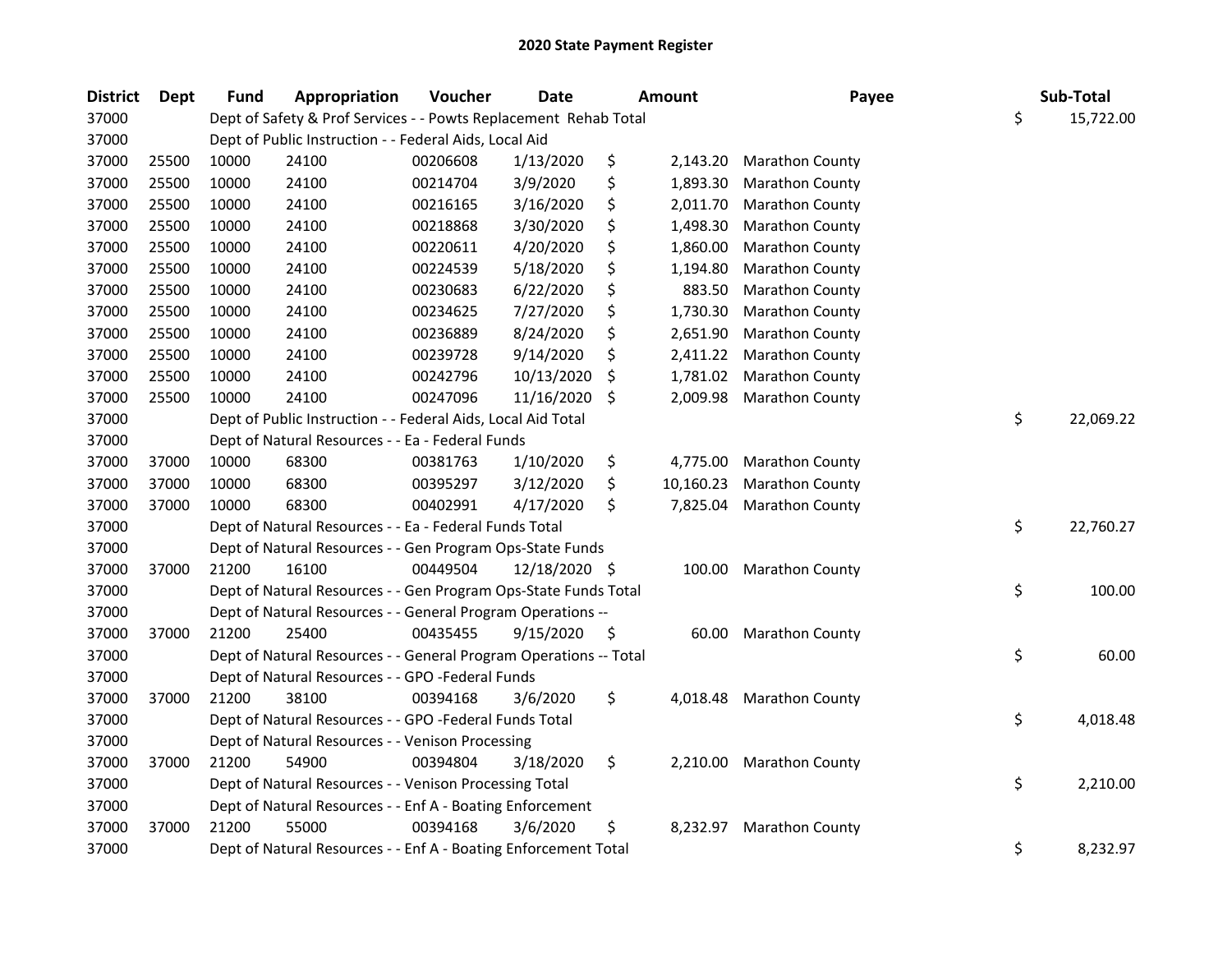| <b>District</b> | <b>Dept</b> | Fund  | Appropriation                                                      | Voucher  | <b>Date</b>   | <b>Amount</b>    | Payee                      | Sub-Total        |
|-----------------|-------------|-------|--------------------------------------------------------------------|----------|---------------|------------------|----------------------------|------------------|
| 37000           |             |       | Dept of Natural Resources - - Enf A - Atv & Utv Enforcement        |          |               |                  |                            |                  |
| 37000           | 37000       | 21200 | 55100                                                              | 00436261 | 9/18/2020     | \$               | 5,781.42 Marathon County   |                  |
| 37000           |             |       | Dept of Natural Resources - - Enf A - Atv & Utv Enforcement Total  |          |               |                  |                            | \$<br>5,781.42   |
| 37000           |             |       | Dept of Natural Resources - - Enf A - Snow Enforcement             |          |               |                  |                            |                  |
| 37000           | 37000       | 21200 | 55200                                                              | 00436441 | 9/24/2020     | \$               | 15,586.60 Marathon County  |                  |
| 37000           |             |       | Dept of Natural Resources - - Enf A - Snow Enforcement Total       |          |               |                  |                            | \$<br>15,586.60  |
| 37000           |             |       | Dept of Natural Resources - - Wildlife Damage Claims & Abat        |          |               |                  |                            |                  |
| 37000           | 37000       | 21200 | 55300                                                              | 00394804 | 3/18/2020     | \$<br>20,017.74  | <b>Marathon County</b>     |                  |
| 37000           | 37000       | 21200 | 55300                                                              | 00408429 | 5/21/2020     | \$<br>13,920.70  | <b>Marathon County</b>     |                  |
| 37000           | 37000       | 21200 | 55300                                                              | 00443417 | 10/23/2020 \$ | 18,614.77        | <b>Marathon County</b>     |                  |
| 37000           |             |       | Dept of Natural Resources - - Wildlife Damage Claims & Abat Total  |          |               |                  |                            | \$<br>52,553.21  |
| 37000           |             |       | Dept of Natural Resources - - Resaids - County Cons Aids           |          |               |                  |                            |                  |
| 37000           | 37000       | 21200 | 56300                                                              | 00413562 | 6/1/2020      | \$<br>4,314.00   | <b>Marathon County</b>     |                  |
| 37000           |             |       | Dept of Natural Resources - - Resaids - County Cons Aids Total     |          |               |                  |                            | \$<br>4,314.00   |
| 37000           |             |       | Dept of Natural Resources - - Ra- Fish, WI & Forestry              |          |               |                  |                            |                  |
| 37000           | 37000       | 21200 | 56400                                                              | 00400727 | 4/9/2020      | \$<br>1,411.07   | <b>Marathon County</b>     |                  |
| 37000           |             |       | Dept of Natural Resources - - Ra- Fish, WI & Forestry Total        |          |               |                  |                            | \$<br>1,411.07   |
| 37000           |             |       | Dept of Natural Resources - - Resaids - Forest Croplnd & Mfl       |          |               |                  |                            |                  |
| 37000           | 37000       | 21200 | 56600                                                              | 00436098 | 9/18/2020     | \$               | 46,310.88 Marathon County  |                  |
| 37000           |             |       | Dept of Natural Resources - - Resaids - Forest CropInd & Mfl Total |          |               |                  |                            | \$<br>46,310.88  |
| 37000           |             |       | Dept of Natural Resources - - Resaids - County Forest Loans        |          |               |                  |                            |                  |
| 37000           | 37000       | 21200 | 56700                                                              | 00384924 | 1/23/2020     | \$               | 14,811.24 Marathon County  |                  |
| 37000           |             |       | Dept of Natural Resources - - Resaids - County Forest Loans Total  |          |               |                  |                            | \$<br>14,811.24  |
| 37000           |             |       | Dept of Natural Resources - - Ra- Suppl Snow Trail Aids            |          |               |                  |                            |                  |
| 37000           | 37000       | 21200 | 56900                                                              | 00405484 | 4/24/2020     | \$               | 143,489.16 Marathon County |                  |
| 37000           |             |       | Dept of Natural Resources - - Ra- Suppl Snow Trail Aids Total      |          |               |                  |                            | \$<br>143,489.16 |
| 37000           |             |       | Dept of Natural Resources - - Resaids - Cnty Forst & Admin         |          |               |                  |                            |                  |
| 37000           | 37000       | 21200 | 57200                                                              | 00395738 | 3/16/2020     | \$<br>62,404.70  | <b>Marathon County</b>     |                  |
| 37000           |             |       | Dept of Natural Resources - - Resaids - Cnty Forst & Admin Total   |          |               |                  |                            | \$<br>62,404.70  |
| 37000           |             |       | Dept of Natural Resources - - Ra- Snowmobile Trail Areas           |          |               |                  |                            |                  |
| 37000           | 37000       | 21200 | 57500                                                              | 00432177 | 8/27/2020     | \$<br>118,650.00 | <b>Marathon County</b>     |                  |
| 37000           | 37000       | 21200 | 57500                                                              | 00438030 | 9/30/2020     | \$<br>114,286.34 | <b>Marathon County</b>     |                  |
| 37000           |             |       | Dept of Natural Resources - - Ra- Snowmobile Trail Areas Total     |          |               |                  |                            | \$<br>232,936.34 |
| 37000           |             |       | Dept of Natural Resources - - Ra- Atv Prj Aids, Gas Tax Pymt       |          |               |                  |                            |                  |
| 37000           | 37000       | 21200 | 57600                                                              | 00398039 | 3/26/2020     | \$               | 4,918.76 Marathon County   |                  |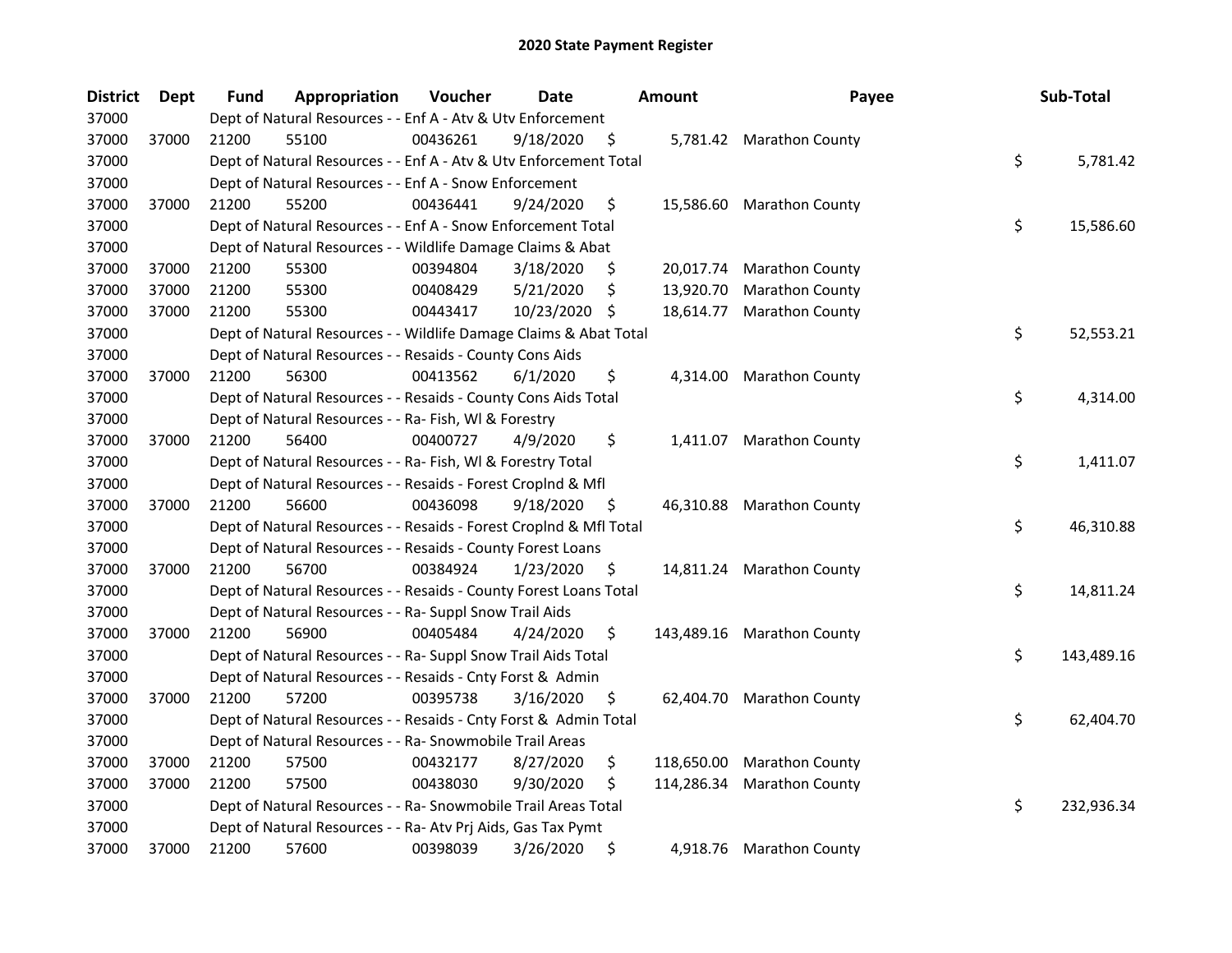| District | Dept  | <b>Fund</b> | Appropriation                                                      | Voucher  | <b>Date</b> | <b>Amount</b>    | Payee                     | Sub-Total        |
|----------|-------|-------------|--------------------------------------------------------------------|----------|-------------|------------------|---------------------------|------------------|
| 37000    | 37000 | 21200       | 57600                                                              | 00405506 | 4/22/2020   | \$<br>80.00      | <b>Marathon County</b>    |                  |
| 37000    | 37000 | 21200       | 57600                                                              | 00432169 | 8/27/2020   | \$<br>34,975.00  | Marathon County           |                  |
| 37000    | 37000 | 21200       | 57600                                                              | 00432170 | 8/27/2020   | \$<br>8,300.00   | <b>Marathon County</b>    |                  |
| 37000    |       |             | Dept of Natural Resources - - Ra- Atv Prj Aids, Gas Tax Pymt Total |          |             |                  |                           | \$<br>48,273.76  |
| 37000    |       |             | Dept of Natural Resources - - Ra- Atv Project Aids                 |          |             |                  |                           |                  |
| 37000    | 37000 | 21200       | 57700                                                              | 00405506 | 4/22/2020   | \$               | 34,935.00 Marathon County |                  |
| 37000    |       |             | Dept of Natural Resources - - Ra- Atv Project Aids Total           |          |             |                  |                           | \$<br>34,935.00  |
| 37000    |       |             | Dept of Natural Resources - - Ea - Lake Protection                 |          |             |                  |                           |                  |
| 37000    | 37000 | 21200       | 66300                                                              | 00419507 | 6/24/2020   | \$               | 20,993.78 Marathon County |                  |
| 37000    | 37000 | 21200       | 66300                                                              | 00446742 | 11/13/2020  | \$<br>12,524.88  | <b>Marathon County</b>    |                  |
| 37000    |       |             | Dept of Natural Resources - - Ea - Lake Protection Total           |          |             |                  |                           | \$<br>33,518.66  |
| 37000    |       |             | Dept of Natural Resources - - Res Acq & Dev - Federal Funds        |          |             |                  |                           |                  |
| 37000    | 37000 | 21200       | 78200                                                              | 00428805 | 8/13/2020   | \$<br>1,279.26   | <b>Marathon County</b>    |                  |
| 37000    | 37000 | 21200       | 78200                                                              | 00437978 | 9/28/2020   | \$<br>216.00     | <b>Marathon County</b>    |                  |
| 37000    |       |             | Dept of Natural Resources - - Res Acq & Dev - Federal Funds Total  |          |             |                  |                           | \$<br>1,495.26   |
| 37000    |       |             | Dept of Natural Resources - - Land Acquisition                     |          |             |                  |                           |                  |
| 37000    | 37000 | 36300       | <b>TA100</b>                                                       | 00391613 | 2/24/2020   | \$<br>8.00       | <b>Marathon County</b>    |                  |
| 37000    | 37000 | 36300       | <b>TA100</b>                                                       | 00433204 | 9/1/2020    | \$<br>186,152.50 | Marathon County           |                  |
| 37000    |       |             | Dept of Natural Resources - - Land Acquisition Total               |          |             |                  |                           | \$<br>186,160.50 |
| 37000    |       |             | Dept of Natural Resources - - Dnr-Nonpoint Source                  |          |             |                  |                           |                  |
| 37000    | 37000 | 36300       | <b>TF100</b>                                                       | 00391608 | 2/21/2020   | \$<br>245,176.48 | <b>Marathon County</b>    |                  |
| 37000    |       |             | Dept of Natural Resources - - Dnr-Nonpoint Source Total            |          |             |                  |                           | \$<br>245,176.48 |
| 37000    |       |             | Dept of Natural Resources - - GPO - Sd Water Loan Prog, Fed        |          |             |                  |                           |                  |
| 37000    | 37000 | 57300       | 48200                                                              | 00383805 | 1/21/2020   | \$<br>11,340.25  | Marathon County           |                  |
| 37000    | 37000 | 57300       | 48200                                                              | 00400345 | 4/8/2020    | \$<br>7,750.00   | <b>Marathon County</b>    |                  |
| 37000    | 37000 | 57300       | 48200                                                              | 00418759 | 7/16/2020   | \$<br>7,750.00   | <b>Marathon County</b>    |                  |
| 37000    | 37000 | 57300       | 48200                                                              | 00437028 | 10/22/2020  | \$<br>7,750.00   | <b>Marathon County</b>    |                  |
| 37000    |       |             | Dept of Natural Resources - - GPO - Sd Water Loan Prog, Fed Total  |          |             |                  |                           | \$<br>34,590.25  |
| 37000    |       |             | WI Dept of Transportation - - Eldly&Disa Co/Aid Sf                 |          |             |                  |                           |                  |
| 37000    | 39500 | 21100       | 16800                                                              | 00481683 | 1/16/2020   | \$<br>362,545.00 | Marathon County           |                  |
| 37000    | 39500 | 21100       | 16800                                                              | 00529382 | 5/26/2020   | \$<br>1,681.67   | Marathon County           |                  |
| 37000    |       |             | WI Dept of Transportation - - Eldly&Disa Co/Aid Sf Total           |          |             |                  |                           | \$<br>364,226.67 |
| 37000    |       |             | WI Dept of Transportation - - County Forest Aids                   |          |             |                  |                           |                  |
| 37000    | 39500 | 21100       | 17000                                                              | 00500026 | 3/10/2020   | \$<br>2,274.48   | <b>Marathon County</b>    |                  |
| 37000    |       |             | WI Dept of Transportation - - County Forest Aids Total             |          |             |                  |                           | \$<br>2,274.48   |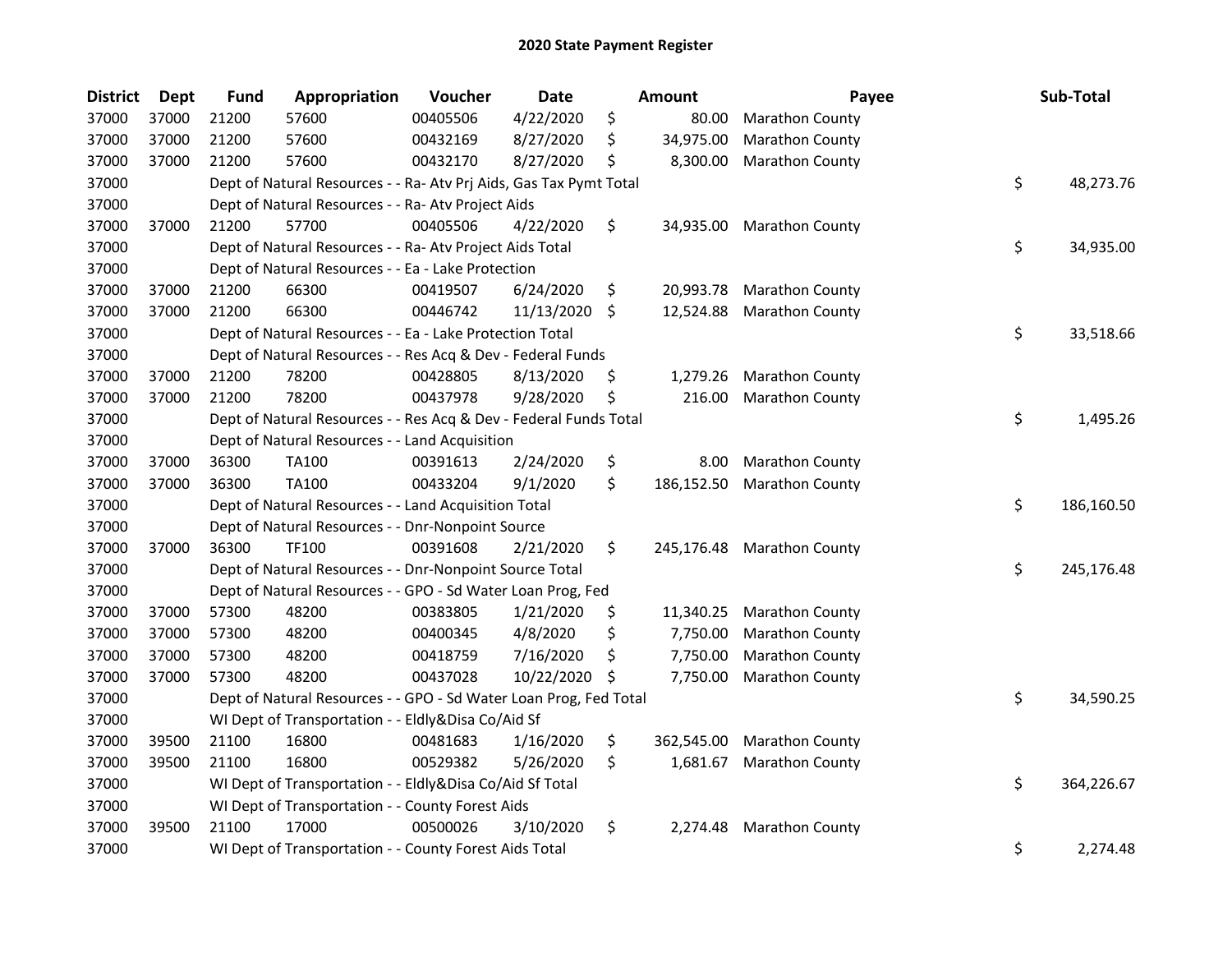| <b>District</b> | <b>Dept</b> | <b>Fund</b> | Appropriation                                            | Voucher  | <b>Date</b> | Amount             | Payee                  | Sub-Total          |
|-----------------|-------------|-------------|----------------------------------------------------------|----------|-------------|--------------------|------------------------|--------------------|
| 37000           |             |             | WI Dept of Transportation - - Hwy Sfty Loc Aid Ffd       |          |             |                    |                        |                    |
| 37000           | 39500       | 21100       | 18500                                                    | 00483248 | 1/23/2020   | \$<br>4,256.80     | <b>Marathon County</b> |                    |
| 37000           | 39500       | 21100       | 18500                                                    | 00493928 | 2/20/2020   | \$<br>1,892.28     | Marathon County        |                    |
| 37000           | 39500       | 21100       | 18500                                                    | 00503309 | 3/17/2020   | \$<br>2,293.12     | Marathon County        |                    |
| 37000           | 39500       | 21100       | 18500                                                    | 00516773 | 4/20/2020   | \$<br>1,898.12     | Marathon County        |                    |
| 37000           | 39500       | 21100       | 18500                                                    | 00555749 | 7/27/2020   | \$<br>13,836.60    | <b>Marathon County</b> |                    |
| 37000           | 39500       | 21100       | 18500                                                    | 00574892 | 8/28/2020   | \$<br>14,779.28    | <b>Marathon County</b> |                    |
| 37000           | 39500       | 21100       | 18500                                                    | 00583970 | 12/17/2020  | \$<br>11,319.68    | <b>Marathon County</b> |                    |
| 37000           | 39500       | 21100       | 18500                                                    | 00592459 | 9/30/2020   | \$<br>4,000.00     | <b>Marathon County</b> |                    |
| 37000           | 39500       | 21100       | 18500                                                    | 00601408 | 10/19/2020  | \$<br>2,523.80     | <b>Marathon County</b> |                    |
| 37000           | 39500       | 21100       | 18500                                                    | 00602545 | 10/20/2020  | \$<br>10,082.75    | Marathon County        |                    |
| 37000           | 39500       | 21100       | 18500                                                    | 00612053 | 11/6/2020   | \$<br>2,618.20     | Marathon County        |                    |
| 37000           | 39500       | 21100       | 18500                                                    | 00620283 | 11/25/2020  | \$<br>5,831.92     | <b>Marathon County</b> |                    |
| 37000           |             |             | WI Dept of Transportation - - Hwy Sfty Loc Aid Ffd Total |          |             |                    |                        | \$<br>75,332.55    |
| 37000           |             |             | WI Dept of Transportation - - Trans Aids To Co.-Sf       |          |             |                    |                        |                    |
| 37000           | 39500       | 21100       | 19000                                                    | 00475460 | 1/6/2020    | \$<br>834,478.56   | Marathon County        |                    |
| 37000           | 39500       | 21100       | 19000                                                    | 00542307 | 7/6/2020    | \$<br>1,668,957.12 | Marathon County        |                    |
| 37000           | 39500       | 21100       | 19000                                                    | 00585133 | 10/5/2020   | \$<br>834,478.56   | <b>Marathon County</b> |                    |
| 37000           |             |             | WI Dept of Transportation - - Trans Aids To Co.-Sf Total |          |             |                    |                        | \$<br>3,337,914.24 |
| 37000           |             |             | WI Dept of Transportation - - Aero Assistance Sfd        |          |             |                    |                        |                    |
| 37000           | 39500       | 21100       | 26400                                                    | 00519218 | 4/29/2020   | \$<br>14,914.75    | <b>Marathon County</b> |                    |
| 37000           | 39500       | 21100       | 26400                                                    | 00526830 | 5/15/2020   | \$<br>38.86        | <b>Marathon County</b> |                    |
| 37000           | 39500       | 21100       | 26400                                                    | 00548020 | 7/6/2020    | \$<br>29,957.49    | <b>Marathon County</b> |                    |
| 37000           |             |             | WI Dept of Transportation - - Aero Assistance Sfd Total  |          |             |                    |                        | \$<br>44,911.10    |
| 37000           |             |             | WI Dept of Transportation - - Local Rds, Grants Sf       |          |             |                    |                        |                    |
| 37000           | 39500       | 21100       | 27000                                                    | 00613985 | 11/12/2020  | \$<br>256,609.32   | <b>Marathon County</b> |                    |
| 37000           |             |             | WI Dept of Transportation - - Local Rds, Grants Sf Total |          |             |                    |                        | \$<br>256,609.32   |
| 37000           |             |             | WI Dept of Transportation - - Aero Assistance Lfd        |          |             |                    |                        |                    |
| 37000           | 39500       | 21100       | 27400                                                    | 00519218 | 4/29/2020   | \$<br>14,914.75    | <b>Marathon County</b> |                    |
| 37000           | 39500       | 21100       | 27400                                                    | 00526830 | 5/15/2020   | \$<br>9.72         | Marathon County        |                    |
| 37000           | 39500       | 21100       | 27400                                                    | 00548020 | 7/6/2020    | \$<br>7,489.37     | <b>Marathon County</b> |                    |
| 37000           |             |             | WI Dept of Transportation - - Aero Assistance Lfd Total  |          |             |                    |                        | \$<br>22,413.84    |
| 37000           |             |             | WI Dept of Transportation - - Loc Trns Facl Implfd       |          |             |                    |                        |                    |
| 37000           | 39500       | 21100       | 27600                                                    | 00530718 | 5/27/2020   | \$<br>875.68       | <b>Marathon County</b> |                    |
| 37000           |             |             | WI Dept of Transportation - - Loc Trns Facl Implfd Total |          |             |                    |                        | \$<br>875.68       |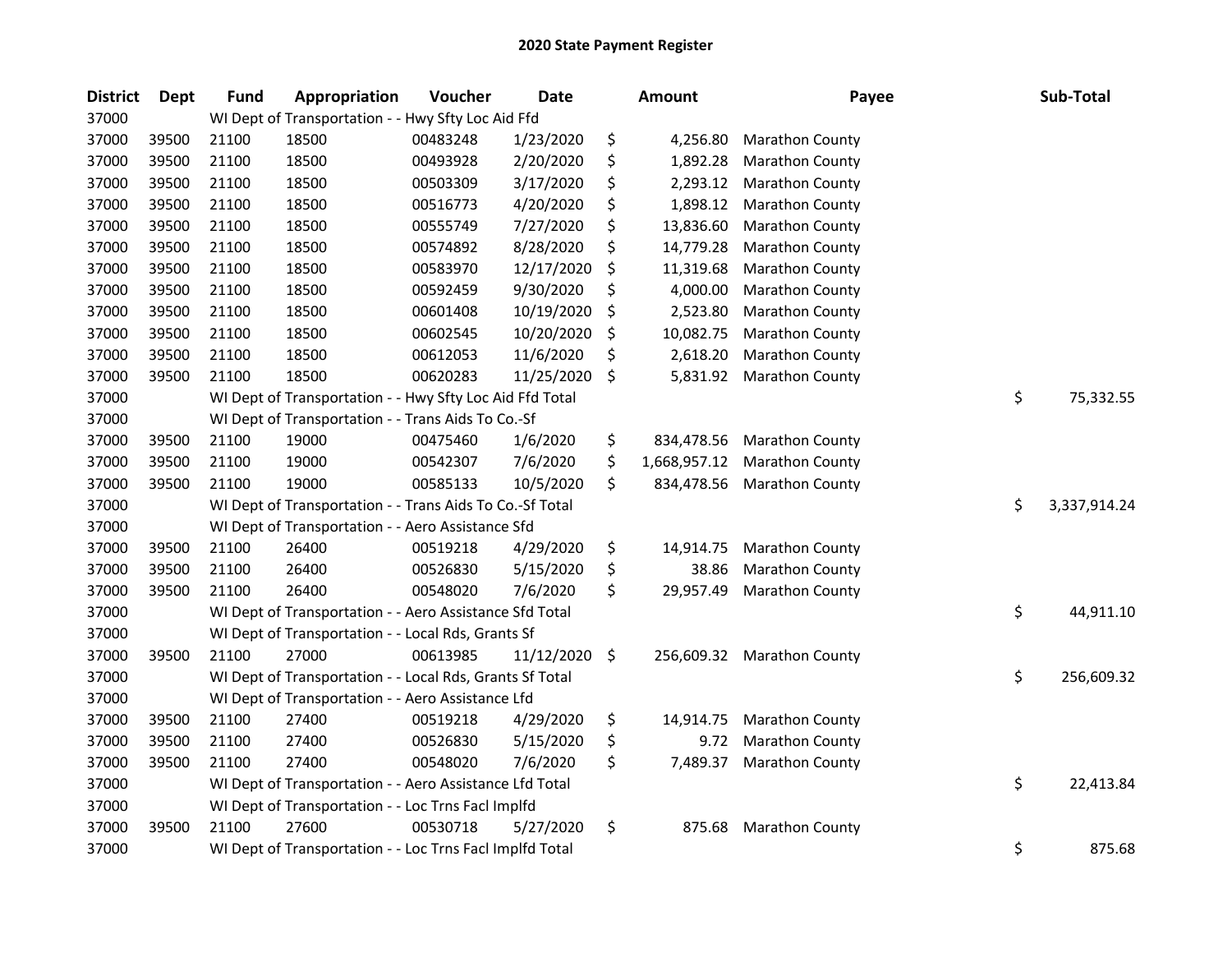| <b>District</b> | <b>Dept</b> | <b>Fund</b> | Appropriation                                            | Voucher  | <b>Date</b> | <b>Amount</b>    | Payee                  | Sub-Total        |
|-----------------|-------------|-------------|----------------------------------------------------------|----------|-------------|------------------|------------------------|------------------|
| 37000           |             |             | WI Dept of Transportation - - Loc Rd Imp Prg St Fd       |          |             |                  |                        |                  |
| 37000           | 39500       | 21100       | 27800                                                    | 00556511 | 7/31/2020   | \$<br>11,390.24  | <b>Marathon County</b> |                  |
| 37000           | 39500       | 21100       | 27800                                                    | 00609029 | 11/2/2020   | \$<br>403,079.21 | Marathon County        |                  |
| 37000           |             |             | WI Dept of Transportation - - Loc Rd Imp Prg St Fd Total |          |             |                  |                        | \$<br>414,469.45 |
| 37000           |             |             | WI Dept of Transportation - - Aero Assistance Ffd        |          |             |                  |                        |                  |
| 37000           | 39500       | 21100       | 28400                                                    | 00519218 | 4/29/2020   | \$<br>268,465.50 | Marathon County        |                  |
| 37000           |             |             | WI Dept of Transportation - - Aero Assistance Ffd Total  |          |             |                  |                        | \$<br>268,465.50 |
| 37000           |             |             | WI Dept of Transportation - - St Hwy Rehab, Sf           |          |             |                  |                        |                  |
| 37000           | 39500       | 21100       | 36300                                                    | 00489033 | 2/6/2020    | \$<br>120.00     | <b>Marathon County</b> |                  |
| 37000           | 39500       | 21100       | 36300                                                    | 00498674 | 3/2/2020    | \$<br>60.00      | Marathon County        |                  |
| 37000           | 39500       | 21100       | 36300                                                    | 00501453 | 3/10/2020   | \$<br>30.00      | Marathon County        |                  |
| 37000           | 39500       | 21100       | 36300                                                    | 00516238 | 4/17/2020   | \$<br>240.00     | Marathon County        |                  |
| 37000           | 39500       | 21100       | 36300                                                    | 00526277 | 5/13/2020   | \$<br>300.00     | Marathon County        |                  |
| 37000           | 39500       | 21100       | 36300                                                    | 00532485 | 6/2/2020    | \$<br>210.00     | Marathon County        |                  |
| 37000           | 39500       | 21100       | 36300                                                    | 00537535 | 6/17/2020   | \$<br>180.00     | <b>Marathon County</b> |                  |
| 37000           |             |             | WI Dept of Transportation - - St Hwy Rehab, Sf Total     |          |             |                  |                        | \$<br>1,140.00   |
| 37000           |             |             | WI Dept of Transportation - - Hwy Mgmt & Opers Sf        |          |             |                  |                        |                  |
| 37000           | 39500       | 21100       | 36500                                                    | 00484065 | 1/22/2020   | \$<br>1,053.00   | Marathon County        |                  |
| 37000           | 39500       | 21100       | 36500                                                    | 00496451 | 2/25/2020   | \$<br>1,762.23   | Marathon County        |                  |
| 37000           | 39500       | 21100       | 36500                                                    | 00502355 | 3/13/2020   | \$<br>1,539.00   | Marathon County        |                  |
| 37000           | 39500       | 21100       | 36500                                                    | 00518242 | 4/23/2020   | \$<br>3,460.85   | Marathon County        |                  |
| 37000           | 39500       | 21100       | 36500                                                    | 00530719 | 5/27/2020   | \$<br>1,053.00   | Marathon County        |                  |
| 37000           | 39500       | 21100       | 36500                                                    | 00530720 | 5/27/2020   | \$<br>308.10     | Marathon County        |                  |
| 37000           | 39500       | 21100       | 36500                                                    | 00544828 | 6/29/2020   | \$<br>1,396.94   | Marathon County        |                  |
| 37000           | 39500       | 21100       | 36500                                                    | 00556524 | 7/28/2020   | \$<br>1,485.00   | Marathon County        |                  |
| 37000           | 39500       | 21100       | 36500                                                    | 00557806 | 7/29/2020   | \$<br>1,714.99   | Marathon County        |                  |
| 37000           | 39500       | 21100       | 36500                                                    | 00576343 | 8/31/2020   | \$<br>1,617.88   | Marathon County        |                  |
| 37000           | 39500       | 21100       | 36500                                                    | 00588914 | 9/23/2020   | \$<br>1,627.87   | Marathon County        |                  |
| 37000           | 39500       | 21100       | 36500                                                    | 00605504 | 10/26/2020  | \$<br>1,207.55   | Marathon County        |                  |
| 37000           | 39500       | 21100       | 36500                                                    | 00615250 | 11/12/2020  | \$<br>134.22     | Marathon County        |                  |
| 37000           |             |             | WI Dept of Transportation - - Hwy Mgmt & Opers Sf Total  |          |             |                  |                        | \$<br>18,360.63  |
| 37000           |             |             | WI Dept of Transportation - - Routine Maint Sf           |          |             |                  |                        |                  |
| 37000           | 39500       | 21100       | 36800                                                    | 00484065 | 1/22/2020   | \$<br>258,460.37 | Marathon County        |                  |
| 37000           | 39500       | 21100       | 36800                                                    | 00492589 | 2/20/2020   | \$<br>127,553.14 | Marathon County        |                  |
| 37000           | 39500       | 21100       | 36800                                                    | 00492590 | 2/20/2020   | \$<br>18,210.66  | Marathon County        |                  |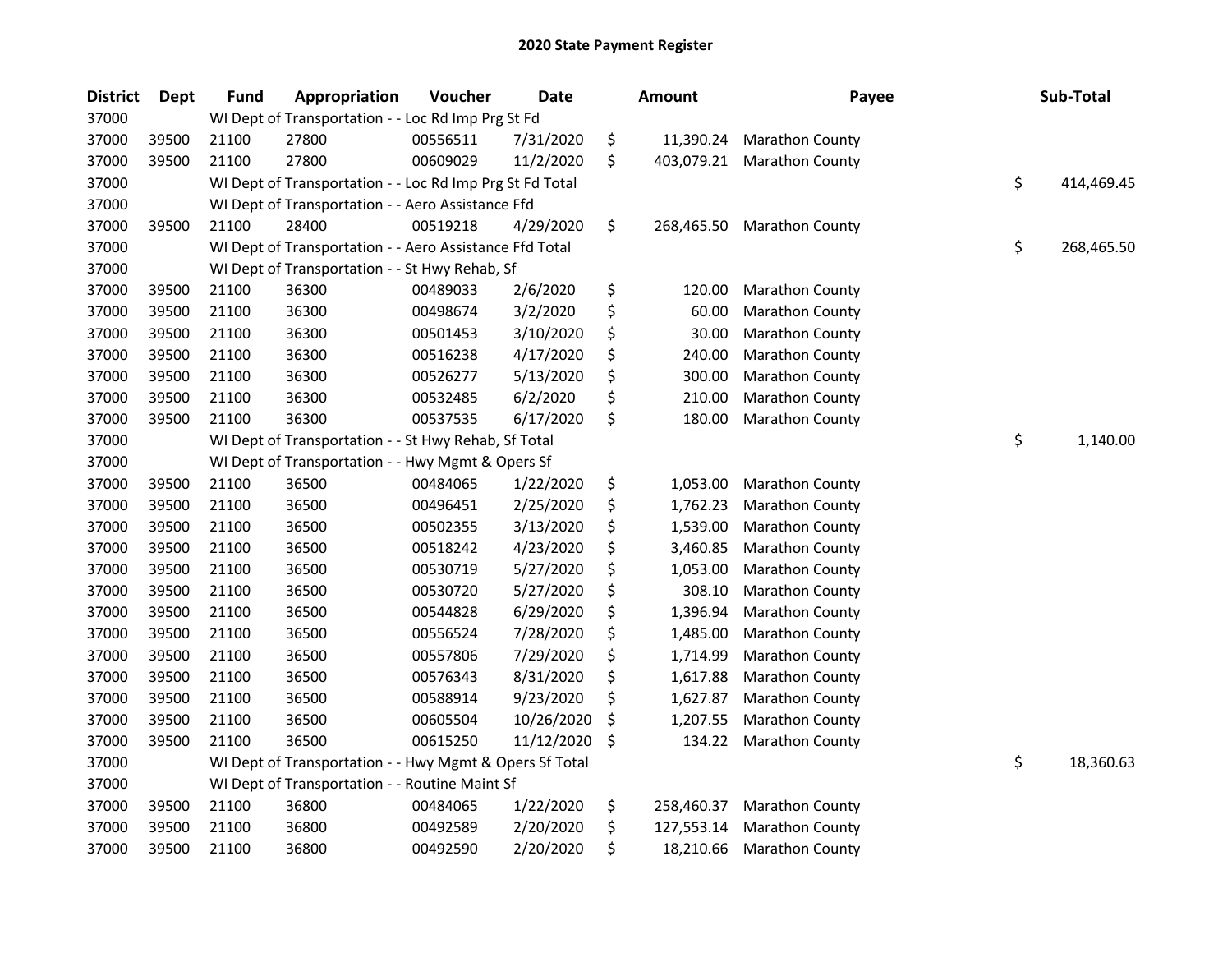| <b>District</b> | <b>Dept</b> | <b>Fund</b> | Appropriation | Voucher  | <b>Date</b> | Amount           | Payee                  | Sub-Total |
|-----------------|-------------|-------------|---------------|----------|-------------|------------------|------------------------|-----------|
| 37000           | 39500       | 21100       | 36800         | 00496451 | 2/25/2020   | \$<br>534,447.26 | Marathon County        |           |
| 37000           | 39500       | 21100       | 36800         | 00502355 | 3/13/2020   | \$<br>11,624.02  | <b>Marathon County</b> |           |
| 37000           | 39500       | 21100       | 36800         | 00502445 | 3/13/2020   | \$<br>543,144.65 | Marathon County        |           |
| 37000           | 39500       | 21100       | 36800         | 00509656 | 3/31/2020   | \$<br>24,136.10  | Marathon County        |           |
| 37000           | 39500       | 21100       | 36800         | 00509741 | 3/31/2020   | \$<br>5,396.32   | Marathon County        |           |
| 37000           | 39500       | 21100       | 36800         | 00510288 | 4/1/2020    | \$<br>20,199.53  | Marathon County        |           |
| 37000           | 39500       | 21100       | 36800         | 00511638 | 4/3/2020    | \$<br>310,243.89 | Marathon County        |           |
| 37000           | 39500       | 21100       | 36800         | 00518242 | 4/23/2020   | \$<br>54,576.69  | Marathon County        |           |
| 37000           | 39500       | 21100       | 36800         | 00521943 | 5/4/2020    | \$<br>56,741.50  | Marathon County        |           |
| 37000           | 39500       | 21100       | 36800         | 00522624 | 5/5/2020    | \$<br>273,020.21 | <b>Marathon County</b> |           |
| 37000           | 39500       | 21100       | 36800         | 00524589 | 5/11/2020   | \$<br>341.60     | Marathon County        |           |
| 37000           | 39500       | 21100       | 36800         | 00530722 | 5/27/2020   | \$<br>14,861.70  | Marathon County        |           |
| 37000           | 39500       | 21100       | 36800         | 00530863 | 5/27/2020   | \$<br>2,078.89   | Marathon County        |           |
| 37000           | 39500       | 21100       | 36800         | 00535733 | 6/11/2020   | \$<br>121,179.20 | Marathon County        |           |
| 37000           | 39500       | 21100       | 36800         | 00535736 | 6/11/2020   | \$<br>329,829.28 | Marathon County        |           |
| 37000           | 39500       | 21100       | 36800         | 00544765 | 6/26/2020   | \$<br>82,330.21  | Marathon County        |           |
| 37000           | 39500       | 21100       | 36800         | 00544828 | 6/29/2020   | \$<br>4,538.99   | Marathon County        |           |
| 37000           | 39500       | 21100       | 36800         | 00545480 | 6/30/2020   | \$<br>199,714.28 | Marathon County        |           |
| 37000           | 39500       | 21100       | 36800         | 00545493 | 6/30/2020   | \$<br>5,007.17   | Marathon County        |           |
| 37000           | 39500       | 21100       | 36800         | 00551443 | 7/14/2020   | \$<br>99,818.82  | Marathon County        |           |
| 37000           | 39500       | 21100       | 36800         | 00557806 | 7/29/2020   | \$<br>9,701.18   | Marathon County        |           |
| 37000           | 39500       | 21100       | 36800         | 00560610 | 8/4/2020    | \$<br>17,438.58  | Marathon County        |           |
| 37000           | 39500       | 21100       | 36800         | 00561310 | 8/5/2020    | \$<br>25,114.73  | Marathon County        |           |
| 37000           | 39500       | 21100       | 36800         | 00565535 | 8/12/2020   | \$<br>11,739.35  | Marathon County        |           |
| 37000           | 39500       | 21100       | 36800         | 00565675 | 8/12/2020   | \$<br>200,432.33 | Marathon County        |           |
| 37000           | 39500       | 21100       | 36800         | 00576343 | 8/31/2020   | \$<br>5,712.29   | Marathon County        |           |
| 37000           | 39500       | 21100       | 36800         | 00577890 | 9/3/2020    | \$<br>8,579.43   | Marathon County        |           |
| 37000           | 39500       | 21100       | 36800         | 00582833 | 9/15/2020   | \$<br>156,915.03 | Marathon County        |           |
| 37000           | 39500       | 21100       | 36800         | 00588914 | 9/23/2020   | \$<br>30,819.54  | Marathon County        |           |
| 37000           | 39500       | 21100       | 36800         | 00591251 | 9/28/2020   | \$<br>353.03     | Marathon County        |           |
| 37000           | 39500       | 21100       | 36800         | 00592596 | 9/30/2020   | \$<br>10,065.63  | Marathon County        |           |
| 37000           | 39500       | 21100       | 36800         | 00597326 | 10/13/2020  | \$<br>176,727.42 | Marathon County        |           |
| 37000           | 39500       | 21100       | 36800         | 00599348 | 10/14/2020  | \$<br>1,071.15   | Marathon County        |           |
| 37000           | 39500       | 21100       | 36800         | 00604688 | 10/23/2020  | \$<br>54,160.76  | Marathon County        |           |
| 37000           | 39500       | 21100       | 36800         | 00605504 | 10/26/2020  | \$<br>12,574.99  | <b>Marathon County</b> |           |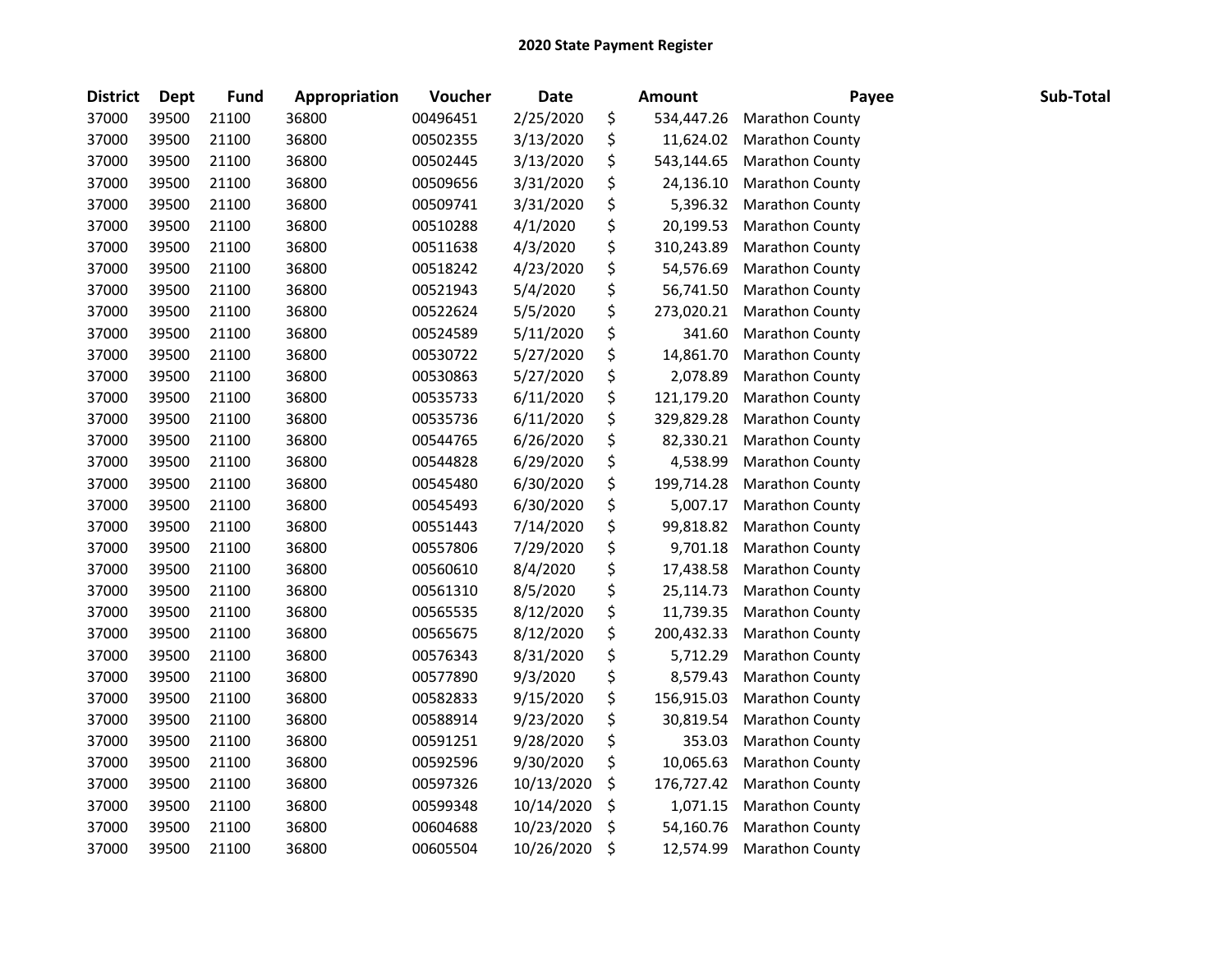| <b>District</b> | <b>Dept</b> | <b>Fund</b> | Appropriation                                                | Voucher  | Date       | <b>Amount</b>    | Payee           | Sub-Total          |
|-----------------|-------------|-------------|--------------------------------------------------------------|----------|------------|------------------|-----------------|--------------------|
| 37000           | 39500       | 21100       | 36800                                                        | 00606832 | 10/28/2020 | \$<br>28,420.17  | Marathon County |                    |
| 37000           | 39500       | 21100       | 36800                                                        | 00611988 | 11/5/2020  | \$<br>685.58     | Marathon County |                    |
| 37000           | 39500       | 21100       | 36800                                                        | 00614072 | 11/12/2020 | \$<br>184,067.24 | Marathon County |                    |
| 37000           | 39500       | 21100       | 36800                                                        | 00615250 | 11/12/2020 | \$<br>18,304.58  | Marathon County |                    |
| 37000           | 39500       | 21100       | 36800                                                        | 00616620 | 11/17/2020 | \$<br>23,045.50  | Marathon County |                    |
| 37000           | 39500       | 21100       | 36800                                                        | 00620255 | 11/25/2020 | \$<br>189,240.24 | Marathon County |                    |
| 37000           |             |             | WI Dept of Transportation - - Routine Maint Sf Total         |          |            |                  |                 | \$<br>4,262,623.23 |
| 37000           |             |             | WI Dept of Transportation - - Dept Mgt & Oper St Fd          |          |            |                  |                 |                    |
| 37000           | 39500       | 21100       | 46100                                                        | 00493030 | 2/14/2020  | \$<br>2,546.98   | Marathon County |                    |
| 37000           | 39500       | 21100       | 46100                                                        | 00526234 | 5/14/2020  | \$<br>1,847.15   | Marathon County |                    |
| 37000           | 39500       | 21100       | 46100                                                        | 00568358 | 8/19/2020  | \$<br>2,090.37   | Marathon County |                    |
| 37000           | 39500       | 21100       | 46100                                                        | 00609882 | 11/4/2020  | \$<br>1,807.40   | Marathon County |                    |
| 37000           |             |             | WI Dept of Transportation - - Dept Mgt & Oper St Fd Total    |          |            |                  |                 | \$<br>8,291.91     |
| 37000           |             |             | WI Dept of Transportation - - Dept Mgt & Opr Fed Fd          |          |            |                  |                 |                    |
| 37000           | 39500       | 21100       | 48100                                                        | 00493030 | 2/14/2020  | \$<br>48,974.46  | Marathon County |                    |
| 37000           | 39500       | 21100       | 48100                                                        | 00526234 | 5/14/2020  | \$<br>35,519.62  | Marathon County |                    |
| 37000           | 39500       | 21100       | 48100                                                        | 00568358 | 8/19/2020  | \$<br>40,196.58  | Marathon County |                    |
| 37000           | 39500       | 21100       | 48100                                                        | 00609882 | 11/4/2020  | \$<br>34,755.23  | Marathon County |                    |
| 37000           |             |             | WI Dept of Transportation - - Dept Mgt & Opr Fed Fd Total    |          |            |                  |                 | \$<br>159,445.90   |
| 37000           |             |             | WI Dept of Transportation - - Veh Reg/Ins/DI&Air S           |          |            |                  |                 |                    |
| 37000           | 39500       | 21100       | 56300                                                        | 00621611 | 12/18/2020 | \$<br>100.00     | Marathon County |                    |
| 37000           |             |             | WI Dept of Transportation - - Veh Reg/Ins/DI&Air S Total     |          |            |                  |                 | \$<br>100.00       |
| 37000           |             |             | WI Dept of Transportation - - Veh Insp, Trf EnfSf            |          |            |                  |                 |                    |
| 37000           | 39500       | 21100       | 56400                                                        | 00498685 | 3/5/2020   | \$<br>500.00     | Marathon County |                    |
| 37000           | 39500       | 21100       | 56400                                                        | 00633819 | 12/31/2020 | \$<br>500.00     | Marathon County |                    |
| 37000           |             |             | WI Dept of Transportation - - Veh Insp, Trf EnfSf Total      |          |            |                  |                 | \$<br>1,000.00     |
| 37000           |             |             | Department of Corrections - - Services For Community Correct |          |            |                  |                 |                    |
| 37000           | 41000       | 10000       | 10200                                                        | 00338001 | 1/30/2020  | \$<br>13,600.15  | Marathon County |                    |
| 37000           | 41000       | 10000       | 10200                                                        | 00344160 | 2/28/2020  | \$<br>13,600.15  | Marathon County |                    |
| 37000           | 41000       | 10000       | 10200                                                        | 00349557 | 3/26/2020  | \$<br>13,600.15  | Marathon County |                    |
| 37000           | 41000       | 10000       | 10200                                                        | 00356378 | 4/29/2020  | \$<br>13,600.15  | Marathon County |                    |
| 37000           | 41000       | 10000       | 10200                                                        | 00361401 | 5/26/2020  | \$<br>13,600.15  | Marathon County |                    |
| 37000           | 41000       | 10000       | 10200                                                        | 00370165 | 7/7/2020   | \$<br>13,600.15  | Marathon County |                    |
| 37000           | 41000       | 10000       | 10200                                                        | 00374610 | 7/29/2020  | \$<br>13,600.15  | Marathon County |                    |
| 37000           | 41000       | 10000       | 10200                                                        | 00380290 | 8/28/2020  | \$<br>13,600.15  | Marathon County |                    |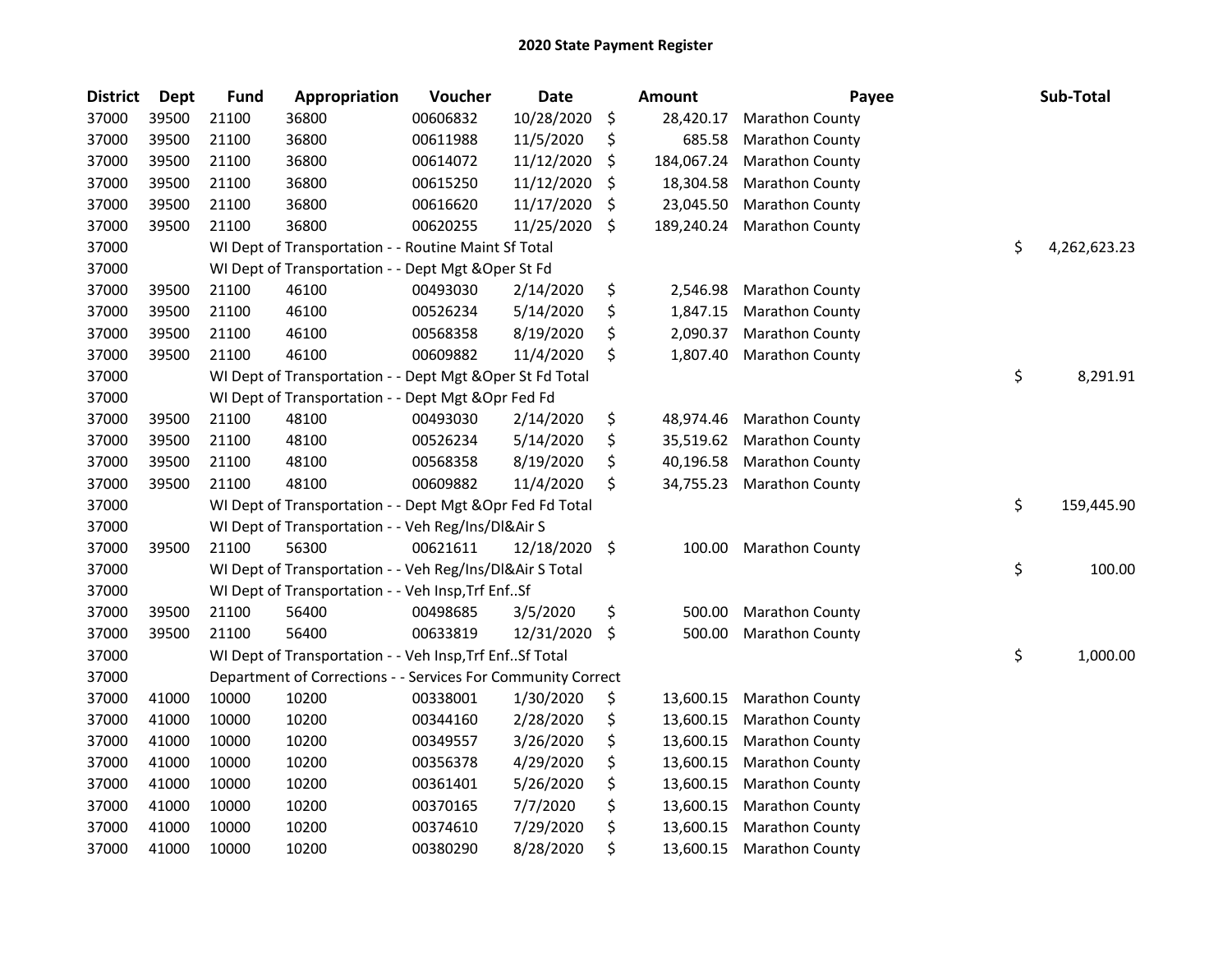| <b>District</b> | Dept  | <b>Fund</b> | Appropriation                                                      | Voucher  | <b>Date</b> | <b>Amount</b>   | Payee                  | Sub-Total        |
|-----------------|-------|-------------|--------------------------------------------------------------------|----------|-------------|-----------------|------------------------|------------------|
| 37000           | 41000 | 10000       | 10200                                                              | 00385133 | 9/28/2020   | \$<br>13,600.15 | Marathon County        |                  |
| 37000           | 41000 | 10000       | 10200                                                              | 00391245 | 10/28/2020  | \$<br>13,600.15 | <b>Marathon County</b> |                  |
| 37000           | 41000 | 10000       | 10200                                                              | 00396542 | 11/27/2020  | \$<br>13,835.57 | <b>Marathon County</b> |                  |
| 37000           | 41000 | 10000       | 10200                                                              | 00401491 | 12/24/2020  | \$<br>13,835.57 | <b>Marathon County</b> |                  |
| 37000           |       |             | Department of Corrections - - Services For Community Correct Total |          |             |                 |                        | \$<br>163,672.64 |
| 37000           |       |             | Department of Corrections - - Purchased Services For Offende       |          |             |                 |                        |                  |
| 37000           | 41000 | 10000       | 11100                                                              | 00339634 | 2/4/2020    | \$<br>19,916.67 | Marathon County        |                  |
| 37000           | 41000 | 10000       | 11100                                                              | 00343581 | 2/27/2020   | \$<br>19,916.67 | Marathon County        |                  |
| 37000           | 41000 | 10000       | 11100                                                              | 00343585 | 2/27/2020   | \$<br>19,916.67 | <b>Marathon County</b> |                  |
| 37000           | 41000 | 10000       | 11100                                                              | 00351611 | 4/3/2020    | \$<br>19,916.67 | <b>Marathon County</b> |                  |
| 37000           | 41000 | 10000       | 11100                                                              | 00371836 | 7/10/2020   | \$<br>19,916.67 | Marathon County        |                  |
| 37000           | 41000 | 10000       | 11100                                                              | 00371840 | 7/10/2020   | \$<br>19,916.67 | Marathon County        |                  |
| 37000           | 41000 | 10000       | 11100                                                              | 00371959 | 7/10/2020   | \$<br>19,916.67 | Marathon County        |                  |
| 37000           | 41000 | 10000       | 11100                                                              | 00371962 | 7/10/2020   | \$<br>19,916.67 | Marathon County        |                  |
| 37000           | 41000 | 10000       | 11100                                                              | 00379879 | 8/26/2020   | \$<br>19,916.67 | Marathon County        |                  |
| 37000           | 41000 | 10000       | 11100                                                              | 00386302 | 9/29/2020   | \$<br>19,916.67 | Marathon County        |                  |
| 37000           | 41000 | 10000       | 11100                                                              | 00391756 | 10/29/2020  | \$<br>19,916.67 | Marathon County        |                  |
| 37000           |       |             | Department of Corrections - - Purchased Services For Offende Total |          |             |                 |                        | \$<br>219,083.37 |
| 37000           |       |             | Department of Corrections - - Corrections Contracts And Agre       |          |             |                 |                        |                  |
| 37000           | 41000 | 10000       | 11400                                                              | 00337246 | 1/24/2020   | \$<br>12,865.00 | Marathon County        |                  |
| 37000           | 41000 | 10000       | 11400                                                              | 00344364 | 2/28/2020   | \$<br>6,638.34  | Marathon County        |                  |
| 37000           | 41000 | 10000       | 11400                                                              | 00351115 | 4/1/2020    | \$<br>7,873.38  | Marathon County        |                  |
| 37000           | 41000 | 10000       | 11400                                                              | 00354953 | 4/23/2020   | \$<br>3,087.60  | Marathon County        |                  |
| 37000           | 41000 | 10000       | 11400                                                              | 00357313 | 5/4/2020    | \$<br>10,189.08 | Marathon County        |                  |
| 37000           | 41000 | 10000       | 11400                                                              | 00359913 | 5/22/2020   | \$<br>17,908.08 | Marathon County        |                  |
| 37000           | 41000 | 10000       | 11400                                                              | 00362027 | 5/27/2020   | \$<br>2,418.62  | Marathon County        |                  |
| 37000           | 41000 | 10000       | 11400                                                              | 00367038 | 6/23/2020   | \$<br>41,734.06 | Marathon County        |                  |
| 37000           | 41000 | 10000       | 11400                                                              | 00369470 | 7/1/2020    | \$<br>1,029.20  | Marathon County        |                  |
| 37000           | 41000 | 10000       | 11400                                                              | 00370998 | 7/8/2020    | \$<br>1,440.88  | Marathon County        |                  |
| 37000           | 41000 | 10000       | 11400                                                              | 00373190 | 7/16/2020   | \$<br>360.22    | <b>Marathon County</b> |                  |
| 37000           | 41000 | 10000       | 11400                                                              | 00373214 | 7/17/2020   | \$<br>34,066.52 | Marathon County        |                  |
| 37000           | 41000 | 10000       | 11400                                                              | 00379640 | 8/27/2020   | \$<br>2,058.40  | Marathon County        |                  |
| 37000           | 41000 | 10000       | 11400                                                              | 00379652 | 8/27/2020   | \$<br>102.92    | Marathon County        |                  |
| 37000           | 41000 | 10000       | 11400                                                              | 00379746 | 8/25/2020   | \$<br>15,746.76 | Marathon County        |                  |
| 37000           | 41000 | 10000       | 11400                                                              | 00386226 | 9/30/2020   | \$<br>3,190.52  | Marathon County        |                  |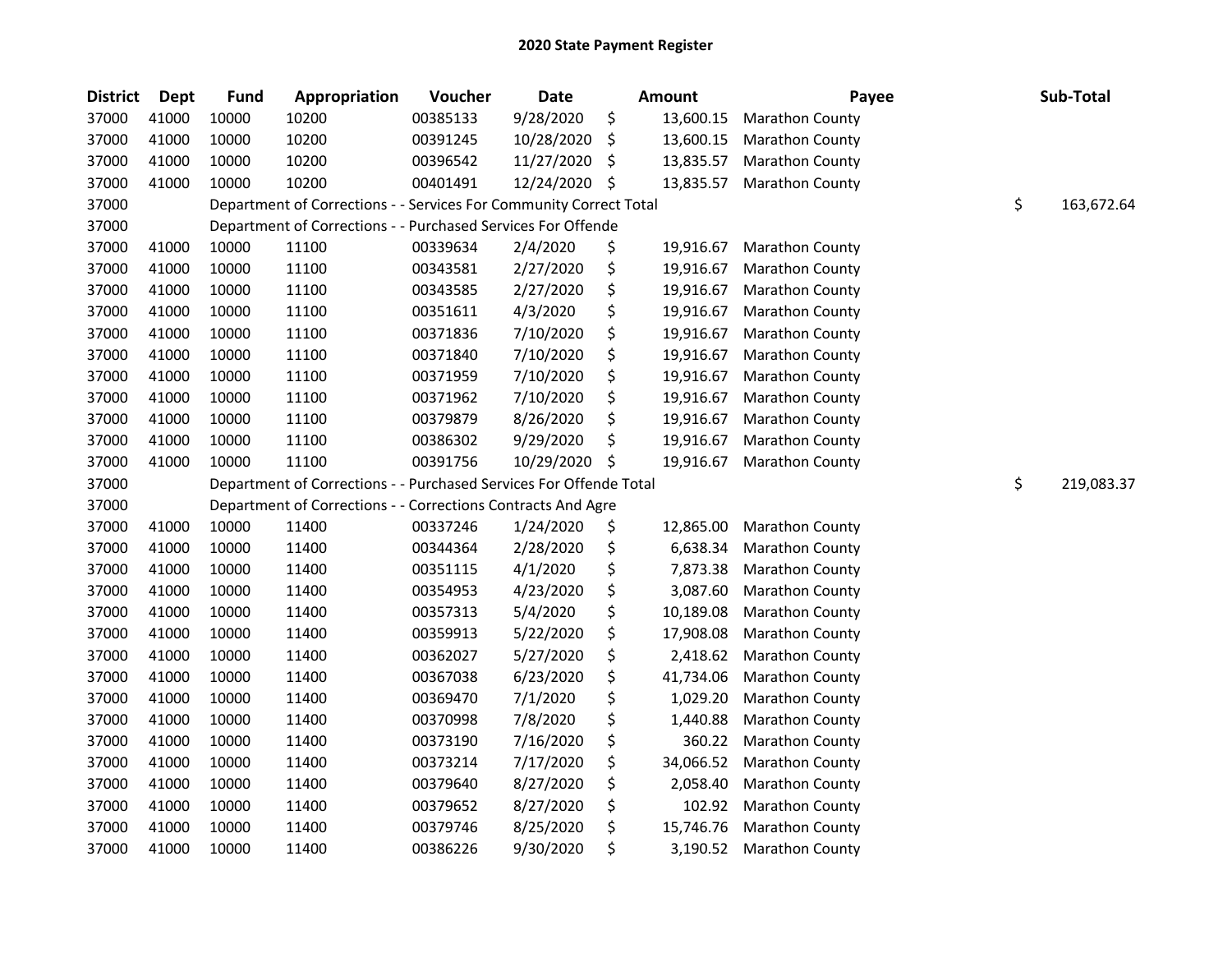| <b>District</b> | Dept  | <b>Fund</b> | Appropriation                                                      | Voucher  | <b>Date</b>   | <b>Amount</b>   | Payee                                                                                                         | Sub-Total        |
|-----------------|-------|-------------|--------------------------------------------------------------------|----------|---------------|-----------------|---------------------------------------------------------------------------------------------------------------|------------------|
| 37000           | 41000 | 10000       | 11400                                                              | 00390144 | 10/22/2020    | \$<br>3,139.06  | <b>Marathon County</b>                                                                                        |                  |
| 37000           | 41000 | 10000       | 11400                                                              | 00397376 | 12/4/2020     | \$<br>8,079.22  | <b>Marathon County</b>                                                                                        |                  |
| 37000           | 41000 | 10000       | 11400                                                              | 00400003 | 12/17/2020    | \$<br>39,675.66 | <b>Marathon County</b>                                                                                        |                  |
| 37000           | 41000 | 10000       | 11400                                                              | 00400007 | 12/17/2020    | \$<br>64,530.84 | <b>Marathon County</b>                                                                                        |                  |
| 37000           | 41000 | 10000       | 11400                                                              | 00400124 | 12/17/2020    | \$<br>62,060.76 | <b>Marathon County</b>                                                                                        |                  |
| 37000           | 41000 | 10000       | 11400                                                              | 00400137 | 12/17/2020    | \$<br>63,038.50 | <b>Marathon County</b>                                                                                        |                  |
| 37000           |       |             | Department of Corrections - - Corrections Contracts And Agre Total |          |               |                 |                                                                                                               | \$<br>401,233.62 |
| 37000           |       |             |                                                                    |          |               |                 | Department of Corrections - - Reimbursing Counties For Probation, Extended Supervision And Parole Holds       |                  |
| 37000           | 41000 | 10000       | 11600                                                              | 00392595 | 11/5/2020     | \$              | 125,280.00 Marathon County                                                                                    |                  |
| 37000           |       |             |                                                                    |          |               |                 | Department of Corrections - - Reimbursing Counties For Probation, Extended Supervision And Parole Holds Total | \$<br>125,280.00 |
| 37000           |       |             | Department of Corrections - - Probation, Parole And Extended       |          |               |                 |                                                                                                               |                  |
| 37000           | 41000 | 10000       | 18700                                                              | 00331221 | 1/8/2020      | \$<br>142.08    | <b>Marathon County</b>                                                                                        |                  |
| 37000           | 41000 | 10000       | 18700                                                              | 00335181 | 1/30/2020     | \$<br>135.77    | Marathon County                                                                                               |                  |
| 37000           | 41000 | 10000       | 18700                                                              | 00340682 | 3/5/2020      | \$<br>168.63    | <b>Marathon County</b>                                                                                        |                  |
| 37000           | 41000 | 10000       | 18700                                                              | 00352662 | 5/1/2020      | \$<br>248.48    | <b>Marathon County</b>                                                                                        |                  |
| 37000           | 41000 | 10000       | 18700                                                              | 00360110 | 6/11/2020     | \$<br>30.57     | Marathon County                                                                                               |                  |
| 37000           | 41000 | 10000       | 18700                                                              | 00367086 | 6/30/2020     | \$<br>33.60     | <b>Marathon County</b>                                                                                        |                  |
| 37000           | 41000 | 10000       | 18700                                                              | 00371483 | 7/17/2020     | \$<br>39.96     | <b>Marathon County</b>                                                                                        |                  |
| 37000           | 41000 | 10000       | 18700                                                              | 00378852 | 9/2/2020      | \$<br>46.62     | Marathon County                                                                                               |                  |
| 37000           | 41000 | 10000       | 18700                                                              | 00382672 | 10/2/2020     | \$<br>53.01     | <b>Marathon County</b>                                                                                        |                  |
| 37000           | 41000 | 10000       | 18700                                                              | 00388702 | 11/6/2020     | \$<br>48.60     | Marathon County                                                                                               |                  |
| 37000           | 41000 | 10000       | 18700                                                              | 00394719 | 12/3/2020     | \$<br>46.17     | <b>Marathon County</b>                                                                                        |                  |
| 37000           |       |             | Department of Corrections - - Probation, Parole And Extended Total |          |               |                 |                                                                                                               | \$<br>993.49     |
| 37000           |       |             | Child Abuse & Neglect Prev Bd - - General Aids                     |          |               |                 |                                                                                                               |                  |
| 37000           | 43300 | 10000       | 99000                                                              | 00002374 | 4/24/2020     | \$<br>40,954.69 | Marathon County                                                                                               |                  |
| 37000           |       |             | Child Abuse & Neglect Prev Bd - - General Aids Total               |          |               |                 |                                                                                                               | \$<br>40,954.69  |
| 37000           |       |             | Department of Health Services - - State/Federal Aids               |          |               |                 |                                                                                                               |                  |
| 37000           | 43500 | 10000       | 00000                                                              | 92007    | $1/1/2020$ \$ | 540,308.00      | <b>Marathon County</b>                                                                                        |                  |
| 37000           | 43500 | 10000       | 00000                                                              | 92008    | $2/1/2020$ \$ | 652,570.00      | Marathon County                                                                                               |                  |
| 37000           | 43500 | 10000       | 00000                                                              | 92009    | $3/1/2020$ \$ | 378,020.00      | <b>Marathon County</b>                                                                                        |                  |
| 37000           | 43500 | 10000       | 00000                                                              | 92010    | $4/1/2020$ \$ | 707,555.00      | <b>Marathon County</b>                                                                                        |                  |
| 37000           | 43500 | 10000       | 00000                                                              | 92011    | $5/1/2020$ \$ | 951,874.00      | <b>Marathon County</b>                                                                                        |                  |
| 37000           | 43500 | 10000       | 00000                                                              | 92012    | $6/1/2020$ \$ | 717,879.00      | Marathon County                                                                                               |                  |
| 37000           | 43500 | 10000       | 00000                                                              | 92013    | $6/1/2020$ \$ | 75,799.00       | Marathon County                                                                                               |                  |
| 37000           | 43500 | 10000       | 00000                                                              | 92100    | $7/1/2020$ \$ | 831,401.00      | <b>Marathon County</b>                                                                                        |                  |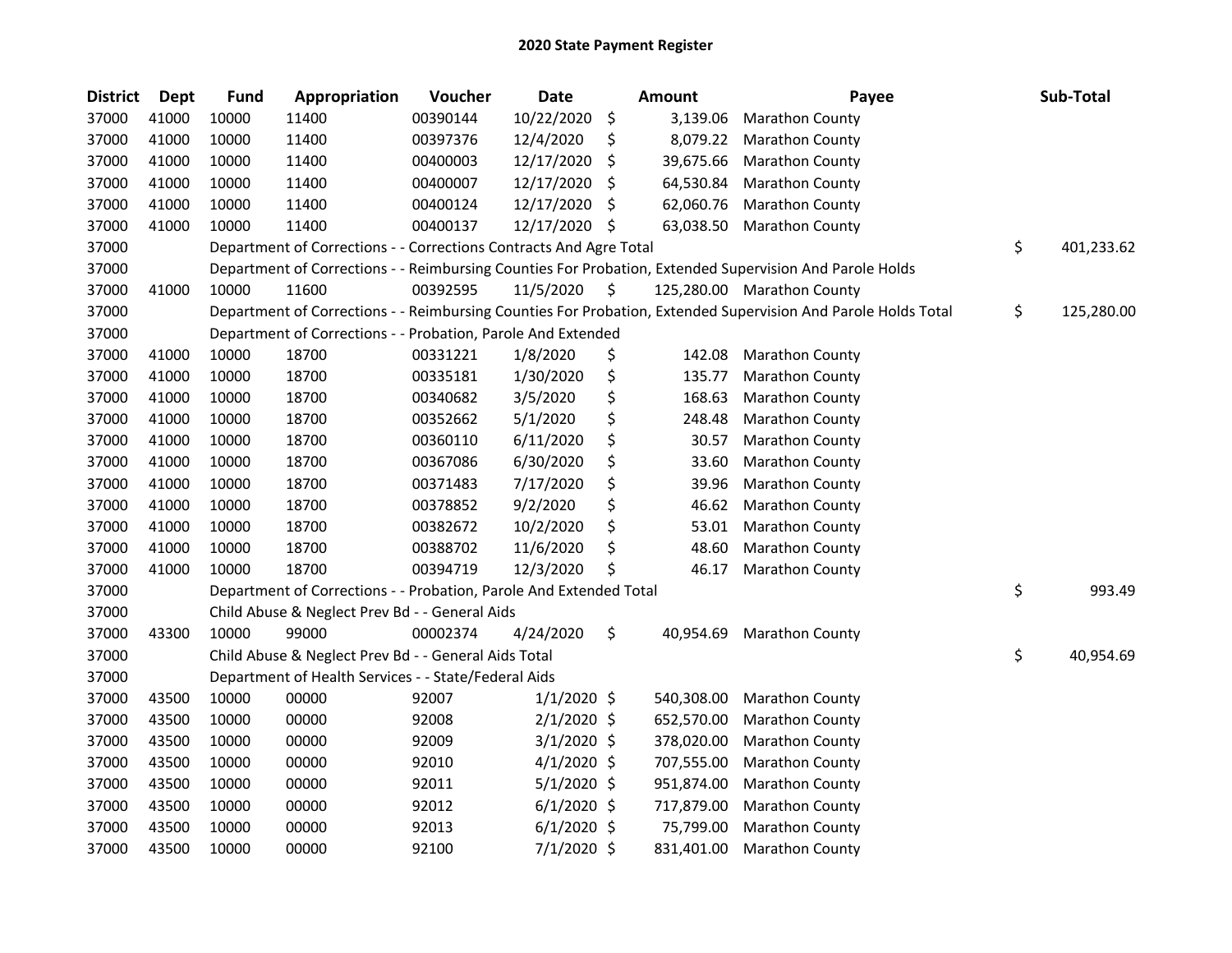| <b>District</b> | Dept  | <b>Fund</b> | Appropriation                                                          | Voucher  | <b>Date</b>   |         | <b>Amount</b> | Payee                  | Sub-Total          |
|-----------------|-------|-------------|------------------------------------------------------------------------|----------|---------------|---------|---------------|------------------------|--------------------|
| 37000           | 43500 | 10000       | 00000                                                                  | 92101    | $8/1/2020$ \$ |         | 849,648.00    | Marathon County        |                    |
| 37000           | 43500 | 10000       | 00000                                                                  | 92102    | $9/1/2020$ \$ |         | 597,206.00    | Marathon County        |                    |
| 37000           | 43500 | 10000       | 00000                                                                  | 92103    | 10/1/2020 \$  |         | 858,353.00    | Marathon County        |                    |
| 37000           | 43500 | 10000       | 00000                                                                  | 92104    | 11/1/2020 \$  |         | 945,774.00    | Marathon County        |                    |
| 37000           | 43500 | 10000       | 00000                                                                  | 92105    | 12/1/2020 \$  |         | 826,403.00    | Marathon County        |                    |
| 37000           |       |             | Department of Health Services - - State/Federal Aids Total             |          |               |         |               |                        | \$<br>8,932,790.00 |
| 37000           |       |             | Department of Health Services - - Public Health Dispensaries And       |          |               |         |               |                        |                    |
| 37000           | 43500 | 10000       | 10700                                                                  | 00331232 | 1/3/2020      | \$      | 44.44         | <b>Marathon County</b> |                    |
| 37000           | 43500 | 10000       | 10700                                                                  | 00341133 | 2/21/2020     | \$      | 136.73        | <b>Marathon County</b> |                    |
| 37000           | 43500 | 10000       | 10700                                                                  | 00341886 | 2/21/2020     | \$      | 11.11         | Marathon County        |                    |
| 37000           | 43500 | 10000       | 10700                                                                  | 00357861 | 5/27/2020     | \$      | 22.22         | <b>Marathon County</b> |                    |
| 37000           | 43500 | 10000       | 10700                                                                  | 00368159 | 7/15/2020     | \$      | 355.69        | Marathon County        |                    |
| 37000           | 43500 | 10000       | 10700                                                                  | 00384342 | 10/23/2020    | $\zeta$ | 224.18        | <b>Marathon County</b> |                    |
| 37000           | 43500 | 10000       | 10700                                                                  | 00384508 | 10/23/2020    | \$      | 248.03        | <b>Marathon County</b> |                    |
| 37000           |       |             | Department of Health Services - - Public Health Dispensaries And Total |          |               |         |               |                        | \$<br>1,042.40     |
| 37000           |       |             | Department of Health Services - - Federal Projects Operations          |          |               |         |               |                        |                    |
| 37000           | 43500 | 10000       | 14900                                                                  | 00357740 | 5/7/2020      | \$      | 3,000.00      | Marathon County        |                    |
| 37000           | 43500 | 10000       | 14900                                                                  | 00372456 | 8/13/2020     | \$      | 600.00        | <b>Marathon County</b> |                    |
| 37000           |       |             | Department of Health Services - - Federal Projects Operations Total    |          |               |         |               |                        | \$<br>3,600.00     |
| 37000           |       |             | Department of Health Services - - General Program Operations           |          |               |         |               |                        |                    |
| 37000           | 43500 | 10000       | 40100                                                                  | 00335710 | 1/15/2020     | \$      | 1.50          | Marathon County        |                    |
| 37000           | 43500 | 10000       | 40100                                                                  | 00338507 | 1/30/2020     | \$      | 1.50          | Marathon County        |                    |
| 37000           | 43500 | 10000       | 40100                                                                  | 00352955 | 4/7/2020      | \$      | 1.50          | Marathon County        |                    |
| 37000           | 43500 | 10000       | 40100                                                                  | 00356360 | 4/28/2020     | \$      | 1.50          | Marathon County        |                    |
| 37000           | 43500 | 10000       | 40100                                                                  | 00357506 | 5/6/2020      | \$      | 1.00          | Marathon County        |                    |
| 37000           | 43500 | 10000       | 40100                                                                  | 00357507 | 5/6/2020      | \$      | 15.00         | <b>Marathon County</b> |                    |
| 37000           | 43500 | 10000       | 40100                                                                  | 00361057 | 6/3/2020      | \$      | 1.50          | Marathon County        |                    |
| 37000           | 43500 | 10000       | 40100                                                                  | 00364125 | 6/23/2020     | \$      | 1.50          | Marathon County        |                    |
| 37000           | 43500 | 10000       | 40100                                                                  | 00373038 | 8/17/2020     | \$      | 1.50          | Marathon County        |                    |
| 37000           | 43500 | 10000       | 40100                                                                  | 00373050 | 8/17/2020     | \$      | 1.50          | Marathon County        |                    |
| 37000           | 43500 | 10000       | 40100                                                                  | 00382455 | 10/6/2020     | \$      | 1.00          | Marathon County        |                    |
| 37000           | 43500 | 10000       | 40100                                                                  | 00382456 | 10/6/2020     | \$      | 15.00         | Marathon County        |                    |
| 37000           | 43500 | 10000       | 40100                                                                  | 00382457 | 10/6/2020     | \$      | 15.00         | Marathon County        |                    |
| 37000           | 43500 | 10000       | 40100                                                                  | 00393991 | 12/1/2020     | \$      | 1.50          | Marathon County        |                    |
| 37000           | 43500 | 10000       | 40100                                                                  | 00395661 | 12/8/2020     | \$      | 1.50          | <b>Marathon County</b> |                    |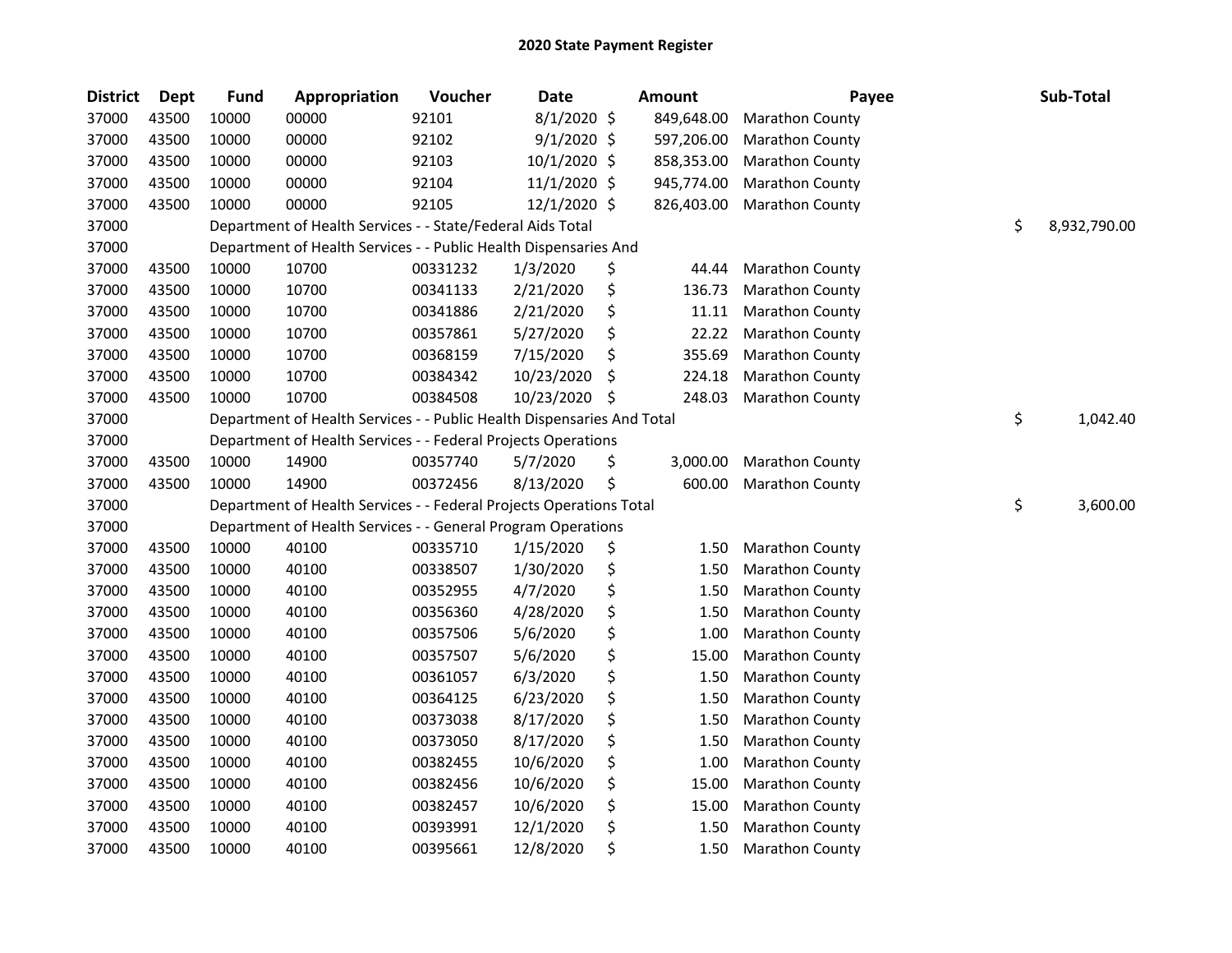| <b>District</b> | <b>Dept</b> | <b>Fund</b> | Appropriation                                                          | Voucher  | Date       |     | <b>Amount</b> | Payee                    | Sub-Total        |
|-----------------|-------------|-------------|------------------------------------------------------------------------|----------|------------|-----|---------------|--------------------------|------------------|
| 37000           | 43500       | 10000       | 40100                                                                  | 00397059 | 12/15/2020 | \$  | 1.50          | <b>Marathon County</b>   |                  |
| 37000           | 43500       | 10000       | 40100                                                                  | 00397068 | 12/15/2020 | \$  | 1.50          | <b>Marathon County</b>   |                  |
| 37000           |             |             | Department of Health Services - - General Program Operations Total     |          |            |     |               |                          | \$<br>65.00      |
| 37000           |             |             | Department of Health Services - - Medical Assistance State Admin       |          |            |     |               |                          |                  |
| 37000           | 43500       | 10000       | 44000                                                                  | 00335710 | 1/15/2020  | \$  | 1.50          | <b>Marathon County</b>   |                  |
| 37000           | 43500       | 10000       | 44000                                                                  | 00338507 | 1/30/2020  | \$  | 1.50          | <b>Marathon County</b>   |                  |
| 37000           | 43500       | 10000       | 44000                                                                  | 00352955 | 4/7/2020   | \$  | 1.50          | <b>Marathon County</b>   |                  |
| 37000           | 43500       | 10000       | 44000                                                                  | 00356360 | 4/28/2020  | \$  | 1.50          | <b>Marathon County</b>   |                  |
| 37000           | 43500       | 10000       | 44000                                                                  | 00357506 | 5/6/2020   | \$  | 1.00          | <b>Marathon County</b>   |                  |
| 37000           | 43500       | 10000       | 44000                                                                  | 00357507 | 5/6/2020   | \$  | 15.00         | <b>Marathon County</b>   |                  |
| 37000           | 43500       | 10000       | 44000                                                                  | 00361057 | 6/3/2020   | \$  | 1.50          | <b>Marathon County</b>   |                  |
| 37000           | 43500       | 10000       | 44000                                                                  | 00364125 | 6/23/2020  | \$  | 1.50          | <b>Marathon County</b>   |                  |
| 37000           | 43500       | 10000       | 44000                                                                  | 00373038 | 8/17/2020  | \$  | 1.50          | Marathon County          |                  |
| 37000           | 43500       | 10000       | 44000                                                                  | 00373050 | 8/17/2020  | \$  | 1.50          | <b>Marathon County</b>   |                  |
| 37000           | 43500       | 10000       | 44000                                                                  | 00382455 | 10/6/2020  | \$  | 1.00          | <b>Marathon County</b>   |                  |
| 37000           | 43500       | 10000       | 44000                                                                  | 00382456 | 10/6/2020  | \$  | 15.00         | <b>Marathon County</b>   |                  |
| 37000           | 43500       | 10000       | 44000                                                                  | 00382457 | 10/6/2020  | \$  | 15.00         | Marathon County          |                  |
| 37000           | 43500       | 10000       | 44000                                                                  | 00393991 | 12/1/2020  | \$  | 1.50          | Marathon County          |                  |
| 37000           | 43500       | 10000       | 44000                                                                  | 00395661 | 12/8/2020  | \$  | 1.50          | <b>Marathon County</b>   |                  |
| 37000           | 43500       | 10000       | 44000                                                                  | 00397059 | 12/15/2020 | \$, | 1.50          | Marathon County          |                  |
| 37000           | 43500       | 10000       | 44000                                                                  | 00397068 | 12/15/2020 | \$  | 1.50          | <b>Marathon County</b>   |                  |
| 37000           |             |             | Department of Health Services - - Medical Assistance State Admin Total |          |            |     |               |                          | \$<br>65.00      |
| 37000           |             |             | Department of Health Services - - Interagency And Intra-Agency A       |          |            |     |               |                          |                  |
| 37000           | 43500       | 10000       | 46800                                                                  | 00339693 | 2/4/2020   | \$  | 150,183.62    | <b>Marathon County</b>   |                  |
| 37000           | 43500       | 10000       | 46800                                                                  | 00381953 | 10/1/2020  | \$  | 405,197.00    | <b>Marathon County</b>   |                  |
| 37000           |             |             | Department of Health Services - - Interagency And Intra-Agency A Total |          |            |     |               |                          | \$<br>555,380.62 |
| 37000           |             |             | Department of Health Services - - Administrative And Support-Fis       |          |            |     |               |                          |                  |
| 37000           | 43500       | 10000       | 82100                                                                  | 00334536 | 1/10/2020  | \$  | 5.00          | <b>Marathon County</b>   |                  |
| 37000           | 43500       | 10000       | 82100                                                                  | 00362809 | 6/16/2020  | \$  | 5.00          | <b>Marathon County</b>   |                  |
| 37000           |             |             | Department of Health Services - - Administrative And Support-Fis Total |          |            |     |               |                          | \$<br>10.00      |
| 37000           |             |             | Dept of Children and Families - - Federal Project Operations           |          |            |     |               |                          |                  |
| 37000           | 43700       | 10000       | 14100                                                                  | 00064681 | 1/29/2020  | \$  |               | 3,840.00 Marathon County |                  |
| 37000           |             |             | Dept of Children and Families - - Federal Project Operations Total     |          |            |     |               |                          | \$<br>3,840.00   |
| 37000           |             |             | Dept of Children and Families - - Fees For Administrative Servic       |          |            |     |               |                          |                  |
| 37000           | 43700       | 10000       | 23100                                                                  | 00065113 | 1/27/2020  | \$  | 145.00        | <b>Marathon County</b>   |                  |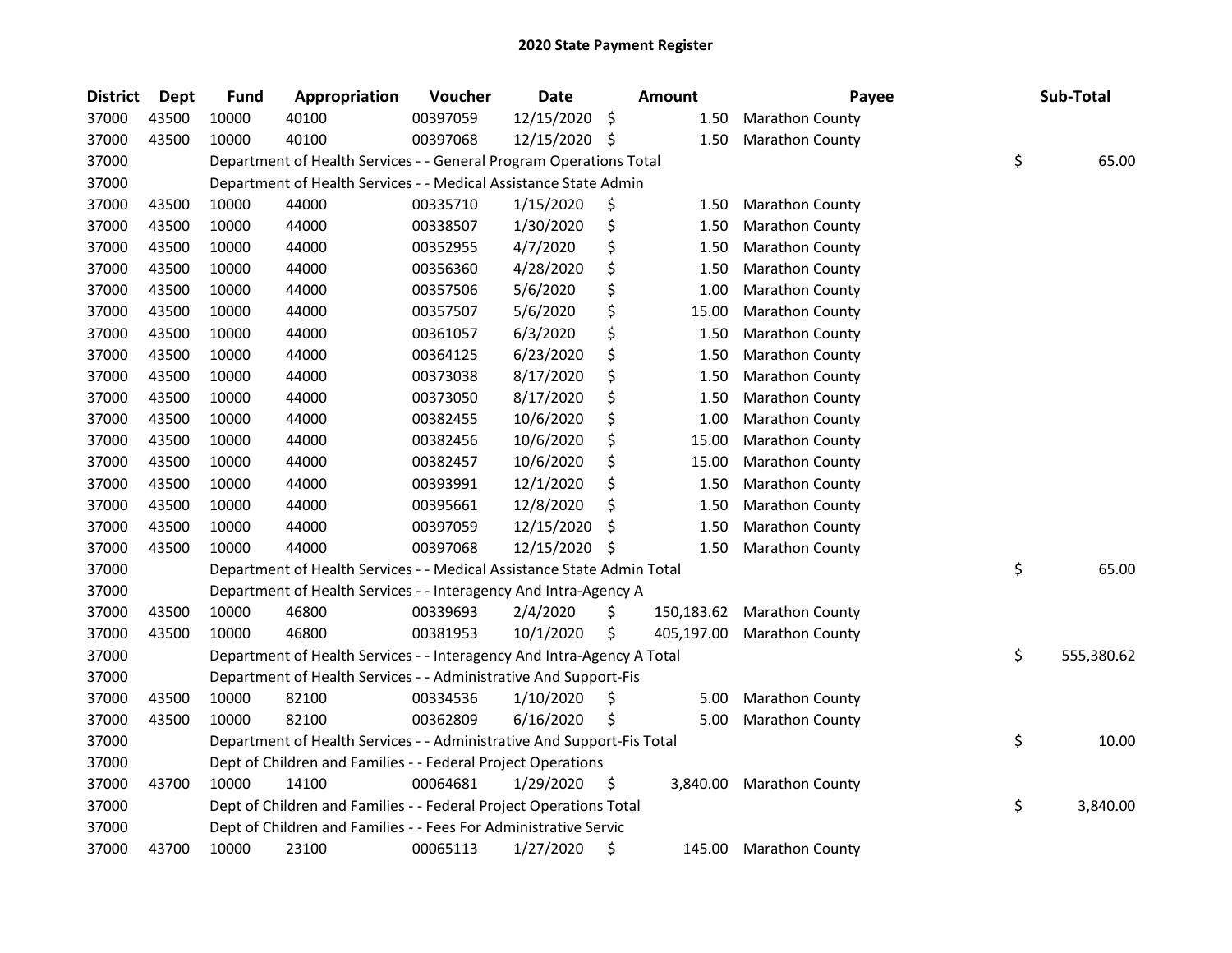| <b>District</b> | Dept  | <b>Fund</b> | Appropriation                                                          | Voucher  | <b>Date</b> | <b>Amount</b>    | Payee                  | Sub-Total    |
|-----------------|-------|-------------|------------------------------------------------------------------------|----------|-------------|------------------|------------------------|--------------|
| 37000           | 43700 | 10000       | 23100                                                                  | 00069725 | 5/1/2020    | \$<br>145.00     | <b>Marathon County</b> |              |
| 37000           | 43700 | 10000       | 23100                                                                  | 00073012 | 7/23/2020   | \$<br>40.00      | Marathon County        |              |
| 37000           | 43700 | 10000       | 23100                                                                  | 00076530 | 10/22/2020  | \$<br>20.00      | Marathon County        |              |
| 37000           |       |             | Dept of Children and Families - - Fees For Administrative Servic Total |          |             |                  |                        | \$<br>350.00 |
| 37000           |       |             | Dept of Children and Families - - Child Care Block Grant - Ops         |          |             |                  |                        |              |
| 37000           | 43700 | 10000       | 24500                                                                  | 00064717 | 1/9/2020    | \$<br>12.00      | <b>Marathon County</b> |              |
| 37000           | 43700 | 10000       | 24500                                                                  | 00065509 | 1/31/2020   | \$<br>21.00      | Marathon County        |              |
| 37000           | 43700 | 10000       | 24500                                                                  | 00066398 | 2/26/2020   | \$<br>6.00       | Marathon County        |              |
| 37000           | 43700 | 10000       | 24500                                                                  | 00066748 | 3/2/2020    | \$<br>24.00      | Marathon County        |              |
| 37000           | 43700 | 10000       | 24500                                                                  | 00077493 | 11/19/2020  | \$<br>39.00      | Marathon County        |              |
| 37000           |       |             | Dept of Children and Families - - Child Care Block Grant - Ops Total   |          |             |                  |                        | \$<br>102.00 |
| 37000           |       |             | Dept of Children and Families - - General Aids                         |          |             |                  |                        |              |
| 37000           | 43700 | 10000       | 99000                                                                  | 00064513 | 1/6/2020    | \$<br>63,852.12  | <b>Marathon County</b> |              |
| 37000           | 43700 | 10000       | 99000                                                                  | 00065364 | 1/30/2020   | \$<br>251,821.70 | <b>Marathon County</b> |              |
| 37000           | 43700 | 10000       | 99000                                                                  | 00065663 | 2/6/2020    | \$<br>66,164.30  | <b>Marathon County</b> |              |
| 37000           | 43700 | 10000       | 99000                                                                  | 00065803 | 2/11/2020   | \$<br>792.00     | Marathon County        |              |
| 37000           | 43700 | 10000       | 99000                                                                  | 00066340 | 2/26/2020   | \$<br>43,884.79  | Marathon County        |              |
| 37000           | 43700 | 10000       | 99000                                                                  | 00066391 | 2/26/2020   | \$<br>28.50      | Marathon County        |              |
| 37000           | 43700 | 10000       | 99000                                                                  | 00066858 | 3/5/2020    | \$<br>831,976.80 | Marathon County        |              |
| 37000           | 43700 | 10000       | 99000                                                                  | 00066933 | 3/5/2020    | \$<br>658.12     | Marathon County        |              |
| 37000           | 43700 | 10000       | 99000                                                                  | 00067847 | 3/31/2020   | \$<br>14,620.11  | <b>Marathon County</b> |              |
| 37000           | 43700 | 10000       | 99000                                                                  | 00068150 | 4/1/2020    | \$<br>12,644.32  | Marathon County        |              |
| 37000           | 43700 | 10000       | 99000                                                                  | 00068274 | 4/6/2020    | \$<br>10,266.67  | <b>Marathon County</b> |              |
| 37000           | 43700 | 10000       | 99000                                                                  | 00068275 | 4/3/2020    | \$<br>479,157.69 | Marathon County        |              |
| 37000           | 43700 | 10000       | 99000                                                                  | 00068744 | 4/10/2020   | \$<br>558.13     | Marathon County        |              |
| 37000           | 43700 | 10000       | 99000                                                                  | 00068985 | 4/14/2020   | \$<br>165.49     | Marathon County        |              |
| 37000           | 43700 | 10000       | 99000                                                                  | 00069380 | 4/30/2020   | \$<br>324,866.26 | Marathon County        |              |
| 37000           | 43700 | 10000       | 99000                                                                  | 00069911 | 5/6/2020    | \$<br>70,002.02  | <b>Marathon County</b> |              |
| 37000           | 43700 | 10000       | 99000                                                                  | 00069912 | 5/5/2020    | \$<br>142,892.30 | Marathon County        |              |
| 37000           | 43700 | 10000       | 99000                                                                  | 00070054 | 5/8/2020    | \$<br>32,460.00  | <b>Marathon County</b> |              |
| 37000           | 43700 | 10000       | 99000                                                                  | 00070431 | 5/21/2020   | \$<br>52,622.84  | Marathon County        |              |
| 37000           | 43700 | 10000       | 99000                                                                  | 00070873 | 6/5/2020    | \$<br>87,064.89  | <b>Marathon County</b> |              |
| 37000           | 43700 | 10000       | 99000                                                                  | 00072059 | 6/30/2020   | \$<br>16,096.00  | Marathon County        |              |
| 37000           | 43700 | 10000       | 99000                                                                  | 00072327 | 7/6/2020    | \$<br>87,531.33  | <b>Marathon County</b> |              |
| 37000           | 43700 | 10000       | 99000                                                                  | 00073334 | 7/30/2020   | \$<br>295,769.21 | <b>Marathon County</b> |              |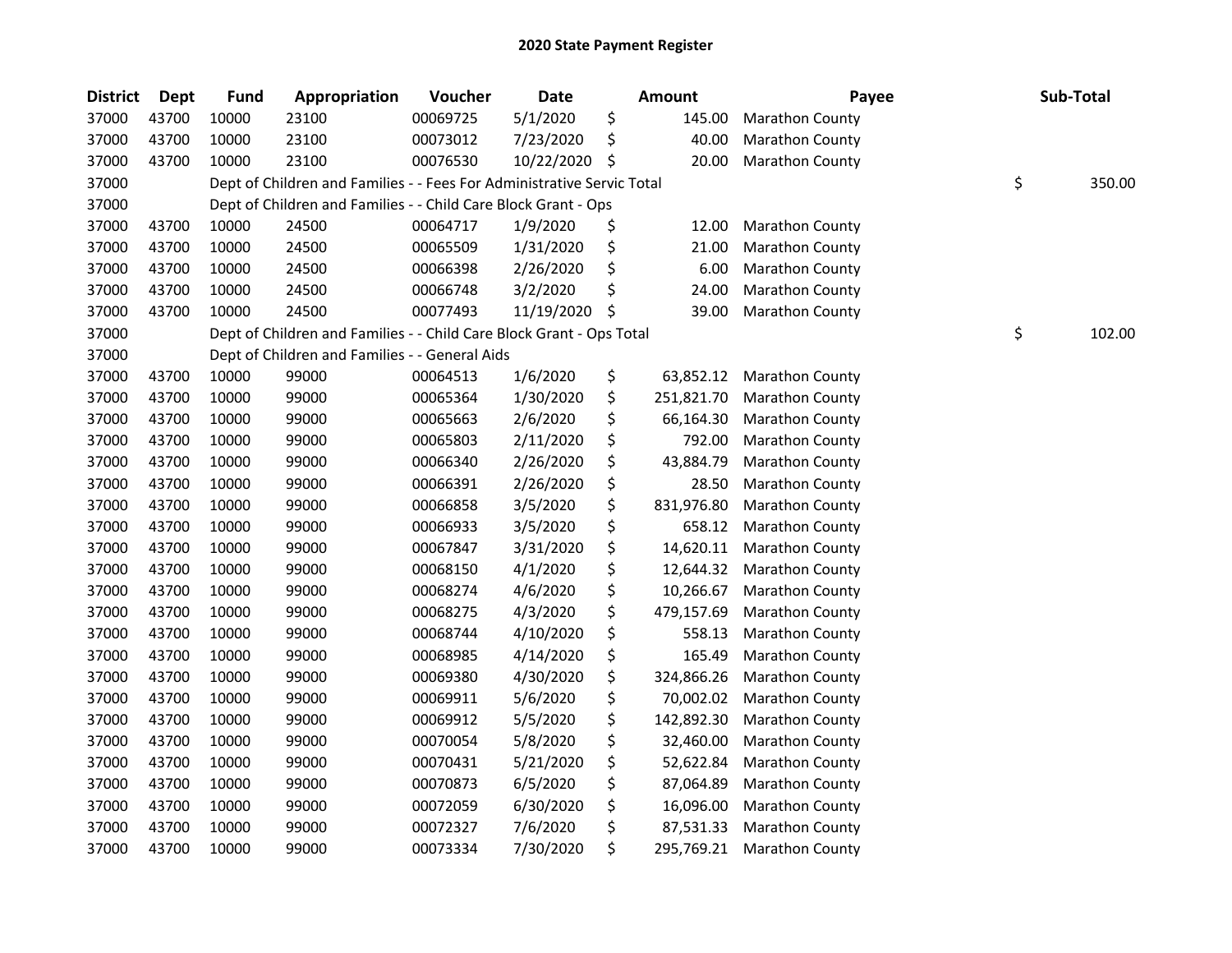| <b>District</b> | Dept  | <b>Fund</b> | Appropriation                                              | Voucher  | <b>Date</b> | <b>Amount</b>      | Payee                  | Sub-Total          |
|-----------------|-------|-------------|------------------------------------------------------------|----------|-------------|--------------------|------------------------|--------------------|
| 37000           | 43700 | 10000       | 99000                                                      | 00073572 | 8/5/2020    | \$<br>57,005.78    | Marathon County        |                    |
| 37000           | 43700 | 10000       | 99000                                                      | 00073886 | 8/12/2020   | \$<br>77,949.00    | Marathon County        |                    |
| 37000           | 43700 | 10000       | 99000                                                      | 00074022 | 8/18/2020   | \$<br>114,261.83   | Marathon County        |                    |
| 37000           | 43700 | 10000       | 99000                                                      | 00074676 | 9/8/2020    | \$<br>19,547.80    | Marathon County        |                    |
| 37000           | 43700 | 10000       | 99000                                                      | 00074677 | 9/8/2020    | \$<br>76,463.36    | Marathon County        |                    |
| 37000           | 43700 | 10000       | 99000                                                      | 00074795 | 9/10/2020   | \$<br>2,301,049.00 | Marathon County        |                    |
| 37000           | 43700 | 10000       | 99000                                                      | 00075114 | 9/17/2020   | \$<br>178,044.00   | Marathon County        |                    |
| 37000           | 43700 | 10000       | 99000                                                      | 00075115 | 9/17/2020   | \$<br>16,172.00    | Marathon County        |                    |
| 37000           | 43700 | 10000       | 99000                                                      | 00075220 | 9/18/2020   | \$<br>78,384.28    | Marathon County        |                    |
| 37000           | 43700 | 10000       | 99000                                                      | 00075916 | 10/5/2020   | \$<br>67,300.60    | Marathon County        |                    |
| 37000           | 43700 | 10000       | 99000                                                      | 00076808 | 10/30/2020  | \$<br>274,706.06   | <b>Marathon County</b> |                    |
| 37000           | 43700 | 10000       | 99000                                                      | 00076851 | 10/30/2020  | \$<br>40,432.16    | <b>Marathon County</b> |                    |
| 37000           | 43700 | 10000       | 99000                                                      | 00076860 | 10/30/2020  | \$<br>21,900.27    | Marathon County        |                    |
| 37000           | 43700 | 10000       | 99000                                                      | 00077036 | 11/5/2020   | \$<br>84,833.08    | Marathon County        |                    |
| 37000           | 43700 | 10000       | 99000                                                      | 00077162 | 11/6/2020   | \$<br>33,924.00    | Marathon County        |                    |
| 37000           | 43700 | 10000       | 99000                                                      | 00077263 | 11/10/2020  | \$<br>18,664.00    | Marathon County        |                    |
| 37000           | 43700 | 10000       | 99000                                                      | 00078168 | 12/4/2020   | \$<br>30,980.00    | Marathon County        |                    |
| 37000           | 43700 | 10000       | 99000                                                      | 00078255 | 12/7/2020   | \$<br>71,416.89    | Marathon County        |                    |
| 37000           |       |             | Dept of Children and Families - - General Aids Total       |          |             |                    |                        | \$<br>6,448,929.70 |
| 37000           |       |             | Dept of Workforce Development - - Auxiliary Services       |          |             |                    |                        |                    |
| 37000           | 44500 | 10000       | 13000                                                      | 00304264 | 11/3/2020   | \$<br>130.00       | Marathon County        |                    |
| 37000           | 44500 | 10000       | 13000                                                      | 00307395 | 12/2/2020   | \$<br>140.00       | Marathon County        |                    |
| 37000           |       |             | Dept of Workforce Development - - Auxiliary Services Total |          |             |                    |                        | \$<br>270.00       |
| 37000           |       |             | Dept of Workforce Development - - Ui Admin Fed             |          |             |                    |                        |                    |
| 37000           | 44500 | 10000       | 15100                                                      | 00267638 | 1/14/2020   | \$<br>145.00       | <b>Marathon County</b> |                    |
| 37000           | 44500 | 10000       | 15100                                                      | 00270880 | 2/4/2020    | \$<br>85.00        | Marathon County        |                    |
| 37000           | 44500 | 10000       | 15100                                                      | 00275610 | 3/3/2020    | \$<br>120.00       | Marathon County        |                    |
| 37000           | 44500 | 10000       | 15100                                                      | 00280594 | 4/2/2020    | \$<br>235.00       | Marathon County        |                    |
| 37000           | 44500 | 10000       | 15100                                                      | 00284488 | 5/4/2020    | \$<br>105.00       | Marathon County        |                    |
| 37000           | 44500 | 10000       | 15100                                                      | 00287338 | 6/2/2020    | \$<br>55.00        | Marathon County        |                    |
| 37000           | 44500 | 10000       | 15100                                                      | 00290159 | 7/2/2020    | \$<br>90.00        | Marathon County        |                    |
| 37000           | 44500 | 10000       | 15100                                                      | 00293597 | 8/4/2020    | \$<br>70.00        | Marathon County        |                    |
| 37000           | 44500 | 10000       | 15100                                                      | 00296632 | 9/2/2020    | \$<br>105.00       | Marathon County        |                    |
| 37000           | 44500 | 10000       | 15100                                                      | 00300303 | 10/2/2020   | \$<br>100.00       | <b>Marathon County</b> |                    |
| 37000           |       |             | Dept of Workforce Development - - Ui Admin Fed Total       |          |             |                    |                        | \$<br>1,110.00     |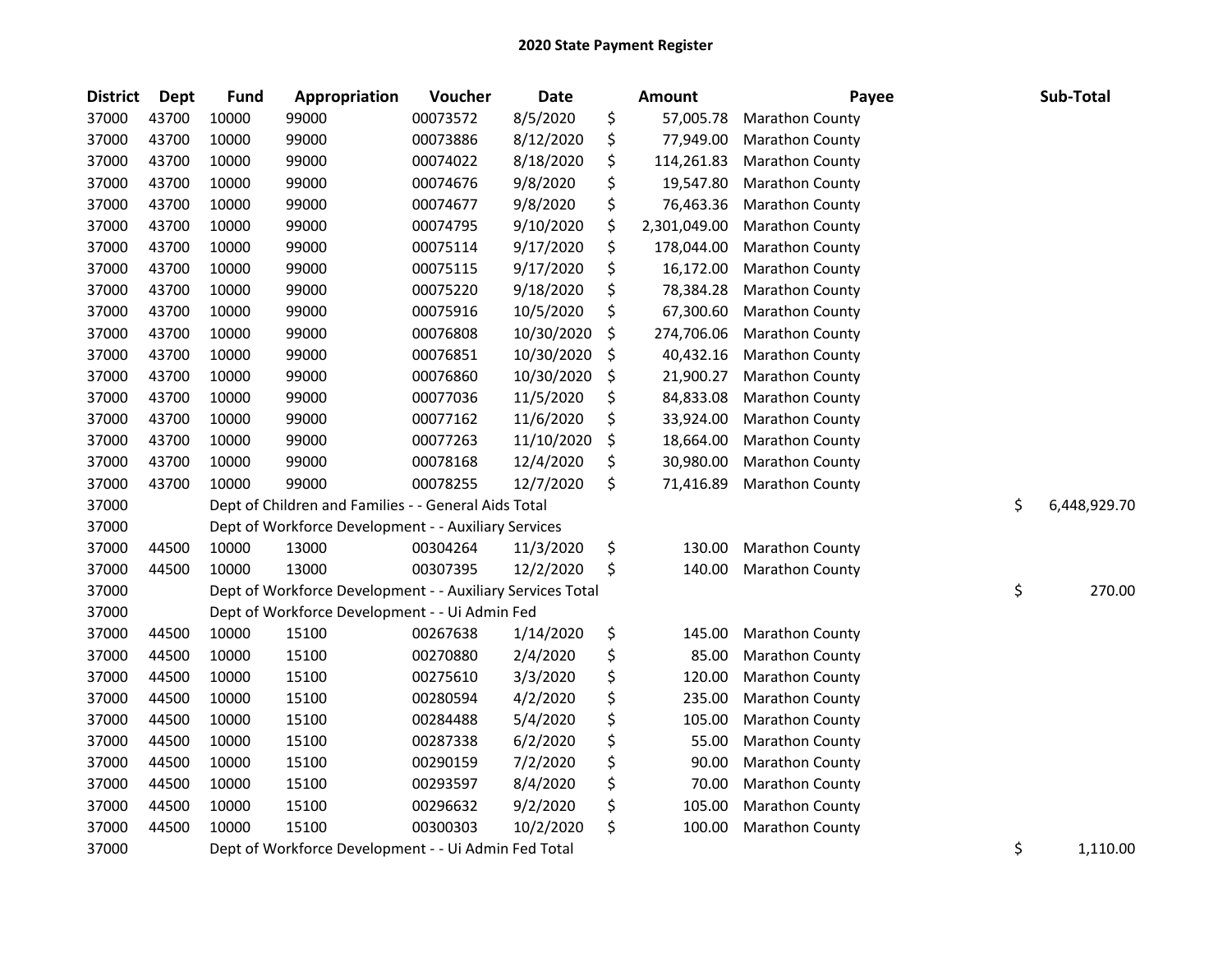| <b>District</b> | Dept  | Fund  | Appropriation                                                         | Voucher  | <b>Date</b> | Amount          | Payee                  | Sub-Total       |
|-----------------|-------|-------|-----------------------------------------------------------------------|----------|-------------|-----------------|------------------------|-----------------|
| 37000           |       |       | Dept of Workforce Development - - Wc Ops Uninsured Emplyr Admin       |          |             |                 |                        |                 |
| 37000           | 44500 | 22700 | 17700                                                                 | 00281674 | 4/10/2020   | \$<br>65.00     | <b>Marathon County</b> |                 |
| 37000           | 44500 | 22700 | 17700                                                                 | 00288628 | 6/17/2020   | \$<br>115.00    | <b>Marathon County</b> |                 |
| 37000           | 44500 | 22700 | 17700                                                                 | 00296783 | 9/2/2020    | \$<br>5.00      | Marathon County        |                 |
| 37000           | 44500 | 22700 | 17700                                                                 | 00296784 | 9/2/2020    | \$<br>30.00     | Marathon County        |                 |
| 37000           |       |       | Dept of Workforce Development - - Wc Ops Uninsured Emplyr Admin Total |          |             |                 |                        | \$<br>215.00    |
| 37000           |       |       | Department of Justice - - Crime Laboratories, Dna                     |          |             |                 |                        |                 |
| 37000           | 45500 | 10000 | 22100                                                                 | 00085844 | 7/16/2020   | \$<br>4,500.00  | <b>Marathon County</b> |                 |
| 37000           |       |       | Department of Justice - - Crime Laboratories, Dna Total               |          |             |                 |                        | \$<br>4,500.00  |
| 37000           |       |       | Department of Justice - - Drug Crimes Enforcement, Local              |          |             |                 |                        |                 |
| 37000           | 45500 | 10000 | 22500                                                                 | 00078038 | 1/10/2020   | \$<br>18,177.00 | <b>Marathon County</b> |                 |
| 37000           |       |       | Department of Justice - - Drug Crimes Enforcement, Local Total        |          |             |                 |                        | \$<br>18,177.00 |
| 37000           |       |       | Department of Justice - - Law Enforcement Train, Local                |          |             |                 |                        |                 |
| 37000           | 45500 | 10000 | 23100                                                                 | 00091312 | 12/3/2020   | \$<br>320.00    | <b>Marathon County</b> |                 |
| 37000           | 45500 | 10000 | 23100                                                                 | 00091314 | 12/4/2020   | \$<br>23,360.00 | <b>Marathon County</b> |                 |
| 37000           |       |       | Department of Justice - - Law Enforcement Train, Local Total          |          |             |                 |                        | \$<br>23,680.00 |
| 37000           |       |       | Department of Justice - - Law Enforcement Train, State                |          |             |                 |                        |                 |
| 37000           | 45500 | 10000 | 23200                                                                 | 00077508 | 1/3/2020    | \$<br>250.00    | <b>Marathon County</b> |                 |
| 37000           |       |       | Department of Justice - - Law Enforcement Train, State Total          |          |             |                 |                        | \$<br>250.00    |
| 37000           |       |       | Department of Justice - - Inter And Intra-Agency Assist               |          |             |                 |                        |                 |
| 37000           | 45500 | 10000 | 23300                                                                 | 00083355 | 5/28/2020   | \$<br>6,272.88  | <b>Marathon County</b> |                 |
| 37000           | 45500 | 10000 | 23300                                                                 | 00086472 | 7/27/2020   | \$<br>6,494.93  | Marathon County        |                 |
| 37000           | 45500 | 10000 | 23300                                                                 | 00089205 | 10/13/2020  | \$<br>16,569.79 | <b>Marathon County</b> |                 |
| 37000           |       |       | Department of Justice - - Inter And Intra-Agency Assist Total         |          |             |                 |                        | \$<br>29,337.60 |
| 37000           |       |       | Department of Justice - - Federal Aid, Local Assistance               |          |             |                 |                        |                 |
| 37000           | 45500 | 10000 | 25100                                                                 | 00079098 | 1/30/2020   | \$<br>22,386.59 | <b>Marathon County</b> |                 |
| 37000           | 45500 | 10000 | 25100                                                                 | 00080590 | 2/27/2020   | \$<br>4,990.18  | Marathon County        |                 |
| 37000           | 45500 | 10000 | 25100                                                                 | 00082937 | 4/28/2020   | \$<br>24,770.13 | Marathon County        |                 |
| 37000           | 45500 | 10000 | 25100                                                                 | 00083041 | 5/5/2020    | \$<br>9,742.25  | Marathon County        |                 |
| 37000           | 45500 | 10000 | 25100                                                                 | 00083190 | 5/7/2020    | \$<br>445.71    | <b>Marathon County</b> |                 |
| 37000           | 45500 | 10000 | 25100                                                                 | 00083223 | 5/7/2020    | \$<br>3,910.14  | Marathon County        |                 |
| 37000           | 45500 | 10000 | 25100                                                                 | 00083494 | 5/18/2020   | \$<br>2,241.01  | <b>Marathon County</b> |                 |
| 37000           | 45500 | 10000 | 25100                                                                 | 00084248 | 6/1/2020    | \$<br>4,361.75  | Marathon County        |                 |
| 37000           | 45500 | 10000 | 25100                                                                 | 00084377 | 6/2/2020    | \$<br>451.89    | <b>Marathon County</b> |                 |
| 37000           | 45500 | 10000 | 25100                                                                 | 00086239 | 7/27/2020   | \$<br>14,823.00 | <b>Marathon County</b> |                 |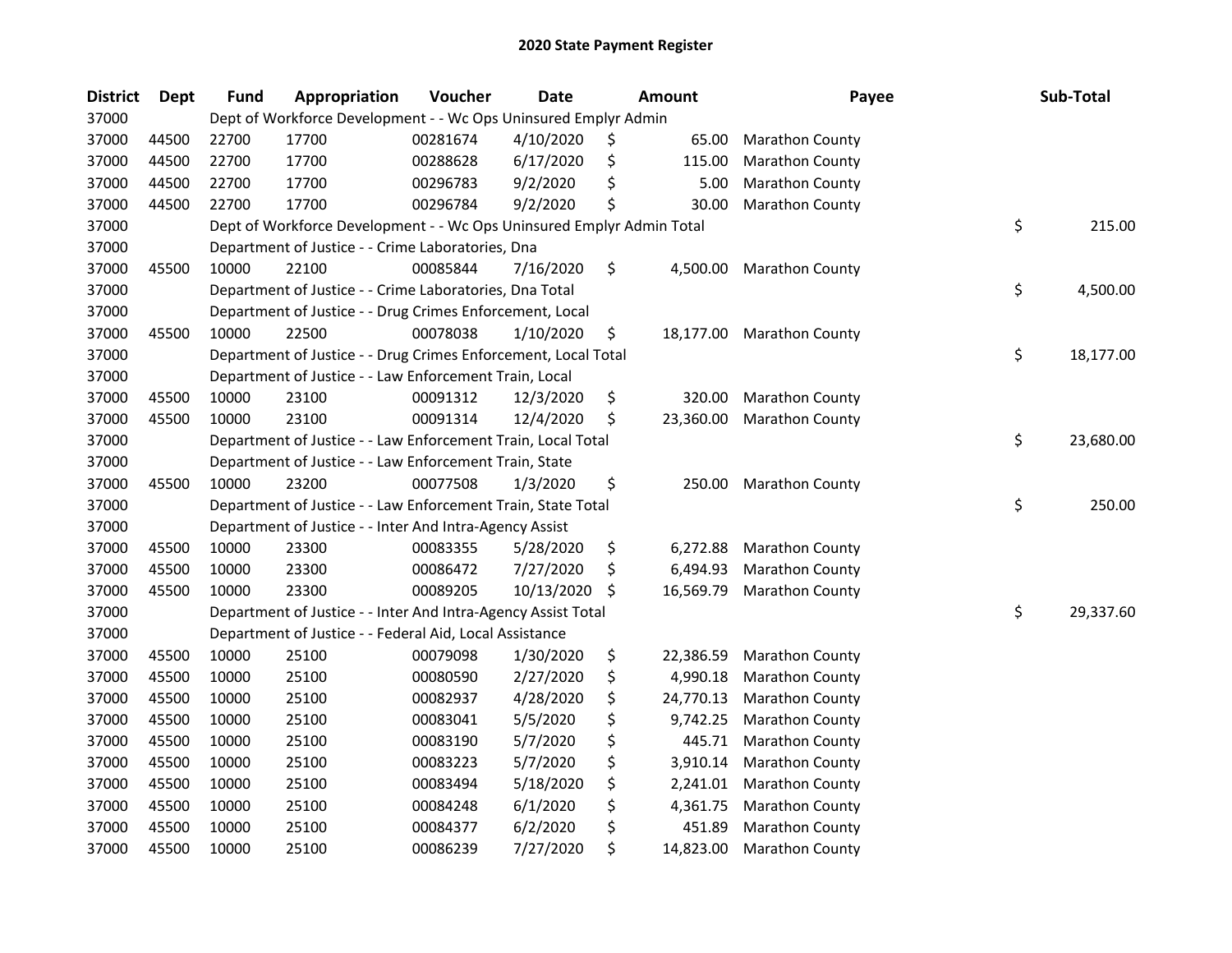| <b>District</b> | Dept  | Fund  | Appropriation                                                       | Voucher  | <b>Date</b> | <b>Amount</b>   | Payee                     | Sub-Total        |
|-----------------|-------|-------|---------------------------------------------------------------------|----------|-------------|-----------------|---------------------------|------------------|
| 37000           | 45500 | 10000 | 25100                                                               | 00086356 | 7/27/2020   | \$<br>1,498.87  | Marathon County           |                  |
| 37000           | 45500 | 10000 | 25100                                                               | 00086859 | 8/6/2020    | \$<br>2,274.41  | <b>Marathon County</b>    |                  |
| 37000           | 45500 | 10000 | 25100                                                               | 00086875 | 8/6/2020    | \$<br>1,317.30  | <b>Marathon County</b>    |                  |
| 37000           | 45500 | 10000 | 25100                                                               | 00086884 | 8/6/2020    | \$<br>4,463.65  | <b>Marathon County</b>    |                  |
| 37000           | 45500 | 10000 | 25100                                                               | 00089598 | 11/3/2020   | \$<br>10,014.88 | Marathon County           |                  |
| 37000           | 45500 | 10000 | 25100                                                               | 00089599 | 11/3/2020   | \$<br>4,753.00  | Marathon County           |                  |
| 37000           | 45500 | 10000 | 25100                                                               | 00090244 | 11/9/2020   | \$<br>1,299.53  | Marathon County           |                  |
| 37000           | 45500 | 10000 | 25100                                                               | 00090605 | 11/16/2020  | \$<br>8,939.76  | Marathon County           |                  |
| 37000           |       |       | Department of Justice - - Federal Aid, Local Assistance Total       |          |             |                 |                           | \$<br>122,684.05 |
| 37000           |       |       | Department of Justice - - Alt Prosecution Alcohol Drugs             |          |             |                 |                           |                  |
| 37000           | 45500 | 10000 | 27100                                                               | 00079988 | 2/25/2020   | \$<br>20,958.32 | <b>Marathon County</b>    |                  |
| 37000           | 45500 | 10000 | 27100                                                               | 00082915 | 4/27/2020   | \$<br>34,577.51 | <b>Marathon County</b>    |                  |
| 37000           | 45500 | 10000 | 27100                                                               | 00086437 | 7/27/2020   | \$<br>39,887.33 | Marathon County           |                  |
| 37000           | 45500 | 10000 | 27100                                                               | 00089627 | 11/3/2020   | \$<br>33,427.85 | <b>Marathon County</b>    |                  |
| 37000           |       |       | Department of Justice - - Alt Prosecution Alcohol Drugs Total       |          |             |                 |                           | \$<br>128,851.01 |
| 37000           |       |       | Department of Justice - - Internet Crimes Against Childr            |          |             |                 |                           |                  |
| 37000           | 45500 | 10000 | 28400                                                               | 00082209 | 4/8/2020    | \$<br>1,885.96  | <b>Marathon County</b>    |                  |
| 37000           | 45500 | 10000 | 28400                                                               | 00092385 | 12/29/2020  | \$<br>4,169.15  | <b>Marathon County</b>    |                  |
| 37000           |       |       | Department of Justice - - Internet Crimes Against Childr Total      |          |             |                 |                           | \$<br>6,055.11   |
| 37000           |       |       | Department of Justice - - Crime Victim Witness Assist               |          |             |                 |                           |                  |
| 37000           | 45500 | 10000 | 53200                                                               | 00080491 | 2/25/2020   | \$<br>45,921.20 | <b>Marathon County</b>    |                  |
| 37000           | 45500 | 10000 | 53200                                                               | 00086038 | 7/16/2020   | \$<br>41,073.84 | Marathon County           |                  |
| 37000           |       |       | Department of Justice - - Crime Victim Witness Assist Total         |          |             |                 |                           | \$<br>86,995.04  |
| 37000           |       |       | Department of Justice - - Federal Aid, Victim Assistance            |          |             |                 |                           |                  |
| 37000           | 45500 | 10000 | 54200                                                               | 00079303 | 2/6/2020    | \$<br>168.00    | Marathon County           |                  |
| 37000           | 45500 | 10000 | 54200                                                               | 00082920 | 4/28/2020   | \$<br>1,451.36  | <b>Marathon County</b>    |                  |
| 37000           |       |       | Department of Justice - - Federal Aid, Victim Assistance Total      |          |             |                 |                           | \$<br>1,619.36   |
| 37000           |       |       | Department of Military Affairs - - Mobile Field Force Grants        |          |             |                 |                           |                  |
| 37000           | 46500 | 10000 | 31200                                                               | 00083460 | 9/25/2020   | \$<br>11,025.00 | <b>Marathon County</b>    |                  |
| 37000           |       |       | Department of Military Affairs - - Mobile Field Force Grants Total  |          |             |                 |                           | \$<br>11,025.00  |
| 37000           |       |       | Department of Military Affairs - - Local Emer Planning Grants       |          |             |                 |                           |                  |
| 37000           | 46500 | 10000 | 33700                                                               | 00073350 | 2/3/2020    | \$              | 33,377.56 Marathon County |                  |
| 37000           |       |       | Department of Military Affairs - - Local Emer Planning Grants Total |          |             |                 |                           | \$<br>33,377.56  |
| 37000           |       |       | Department of Military Affairs - - Federal Aid, Local Assistance    |          |             |                 |                           |                  |
| 37000           | 46500 | 10000 | 34200                                                               | 00076432 | 4/14/2020   | \$<br>2,000.00  | <b>Marathon County</b>    |                  |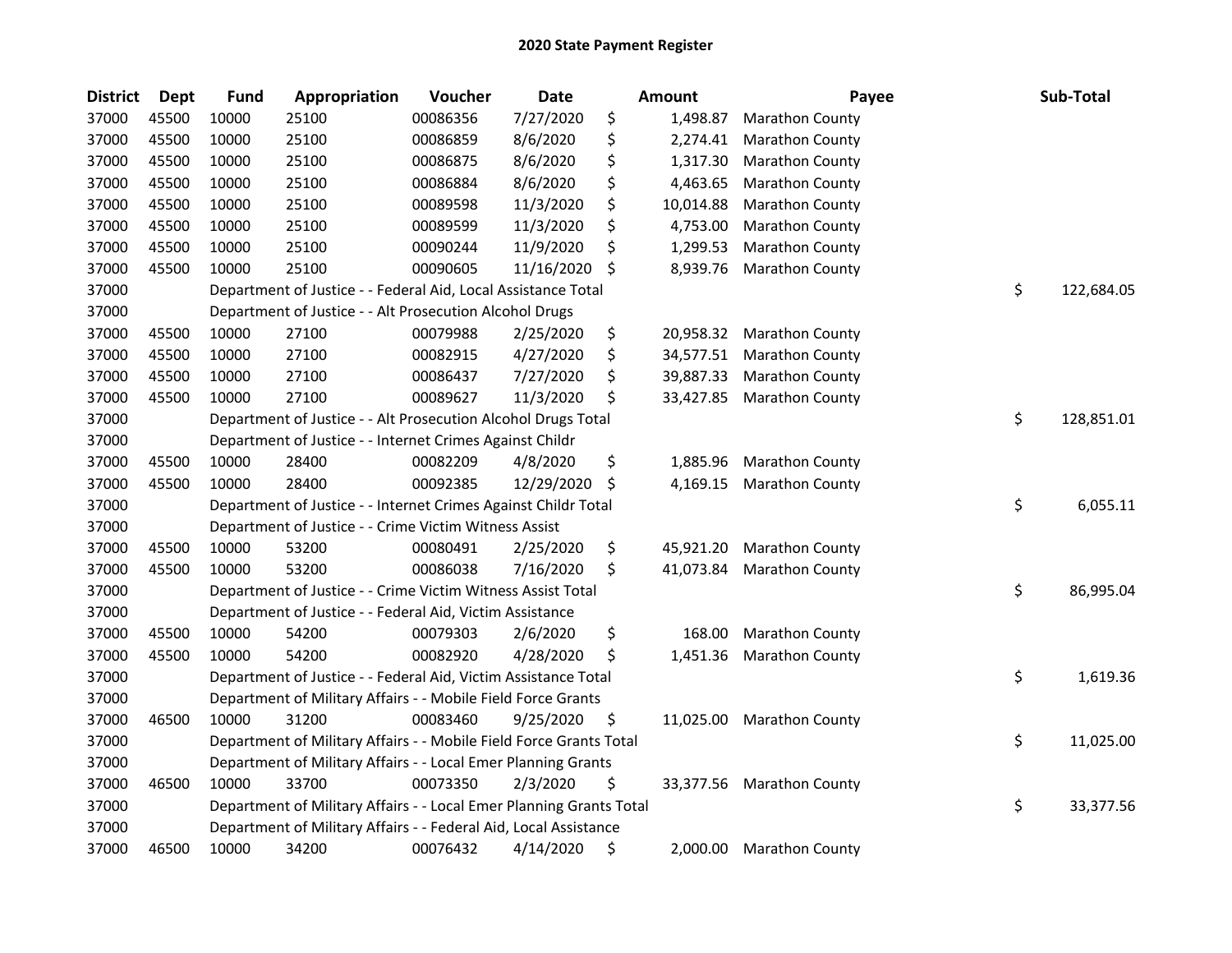| <b>District</b> | Dept  | <b>Fund</b> | Appropriation                                                           | Voucher  | <b>Date</b> |     | Amount       | Payee                  | Sub-Total          |
|-----------------|-------|-------------|-------------------------------------------------------------------------|----------|-------------|-----|--------------|------------------------|--------------------|
| 37000           |       |             | Department of Military Affairs - - Federal Aid, Local Assistance Total  |          |             |     |              |                        | \$<br>2,000.00     |
| 37000           |       |             | Department of Military Affairs - - Federal Aid, Homeland Security       |          |             |     |              |                        |                    |
| 37000           | 46500 | 10000       | 35000                                                                   | 00079977 | 7/3/2020    | \$  | 8,950.00     | <b>Marathon County</b> |                    |
| 37000           | 46500 | 10000       | 35000                                                                   | 00079978 | 7/3/2020    | \$  | 14,999.98    | Marathon County        |                    |
| 37000           | 46500 | 10000       | 35000                                                                   | 00081533 | 8/13/2020   | \$  | 86,500.00    | <b>Marathon County</b> |                    |
| 37000           | 46500 | 10000       | 35000                                                                   | 00083459 | 9/25/2020   | \$  | 35,153.00    | <b>Marathon County</b> |                    |
| 37000           |       |             | Department of Military Affairs - - Federal Aid, Homeland Security Total |          |             |     |              |                        | \$<br>145,602.98   |
| 37000           |       |             | Department of Veterans Affairs - - County Grants                        |          |             |     |              |                        |                    |
| 37000           | 48500 | 58200       | 26700                                                                   | 00077466 | 2/24/2020   | \$  | 13,000.00    | <b>Marathon County</b> |                    |
| 37000           |       |             | Department of Veterans Affairs - - County Grants Total                  |          |             |     |              |                        | \$<br>13,000.00    |
| 37000           |       |             | Department of Administration - - Materials And Svcs To Agencies         |          |             |     |              |                        |                    |
| 37000           | 50500 | 10000       | 13300                                                                   | 00121400 | 5/22/2020   | \$, | 40.00        | <b>Marathon County</b> |                    |
| 37000           |       |             | Department of Administration - - Materials And Svcs To Agencies Total   |          |             |     |              |                        | \$<br>40.00        |
| 37000           |       |             | Department of Administration - - Federal Aid                            |          |             |     |              |                        |                    |
| 37000           | 50500 | 10000       | 14200                                                                   | 00126679 | 8/12/2020   | \$  | 53,529.21    | <b>Marathon County</b> |                    |
| 37000           | 50500 | 10000       | 14200                                                                   | 00129993 | 10/2/2020   | \$  | 426,346.02   | <b>Marathon County</b> |                    |
| 37000           | 50500 | 10000       | 14200                                                                   | 00134720 | 12/10/2020  | \$, | 1,919,168.20 | <b>Marathon County</b> |                    |
| 37000           | 50500 | 10000       | 14200                                                                   | 00136367 | 12/17/2020  | \$  | 235,552.76   | <b>Marathon County</b> |                    |
| 37000           |       |             | Department of Administration - - Federal Aid Total                      |          |             |     |              |                        | \$<br>2,634,596.19 |
| 37000           |       |             | Department of Administration - - Federal Aid, Local Assistance          |          |             |     |              |                        |                    |
| 37000           | 50500 | 10000       | 15500                                                                   | 00116677 | 1/29/2020   | \$  | 16,514.49    | <b>Marathon County</b> |                    |
| 37000           | 50500 | 10000       | 15500                                                                   | 00118348 | 3/2/2020    | \$  | 12,729.97    | Marathon County        |                    |
| 37000           | 50500 | 10000       | 15500                                                                   | 00120247 | 3/31/2020   | \$  | 17,674.09    | Marathon County        |                    |
| 37000           | 50500 | 10000       | 15500                                                                   | 00123920 | 6/16/2020   | \$  | 10,947.33    | <b>Marathon County</b> |                    |
| 37000           | 50500 | 10000       | 15500                                                                   | 00126072 | 7/29/2020   | \$  | 6,092.16     | <b>Marathon County</b> |                    |
| 37000           | 50500 | 10000       | 15500                                                                   | 00127898 | 8/31/2020   | \$  | 12,157.62    | <b>Marathon County</b> |                    |
| 37000           | 50500 | 10000       | 15500                                                                   | 00132893 | 11/17/2020  | \$  | 29,296.48    | <b>Marathon County</b> |                    |
| 37000           | 50500 | 10000       | 15500                                                                   | 00133619 | 12/1/2020   | Ś   | 23,962.89    | Marathon County        |                    |
| 37000           |       |             | Department of Administration - - Federal Aid, Local Assistance Total    |          |             |     |              |                        | \$<br>129,375.03   |
| 37000           |       |             | Department of Administration - - Low-Income Assistance Grants           |          |             |     |              |                        |                    |
| 37000           | 50500 | 23500       | 37100                                                                   | 00116677 | 1/29/2020   | \$  | 19,097.33    | <b>Marathon County</b> |                    |
| 37000           | 50500 | 23500       | 37100                                                                   | 00118348 | 3/2/2020    | \$  | 6,459.93     | <b>Marathon County</b> |                    |
| 37000           | 50500 | 23500       | 37100                                                                   | 00120247 | 3/31/2020   | \$  | 13,034.23    | <b>Marathon County</b> |                    |
| 37000           | 50500 | 23500       | 37100                                                                   | 00123920 | 6/16/2020   | \$  | 27,827.05    | <b>Marathon County</b> |                    |
| 37000           | 50500 | 23500       | 37100                                                                   | 00126072 | 7/29/2020   | \$  | 44,738.68    | <b>Marathon County</b> |                    |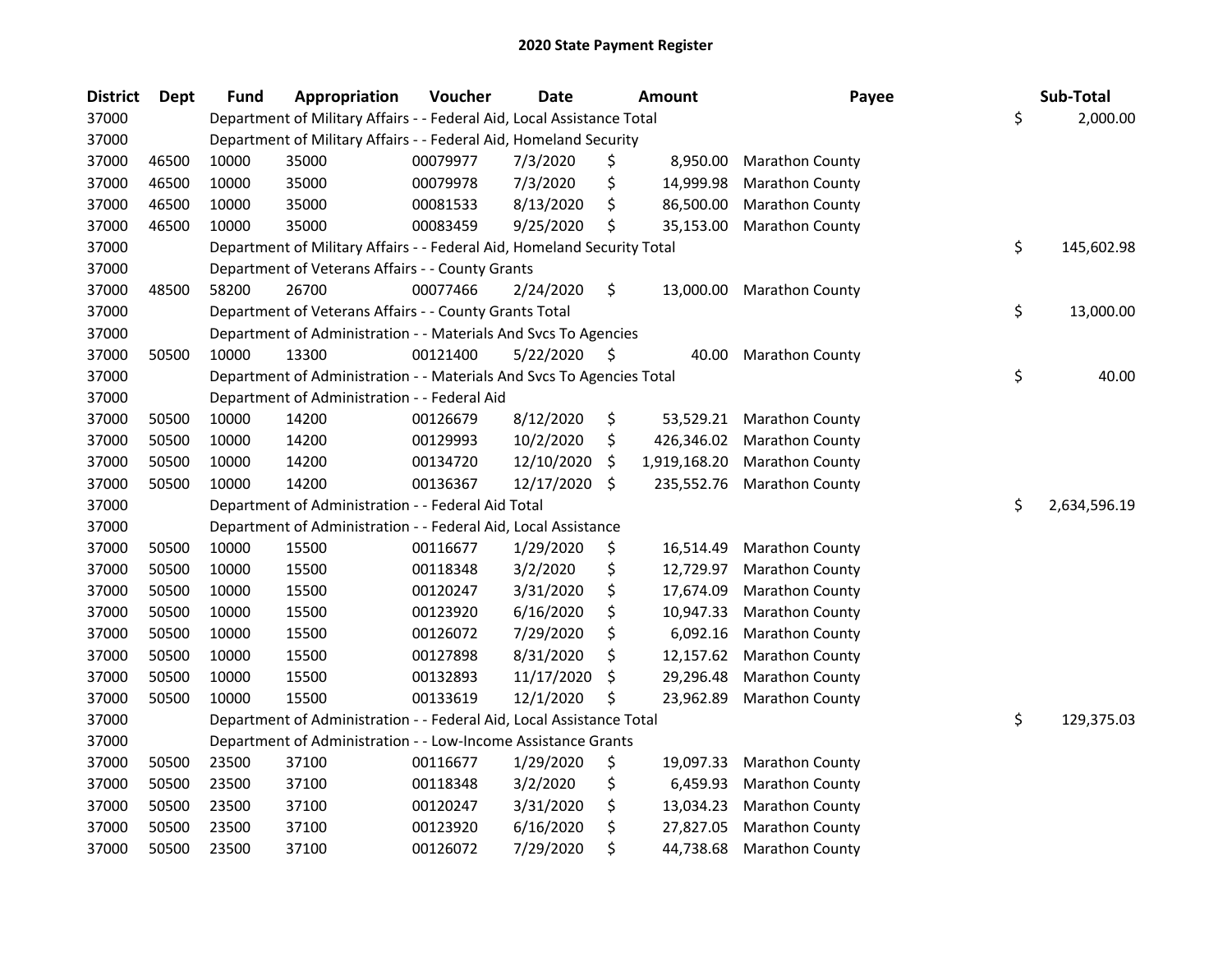| <b>District</b> | Dept  | <b>Fund</b> | Appropriation                                                                                     | Voucher  | Date       | Amount           | Payee                                                                                                   | Sub-Total        |
|-----------------|-------|-------------|---------------------------------------------------------------------------------------------------|----------|------------|------------------|---------------------------------------------------------------------------------------------------------|------------------|
| 37000           | 50500 | 23500       | 37100                                                                                             | 00127898 | 8/31/2020  | \$<br>16,142.61  | <b>Marathon County</b>                                                                                  |                  |
| 37000           | 50500 | 23500       | 37100                                                                                             | 00132893 | 11/17/2020 | \$<br>24,318.25  | <b>Marathon County</b>                                                                                  |                  |
| 37000           | 50500 | 23500       | 37100                                                                                             | 00133619 | 12/1/2020  | \$<br>494.91     | <b>Marathon County</b>                                                                                  |                  |
| 37000           |       |             | Department of Administration - - Low-Income Assistance Grants Total                               |          |            |                  |                                                                                                         | \$<br>152,112.99 |
| 37000           |       |             | Department of Administration - - Land Information Program; Loca                                   |          |            |                  |                                                                                                         |                  |
| 37000           | 50500 | 26900       | 17300                                                                                             | 00117255 | 2/7/2020   | \$<br>25,000.00  | <b>Marathon County</b>                                                                                  |                  |
| 37000           | 50500 | 26900       | 17300                                                                                             | 00117320 | 2/13/2020  | \$<br>1,000.00   | <b>Marathon County</b>                                                                                  |                  |
| 37000           | 50500 | 26900       | 17300                                                                                             | 00120818 | 4/20/2020  | \$<br>20,000.00  | <b>Marathon County</b>                                                                                  |                  |
| 37000           |       |             | Department of Administration - - Land Information Program; Loca Total                             |          |            |                  |                                                                                                         | \$<br>46,000.00  |
| 37000           |       |             | Elections Commission - - 2018 Hava Election Security                                              |          |            |                  |                                                                                                         |                  |
| 37000           | 51000 | 22000       | 18200                                                                                             | 00004231 | 8/18/2020  | \$<br>66,306.80  | <b>Marathon County</b>                                                                                  |                  |
| 37000           |       |             | Elections Commission - - 2018 Hava Election Security Total                                        |          |            |                  |                                                                                                         | \$<br>66,306.80  |
| 37000           |       |             | Public Defender Board - - Transcript, Discovery and Records Provided to the Public Defender Board |          |            |                  |                                                                                                         |                  |
| 37000           | 55000 | 10000       | 10600                                                                                             | 00235804 | 2/21/2020  | \$<br>263.20     | <b>Marathon County</b>                                                                                  |                  |
| 37000           | 55000 | 10000       | 10600                                                                                             | 00238141 | 3/13/2020  | \$<br>1,509.80   | <b>Marathon County</b>                                                                                  |                  |
| 37000           | 55000 | 10000       | 10600                                                                                             | 00241288 | 4/1/2020   | \$<br>2,200.20   | Marathon County                                                                                         |                  |
| 37000           | 55000 | 10000       | 10600                                                                                             | 00247404 | 5/13/2020  | \$<br>2,027.80   | <b>Marathon County</b>                                                                                  |                  |
| 37000           | 55000 | 10000       | 10600                                                                                             | 00250110 | 6/8/2020   | \$<br>260.20     | <b>Marathon County</b>                                                                                  |                  |
| 37000           | 55000 | 10000       | 10600                                                                                             | 00253308 | 6/26/2020  | \$<br>278.60     | <b>Marathon County</b>                                                                                  |                  |
| 37000           | 55000 | 10000       | 10600                                                                                             | 00254066 | 6/30/2020  | \$<br>10,935.20  | <b>Marathon County</b>                                                                                  |                  |
| 37000           | 55000 | 10000       | 10600                                                                                             | 00257598 | 7/31/2020  | \$<br>134.80     | <b>Marathon County</b>                                                                                  |                  |
| 37000           | 55000 | 10000       | 10600                                                                                             | 00269463 | 12/1/2020  | \$<br>147.60     | Marathon County                                                                                         |                  |
| 37000           | 55000 | 10000       | 10600                                                                                             | 00269464 | 12/1/2020  | \$<br>1,723.20   | <b>Marathon County</b>                                                                                  |                  |
| 37000           |       |             |                                                                                                   |          |            |                  | Public Defender Board - - Transcript, Discovery and Records Provided to the Public Defender Board Total | \$<br>19,480.60  |
| 37000           |       |             | Department of Revenue - - Warrants and Satisfactions                                              |          |            |                  |                                                                                                         |                  |
| 37000           | 56600 | 10000       | 10100                                                                                             | 00158987 | 2/10/2020  | \$<br>210.50     | <b>Marathon County</b>                                                                                  |                  |
| 37000           | 56600 | 10000       | 10100                                                                                             | 00174556 | 7/10/2020  | \$<br>4,030.00   | <b>Marathon County</b>                                                                                  |                  |
| 37000           | 56600 | 10000       | 10100                                                                                             | 00174559 | 7/10/2020  | \$<br>2,735.00   | <b>Marathon County</b>                                                                                  |                  |
| 37000           | 56600 | 10000       | 10100                                                                                             | 00174560 | 7/10/2020  | \$<br>2,815.00   | <b>Marathon County</b>                                                                                  |                  |
| 37000           | 56600 | 10000       | 10100                                                                                             | 00174561 | 7/10/2020  | \$<br>3,815.00   | Marathon County                                                                                         |                  |
| 37000           | 56600 | 10000       | 10100                                                                                             | 00174562 | 7/10/2020  | \$<br>3,020.00   | <b>Marathon County</b>                                                                                  |                  |
| 37000           | 56600 | 10000       | 10100                                                                                             | 00179688 | 9/11/2020  | \$<br>1,355.50   | <b>Marathon County</b>                                                                                  |                  |
| 37000           |       |             | Department of Revenue - - Warrants and Satisfactions Total                                        |          |            |                  |                                                                                                         | \$<br>17,981.00  |
| 37000           |       |             | Circuit Courts - - Circuit Court Costs                                                            |          |            |                  |                                                                                                         |                  |
| 37000           | 62500 | 10000       | 10500                                                                                             | 00001771 | 1/17/2020  | \$<br>227,612.00 | <b>Marathon County</b>                                                                                  |                  |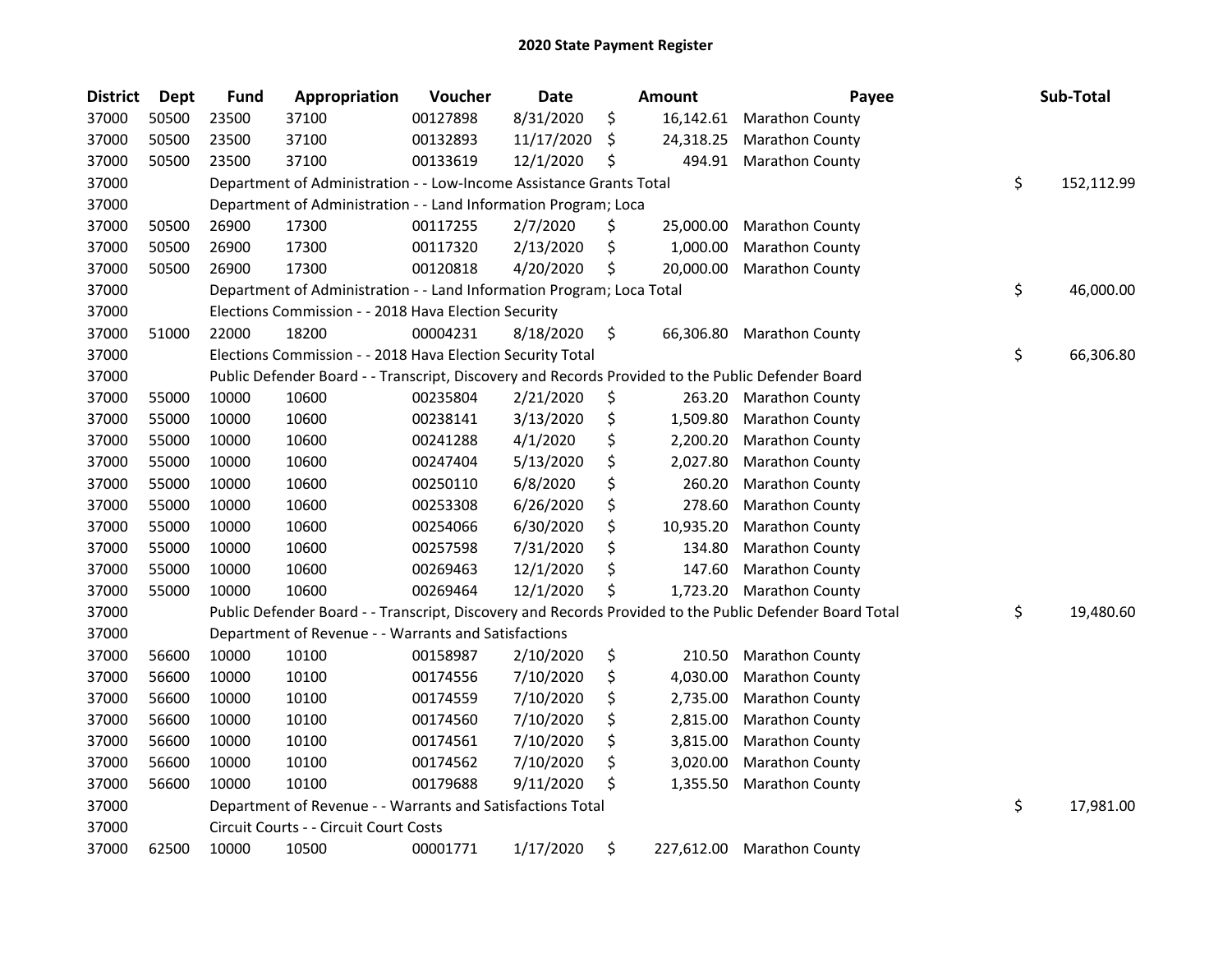| <b>District</b> | Dept  | Fund  | Appropriation                                                         | <b>Voucher</b> | Date       |     | Amount        | Payee                  |    | Sub-Total     |
|-----------------|-------|-------|-----------------------------------------------------------------------|----------------|------------|-----|---------------|------------------------|----|---------------|
| 37000           | 62500 | 10000 | 10500                                                                 | 00001965       | 7/17/2020  | \$  | 379,445.00    | <b>Marathon County</b> |    |               |
| 37000           |       |       | Circuit Courts - - Circuit Court Costs Total                          |                |            |     |               |                        | \$ | 607,057.00    |
| 37000           |       |       | Shared Revenue and Tax Relief - - County And Municipal Aid            |                |            |     |               |                        |    |               |
| 37000           | 83500 | 10000 | 10500                                                                 | 00068431       | 7/27/2020  | \$. | 581,657.68    | <b>Marathon County</b> |    |               |
| 37000           | 83500 | 10000 | 10500                                                                 | 00072398       | 11/16/2020 | S   | 3,296,060.16  | <b>Marathon County</b> |    |               |
| 37000           |       |       | Shared Revenue and Tax Relief - - County And Municipal Aid Total      |                |            |     |               |                        | \$ | 3,877,717.84  |
| 37000           |       |       | Shared Revenue and Tax Relief - - Exempt Computer Aid                 |                |            |     |               |                        |    |               |
| 37000           | 83500 | 10000 | 10900                                                                 | 00064609       | 7/27/2020  | \$  | 343,918.82    | <b>Marathon County</b> |    |               |
| 37000           |       |       | Shared Revenue and Tax Relief - - Exempt Computer Aid Total           |                |            |     |               |                        | \$ | 343,918.82    |
| 37000           |       |       | Shared Revenue and Tax Relief - - Utility Aid                         |                |            |     |               |                        |    |               |
| 37000           | 83500 | 10000 | 11000                                                                 | 00068431       | 7/27/2020  | S.  | 271,351.88    | <b>Marathon County</b> |    |               |
| 37000           | 83500 | 10000 | 11000                                                                 | 00072398       | 11/16/2020 | Ŝ.  | 1,553,572.33  | <b>Marathon County</b> |    |               |
| 37000           |       |       | Shared Revenue and Tax Relief - - Utility Aid Total                   |                |            |     |               |                        | \$ | 1,824,924.21  |
| 37000           |       |       | Shared Revenue and Tax Relief - - Personal Property Aid               |                |            |     |               |                        |    |               |
| 37000           | 83500 | 10000 | 11100                                                                 | 00059972       | 5/4/2020   | \$  | 258,738.93    | <b>Marathon County</b> |    |               |
| 37000           |       |       | Shared Revenue and Tax Relief - - Personal Property Aid Total         |                |            |     |               |                        | \$ | 258,738.93    |
| 37000           |       |       | Shared Revenue and Tax Relief - - School Lvy Tx/First Dollar Cr       |                |            |     |               |                        |    |               |
| 37000           | 83500 | 10000 | 30200                                                                 | 00063957       | 7/27/2020  | S   | 2,769,532.00  | <b>Marathon County</b> |    |               |
| 37000           | 83500 | 10000 | 30200                                                                 | 00067348       | 7/27/2020  | S.  | 14,326,055.80 | <b>Marathon County</b> |    |               |
| 37000           |       |       | Shared Revenue and Tax Relief - - School Lvy Tx/First Dollar Cr Total |                |            |     |               |                        | Ś. | 17,095,587.80 |
| 37000           |       |       | Shared Revenue and Tax Relief - - Lottery & Gaming Credit             |                |            |     |               |                        |    |               |
| 37000           | 83500 | 52100 | 36300                                                                 | 00055680       | 3/23/2020  | S   | 5,664,158.01  | <b>Marathon County</b> |    |               |
| 37000           |       |       | Shared Revenue and Tax Relief - - Lottery & Gaming Credit Total       |                |            |     |               |                        | \$ | 5,664,158.01  |
| 37000 Total     |       |       |                                                                       |                |            |     |               |                        | \$ | 61,118,549.75 |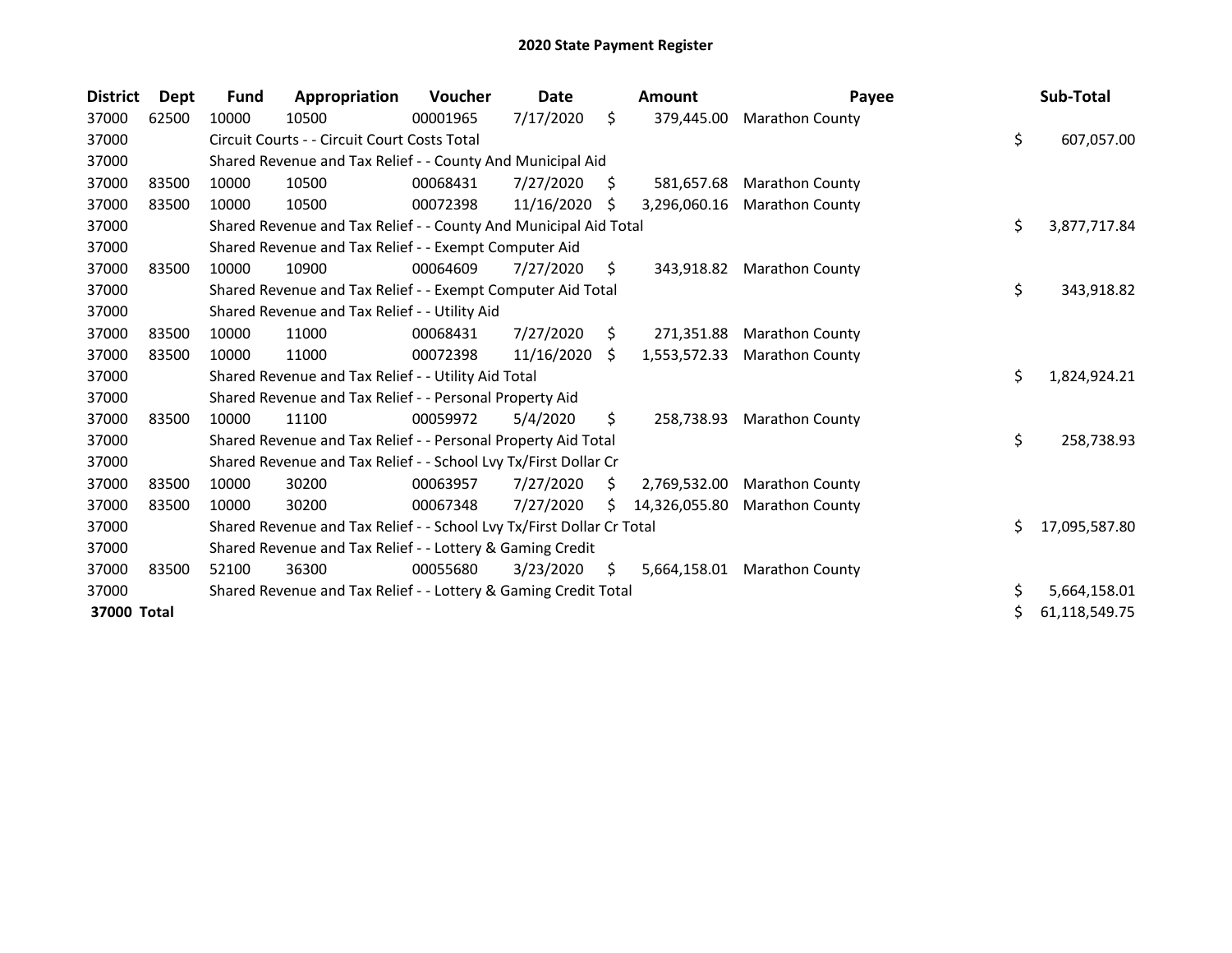| <b>District</b> | Dept  | Fund  | Appropriation                                                      | Voucher  | <b>Date</b> |     | <b>Amount</b> | Payee                    | Sub-Total       |
|-----------------|-------|-------|--------------------------------------------------------------------|----------|-------------|-----|---------------|--------------------------|-----------------|
| 37002           |       |       | Dept of Safety & Prof Services - - Fire Dues Distribution          |          |             |     |               |                          |                 |
| 37002           | 16500 | 10000 | 22500                                                              | 00036452 | 7/20/2020   | \$  |               | 3,059.64 Town Of Bergen  |                 |
| 37002           |       |       | Dept of Safety & Prof Services - - Fire Dues Distribution Total    |          |             |     |               |                          | \$<br>3,059.64  |
| 37002           |       |       | Dept of Natural Resources - - Aids In Lieu Of Taxes - Gener        |          |             |     |               |                          |                 |
| 37002           | 37000 | 10000 | 50300                                                              | 00386754 | 1/31/2020   | \$  | 144.08        | Town Of Bergen           |                 |
| 37002           | 37000 | 10000 | 50300                                                              | 00386755 | 1/31/2020   | \$  | 28,060.12     | Town Of Bergen           |                 |
| 37002           | 37000 | 10000 | 50300                                                              | 00403686 | 4/21/2020   | \$  |               | 605.71 Town Of Bergen    |                 |
| 37002           |       |       | Dept of Natural Resources - - Aids In Lieu Of Taxes - Gener Total  |          |             |     |               |                          | \$<br>28,809.91 |
| 37002           |       |       | Dept of Natural Resources - - Resaids - Cnty Forst, Cl & Mfl       |          |             |     |               |                          |                 |
| 37002           | 37000 | 21200 | 57100                                                              | 00417340 | 6/18/2020   | \$, |               | 539.79 Town Of Bergen    |                 |
| 37002           |       |       | Dept of Natural Resources - - Resaids - Cnty Forst, Cl & Mfl Total |          |             |     |               |                          | \$<br>539.79    |
| 37002           |       |       | Dept of Natural Resources - - Aids In Lieu Of Taxes - Sum S        |          |             |     |               |                          |                 |
| 37002           | 37000 | 21200 | 57900                                                              | 00403687 | 4/21/2020   | \$, |               | 3,396.61 Town Of Bergen  |                 |
| 37002           |       |       | Dept of Natural Resources - - Aids In Lieu Of Taxes - Sum S Total  |          |             |     |               |                          | \$<br>3,396.61  |
| 37002           |       |       | Dept of Natural Resources - - Fin Asst For Responsible Units       |          |             |     |               |                          |                 |
| 37002           | 37000 | 27400 | 67000                                                              | 00412786 | 5/29/2020   | \$  |               | 816.04 Town Of Bergen    |                 |
| 37002           |       |       | Dept of Natural Resources - - Fin Asst For Responsible Units Total |          |             |     |               |                          | \$<br>816.04    |
| 37002           |       |       | WI Dept of Transportation - - Trns Aids To Mnc.-Sf                 |          |             |     |               |                          |                 |
| 37002           | 39500 | 21100 | 19100                                                              | 00476399 | 1/6/2020    | \$  |               | 16,990.02 Town Of Bergen |                 |
| 37002           | 39500 | 21100 | 19100                                                              | 00506254 | 4/6/2020    | \$  |               | 16,990.02 Town Of Bergen |                 |
| 37002           | 39500 | 21100 | 19100                                                              | 00543246 | 7/6/2020    | \$  |               | 16,990.02 Town Of Bergen |                 |
| 37002           | 39500 | 21100 | 19100                                                              | 00586072 | 10/5/2020   | \$  |               | 16,990.02 Town Of Bergen |                 |
| 37002           |       |       | WI Dept of Transportation - - Trns Aids To Mnc.-Sf Total           |          |             |     |               |                          | \$<br>67,960.08 |
| 37002           |       |       | Shared Revenue and Tax Relief - - County And Municipal Aid         |          |             |     |               |                          |                 |
| 37002           | 83500 | 10000 | 10500                                                              | 00068375 | 7/27/2020   | -\$ |               | 1,898.37 Town Of Bergen  |                 |
| 37002           | 83500 | 10000 | 10500                                                              | 00072342 | 11/16/2020  | \$  |               | 10,757.41 Town Of Bergen |                 |
| 37002           |       |       | Shared Revenue and Tax Relief - - County And Municipal Aid Total   |          |             |     |               |                          | \$<br>12,655.78 |
| 37002           |       |       | Shared Revenue and Tax Relief - - Exempt Computer Aid              |          |             |     |               |                          |                 |
| 37002           | 83500 | 10000 | 10900                                                              | 00065496 | 7/27/2020   | \$  |               | 1.03 Town Of Bergen      |                 |
| 37002           |       |       | Shared Revenue and Tax Relief - - Exempt Computer Aid Total        |          |             |     |               |                          | \$<br>1.03      |
| 37002           |       |       | Shared Revenue and Tax Relief - - Utility Aid                      |          |             |     |               |                          |                 |
| 37002           | 83500 | 10000 | 11000                                                              | 00068375 | 7/27/2020   | \$  | 4.15          | Town Of Bergen           |                 |
| 37002           | 83500 | 10000 | 11000                                                              | 00072342 | 11/16/2020  | -\$ | 23.64         | Town Of Bergen           |                 |
| 37002           |       |       | Shared Revenue and Tax Relief - - Utility Aid Total                |          |             |     |               |                          | \$<br>27.79     |
| 37002           |       |       | Shared Revenue and Tax Relief - - Personal Property Aid            |          |             |     |               |                          |                 |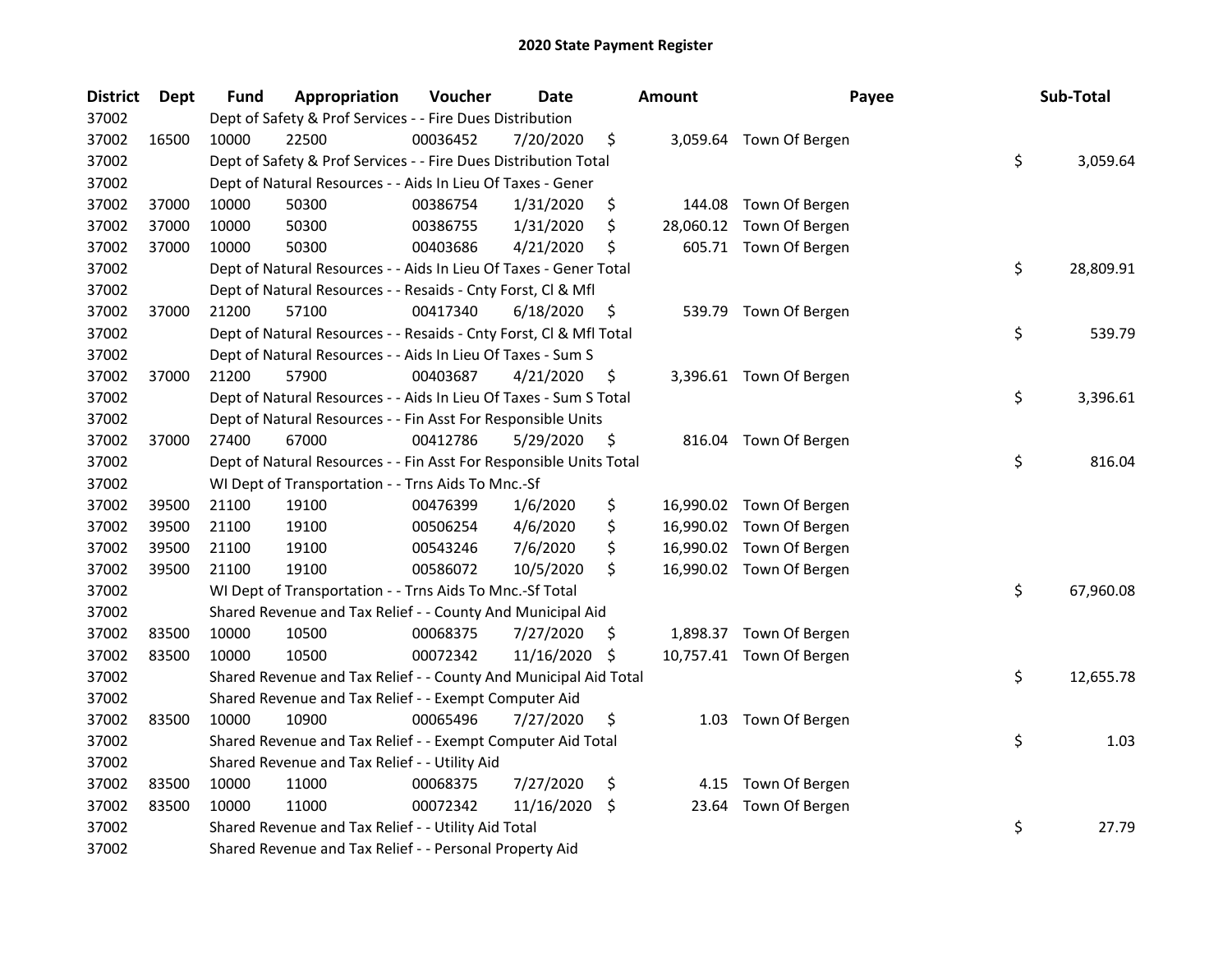| District Dept |       | Fund  | Appropriation                                                 | <b>Voucher</b> | Date        | Amount | Payee               | Sub-Total  |
|---------------|-------|-------|---------------------------------------------------------------|----------------|-------------|--------|---------------------|------------|
| 37002         | 83500 | 10000 | 11100                                                         | 00060885       | 5/4/2020 \$ |        | 1.39 Town Of Bergen |            |
| 37002         |       |       | Shared Revenue and Tax Relief - - Personal Property Aid Total |                |             |        |                     | 1.39       |
| 37002 Total   |       |       |                                                               |                |             |        |                     | 117,268.06 |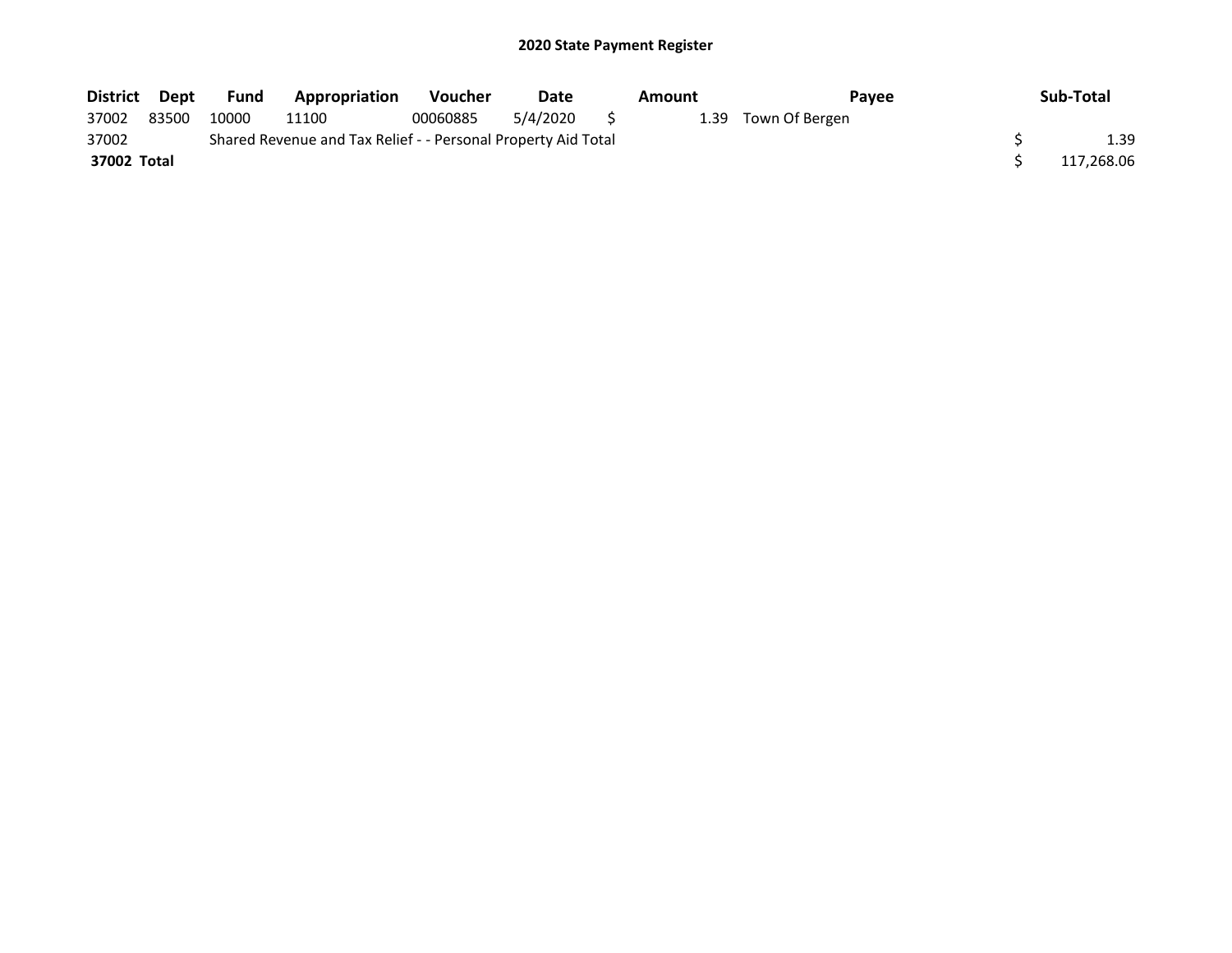| <b>District</b> | Dept  | Fund  | Appropriation                                                      | Voucher  | Date       |     | <b>Amount</b> | Payee                    | Sub-Total        |
|-----------------|-------|-------|--------------------------------------------------------------------|----------|------------|-----|---------------|--------------------------|------------------|
| 37004           |       |       | Dept of Safety & Prof Services - - Fire Dues Distribution          |          |            |     |               |                          |                  |
| 37004           | 16500 | 10000 | 22500                                                              | 00036453 | 7/20/2020  | \$  | 3,114.52      | Town Of Berlin           |                  |
| 37004           |       |       | Dept of Safety & Prof Services - - Fire Dues Distribution Total    |          |            |     |               |                          | \$<br>3,114.52   |
| 37004           |       |       | Dept of Natural Resources - - Resaids - Cnty Forst, CI & Mfl       |          |            |     |               |                          |                  |
| 37004           | 37000 | 21200 | 57100                                                              | 00417341 | 6/18/2020  | \$. | 514.93        | Town Of Berlin           |                  |
| 37004           |       |       | Dept of Natural Resources - - Resaids - Cnty Forst, CI & Mfl Total |          |            |     |               |                          | \$<br>514.93     |
| 37004           |       |       | WI Dept of Transportation - - Trns Aids To Mnc.-Sf                 |          |            |     |               |                          |                  |
| 37004           | 39500 | 21100 | 19100                                                              | 00476400 | 1/6/2020   | \$  | 30,583.35     | Town Of Berlin           |                  |
| 37004           | 39500 | 21100 | 19100                                                              | 00506255 | 4/6/2020   |     | 30,583.35     | Town Of Berlin           |                  |
| 37004           | 39500 | 21100 | 19100                                                              | 00543247 | 7/6/2020   | \$  |               | 30,583.35 Town Of Berlin |                  |
| 37004           | 39500 | 21100 | 19100                                                              | 00586073 | 10/5/2020  | Ś.  | 30,583.35     | Town Of Berlin           |                  |
| 37004           |       |       | WI Dept of Transportation - - Trns Aids To Mnc.-Sf Total           |          |            |     |               |                          | \$<br>122,333.40 |
| 37004           |       |       | Shared Revenue and Tax Relief - - County And Municipal Aid         |          |            |     |               |                          |                  |
| 37004           | 83500 | 10000 | 10500                                                              | 00068376 | 7/27/2020  | S   | 5,278.01      | Town Of Berlin           |                  |
| 37004           | 83500 | 10000 | 10500                                                              | 00072343 | 11/16/2020 | S   | 29,908.88     | Town Of Berlin           |                  |
| 37004           |       |       | Shared Revenue and Tax Relief - - County And Municipal Aid Total   |          |            |     |               |                          | \$<br>35,186.89  |
| 37004           |       |       | Shared Revenue and Tax Relief - - Exempt Computer Aid              |          |            |     |               |                          |                  |
| 37004           | 83500 | 10000 | 10900                                                              | 00065497 | 7/27/2020  | S   | 64.43         | Town Of Berlin           |                  |
| 37004           |       |       | Shared Revenue and Tax Relief - - Exempt Computer Aid Total        |          |            |     |               |                          | \$<br>64.43      |
| 37004           |       |       | Shared Revenue and Tax Relief - - Personal Property Aid            |          |            |     |               |                          |                  |
| 37004           | 83500 | 10000 | 11100                                                              | 00060886 | 5/4/2020   | \$  | 471.48        | Town Of Berlin           |                  |
| 37004           |       |       | Shared Revenue and Tax Relief - - Personal Property Aid Total      |          |            |     |               |                          | \$<br>471.48     |
| 37004 Total     |       |       |                                                                    |          |            |     |               |                          | \$<br>161,685.65 |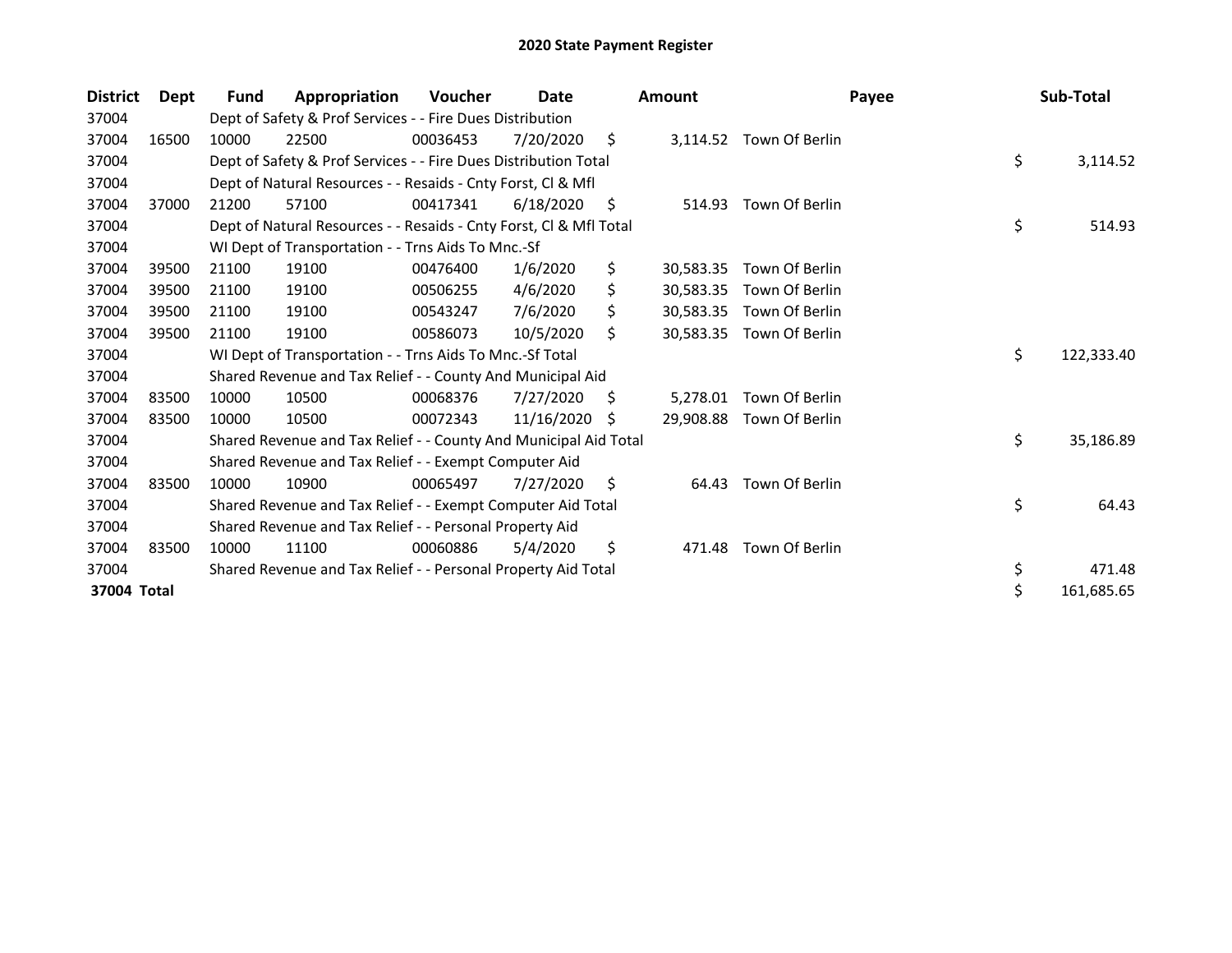| <b>District</b> | Dept  | <b>Fund</b> | Appropriation                                                      | Voucher  | Date          |    | <b>Amount</b> |                        | Payee | Sub-Total       |
|-----------------|-------|-------------|--------------------------------------------------------------------|----------|---------------|----|---------------|------------------------|-------|-----------------|
| 37006           |       |             | Dept of Safety & Prof Services - - Fire Dues Distribution          |          |               |    |               |                        |       |                 |
| 37006           | 16500 | 10000       | 22500                                                              | 00036454 | 7/20/2020     | \$ |               | 1,370.75 Town Of Bern  |       |                 |
| 37006           |       |             | Dept of Safety & Prof Services - - Fire Dues Distribution Total    |          |               |    |               |                        |       | \$<br>1,370.75  |
| 37006           |       |             | Dept of Natural Resources - - Resaids - Cnty Forst, Cl & Mfl       |          |               |    |               |                        |       |                 |
| 37006           | 37000 | 21200       | 57100                                                              | 00417342 | 6/18/2020     | \$ |               | 1,212.03 Town Of Bern  |       |                 |
| 37006           |       |             | Dept of Natural Resources - - Resaids - Cnty Forst, Cl & Mfl Total |          |               |    |               |                        |       | \$<br>1,212.03  |
| 37006           |       |             | Dept of Natural Resources - - Fin Asst For Responsible Units       |          |               |    |               |                        |       |                 |
| 37006           | 37000 | 27400       | 67000                                                              | 00412728 | 5/29/2020     | \$ |               | 1,484.08 Town Of Bern  |       |                 |
| 37006           |       |             | Dept of Natural Resources - - Fin Asst For Responsible Units Total |          |               |    |               |                        |       | \$<br>1,484.08  |
| 37006           |       |             | WI Dept of Transportation - - Disastr Damag Aid Sf                 |          |               |    |               |                        |       |                 |
| 37006           | 39500 | 21100       | 17400                                                              | 00589545 | 9/24/2020     | \$ |               | 3,039.55 Town Of Bern  |       |                 |
| 37006           |       |             | WI Dept of Transportation - - Disastr Damag Aid Sf Total           |          |               |    |               |                        |       | \$<br>3,039.55  |
| 37006           |       |             | WI Dept of Transportation - - Trns Aids To Mnc.-Sf                 |          |               |    |               |                        |       |                 |
| 37006           | 39500 | 21100       | 19100                                                              | 00476401 | 1/6/2020      | \$ |               | 23,481.18 Town Of Bern |       |                 |
| 37006           | 39500 | 21100       | 19100                                                              | 00506256 | 4/6/2020      | \$ |               | 23,481.18 Town Of Bern |       |                 |
| 37006           | 39500 | 21100       | 19100                                                              | 00543248 | 7/6/2020      | \$ |               | 23,481.18 Town Of Bern |       |                 |
| 37006           | 39500 | 21100       | 19100                                                              | 00586074 | 10/5/2020     | \$ |               | 23,481.18 Town Of Bern |       |                 |
| 37006           |       |             | WI Dept of Transportation - - Trns Aids To Mnc.-Sf Total           |          |               |    |               |                        |       | \$<br>93,924.72 |
| 37006           |       |             | Department of Administration - - Federal Aid                       |          |               |    |               |                        |       |                 |
| 37006           | 50500 | 10000       | 14200                                                              | 00129994 | 10/2/2020     | \$ |               | 3,559.04 Town Of Bern  |       |                 |
| 37006           | 50500 | 10000       | 14200                                                              | 00134721 | 12/10/2020    | S  |               | 6,276.96 Town Of Bern  |       |                 |
| 37006           | 50500 | 10000       | 14200                                                              | 00136368 | 12/17/2020 \$ |    |               | 1,043.92 Town Of Bern  |       |                 |
| 37006           |       |             | Department of Administration - - Federal Aid Total                 |          |               |    |               |                        |       | \$<br>10,879.92 |
| 37006           |       |             | Elections Commission - - 2018 Hava Election Security               |          |               |    |               |                        |       |                 |
| 37006           | 51000 | 22000       | 18200                                                              | 00003372 | 6/26/2020     | \$ |               | 457.40 Town Of Bern    |       |                 |
| 37006           |       |             | Elections Commission - - 2018 Hava Election Security Total         |          |               |    |               |                        |       | \$<br>457.40    |
| 37006           |       |             | Shared Revenue and Tax Relief - - County And Municipal Aid         |          |               |    |               |                        |       |                 |
| 37006           | 83500 | 10000       | 10500                                                              | 00068377 | 7/27/2020     | \$ |               | 8,733.67 Town Of Bern  |       |                 |
| 37006           | 83500 | 10000       | 10500                                                              | 00072344 | 11/16/2020    | S  |               | 49,490.79 Town Of Bern |       |                 |
| 37006           |       |             | Shared Revenue and Tax Relief - - County And Municipal Aid Total   |          |               |    |               |                        |       | \$<br>58,224.46 |
| 37006           |       |             | Shared Revenue and Tax Relief - - Exempt Computer Aid              |          |               |    |               |                        |       |                 |
| 37006           | 83500 | 10000       | 10900                                                              | 00065498 | 7/27/2020     | \$ |               | 3.11 Town Of Bern      |       |                 |
| 37006           |       |             | Shared Revenue and Tax Relief - - Exempt Computer Aid Total        |          |               |    |               |                        |       | \$<br>3.11      |
| 37006           |       |             | Shared Revenue and Tax Relief - - Personal Property Aid            |          |               |    |               |                        |       |                 |
| 37006           | 83500 | 10000       | 11100                                                              | 00060887 | 5/4/2020      | \$ |               | 138.63 Town Of Bern    |       |                 |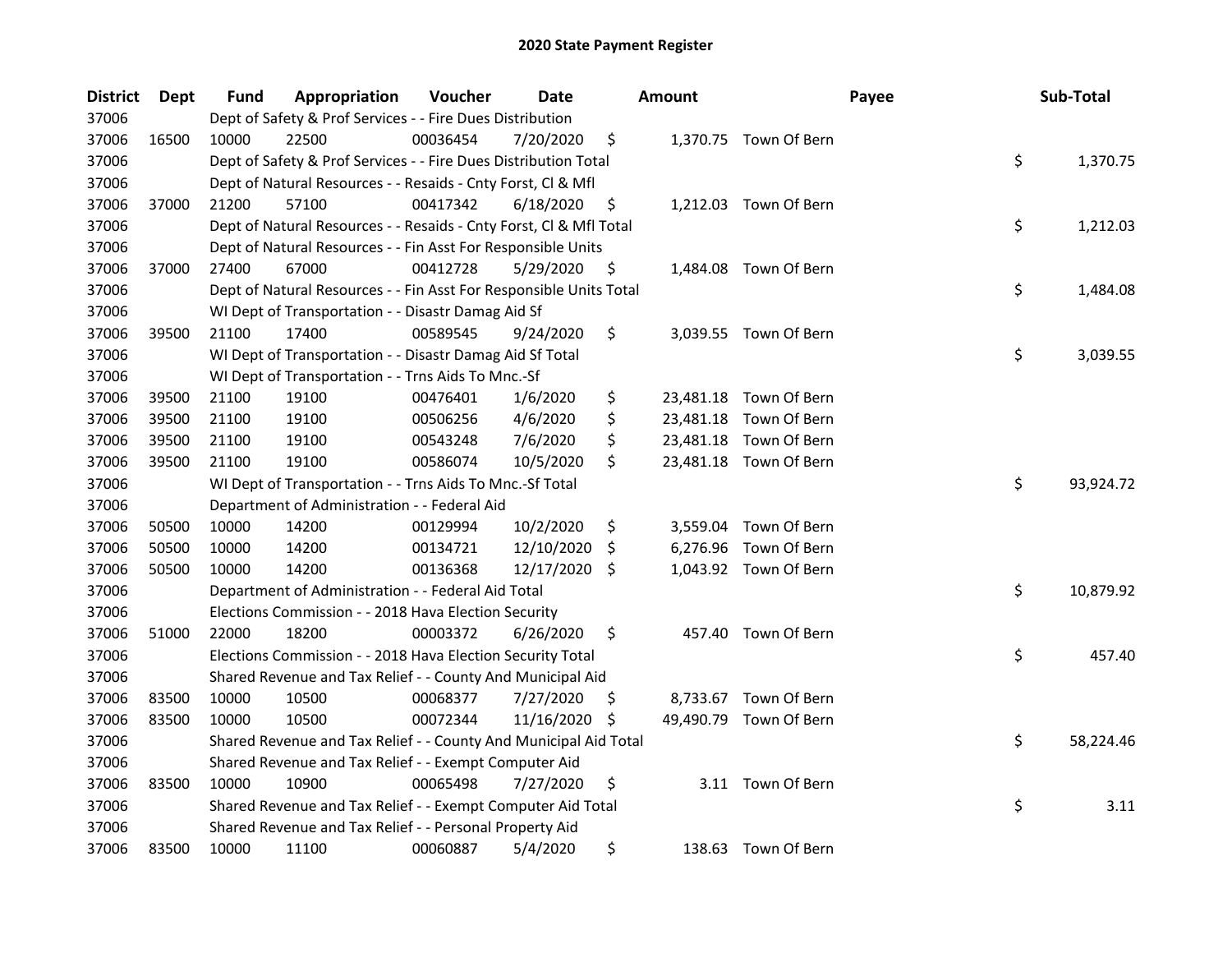| District Dept | Fund | Appropriation                                                 | <b>Voucher</b> | Date | Amount | Payee | Sub-Total  |
|---------------|------|---------------------------------------------------------------|----------------|------|--------|-------|------------|
| 37006         |      | Shared Revenue and Tax Relief - - Personal Property Aid Total |                |      |        |       | 138.63     |
| 37006 Total   |      |                                                               |                |      |        |       | 170.734.65 |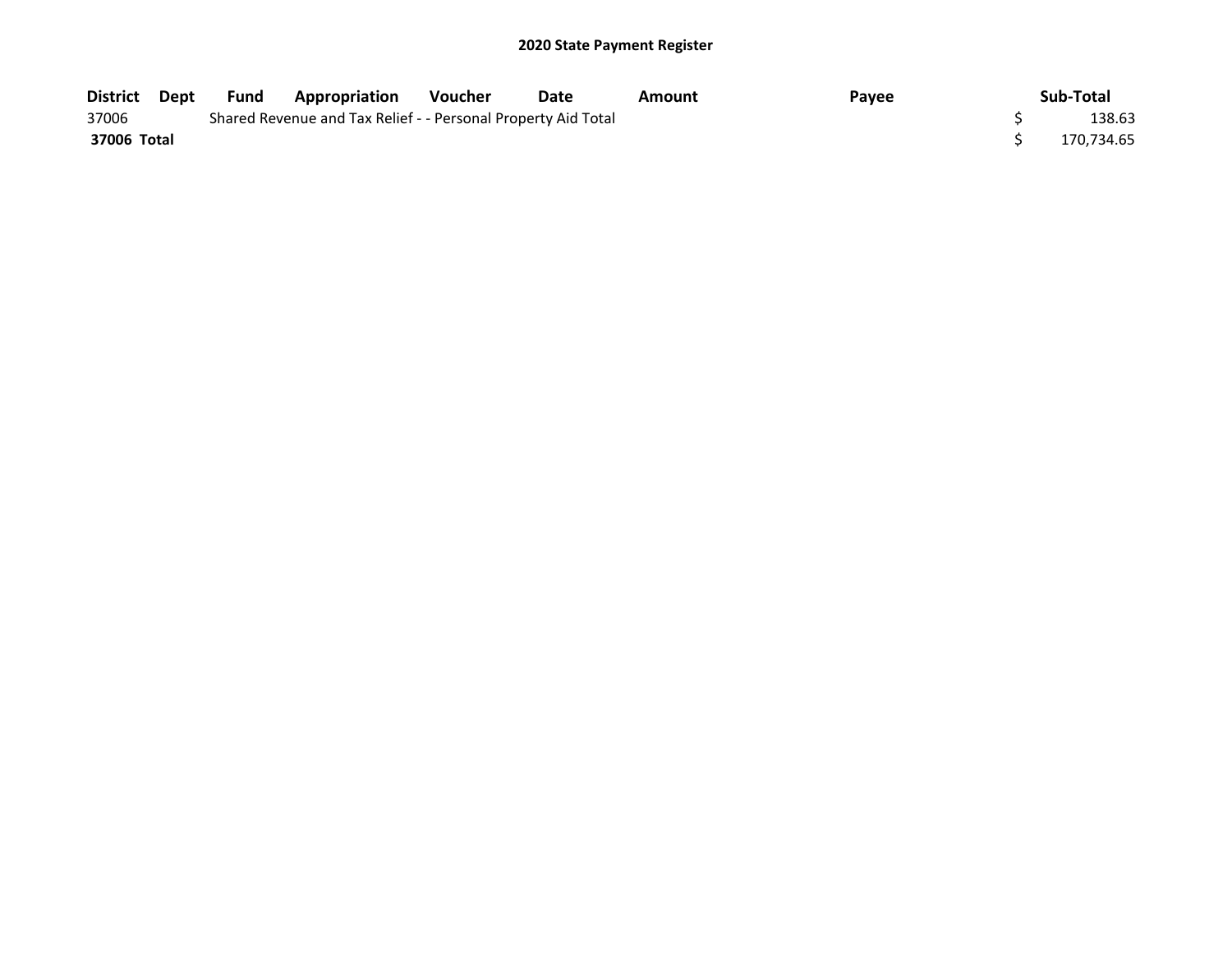| <b>District</b> | <b>Dept</b> | Fund  | Appropriation                                                      | Voucher  | <b>Date</b>   |     | <b>Amount</b> | Payee                    | Sub-Total        |
|-----------------|-------------|-------|--------------------------------------------------------------------|----------|---------------|-----|---------------|--------------------------|------------------|
| 37008           |             |       | Dept of Safety & Prof Services - - Fire Dues Distribution          |          |               |     |               |                          |                  |
| 37008           | 16500       | 10000 | 22500                                                              | 00036455 | 7/20/2020     | \$  |               | 3,327.70 Town Of Bevent  |                  |
| 37008           |             |       | Dept of Safety & Prof Services - - Fire Dues Distribution Total    |          |               |     |               |                          | \$<br>3,327.70   |
| 37008           |             |       | Dept of Natural Resources - - Aids In Lieu Of Taxes - Gener        |          |               |     |               |                          |                  |
| 37008           | 37000       | 10000 | 50300                                                              | 00386768 | 1/31/2020     | \$  |               | 163.50 Town Of Bevent    |                  |
| 37008           | 37000       | 10000 | 50300                                                              | 00403955 | 4/21/2020     | \$  |               | 17.33 Town Of Bevent     |                  |
| 37008           |             |       | Dept of Natural Resources - - Aids In Lieu Of Taxes - Gener Total  |          |               |     |               |                          | \$<br>180.83     |
| 37008           |             |       | Dept of Natural Resources - - Resaids - Cnty Forst, Cl & Mfl       |          |               |     |               |                          |                  |
| 37008           | 37000       | 21200 | 57100                                                              | 00417343 | 6/18/2020     | \$  |               | 701.55 Town Of Bevent    |                  |
| 37008           |             |       | Dept of Natural Resources - - Resaids - Cnty Forst, Cl & Mfl Total |          |               |     |               |                          | \$<br>701.55     |
| 37008           |             |       | Dept of Natural Resources - - Fin Asst For Responsible Units       |          |               |     |               |                          |                  |
| 37008           | 37000       | 27400 | 67000                                                              | 00413198 | 5/29/2020     | \$. |               | 1,598.81 Town Of Bevent  |                  |
| 37008           |             |       | Dept of Natural Resources - - Fin Asst For Responsible Units Total |          |               |     |               |                          | \$<br>1,598.81   |
| 37008           |             |       | WI Dept of Transportation - - Trns Aids To Mnc.-Sf                 |          |               |     |               |                          |                  |
| 37008           | 39500       | 21100 | 19100                                                              | 00476402 | 1/6/2020      | \$  |               | 37,724.94 Town Of Bevent |                  |
| 37008           | 39500       | 21100 | 19100                                                              | 00506257 | 4/6/2020      | \$  |               | 37,724.94 Town Of Bevent |                  |
| 37008           | 39500       | 21100 | 19100                                                              | 00543249 | 7/6/2020      | \$  |               | 37,724.94 Town Of Bevent |                  |
| 37008           | 39500       | 21100 | 19100                                                              | 00586075 | 10/5/2020     | \$  |               | 37,724.94 Town Of Bevent |                  |
| 37008           |             |       | WI Dept of Transportation - - Trns Aids To Mnc.-Sf Total           |          |               |     |               |                          | \$<br>150,899.76 |
| 37008           |             |       | Department of Administration - - Federal Aid                       |          |               |     |               |                          |                  |
| 37008           | 50500       | 10000 | 14200                                                              | 00134722 | 12/10/2020 \$ |     |               | 8,592.33 Town Of Bevent  |                  |
| 37008           |             |       | Department of Administration - - Federal Aid Total                 |          |               |     |               |                          | \$<br>8,592.33   |
| 37008           |             |       | Elections Commission - - 2018 Hava Election Security               |          |               |     |               |                          |                  |
| 37008           | 51000       | 22000 | 18200                                                              | 00003827 | 7/13/2020     | \$  |               | 971.10 Town Of Bevent    |                  |
| 37008           |             |       | Elections Commission - - 2018 Hava Election Security Total         |          |               |     |               |                          | \$<br>971.10     |
| 37008           |             |       | Shared Revenue and Tax Relief - - County And Municipal Aid         |          |               |     |               |                          |                  |
| 37008           | 83500       | 10000 | 10500                                                              | 00068378 | 7/27/2020     | \$. |               | 2,982.12 Town Of Bevent  |                  |
| 37008           | 83500       | 10000 | 10500                                                              | 00072345 | 11/16/2020    | \$, |               | 16,898.68 Town Of Bevent |                  |
| 37008           |             |       | Shared Revenue and Tax Relief - - County And Municipal Aid Total   |          |               |     |               |                          | \$<br>19,880.80  |
| 37008           |             |       | Shared Revenue and Tax Relief - - Exempt Computer Aid              |          |               |     |               |                          |                  |
| 37008           | 83500       | 10000 | 10900                                                              | 00065499 | 7/27/2020     | \$  |               | 6.24 Town Of Bevent      |                  |
| 37008           |             |       | Shared Revenue and Tax Relief - - Exempt Computer Aid Total        |          |               |     |               |                          | \$<br>6.24       |
| 37008           |             |       | Shared Revenue and Tax Relief - - Personal Property Aid            |          |               |     |               |                          |                  |
| 37008           | 83500       | 10000 | 11100                                                              | 00060888 | 5/4/2020      | \$  | 138.46        | Town Of Bevent           |                  |
| 37008           |             |       | Shared Revenue and Tax Relief - - Personal Property Aid Total      |          |               |     |               |                          | \$<br>138.46     |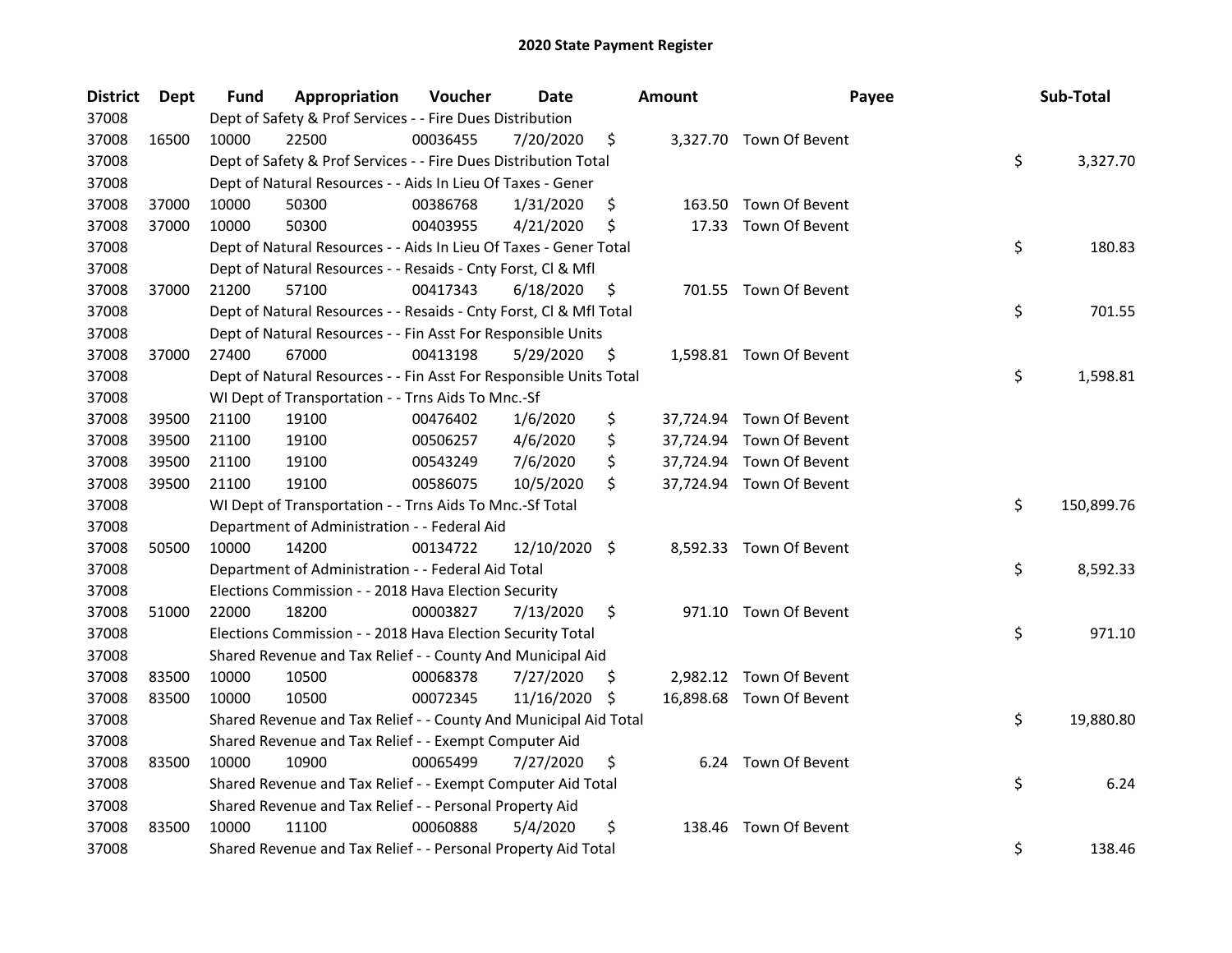| District Dept | Fund | <b>Appropriation</b> | Voucher | Date | Amount | Payee | Sub-Total  |
|---------------|------|----------------------|---------|------|--------|-------|------------|
| 37008 Total   |      |                      |         |      |        |       | 186,297.58 |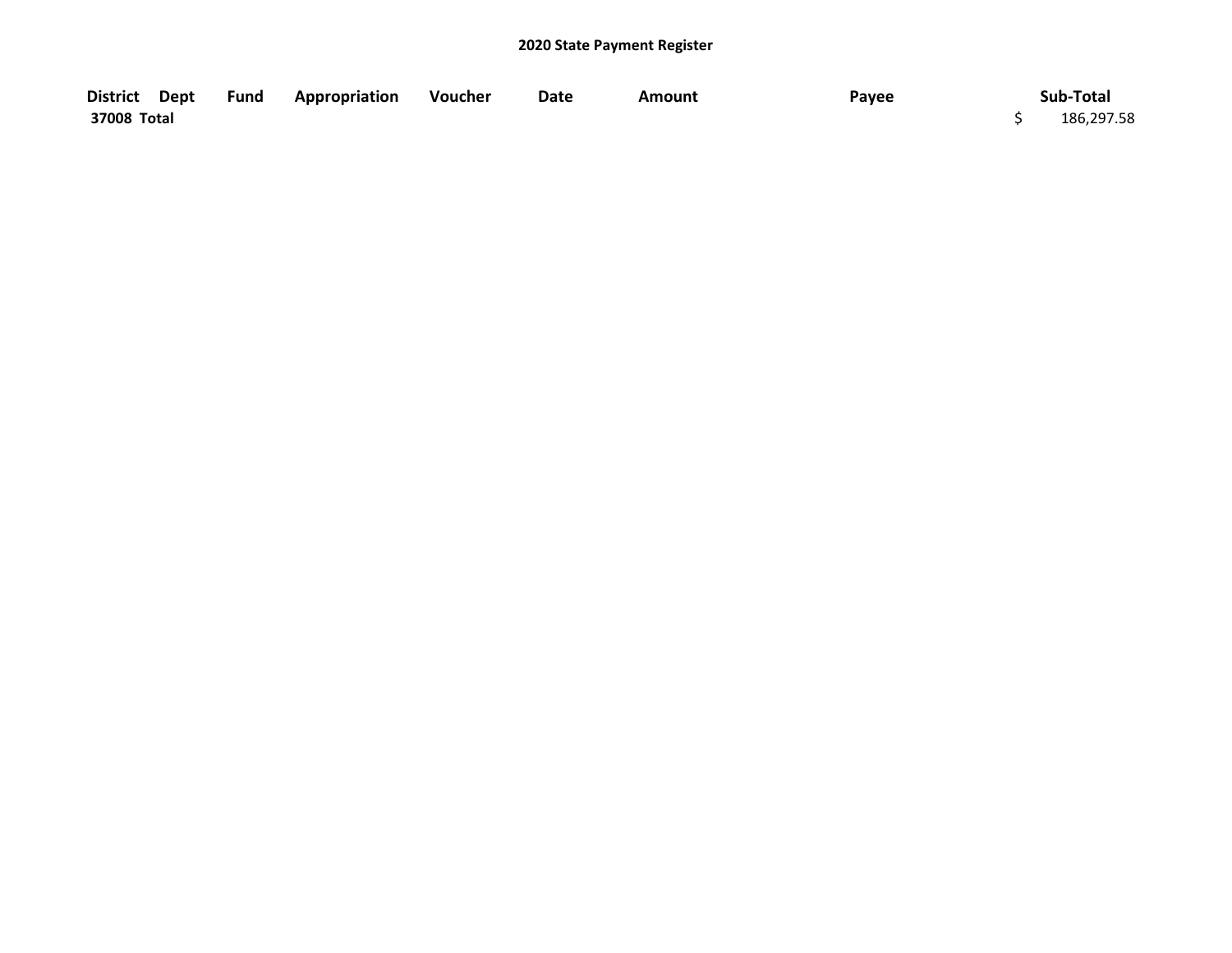| <b>District</b> | Dept  | Fund  | Appropriation                                                      | Voucher  | <b>Date</b> |     | <b>Amount</b> | Payee                      | Sub-Total        |
|-----------------|-------|-------|--------------------------------------------------------------------|----------|-------------|-----|---------------|----------------------------|------------------|
| 37010           |       |       | Dept of Safety & Prof Services - - Fire Dues Distribution          |          |             |     |               |                            |                  |
| 37010           | 16500 | 10000 | 22500                                                              | 00036456 | 7/20/2020   | \$  |               | 1,799.59 Town Of Brighton  |                  |
| 37010           |       |       | Dept of Safety & Prof Services - - Fire Dues Distribution Total    |          |             |     |               |                            | \$<br>1,799.59   |
| 37010           |       |       | Dept of Natural Resources - - Aids In Lieu Of Taxes - Gener        |          |             |     |               |                            |                  |
| 37010           | 37000 | 10000 | 50300                                                              | 00405159 | 4/21/2020   | \$  |               | 34.43 Town Of Brighton     |                  |
| 37010           |       |       | Dept of Natural Resources - - Aids In Lieu Of Taxes - Gener Total  |          |             |     |               |                            | \$<br>34.43      |
| 37010           |       |       | Dept of Natural Resources - - Resaids - Cnty Forst, Cl & Mfl       |          |             |     |               |                            |                  |
| 37010           | 37000 | 21200 | 57100                                                              | 00417344 | 6/18/2020   | \$  |               | 156.32 Town Of Brighton    |                  |
| 37010           |       |       | Dept of Natural Resources - - Resaids - Cnty Forst, CI & Mfl Total |          |             |     |               |                            | \$<br>156.32     |
| 37010           |       |       | Dept of Natural Resources - - Fin Asst For Responsible Units       |          |             |     |               |                            |                  |
| 37010           | 37000 | 27400 | 67000                                                              | 00412646 | 5/29/2020   | \$  |               | 1,163.06 Town Of Brighton  |                  |
| 37010           |       |       | Dept of Natural Resources - - Fin Asst For Responsible Units Total |          |             |     |               |                            | \$<br>1,163.06   |
| 37010           |       |       | WI Dept of Transportation - - Trns Aids To Mnc.-Sf                 |          |             |     |               |                            |                  |
| 37010           | 39500 | 21100 | 19100                                                              | 00476403 | 1/6/2020    | \$  | 32,324.40     | Town Of Brighton           |                  |
| 37010           | 39500 | 21100 | 19100                                                              | 00506258 | 4/6/2020    | \$  | 32,324.40     | Town Of Brighton           |                  |
| 37010           | 39500 | 21100 | 19100                                                              | 00543250 | 7/6/2020    | \$  | 32,324.40     | Town Of Brighton           |                  |
| 37010           | 39500 | 21100 | 19100                                                              | 00586076 | 10/5/2020   | \$  | 32,324.40     | Town Of Brighton           |                  |
| 37010           |       |       | WI Dept of Transportation - - Trns Aids To Mnc.-Sf Total           |          |             |     |               |                            | \$<br>129,297.60 |
| 37010           |       |       | Department of Administration - - Federal Aid                       |          |             |     |               |                            |                  |
| 37010           | 50500 | 10000 | 14200                                                              | 00126680 | 8/11/2020   | \$  | 256.90        | Town Of Brighton           |                  |
| 37010           | 50500 | 10000 | 14200                                                              | 00129995 | 10/1/2020   | \$  | 5,439.92      | Town Of Brighton           |                  |
| 37010           | 50500 | 10000 | 14200                                                              | 00134723 | 12/9/2020   | \$  | 4,123.18      | Town Of Brighton           |                  |
| 37010           | 50500 | 10000 | 14200                                                              | 00136369 | 12/16/2020  | \$  |               | 276.82 Town Of Brighton    |                  |
| 37010           |       |       | Department of Administration - - Federal Aid Total                 |          |             |     |               |                            | \$<br>10,096.82  |
| 37010           |       |       | Elections Commission - - 2018 Hava Election Security               |          |             |     |               |                            |                  |
| 37010           | 51000 | 22000 | 18200                                                              | 00003700 | 7/3/2020    | \$  |               | 520.10 Town Of Brighton    |                  |
| 37010           |       |       | Elections Commission - - 2018 Hava Election Security Total         |          |             |     |               |                            | \$<br>520.10     |
| 37010           |       |       | Shared Revenue and Tax Relief - - County And Municipal Aid         |          |             |     |               |                            |                  |
| 37010           | 83500 | 10000 | 10500                                                              | 00068379 | 7/27/2020   | \$  |               | 8,503.58 Town Of Brighton  |                  |
| 37010           | 83500 | 10000 | 10500                                                              | 00072346 | 11/16/2020  | \$. |               | 48,186.94 Town Of Brighton |                  |
| 37010           |       |       | Shared Revenue and Tax Relief - - County And Municipal Aid Total   |          |             |     |               |                            | \$<br>56,690.52  |
| 37010           |       |       | Shared Revenue and Tax Relief - - Exempt Computer Aid              |          |             |     |               |                            |                  |
| 37010           | 83500 | 10000 | 10900                                                              | 00065500 | 7/27/2020   | \$  | 69.63         | Town Of Brighton           |                  |
| 37010           |       |       | Shared Revenue and Tax Relief - - Exempt Computer Aid Total        |          |             |     |               |                            | \$<br>69.63      |
| 37010           |       |       | Shared Revenue and Tax Relief - - Utility Aid                      |          |             |     |               |                            |                  |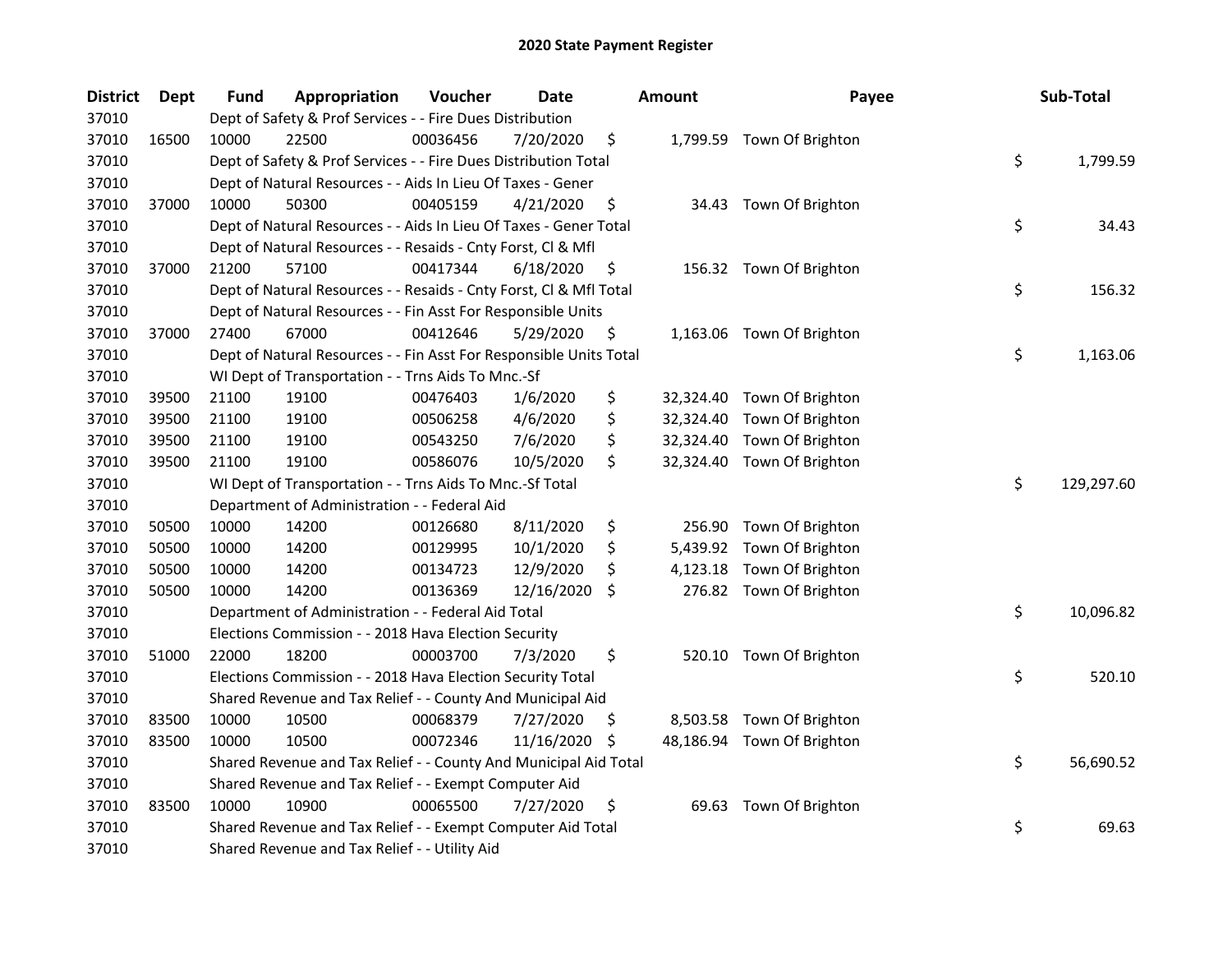| <b>District</b> | Dept  | <b>Fund</b> | Appropriation                                                       | <b>Voucher</b> | Date       |      | <b>Amount</b> | Payee            | Sub-Total   |
|-----------------|-------|-------------|---------------------------------------------------------------------|----------------|------------|------|---------------|------------------|-------------|
| 37010           | 83500 | 10000       | 11000                                                               | 00068379       | 7/27/2020  | S    | 484.82        | Town Of Brighton |             |
| 37010           | 83500 | 10000       | 11000                                                               | 00072346       | 11/16/2020 | - \$ | 2,764.56      | Town Of Brighton |             |
| 37010           |       |             | Shared Revenue and Tax Relief - - Utility Aid Total                 |                |            |      |               |                  | 3,249.38    |
| 37010           |       |             | Shared Revenue and Tax Relief - - Personal Property Aid             |                |            |      |               |                  |             |
| 37010           | 83500 | 10000       | 11100                                                               | 00060889       | 5/4/2020   | S    | 1.059.41      | Town Of Brighton |             |
| 37010           |       |             | Shared Revenue and Tax Relief - - Personal Property Aid Total       |                |            |      |               |                  | 1,059.41    |
| 37010           |       |             | Shared Revenue and Tax Relief - - Payments For Municipal Svcs       |                |            |      |               |                  |             |
| 37010           | 83500 | 10000       | 50100                                                               | 00054927       | 2/3/2020   | S    | 44.45         | Town Of Brighton |             |
| 37010           |       |             | Shared Revenue and Tax Relief - - Payments For Municipal Svcs Total |                |            |      |               |                  | \$<br>44.45 |
| 37010 Total     |       |             |                                                                     |                |            |      |               |                  | 204,181.31  |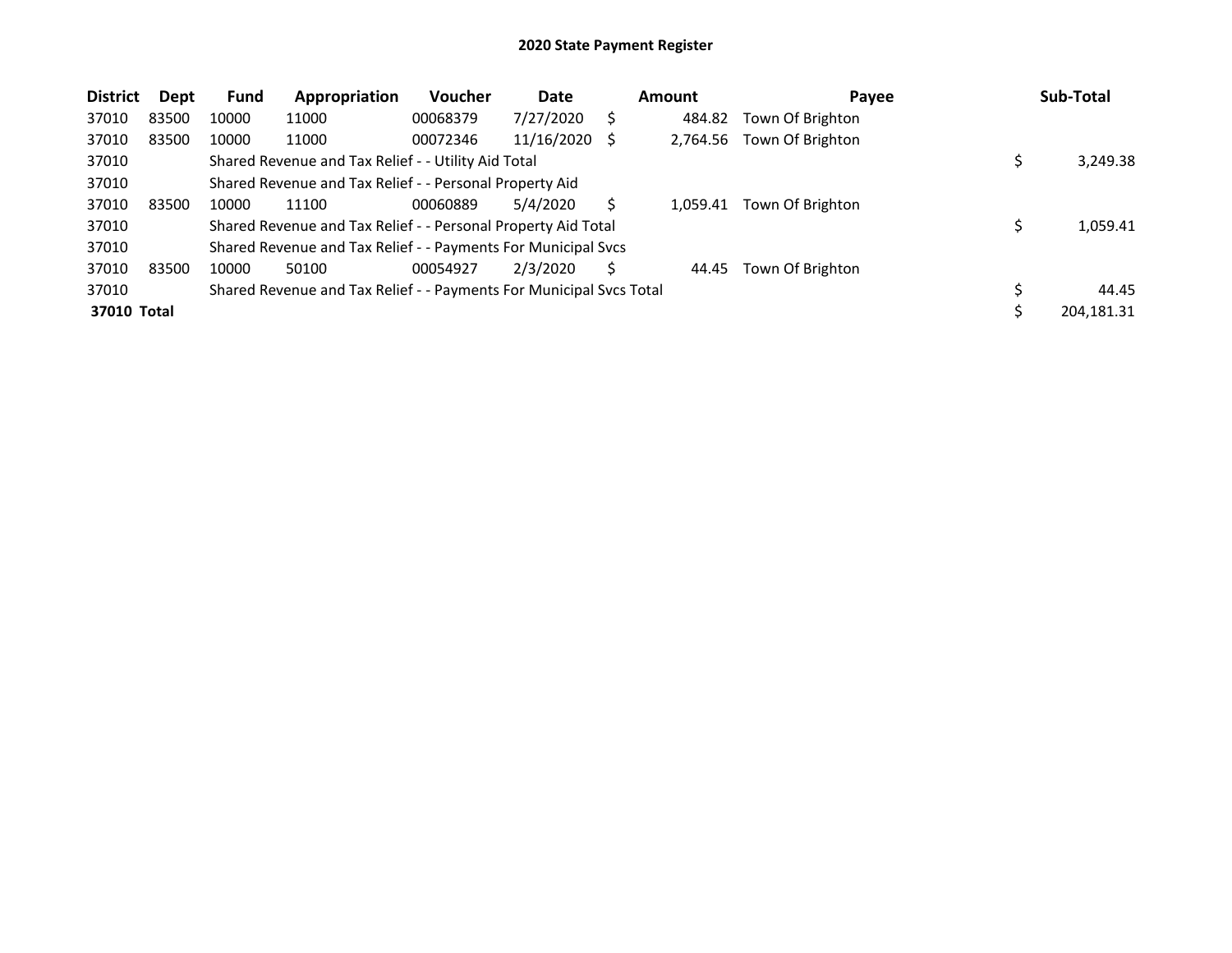| <b>District</b> | Dept  | Fund  | Appropriation                                                        | Voucher  | Date          |     | <b>Amount</b> | Payee                    | Sub-Total        |
|-----------------|-------|-------|----------------------------------------------------------------------|----------|---------------|-----|---------------|--------------------------|------------------|
| 37012           |       |       | Dept of Safety & Prof Services - - Fire Dues Distribution            |          |               |     |               |                          |                  |
| 37012           | 16500 | 10000 | 22500                                                                | 00036457 | 7/20/2020     | \$  |               | 3,147.71 Town Of Cassel  |                  |
| 37012           |       |       | Dept of Safety & Prof Services - - Fire Dues Distribution Total      |          |               |     |               |                          | \$<br>3,147.71   |
| 37012           |       |       | Dept of Natural Resources - - Resaids - Cnty Forst, Cl & Mfl         |          |               |     |               |                          |                  |
| 37012           | 37000 | 21200 | 57100                                                                | 00417345 | 6/18/2020     | \$  |               | 51.22 Town Of Cassel     |                  |
| 37012           |       |       | Dept of Natural Resources - - Resaids - Cnty Forst, Cl & Mfl Total   |          |               |     |               |                          | \$<br>51.22      |
| 37012           |       |       | Dept of Natural Resources - - Fin Asst For Responsible Units         |          |               |     |               |                          |                  |
| 37012           | 37000 | 27400 | 67000                                                                | 00413259 | 5/29/2020     | \$  |               | 2,215.99 Town Of Cassel  |                  |
| 37012           |       |       | Dept of Natural Resources - - Fin Asst For Responsible Units Total   |          |               |     |               |                          | \$<br>2,215.99   |
| 37012           |       |       | WI Dept of Transportation - - Trns Aids To Mnc.-Sf                   |          |               |     |               |                          |                  |
| 37012           | 39500 | 21100 | 19100                                                                | 00476404 | 1/6/2020      | \$  |               | 30,689.85 Town Of Cassel |                  |
| 37012           | 39500 | 21100 | 19100                                                                | 00506259 | 4/6/2020      | \$  |               | 30,689.85 Town Of Cassel |                  |
| 37012           | 39500 | 21100 | 19100                                                                | 00543251 | 7/6/2020      | \$  |               | 30,689.85 Town Of Cassel |                  |
| 37012           | 39500 | 21100 | 19100                                                                | 00586077 | 10/5/2020     | \$  |               | 30,689.86 Town Of Cassel |                  |
| 37012           |       |       | WI Dept of Transportation - - Trns Aids To Mnc.-Sf Total             |          |               |     |               |                          | \$<br>122,759.41 |
| 37012           |       |       | WI Dept of Transportation - - Supplemental Transportation Aids       |          |               |     |               |                          |                  |
| 37012           | 39500 | 21100 | 19600                                                                | 00477529 | 1/6/2020      | \$  |               | 19,025.69 Town Of Cassel |                  |
| 37012           |       |       | WI Dept of Transportation - - Supplemental Transportation Aids Total |          |               |     |               |                          | \$<br>19,025.69  |
| 37012           |       |       | Department of Administration - - Federal Aid                         |          |               |     |               |                          |                  |
| 37012           | 50500 | 10000 | 14200                                                                | 00129996 | 10/2/2020     | \$  |               | 3,257.90 Town Of Cassel  |                  |
| 37012           | 50500 | 10000 | 14200                                                                | 00132194 | 11/13/2020    | -\$ |               | 4,363.52 Town Of Cassel  |                  |
| 37012           | 50500 | 10000 | 14200                                                                | 00134724 | 12/10/2020 \$ |     |               | 5,619.74 Town Of Cassel  |                  |
| 37012           |       |       | Department of Administration - - Federal Aid Total                   |          |               |     |               |                          | \$<br>13,241.16  |
| 37012           |       |       | Department of Administration - - Hv Trans Ln Annual Impact Fee       |          |               |     |               |                          |                  |
| 37012           | 50500 | 10000 | 17400                                                                | 00121197 | 5/1/2020      | \$  |               | 22,956.00 Town Of Cassel |                  |
| 37012           |       |       | Department of Administration - - Hv Trans Ln Annual Impact Fee Total |          |               |     |               |                          | \$<br>22,956.00  |
| 37012           |       |       | Elections Commission - - 2018 Hava Election Security                 |          |               |     |               |                          |                  |
| 37012           | 51000 | 22000 | 18200                                                                | 00003738 | 7/6/2020      | \$  |               | 853.40 Town Of Cassel    |                  |
| 37012           |       |       | Elections Commission - - 2018 Hava Election Security Total           |          |               |     |               |                          | \$<br>853.40     |
| 37012           |       |       | Shared Revenue and Tax Relief - - County And Municipal Aid           |          |               |     |               |                          |                  |
| 37012           | 83500 | 10000 | 10500                                                                | 00068380 | 7/27/2020     | \$. |               | 4,491.44 Town Of Cassel  |                  |
| 37012           | 83500 | 10000 | 10500                                                                | 00072347 | 11/16/2020    | -S  |               | 25,451.49 Town Of Cassel |                  |
| 37012           |       |       | Shared Revenue and Tax Relief - - County And Municipal Aid Total     |          |               |     |               |                          | \$<br>29,942.93  |
| 37012           |       |       | Shared Revenue and Tax Relief - - Exempt Computer Aid                |          |               |     |               |                          |                  |
| 37012           | 83500 | 10000 | 10900                                                                | 00065501 | 7/27/2020     | \$  |               | 55.08 Town Of Cassel     |                  |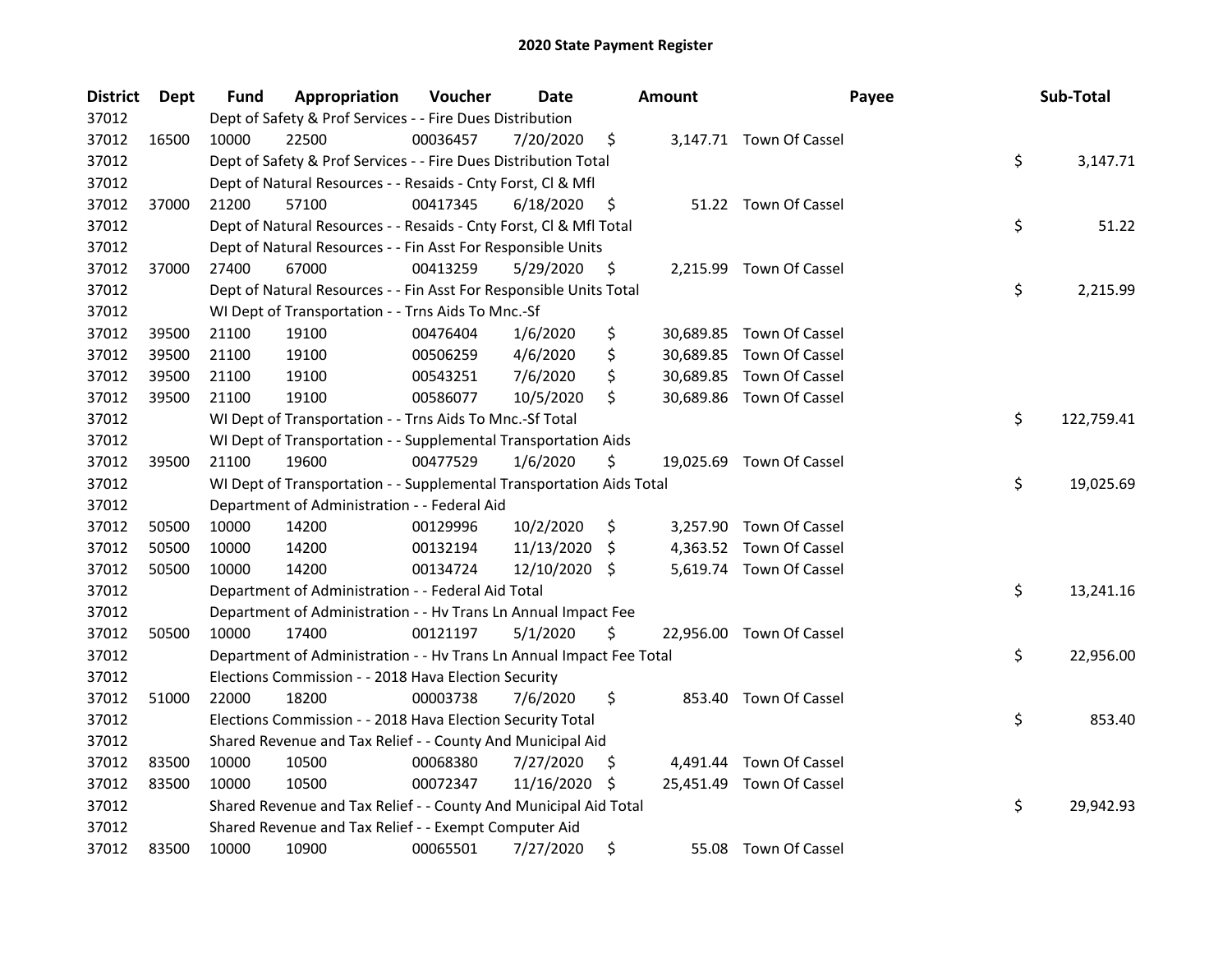| <b>District</b> | <b>Dept</b> | <b>Fund</b> | Appropriation                                                 | <b>Voucher</b> | Date     | Amount | Payee          | Sub-Total  |
|-----------------|-------------|-------------|---------------------------------------------------------------|----------------|----------|--------|----------------|------------|
| 37012           |             |             | Shared Revenue and Tax Relief - - Exempt Computer Aid Total   |                |          |        |                | 55.08      |
| 37012           |             |             | Shared Revenue and Tax Relief - - Personal Property Aid       |                |          |        |                |            |
| 37012           | 83500       | 10000       | 11100                                                         | 00060890       | 5/4/2020 | 334.44 | Town Of Cassel |            |
| 37012           |             |             | Shared Revenue and Tax Relief - - Personal Property Aid Total |                |          |        |                | 334.44     |
| 37012 Total     |             |             |                                                               |                |          |        |                | 214,583.03 |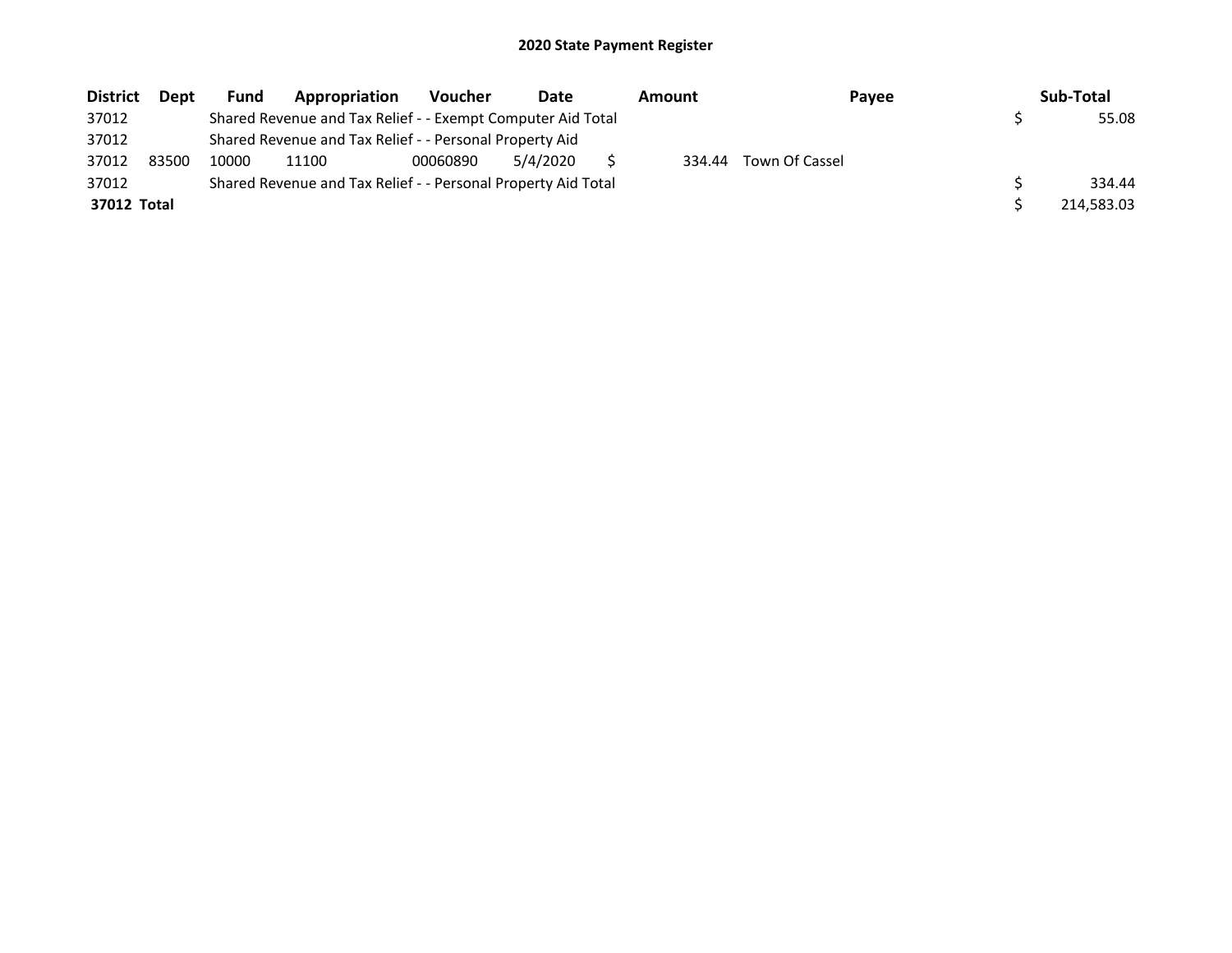| <b>District</b> | <b>Dept</b> | Fund  | Appropriation                                                      | Voucher  | <b>Date</b>   |     | Amount    | Payee                       | Sub-Total        |
|-----------------|-------------|-------|--------------------------------------------------------------------|----------|---------------|-----|-----------|-----------------------------|------------------|
| 37014           |             |       | Dept of Safety & Prof Services - - Fire Dues Distribution          |          |               |     |           |                             |                  |
| 37014           | 16500       | 10000 | 22500                                                              | 00036458 | 7/20/2020     | \$  |           | 5,319.79 Town Of Cleveland  |                  |
| 37014           |             |       | Dept of Safety & Prof Services - - Fire Dues Distribution Total    |          |               |     |           |                             | \$<br>5,319.79   |
| 37014           |             |       | Dept of Natural Resources - - Resaids - Cnty Forst, CI & Mfl       |          |               |     |           |                             |                  |
| 37014           | 37000       | 21200 | 57100                                                              | 00417346 | 6/18/2020     | \$  |           | 49.65 Town Of Cleveland     |                  |
| 37014           |             |       | Dept of Natural Resources - - Resaids - Cnty Forst, Cl & Mfl Total |          |               |     |           |                             | \$<br>49.65      |
| 37014           |             |       | Dept of Natural Resources - - Fin Asst For Responsible Units       |          |               |     |           |                             |                  |
| 37014           | 37000       | 27400 | 67000                                                              | 00413476 | 5/29/2020     | \$  |           | 1,445.90 Town Of Cleveland  |                  |
| 37014           |             |       | Dept of Natural Resources - - Fin Asst For Responsible Units Total |          |               |     |           |                             | \$<br>1,445.90   |
| 37014           |             |       | WI Dept of Transportation - - Trns Aids To Mnc.-Sf                 |          |               |     |           |                             |                  |
| 37014           | 39500       | 21100 | 19100                                                              | 00476405 | 1/6/2020      | \$  |           | 29,926.35 Town Of Cleveland |                  |
| 37014           | 39500       | 21100 | 19100                                                              | 00506260 | 4/6/2020      | \$  |           | 29,926.35 Town Of Cleveland |                  |
| 37014           | 39500       | 21100 | 19100                                                              | 00543252 | 7/6/2020      | \$  |           | 29,926.35 Town Of Cleveland |                  |
| 37014           | 39500       | 21100 | 19100                                                              | 00586078 | 10/5/2020     | \$  |           | 29,926.35 Town Of Cleveland |                  |
| 37014           |             |       | WI Dept of Transportation - - Trns Aids To Mnc.-Sf Total           |          |               |     |           |                             | \$<br>119,705.40 |
| 37014           |             |       | Department of Administration - - Federal Aid                       |          |               |     |           |                             |                  |
| 37014           | 50500       | 10000 | 14200                                                              | 00134725 | 12/10/2020    | \$  | 24,565.00 | Town Of Cleveland           |                  |
| 37014           | 50500       | 10000 | 14200                                                              | 00136370 | 12/17/2020 \$ |     |           | 2,607.13 Town Of Cleveland  |                  |
| 37014           |             |       | Department of Administration - - Federal Aid Total                 |          |               |     |           |                             | \$<br>27,172.13  |
| 37014           |             |       | Elections Commission - - 2018 Hava Election Security               |          |               |     |           |                             |                  |
| 37014           | 51000       | 22000 | 18200                                                              | 00003625 | 6/30/2020     | \$  |           | 1,164.70 Town Of Cleveland  |                  |
| 37014           |             |       | Elections Commission - - 2018 Hava Election Security Total         |          |               |     |           |                             | \$<br>1,164.70   |
| 37014           |             |       | Shared Revenue and Tax Relief - - County And Municipal Aid         |          |               |     |           |                             |                  |
| 37014           | 83500       | 10000 | 10500                                                              | 00068381 | 7/27/2020     | \$. |           | 4,428.14 Town Of Cleveland  |                  |
| 37014           | 83500       | 10000 | 10500                                                              | 00072348 | 11/16/2020    | S   |           | 25,092.76 Town Of Cleveland |                  |
| 37014           |             |       | Shared Revenue and Tax Relief - - County And Municipal Aid Total   |          |               |     |           |                             | \$<br>29,520.90  |
| 37014           |             |       | Shared Revenue and Tax Relief - - Exempt Computer Aid              |          |               |     |           |                             |                  |
| 37014           | 83500       | 10000 | 10900                                                              | 00065502 | 7/27/2020     | \$  | 86.26     | Town Of Cleveland           |                  |
| 37014           |             |       | Shared Revenue and Tax Relief - - Exempt Computer Aid Total        |          |               |     |           |                             | \$<br>86.26      |
| 37014           |             |       | Shared Revenue and Tax Relief - - Personal Property Aid            |          |               |     |           |                             |                  |
| 37014           | 83500       | 10000 | 11100                                                              | 00060891 | 5/4/2020      | \$  | 969.80    | Town Of Cleveland           |                  |
| 37014           |             |       | Shared Revenue and Tax Relief - - Personal Property Aid Total      |          |               |     |           |                             | \$<br>969.80     |
| 37014 Total     |             |       |                                                                    |          |               |     |           |                             | \$<br>185,434.53 |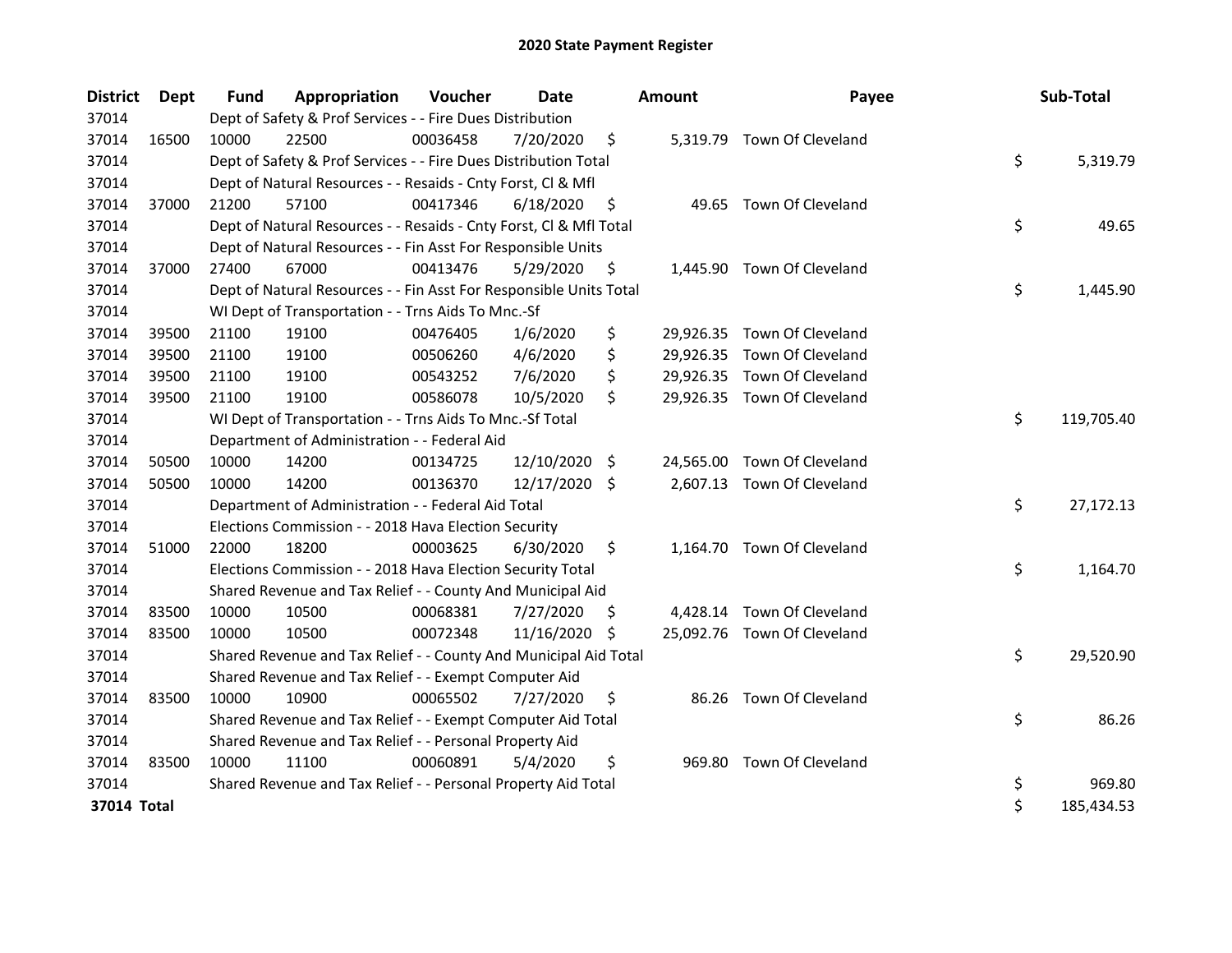| <b>District</b> | <b>Dept</b> | Fund  | Appropriation                                                      | Voucher  | Date       |     | <b>Amount</b> |                       | Payee | Sub-Total        |
|-----------------|-------------|-------|--------------------------------------------------------------------|----------|------------|-----|---------------|-----------------------|-------|------------------|
| 37016           |             |       | Dept of Safety & Prof Services - - Fire Dues Distribution          |          |            |     |               |                       |       |                  |
| 37016           | 16500       | 10000 | 22500                                                              | 00036459 | 7/20/2020  | \$  |               | 3,900.33 Town Of Day  |       |                  |
| 37016           |             |       | Dept of Safety & Prof Services - - Fire Dues Distribution Total    |          |            |     |               |                       |       | \$<br>3,900.33   |
| 37016           |             |       | Dept of Natural Resources - - Aids In Lieu Of Taxes - Gener        |          |            |     |               |                       |       |                  |
| 37016           | 37000       | 10000 | 50300                                                              | 00403906 | 4/21/2020  | \$  |               | 617.65 Town Of Day    |       |                  |
| 37016           |             |       | Dept of Natural Resources - - Aids In Lieu Of Taxes - Gener Total  |          |            |     |               |                       |       | \$<br>617.65     |
| 37016           |             |       | Dept of Natural Resources - - Resaids - Cnty Forst, Cl & Mfl       |          |            |     |               |                       |       |                  |
| 37016           | 37000       | 21200 | 57100                                                              | 00417347 | 6/18/2020  | \$  |               | 121.59 Town Of Day    |       |                  |
| 37016           |             |       | Dept of Natural Resources - - Resaids - Cnty Forst, Cl & Mfl Total |          |            |     |               |                       |       | \$<br>121.59     |
| 37016           |             |       | Dept of Natural Resources - - Aids In Lieu Of Taxes - Sum S        |          |            |     |               |                       |       |                  |
| 37016           | 37000       | 21200 | 57900                                                              | 00403907 | 4/21/2020  | \$  |               | 705.52 Town Of Day    |       |                  |
| 37016           |             |       | Dept of Natural Resources - - Aids In Lieu Of Taxes - Sum S Total  |          |            |     |               |                       |       | \$<br>705.52     |
| 37016           |             |       | Dept of Natural Resources - - Fin Asst For Responsible Units       |          |            |     |               |                       |       |                  |
| 37016           | 37000       | 27400 | 67000                                                              | 00412527 | 5/29/2020  | \$  |               | 2,608.63 Town Of Day  |       |                  |
| 37016           |             |       | Dept of Natural Resources - - Fin Asst For Responsible Units Total |          |            |     |               |                       |       | \$<br>2,608.63   |
| 37016           |             |       | WI Dept of Transportation - - Trns Aids To Mnc.-Sf                 |          |            |     |               |                       |       |                  |
| 37016           | 39500       | 21100 | 19100                                                              | 00476406 | 1/6/2020   | \$  |               | 33,329.61 Town Of Day |       |                  |
| 37016           | 39500       | 21100 | 19100                                                              | 00506261 | 4/6/2020   | \$  |               | 33,329.61 Town Of Day |       |                  |
| 37016           | 39500       | 21100 | 19100                                                              | 00543253 | 7/6/2020   | \$  |               | 33,329.61 Town Of Day |       |                  |
| 37016           | 39500       | 21100 | 19100                                                              | 00586079 | 10/5/2020  | \$  |               | 33,329.61 Town Of Day |       |                  |
| 37016           |             |       | WI Dept of Transportation - - Trns Aids To Mnc.-Sf Total           |          |            |     |               |                       |       | \$<br>133,318.44 |
| 37016           |             |       | WI Dept of Transportation - - Loc Rd Imp Prg St Fd                 |          |            |     |               |                       |       |                  |
| 37016           | 39500       | 21100 | 27800                                                              | 00514236 | 4/14/2020  | \$  |               | 26,293.46 Town Of Day |       |                  |
| 37016           |             |       | WI Dept of Transportation - - Loc Rd Imp Prg St Fd Total           |          |            |     |               |                       |       | \$<br>26,293.46  |
| 37016           |             |       | Department of Administration - - Federal Aid                       |          |            |     |               |                       |       |                  |
| 37016           | 50500       | 10000 | 14200                                                              | 00132195 | 11/13/2020 | \$  |               | 15,519.93 Town Of Day |       |                  |
| 37016           | 50500       | 10000 | 14200                                                              | 00134726 | 12/10/2020 | \$. | 2,233.07      | Town Of Day           |       |                  |
| 37016           | 50500       | 10000 | 14200                                                              | 00136371 | 12/17/2020 | \$  | 2.17          | Town Of Day           |       |                  |
| 37016           |             |       | Department of Administration - - Federal Aid Total                 |          |            |     |               |                       |       | \$<br>17,755.17  |
| 37016           |             |       | Elections Commission - - 2018 Hava Election Security               |          |            |     |               |                       |       |                  |
| 37016           | 51000       | 22000 | 18200                                                              | 00003659 | 6/30/2020  | \$  |               | 944.70 Town Of Day    |       |                  |
| 37016           |             |       | Elections Commission - - 2018 Hava Election Security Total         |          |            |     |               |                       |       | \$<br>944.70     |
| 37016           |             |       | Shared Revenue and Tax Relief - - County And Municipal Aid         |          |            |     |               |                       |       |                  |
| 37016           | 83500       | 10000 | 10500                                                              | 00068382 | 7/27/2020  | \$  |               | 7,511.37 Town Of Day  |       |                  |
| 37016           | 83500       | 10000 | 10500                                                              | 00072349 | 11/16/2020 | \$  |               | 42,564.44 Town Of Day |       |                  |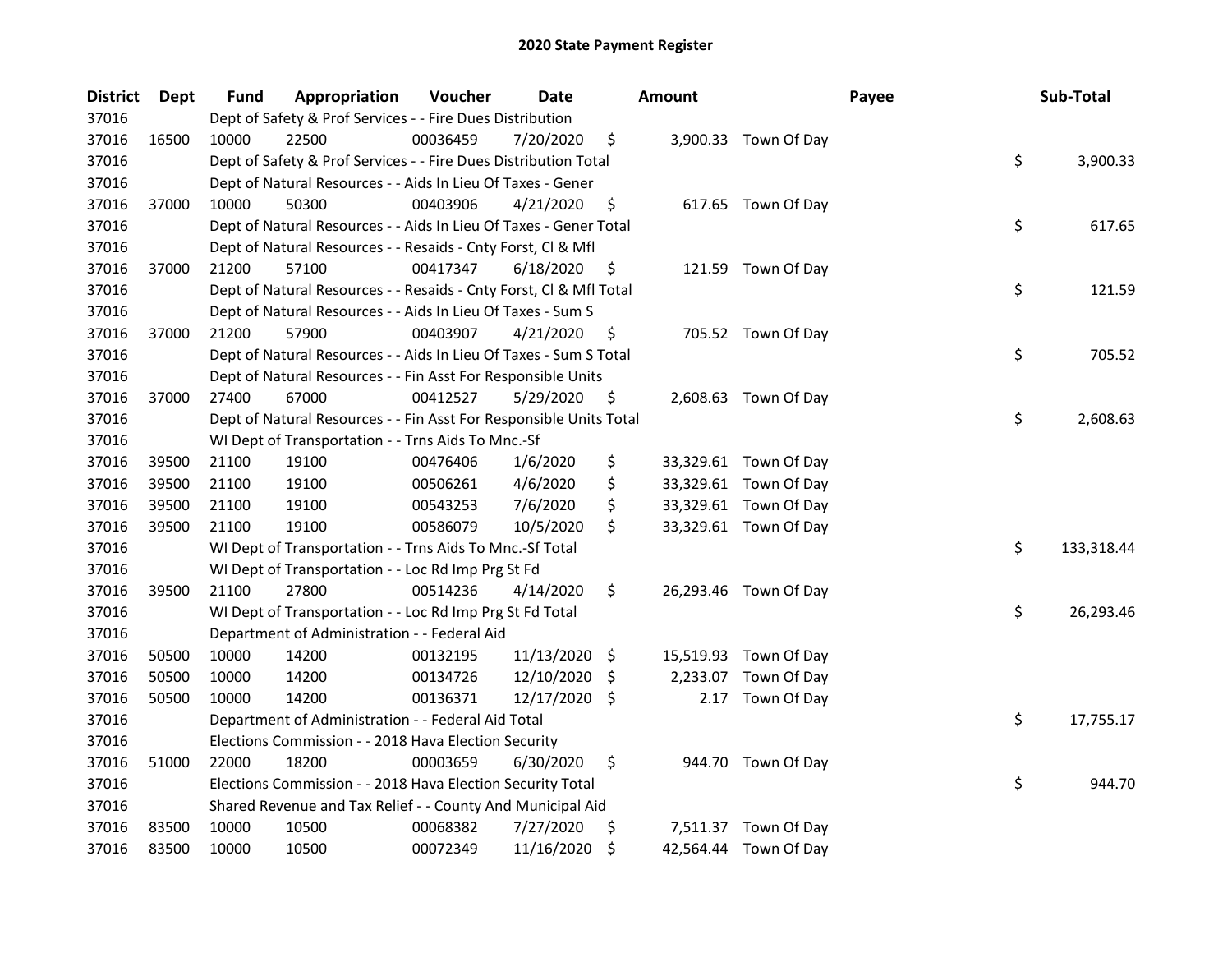| <b>District</b> | <b>Dept</b> | <b>Fund</b> | Appropriation                                                    | <b>Voucher</b> | Date       |    | <b>Amount</b> |             | Payee |     | Sub-Total  |
|-----------------|-------------|-------------|------------------------------------------------------------------|----------------|------------|----|---------------|-------------|-------|-----|------------|
| 37016           |             |             | Shared Revenue and Tax Relief - - County And Municipal Aid Total |                |            |    |               |             |       | Ş   | 50,075.81  |
| 37016           |             |             | Shared Revenue and Tax Relief - - Exempt Computer Aid            |                |            |    |               |             |       |     |            |
| 37016           | 83500       | 10000       | 10900                                                            | 00065503       | 7/27/2020  | S  | 129.91        | Town Of Day |       |     |            |
| 37016           |             |             | Shared Revenue and Tax Relief - - Exempt Computer Aid Total      |                |            |    |               |             |       | \$  | 129.91     |
| 37016           |             |             | Shared Revenue and Tax Relief - - Utility Aid                    |                |            |    |               |             |       |     |            |
| 37016           | 83500       | 10000       | 11000                                                            | 00068382       | 7/27/2020  | S  | 24.62         | Town Of Day |       |     |            |
| 37016           | 83500       | 10000       | 11000                                                            | 00072349       | 11/16/2020 | -S | 1,100.22      | Town Of Day |       |     |            |
| 37016           |             |             | Shared Revenue and Tax Relief - - Utility Aid Total              |                |            |    |               |             |       | \$. | 1,124.84   |
| 37016           |             |             | Shared Revenue and Tax Relief - - Personal Property Aid          |                |            |    |               |             |       |     |            |
| 37016           | 83500       | 10000       | 11100                                                            | 00060892       | 5/4/2020   | Ś  | 895.92        | Town Of Day |       |     |            |
| 37016           |             |             | Shared Revenue and Tax Relief - - Personal Property Aid Total    |                |            |    |               |             |       | S   | 895.92     |
| 37016 Total     |             |             |                                                                  |                |            |    |               |             |       | S   | 238,491.97 |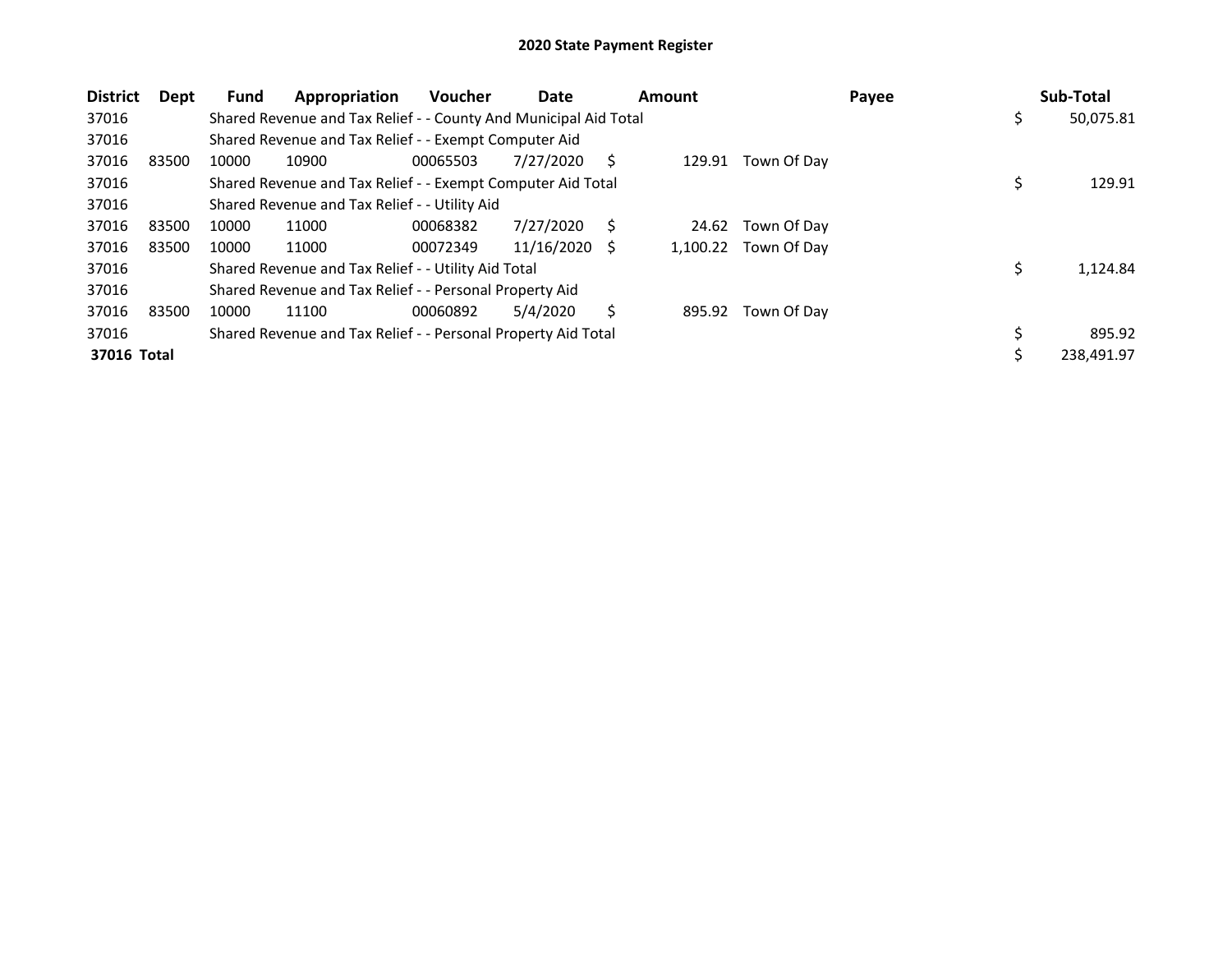| <b>District</b> | <b>Dept</b> | Fund  | Appropriation                                                      | Voucher  | <b>Date</b> |     | <b>Amount</b> | Payee                    | Sub-Total        |
|-----------------|-------------|-------|--------------------------------------------------------------------|----------|-------------|-----|---------------|--------------------------|------------------|
| 37018           |             |       | Dept of Safety & Prof Services - - Fire Dues Distribution          |          |             |     |               |                          |                  |
| 37018           | 16500       | 10000 | 22500                                                              | 00036460 | 7/20/2020   | \$  |               | 3,199.47 Town Of Easton  |                  |
| 37018           |             |       | Dept of Safety & Prof Services - - Fire Dues Distribution Total    |          |             |     |               |                          | \$<br>3,199.47   |
| 37018           |             |       | Dept of Natural Resources - - Aids In Lieu Of Taxes - Gener        |          |             |     |               |                          |                  |
| 37018           | 37000       | 10000 | 50300                                                              | 00386806 | 1/31/2020   | \$  |               | 10,237.13 Town Of Easton |                  |
| 37018           |             |       | Dept of Natural Resources - - Aids In Lieu Of Taxes - Gener Total  |          |             |     |               |                          | \$<br>10,237.13  |
| 37018           |             |       | Dept of Natural Resources - - Resaids - Cnty Forst, Cl & Mfl       |          |             |     |               |                          |                  |
| 37018           | 37000       | 21200 | 57100                                                              | 00417348 | 6/18/2020   | \$  |               | 755.54 Town Of Easton    |                  |
| 37018           |             |       | Dept of Natural Resources - - Resaids - Cnty Forst, Cl & Mfl Total |          |             |     |               |                          | \$<br>755.54     |
| 37018           |             |       | Dept of Natural Resources - - Rec & Resource Aids, Fed             |          |             |     |               |                          |                  |
| 37018           | 37000       | 21200 | 58300                                                              | 00408351 | 5/13/2020   | \$  |               | 987.50 Town Of Easton    |                  |
| 37018           |             |       | Dept of Natural Resources - - Rec & Resource Aids, Fed Total       |          |             |     |               |                          | \$<br>987.50     |
| 37018           |             |       | Dept of Natural Resources - - Fin Asst For Responsible Units       |          |             |     |               |                          |                  |
| 37018           | 37000       | 27400 | 67000                                                              | 00413456 | 5/29/2020   | \$. |               | 651.25 Town Of Easton    |                  |
| 37018           |             |       | Dept of Natural Resources - - Fin Asst For Responsible Units Total |          |             |     |               |                          | \$<br>651.25     |
| 37018           |             |       | Dept of Natural Resources - - Recycling Consolidation Grants       |          |             |     |               |                          |                  |
| 37018           | 37000       | 27400 | 67300                                                              | 00413456 | 5/29/2020   | \$  |               | 287.49 Town Of Easton    |                  |
| 37018           |             |       | Dept of Natural Resources - - Recycling Consolidation Grants Total |          |             |     |               |                          | \$<br>287.49     |
| 37018           |             |       | WI Dept of Transportation - - Trns Aids To Mnc.-Sf                 |          |             |     |               |                          |                  |
| 37018           | 39500       | 21100 | 19100                                                              | 00476407 | 1/6/2020    | \$  |               | 39,833.91 Town Of Easton |                  |
| 37018           | 39500       | 21100 | 19100                                                              | 00506262 | 4/6/2020    | \$  |               | 39,833.91 Town Of Easton |                  |
| 37018           | 39500       | 21100 | 19100                                                              | 00543254 | 7/6/2020    | \$  |               | 39,833.91 Town Of Easton |                  |
| 37018           | 39500       | 21100 | 19100                                                              | 00586080 | 10/5/2020   | \$  |               | 39,833.91 Town Of Easton |                  |
| 37018           |             |       | WI Dept of Transportation - - Trns Aids To Mnc.-Sf Total           |          |             |     |               |                          | \$<br>159,335.64 |
| 37018           |             |       | Elections Commission - - 2018 Hava Election Security               |          |             |     |               |                          |                  |
| 37018           | 51000       | 22000 | 18200                                                              | 00003399 | 6/26/2020   | \$  |               | 1,060.20 Town Of Easton  |                  |
| 37018           |             |       | Elections Commission - - 2018 Hava Election Security Total         |          |             |     |               |                          | \$<br>1,060.20   |
| 37018           |             |       | Shared Revenue and Tax Relief - - County And Municipal Aid         |          |             |     |               |                          |                  |
| 37018           | 83500       | 10000 | 10500                                                              | 00068383 | 7/27/2020   | S   |               | 7,740.14 Town Of Easton  |                  |
| 37018           | 83500       | 10000 | 10500                                                              | 00072350 | 11/16/2020  | \$. |               | 43,863.51 Town Of Easton |                  |
| 37018           |             |       | Shared Revenue and Tax Relief - - County And Municipal Aid Total   |          |             |     |               |                          | \$<br>51,603.65  |
| 37018           |             |       | Shared Revenue and Tax Relief - - Exempt Computer Aid              |          |             |     |               |                          |                  |
| 37018           | 83500       | 10000 | 10900                                                              | 00065504 | 7/27/2020   | \$  |               | 25.98 Town Of Easton     |                  |
| 37018           |             |       | Shared Revenue and Tax Relief - - Exempt Computer Aid Total        |          |             |     |               |                          | \$<br>25.98      |
| 37018           |             |       | Shared Revenue and Tax Relief - - Personal Property Aid            |          |             |     |               |                          |                  |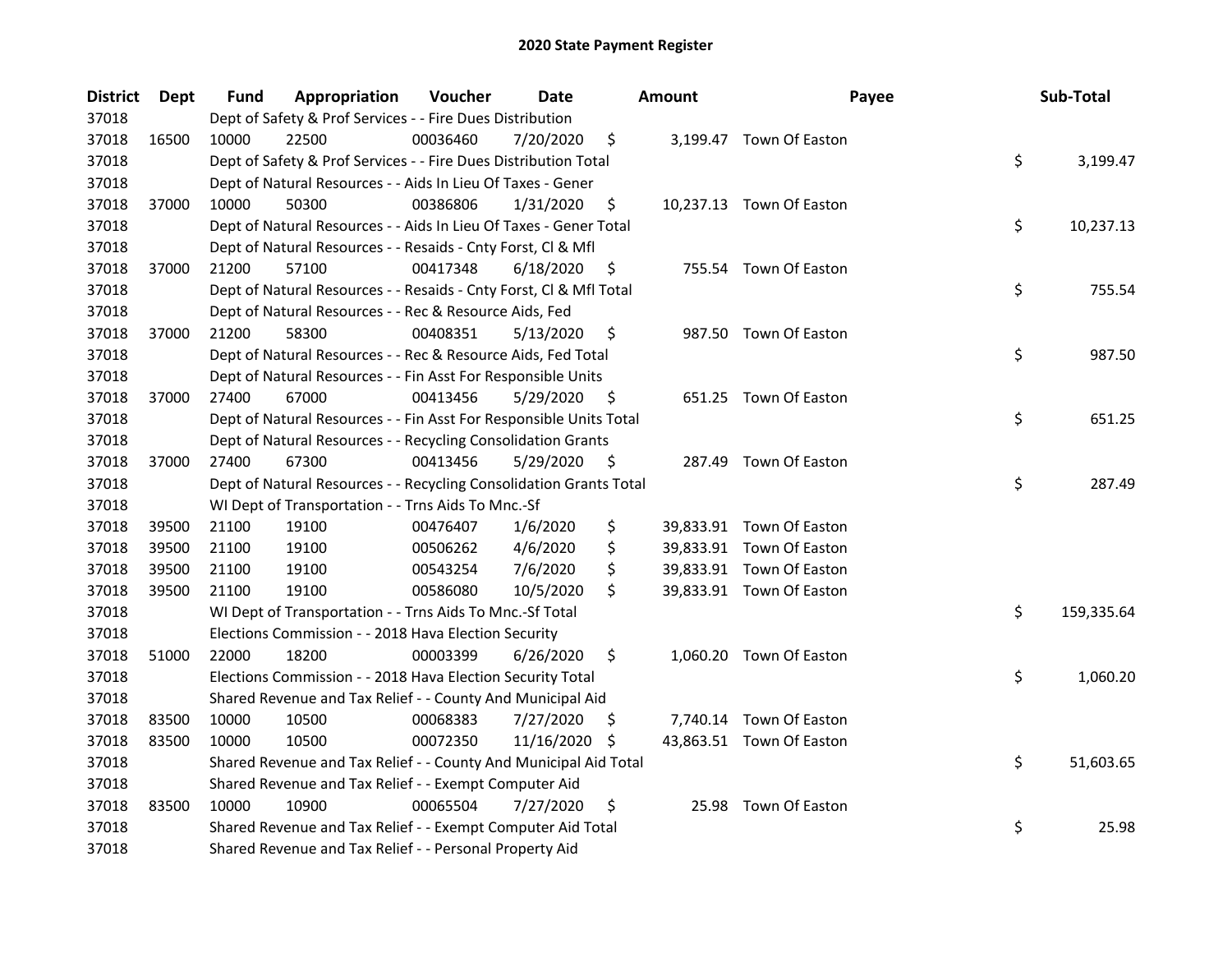| District Dept |       | Fund  | <b>Appropriation</b>                                          | <b>Voucher</b> | Date        | Amount | <b>Pavee</b>         | Sub-Total  |
|---------------|-------|-------|---------------------------------------------------------------|----------------|-------------|--------|----------------------|------------|
| 37018         | 83500 | 10000 | 11100                                                         | 00060893       | 5/4/2020 \$ |        | 56.49 Town Of Easton |            |
| 37018         |       |       | Shared Revenue and Tax Relief - - Personal Property Aid Total |                |             |        |                      | 56.49      |
| 37018 Total   |       |       |                                                               |                |             |        |                      | 228,200.34 |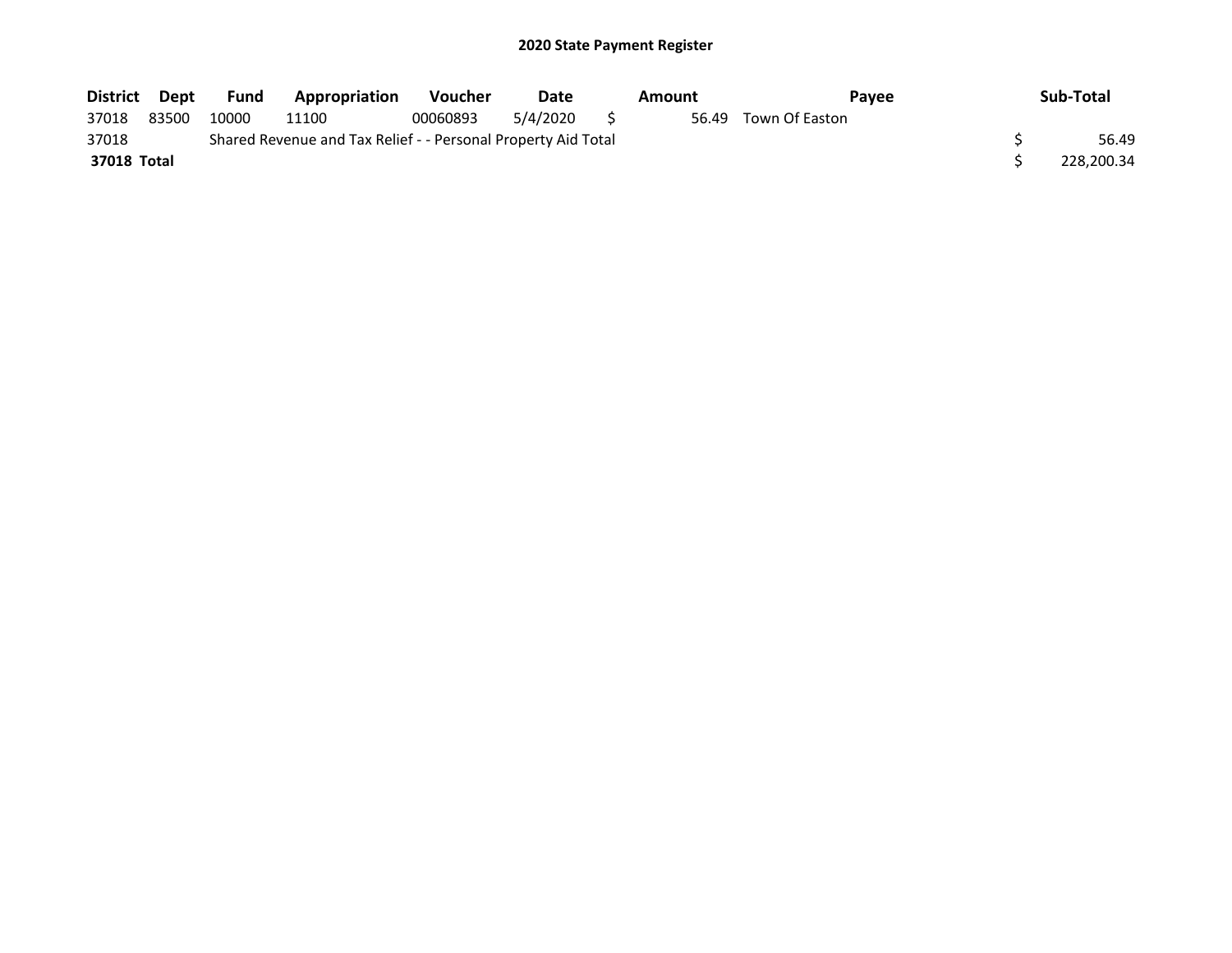| <b>District</b> | Dept  | Fund  | Appropriation                                                      | Voucher  | <b>Date</b> |     | <b>Amount</b> | Payee                        | Sub-Total        |
|-----------------|-------|-------|--------------------------------------------------------------------|----------|-------------|-----|---------------|------------------------------|------------------|
| 37020           |       |       | Dept of Safety & Prof Services - - Fire Dues Distribution          |          |             |     |               |                              |                  |
| 37020           | 16500 | 10000 | 22500                                                              | 00036461 | 7/20/2020   | \$  |               | 2,539.75 Town Of Eau Pleine  |                  |
| 37020           |       |       | Dept of Safety & Prof Services - - Fire Dues Distribution Total    |          |             |     |               |                              | \$<br>2,539.75   |
| 37020           |       |       | Dept of Natural Resources - - Resaids - Cnty Forst, Cl & Mfl       |          |             |     |               |                              |                  |
| 37020           | 37000 | 21200 | 57100                                                              | 00417349 | 6/18/2020   | \$  |               | 201.44 Town Of Eau Pleine    |                  |
| 37020           |       |       | Dept of Natural Resources - - Resaids - Cnty Forst, Cl & Mfl Total |          |             |     |               |                              | \$<br>201.44     |
| 37020           |       |       | Dept of Natural Resources - - Fin Asst For Responsible Units       |          |             |     |               |                              |                  |
| 37020           | 37000 | 27400 | 67000                                                              | 00413379 | 5/29/2020   | \$  |               | 1,144.81 Town Of Eau Pleine  |                  |
| 37020           |       |       | Dept of Natural Resources - - Fin Asst For Responsible Units Total |          |             |     |               |                              | \$<br>1,144.81   |
| 37020           |       |       | WI Dept of Transportation - - Trns Aids To Mnc.-Sf                 |          |             |     |               |                              |                  |
| 37020           | 39500 | 21100 | 19100                                                              | 00476408 | 1/6/2020    | \$  |               | 27,134.10 Town Of Eau Pleine |                  |
| 37020           | 39500 | 21100 | 19100                                                              | 00506263 | 4/6/2020    | \$  |               | 27,134.10 Town Of Eau Pleine |                  |
| 37020           | 39500 | 21100 | 19100                                                              | 00543255 | 7/6/2020    | \$  |               | 27,134.10 Town Of Eau Pleine |                  |
| 37020           | 39500 | 21100 | 19100                                                              | 00586081 | 10/5/2020   | \$  |               | 27,134.10 Town Of Eau Pleine |                  |
| 37020           |       |       | WI Dept of Transportation - - Trns Aids To Mnc.-Sf Total           |          |             |     |               |                              | \$<br>108,536.40 |
| 37020           |       |       | Department of Administration - - Federal Aid                       |          |             |     |               |                              |                  |
| 37020           | 50500 | 10000 | 14200                                                              | 00129997 | 10/2/2020   | \$  | 748.59        | Town Of Eau Pleine           |                  |
| 37020           | 50500 | 10000 | 14200                                                              | 00132196 | 11/13/2020  | S.  | 3,055.18      | Town Of Eau Pleine           |                  |
| 37020           | 50500 | 10000 | 14200                                                              | 00134727 | 12/10/2020  | Ŝ.  |               | 4,178.53 Town Of Eau Pleine  |                  |
| 37020           |       |       | Department of Administration - - Federal Aid Total                 |          |             |     |               |                              | \$<br>7,982.30   |
| 37020           |       |       | Elections Commission - - 2018 Hava Election Security               |          |             |     |               |                              |                  |
| 37020           | 51000 | 22000 | 18200                                                              | 00004009 | 7/30/2020   | \$  | 688.40        | Town Of Eau Pleine           |                  |
| 37020           |       |       | Elections Commission - - 2018 Hava Election Security Total         |          |             |     |               |                              | \$<br>688.40     |
| 37020           |       |       | Shared Revenue and Tax Relief - - County And Municipal Aid         |          |             |     |               |                              |                  |
| 37020           | 83500 | 10000 | 10500                                                              | 00068384 | 7/27/2020   | \$  |               | 4,171.28 Town Of Eau Pleine  |                  |
| 37020           | 83500 | 10000 | 10500                                                              | 00072351 | 11/16/2020  | -\$ |               | 23,637.22 Town Of Eau Pleine |                  |
| 37020           |       |       | Shared Revenue and Tax Relief - - County And Municipal Aid Total   |          |             |     |               |                              | \$<br>27,808.50  |
| 37020           |       |       | Shared Revenue and Tax Relief - - Exempt Computer Aid              |          |             |     |               |                              |                  |
| 37020           | 83500 | 10000 | 10900                                                              | 00065505 | 7/27/2020   | \$  |               | 8.32 Town Of Eau Pleine      |                  |
| 37020           |       |       | Shared Revenue and Tax Relief - - Exempt Computer Aid Total        |          |             |     |               |                              | \$<br>8.32       |
| 37020           |       |       | Shared Revenue and Tax Relief - - Personal Property Aid            |          |             |     |               |                              |                  |
| 37020           | 83500 | 10000 | 11100                                                              | 00060894 | 5/4/2020    | \$  | 66.65         | Town Of Eau Pleine           |                  |
| 37020           |       |       | Shared Revenue and Tax Relief - - Personal Property Aid Total      |          |             |     |               |                              | \$<br>66.65      |
| 37020 Total     |       |       |                                                                    |          |             |     |               |                              | \$<br>148,976.57 |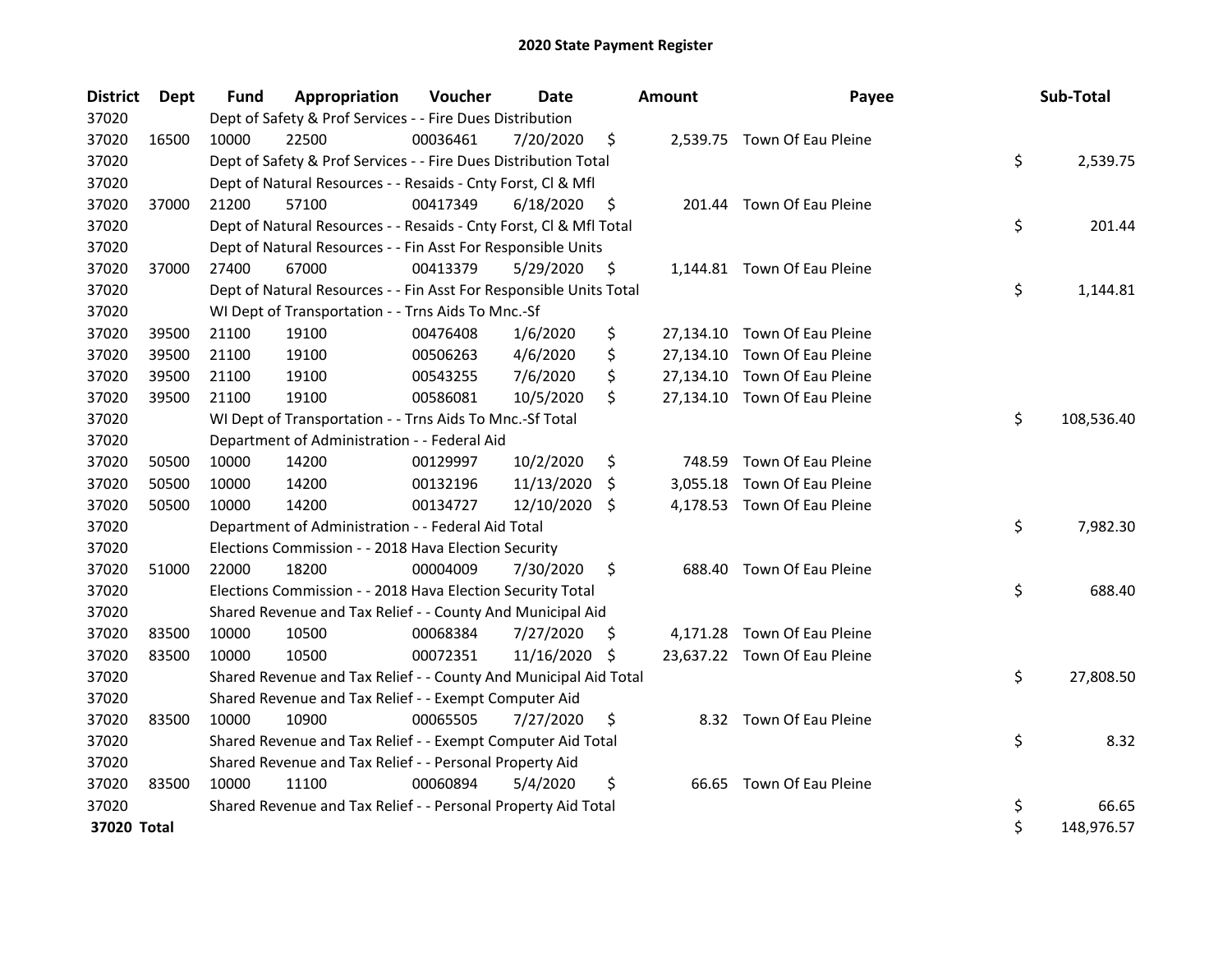| <b>District</b> | Dept  | <b>Fund</b> | Appropriation                                                        | Voucher  | Date       |     | <b>Amount</b> | Payee                     | Sub-Total        |
|-----------------|-------|-------------|----------------------------------------------------------------------|----------|------------|-----|---------------|---------------------------|------------------|
| 37022           |       |             | Dept of Safety & Prof Services - - Fire Dues Distribution            |          |            |     |               |                           |                  |
| 37022           | 16500 | 10000       | 22500                                                                | 00036462 | 7/20/2020  | \$  | 2,001.27      | Town Of Elderon           |                  |
| 37022           |       |             | Dept of Safety & Prof Services - - Fire Dues Distribution Total      |          |            |     |               |                           | \$<br>2,001.27   |
| 37022           |       |             | Dept of Natural Resources - - Aids In Lieu Of Taxes - Gener          |          |            |     |               |                           |                  |
| 37022           | 37000 | 10000       | 50300                                                                | 00386773 | 1/31/2020  | \$  | 2,670.07      | Town Of Elderon           |                  |
| 37022           | 37000 | 10000       | 50300                                                                | 00404023 | 4/21/2020  | S   | 97.09         | Town Of Elderon           |                  |
| 37022           |       |             | Dept of Natural Resources - - Aids In Lieu Of Taxes - Gener Total    |          |            |     |               |                           | \$<br>2,767.16   |
| 37022           |       |             | Dept of Natural Resources - - Resaids - Cnty Forst, Cl & Mfl         |          |            |     |               |                           |                  |
| 37022           | 37000 | 21200       | 57100                                                                | 00417350 | 6/18/2020  | \$, |               | 824.47 Town Of Elderon    |                  |
| 37022           |       |             | Dept of Natural Resources - - Resaids - Cnty Forst, Cl & Mfl Total   |          |            |     |               |                           | \$<br>824.47     |
| 37022           |       |             | Dept of Natural Resources - - Fin Asst For Responsible Units         |          |            |     |               |                           |                  |
| 37022           | 37000 | 27400       | 67000                                                                | 00413416 | 5/29/2020  | \$. |               | 1,126.62 Town Of Elderon  |                  |
| 37022           |       |             | Dept of Natural Resources - - Fin Asst For Responsible Units Total   |          |            |     |               |                           | \$<br>1,126.62   |
| 37022           |       |             | WI Dept of Transportation - - Trns Aids To Mnc.-Sf                   |          |            |     |               |                           |                  |
| 37022           | 39500 | 21100       | 19100                                                                | 00476409 | 1/6/2020   | \$  |               | 23,277.51 Town Of Elderon |                  |
| 37022           | 39500 | 21100       | 19100                                                                | 00506264 | 4/6/2020   | \$  |               | 23,277.51 Town Of Elderon |                  |
| 37022           | 39500 | 21100       | 19100                                                                | 00543256 | 7/6/2020   | \$. |               | 23,277.51 Town Of Elderon |                  |
| 37022           | 39500 | 21100       | 19100                                                                | 00586082 | 10/5/2020  | \$  |               | 23,277.51 Town Of Elderon |                  |
| 37022           |       |             | WI Dept of Transportation - - Trns Aids To Mnc.-Sf Total             |          |            |     |               |                           | \$<br>93,110.04  |
| 37022           |       |             | Department of Administration - - Hv Trans Ln Annual Impact Fee       |          |            |     |               |                           |                  |
| 37022           | 50500 | 10000       | 17400                                                                | 00121293 | 5/1/2020   | \$  |               | 40,466.00 Town Of Elderon |                  |
| 37022           |       |             | Department of Administration - - Hv Trans Ln Annual Impact Fee Total |          |            |     |               |                           | \$<br>40,466.00  |
| 37022           |       |             | Shared Revenue and Tax Relief - - County And Municipal Aid           |          |            |     |               |                           |                  |
| 37022           | 83500 | 10000       | 10500                                                                | 00068385 | 7/27/2020  | S.  |               | 4,433.96 Town Of Elderon  |                  |
| 37022           | 83500 | 10000       | 10500                                                                | 00072352 | 11/16/2020 | -S  |               | 25,125.79 Town Of Elderon |                  |
| 37022           |       |             | Shared Revenue and Tax Relief - - County And Municipal Aid Total     |          |            |     |               |                           | \$<br>29,559.75  |
| 37022           |       |             | Shared Revenue and Tax Relief - - Exempt Computer Aid                |          |            |     |               |                           |                  |
| 37022           | 83500 | 10000       | 10900                                                                | 00065506 | 7/27/2020  | \$  | 1.03          | Town Of Elderon           |                  |
| 37022           |       |             | Shared Revenue and Tax Relief - - Exempt Computer Aid Total          |          |            |     |               |                           | \$<br>1.03       |
| 37022 Total     |       |             |                                                                      |          |            |     |               |                           | \$<br>169,856.34 |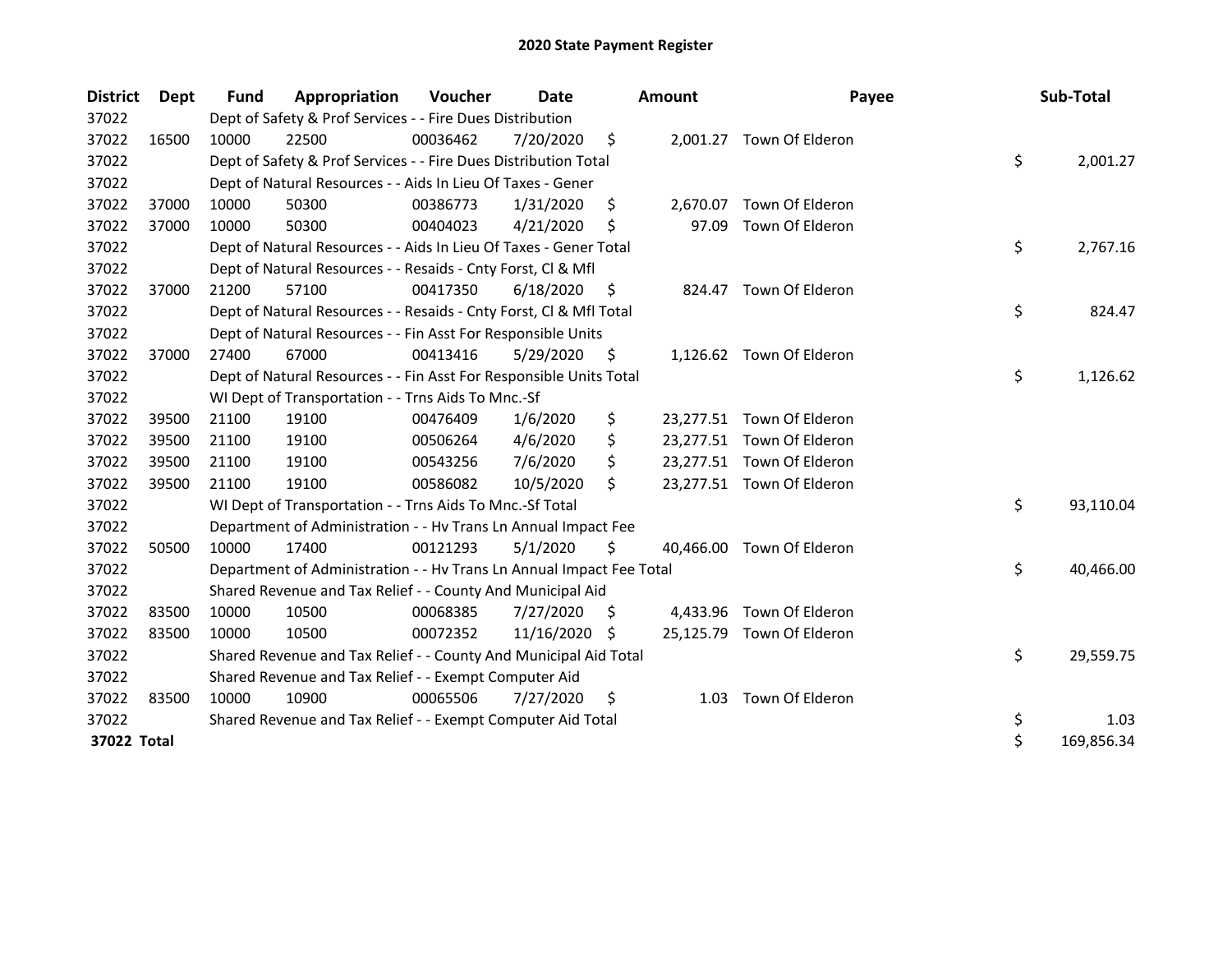| <b>District</b> | Dept  | <b>Fund</b> | Appropriation                                                        | Voucher  | <b>Date</b>   |     | <b>Amount</b> | Payee                    | Sub-Total        |
|-----------------|-------|-------------|----------------------------------------------------------------------|----------|---------------|-----|---------------|--------------------------|------------------|
| 37024           |       |             | Dept of Safety & Prof Services - - Fire Dues Distribution            |          |               |     |               |                          |                  |
| 37024           | 16500 | 10000       | 22500                                                                | 00036463 | 7/20/2020     | \$  |               | 3,013.13 Emmet, Town of  |                  |
| 37024           |       |             | Dept of Safety & Prof Services - - Fire Dues Distribution Total      |          |               |     |               |                          | \$<br>3,013.13   |
| 37024           |       |             | Dept of Natural Resources - - Resaids - Cnty Forst, Cl & Mfl         |          |               |     |               |                          |                  |
| 37024           | 37000 | 21200       | 57100                                                                | 00417351 | 6/18/2020     | \$  |               | 546.31 Emmet, Town of    |                  |
| 37024           |       |             | Dept of Natural Resources - - Resaids - Cnty Forst, Cl & Mfl Total   |          |               |     |               |                          | \$<br>546.31     |
| 37024           |       |             | Dept of Natural Resources - - Fin Asst For Responsible Units         |          |               |     |               |                          |                  |
| 37024           | 37000 | 27400       | 67000                                                                | 00412860 | 5/29/2020     | \$  |               | 839.02 Emmet, Town of    |                  |
| 37024           |       |             | Dept of Natural Resources - - Fin Asst For Responsible Units Total   |          |               |     |               |                          | \$<br>839.02     |
| 37024           |       |             | Dept of Natural Resources - - Recycling Consolidation Grants         |          |               |     |               |                          |                  |
| 37024           | 37000 | 27400       | 67300                                                                | 00412860 | 5/29/2020     | \$  |               | 239.78 Emmet, Town of    |                  |
| 37024           |       |             | Dept of Natural Resources - - Recycling Consolidation Grants Total   |          |               |     |               |                          | \$<br>239.78     |
| 37024           |       |             | WI Dept of Transportation - - Trns Aids To Mnc.-Sf                   |          |               |     |               |                          |                  |
| 37024           | 39500 | 21100       | 19100                                                                | 00476410 | 1/6/2020      | \$  | 33,007.68     | Emmet, Town of           |                  |
| 37024           | 39500 | 21100       | 19100                                                                | 00506265 | 4/6/2020      | \$  | 33,007.68     | Emmet, Town of           |                  |
| 37024           | 39500 | 21100       | 19100                                                                | 00543257 | 7/6/2020      | \$  | 33,007.68     | Emmet, Town of           |                  |
| 37024           | 39500 | 21100       | 19100                                                                | 00586083 | 10/5/2020     | \$  | 33,007.68     | Emmet, Town of           |                  |
| 37024           |       |             | WI Dept of Transportation - - Trns Aids To Mnc.-Sf Total             |          |               |     |               |                          | \$<br>132,030.72 |
| 37024           |       |             | WI Dept of Transportation - - Loc Rd Imp Prg St Fd                   |          |               |     |               |                          |                  |
| 37024           | 39500 | 21100       | 27800                                                                | 00628005 | 12/17/2020 \$ |     | 27,888.38     | Emmet, Town of           |                  |
| 37024           |       |             | WI Dept of Transportation - - Loc Rd Imp Prg St Fd Total             |          |               |     |               |                          | \$<br>27,888.38  |
| 37024           |       |             | Department of Administration - - Federal Aid                         |          |               |     |               |                          |                  |
| 37024           | 50500 | 10000       | 14200                                                                | 00134728 | 12/10/2020 \$ |     |               | 10,716.23 Emmet, Town of |                  |
| 37024           |       |             | Department of Administration - - Federal Aid Total                   |          |               |     |               |                          | \$<br>10,716.23  |
| 37024           |       |             | Department of Administration - - Hv Trans Ln Annual Impact Fee       |          |               |     |               |                          |                  |
| 37024           | 50500 | 10000       | 17400                                                                | 00121201 | 5/1/2020      | \$  |               | 21,729.00 Emmet, Town of |                  |
| 37024           |       |             | Department of Administration - - Hv Trans Ln Annual Impact Fee Total |          |               |     |               |                          | \$<br>21,729.00  |
| 37024           |       |             | Elections Commission - - 2018 Hava Election Security                 |          |               |     |               |                          |                  |
| 37024           | 51000 | 22000       | 18200                                                                | 00003734 | 7/6/2020      | \$  | 857.80        | Emmet, Town of           |                  |
| 37024           |       |             | Elections Commission - - 2018 Hava Election Security Total           |          |               |     |               |                          | \$<br>857.80     |
| 37024           |       |             | Shared Revenue and Tax Relief - - County And Municipal Aid           |          |               |     |               |                          |                  |
| 37024           | 83500 | 10000       | 10500                                                                | 00068386 | 7/27/2020     | Ş   | 3,237.39      | Emmet, Town of           |                  |
| 37024           | 83500 | 10000       | 10500                                                                | 00072353 | 11/16/2020    | \$. | 18,345.20     | Emmet, Town of           |                  |
| 37024           |       |             | Shared Revenue and Tax Relief - - County And Municipal Aid Total     |          |               |     |               |                          | \$<br>21,582.59  |
| 37024           |       |             | Shared Revenue and Tax Relief - - Exempt Computer Aid                |          |               |     |               |                          |                  |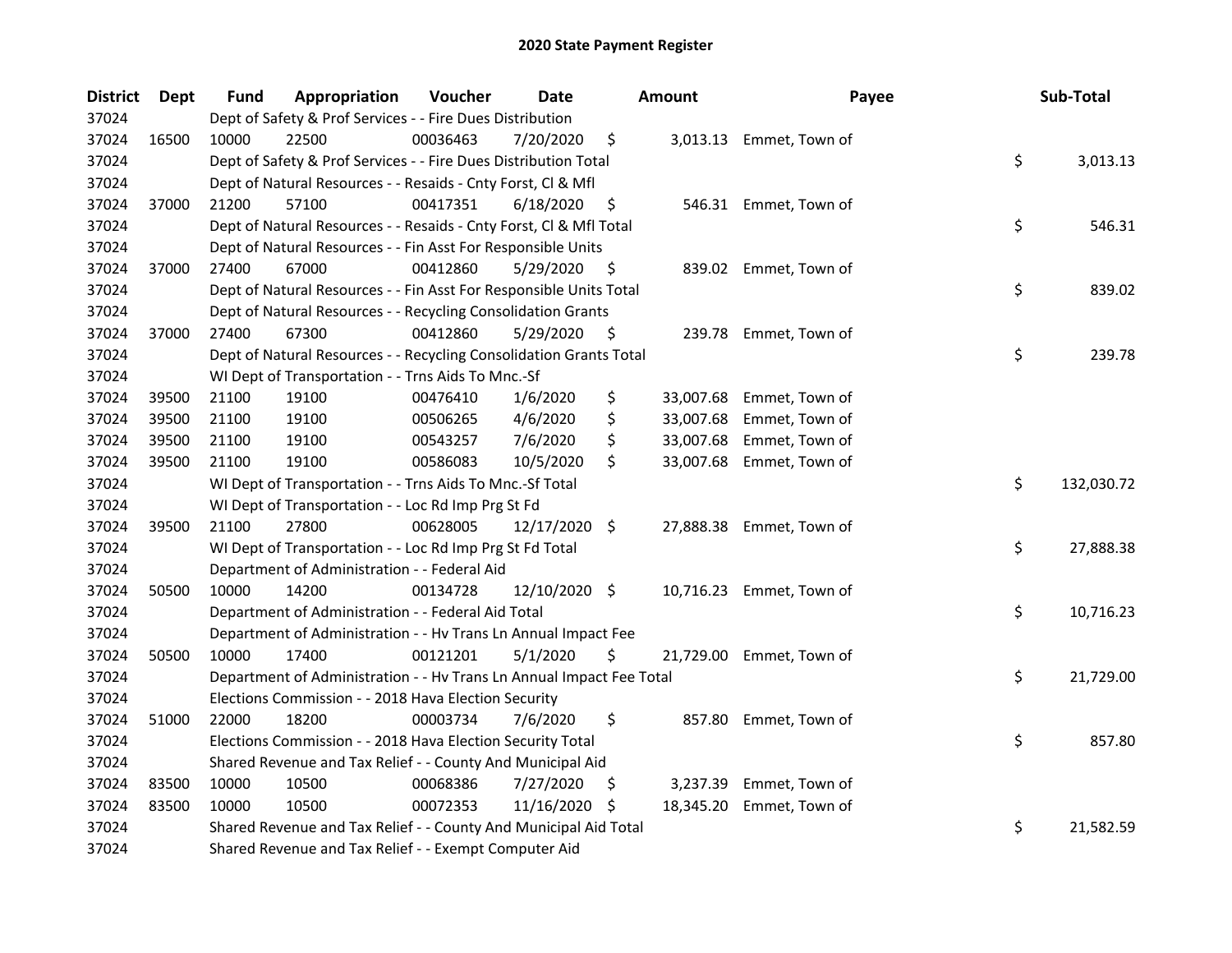| <b>District</b> | <b>Dept</b> | Fund  | Appropriation                                                 | <b>Voucher</b> | Date      | Amount | Pavee          | Sub-Total  |
|-----------------|-------------|-------|---------------------------------------------------------------|----------------|-----------|--------|----------------|------------|
| 37024           | 83500       | 10000 | 10900                                                         | 00065507       | 7/27/2020 | 16.63  | Emmet, Town of |            |
| 37024           |             |       | Shared Revenue and Tax Relief - - Exempt Computer Aid Total   |                |           |        |                | 16.63      |
| 37024           |             |       | Shared Revenue and Tax Relief - - Personal Property Aid       |                |           |        |                |            |
| 37024           | 83500       | 10000 | 11100                                                         | 00060895       | 5/4/2020  | 111.61 | Emmet, Town of |            |
| 37024           |             |       | Shared Revenue and Tax Relief - - Personal Property Aid Total |                |           |        |                | 111.61     |
| 37024 Total     |             |       |                                                               |                |           |        |                | 219,571.20 |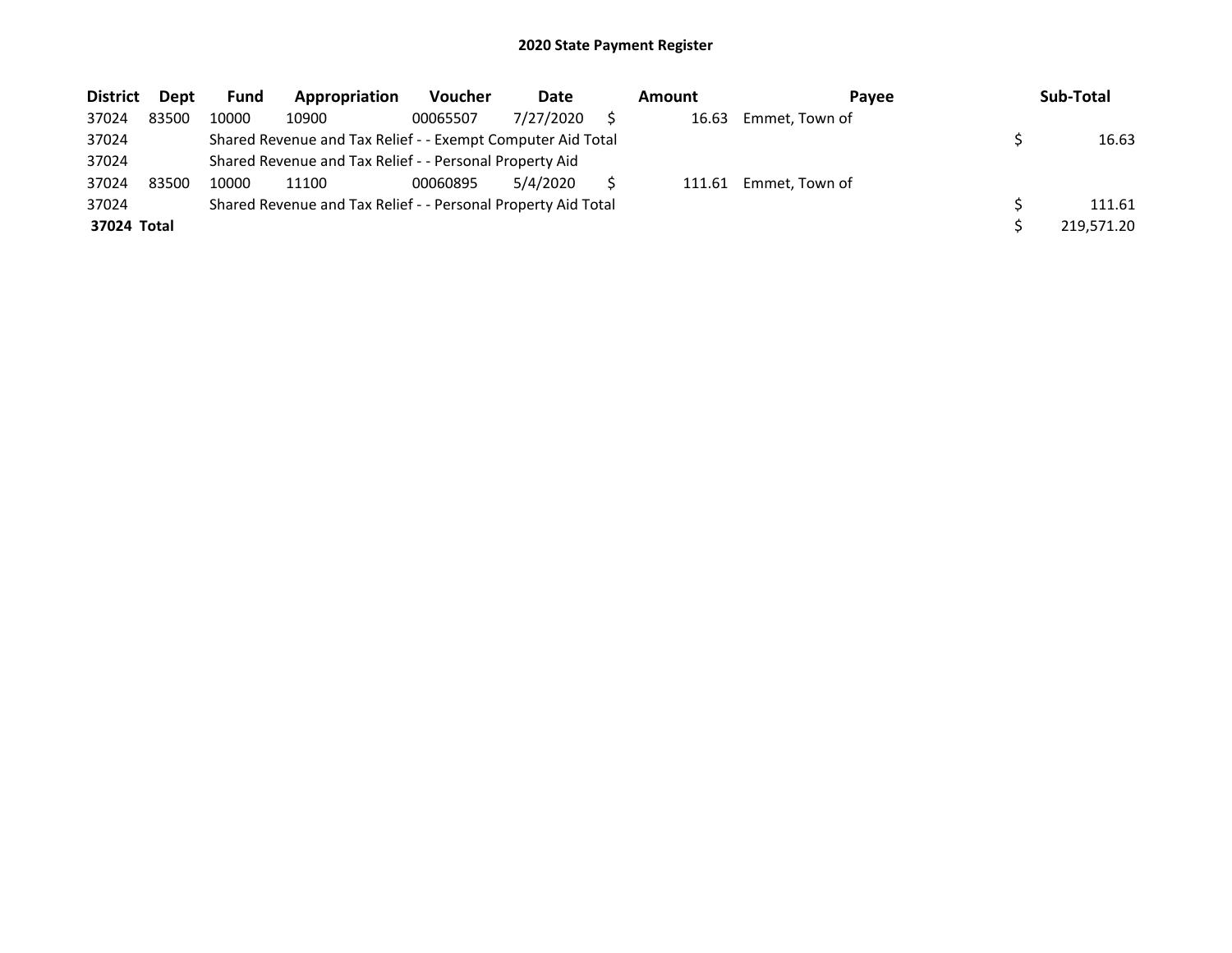| <b>District</b> | Dept  | <b>Fund</b> | Appropriation                                                        | Voucher  | Date          |     | <b>Amount</b> | Payee                        | Sub-Total        |
|-----------------|-------|-------------|----------------------------------------------------------------------|----------|---------------|-----|---------------|------------------------------|------------------|
| 37026           |       |             | Dept of Safety & Prof Services - - Fire Dues Distribution            |          |               |     |               |                              |                  |
| 37026           | 16500 | 10000       | 22500                                                                | 00036464 | 7/20/2020     | \$  |               | 1,777.68 Frankfort, Town of  |                  |
| 37026           |       |             | Dept of Safety & Prof Services - - Fire Dues Distribution Total      |          |               |     |               |                              | \$<br>1,777.68   |
| 37026           |       |             | Dept of Natural Resources - - Resaids - Cnty Forst, Cl & Mfl         |          |               |     |               |                              |                  |
| 37026           | 37000 | 21200       | 57100                                                                | 00417352 | 6/18/2020     | \$  |               | 465.61 Frankfort, Town of    |                  |
| 37026           |       |             | Dept of Natural Resources - - Resaids - Cnty Forst, CI & Mfl Total   |          |               |     |               |                              | \$<br>465.61     |
| 37026           |       |             | Dept of Natural Resources - - Fin Asst For Responsible Units         |          |               |     |               |                              |                  |
| 37026           | 37000 | 27400       | 67000                                                                | 00413175 | 5/29/2020     | \$  | 1,873.64      | Frankfort, Town of           |                  |
| 37026           |       |             | Dept of Natural Resources - - Fin Asst For Responsible Units Total   |          |               |     |               |                              | \$<br>1,873.64   |
| 37026           |       |             | WI Dept of Transportation - - Trns Aids To Mnc.-Sf                   |          |               |     |               |                              |                  |
| 37026           | 39500 | 21100       | 19100                                                                | 00476411 | 1/6/2020      | \$  |               | 29,275.92 Frankfort, Town of |                  |
| 37026           | 39500 | 21100       | 19100                                                                | 00506266 | 4/6/2020      | \$  |               | 29,275.92 Frankfort, Town of |                  |
| 37026           | 39500 | 21100       | 19100                                                                | 00543258 | 7/6/2020      | \$  |               | 29,275.92 Frankfort, Town of |                  |
| 37026           | 39500 | 21100       | 19100                                                                | 00586084 | 10/5/2020     | \$  |               | 29,275.92 Frankfort, Town of |                  |
| 37026           |       |             | WI Dept of Transportation - - Trns Aids To Mnc.-Sf Total             |          |               |     |               |                              | \$<br>117,103.68 |
| 37026           |       |             | Department of Administration - - Federal Aid                         |          |               |     |               |                              |                  |
| 37026           | 50500 | 10000       | 14200                                                                | 00134729 | 12/10/2020 \$ |     |               | 10,681.00 Frankfort, Town of |                  |
| 37026           |       |             | Department of Administration - - Federal Aid Total                   |          |               |     |               |                              | \$<br>10,681.00  |
| 37026           |       |             | Department of Administration - - Hv Trans Ln Annual Impact Fee       |          |               |     |               |                              |                  |
| 37026           | 50500 | 10000       | 17400                                                                | 00121204 | 5/1/2020      | \$  |               | 30,063.00 Frankfort, Town of |                  |
| 37026           |       |             | Department of Administration - - Hv Trans Ln Annual Impact Fee Total |          |               |     |               |                              | \$<br>30,063.00  |
| 37026           |       |             | Shared Revenue and Tax Relief - - County And Municipal Aid           |          |               |     |               |                              |                  |
| 37026           | 83500 | 10000       | 10500                                                                | 00068387 | 7/27/2020     | \$. | 6,293.16      | Frankfort, Town of           |                  |
| 37026           | 83500 | 10000       | 10500                                                                | 00072354 | 11/16/2020    | S.  |               | 35,661.26 Frankfort, Town of |                  |
| 37026           |       |             | Shared Revenue and Tax Relief - - County And Municipal Aid Total     |          |               |     |               |                              | \$<br>41,954.42  |
| 37026           |       |             | Shared Revenue and Tax Relief - - Exempt Computer Aid                |          |               |     |               |                              |                  |
| 37026           | 83500 | 10000       | 10900                                                                | 00065508 | 7/27/2020     | \$  |               | 3.11 Frankfort, Town of      |                  |
| 37026           |       |             | Shared Revenue and Tax Relief - - Exempt Computer Aid Total          |          |               |     |               |                              | \$<br>3.11       |
| 37026           |       |             | Shared Revenue and Tax Relief - - Personal Property Aid              |          |               |     |               |                              |                  |
| 37026           | 83500 | 10000       | 11100                                                                | 00060896 | 5/4/2020      | \$  | 211.96        | Frankfort, Town of           |                  |
| 37026           |       |             | Shared Revenue and Tax Relief - - Personal Property Aid Total        |          |               |     |               |                              | \$<br>211.96     |
| 37026 Total     |       |             |                                                                      |          |               |     |               |                              | \$<br>204,134.10 |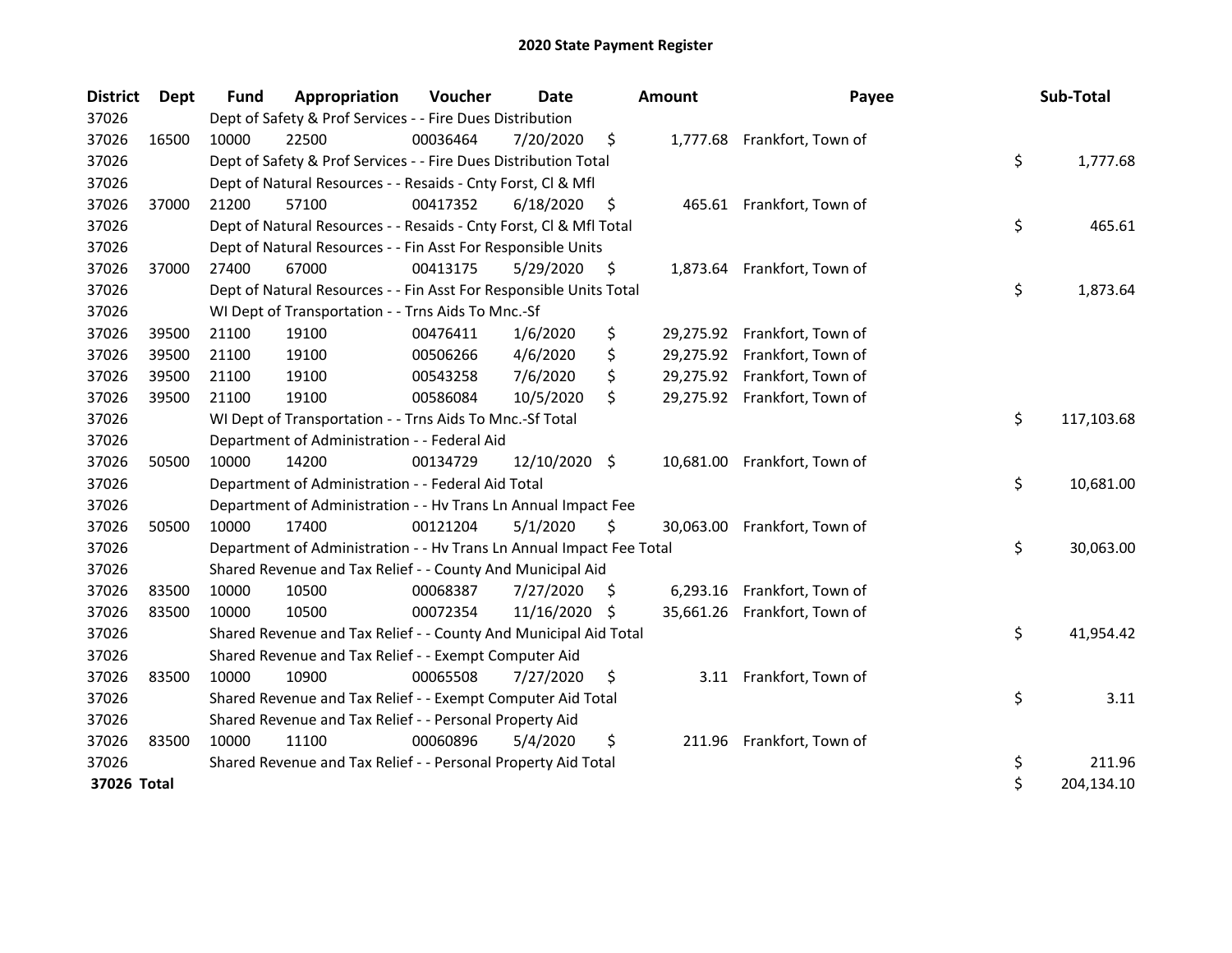| <b>District</b> | Dept  | Fund  | Appropriation                                                      | Voucher  | Date       |    | <b>Amount</b> | Payee                     | Sub-Total       |
|-----------------|-------|-------|--------------------------------------------------------------------|----------|------------|----|---------------|---------------------------|-----------------|
| 37028           |       |       | Dept of Safety & Prof Services - - Fire Dues Distribution          |          |            |    |               |                           |                 |
| 37028           | 16500 | 10000 | 22500                                                              | 00036465 | 7/20/2020  | \$ |               | 1,584.41 Franzen, Town of |                 |
| 37028           |       |       | Dept of Safety & Prof Services - - Fire Dues Distribution Total    |          |            |    |               |                           | \$<br>1,584.41  |
| 37028           |       |       | Dept of Natural Resources - - Resaids - Cnty Forst, CI & Mfl       |          |            |    |               |                           |                 |
| 37028           | 37000 | 21200 | 57100                                                              | 00417353 | 6/18/2020  | S  |               | 1,186.72 Franzen, Town of |                 |
| 37028           |       |       | Dept of Natural Resources - - Resaids - Cnty Forst, CI & Mfl Total |          |            |    |               |                           | \$<br>1,186.72  |
| 37028           |       |       | WI Dept of Transportation - - Trns Aids To Mnc.-Sf                 |          |            |    |               |                           |                 |
| 37028           | 39500 | 21100 | 19100                                                              | 00476412 | 1/6/2020   | \$ | 19,217.25     | Franzen, Town of          |                 |
| 37028           | 39500 | 21100 | 19100                                                              | 00506267 | 4/6/2020   | \$ | 19,217.25     | Franzen, Town of          |                 |
| 37028           | 39500 | 21100 | 19100                                                              | 00543259 | 7/6/2020   | \$ | 19,217.25     | Franzen, Town of          |                 |
| 37028           | 39500 | 21100 | 19100                                                              | 00586085 | 10/5/2020  | \$ | 19.217.25     | Franzen, Town of          |                 |
| 37028           |       |       | WI Dept of Transportation - - Trns Aids To Mnc.-Sf Total           |          |            |    |               |                           | \$<br>76,869.00 |
| 37028           |       |       | Shared Revenue and Tax Relief - - County And Municipal Aid         |          |            |    |               |                           |                 |
| 37028           | 83500 | 10000 | 10500                                                              | 00068388 | 7/27/2020  | S  |               | 2,721.14 Franzen, Town of |                 |
| 37028           | 83500 | 10000 | 10500                                                              | 00072355 | 11/16/2020 | S  | 15,419.80     | Franzen, Town of          |                 |
| 37028           |       |       | Shared Revenue and Tax Relief - - County And Municipal Aid Total   |          |            |    |               |                           | \$<br>18,140.94 |
| 37028           |       |       | Shared Revenue and Tax Relief - - Exempt Computer Aid              |          |            |    |               |                           |                 |
| 37028           | 83500 | 10000 | 10900                                                              | 00065509 | 7/27/2020  | \$ | 3.11          | Franzen, Town of          |                 |
| 37028           |       |       | Shared Revenue and Tax Relief - - Exempt Computer Aid Total        |          |            |    |               |                           | \$<br>3.11      |
| 37028           |       |       | Shared Revenue and Tax Relief - - Personal Property Aid            |          |            |    |               |                           |                 |
| 37028           | 83500 | 10000 | 11100                                                              | 00060897 | 5/4/2020   | \$ | 5.47          | Franzen, Town of          |                 |
| 37028           |       |       | Shared Revenue and Tax Relief - - Personal Property Aid Total      |          |            |    |               |                           | \$<br>5.47      |
| 37028 Total     |       |       |                                                                    |          |            |    |               |                           | \$<br>97,789.65 |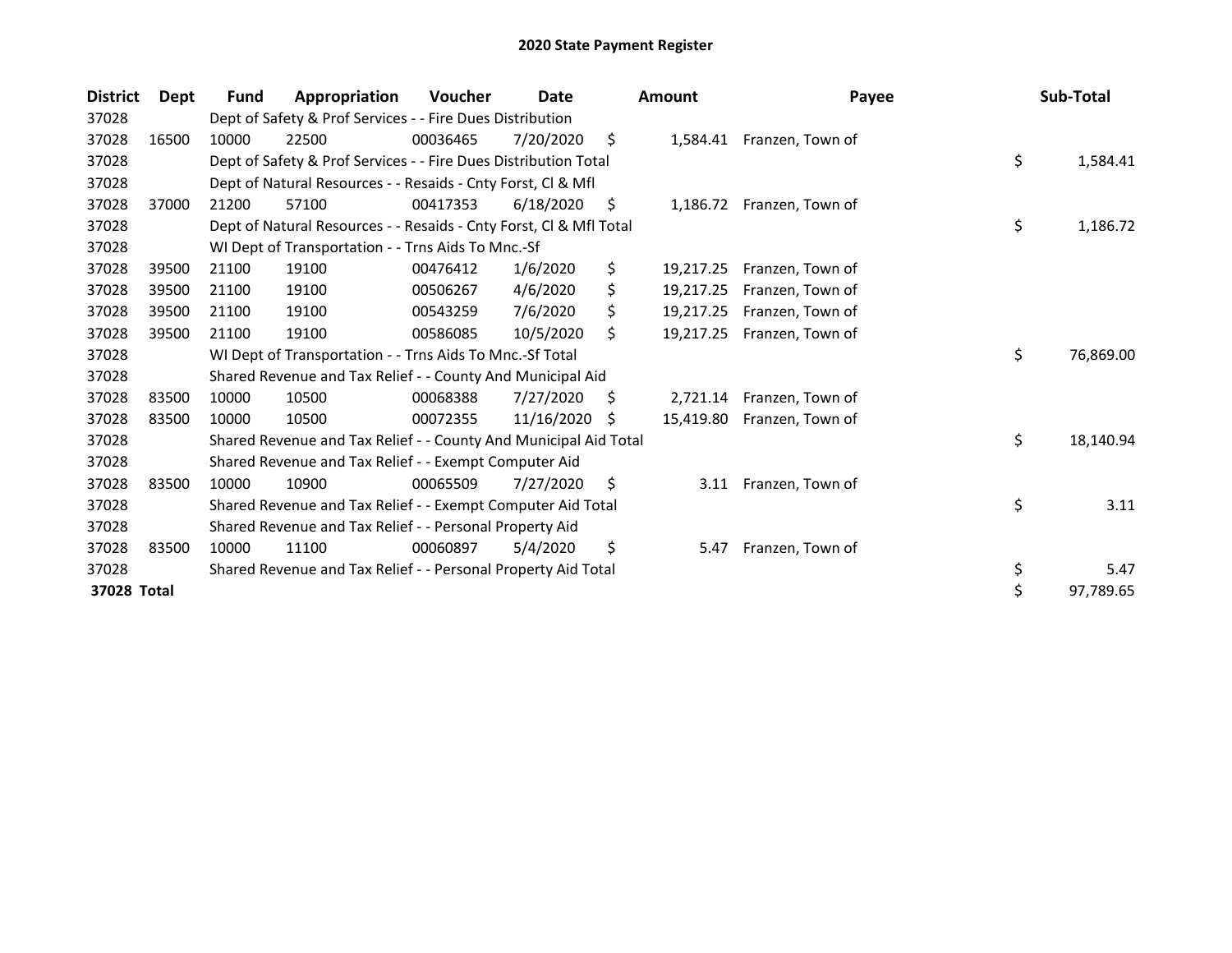| <b>District</b> | <b>Dept</b> | Fund  | Appropriation                                                      | Voucher  | Date       |     | <b>Amount</b> | Payee                          | Sub-Total       |
|-----------------|-------------|-------|--------------------------------------------------------------------|----------|------------|-----|---------------|--------------------------------|-----------------|
| 37030           |             |       | Dept of Safety & Prof Services - - Fire Dues Distribution          |          |            |     |               |                                |                 |
| 37030           | 16500       | 10000 | 22500                                                              | 00036466 | 7/20/2020  | \$  |               | 2,411.79 Town of Green Valley  |                 |
| 37030           |             |       | Dept of Safety & Prof Services - - Fire Dues Distribution Total    |          |            |     |               |                                | \$<br>2,411.79  |
| 37030           |             |       | Dept of Natural Resources - - Aids In Lieu Of Taxes - Gener        |          |            |     |               |                                |                 |
| 37030           | 37000       | 10000 | 50300                                                              | 00386793 | 1/31/2020  | \$  |               | 15,930.31 Town of Green Valley |                 |
| 37030           | 37000       | 10000 | 50300                                                              | 00404391 | 4/21/2020  | \$  |               | 923.16 Town of Green Valley    |                 |
| 37030           |             |       | Dept of Natural Resources - - Aids In Lieu Of Taxes - Gener Total  |          |            |     |               |                                | \$<br>16,853.47 |
| 37030           |             |       | Dept of Natural Resources - - Gen Program Ops-State Funds          |          |            |     |               |                                |                 |
| 37030           | 37000       | 21200 | 16100                                                              | 00443124 | 11/6/2020  | \$  |               | 253.00 Town of Green Valley    |                 |
| 37030           |             |       | Dept of Natural Resources - - Gen Program Ops-State Funds Total    |          |            |     |               |                                | \$<br>253.00    |
| 37030           |             |       | Dept of Natural Resources - - Resaids - Cnty Forst, Cl & Mfl       |          |            |     |               |                                |                 |
| 37030           | 37000       | 21200 | 57100                                                              | 00417354 | 6/18/2020  | \$  | 84.40         | Town of Green Valley           |                 |
| 37030           |             |       | Dept of Natural Resources - - Resaids - Cnty Forst, Cl & Mfl Total |          |            |     |               |                                | \$<br>84.40     |
| 37030           |             |       | Dept of Natural Resources - - Aids In Lieu Of Taxes - Sum S        |          |            |     |               |                                |                 |
| 37030           | 37000       | 21200 | 57900                                                              | 00404392 | 4/21/2020  | \$  |               | 7,837.62 Town of Green Valley  |                 |
| 37030           |             |       | Dept of Natural Resources - - Aids In Lieu Of Taxes - Sum S Total  |          |            |     |               |                                | \$<br>7,837.62  |
| 37030           |             |       | Dept of Natural Resources - - Fin Asst For Responsible Units       |          |            |     |               |                                |                 |
| 37030           | 37000       | 27400 | 67000                                                              | 00413009 | 5/29/2020  | \$  |               | 781.18 Town of Green Valley    |                 |
| 37030           |             |       | Dept of Natural Resources - - Fin Asst For Responsible Units Total |          |            |     |               |                                | \$<br>781.18    |
| 37030           |             |       | WI Dept of Transportation - - Trns Aids To Mnc.-Sf                 |          |            |     |               |                                |                 |
| 37030           | 39500       | 21100 | 19100                                                              | 00476413 | 1/6/2020   | \$  |               | 16,300.17 Town of Green Valley |                 |
| 37030           | 39500       | 21100 | 19100                                                              | 00506268 | 4/6/2020   | \$  |               | 16,300.17 Town of Green Valley |                 |
| 37030           | 39500       | 21100 | 19100                                                              | 00543260 | 7/6/2020   | \$  |               | 16,300.17 Town of Green Valley |                 |
| 37030           | 39500       | 21100 | 19100                                                              | 00586086 | 10/5/2020  | \$  |               | 16,300.17 Town of Green Valley |                 |
| 37030           |             |       | WI Dept of Transportation - - Trns Aids To Mnc.-Sf Total           |          |            |     |               |                                | \$<br>65,200.68 |
| 37030           |             |       | Elections Commission - - 2018 Hava Election Security               |          |            |     |               |                                |                 |
| 37030           | 51000       | 22000 | 18200                                                              | 00004013 | 7/30/2020  | \$  |               | 593.80 Town of Green Valley    |                 |
| 37030           |             |       | Elections Commission - - 2018 Hava Election Security Total         |          |            |     |               |                                | \$<br>593.80    |
| 37030           |             |       | Shared Revenue and Tax Relief - - County And Municipal Aid         |          |            |     |               |                                |                 |
| 37030           | 83500       | 10000 | 10500                                                              | 00068389 | 7/27/2020  | \$  |               | 1,713.49 Town of Green Valley  |                 |
| 37030           | 83500       | 10000 | 10500                                                              | 00072356 | 11/16/2020 | \$. |               | 9,709.79 Town of Green Valley  |                 |
| 37030           |             |       | Shared Revenue and Tax Relief - - County And Municipal Aid Total   |          |            |     |               |                                | \$<br>11,423.28 |
| 37030           |             |       | Shared Revenue and Tax Relief - - Exempt Computer Aid              |          |            |     |               |                                |                 |
| 37030           | 83500       | 10000 | 10900                                                              | 00065510 | 7/27/2020  | \$  | 2.08          | Town of Green Valley           |                 |
| 37030           |             |       | Shared Revenue and Tax Relief - - Exempt Computer Aid Total        |          |            |     |               |                                | \$<br>2.08      |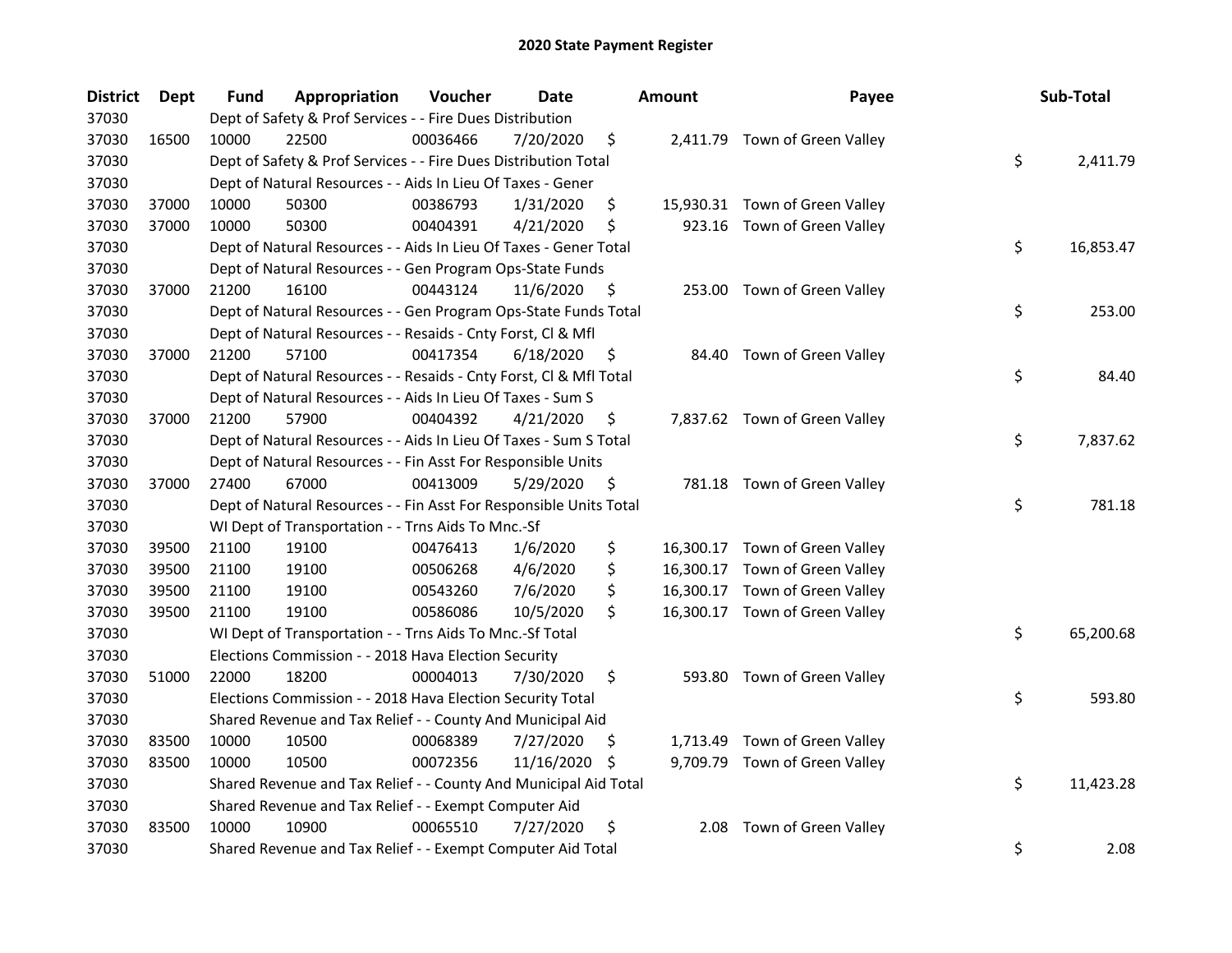| <b>District</b> | <b>Dept</b> | Fund  | Appropriation                                                       | Voucher  | Date     | Amount | Payee                       | Sub-Total  |
|-----------------|-------------|-------|---------------------------------------------------------------------|----------|----------|--------|-----------------------------|------------|
| 37030           |             |       | Shared Revenue and Tax Relief - - Personal Property Aid             |          |          |        |                             |            |
| 37030           | 83500       | 10000 | 11100                                                               | 00060898 | 5/4/2020 | 19.52  | Town of Green Valley        |            |
| 37030           |             |       | Shared Revenue and Tax Relief - - Personal Property Aid Total       |          |          |        |                             | 19.52      |
| 37030           |             |       | Shared Revenue and Tax Relief - - Payments For Municipal Svcs       |          |          |        |                             |            |
| 37030           | 83500       | 10000 | 50100                                                               | 00054722 | 2/3/2020 |        | 402.16 Town of Green Valley |            |
| 37030           |             |       | Shared Revenue and Tax Relief - - Payments For Municipal Svcs Total |          |          |        |                             | 402.16     |
| 37030 Total     |             |       |                                                                     |          |          |        |                             | 105,862.98 |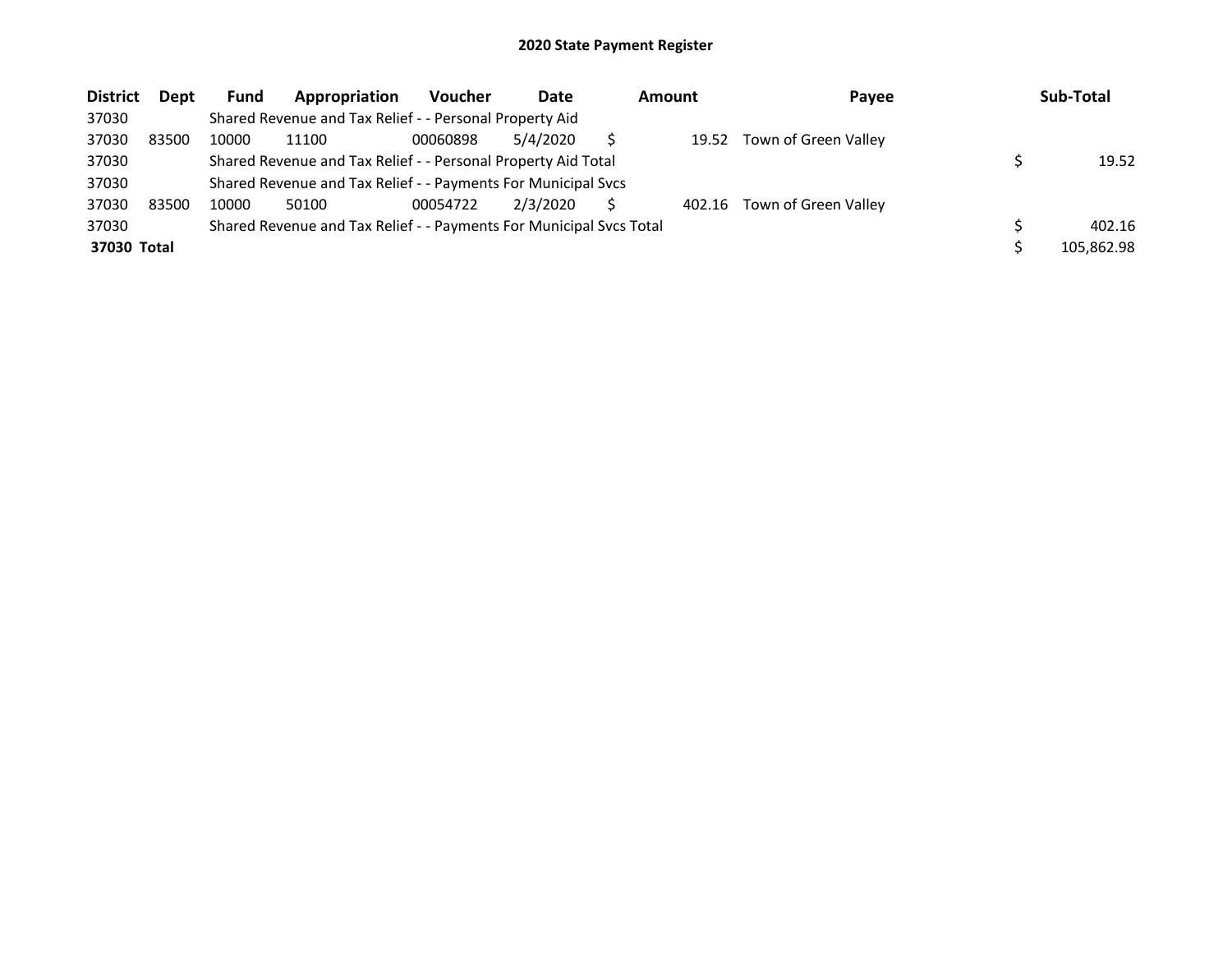| <b>District</b> | Dept  | <b>Fund</b> | Appropriation                                                       | Voucher  | Date       |     | <b>Amount</b> | Payee                      | Sub-Total        |
|-----------------|-------|-------------|---------------------------------------------------------------------|----------|------------|-----|---------------|----------------------------|------------------|
| 37032           |       |             | Dept of Safety & Prof Services - - Fire Dues Distribution           |          |            |     |               |                            |                  |
| 37032           | 16500 | 10000       | 22500                                                               | 00036467 | 7/20/2020  | \$  |               | 1,097.18 Town Of Guenther  |                  |
| 37032           |       |             | Dept of Safety & Prof Services - - Fire Dues Distribution Total     |          |            |     |               |                            | \$<br>1,097.18   |
| 37032           |       |             | Dept of Natural Resources - - Resaids - Cnty Forst, Cl & Mfl        |          |            |     |               |                            |                  |
| 37032           | 37000 | 21200       | 57100                                                               | 00417355 | 6/18/2020  | \$. | 2,186.15      | Town Of Guenther           |                  |
| 37032           |       |             | Dept of Natural Resources - - Resaids - Cnty Forst, Cl & Mfl Total  |          |            |     |               |                            | \$<br>2,186.15   |
| 37032           |       |             | WI Dept of Transportation - - Trns Aids To Mnc.-Sf                  |          |            |     |               |                            |                  |
| 37032           | 39500 | 21100       | 19100                                                               | 00476414 | 1/6/2020   | \$  | 20,826.90     | Town Of Guenther           |                  |
| 37032           | 39500 | 21100       | 19100                                                               | 00506269 | 4/6/2020   | \$  | 20,826.90     | Town Of Guenther           |                  |
| 37032           | 39500 | 21100       | 19100                                                               | 00543261 | 7/6/2020   | \$  | 20,826.90     | Town Of Guenther           |                  |
| 37032           | 39500 | 21100       | 19100                                                               | 00586087 | 10/5/2020  | \$  | 20,826.90     | Town Of Guenther           |                  |
| 37032           |       |             | WI Dept of Transportation - - Trns Aids To Mnc.-Sf Total            |          |            |     |               |                            | \$<br>83,307.60  |
| 37032           |       |             | Department of Military Affairs - - Major Disaster Assist; Pif       |          |            |     |               |                            |                  |
| 37032           | 46500 | 27200       | 36500                                                               | 00078067 | 6/1/2020   | \$  |               | 21,736.69 Town Of Guenther |                  |
| 37032           |       |             | Department of Military Affairs - - Major Disaster Assist; Pif Total |          |            |     |               |                            | \$<br>21,736.69  |
| 37032           |       |             | Shared Revenue and Tax Relief - - County And Municipal Aid          |          |            |     |               |                            |                  |
| 37032           | 83500 | 10000       | 10500                                                               | 00068390 | 7/27/2020  | \$. | 2,269.85      | Town Of Guenther           |                  |
| 37032           | 83500 | 10000       | 10500                                                               | 00072357 | 11/16/2020 | \$. | 12,862.50     | Town Of Guenther           |                  |
| 37032           |       |             | Shared Revenue and Tax Relief - - County And Municipal Aid Total    |          |            |     |               |                            | \$<br>15,132.35  |
| 37032           |       |             | Shared Revenue and Tax Relief - - Exempt Computer Aid               |          |            |     |               |                            |                  |
| 37032           | 83500 | 10000       | 10900                                                               | 00065511 | 7/27/2020  | \$  |               | 30.14 Town Of Guenther     |                  |
| 37032           |       |             | Shared Revenue and Tax Relief - - Exempt Computer Aid Total         |          |            |     |               |                            | \$<br>30.14      |
| 37032           |       |             | Shared Revenue and Tax Relief - - Utility Aid                       |          |            |     |               |                            |                  |
| 37032           | 83500 | 10000       | 11000                                                               | 00068390 | 7/27/2020  | \$  | 1,035.34      | Town Of Guenther           |                  |
| 37032           | 83500 | 10000       | 11000                                                               | 00072357 | 11/16/2020 | \$  | 5,968.66      | Town Of Guenther           |                  |
| 37032           |       |             | Shared Revenue and Tax Relief - - Utility Aid Total                 |          |            |     |               |                            | \$<br>7,004.00   |
| 37032           |       |             | Shared Revenue and Tax Relief - - Personal Property Aid             |          |            |     |               |                            |                  |
| 37032           | 83500 | 10000       | 11100                                                               | 00060899 | 5/4/2020   | \$  | 496.41        | Town Of Guenther           |                  |
| 37032           |       |             | Shared Revenue and Tax Relief - - Personal Property Aid Total       |          |            |     |               |                            | \$<br>496.41     |
| 37032 Total     |       |             |                                                                     |          |            |     |               |                            | \$<br>130,990.52 |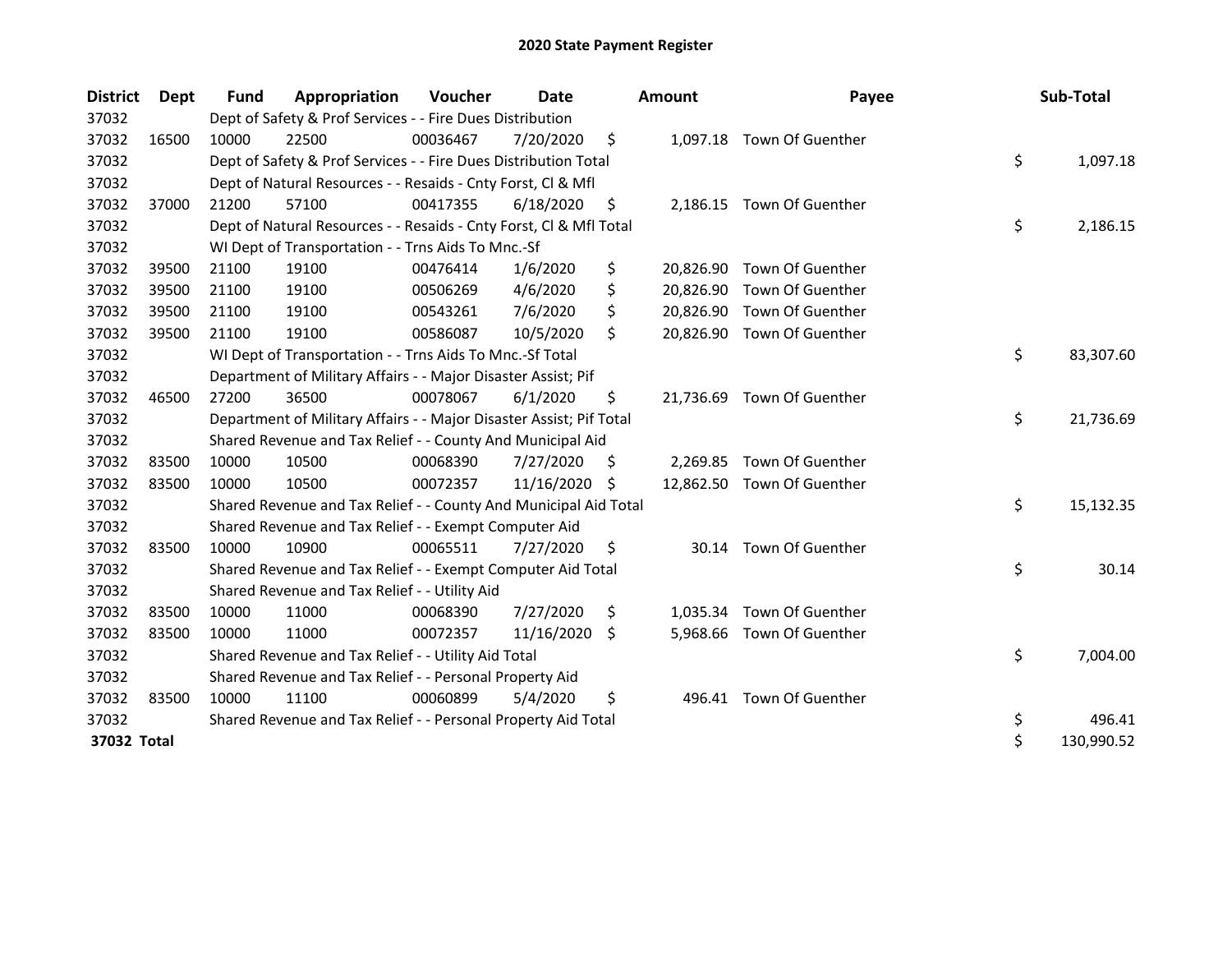| <b>District</b> | Dept  | Fund  | Appropriation                                                      | Voucher  | Date          |     | <b>Amount</b> | Payee                    | Sub-Total        |
|-----------------|-------|-------|--------------------------------------------------------------------|----------|---------------|-----|---------------|--------------------------|------------------|
| 37034           |       |       | Dept of Safety & Prof Services - - Fire Dues Distribution          |          |               |     |               |                          |                  |
| 37034           | 16500 | 10000 | 22500                                                              | 00036468 | 7/20/2020     | \$  |               | 1,576.63 Town of Halsey  |                  |
| 37034           |       |       | Dept of Safety & Prof Services - - Fire Dues Distribution Total    |          |               |     |               |                          | \$<br>1,576.63   |
| 37034           |       |       | Dept of Natural Resources - - Aids In Lieu Of Taxes - Gener        |          |               |     |               |                          |                  |
| 37034           | 37000 | 10000 | 50300                                                              | 00403725 | 4/21/2020     | \$  |               | 221.64 Town of Halsey    |                  |
| 37034           |       |       | Dept of Natural Resources - - Aids In Lieu Of Taxes - Gener Total  |          |               |     |               |                          | \$<br>221.64     |
| 37034           |       |       | Dept of Natural Resources - - Resaids - Cnty Forst, Cl & Mfl       |          |               |     |               |                          |                  |
| 37034           | 37000 | 21200 | 57100                                                              | 00417356 | 6/18/2020     | \$  |               | 1,022.37 Town of Halsey  |                  |
| 37034           |       |       | Dept of Natural Resources - - Resaids - Cnty Forst, Cl & Mfl Total |          |               |     |               |                          | \$<br>1,022.37   |
| 37034           |       |       | Dept of Natural Resources - - Fin Asst For Responsible Units       |          |               |     |               |                          |                  |
| 37034           | 37000 | 27400 | 67000                                                              | 00413320 | 5/29/2020     | \$, |               | 1,178.22 Town of Halsey  |                  |
| 37034           |       |       | Dept of Natural Resources - - Fin Asst For Responsible Units Total |          |               |     |               |                          | \$<br>1,178.22   |
| 37034           |       |       | Dept of Natural Resources - - Recycling Consolidation Grants       |          |               |     |               |                          |                  |
| 37034           | 37000 | 27400 | 67300                                                              | 00413320 | 5/29/2020     | \$, |               | 167.09 Town of Halsey    |                  |
| 37034           |       |       | Dept of Natural Resources - - Recycling Consolidation Grants Total |          |               |     |               |                          | \$<br>167.09     |
| 37034           |       |       | WI Dept of Transportation - - Trns Aids To Mnc.-Sf                 |          |               |     |               |                          |                  |
| 37034           | 39500 | 21100 | 19100                                                              | 00476415 | 1/6/2020      | \$  |               | 25,011.99 Town of Halsey |                  |
| 37034           | 39500 | 21100 | 19100                                                              | 00506270 | 4/6/2020      | \$  |               | 25,011.99 Town of Halsey |                  |
| 37034           | 39500 | 21100 | 19100                                                              | 00543262 | 7/6/2020      | \$  |               | 25,011.99 Town of Halsey |                  |
| 37034           | 39500 | 21100 | 19100                                                              | 00586088 | 10/5/2020     | \$  |               | 25,011.99 Town of Halsey |                  |
| 37034           |       |       | WI Dept of Transportation - - Trns Aids To Mnc.-Sf Total           |          |               |     |               |                          | \$<br>100,047.96 |
| 37034           |       |       | Department of Administration - - Federal Aid                       |          |               |     |               |                          |                  |
| 37034           | 50500 | 10000 | 14200                                                              | 00134730 | 12/10/2020 \$ |     |               | 10,200.56 Town of Halsey |                  |
| 37034           |       |       | Department of Administration - - Federal Aid Total                 |          |               |     |               |                          | \$<br>10,200.56  |
| 37034           |       |       | Shared Revenue and Tax Relief - - County And Municipal Aid         |          |               |     |               |                          |                  |
| 37034           | 83500 | 10000 | 10500                                                              | 00068391 | 7/27/2020     | S   |               | 8,051.00 Town of Halsey  |                  |
| 37034           | 83500 | 10000 | 10500                                                              | 00072358 | 11/16/2020 \$ |     |               | 45,622.30 Town of Halsey |                  |
| 37034           |       |       | Shared Revenue and Tax Relief - - County And Municipal Aid Total   |          |               |     |               |                          | \$<br>53,673.30  |
| 37034           |       |       | Shared Revenue and Tax Relief - - Exempt Computer Aid              |          |               |     |               |                          |                  |
| 37034           | 83500 | 10000 | 10900                                                              | 00065512 | 7/27/2020     | \$  |               | 1.03 Town of Halsey      |                  |
| 37034           |       |       | Shared Revenue and Tax Relief - - Exempt Computer Aid Total        |          |               |     |               |                          | \$<br>1.03       |
| 37034           |       |       | Shared Revenue and Tax Relief - - Personal Property Aid            |          |               |     |               |                          |                  |
| 37034           | 83500 | 10000 | 11100                                                              | 00060900 | 5/4/2020      | \$  |               | 332.14 Town of Halsey    |                  |
| 37034           |       |       | Shared Revenue and Tax Relief - - Personal Property Aid Total      |          |               |     |               |                          | \$<br>332.14     |
| 37034 Total     |       |       |                                                                    |          |               |     |               |                          | \$<br>168,420.94 |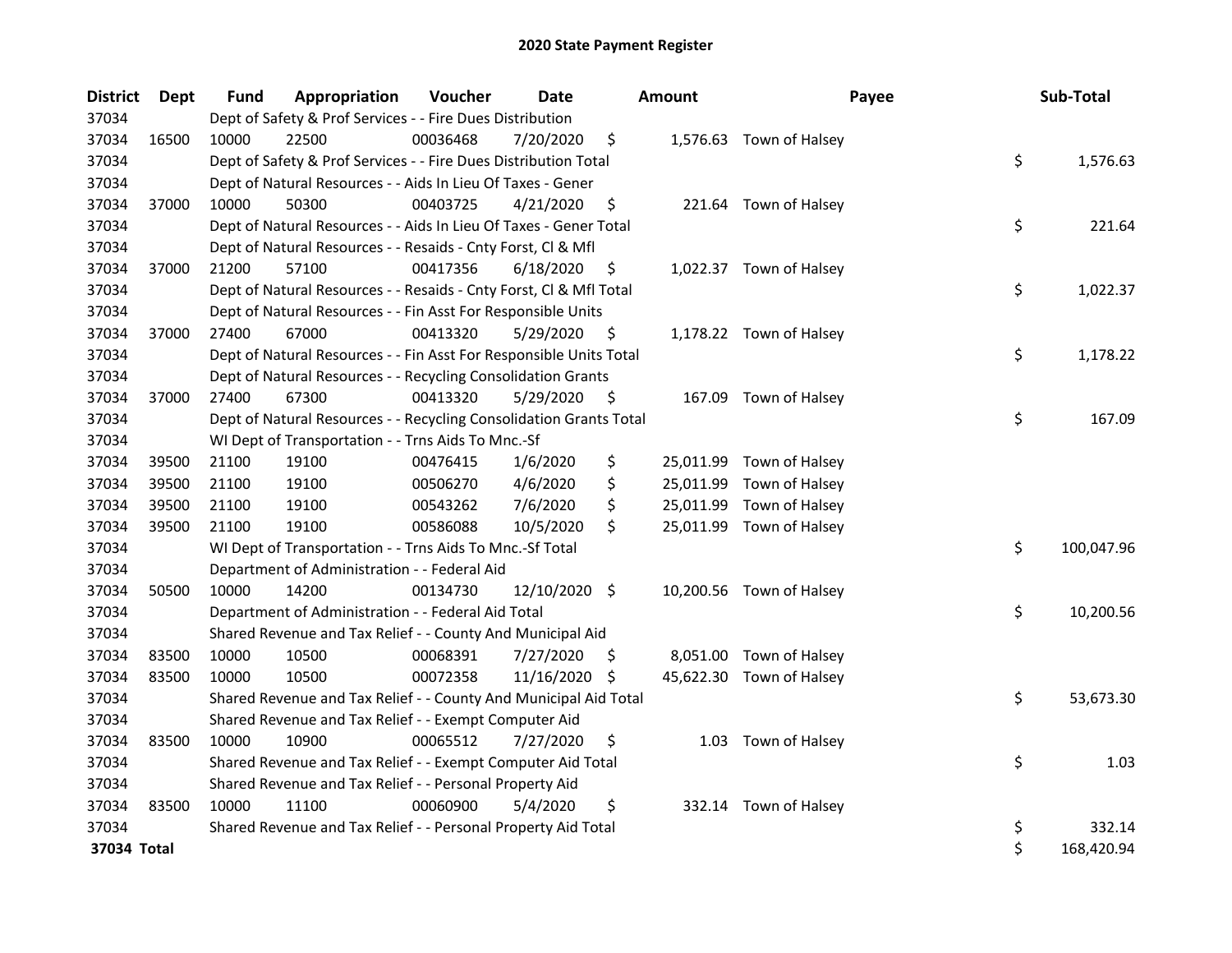| <b>District</b> | Dept  | <b>Fund</b> | Appropriation                                                      | Voucher  | <b>Date</b>   | <b>Amount</b>   | Payee                     | Sub-Total        |
|-----------------|-------|-------------|--------------------------------------------------------------------|----------|---------------|-----------------|---------------------------|------------------|
| 37036           |       |             | Dept of Safety & Prof Services - - Fire Dues Distribution          |          |               |                 |                           |                  |
| 37036           | 16500 | 10000       | 22500                                                              | 00036469 | 7/20/2020     | \$              | 2,499.94 Town Of Hamburg  |                  |
| 37036           |       |             | Dept of Safety & Prof Services - - Fire Dues Distribution Total    |          |               |                 |                           | \$<br>2,499.94   |
| 37036           |       |             | Dept of Natural Resources - - Resaids - Cnty Forst, Cl & Mfl       |          |               |                 |                           |                  |
| 37036           | 37000 | 21200       | 57100                                                              | 00417357 | 6/18/2020     | \$              | 546.47 Town Of Hamburg    |                  |
| 37036           |       |             | Dept of Natural Resources - - Resaids - Cnty Forst, Cl & Mfl Total |          |               |                 |                           | \$<br>546.47     |
| 37036           |       |             | WI Dept of Transportation - - Trns Aids To Mnc.-Sf                 |          |               |                 |                           |                  |
| 37036           | 39500 | 21100       | 19100                                                              | 00476416 | 1/6/2020      | \$              | 31,292.91 Town Of Hamburg |                  |
| 37036           | 39500 | 21100       | 19100                                                              | 00506271 | 4/6/2020      | \$              | 31,292.91 Town Of Hamburg |                  |
| 37036           | 39500 | 21100       | 19100                                                              | 00543263 | 7/6/2020      | \$              | 31,292.91 Town Of Hamburg |                  |
| 37036           | 39500 | 21100       | 19100                                                              | 00586089 | 10/5/2020     | \$              | 31,292.91 Town Of Hamburg |                  |
| 37036           |       |             | WI Dept of Transportation - - Trns Aids To Mnc.-Sf Total           |          |               |                 |                           | \$<br>125,171.64 |
| 37036           |       |             | Department of Administration - - Federal Aid                       |          |               |                 |                           |                  |
| 37036           | 50500 | 10000       | 14200                                                              | 00129998 | 10/2/2020     | \$<br>848.56    | Town Of Hamburg           |                  |
| 37036           | 50500 | 10000       | 14200                                                              | 00134731 | 12/10/2020    | \$<br>14,254.44 | Town Of Hamburg           |                  |
| 37036           | 50500 | 10000       | 14200                                                              | 00136372 | 12/17/2020    | \$<br>40.56     | Town Of Hamburg           |                  |
| 37036           |       |             | Department of Administration - - Federal Aid Total                 |          |               |                 |                           | \$<br>15,143.56  |
| 37036           |       |             | Elections Commission - - 2018 Hava Election Security               |          |               |                 |                           |                  |
| 37036           | 51000 | 22000       | 18200                                                              | 00004192 | 8/14/2020     | \$              | 751.10 Town Of Hamburg    |                  |
| 37036           |       |             | Elections Commission - - 2018 Hava Election Security Total         |          |               |                 |                           | \$<br>751.10     |
| 37036           |       |             | Shared Revenue and Tax Relief - - County And Municipal Aid         |          |               |                 |                           |                  |
| 37036           | 83500 | 10000       | 10500                                                              | 00068392 | 7/27/2020     | \$              | 6,670.91 Town Of Hamburg  |                  |
| 37036           | 83500 | 10000       | 10500                                                              | 00072359 | 11/16/2020 \$ |                 | 37,801.85 Town Of Hamburg |                  |
| 37036           |       |             | Shared Revenue and Tax Relief - - County And Municipal Aid Total   |          |               |                 |                           | \$<br>44,472.76  |
| 37036           |       |             | Shared Revenue and Tax Relief - - Exempt Computer Aid              |          |               |                 |                           |                  |
| 37036           | 83500 | 10000       | 10900                                                              | 00065513 | 7/27/2020     | \$              | 19.75 Town Of Hamburg     |                  |
| 37036           |       |             | Shared Revenue and Tax Relief - - Exempt Computer Aid Total        |          |               |                 |                           | \$<br>19.75      |
| 37036           |       |             | Shared Revenue and Tax Relief - - Personal Property Aid            |          |               |                 |                           |                  |
| 37036           | 83500 | 10000       | 11100                                                              | 00060901 | 5/4/2020      | \$              | 21.64 Town Of Hamburg     |                  |
| 37036           |       |             | Shared Revenue and Tax Relief - - Personal Property Aid Total      |          |               |                 |                           | \$<br>21.64      |
| 37036 Total     |       |             |                                                                    |          |               |                 |                           | \$<br>188,626.86 |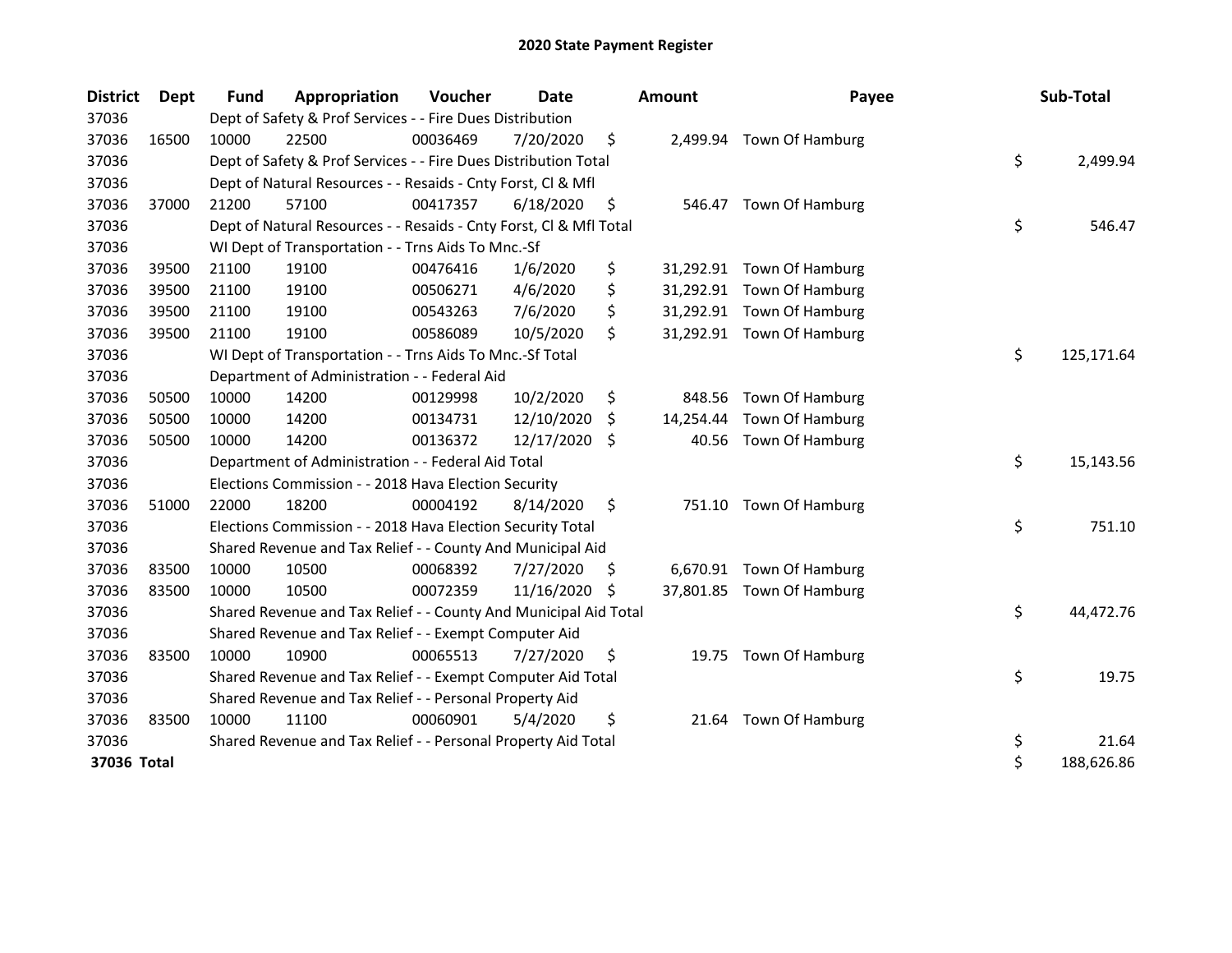| <b>District</b> | <b>Dept</b> | Fund  | Appropriation                                                      | Voucher  | <b>Date</b>   |      | <b>Amount</b> | Payee                      | Sub-Total       |
|-----------------|-------------|-------|--------------------------------------------------------------------|----------|---------------|------|---------------|----------------------------|-----------------|
| 37038           |             |       | Dept of Safety & Prof Services - - Fire Dues Distribution          |          |               |      |               |                            |                 |
| 37038           | 16500       | 10000 | 22500                                                              | 00036470 | 7/20/2020     | \$   |               | 743.68 Town Of Harrison    |                 |
| 37038           |             |       | Dept of Safety & Prof Services - - Fire Dues Distribution Total    |          |               |      |               |                            | \$<br>743.68    |
| 37038           |             |       | Dept of Natural Resources - - Aids In Lieu Of Taxes - Gener        |          |               |      |               |                            |                 |
| 37038           | 37000       | 10000 | 50300                                                              | 00386794 | 1/31/2020     | \$   |               | 1,767.62 Town Of Harrison  |                 |
| 37038           | 37000       | 10000 | 50300                                                              | 00386795 | 1/31/2020     | \$   | 5,753.79      | Town Of Harrison           |                 |
| 37038           | 37000       | 10000 | 50300                                                              | 00404417 | 4/21/2020     | \$   |               | 61.57 Town Of Harrison     |                 |
| 37038           |             |       | Dept of Natural Resources - - Aids In Lieu Of Taxes - Gener Total  |          |               |      |               |                            | \$<br>7,582.98  |
| 37038           |             |       | Dept of Natural Resources - - Resaids - Cnty Forst, Cl & Mfl       |          |               |      |               |                            |                 |
| 37038           | 37000       | 21200 | 57100                                                              | 00417358 | 6/18/2020     | \$,  |               | 2,905.58 Town Of Harrison  |                 |
| 37038           |             |       | Dept of Natural Resources - - Resaids - Cnty Forst, Cl & Mfl Total |          |               |      |               |                            | \$<br>2,905.58  |
| 37038           |             |       | Dept of Natural Resources - - Aids In Lieu Of Taxes - Sum S        |          |               |      |               |                            |                 |
| 37038           | 37000       | 21200 | 57900                                                              | 00404416 | 4/21/2020     | \$   | 109.60        | Town Of Harrison           |                 |
| 37038           |             |       | Dept of Natural Resources - - Aids In Lieu Of Taxes - Sum S Total  |          |               |      |               |                            | \$<br>109.60    |
| 37038           |             |       | WI Dept of Transportation - - Trns Aids To Mnc.-Sf                 |          |               |      |               |                            |                 |
| 37038           | 39500       | 21100 | 19100                                                              | 00476417 | 1/6/2020      | \$   |               | 12,568.41 Town Of Harrison |                 |
| 37038           | 39500       | 21100 | 19100                                                              | 00506272 | 4/6/2020      | \$   |               | 12,568.41 Town Of Harrison |                 |
| 37038           | 39500       | 21100 | 19100                                                              | 00543264 | 7/6/2020      | \$   |               | 12,568.41 Town Of Harrison |                 |
| 37038           | 39500       | 21100 | 19100                                                              | 00586090 | 10/5/2020     | \$   |               | 12,568.41 Town Of Harrison |                 |
| 37038           |             |       | WI Dept of Transportation - - Trns Aids To Mnc.-Sf Total           |          |               |      |               |                            | \$<br>50,273.64 |
| 37038           |             |       | Department of Administration - - Federal Aid                       |          |               |      |               |                            |                 |
| 37038           | 50500       | 10000 | 14200                                                              | 00132197 | 11/13/2020    | - \$ |               | 2,337.27 Town Of Harrison  |                 |
| 37038           | 50500       | 10000 | 14200                                                              | 00134732 | 12/10/2020 \$ |      |               | 3,310.85 Town Of Harrison  |                 |
| 37038           |             |       | Department of Administration - - Federal Aid Total                 |          |               |      |               |                            | \$<br>5,648.12  |
| 37038           |             |       | Elections Commission - - 2018 Hava Election Security               |          |               |      |               |                            |                 |
| 37038           | 51000       | 22000 | 18200                                                              | 00004420 | 9/9/2020      | \$   |               | 425.50 Town Of Harrison    |                 |
| 37038           |             |       | Elections Commission - - 2018 Hava Election Security Total         |          |               |      |               |                            | \$<br>425.50    |
| 37038           |             |       | Shared Revenue and Tax Relief - - County And Municipal Aid         |          |               |      |               |                            |                 |
| 37038           | 83500       | 10000 | 10500                                                              | 00068393 | 7/27/2020     | Ş    |               | 4,881.15 Town Of Harrison  |                 |
| 37038           | 83500       | 10000 | 10500                                                              | 00072360 | 11/16/2020    | \$.  |               | 27,659.83 Town Of Harrison |                 |
| 37038           |             |       | Shared Revenue and Tax Relief - - County And Municipal Aid Total   |          |               |      |               |                            | \$<br>32,540.98 |
| 37038           |             |       | Shared Revenue and Tax Relief - - Exempt Computer Aid              |          |               |      |               |                            |                 |
| 37038           | 83500       | 10000 | 10900                                                              | 00065514 | 7/27/2020     | \$   | 1.03          | Town Of Harrison           |                 |
| 37038           |             |       | Shared Revenue and Tax Relief - - Exempt Computer Aid Total        |          |               |      |               |                            | \$<br>1.03      |
| 37038           |             |       | Shared Revenue and Tax Relief - - Personal Property Aid            |          |               |      |               |                            |                 |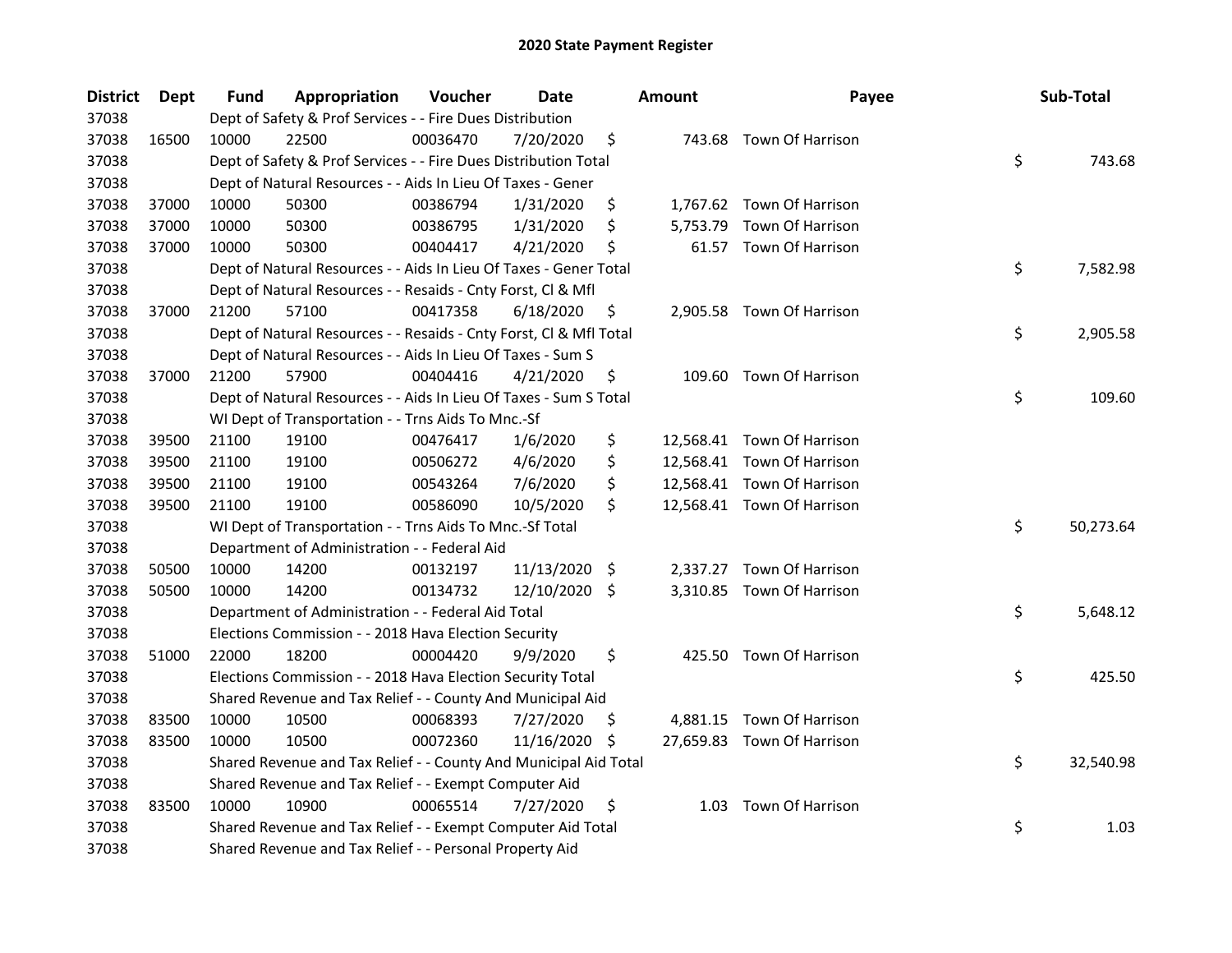| District Dept |       | Fund  | <b>Appropriation</b>                                          | <b>Voucher</b> | Date        | Amount | <b>Pavee</b>           | Sub-Total  |
|---------------|-------|-------|---------------------------------------------------------------|----------------|-------------|--------|------------------------|------------|
| 37038         | 83500 | 10000 | 11100                                                         | 00060902       | 5/4/2020 \$ |        | 27.01 Town Of Harrison |            |
| 37038         |       |       | Shared Revenue and Tax Relief - - Personal Property Aid Total |                |             |        |                        | 27.01      |
| 37038 Total   |       |       |                                                               |                |             |        |                        | 100,258.12 |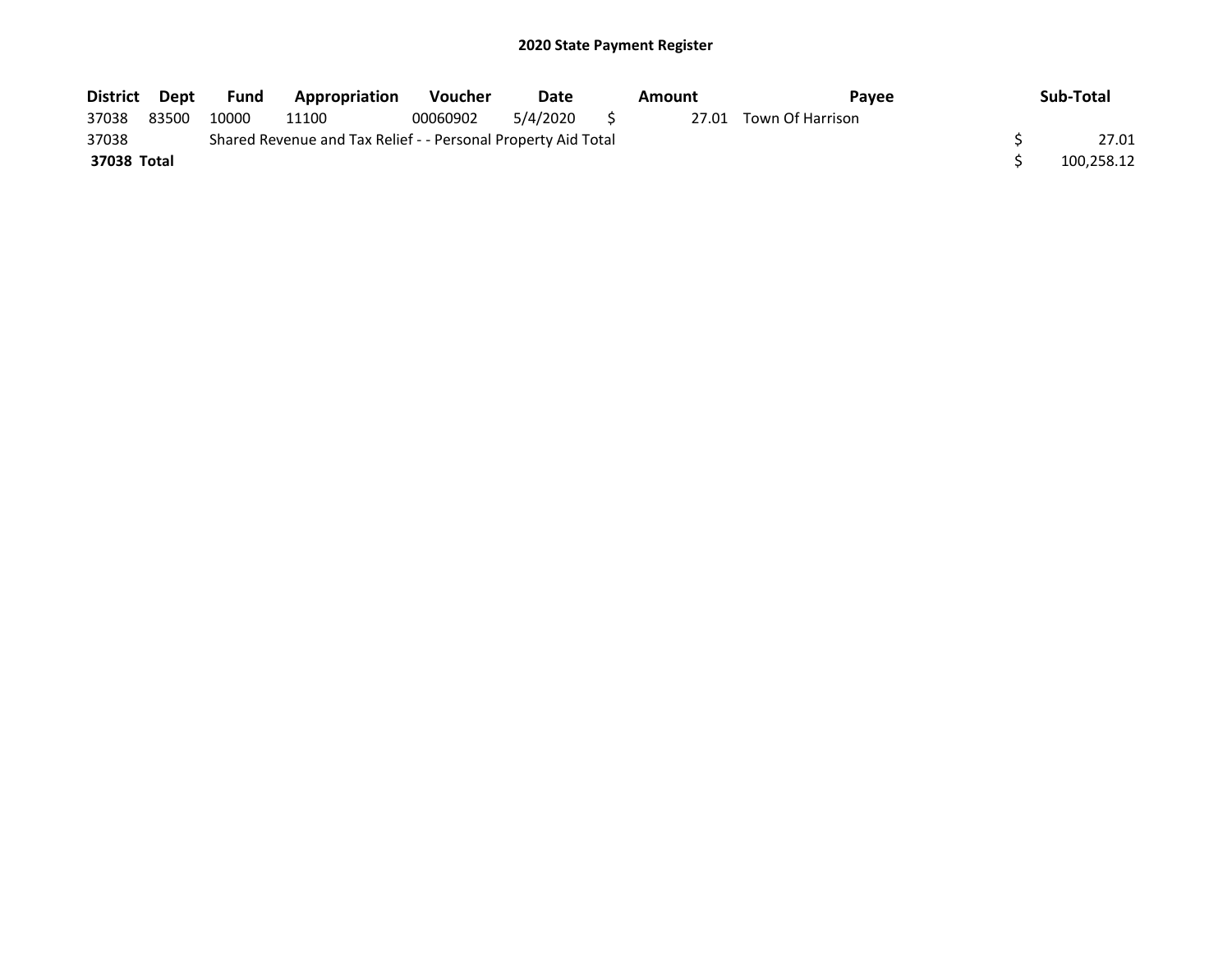| <b>District</b> | Dept  | Fund  | Appropriation                                                      | Voucher  | Date       |    | <b>Amount</b> | Payee                    | Sub-Total        |
|-----------------|-------|-------|--------------------------------------------------------------------|----------|------------|----|---------------|--------------------------|------------------|
| 37040           |       |       | Dept of Safety & Prof Services - - Fire Dues Distribution          |          |            |    |               |                          |                  |
| 37040           | 16500 | 10000 | 22500                                                              | 00036471 | 7/20/2020  | \$ |               | 1,824.24 Town Of Hewitt  |                  |
| 37040           |       |       | Dept of Safety & Prof Services - - Fire Dues Distribution Total    |          |            |    |               |                          | \$<br>1,824.24   |
| 37040           |       |       | Dept of Natural Resources - - Resaids - Cnty Forst, CI & Mfl       |          |            |    |               |                          |                  |
| 37040           | 37000 | 21200 | 57100                                                              | 00417359 | 6/18/2020  | S  | 2,395.40      | Town Of Hewitt           |                  |
| 37040           |       |       | Dept of Natural Resources - - Resaids - Cnty Forst, Cl & Mfl Total |          |            |    |               |                          | \$<br>2,395.40   |
| 37040           |       |       | Dept of Natural Resources - - Fin Asst For Responsible Units       |          |            |    |               |                          |                  |
| 37040           | 37000 | 27400 | 67000                                                              | 00413248 | 5/29/2020  | S  | 949.15        | Town Of Hewitt           |                  |
| 37040           |       |       | Dept of Natural Resources - - Fin Asst For Responsible Units Total |          |            |    |               |                          | \$<br>949.15     |
| 37040           |       |       | WI Dept of Transportation - - Trns Aids To Mnc.-Sf                 |          |            |    |               |                          |                  |
| 37040           | 39500 | 21100 | 19100                                                              | 00476418 | 1/6/2020   | \$ | 30,892.14     | Town Of Hewitt           |                  |
| 37040           | 39500 | 21100 | 19100                                                              | 00506273 | 4/6/2020   | \$ |               | 30,892.14 Town Of Hewitt |                  |
| 37040           | 39500 | 21100 | 19100                                                              | 00543265 | 7/6/2020   | Ś. |               | 30,892.14 Town Of Hewitt |                  |
| 37040           | 39500 | 21100 | 19100                                                              | 00586091 | 10/5/2020  | Ś. |               | 30,892.14 Town Of Hewitt |                  |
| 37040           |       |       | WI Dept of Transportation - - Trns Aids To Mnc.-Sf Total           |          |            |    |               |                          | \$<br>123,568.56 |
| 37040           |       |       | Shared Revenue and Tax Relief - - County And Municipal Aid         |          |            |    |               |                          |                  |
| 37040           | 83500 | 10000 | 10500                                                              | 00068394 | 7/27/2020  | \$ | 4,121.31      | Town Of Hewitt           |                  |
| 37040           | 83500 | 10000 | 10500                                                              | 00072361 | 11/16/2020 | S  | 23,354.07     | Town Of Hewitt           |                  |
| 37040           |       |       | Shared Revenue and Tax Relief - - County And Municipal Aid Total   |          |            |    |               |                          | \$<br>27,475.38  |
| 37040           |       |       | Shared Revenue and Tax Relief - - Exempt Computer Aid              |          |            |    |               |                          |                  |
| 37040           | 83500 | 10000 | 10900                                                              | 00065515 | 7/27/2020  | \$ | 20.78         | Town Of Hewitt           |                  |
| 37040           |       |       | Shared Revenue and Tax Relief - - Exempt Computer Aid Total        |          |            |    |               |                          | \$<br>20.78      |
| 37040 Total     |       |       |                                                                    |          |            |    |               |                          | \$<br>156,233.51 |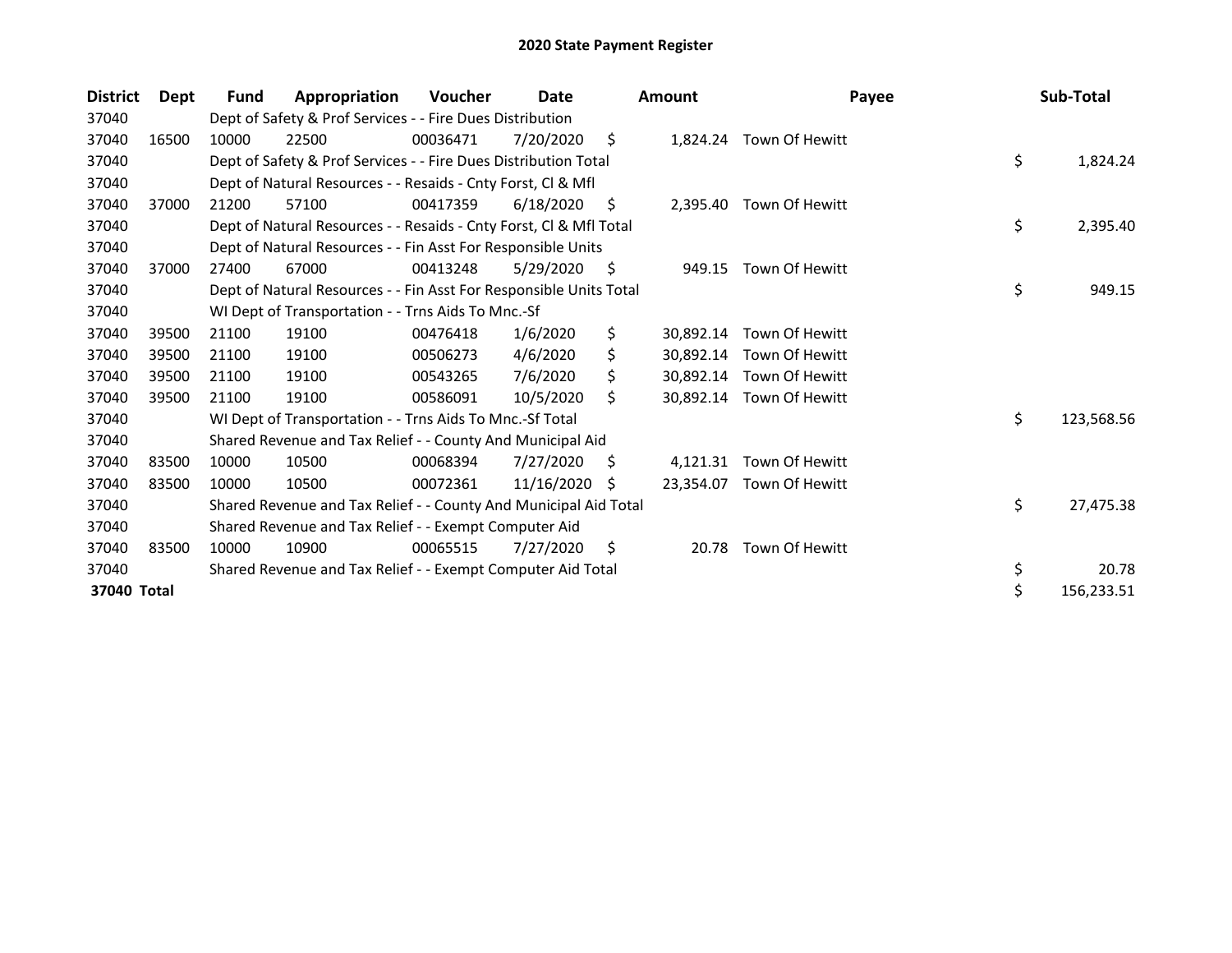| <b>District</b> | Dept  | Fund  | Appropriation                                                      | Voucher  | Date          |     | <b>Amount</b> | Payee                    | Sub-Total        |
|-----------------|-------|-------|--------------------------------------------------------------------|----------|---------------|-----|---------------|--------------------------|------------------|
| 37042           |       |       | Dept of Safety & Prof Services - - Fire Dues Distribution          |          |               |     |               |                          |                  |
| 37042           | 16500 | 10000 | 22500                                                              | 00036472 | 7/20/2020     | \$  |               | 2,421.55 Town Of Holton  |                  |
| 37042           |       |       | Dept of Safety & Prof Services - - Fire Dues Distribution Total    |          |               |     |               |                          | \$<br>2,421.55   |
| 37042           |       |       | Dept of Natural Resources - - Resaids - Cnty Forst, CI & Mfl       |          |               |     |               |                          |                  |
| 37042           | 37000 | 21200 | 57100                                                              | 00417360 | 6/18/2020     | \$. | 68.39         | Town Of Holton           |                  |
| 37042           |       |       | Dept of Natural Resources - - Resaids - Cnty Forst, CI & Mfl Total |          |               |     |               |                          | \$<br>68.39      |
| 37042           |       |       | Dept of Natural Resources - - Fin Asst For Responsible Units       |          |               |     |               |                          |                  |
| 37042           | 37000 | 27400 | 67000                                                              | 00412843 | 5/29/2020     | \$  | 1,836.49      | Town Of Holton           |                  |
| 37042           |       |       | Dept of Natural Resources - - Fin Asst For Responsible Units Total |          |               |     |               |                          | \$<br>1,836.49   |
| 37042           |       |       | WI Dept of Transportation - - Trns Aids To Mnc.-Sf                 |          |               |     |               |                          |                  |
| 37042           | 39500 | 21100 | 19100                                                              | 00476419 | 1/6/2020      | \$  |               | 32,094.45 Town Of Holton |                  |
| 37042           | 39500 | 21100 | 19100                                                              | 00506274 | 4/6/2020      | \$  |               | 32,094.45 Town Of Holton |                  |
| 37042           | 39500 | 21100 | 19100                                                              | 00543266 | 7/6/2020      | \$  |               | 32,094.45 Town Of Holton |                  |
| 37042           | 39500 | 21100 | 19100                                                              | 00586092 | 10/5/2020     | \$  |               | 32,094.45 Town Of Holton |                  |
| 37042           |       |       | WI Dept of Transportation - - Trns Aids To Mnc.-Sf Total           |          |               |     |               |                          | \$<br>128,377.80 |
| 37042           |       |       | Department of Administration - - Federal Aid                       |          |               |     |               |                          |                  |
| 37042           | 50500 | 10000 | 14200                                                              | 00134733 | 12/10/2020 \$ |     |               | 14,339.00 Town Of Holton |                  |
| 37042           |       |       | Department of Administration - - Federal Aid Total                 |          |               |     |               |                          | \$<br>14,339.00  |
| 37042           |       |       | Elections Commission - - 2018 Hava Election Security               |          |               |     |               |                          |                  |
| 37042           | 51000 | 22000 | 18200                                                              | 00004759 | 10/8/2020     | \$  |               | 685.10 Town Of Holton    |                  |
| 37042           |       |       | Elections Commission - - 2018 Hava Election Security Total         |          |               |     |               |                          | \$<br>685.10     |
| 37042           |       |       | Shared Revenue and Tax Relief - - County And Municipal Aid         |          |               |     |               |                          |                  |
| 37042           | 83500 | 10000 | 10500                                                              | 00068395 | 7/27/2020     | \$. |               | 12,100.33 Town Of Holton |                  |
| 37042           | 83500 | 10000 | 10500                                                              | 00072362 | 11/16/2020    | -\$ |               | 74,433.52 Town Of Holton |                  |
| 37042           |       |       | Shared Revenue and Tax Relief - - County And Municipal Aid Total   |          |               |     |               |                          | \$<br>86,533.85  |
| 37042           |       |       | Shared Revenue and Tax Relief - - Exempt Computer Aid              |          |               |     |               |                          |                  |
| 37042           | 83500 | 10000 | 10900                                                              | 00065516 | 7/27/2020     | \$  |               | 8.32 Town Of Holton      |                  |
| 37042           |       |       | Shared Revenue and Tax Relief - - Exempt Computer Aid Total        |          |               |     |               |                          | \$<br>8.32       |
| 37042           |       |       | Shared Revenue and Tax Relief - - Personal Property Aid            |          |               |     |               |                          |                  |
| 37042           | 83500 | 10000 | 11100                                                              | 00060903 | 5/4/2020      | \$  |               | 674.56 Town Of Holton    |                  |
| 37042           |       |       | Shared Revenue and Tax Relief - - Personal Property Aid Total      |          |               |     |               |                          | \$<br>674.56     |
| 37042 Total     |       |       |                                                                    |          |               |     |               |                          | \$<br>234,945.06 |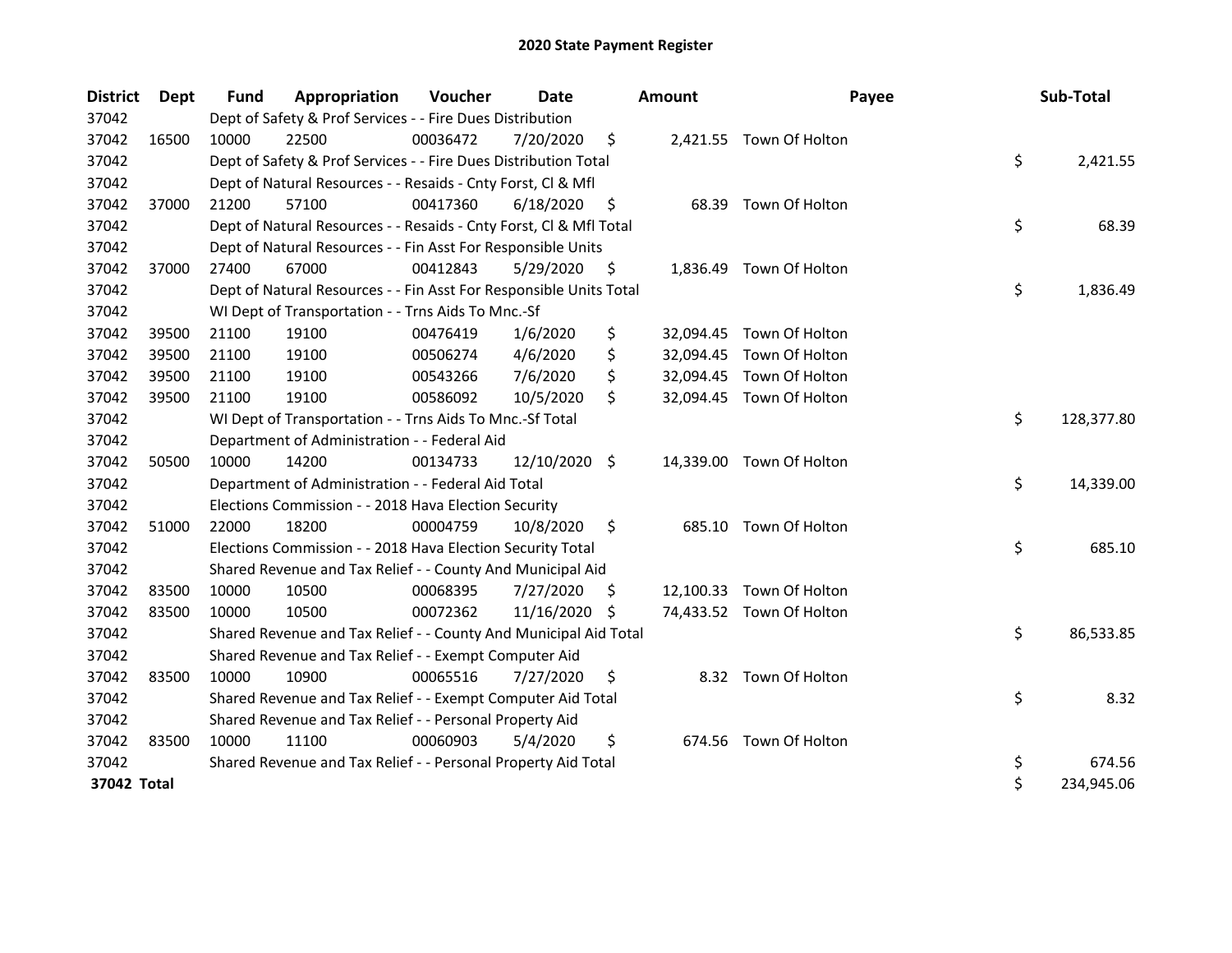| <b>District</b> | Dept  | Fund  | Appropriation                                                        | Voucher  | Date          |    | <b>Amount</b> |                         | Payee | Sub-Total        |
|-----------------|-------|-------|----------------------------------------------------------------------|----------|---------------|----|---------------|-------------------------|-------|------------------|
| 37044           |       |       | Dept of Safety & Prof Services - - Fire Dues Distribution            |          |               |    |               |                         |       |                  |
| 37044           | 16500 | 10000 | 22500                                                                | 00036473 | 7/20/2020     | \$ |               | 2,602.54 Hull, Town of  |       |                  |
| 37044           |       |       | Dept of Safety & Prof Services - - Fire Dues Distribution Total      |          |               |    |               |                         |       | \$<br>2,602.54   |
| 37044           |       |       | Dept of Natural Resources - - Aids In Lieu Of Taxes - Gener          |          |               |    |               |                         |       |                  |
| 37044           | 37000 | 10000 | 50300                                                                | 00404804 | 4/21/2020     | \$ | 25.03         | Hull, Town of           |       |                  |
| 37044           |       |       | Dept of Natural Resources - - Aids In Lieu Of Taxes - Gener Total    |          |               |    |               |                         |       | \$<br>25.03      |
| 37044           |       |       | Dept of Natural Resources - - Resaids - Cnty Forst, Cl & Mfl         |          |               |    |               |                         |       |                  |
| 37044           | 37000 | 21200 | 57100                                                                | 00417361 | 6/18/2020     | \$ | 83.03         | Hull, Town of           |       |                  |
| 37044           |       |       | Dept of Natural Resources - - Resaids - Cnty Forst, Cl & Mfl Total   |          |               |    |               |                         |       | \$<br>83.03      |
| 37044           |       |       | Dept of Natural Resources - - Aids In Lieu Of Taxes - Sum S          |          |               |    |               |                         |       |                  |
| 37044           | 37000 | 21200 | 57900                                                                | 00404803 | 4/21/2020     | \$ | 135.57        | Hull, Town of           |       |                  |
| 37044           |       |       | Dept of Natural Resources - - Aids In Lieu Of Taxes - Sum S Total    |          |               |    |               |                         |       | \$<br>135.57     |
| 37044           |       |       | Dept of Natural Resources - - Fin Asst For Responsible Units         |          |               |    |               |                         |       |                  |
| 37044           | 37000 | 27400 | 67000                                                                | 00413341 | 5/29/2020     | Ş  |               | 1,911.76 Hull, Town of  |       |                  |
| 37044           |       |       | Dept of Natural Resources - - Fin Asst For Responsible Units Total   |          |               |    |               |                         |       | \$<br>1,911.76   |
| 37044           |       |       | WI Dept of Transportation - - Trns Aids To Mnc.-Sf                   |          |               |    |               |                         |       |                  |
| 37044           | 39500 | 21100 | 19100                                                                | 00476420 | 1/6/2020      | \$ | 29,492.73     | Hull, Town of           |       |                  |
| 37044           | 39500 | 21100 | 19100                                                                | 00506275 | 4/6/2020      | \$ | 29,492.73     | Hull, Town of           |       |                  |
| 37044           | 39500 | 21100 | 19100                                                                | 00543267 | 7/6/2020      | \$ | 29,492.73     | Hull, Town of           |       |                  |
| 37044           | 39500 | 21100 | 19100                                                                | 00586093 | 10/5/2020     | \$ | 29,492.73     | Hull, Town of           |       |                  |
| 37044           |       |       | WI Dept of Transportation - - Trns Aids To Mnc.-Sf Total             |          |               |    |               |                         |       | \$<br>117,970.92 |
| 37044           |       |       | WI Dept of Transportation - - Local Rds, Grants Sf                   |          |               |    |               |                         |       |                  |
| 37044           | 39500 | 21100 | 27000                                                                | 00572482 | 8/24/2020     | \$ | 404,355.07    | Hull, Town of           |       |                  |
| 37044           |       |       | WI Dept of Transportation - - Local Rds, Grants Sf Total             |          |               |    |               |                         |       | \$<br>404,355.07 |
| 37044           |       |       | Department of Administration - - Federal Aid                         |          |               |    |               |                         |       |                  |
| 37044           | 50500 | 10000 | 14200                                                                | 00134734 | 12/10/2020 \$ |    | 12,096.00     | Hull, Town of           |       |                  |
| 37044           |       |       | Department of Administration - - Federal Aid Total                   |          |               |    |               |                         |       | \$<br>12,096.00  |
| 37044           |       |       | Department of Administration - - Hv Trans Ln Annual Impact Fee       |          |               |    |               |                         |       |                  |
| 37044           | 50500 | 10000 | 17400                                                                | 00121212 | 5/1/2020      | \$ | 26,071.00     | Hull, Town of           |       |                  |
| 37044           |       |       | Department of Administration - - Hv Trans Ln Annual Impact Fee Total |          |               |    |               |                         |       | \$<br>26,071.00  |
| 37044           |       |       | Department of Administration - - Federal Aid, Local Assistance       |          |               |    |               |                         |       |                  |
| 37044           | 50500 | 10000 | 74300                                                                | 00127120 | 8/18/2020     | \$ | 25,000.00     | Hull, Town of           |       |                  |
| 37044           |       |       | Department of Administration - - Federal Aid, Local Assistance Total |          |               |    |               |                         |       | \$<br>25,000.00  |
| 37044           |       |       | Shared Revenue and Tax Relief - - County And Municipal Aid           |          |               |    |               |                         |       |                  |
| 37044           | 83500 | 10000 | 10500                                                                | 00068396 | 7/27/2020     | \$ |               | 12,075.48 Hull, Town of |       |                  |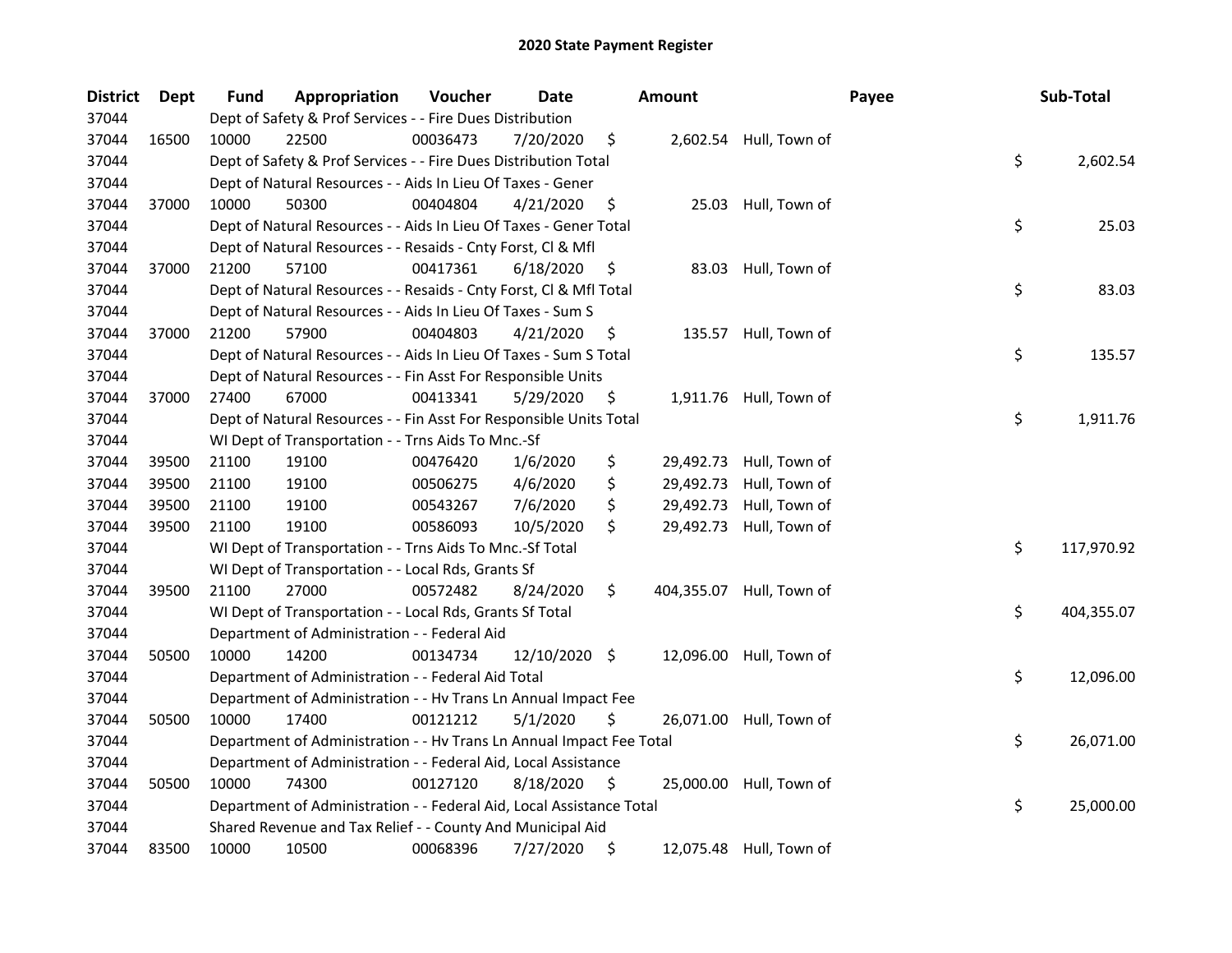| <b>District</b> | Dept  | <b>Fund</b> | Appropriation                                                    | <b>Voucher</b> | Date          |   | <b>Amount</b> |               | Payee | Sub-Total        |
|-----------------|-------|-------------|------------------------------------------------------------------|----------------|---------------|---|---------------|---------------|-------|------------------|
| 37044           | 83500 | 10000       | 10500                                                            | 00072363       | 11/16/2020 \$ |   | 68,427.72     | Hull, Town of |       |                  |
| 37044           |       |             | Shared Revenue and Tax Relief - - County And Municipal Aid Total |                |               |   |               |               |       | \$<br>80,503.20  |
| 37044           |       |             | Shared Revenue and Tax Relief - - Exempt Computer Aid            |                |               |   |               |               |       |                  |
| 37044           | 83500 | 10000       | 10900                                                            | 00065517       | 7/27/2020     | S | 64.43         | Hull, Town of |       |                  |
| 37044           |       |             | Shared Revenue and Tax Relief - - Exempt Computer Aid Total      |                |               |   |               |               |       | \$<br>64.43      |
| 37044           |       |             | Shared Revenue and Tax Relief - - Utility Aid                    |                |               |   |               |               |       |                  |
| 37044           | 83500 | 10000       | 11000                                                            | 00068396       | 7/27/2020     | S | 277.51        | Hull, Town of |       |                  |
| 37044           | 83500 | 10000       | 11000                                                            | 00072363       | 11/16/2020    | S | 1,613.17      | Hull, Town of |       |                  |
| 37044           |       |             | Shared Revenue and Tax Relief - - Utility Aid Total              |                |               |   |               |               |       | \$<br>1,890.68   |
| 37044           |       |             | Shared Revenue and Tax Relief - - Personal Property Aid          |                |               |   |               |               |       |                  |
| 37044           | 83500 | 10000       | 11100                                                            | 00060904       | 5/4/2020      | Ś | 176.70        | Hull, Town of |       |                  |
| 37044           |       |             | Shared Revenue and Tax Relief - - Personal Property Aid Total    |                |               |   |               |               |       | \$<br>176.70     |
| 37044 Total     |       |             |                                                                  |                |               |   |               |               |       | \$<br>672,885.93 |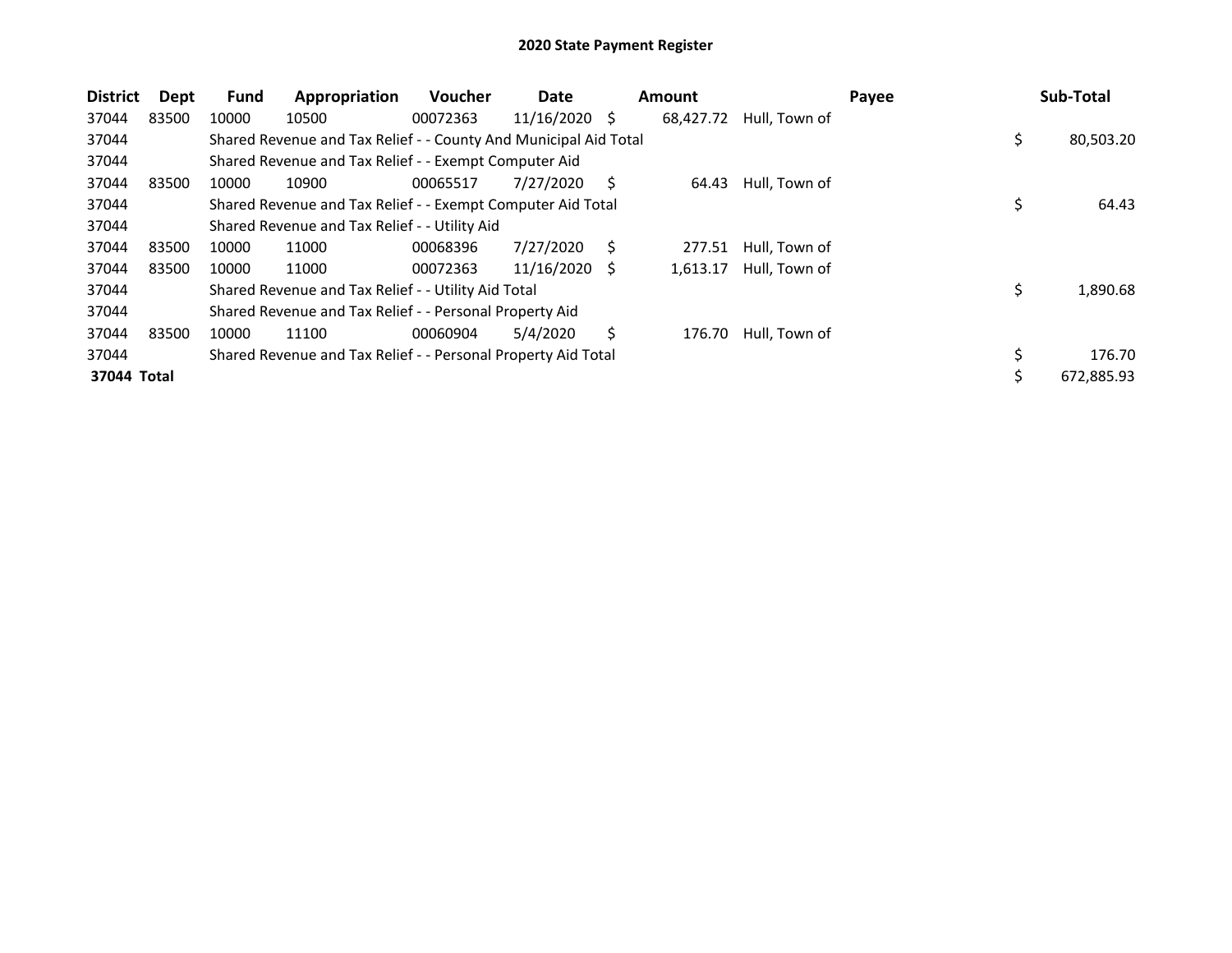| District | Dept  | Fund  | Appropriation                                                      | Voucher  | Date       |     | <b>Amount</b> | Payee                      | Sub-Total        |
|----------|-------|-------|--------------------------------------------------------------------|----------|------------|-----|---------------|----------------------------|------------------|
| 37046    |       |       | Dept of Safety & Prof Services - - Fire Dues Distribution          |          |            |     |               |                            |                  |
| 37046    | 16500 | 10000 | 22500                                                              | 00036474 | 7/20/2020  | \$  |               | 1,961.55 Town Of Johnson   |                  |
| 37046    |       |       | Dept of Safety & Prof Services - - Fire Dues Distribution Total    |          |            |     |               |                            | \$<br>1,961.55   |
| 37046    |       |       | Dept of Natural Resources - - Resaids - Cnty Forst, Cl & Mfl       |          |            |     |               |                            |                  |
| 37046    | 37000 | 21200 | 57100                                                              | 00417362 | 6/18/2020  | \$  |               | 177.29 Town Of Johnson     |                  |
| 37046    |       |       | Dept of Natural Resources - - Resaids - Cnty Forst, Cl & Mfl Total |          |            |     |               |                            | \$<br>177.29     |
| 37046    |       |       | Dept of Natural Resources - - Fin Asst For Responsible Units       |          |            |     |               |                            |                  |
| 37046    | 37000 | 27400 | 67000                                                              | 00412970 | 5/29/2020  | \$  |               | 2,245.49 Town Of Johnson   |                  |
| 37046    |       |       | Dept of Natural Resources - - Fin Asst For Responsible Units Total |          |            |     |               |                            | \$<br>2,245.49   |
| 37046    |       |       | Dept of Natural Resources - - Recycling Consolidation Grants       |          |            |     |               |                            |                  |
| 37046    | 37000 | 27400 | 67300                                                              | 00412970 | 5/29/2020  | -\$ |               | 247.86 Town Of Johnson     |                  |
| 37046    |       |       | Dept of Natural Resources - - Recycling Consolidation Grants Total |          |            |     |               |                            | \$<br>247.86     |
| 37046    |       |       | WI Dept of Transportation - - Trns Aids To Mnc.-Sf                 |          |            |     |               |                            |                  |
| 37046    | 39500 | 21100 | 19100                                                              | 00476421 | 1/6/2020   | \$  |               | 28,073.61 Town Of Johnson  |                  |
| 37046    | 39500 | 21100 | 19100                                                              | 00506276 | 4/6/2020   | \$  |               | 28,073.61 Town Of Johnson  |                  |
| 37046    | 39500 | 21100 | 19100                                                              | 00543268 | 7/6/2020   | \$  |               | 28,073.61 Town Of Johnson  |                  |
| 37046    | 39500 | 21100 | 19100                                                              | 00586094 | 10/5/2020  | \$  |               | 28,073.61 Town Of Johnson  |                  |
| 37046    |       |       | WI Dept of Transportation - - Trns Aids To Mnc.-Sf Total           |          |            |     |               |                            | \$<br>112,294.44 |
| 37046    |       |       | WI Dept of Transportation - - Loc Trns Facl Implfd                 |          |            |     |               |                            |                  |
| 37046    | 39500 | 21100 | 27600                                                              | 00603998 | 10/22/2020 | \$  |               | 259,653.00 Town Of Johnson |                  |
| 37046    |       |       | WI Dept of Transportation - - Loc Trns Facl Implfd Total           |          |            |     |               |                            | \$<br>259,653.00 |
| 37046    |       |       | Department of Administration - - Federal Aid                       |          |            |     |               |                            |                  |
| 37046    | 50500 | 10000 | 14200                                                              | 00126681 | 8/12/2020  | \$  |               | 751.14 Town Of Johnson     |                  |
| 37046    | 50500 | 10000 | 14200                                                              | 00132198 | 11/13/2020 | \$, | 2,600.12      | Town Of Johnson            |                  |
| 37046    | 50500 | 10000 | 14200                                                              | 00134735 | 12/10/2020 | \$  |               | 12,612.28 Town Of Johnson  |                  |
| 37046    |       |       | Department of Administration - - Federal Aid Total                 |          |            |     |               |                            | \$<br>15,963.54  |
| 37046    |       |       | Elections Commission - - 2018 Hava Election Security               |          |            |     |               |                            |                  |
| 37046    | 51000 | 22000 | 18200                                                              | 00003346 | 6/24/2020  | \$  |               | 660.90 Town Of Johnson     |                  |
| 37046    |       |       | Elections Commission - - 2018 Hava Election Security Total         |          |            |     |               |                            | \$<br>660.90     |
| 37046    |       |       | Shared Revenue and Tax Relief - - County And Municipal Aid         |          |            |     |               |                            |                  |
| 37046    | 83500 | 10000 | 10500                                                              | 00068397 | 7/27/2020  | \$  |               | 17,407.11 Town Of Johnson  |                  |
| 37046    | 83500 | 10000 | 10500                                                              | 00072364 | 11/16/2020 | \$  |               | 98,640.31 Town Of Johnson  |                  |
| 37046    |       |       | Shared Revenue and Tax Relief - - County And Municipal Aid Total   |          |            |     |               |                            | \$<br>116,047.42 |
| 37046    |       |       | Shared Revenue and Tax Relief - - Exempt Computer Aid              |          |            |     |               |                            |                  |
| 37046    | 83500 | 10000 | 10900                                                              | 00065518 | 7/27/2020  | \$  |               | 587.18 Town Of Johnson     |                  |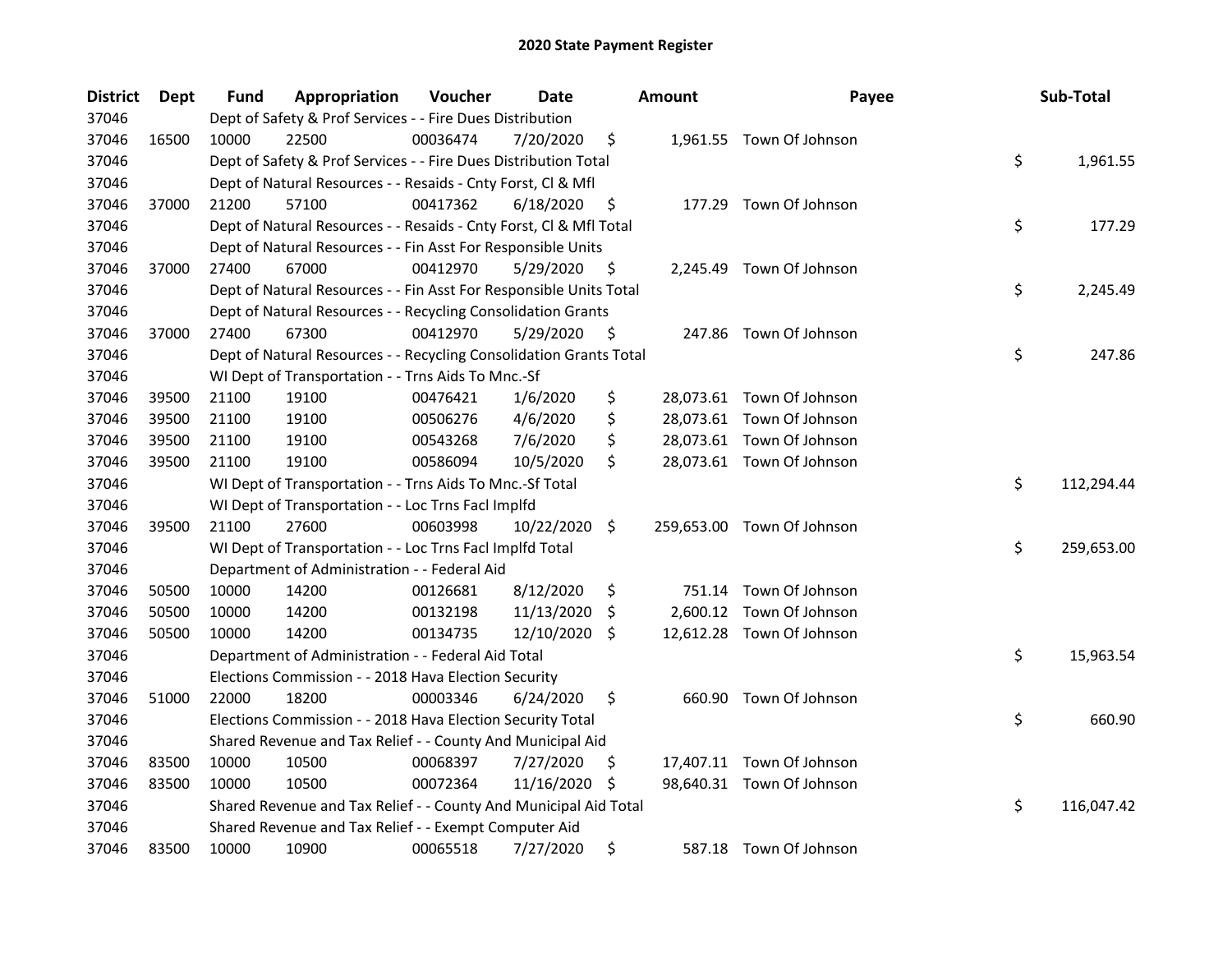| <b>District</b> | Dept  | <b>Fund</b> | Appropriation                                                 | <b>Voucher</b> | Date      | <b>Amount</b> | Payee           | Sub-Total  |
|-----------------|-------|-------------|---------------------------------------------------------------|----------------|-----------|---------------|-----------------|------------|
| 37046           |       |             | Shared Revenue and Tax Relief - - Exempt Computer Aid Total   |                |           |               |                 | 587.18     |
| 37046           |       |             | Shared Revenue and Tax Relief - - Utility Aid                 |                |           |               |                 |            |
| 37046           | 83500 | 10000       | 11000                                                         | 00068397       | 7/27/2020 | 13.02         | Town Of Johnson |            |
| 37046           |       |             | Shared Revenue and Tax Relief - - Utility Aid Total           |                |           |               |                 | 13.02      |
| 37046           |       |             | Shared Revenue and Tax Relief - - Personal Property Aid       |                |           |               |                 |            |
| 37046           | 83500 | 10000       | 11100                                                         | 00060905       | 5/4/2020  | 144.44        | Town Of Johnson |            |
| 37046           |       |             | Shared Revenue and Tax Relief - - Personal Property Aid Total |                |           |               |                 | 144.44     |
| 37046 Total     |       |             |                                                               |                |           |               |                 | 509,996.13 |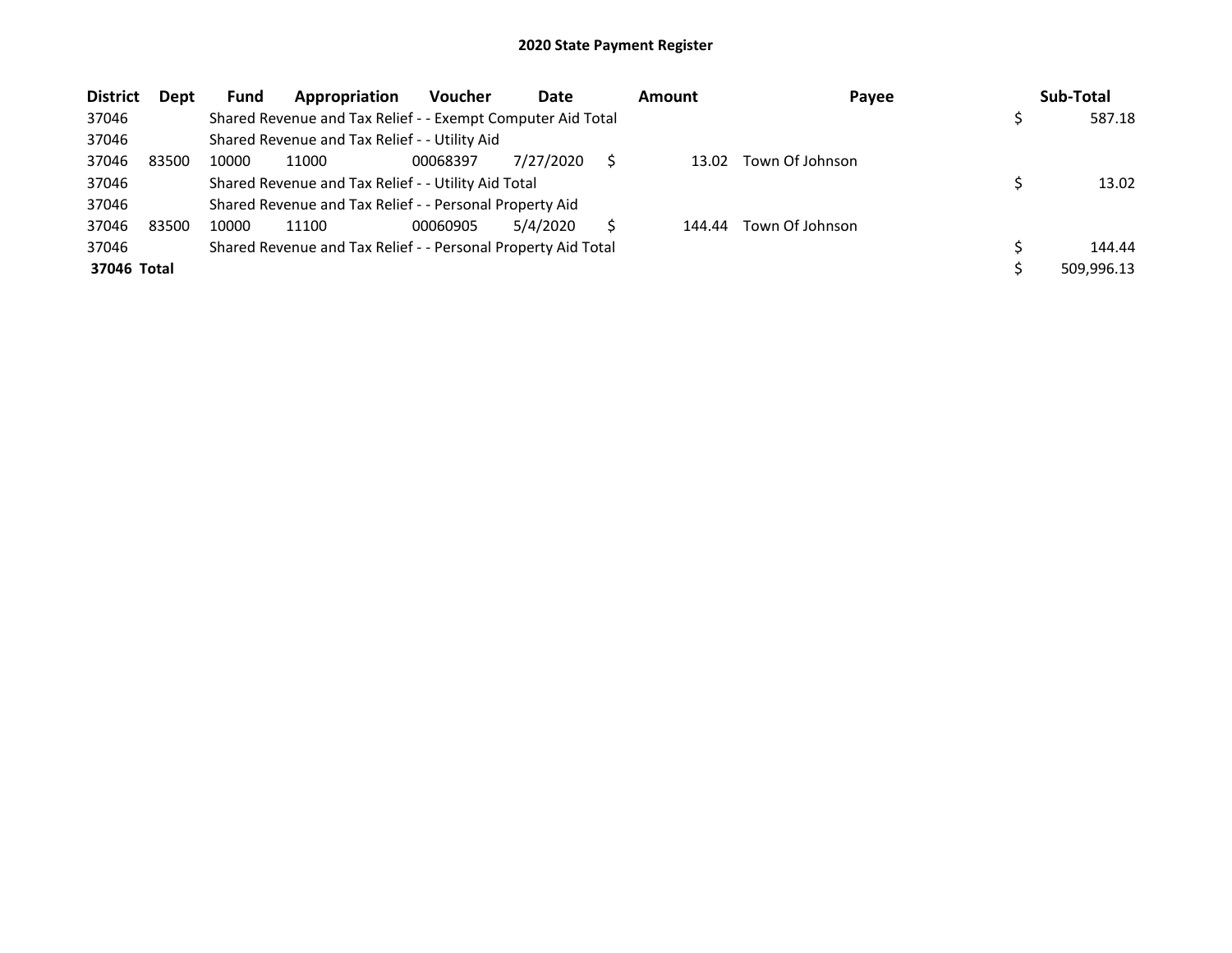| <b>District</b> | <b>Dept</b> | Fund  | Appropriation                                                      | Voucher  | Date       |     | <b>Amount</b> | Payee                      | Sub-Total        |
|-----------------|-------------|-------|--------------------------------------------------------------------|----------|------------|-----|---------------|----------------------------|------------------|
| 37048           |             |       | Dept of Safety & Prof Services - - Fire Dues Distribution          |          |            |     |               |                            |                  |
| 37048           | 16500       | 10000 | 22500                                                              | 00036475 | 7/20/2020  | \$  |               | 9,431.63 Town Of Knowlton  |                  |
| 37048           |             |       | Dept of Safety & Prof Services - - Fire Dues Distribution Total    |          |            |     |               |                            | \$<br>9,431.63   |
| 37048           |             |       | Dept of Natural Resources - - Aids In Lieu Of Taxes - Gener        |          |            |     |               |                            |                  |
| 37048           | 37000       | 10000 | 50300                                                              | 00386756 | 1/31/2020  | \$  |               | 2,205.61 Town Of Knowlton  |                  |
| 37048           |             |       | Dept of Natural Resources - - Aids In Lieu Of Taxes - Gener Total  |          |            |     |               |                            | \$<br>2,205.61   |
| 37048           |             |       | Dept of Natural Resources - - Resaids - Cnty Forst, Cl & Mfl       |          |            |     |               |                            |                  |
| 37048           | 37000       | 21200 | 57100                                                              | 00417363 | 6/18/2020  | \$  |               | 553.47 Town Of Knowlton    |                  |
| 37048           |             |       | Dept of Natural Resources - - Resaids - Cnty Forst, Cl & Mfl Total |          |            |     |               |                            | \$<br>553.47     |
| 37048           |             |       | Dept of Natural Resources - - Fin Asst For Responsible Units       |          |            |     |               |                            |                  |
| 37048           | 37000       | 27400 | 67000                                                              | 00413256 | 5/29/2020  | \$  |               | 9,088.31 Town Of Knowlton  |                  |
| 37048           |             |       | Dept of Natural Resources - - Fin Asst For Responsible Units Total |          |            |     |               |                            | \$<br>9,088.31   |
| 37048           |             |       | Dept of Natural Resources - - Recycling Consolidation Grants       |          |            |     |               |                            |                  |
| 37048           | 37000       | 27400 | 67300                                                              | 00413256 | 5/29/2020  | \$, |               | 495.46 Town Of Knowlton    |                  |
| 37048           |             |       | Dept of Natural Resources - - Recycling Consolidation Grants Total |          |            |     |               |                            | \$<br>495.46     |
| 37048           |             |       | WI Dept of Transportation - - Disastr Damag Aid Sf                 |          |            |     |               |                            |                  |
| 37048           | 39500       | 21100 | 17400                                                              | 00578880 | 9/4/2020   | \$  |               | 9,422.27 Town Of Knowlton  |                  |
| 37048           |             |       | WI Dept of Transportation - - Disastr Damag Aid Sf Total           |          |            |     |               |                            | \$<br>9,422.27   |
| 37048           |             |       | WI Dept of Transportation - - Trns Aids To Mnc.-Sf                 |          |            |     |               |                            |                  |
| 37048           | 39500       | 21100 | 19100                                                              | 00476422 | 1/6/2020   | \$  |               | 35,077.23 Town Of Knowlton |                  |
| 37048           | 39500       | 21100 | 19100                                                              | 00506277 | 4/6/2020   | \$  |               | 35,077.23 Town Of Knowlton |                  |
| 37048           | 39500       | 21100 | 19100                                                              | 00543269 | 7/6/2020   | \$  |               | 35,077.23 Town Of Knowlton |                  |
| 37048           | 39500       | 21100 | 19100                                                              | 00586095 | 10/5/2020  | \$  |               | 35,077.23 Town Of Knowlton |                  |
| 37048           |             |       | WI Dept of Transportation - - Trns Aids To Mnc.-Sf Total           |          |            |     |               |                            | \$<br>140,308.92 |
| 37048           |             |       | Department of Administration - - Federal Aid                       |          |            |     |               |                            |                  |
| 37048           | 50500       | 10000 | 14200                                                              | 00129999 | 10/2/2020  | \$  |               | 3,395.24 Town Of Knowlton  |                  |
| 37048           | 50500       | 10000 | 14200                                                              | 00134736 | 12/10/2020 | \$  |               | 3,650.20 Town Of Knowlton  |                  |
| 37048           |             |       | Department of Administration - - Federal Aid Total                 |          |            |     |               |                            | \$<br>7,045.44   |
| 37048           |             |       | Elections Commission - - 2018 Hava Election Security               |          |            |     |               |                            |                  |
| 37048           | 51000       | 22000 | 18200                                                              | 00004294 | 8/20/2020  | \$  |               | 1,604.70 Town Of Knowlton  |                  |
| 37048           |             |       | Elections Commission - - 2018 Hava Election Security Total         |          |            |     |               |                            | \$<br>1,604.70   |
| 37048           |             |       | Shared Revenue and Tax Relief - - County And Municipal Aid         |          |            |     |               |                            |                  |
| 37048           | 83500       | 10000 | 10500                                                              | 00068398 | 7/27/2020  | \$  |               | 4,703.05 Town Of Knowlton  |                  |
| 37048           | 83500       | 10000 | 10500                                                              | 00072365 | 11/16/2020 | S   |               | 26,650.61 Town Of Knowlton |                  |
| 37048           |             |       | Shared Revenue and Tax Relief - - County And Municipal Aid Total   |          |            |     |               |                            | \$<br>31,353.66  |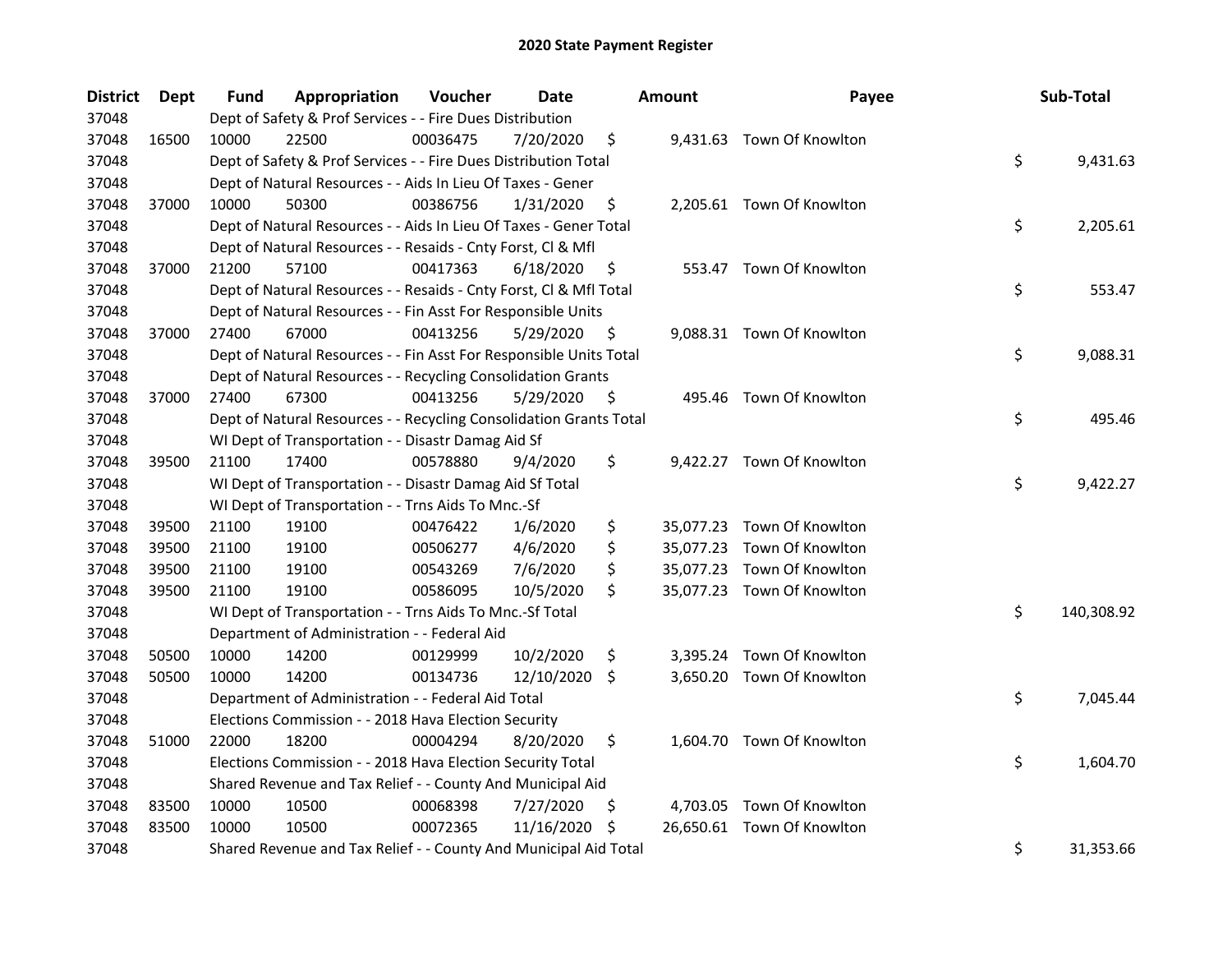| <b>District</b> | Dept  | <b>Fund</b> | Appropriation                                                   | <b>Voucher</b> | Date       |    | <b>Amount</b> | Payee            | Sub-Total        |
|-----------------|-------|-------------|-----------------------------------------------------------------|----------------|------------|----|---------------|------------------|------------------|
| 37048           |       |             | Shared Revenue and Tax Relief - - Exempt Computer Aid           |                |            |    |               |                  |                  |
| 37048           | 83500 | 10000       | 10900                                                           | 00065519       | 7/27/2020  | S  | 341.92        | Town Of Knowlton |                  |
| 37048           |       |             | Shared Revenue and Tax Relief - - Exempt Computer Aid Total     |                |            |    |               |                  | \$<br>341.92     |
| 37048           |       |             | Shared Revenue and Tax Relief - - Utility Aid                   |                |            |    |               |                  |                  |
| 37048           | 83500 | 10000       | 11000                                                           | 00068398       | 7/27/2020  | S. | 332.83        | Town Of Knowlton |                  |
| 37048           | 83500 | 10000       | 11000                                                           | 00072365       | 11/16/2020 | -S | 1,923.01      | Town Of Knowlton |                  |
| 37048           |       |             | Shared Revenue and Tax Relief - - Utility Aid Total             |                |            |    |               |                  | \$<br>2,255.84   |
| 37048           |       |             | Shared Revenue and Tax Relief - - Personal Property Aid         |                |            |    |               |                  |                  |
| 37048           | 83500 | 10000       | 11100                                                           | 00060906       | 5/4/2020   | Ś. | 81.68         | Town Of Knowlton |                  |
| 37048           |       |             | Shared Revenue and Tax Relief - - Personal Property Aid Total   |                |            |    |               |                  | \$<br>81.68      |
| 37048           |       |             | Shared Revenue and Tax Relief - - Lottery & Gaming Credit       |                |            |    |               |                  |                  |
| 37048           | 83500 | 52100       | 36300                                                           | 00055398       | 3/23/2020  | S  | 1.343.30      | Town Of Knowlton |                  |
| 37048           |       |             | Shared Revenue and Tax Relief - - Lottery & Gaming Credit Total |                |            |    |               |                  | \$<br>1,343.30   |
| 37048 Total     |       |             |                                                                 |                |            |    |               |                  | \$<br>215,532.21 |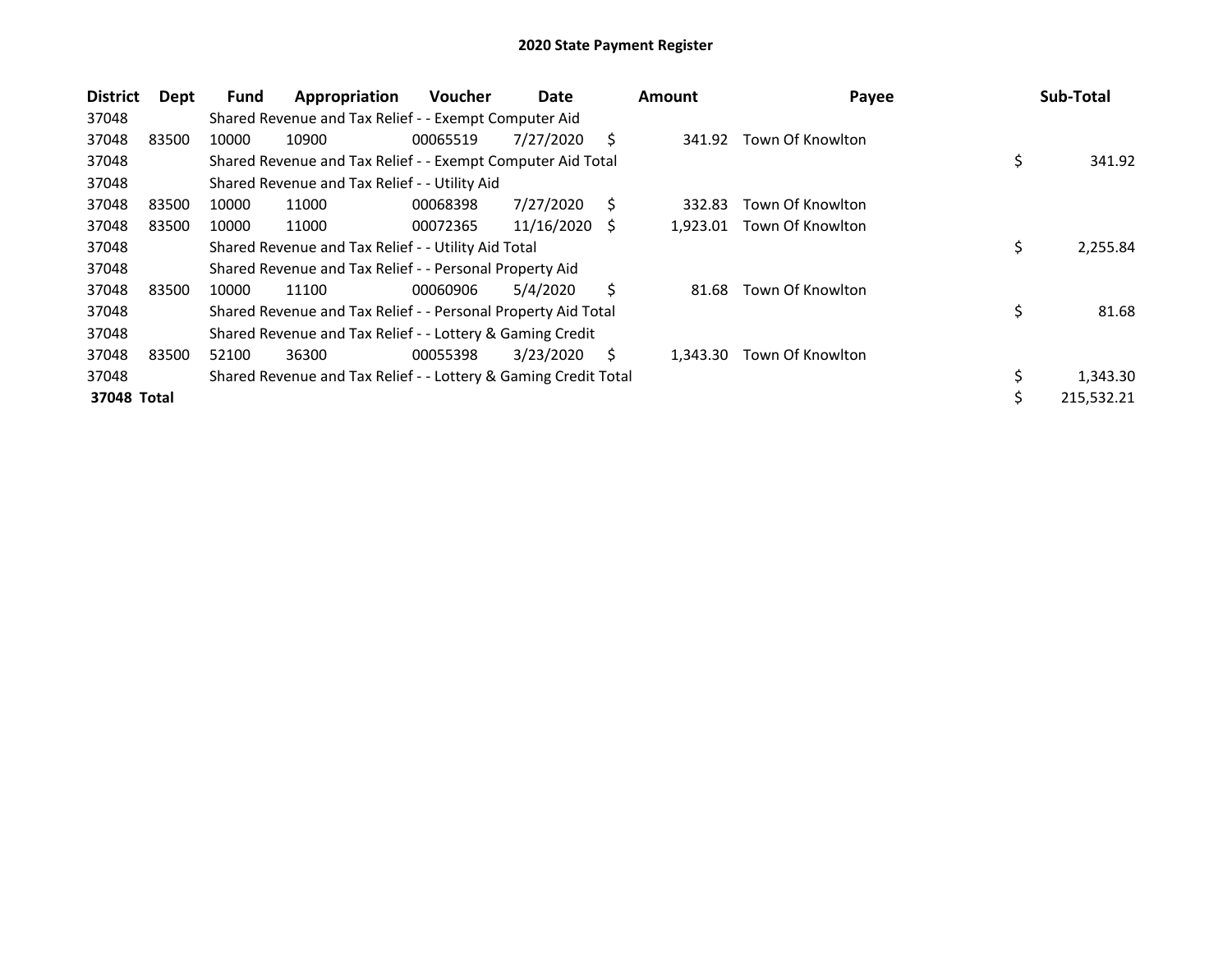| <b>District</b> | Dept  | Fund  | Appropriation                                                      | Voucher  | Date          |     | <b>Amount</b> | Payee                      | Sub-Total       |
|-----------------|-------|-------|--------------------------------------------------------------------|----------|---------------|-----|---------------|----------------------------|-----------------|
| 37054           |       |       | Dept of Safety & Prof Services - - Fire Dues Distribution          |          |               |     |               |                            |                 |
| 37054           | 16500 | 10000 | 22500                                                              | 00036476 | 7/20/2020     | \$  |               | 4,454.90 Town Of Marathon  |                 |
| 37054           |       |       | Dept of Safety & Prof Services - - Fire Dues Distribution Total    |          |               |     |               |                            | \$<br>4,454.90  |
| 37054           |       |       | Dept of Natural Resources - - Resaids - Cnty Forst, Cl & Mfl       |          |               |     |               |                            |                 |
| 37054           | 37000 | 21200 | 57100                                                              | 00417364 | 6/18/2020     | \$  |               | 807.96 Town Of Marathon    |                 |
| 37054           |       |       | Dept of Natural Resources - - Resaids - Cnty Forst, Cl & Mfl Total |          |               |     |               |                            | \$<br>807.96    |
| 37054           |       |       | Dept of Natural Resources - - Fin Asst For Responsible Units       |          |               |     |               |                            |                 |
| 37054           | 37000 | 27400 | 67000                                                              | 00413044 | 5/29/2020     | \$  |               | 1,842.83 Town Of Marathon  |                 |
| 37054           |       |       | Dept of Natural Resources - - Fin Asst For Responsible Units Total |          |               |     |               |                            | \$<br>1,842.83  |
| 37054           |       |       | Dept of Natural Resources - - Recycling Consolidation Grants       |          |               |     |               |                            |                 |
| 37054           | 37000 | 27400 | 67300                                                              | 00413044 | 5/29/2020     | \$. |               | 262.75 Town Of Marathon    |                 |
| 37054           |       |       | Dept of Natural Resources - - Recycling Consolidation Grants Total |          |               |     |               |                            | \$<br>262.75    |
| 37054           |       |       | WI Dept of Transportation - - Trns Aids To Mnc.-Sf                 |          |               |     |               |                            |                 |
| 37054           | 39500 | 21100 | 19100                                                              | 00476423 | 1/6/2020      | \$  |               | 23,027.85 Town Of Marathon |                 |
| 37054           | 39500 | 21100 | 19100                                                              | 00506278 | 4/6/2020      | \$  |               | 23,027.85 Town Of Marathon |                 |
| 37054           | 39500 | 21100 | 19100                                                              | 00543270 | 7/6/2020      | \$  |               | 23,027.85 Town Of Marathon |                 |
| 37054           | 39500 | 21100 | 19100                                                              | 00586096 | 10/5/2020     | \$  |               | 23,027.85 Town Of Marathon |                 |
| 37054           |       |       | WI Dept of Transportation - - Trns Aids To Mnc.-Sf Total           |          |               |     |               |                            | \$<br>92,111.40 |
| 37054           |       |       | WI Dept of Transportation - - Loc Rd Imp Prg St Fd                 |          |               |     |               |                            |                 |
| 37054           | 39500 | 21100 | 27800                                                              | 00480777 | 1/14/2020     | \$  |               | 27,888.38 Town Of Marathon |                 |
| 37054           |       |       | WI Dept of Transportation - - Loc Rd Imp Prg St Fd Total           |          |               |     |               |                            | \$<br>27,888.38 |
| 37054           |       |       | Department of Administration - - Federal Aid                       |          |               |     |               |                            |                 |
| 37054           | 50500 | 10000 | 14200                                                              | 00134737 | 12/10/2020 \$ |     |               | 16,924.00 Town Of Marathon |                 |
| 37054           | 50500 | 10000 | 14200                                                              | 00136373 | 12/17/2020 \$ |     |               | 42.84 Town Of Marathon     |                 |
| 37054           |       |       | Department of Administration - - Federal Aid Total                 |          |               |     |               |                            | \$<br>16,966.84 |
| 37054           |       |       | Elections Commission - - 2018 Hava Election Security               |          |               |     |               |                            |                 |
| 37054           | 51000 | 22000 | 18200                                                              | 00004261 | 8/19/2020     | \$  |               | 902.90 Town Of Marathon    |                 |
| 37054           |       |       | Elections Commission - - 2018 Hava Election Security Total         |          |               |     |               |                            | \$<br>902.90    |
| 37054           |       |       | Shared Revenue and Tax Relief - - County And Municipal Aid         |          |               |     |               |                            |                 |
| 37054           | 83500 | 10000 | 10500                                                              | 00068399 | 7/27/2020     | \$  |               | 4,096.40 Town Of Marathon  |                 |
| 37054           | 83500 | 10000 | 10500                                                              | 00072366 | 11/16/2020    | \$. |               | 23,212.96 Town Of Marathon |                 |
| 37054           |       |       | Shared Revenue and Tax Relief - - County And Municipal Aid Total   |          |               |     |               |                            | \$<br>27,309.36 |
| 37054           |       |       | Shared Revenue and Tax Relief - - Exempt Computer Aid              |          |               |     |               |                            |                 |
| 37054           | 83500 | 10000 | 10900                                                              | 00065520 | 7/27/2020     | \$  | 4.16          | Town Of Marathon           |                 |
| 37054           |       |       | Shared Revenue and Tax Relief - - Exempt Computer Aid Total        |          |               |     |               |                            | \$<br>4.16      |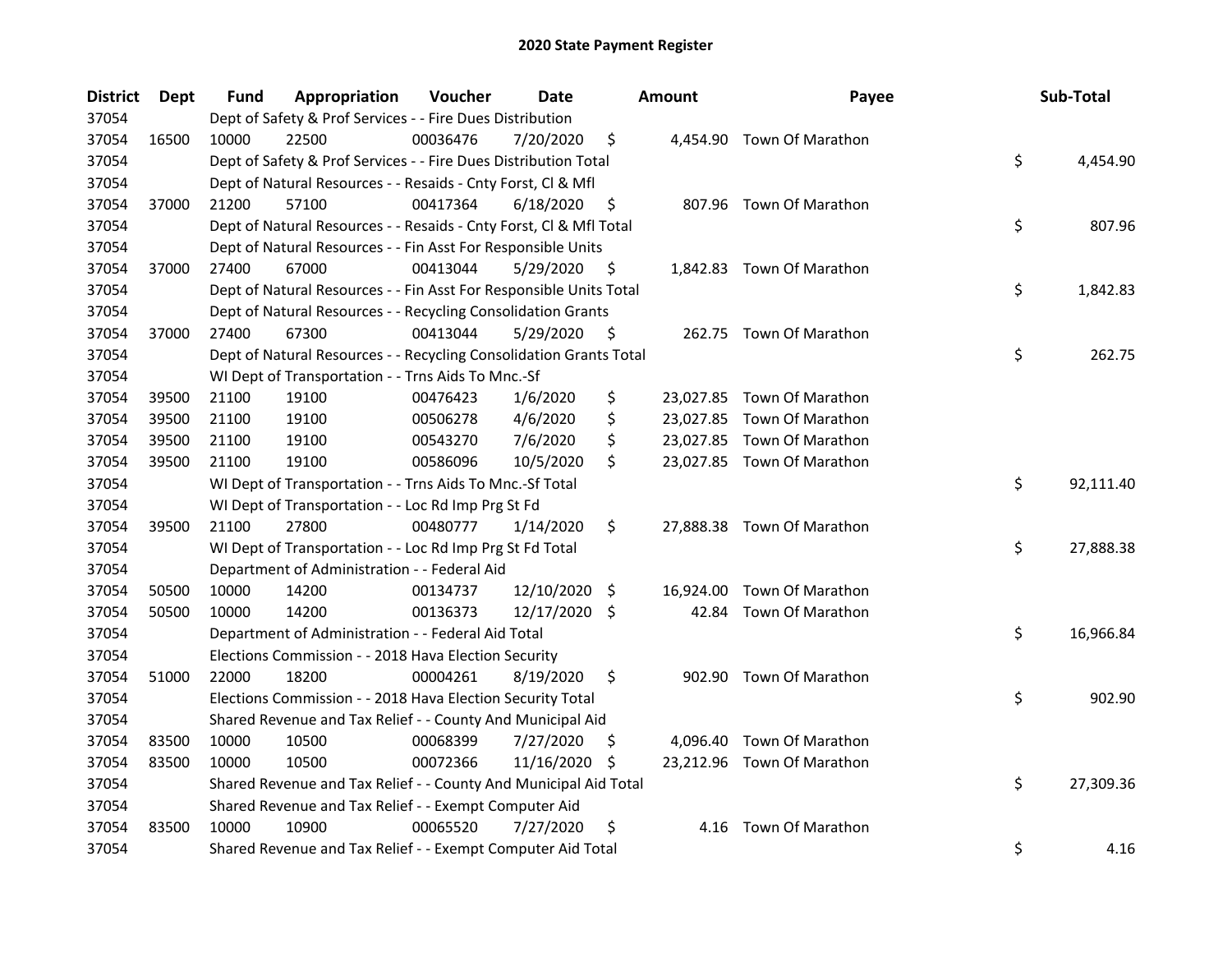| <b>District</b> | <b>Dept</b> | <b>Fund</b> | Appropriation                                                 | <b>Voucher</b> | Date     | Amount | Payee            | Sub-Total  |
|-----------------|-------------|-------------|---------------------------------------------------------------|----------------|----------|--------|------------------|------------|
| 37054           |             |             | Shared Revenue and Tax Relief - - Personal Property Aid       |                |          |        |                  |            |
| 37054           | 83500       | 10000       | 11100                                                         | 00060907       | 5/4/2020 | 474.84 | Town Of Marathon |            |
| 37054           |             |             | Shared Revenue and Tax Relief - - Personal Property Aid Total |                |          |        |                  | 474.84     |
| 37054 Total     |             |             |                                                               |                |          |        |                  | 173,026.32 |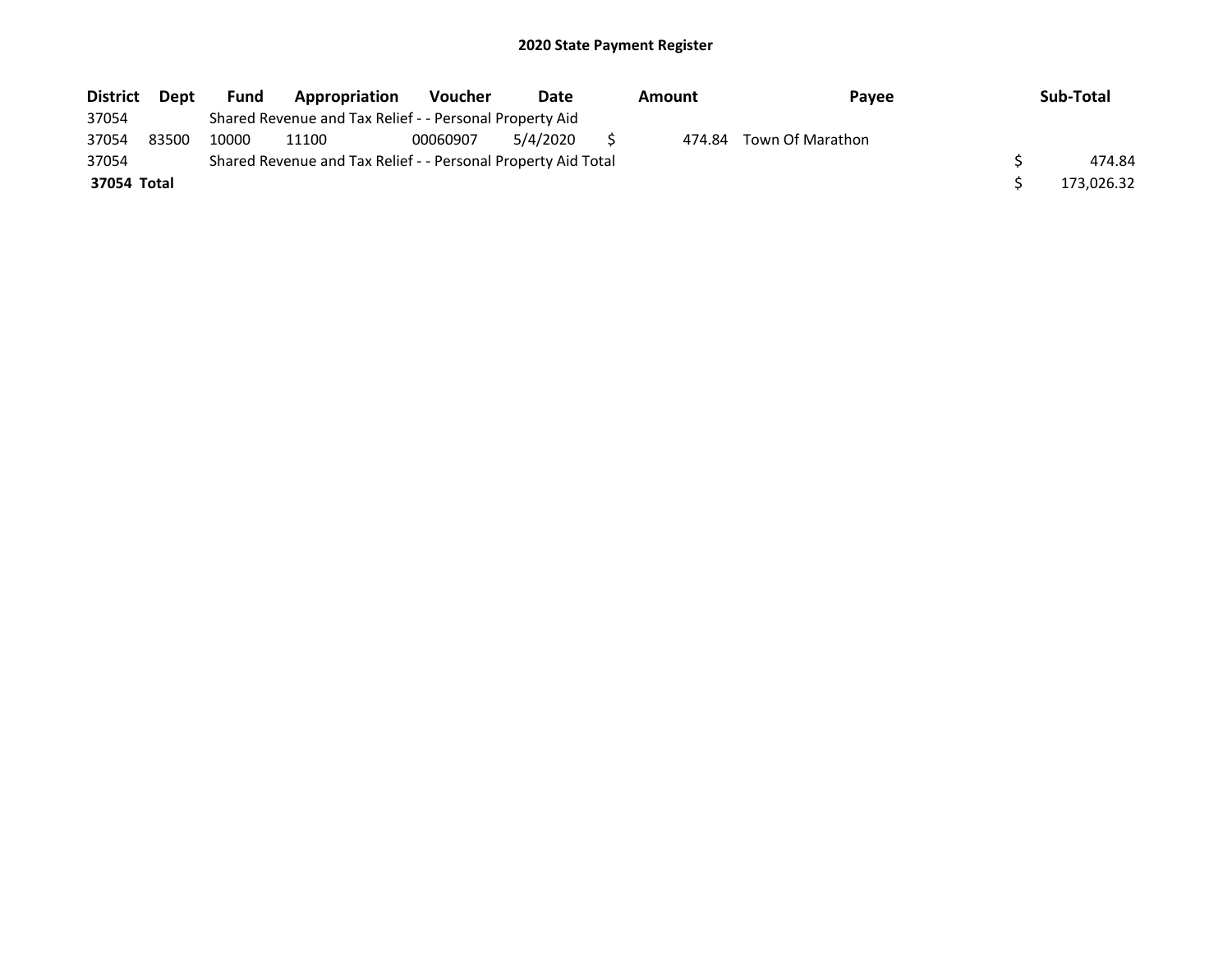| <b>District</b> | Dept  | Fund  | Appropriation                                                      | Voucher  | Date          |     | <b>Amount</b> | Payee                      | Sub-Total        |
|-----------------|-------|-------|--------------------------------------------------------------------|----------|---------------|-----|---------------|----------------------------|------------------|
| 37056           |       |       | Dept of Safety & Prof Services - - Fire Dues Distribution          |          |               |     |               |                            |                  |
| 37056           | 16500 | 10000 | 22500                                                              | 00036477 | 7/20/2020     | \$  |               | 9,635.80 Town Of Mcmillan  |                  |
| 37056           |       |       | Dept of Safety & Prof Services - - Fire Dues Distribution Total    |          |               |     |               |                            | \$<br>9,635.80   |
| 37056           |       |       | Dept of Natural Resources - - Aids In Lieu Of Taxes - Gener        |          |               |     |               |                            |                  |
| 37056           | 37000 | 10000 | 50300                                                              | 00386760 | 1/31/2020     | \$  |               | 3,492.93 Town Of Mcmillan  |                  |
| 37056           | 37000 | 10000 | 50300                                                              | 00403855 | 4/21/2020     | \$  | 301.80        | Town Of Mcmillan           |                  |
| 37056           |       |       | Dept of Natural Resources - - Aids In Lieu Of Taxes - Gener Total  |          |               |     |               |                            | \$<br>3,794.73   |
| 37056           |       |       | Dept of Natural Resources - - Resaids - Fire Suppress Grant        |          |               |     |               |                            |                  |
| 37056           | 37000 | 21200 | 54500                                                              | 00408364 | 5/13/2020     | \$  |               | 3,496.61 Town Of Mcmillan  |                  |
| 37056           |       |       | Dept of Natural Resources - - Resaids - Fire Suppress Grant Total  |          |               |     |               |                            | \$<br>3,496.61   |
| 37056           |       |       | Dept of Natural Resources - - Resaids - Cnty Forst, Cl & Mfl       |          |               |     |               |                            |                  |
| 37056           | 37000 | 21200 | 57100                                                              | 00417365 | 6/18/2020     | \$. | 75.68         | Town Of Mcmillan           |                  |
| 37056           |       |       | Dept of Natural Resources - - Resaids - Cnty Forst, CI & Mfl Total |          |               |     |               |                            | \$<br>75.68      |
| 37056           |       |       | Dept of Natural Resources - - Aids In Lieu Of Taxes - Sum S        |          |               |     |               |                            |                  |
| 37056           | 37000 | 21200 | 57900                                                              | 00403854 | 4/21/2020     | \$  |               | 1,779.42 Town Of Mcmillan  |                  |
| 37056           |       |       | Dept of Natural Resources - - Aids In Lieu Of Taxes - Sum S Total  |          |               |     |               |                            | \$<br>1,779.42   |
| 37056           |       |       | WI Dept of Transportation - - Trns Aids To Mnc.-Sf                 |          |               |     |               |                            |                  |
| 37056           | 39500 | 21100 | 19100                                                              | 00476424 | 1/6/2020      | \$  |               | 38,810.14 Town Of Mcmillan |                  |
| 37056           | 39500 | 21100 | 19100                                                              | 00506279 | 4/6/2020      | \$  |               | 38,810.14 Town Of Mcmillan |                  |
| 37056           | 39500 | 21100 | 19100                                                              | 00543271 | 7/6/2020      | \$  |               | 38,810.14 Town Of Mcmillan |                  |
| 37056           | 39500 | 21100 | 19100                                                              | 00586097 | 10/5/2020     | \$  |               | 38,810.16 Town Of Mcmillan |                  |
| 37056           |       |       | WI Dept of Transportation - - Trns Aids To Mnc.-Sf Total           |          |               |     |               |                            | \$<br>155,240.58 |
| 37056           |       |       | Department of Administration - - Federal Aid                       |          |               |     |               |                            |                  |
| 37056           | 50500 | 10000 | 14200                                                              | 00134738 | 12/10/2020    | -\$ | 32,922.00     | Town Of Mcmillan           |                  |
| 37056           | 50500 | 10000 | 14200                                                              | 00136374 | 12/17/2020 \$ |     |               | 1,645.93 Town Of Mcmillan  |                  |
| 37056           |       |       | Department of Administration - - Federal Aid Total                 |          |               |     |               |                            | \$<br>34,567.93  |
| 37056           |       |       | Elections Commission - - 2018 Hava Election Security               |          |               |     |               |                            |                  |
| 37056           | 51000 | 22000 | 18200                                                              | 00003731 | 7/6/2020      | \$  |               | 1,659.70 Town Of Mcmillan  |                  |
| 37056           |       |       | Elections Commission - - 2018 Hava Election Security Total         |          |               |     |               |                            | \$<br>1,659.70   |
| 37056           |       |       | Shared Revenue and Tax Relief - - County And Municipal Aid         |          |               |     |               |                            |                  |
| 37056           | 83500 | 10000 | 10500                                                              | 00068400 | 7/27/2020     | \$  |               | 7,524.51 Town Of Mcmillan  |                  |
| 37056           | 83500 | 10000 | 10500                                                              | 00072367 | 11/16/2020    | \$  |               | 42,638.89 Town Of Mcmillan |                  |
| 37056           |       |       | Shared Revenue and Tax Relief - - County And Municipal Aid Total   |          |               |     |               |                            | \$<br>50,163.40  |
| 37056           |       |       | Shared Revenue and Tax Relief - - Exempt Computer Aid              |          |               |     |               |                            |                  |
| 37056           | 83500 | 10000 | 10900                                                              | 00065521 | 7/27/2020     | \$  |               | 154.85 Town Of Mcmillan    |                  |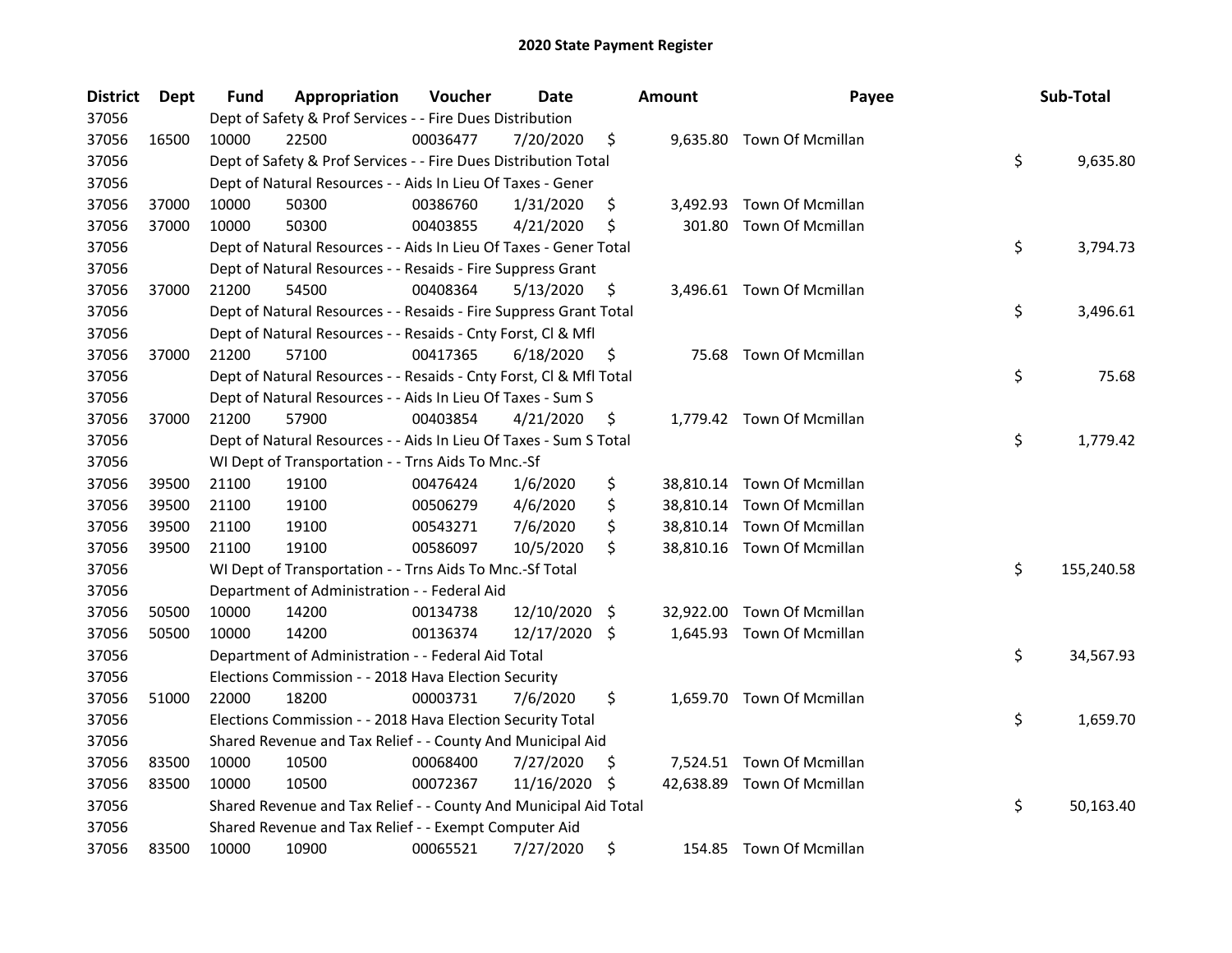| <b>District</b> | Dept  | <b>Fund</b> | Appropriation                                                 | <b>Voucher</b> | Date     | Amount   | Payee            | Sub-Total  |
|-----------------|-------|-------------|---------------------------------------------------------------|----------------|----------|----------|------------------|------------|
| 37056           |       |             | Shared Revenue and Tax Relief - - Exempt Computer Aid Total   |                |          |          |                  | 154.85     |
| 37056           |       |             | Shared Revenue and Tax Relief - - Personal Property Aid       |                |          |          |                  |            |
| 37056           | 83500 | 10000       | 11100                                                         | 00060908       | 5/4/2020 | 1.812.28 | Town Of Mcmillan |            |
| 37056           |       |             | Shared Revenue and Tax Relief - - Personal Property Aid Total |                |          |          |                  | 1.812.28   |
| 37056 Total     |       |             |                                                               |                |          |          |                  | 262,380.98 |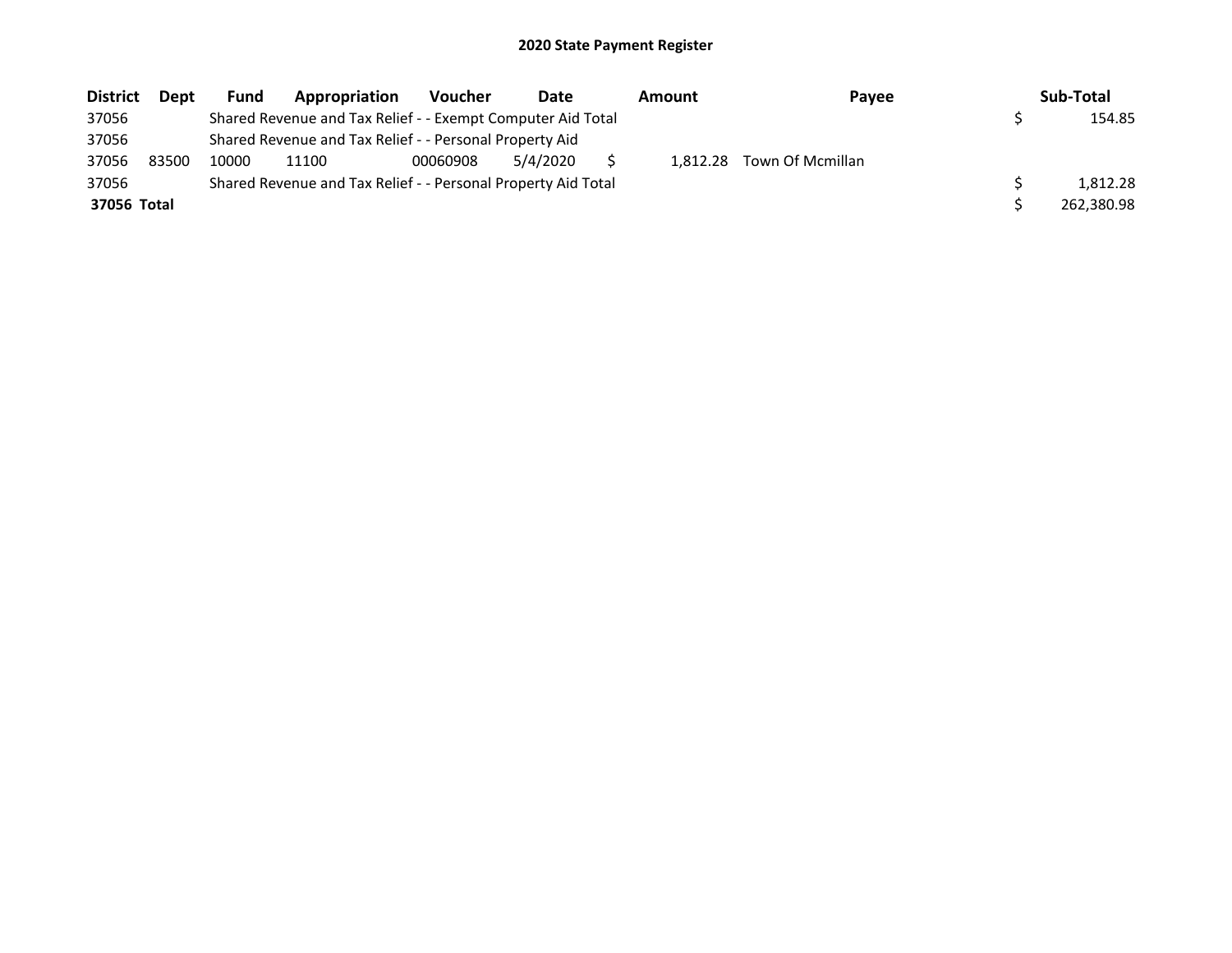| <b>District</b> | Dept  | Fund  | Appropriation                                                        | Voucher  | <b>Date</b>   |     | <b>Amount</b> | Payee                     | Sub-Total        |
|-----------------|-------|-------|----------------------------------------------------------------------|----------|---------------|-----|---------------|---------------------------|------------------|
| 37058           |       |       | Dept of Safety & Prof Services - - Fire Dues Distribution            |          |               |     |               |                           |                  |
| 37058           | 16500 | 10000 | 22500                                                                | 00036478 | 7/20/2020     | \$  |               | 7,745.62 Town Of Mosinee  |                  |
| 37058           |       |       | Dept of Safety & Prof Services - - Fire Dues Distribution Total      |          |               |     |               |                           | \$<br>7,745.62   |
| 37058           |       |       | Dept of Natural Resources - - Aids In Lieu Of Taxes - Gener          |          |               |     |               |                           |                  |
| 37058           | 37000 | 10000 | 50300                                                                | 00404882 | 4/21/2020     | \$  |               | 17.25 Town Of Mosinee     |                  |
| 37058           |       |       | Dept of Natural Resources - - Aids In Lieu Of Taxes - Gener Total    |          |               |     |               |                           | \$<br>17.25      |
| 37058           |       |       | Dept of Natural Resources - - Resaids - Cnty Forst, Cl & Mfl         |          |               |     |               |                           |                  |
| 37058           | 37000 | 21200 | 57100                                                                | 00417366 | 6/18/2020     | \$  |               | 1,337.78 Town Of Mosinee  |                  |
| 37058           |       |       | Dept of Natural Resources - - Resaids - Cnty Forst, Cl & Mfl Total   |          |               |     |               |                           | \$<br>1,337.78   |
| 37058           |       |       | Dept of Natural Resources - - Fin Asst For Responsible Units         |          |               |     |               |                           |                  |
| 37058           | 37000 | 27400 | 67000                                                                | 00413195 | 5/29/2020     | \$  |               | 4,576.98 Town Of Mosinee  |                  |
| 37058           |       |       | Dept of Natural Resources - - Fin Asst For Responsible Units Total   |          |               |     |               |                           | \$<br>4,576.98   |
| 37058           |       |       | WI Dept of Transportation - - Trns Aids To Mnc.-Sf                   |          |               |     |               |                           |                  |
| 37058           | 39500 | 21100 | 19100                                                                | 00476425 | 1/6/2020      | \$  |               | 31,325.76 Town Of Mosinee |                  |
| 37058           | 39500 | 21100 | 19100                                                                | 00506280 | 4/6/2020      | \$  |               | 31,325.76 Town Of Mosinee |                  |
| 37058           | 39500 | 21100 | 19100                                                                | 00543272 | 7/6/2020      | \$  |               | 31,325.76 Town Of Mosinee |                  |
| 37058           | 39500 | 21100 | 19100                                                                | 00586098 | 10/5/2020     | \$  |               | 31,325.76 Town Of Mosinee |                  |
| 37058           |       |       | WI Dept of Transportation - - Trns Aids To Mnc.-Sf Total             |          |               |     |               |                           | \$<br>125,303.04 |
| 37058           |       |       | Department of Administration - - Federal Aid                         |          |               |     |               |                           |                  |
| 37058           | 50500 | 10000 | 14200                                                                | 00134739 | 12/10/2020 \$ |     |               | 15,901.98 Town Of Mosinee |                  |
| 37058           |       |       | Department of Administration - - Federal Aid Total                   |          |               |     |               |                           | \$<br>15,901.98  |
| 37058           |       |       | Department of Administration - - Hv Trans Ln Annual Impact Fee       |          |               |     |               |                           |                  |
| 37058           | 50500 | 10000 | 17400                                                                | 00121217 | 5/1/2020      | \$  |               | 42,753.00 Town Of Mosinee |                  |
| 37058           |       |       | Department of Administration - - Hv Trans Ln Annual Impact Fee Total |          |               |     |               |                           | \$<br>42,753.00  |
| 37058           |       |       | Elections Commission - - 2018 Hava Election Security                 |          |               |     |               |                           |                  |
| 37058           | 51000 | 22000 | 18200                                                                | 00004669 | 9/18/2020     | \$  |               | 1,787.30 Town Of Mosinee  |                  |
| 37058           |       |       | Elections Commission - - 2018 Hava Election Security Total           |          |               |     |               |                           | \$<br>1,787.30   |
| 37058           |       |       | Shared Revenue and Tax Relief - - County And Municipal Aid           |          |               |     |               |                           |                  |
| 37058           | 83500 | 10000 | 10500                                                                | 00068401 | 7/27/2020     | S   |               | 6,622.58 Town Of Mosinee  |                  |
| 37058           | 83500 | 10000 | 10500                                                                | 00072368 | 11/16/2020    | \$. |               | 37,527.93 Town Of Mosinee |                  |
| 37058           |       |       | Shared Revenue and Tax Relief - - County And Municipal Aid Total     |          |               |     |               |                           | \$<br>44,150.51  |
| 37058           |       |       | Shared Revenue and Tax Relief - - Exempt Computer Aid                |          |               |     |               |                           |                  |
| 37058           | 83500 | 10000 | 10900                                                                | 00065522 | 7/27/2020     | \$  |               | 46.76 Town Of Mosinee     |                  |
| 37058           |       |       | Shared Revenue and Tax Relief - - Exempt Computer Aid Total          |          |               |     |               |                           | \$<br>46.76      |
| 37058           |       |       | Shared Revenue and Tax Relief - - Personal Property Aid              |          |               |     |               |                           |                  |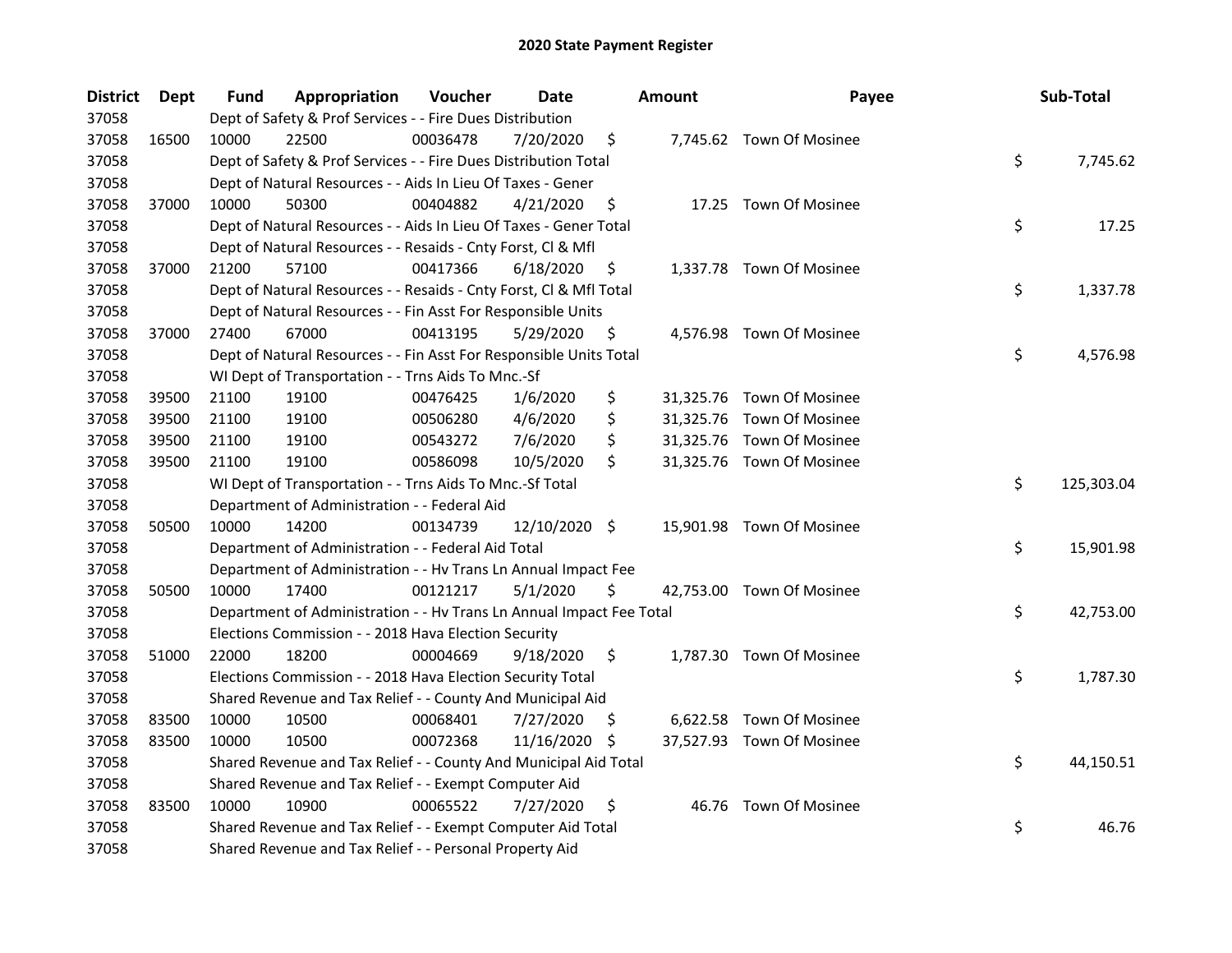| <b>District</b> | Dept  | <b>Fund</b> | Appropriation                                                   | <b>Voucher</b> | Date      | Amount<br><b>Pavee</b> |          | Sub-Total              |            |
|-----------------|-------|-------------|-----------------------------------------------------------------|----------------|-----------|------------------------|----------|------------------------|------------|
| 37058           | 83500 | 10000       | 11100                                                           | 00060909       | 5/4/2020  |                        | 420.90   | <b>Town Of Mosinee</b> |            |
| 37058           |       |             | Shared Revenue and Tax Relief - - Personal Property Aid Total   |                |           |                        |          |                        | 420.90     |
| 37058           |       |             | Shared Revenue and Tax Relief - - Lottery & Gaming Credit       |                |           |                        |          |                        |            |
| 37058           | 83500 | 52100       | 36300                                                           | 00055399       | 3/23/2020 |                        | 4.193.52 | Town Of Mosinee        |            |
| 37058           |       |             | Shared Revenue and Tax Relief - - Lottery & Gaming Credit Total |                |           |                        |          |                        | 4.193.52   |
| 37058 Total     |       |             |                                                                 |                |           |                        |          |                        | 248,234.64 |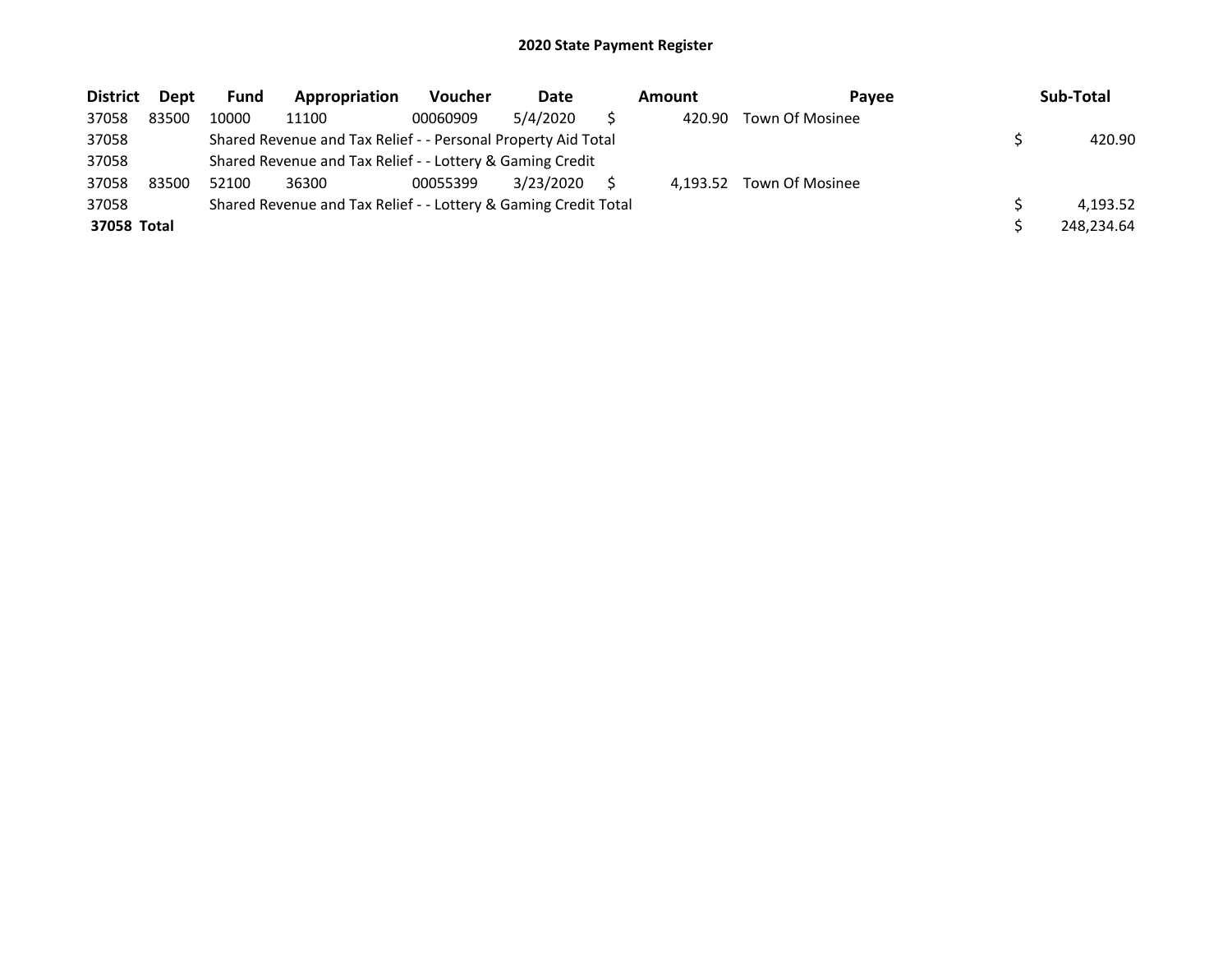| <b>District</b> | <b>Dept</b> | Fund  | Appropriation                                                      | Voucher  | Date          |     | <b>Amount</b> | Payee                    | Sub-Total       |
|-----------------|-------------|-------|--------------------------------------------------------------------|----------|---------------|-----|---------------|--------------------------|-----------------|
| 37060           |             |       | Dept of Safety & Prof Services - - Fire Dues Distribution          |          |               |     |               |                          |                 |
| 37060           | 16500       | 10000 | 22500                                                              | 00036479 | 7/20/2020     | \$  |               | 3,016.16 Town Of Norrie  |                 |
| 37060           |             |       | Dept of Safety & Prof Services - - Fire Dues Distribution Total    |          |               |     |               |                          | \$<br>3,016.16  |
| 37060           |             |       | Dept of Natural Resources - - Aids In Lieu Of Taxes - Gener        |          |               |     |               |                          |                 |
| 37060           | 37000       | 10000 | 50300                                                              | 00386786 | 1/31/2020     | \$  |               | 437.41 Town Of Norrie    |                 |
| 37060           |             |       | Dept of Natural Resources - - Aids In Lieu Of Taxes - Gener Total  |          |               |     |               |                          | \$<br>437.41    |
| 37060           |             |       | Dept of Natural Resources - - Resaids - Cnty Forst, Cl & Mfl       |          |               |     |               |                          |                 |
| 37060           | 37000       | 21200 | 57100                                                              | 00417367 | 6/18/2020     | \$  |               | 429.07 Town Of Norrie    |                 |
| 37060           |             |       | Dept of Natural Resources - - Resaids - Cnty Forst, Cl & Mfl Total |          |               |     |               |                          | \$<br>429.07    |
| 37060           |             |       | Dept of Natural Resources - - Fin Asst For Responsible Units       |          |               |     |               |                          |                 |
| 37060           | 37000       | 27400 | 67000                                                              | 00413105 | 5/29/2020     | \$  |               | 1,376.98 Town Of Norrie  |                 |
| 37060           |             |       | Dept of Natural Resources - - Fin Asst For Responsible Units Total |          |               |     |               |                          | \$<br>1,376.98  |
| 37060           |             |       | WI Dept of Transportation - - Trns Aids To Mnc.-Sf                 |          |               |     |               |                          |                 |
| 37060           | 39500       | 21100 | 19100                                                              | 00476426 | 1/6/2020      | \$  |               | 22,535.10 Town Of Norrie |                 |
| 37060           | 39500       | 21100 | 19100                                                              | 00506281 | 4/6/2020      | \$  |               | 22,535.10 Town Of Norrie |                 |
| 37060           | 39500       | 21100 | 19100                                                              | 00543273 | 7/6/2020      | \$  |               | 22,535.10 Town Of Norrie |                 |
| 37060           | 39500       | 21100 | 19100                                                              | 00586099 | 10/5/2020     | \$  |               | 22,535.10 Town Of Norrie |                 |
| 37060           |             |       | WI Dept of Transportation - - Trns Aids To Mnc.-Sf Total           |          |               |     |               |                          | \$<br>90,140.40 |
| 37060           |             |       | Department of Administration - - Federal Aid                       |          |               |     |               |                          |                 |
| 37060           | 50500       | 10000 | 14200                                                              | 00130000 | 10/2/2020     | \$  | 9,409.45      | Town Of Norrie           |                 |
| 37060           | 50500       | 10000 | 14200                                                              | 00134740 | 12/10/2020    | \$. | 6,734.55      | Town Of Norrie           |                 |
| 37060           | 50500       | 10000 | 14200                                                              | 00136375 | 12/17/2020 \$ |     |               | 1,637.82 Town Of Norrie  |                 |
| 37060           |             |       | Department of Administration - - Federal Aid Total                 |          |               |     |               |                          | \$<br>17,781.82 |
| 37060           |             |       | Elections Commission - - 2018 Hava Election Security               |          |               |     |               |                          |                 |
| 37060           | 51000       | 22000 | 18200                                                              | 00003416 | 6/26/2020     | \$  |               | 871.00 Town Of Norrie    |                 |
| 37060           |             |       | Elections Commission - - 2018 Hava Election Security Total         |          |               |     |               |                          | \$<br>871.00    |
| 37060           |             |       | Shared Revenue and Tax Relief - - County And Municipal Aid         |          |               |     |               |                          |                 |
| 37060           | 83500       | 10000 | 10500                                                              | 00068402 | 7/27/2020     | \$. |               | 6,767.85 Town Of Norrie  |                 |
| 37060           | 83500       | 10000 | 10500                                                              | 00072369 | 11/16/2020    | \$. |               | 38,351.18 Town Of Norrie |                 |
| 37060           |             |       | Shared Revenue and Tax Relief - - County And Municipal Aid Total   |          |               |     |               |                          | \$<br>45,119.03 |
| 37060           |             |       | Shared Revenue and Tax Relief - - Exempt Computer Aid              |          |               |     |               |                          |                 |
| 37060           | 83500       | 10000 | 10900                                                              | 00065523 | 7/27/2020     | \$  |               | 17.67 Town Of Norrie     |                 |
| 37060           |             |       | Shared Revenue and Tax Relief - - Exempt Computer Aid Total        |          |               |     |               |                          | \$<br>17.67     |
| 37060           |             |       | Shared Revenue and Tax Relief - - Utility Aid                      |          |               |     |               |                          |                 |
| 37060           | 83500       | 10000 | 11000                                                              | 00068402 | 7/27/2020     | \$  |               | 4.23 Town Of Norrie      |                 |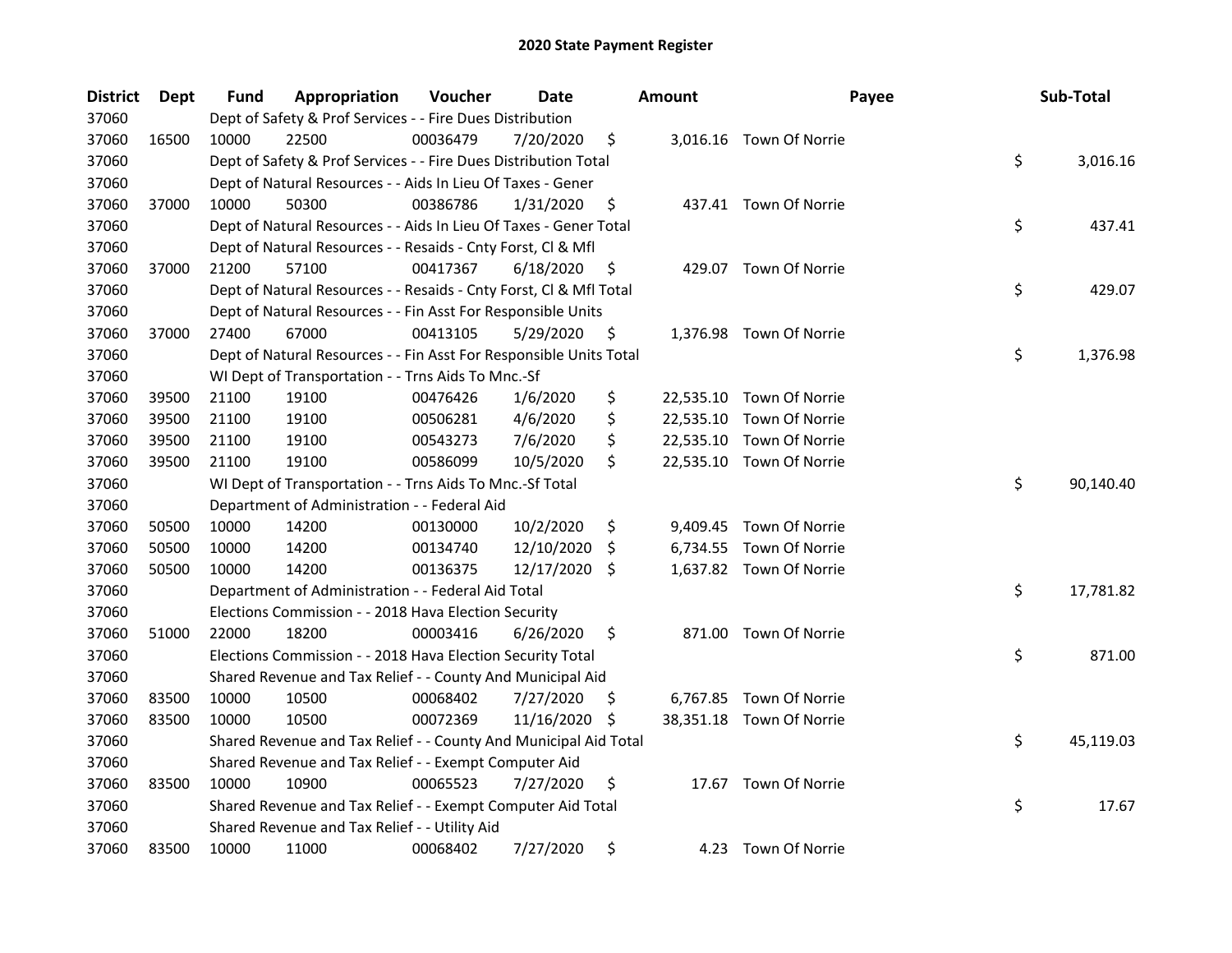| <b>District</b> | <b>Dept</b> | <b>Fund</b> | Appropriation                                                 | <b>Voucher</b> | Date       | Amount | Pavee          | Sub-Total  |
|-----------------|-------------|-------------|---------------------------------------------------------------|----------------|------------|--------|----------------|------------|
| 37060           | 83500       | 10000       | 11000                                                         | 00072369       | 11/16/2020 | 23.67  | Town Of Norrie |            |
| 37060           |             |             | Shared Revenue and Tax Relief - - Utility Aid Total           |                |            |        |                | 27.90      |
| 37060           |             |             | Shared Revenue and Tax Relief - - Personal Property Aid       |                |            |        |                |            |
| 37060           | 83500       | 10000       | 11100                                                         | 00060910       | 5/4/2020   | 372.92 | Town Of Norrie |            |
| 37060           |             |             | Shared Revenue and Tax Relief - - Personal Property Aid Total |                |            |        |                | 372.92     |
| 37060 Total     |             |             |                                                               |                |            |        |                | 159,590.36 |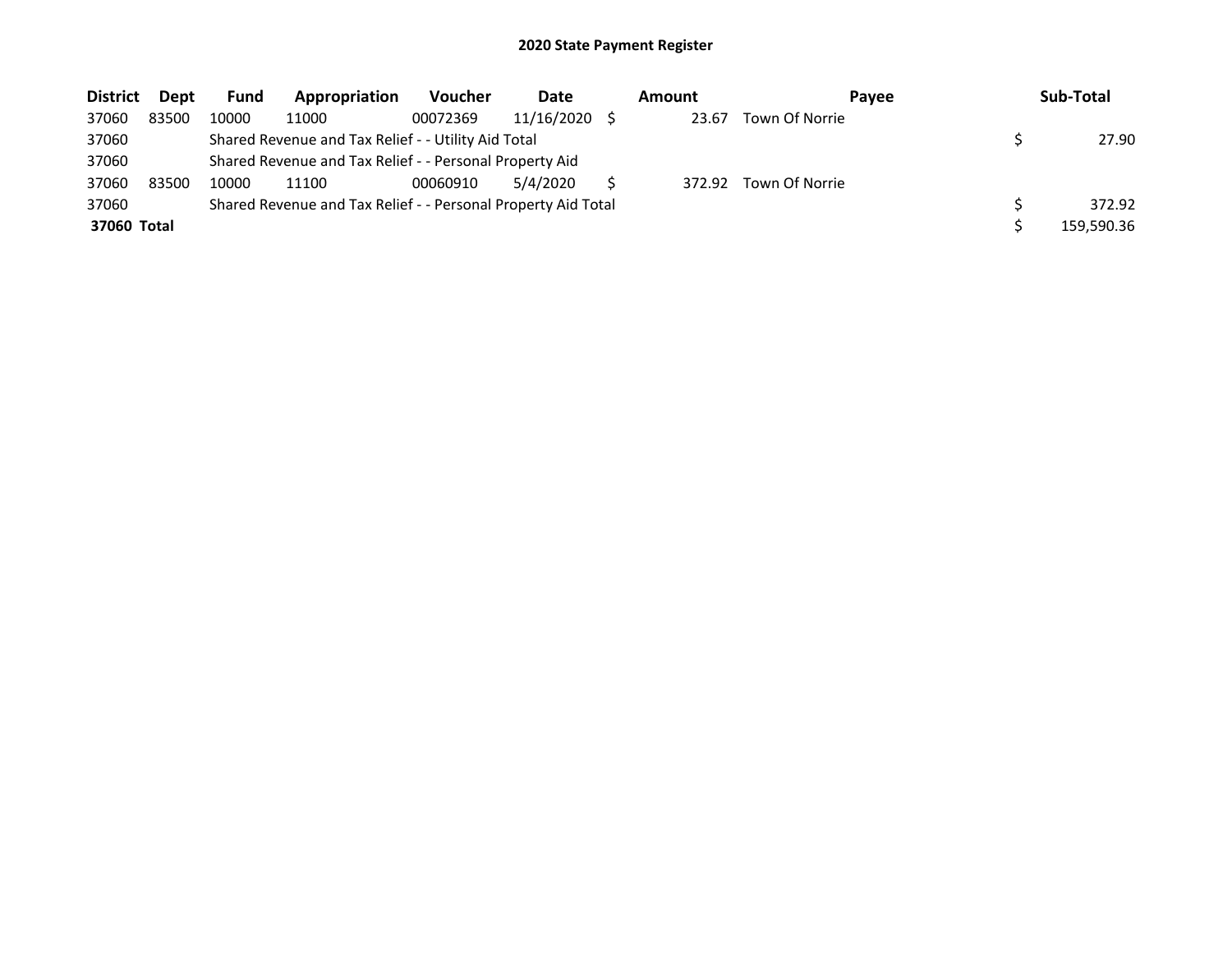| <b>District</b> | Dept  | Fund  | Appropriation                                                      | Voucher  | <b>Date</b>   |     | <b>Amount</b> | Payee                    | Sub-Total       |
|-----------------|-------|-------|--------------------------------------------------------------------|----------|---------------|-----|---------------|--------------------------|-----------------|
| 37062           |       |       | Dept of Safety & Prof Services - - Fire Dues Distribution          |          |               |     |               |                          |                 |
| 37062           | 16500 | 10000 | 22500                                                              | 00036480 | 7/20/2020     | \$  |               | 1,617.49 Town Of Plover  |                 |
| 37062           |       |       | Dept of Safety & Prof Services - - Fire Dues Distribution Total    |          |               |     |               |                          | \$<br>1,617.49  |
| 37062           |       |       | Dept of Natural Resources - - Aids In Lieu Of Taxes - Gener        |          |               |     |               |                          |                 |
| 37062           | 37000 | 10000 | 50300                                                              | 00386766 | 1/31/2020     | \$  |               | 1,493.54 Town Of Plover  |                 |
| 37062           | 37000 | 10000 | 50300                                                              | 00386767 | 1/31/2020     | \$  | 7,758.62      | Town Of Plover           |                 |
| 37062           | 37000 | 10000 | 50300                                                              | 00403946 | 4/21/2020     | \$  |               | 452.01 Town Of Plover    |                 |
| 37062           |       |       | Dept of Natural Resources - - Aids In Lieu Of Taxes - Gener Total  |          |               |     |               |                          | \$<br>9,704.17  |
| 37062           |       |       | Dept of Natural Resources - - Resaids - Cnty Forst, Cl & Mfl       |          |               |     |               |                          |                 |
| 37062           | 37000 | 21200 | 57100                                                              | 00417368 | 6/18/2020     | \$  |               | 1,400.64 Town Of Plover  |                 |
| 37062           |       |       | Dept of Natural Resources - - Resaids - Cnty Forst, Cl & Mfl Total |          |               |     |               |                          | \$<br>1,400.64  |
| 37062           |       |       | Dept of Natural Resources - - Aids In Lieu Of Taxes - Sum S        |          |               |     |               |                          |                 |
| 37062           | 37000 | 21200 | 57900                                                              | 00403947 | 4/21/2020     | \$  |               | 614.66 Town Of Plover    |                 |
| 37062           |       |       | Dept of Natural Resources - - Aids In Lieu Of Taxes - Sum S Total  |          |               |     |               |                          | \$<br>614.66    |
| 37062           |       |       | Dept of Natural Resources - - Fin Asst For Responsible Units       |          |               |     |               |                          |                 |
| 37062           | 37000 | 27400 | 67000                                                              | 00413169 | 5/29/2020     | \$  |               | 1,865.02 Town Of Plover  |                 |
| 37062           |       |       | Dept of Natural Resources - - Fin Asst For Responsible Units Total |          |               |     |               |                          | \$<br>1,865.02  |
| 37062           |       |       | WI Dept of Transportation - - Trns Aids To Mnc.-Sf                 |          |               |     |               |                          |                 |
| 37062           | 39500 | 21100 | 19100                                                              | 00476427 | 1/6/2020      | \$  |               | 21,378.78 Town Of Plover |                 |
| 37062           | 39500 | 21100 | 19100                                                              | 00506282 | 4/6/2020      | \$  | 21,378.78     | Town Of Plover           |                 |
| 37062           | 39500 | 21100 | 19100                                                              | 00543274 | 7/6/2020      | \$  | 21,378.78     | Town Of Plover           |                 |
| 37062           | 39500 | 21100 | 19100                                                              | 00586100 | 10/5/2020     | \$  |               | 21,378.78 Town Of Plover |                 |
| 37062           |       |       | WI Dept of Transportation - - Trns Aids To Mnc.-Sf Total           |          |               |     |               |                          | \$<br>85,515.12 |
| 37062           |       |       | Department of Administration - - Federal Aid                       |          |               |     |               |                          |                 |
| 37062           | 50500 | 10000 | 14200                                                              | 00134741 | 12/10/2020    | -\$ | 11,234.00     | Town Of Plover           |                 |
| 37062           | 50500 | 10000 | 14200                                                              | 00136376 | 12/17/2020 \$ |     | 677.30        | Town Of Plover           |                 |
| 37062           |       |       | Department of Administration - - Federal Aid Total                 |          |               |     |               |                          | \$<br>11,911.30 |
| 37062           |       |       | Elections Commission - - 2018 Hava Election Security               |          |               |     |               |                          |                 |
| 37062           | 51000 | 22000 | 18200                                                              | 00004680 | 9/18/2020     | \$  |               | 1,200.00 Town Of Plover  |                 |
| 37062           |       |       | Elections Commission - - 2018 Hava Election Security Total         |          |               |     |               |                          | \$<br>1,200.00  |
| 37062           |       |       | Shared Revenue and Tax Relief - - County And Municipal Aid         |          |               |     |               |                          |                 |
| 37062           | 83500 | 10000 | 10500                                                              | 00068403 | 7/27/2020     | Ş   |               | 4,631.51 Town Of Plover  |                 |
| 37062           | 83500 | 10000 | 10500                                                              | 00072370 | 11/16/2020    | \$  |               | 26,245.21 Town Of Plover |                 |
| 37062           |       |       | Shared Revenue and Tax Relief - - County And Municipal Aid Total   |          |               |     |               |                          | \$<br>30,876.72 |
| 37062           |       |       | Shared Revenue and Tax Relief - - Exempt Computer Aid              |          |               |     |               |                          |                 |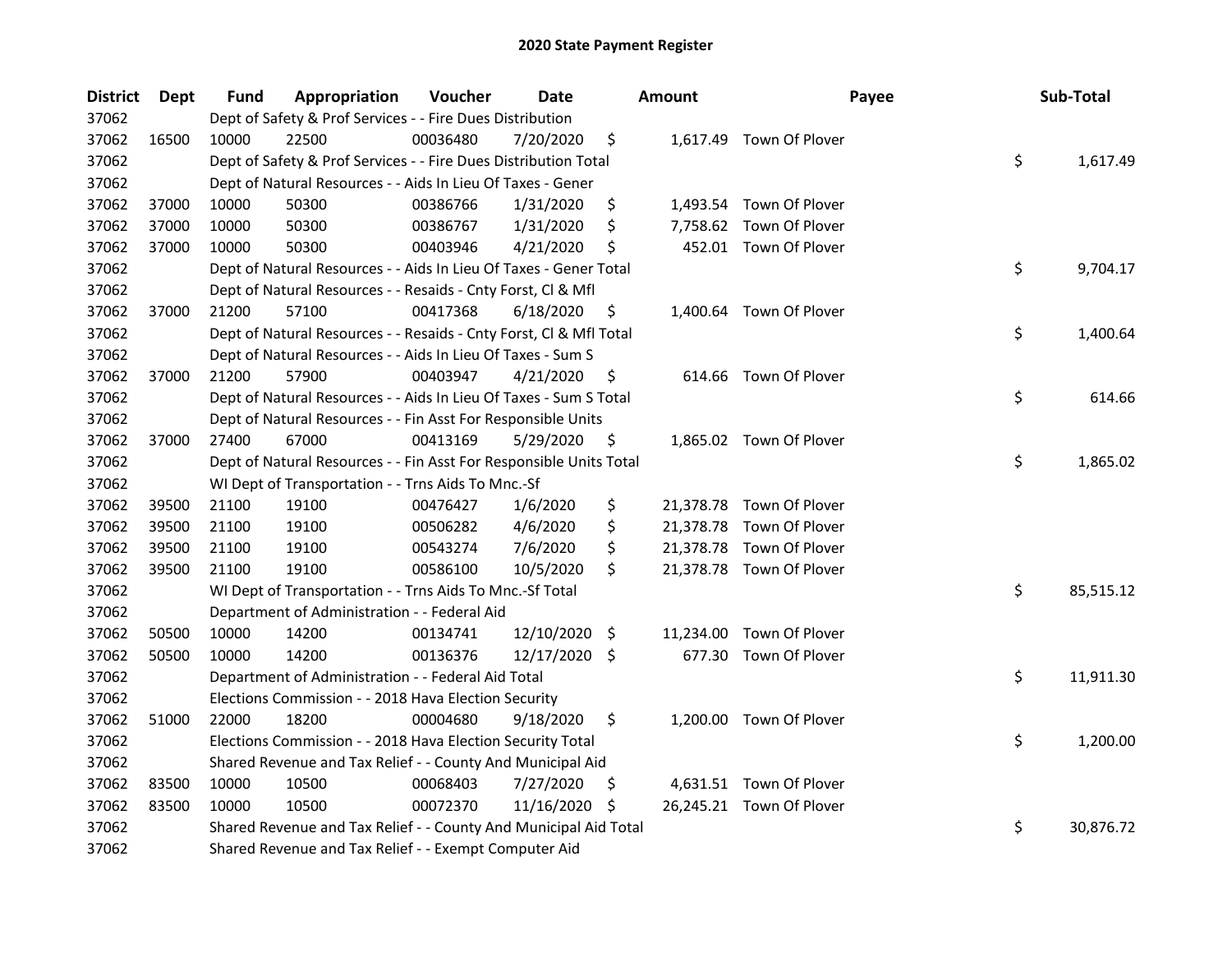| <b>District</b> | Dept  | <b>Fund</b> | Appropriation                                                 | <b>Voucher</b> | Date      | Amount | Payee          | Sub-Total  |
|-----------------|-------|-------------|---------------------------------------------------------------|----------------|-----------|--------|----------------|------------|
| 37062           | 83500 | 10000       | 10900                                                         | 00065524       | 7/27/2020 | 13.51  | Town Of Plover |            |
| 37062           |       |             | Shared Revenue and Tax Relief - - Exempt Computer Aid Total   |                |           |        |                | 13.51      |
| 37062           |       |             | Shared Revenue and Tax Relief - - Personal Property Aid       |                |           |        |                |            |
| 37062           | 83500 | 10000       | 11100                                                         | 00060911       | 5/4/2020  | 255.52 | Town Of Plover |            |
| 37062           |       |             | Shared Revenue and Tax Relief - - Personal Property Aid Total |                |           |        |                | 255.52     |
| 37062 Total     |       |             |                                                               |                |           |        |                | 144.974.15 |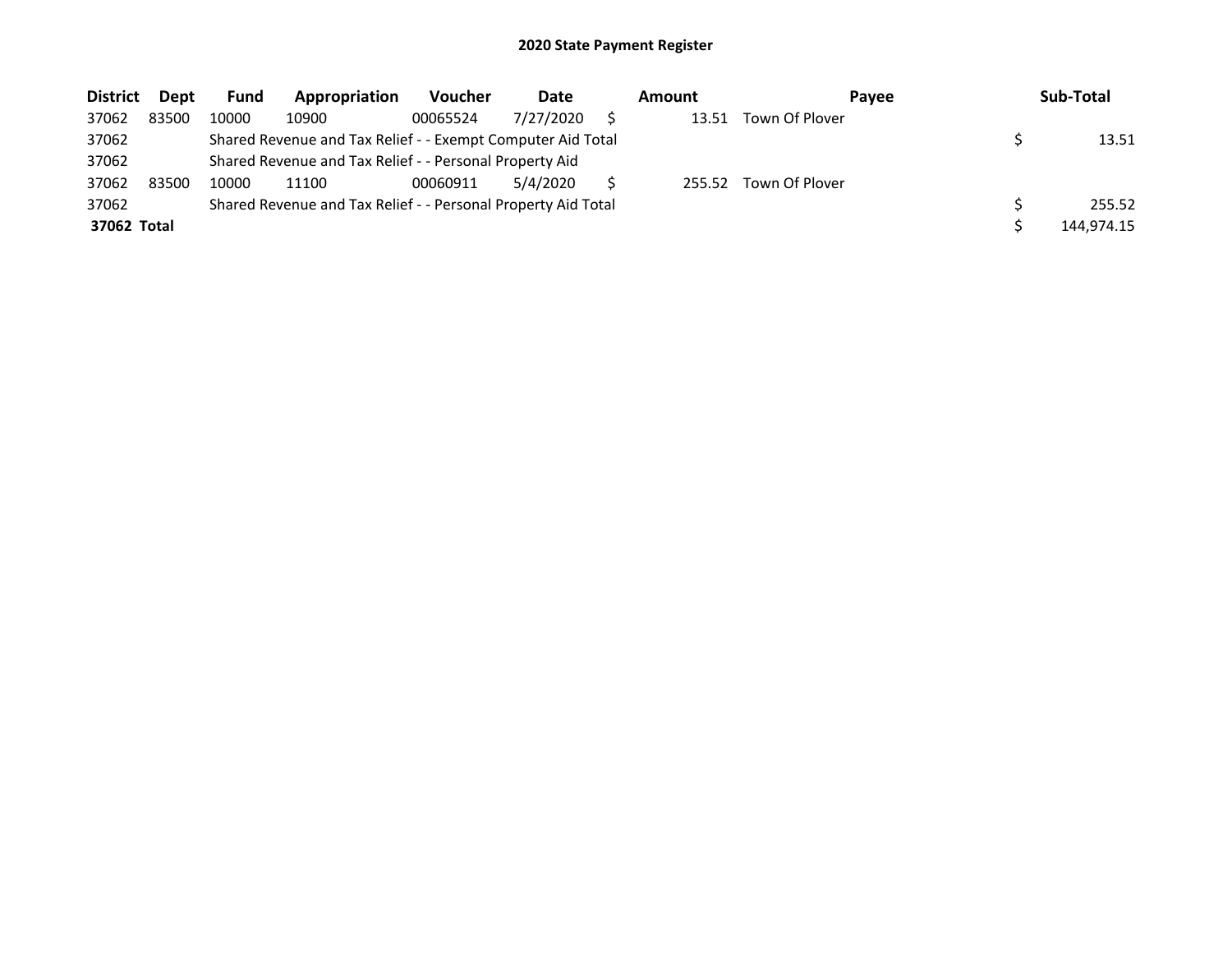| <b>District</b> | Dept  | Fund  | Appropriation                                                        | <b>Voucher</b> | Date       |     | <b>Amount</b> |                        | Payee | Sub-Total        |
|-----------------|-------|-------|----------------------------------------------------------------------|----------------|------------|-----|---------------|------------------------|-------|------------------|
| 37064           |       |       | Dept of Safety & Prof Services - - Fire Dues Distribution            |                |            |     |               |                        |       |                  |
| 37064           | 16500 | 10000 | 22500                                                                | 00036481       | 7/20/2020  | \$. |               | 3,981.76 Town Of Reid  |       |                  |
| 37064           |       |       | Dept of Safety & Prof Services - - Fire Dues Distribution Total      |                |            |     |               |                        |       | \$<br>3,981.76   |
| 37064           |       |       | Dept of Natural Resources - - Resaids - Cnty Forst, Cl & Mfl         |                |            |     |               |                        |       |                  |
| 37064           | 37000 | 21200 | 57100                                                                | 00417369       | 6/18/2020  | -\$ |               | 1,595.97 Town Of Reid  |       |                  |
| 37064           |       |       | Dept of Natural Resources - - Resaids - Cnty Forst, CI & Mfl Total   |                |            |     |               |                        |       | \$<br>1,595.97   |
| 37064           |       |       | Dept of Natural Resources - - Fin Asst For Responsible Units         |                |            |     |               |                        |       |                  |
| 37064           | 37000 | 27400 | 67000                                                                | 00413184       | 5/29/2020  | S   | 525.28        | Town Of Reid           |       |                  |
| 37064           |       |       | Dept of Natural Resources - - Fin Asst For Responsible Units Total   |                |            |     |               |                        |       | \$<br>525.28     |
| 37064           |       |       | WI Dept of Transportation - - Trns Aids To Mnc.-Sf                   |                |            |     |               |                        |       |                  |
| 37064           | 39500 | 21100 | 19100                                                                | 00476428       | 1/6/2020   | \$  | 29,637.27     | Town Of Reid           |       |                  |
| 37064           | 39500 | 21100 | 19100                                                                | 00506283       | 4/6/2020   | \$  | 29,637.27     | Town Of Reid           |       |                  |
| 37064           | 39500 | 21100 | 19100                                                                | 00543275       | 7/6/2020   | \$  | 29,637.27     | Town Of Reid           |       |                  |
| 37064           | 39500 | 21100 | 19100                                                                | 00586101       | 10/5/2020  | \$  | 29,637.27     | Town Of Reid           |       |                  |
| 37064           |       |       | WI Dept of Transportation - - Trns Aids To Mnc.-Sf Total             |                |            |     |               |                        |       | \$<br>118,549.08 |
| 37064           |       |       | Department of Administration - - Hv Trans Ln Annual Impact Fee       |                |            |     |               |                        |       |                  |
| 37064           | 50500 | 10000 | 17400                                                                | 00121298       | 5/1/2020   | \$  |               | 47,537.00 Town Of Reid |       |                  |
| 37064           |       |       | Department of Administration - - Hv Trans Ln Annual Impact Fee Total |                |            |     |               |                        |       | \$<br>47,537.00  |
| 37064           |       |       | Shared Revenue and Tax Relief - - County And Municipal Aid           |                |            |     |               |                        |       |                  |
| 37064           | 83500 | 10000 | 10500                                                                | 00068404       | 7/27/2020  | S.  |               | 3,696.60 Town Of Reid  |       |                  |
| 37064           | 83500 | 10000 | 10500                                                                | 00072371       | 11/16/2020 | -S  |               | 20,947.40 Town Of Reid |       |                  |
| 37064           |       |       | Shared Revenue and Tax Relief - - County And Municipal Aid Total     |                |            |     |               |                        |       | \$<br>24,644.00  |
| 37064           |       |       | Shared Revenue and Tax Relief - - Exempt Computer Aid                |                |            |     |               |                        |       |                  |
| 37064           | 83500 | 10000 | 10900                                                                | 00065525       | 7/27/2020  | S.  |               | 3.11 Town Of Reid      |       |                  |
| 37064           |       |       | Shared Revenue and Tax Relief - - Exempt Computer Aid Total          |                |            |     |               |                        |       | \$<br>3.11       |
| 37064           |       |       | Shared Revenue and Tax Relief - - Personal Property Aid              |                |            |     |               |                        |       |                  |
| 37064           | 83500 | 10000 | 11100                                                                | 00060912       | 5/4/2020   | \$  |               | 45.72 Town Of Reid     |       |                  |
| 37064           |       |       | Shared Revenue and Tax Relief - - Personal Property Aid Total        |                |            |     |               |                        |       | \$<br>45.72      |
| 37064 Total     |       |       |                                                                      |                |            |     |               |                        |       | \$<br>196,881.92 |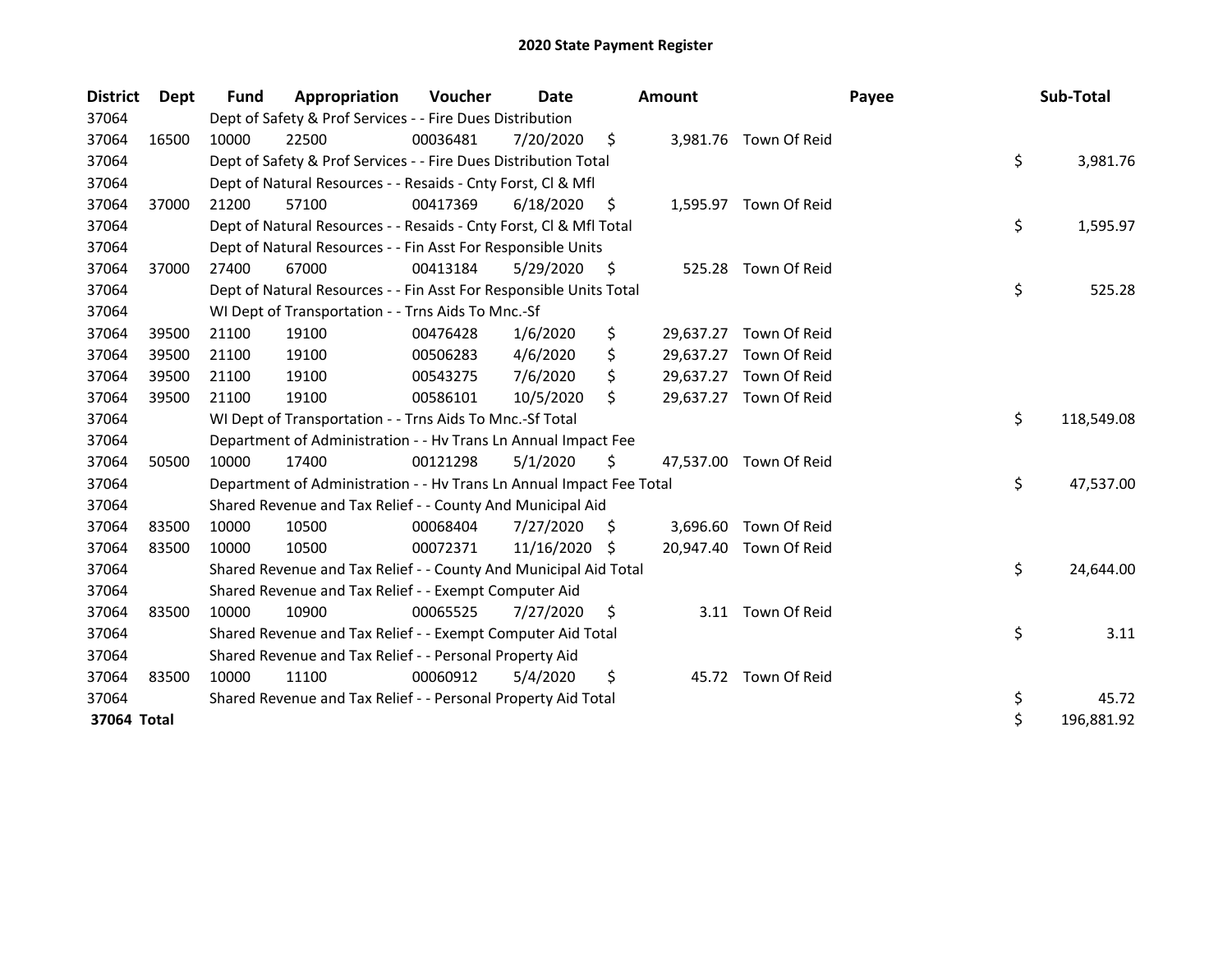| <b>District</b> | <b>Dept</b> | Fund  | Appropriation                                                      | Voucher  | Date       |     | <b>Amount</b> | Payee                       | Sub-Total        |
|-----------------|-------------|-------|--------------------------------------------------------------------|----------|------------|-----|---------------|-----------------------------|------------------|
| 37066           |             |       | Dept of Safety & Prof Services - - Fire Dues Distribution          |          |            |     |               |                             |                  |
| 37066           | 16500       | 10000 | 22500                                                              | 00036482 | 7/20/2020  | \$  |               | 3,526.77 Town Of Rib Falls  |                  |
| 37066           |             |       | Dept of Safety & Prof Services - - Fire Dues Distribution Total    |          |            |     |               |                             | \$<br>3,526.77   |
| 37066           |             |       | Dept of Natural Resources - - Resaids - Cnty Forst, Cl & Mfl       |          |            |     |               |                             |                  |
| 37066           | 37000       | 21200 | 57100                                                              | 00417370 | 6/18/2020  | \$  |               | 264.66 Town Of Rib Falls    |                  |
| 37066           |             |       | Dept of Natural Resources - - Resaids - Cnty Forst, Cl & Mfl Total |          |            |     |               |                             | \$<br>264.66     |
| 37066           |             |       | Dept of Natural Resources - - Fin Asst For Responsible Units       |          |            |     |               |                             |                  |
| 37066           | 37000       | 27400 | 67000                                                              | 00413261 | 5/29/2020  | \$  |               | 2,560.71 Town Of Rib Falls  |                  |
| 37066           |             |       | Dept of Natural Resources - - Fin Asst For Responsible Units Total |          |            |     |               |                             | \$<br>2,560.71   |
| 37066           |             |       | WI Dept of Transportation - - Trns Aids To Mnc.-Sf                 |          |            |     |               |                             |                  |
| 37066           | 39500       | 21100 | 19100                                                              | 00476429 | 1/6/2020   | \$  |               | 29,203.65 Town Of Rib Falls |                  |
| 37066           | 39500       | 21100 | 19100                                                              | 00506284 | 4/6/2020   | \$  |               | 29,203.65 Town Of Rib Falls |                  |
| 37066           | 39500       | 21100 | 19100                                                              | 00543276 | 7/6/2020   | \$  | 29,203.65     | Town Of Rib Falls           |                  |
| 37066           | 39500       | 21100 | 19100                                                              | 00586102 | 10/5/2020  | \$  |               | 29,203.65 Town Of Rib Falls |                  |
| 37066           |             |       | WI Dept of Transportation - - Trns Aids To Mnc.-Sf Total           |          |            |     |               |                             | \$<br>116,814.60 |
| 37066           |             |       | Department of Administration - - Federal Aid                       |          |            |     |               |                             |                  |
| 37066           | 50500       | 10000 | 14200                                                              | 00130001 | 10/2/2020  | \$  | 406.71        | Town Of Rib Falls           |                  |
| 37066           | 50500       | 10000 | 14200                                                              | 00134742 | 12/10/2020 | \$. | 15,834.29     | Town Of Rib Falls           |                  |
| 37066           | 50500       | 10000 | 14200                                                              | 00136377 | 12/17/2020 | \$  |               | 375.71 Town Of Rib Falls    |                  |
| 37066           |             |       | Department of Administration - - Federal Aid Total                 |          |            |     |               |                             | \$<br>16,616.71  |
| 37066           |             |       | Elections Commission - - 2018 Hava Election Security               |          |            |     |               |                             |                  |
| 37066           | 51000       | 22000 | 18200                                                              | 00003971 | 7/28/2020  | \$  |               | 885.30 Town Of Rib Falls    |                  |
| 37066           |             |       | Elections Commission - - 2018 Hava Election Security Total         |          |            |     |               |                             | \$<br>885.30     |
| 37066           |             |       | Shared Revenue and Tax Relief - - County And Municipal Aid         |          |            |     |               |                             |                  |
| 37066           | 83500       | 10000 | 10500                                                              | 00068405 | 7/27/2020  | \$. |               | 4,838.21 Town Of Rib Falls  |                  |
| 37066           | 83500       | 10000 | 10500                                                              | 00072372 | 11/16/2020 | \$, |               | 27,416.52 Town Of Rib Falls |                  |
| 37066           |             |       | Shared Revenue and Tax Relief - - County And Municipal Aid Total   |          |            |     |               |                             | \$<br>32,254.73  |
| 37066           |             |       | Shared Revenue and Tax Relief - - Exempt Computer Aid              |          |            |     |               |                             |                  |
| 37066           | 83500       | 10000 | 10900                                                              | 00065526 | 7/27/2020  | \$  |               | 7.27 Town Of Rib Falls      |                  |
| 37066           |             |       | Shared Revenue and Tax Relief - - Exempt Computer Aid Total        |          |            |     |               |                             | \$<br>7.27       |
| 37066           |             |       | Shared Revenue and Tax Relief - - Personal Property Aid            |          |            |     |               |                             |                  |
| 37066           | 83500       | 10000 | 11100                                                              | 00060913 | 5/4/2020   | \$  |               | 139.92 Town Of Rib Falls    |                  |
| 37066           |             |       | Shared Revenue and Tax Relief - - Personal Property Aid Total      |          |            |     |               |                             | \$<br>139.92     |
| 37066           |             |       | Shared Revenue and Tax Relief - - Lottery & Gaming Credit          |          |            |     |               |                             |                  |
| 37066           | 83500       | 52100 | 36300                                                              | 00055400 | 3/23/2020  | \$  |               | 213.05 Town Of Rib Falls    |                  |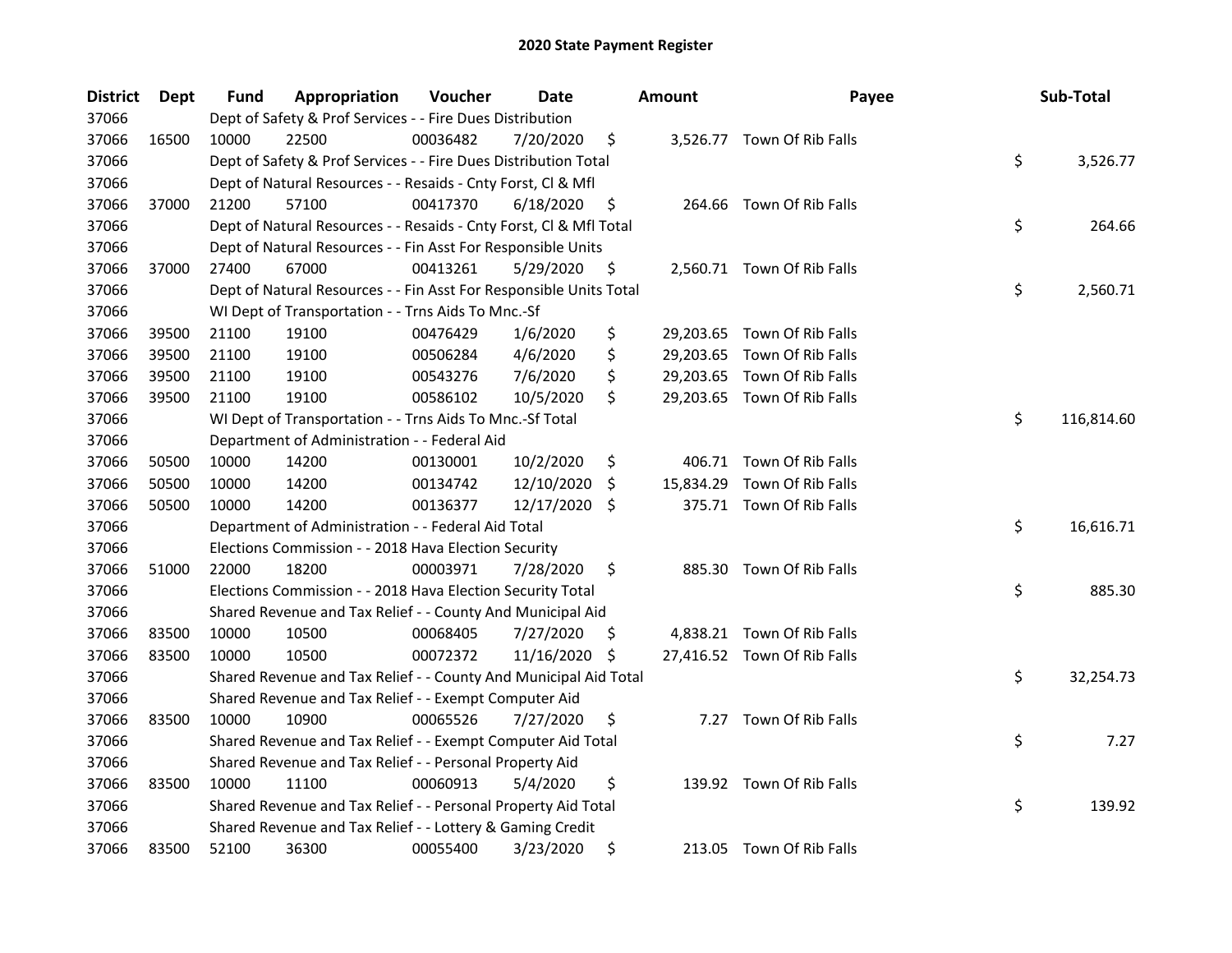| District Dept | Fund | Appropriation                                                   | <b>Voucher</b> | Date | Amount | Payee | Sub-Total  |
|---------------|------|-----------------------------------------------------------------|----------------|------|--------|-------|------------|
| 37066         |      | Shared Revenue and Tax Relief - - Lottery & Gaming Credit Total |                |      |        |       | 213.05     |
| 37066 Total   |      |                                                                 |                |      |        |       | 173.283.72 |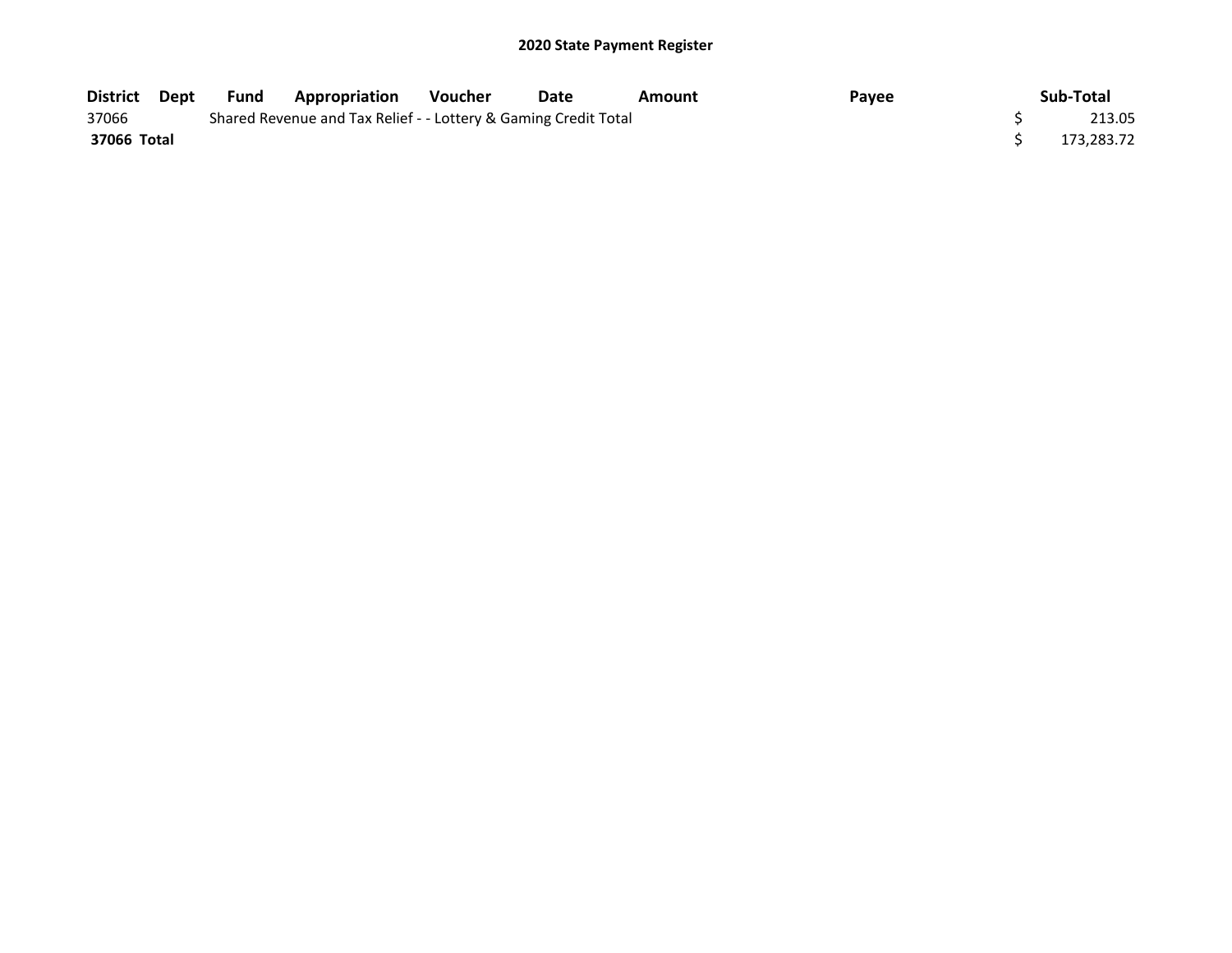| <b>District</b> | <b>Dept</b> | Fund  | Appropriation                                                      | Voucher  | Date       | <b>Amount</b>   | Payee                           | Sub-Total        |
|-----------------|-------------|-------|--------------------------------------------------------------------|----------|------------|-----------------|---------------------------------|------------------|
| 37068           |             |       | Dept of Safety & Prof Services - - Fire Dues Distribution          |          |            |                 |                                 |                  |
| 37068           | 16500       | 10000 | 22500                                                              | 00036483 | 7/20/2020  | \$              | 32,717.49 Town of Rib Mountain  |                  |
| 37068           |             |       | Dept of Safety & Prof Services - - Fire Dues Distribution Total    |          |            |                 |                                 | \$<br>32,717.49  |
| 37068           |             |       | Dept of Natural Resources - - Aids In Lieu Of Taxes - Gener        |          |            |                 |                                 |                  |
| 37068           | 37000       | 10000 | 50300                                                              | 00386824 | 1/31/2020  | \$              | 1,250.52 Town of Rib Mountain   |                  |
| 37068           | 37000       | 10000 | 50300                                                              | 00386825 | 1/31/2020  | \$<br>70,051.41 | Town of Rib Mountain            |                  |
| 37068           | 37000       | 10000 | 50300                                                              | 00405279 | 4/21/2020  | \$<br>454.90    | Town of Rib Mountain            |                  |
| 37068           |             |       | Dept of Natural Resources - - Aids In Lieu Of Taxes - Gener Total  |          |            |                 |                                 | \$<br>71,756.83  |
| 37068           |             |       | Dept of Natural Resources - - Resaids - Cnty Forst, Cl & Mfl       |          |            |                 |                                 |                  |
| 37068           | 37000       | 21200 | 57100                                                              | 00417371 | 6/18/2020  | \$              | 1,161.85 Town of Rib Mountain   |                  |
| 37068           |             |       | Dept of Natural Resources - - Resaids - Cnty Forst, Cl & Mfl Total |          |            |                 |                                 | \$<br>1,161.85   |
| 37068           |             |       | Dept of Natural Resources - - Aids In Lieu Of Taxes - Sum S        |          |            |                 |                                 |                  |
| 37068           | 37000       | 21200 | 57900                                                              | 00405280 | 4/21/2020  | \$<br>535.69    | Town of Rib Mountain            |                  |
| 37068           |             |       | Dept of Natural Resources - - Aids In Lieu Of Taxes - Sum S Total  |          |            |                 |                                 | \$<br>535.69     |
| 37068           |             |       | Dept of Natural Resources - - Fin Asst For Responsible Units       |          |            |                 |                                 |                  |
| 37068           | 37000       | 27400 | 67000                                                              | 00413229 | 5/29/2020  | \$              | 45,612.88 Town of Rib Mountain  |                  |
| 37068           |             |       | Dept of Natural Resources - - Fin Asst For Responsible Units Total |          |            |                 |                                 | \$<br>45,612.88  |
| 37068           |             |       | Dept of Natural Resources - - Recycling Consolidation Grants       |          |            |                 |                                 |                  |
| 37068           | 37000       | 27400 | 67300                                                              | 00413229 | 5/29/2020  | \$              | 1,762.02 Town of Rib Mountain   |                  |
| 37068           |             |       | Dept of Natural Resources - - Recycling Consolidation Grants Total |          |            |                 |                                 | \$<br>1,762.02   |
| 37068           |             |       | WI Dept of Transportation - - Trns Aids To Mnc.-Sf                 |          |            |                 |                                 |                  |
| 37068           | 39500       | 21100 | 19100                                                              | 00476430 | 1/6/2020   | \$              | 91,572.82 Town of Rib Mountain  |                  |
| 37068           | 39500       | 21100 | 19100                                                              | 00506285 | 4/6/2020   | \$              | 91,572.82 Town of Rib Mountain  |                  |
| 37068           | 39500       | 21100 | 19100                                                              | 00543277 | 7/6/2020   | \$              | 91,572.82 Town of Rib Mountain  |                  |
| 37068           | 39500       | 21100 | 19100                                                              | 00586103 | 10/5/2020  | \$              | 91,572.83 Town of Rib Mountain  |                  |
| 37068           |             |       | WI Dept of Transportation - - Trns Aids To Mnc.-Sf Total           |          |            |                 |                                 | \$<br>366,291.29 |
| 37068           |             |       | WI Dept of Transportation - - Trnsprt Alternats Ff                 |          |            |                 |                                 |                  |
| 37068           | 39500       | 21100 | 22700                                                              | 00552921 | 7/16/2020  | \$              | 75,091.53 Town of Rib Mountain  |                  |
| 37068           | 39500       | 21100 | 22700                                                              | 00570555 | 8/20/2020  | \$              | 128,119.67 Town of Rib Mountain |                  |
| 37068           | 39500       | 21100 | 22700                                                              | 00588171 | 9/22/2020  | \$              | 248,081.92 Town of Rib Mountain |                  |
| 37068           |             |       | WI Dept of Transportation - - Trnsprt Alternats Ff Total           |          |            |                 |                                 | \$<br>451,293.12 |
| 37068           |             |       | Department of Administration - - Federal Aid                       |          |            |                 |                                 |                  |
| 37068           | 50500       | 10000 | 14200                                                              | 00126682 | 8/12/2020  | \$              | 4,523.33 Town of Rib Mountain   |                  |
| 37068           | 50500       | 10000 | 14200                                                              | 00130002 | 10/2/2020  | \$<br>13,020.80 | Town of Rib Mountain            |                  |
| 37068           | 50500       | 10000 | 14200                                                              | 00134743 | 12/10/2020 | \$              | 45,949.87 Town of Rib Mountain  |                  |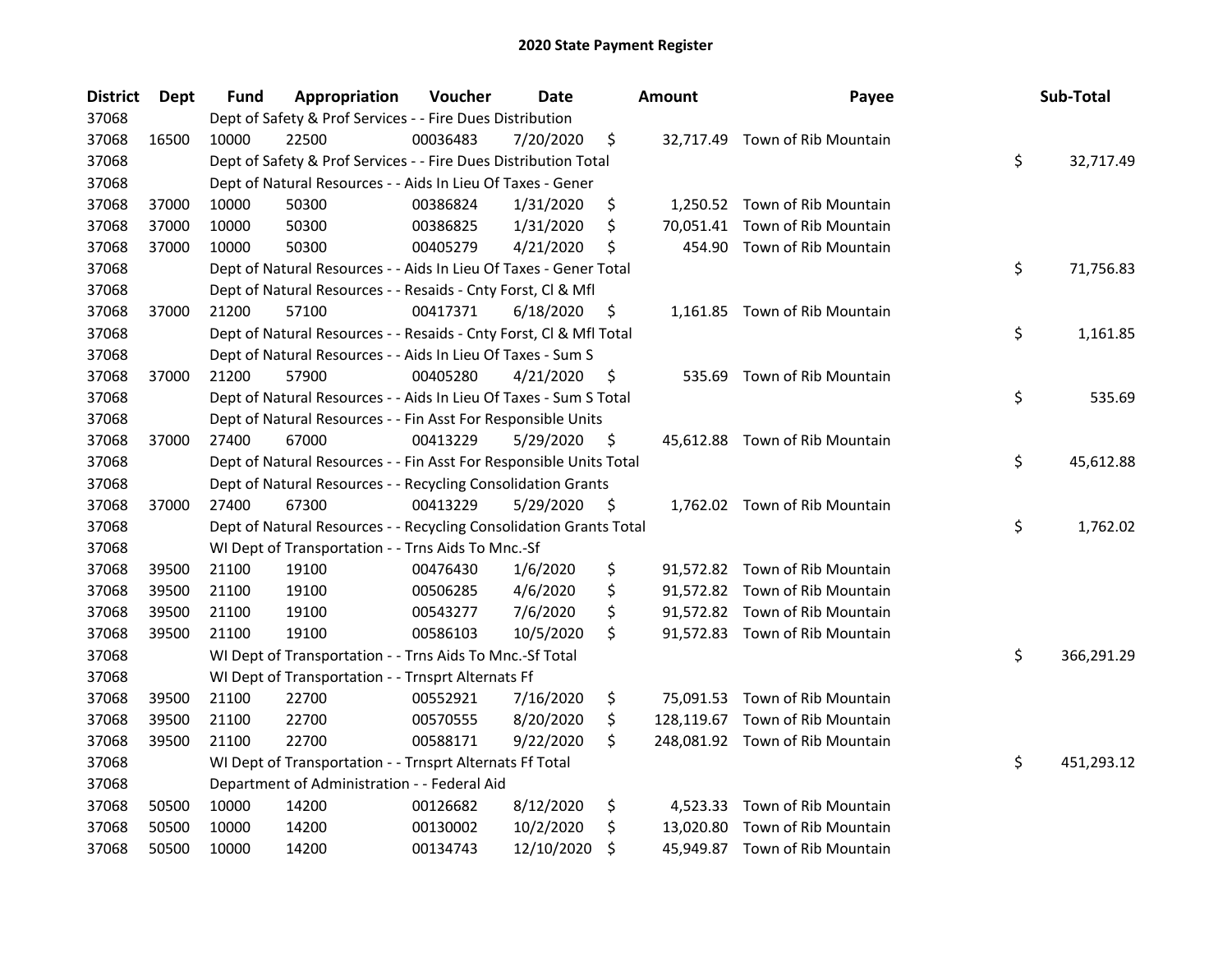| District    | <b>Dept</b> | <b>Fund</b> | Appropriation                                                        | Voucher  | Date            |    | <b>Amount</b> | Payee                          | Sub-Total          |
|-------------|-------------|-------------|----------------------------------------------------------------------|----------|-----------------|----|---------------|--------------------------------|--------------------|
| 37068       | 50500       | 10000       | 14200                                                                | 00136378 | $12/17/2020$ \$ |    | 7,002.24      | Town of Rib Mountain           |                    |
| 37068       |             |             | Department of Administration - - Federal Aid Total                   |          |                 |    |               |                                | \$<br>70,496.24    |
| 37068       |             |             | Department of Administration - - Hv Trans Ln Annual Impact Fee       |          |                 |    |               |                                |                    |
| 37068       | 50500       | 10000       | 17400                                                                | 00121222 | 5/1/2020        | S. | 8,905.00      | Town of Rib Mountain           |                    |
| 37068       |             |             | Department of Administration - - Hv Trans Ln Annual Impact Fee Total |          |                 |    |               |                                | \$<br>8,905.00     |
| 37068       |             |             | Elections Commission - - 2018 Hava Election Security                 |          |                 |    |               |                                |                    |
| 37068       | 51000       | 22000       | 18200                                                                | 00003622 | 6/30/2020       | S. | 5,505.30      | Town of Rib Mountain           |                    |
| 37068       |             |             | Elections Commission - - 2018 Hava Election Security Total           |          |                 |    |               |                                | \$<br>5,505.30     |
| 37068       |             |             | Shared Revenue and Tax Relief - - County And Municipal Aid           |          |                 |    |               |                                |                    |
| 37068       | 83500       | 10000       | 10500                                                                | 00068406 | 7/27/2020       | S  | 13,235.25     | Town of Rib Mountain           |                    |
| 37068       | 83500       | 10000       | 10500                                                                | 00072373 | 11/16/2020      | -S |               | 74,999.78 Town of Rib Mountain |                    |
| 37068       |             |             | Shared Revenue and Tax Relief - - County And Municipal Aid Total     |          |                 |    |               |                                | \$<br>88,235.03    |
| 37068       |             |             | Shared Revenue and Tax Relief - - Exempt Computer Aid                |          |                 |    |               |                                |                    |
| 37068       | 83500       | 10000       | 10900                                                                | 00065527 | 7/27/2020       | Ŝ. |               | 10,742.78 Town of Rib Mountain |                    |
| 37068       |             |             | Shared Revenue and Tax Relief - - Exempt Computer Aid Total          |          |                 |    |               |                                | \$<br>10,742.78    |
| 37068       |             |             | Shared Revenue and Tax Relief - - Personal Property Aid              |          |                 |    |               |                                |                    |
| 37068       | 83500       | 10000       | 11100                                                                | 00060914 | 5/4/2020        | Ŝ. | 24.246.49     | Town of Rib Mountain           |                    |
| 37068       |             |             | Shared Revenue and Tax Relief - - Personal Property Aid Total        |          |                 |    |               |                                | \$<br>24,246.49    |
| 37068       |             |             | Shared Revenue and Tax Relief - - Payments For Municipal Svcs        |          |                 |    |               |                                |                    |
| 37068       | 83500       | 10000       | 50100                                                                | 00054953 | 2/3/2020        | \$ | 4,234.16      | Town of Rib Mountain           |                    |
| 37068       |             |             | Shared Revenue and Tax Relief - - Payments For Municipal Svcs Total  |          |                 |    |               |                                | \$<br>4,234.16     |
| 37068 Total |             |             |                                                                      |          |                 |    |               |                                | \$<br>1,183,496.17 |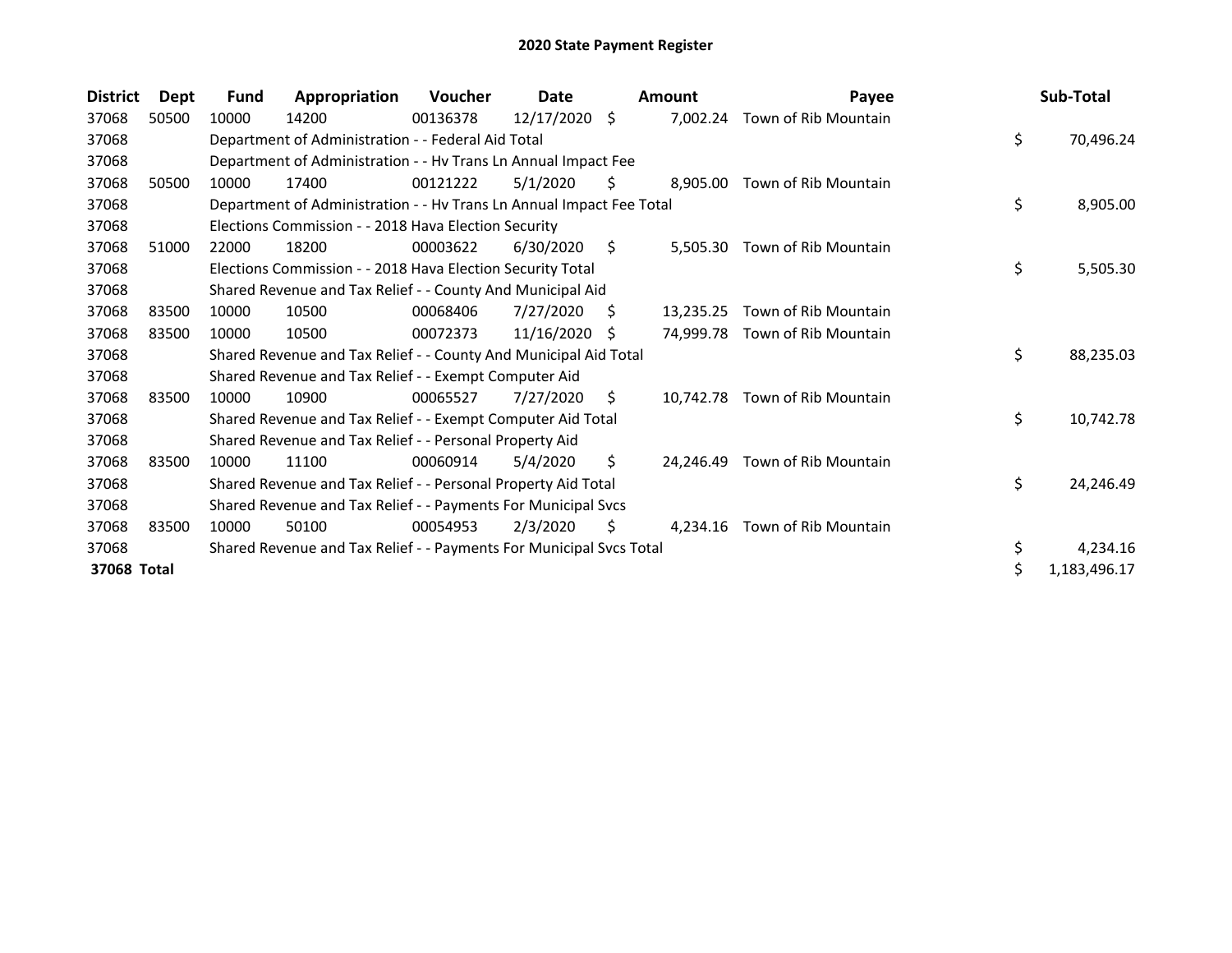| <b>District</b> | Dept  | Fund  | Appropriation                                                      | Voucher  | <b>Date</b>   |     | <b>Amount</b> | Payee                       | Sub-Total        |
|-----------------|-------|-------|--------------------------------------------------------------------|----------|---------------|-----|---------------|-----------------------------|------------------|
| 37070           |       |       | Dept of Safety & Prof Services - - Fire Dues Distribution          |          |               |     |               |                             |                  |
| 37070           | 16500 | 10000 | 22500                                                              | 00036484 | 7/20/2020     | \$  |               | 2,199.45 Town Of Rietbrock  |                  |
| 37070           |       |       | Dept of Safety & Prof Services - - Fire Dues Distribution Total    |          |               |     |               |                             | \$<br>2,199.45   |
| 37070           |       |       | Dept of Natural Resources - - Resaids - Cnty Forst, Cl & Mfl       |          |               |     |               |                             |                  |
| 37070           | 37000 | 21200 | 57100                                                              | 00417372 | 6/18/2020     | \$  |               | 187.83 Town Of Rietbrock    |                  |
| 37070           |       |       | Dept of Natural Resources - - Resaids - Cnty Forst, CI & Mfl Total |          |               |     |               |                             | \$<br>187.83     |
| 37070           |       |       | Dept of Natural Resources - - Fin Asst For Responsible Units       |          |               |     |               |                             |                  |
| 37070           | 37000 | 27400 | 67000                                                              | 00412564 | 5/29/2020     | \$  |               | 1,441.15 Town Of Rietbrock  |                  |
| 37070           |       |       | Dept of Natural Resources - - Fin Asst For Responsible Units Total |          |               |     |               |                             | \$<br>1,441.15   |
| 37070           |       |       | Dept of Natural Resources - - Recycling Consolidation Grants       |          |               |     |               |                             |                  |
| 37070           | 37000 | 27400 | 67300                                                              | 00412564 | 5/29/2020     | \$. |               | 249.63 Town Of Rietbrock    |                  |
| 37070           |       |       | Dept of Natural Resources - - Recycling Consolidation Grants Total |          |               |     |               |                             | \$<br>249.63     |
| 37070           |       |       | WI Dept of Transportation - - Trns Aids To Mnc.-Sf                 |          |               |     |               |                             |                  |
| 37070           | 39500 | 21100 | 19100                                                              | 00476431 | 1/6/2020      | \$  | 27,639.99     | Town Of Rietbrock           |                  |
| 37070           | 39500 | 21100 | 19100                                                              | 00506286 | 4/6/2020      | \$  | 27,639.99     | Town Of Rietbrock           |                  |
| 37070           | 39500 | 21100 | 19100                                                              | 00543278 | 7/6/2020      | \$  |               | 27,639.99 Town Of Rietbrock |                  |
| 37070           | 39500 | 21100 | 19100                                                              | 00586104 | 10/5/2020     | \$  |               | 27,639.99 Town Of Rietbrock |                  |
| 37070           |       |       | WI Dept of Transportation - - Trns Aids To Mnc.-Sf Total           |          |               |     |               |                             | \$<br>110,559.96 |
| 37070           |       |       | Department of Administration - - Federal Aid                       |          |               |     |               |                             |                  |
| 37070           | 50500 | 10000 | 14200                                                              | 00134744 | 12/10/2020    | \$  |               | 14,757.02 Town Of Rietbrock |                  |
| 37070           |       |       | Department of Administration - - Federal Aid Total                 |          |               |     |               |                             | \$<br>14,757.02  |
| 37070           |       |       | Elections Commission - - 2018 Hava Election Security               |          |               |     |               |                             |                  |
| 37070           | 51000 | 22000 | 18200                                                              | 00003635 | 6/30/2020     | \$  |               | 779.70 Town Of Rietbrock    |                  |
| 37070           |       |       | Elections Commission - - 2018 Hava Election Security Total         |          |               |     |               |                             | \$<br>779.70     |
| 37070           |       |       | Shared Revenue and Tax Relief - - County And Municipal Aid         |          |               |     |               |                             |                  |
| 37070           | 83500 | 10000 | 10500                                                              | 00068407 | 7/27/2020     | \$. |               | 11,013.74 Town Of Rietbrock |                  |
| 37070           | 83500 | 10000 | 10500                                                              | 00072374 | 11/16/2020 \$ |     |               | 62,411.17 Town Of Rietbrock |                  |
| 37070           |       |       | Shared Revenue and Tax Relief - - County And Municipal Aid Total   |          |               |     |               |                             | \$<br>73,424.91  |
| 37070           |       |       | Shared Revenue and Tax Relief - - Exempt Computer Aid              |          |               |     |               |                             |                  |
| 37070           | 83500 | 10000 | 10900                                                              | 00065528 | 7/27/2020     | \$  |               | 4.16 Town Of Rietbrock      |                  |
| 37070           |       |       | Shared Revenue and Tax Relief - - Exempt Computer Aid Total        |          |               |     |               |                             | \$<br>4.16       |
| 37070           |       |       | Shared Revenue and Tax Relief - - Personal Property Aid            |          |               |     |               |                             |                  |
| 37070           | 83500 | 10000 | 11100                                                              | 00060915 | 5/4/2020      | \$  |               | 510.51 Town Of Rietbrock    |                  |
| 37070           |       |       | Shared Revenue and Tax Relief - - Personal Property Aid Total      |          |               |     |               |                             | \$<br>510.51     |
| 37070 Total     |       |       |                                                                    |          |               |     |               |                             | \$<br>204,114.32 |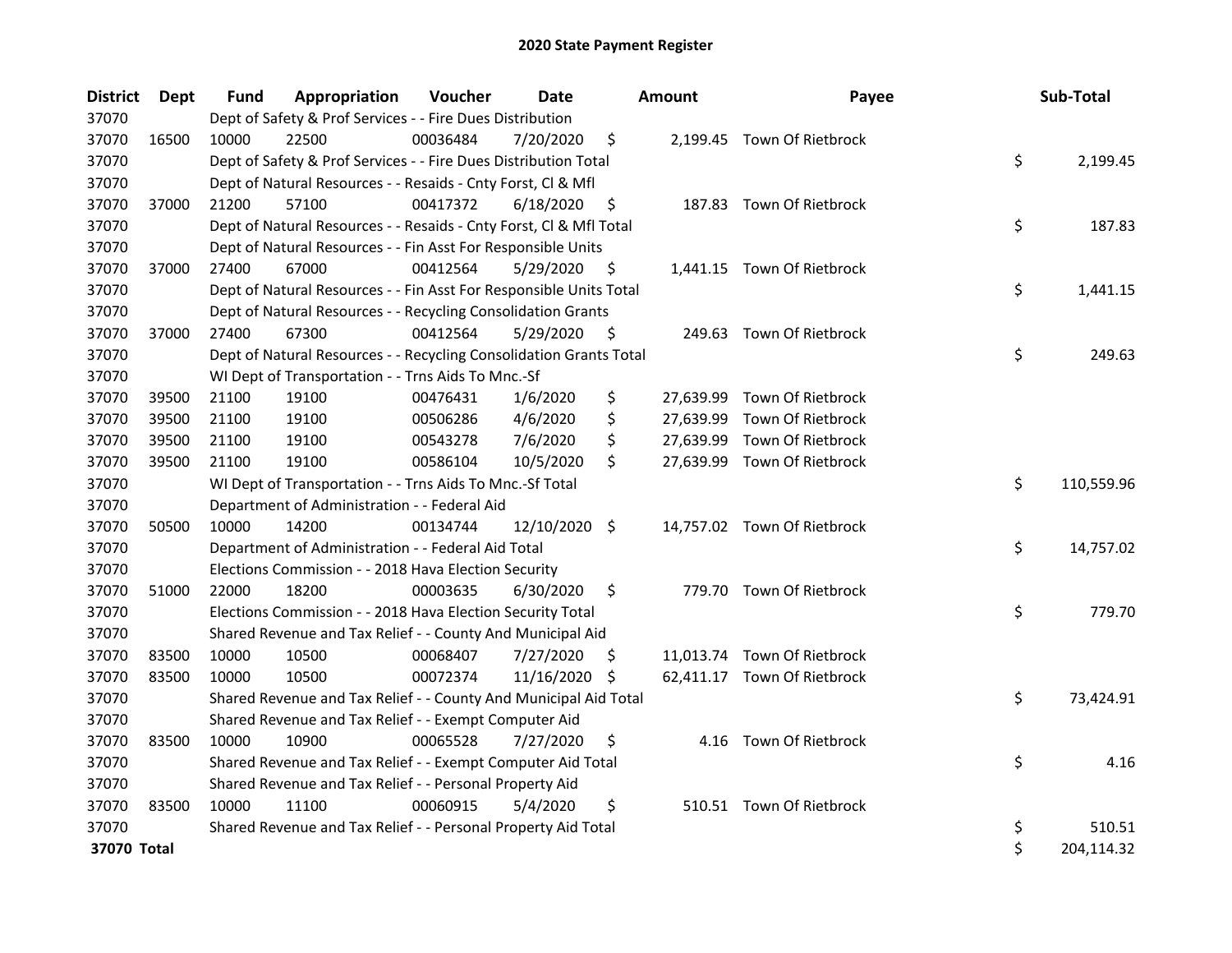| <b>District</b> | Dept  | Fund  | Appropriation                                                      | Voucher  | <b>Date</b>   |     | <b>Amount</b> | Payee                    | Sub-Total        |
|-----------------|-------|-------|--------------------------------------------------------------------|----------|---------------|-----|---------------|--------------------------|------------------|
| 37072           |       |       | Dept of Safety & Prof Services - - Fire Dues Distribution          |          |               |     |               |                          |                  |
| 37072           | 16500 | 10000 | 22500                                                              | 00036485 | 7/20/2020     | \$  |               | 6,343.06 Town Of Ringle  |                  |
| 37072           |       |       | Dept of Safety & Prof Services - - Fire Dues Distribution Total    |          |               |     |               |                          | \$<br>6,343.06   |
| 37072           |       |       | Dept of Natural Resources - - Aids In Lieu Of Taxes - Gener        |          |               |     |               |                          |                  |
| 37072           | 37000 | 10000 | 50300                                                              | 00386814 | 1/31/2020     | \$  |               | 33,107.77 Town Of Ringle |                  |
| 37072           | 37000 | 10000 | 50300                                                              | 00404959 | 4/21/2020     | \$  | 137.78        | Town Of Ringle           |                  |
| 37072           |       |       | Dept of Natural Resources - - Aids In Lieu Of Taxes - Gener Total  |          |               |     |               |                          | \$<br>33,245.55  |
| 37072           |       |       | Dept of Natural Resources - - Resaids - Cnty Forst, Cl & Mfl       |          |               |     |               |                          |                  |
| 37072           | 37000 | 21200 | 57100                                                              | 00417373 | 6/18/2020     | \$  |               | 1,301.46 Town Of Ringle  |                  |
| 37072           |       |       | Dept of Natural Resources - - Resaids - Cnty Forst, Cl & Mfl Total |          |               |     |               |                          | \$<br>1,301.46   |
| 37072           |       |       | Dept of Natural Resources - - Fin Asst For Responsible Units       |          |               |     |               |                          |                  |
| 37072           | 37000 | 27400 | 67000                                                              | 00413233 | 5/29/2020     | \$  |               | 4,649.07 Town Of Ringle  |                  |
| 37072           |       |       | Dept of Natural Resources - - Fin Asst For Responsible Units Total |          |               |     |               |                          | \$<br>4,649.07   |
| 37072           |       |       | Dept of Natural Resources - - Recycling Consolidation Grants       |          |               |     |               |                          |                  |
| 37072           | 37000 | 27400 | 67300                                                              | 00413233 | 5/29/2020     | \$. |               | 437.66 Town Of Ringle    |                  |
| 37072           |       |       | Dept of Natural Resources - - Recycling Consolidation Grants Total |          |               |     |               |                          | \$<br>437.66     |
| 37072           |       |       | WI Dept of Transportation - - Trns Aids To Mnc.-Sf                 |          |               |     |               |                          |                  |
| 37072           | 39500 | 21100 | 19100                                                              | 00476432 | 1/6/2020      | \$  | 36,640.89     | Town Of Ringle           |                  |
| 37072           | 39500 | 21100 | 19100                                                              | 00506287 | 4/6/2020      | \$  | 36,640.89     | Town Of Ringle           |                  |
| 37072           | 39500 | 21100 | 19100                                                              | 00543279 | 7/6/2020      | \$  | 36,640.89     | Town Of Ringle           |                  |
| 37072           | 39500 | 21100 | 19100                                                              | 00586105 | 10/5/2020     | \$  | 36,640.89     | Town Of Ringle           |                  |
| 37072           |       |       | WI Dept of Transportation - - Trns Aids To Mnc.-Sf Total           |          |               |     |               |                          | \$<br>146,563.56 |
| 37072           |       |       | Department of Administration - - Federal Aid                       |          |               |     |               |                          |                  |
| 37072           | 50500 | 10000 | 14200                                                              | 00134745 | 12/10/2020 \$ |     |               | 12,010.79 Town Of Ringle |                  |
| 37072           |       |       | Department of Administration - - Federal Aid Total                 |          |               |     |               |                          | \$<br>12,010.79  |
| 37072           |       |       | Elections Commission - - 2018 Hava Election Security               |          |               |     |               |                          |                  |
| 37072           | 51000 | 22000 | 18200                                                              | 00004498 | 9/9/2020      | \$  |               | 1,455.10 Town Of Ringle  |                  |
| 37072           |       |       | Elections Commission - - 2018 Hava Election Security Total         |          |               |     |               |                          | \$<br>1,455.10   |
| 37072           |       |       | Shared Revenue and Tax Relief - - County And Municipal Aid         |          |               |     |               |                          |                  |
| 37072           | 83500 | 10000 | 10500                                                              | 00068408 | 7/27/2020     | \$  |               | 5,411.82 Town Of Ringle  |                  |
| 37072           | 83500 | 10000 | 10500                                                              | 00072375 | 11/16/2020    | -\$ |               | 30,666.98 Town Of Ringle |                  |
| 37072           |       |       | Shared Revenue and Tax Relief - - County And Municipal Aid Total   |          |               |     |               |                          | \$<br>36,078.80  |
| 37072           |       |       | Shared Revenue and Tax Relief - - Exempt Computer Aid              |          |               |     |               |                          |                  |
| 37072           | 83500 | 10000 | 10900                                                              | 00065529 | 7/27/2020     | \$  | 68.59         | Town Of Ringle           |                  |
| 37072           |       |       | Shared Revenue and Tax Relief - - Exempt Computer Aid Total        |          |               |     |               |                          | \$<br>68.59      |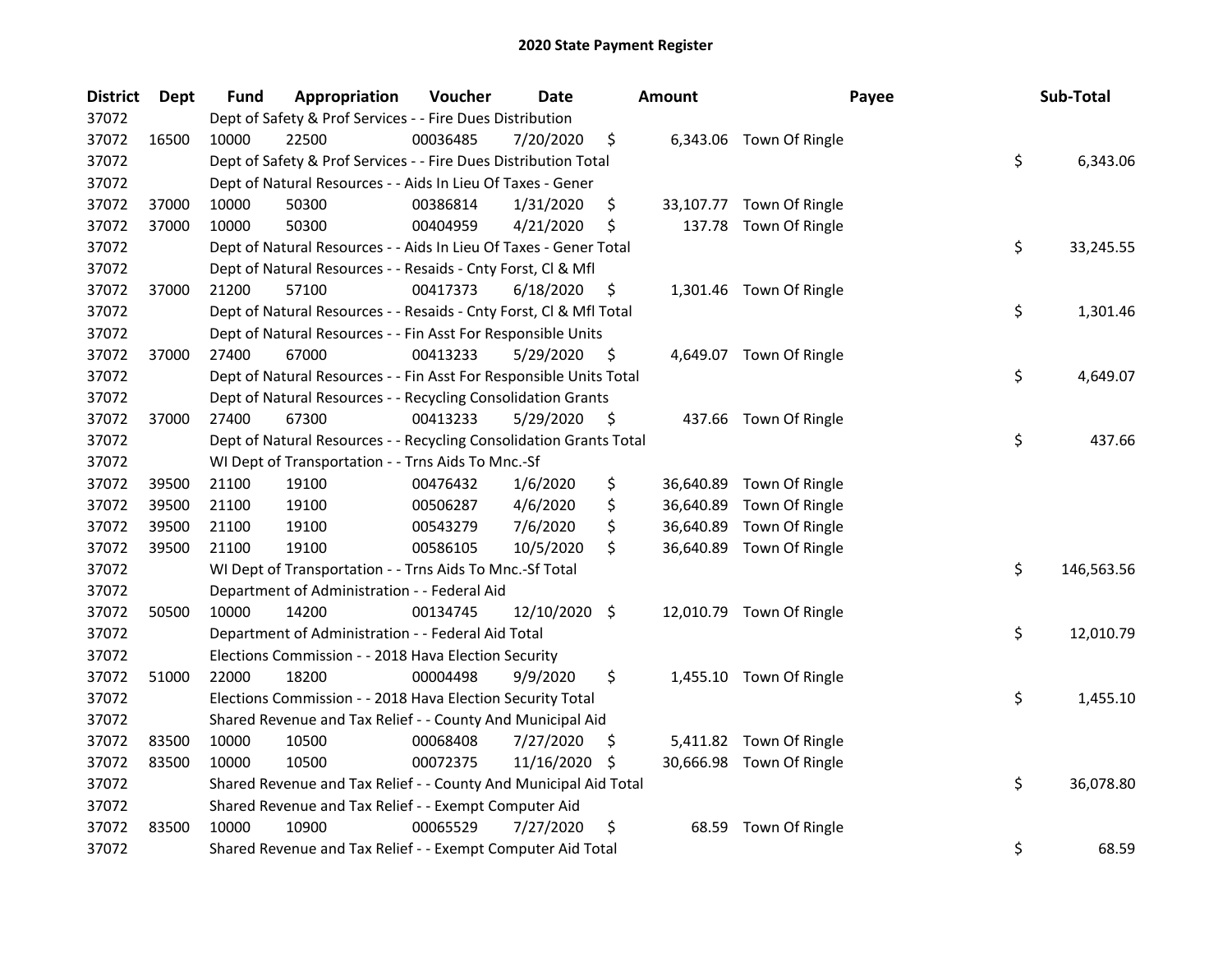| <b>District</b> | <b>Dept</b> | <b>Fund</b> | Appropriation                                                 | <b>Voucher</b> | Date       |     | <b>Amount</b> | Payee          | Sub-Total  |
|-----------------|-------------|-------------|---------------------------------------------------------------|----------------|------------|-----|---------------|----------------|------------|
| 37072           |             |             | Shared Revenue and Tax Relief - - Utility Aid                 |                |            |     |               |                |            |
| 37072           | 83500       | 10000       | 11000                                                         | 00068408       | 7/27/2020  |     | 7.16          | Town Of Ringle |            |
| 37072           | 83500       | 10000       | 11000                                                         | 00072375       | 11/16/2020 | - S | 41.00         | Town Of Ringle |            |
| 37072           |             |             | Shared Revenue and Tax Relief - - Utility Aid Total           |                |            |     |               |                | 48.16      |
| 37072           |             |             | Shared Revenue and Tax Relief - - Personal Property Aid       |                |            |     |               |                |            |
| 37072           | 83500       | 10000       | 11100                                                         | 00060916       | 5/4/2020   |     | 333.57        | Town Of Ringle |            |
| 37072           |             |             | Shared Revenue and Tax Relief - - Personal Property Aid Total |                |            |     |               |                | 333.57     |
| 37072 Total     |             |             |                                                               |                |            |     |               |                | 242,535.37 |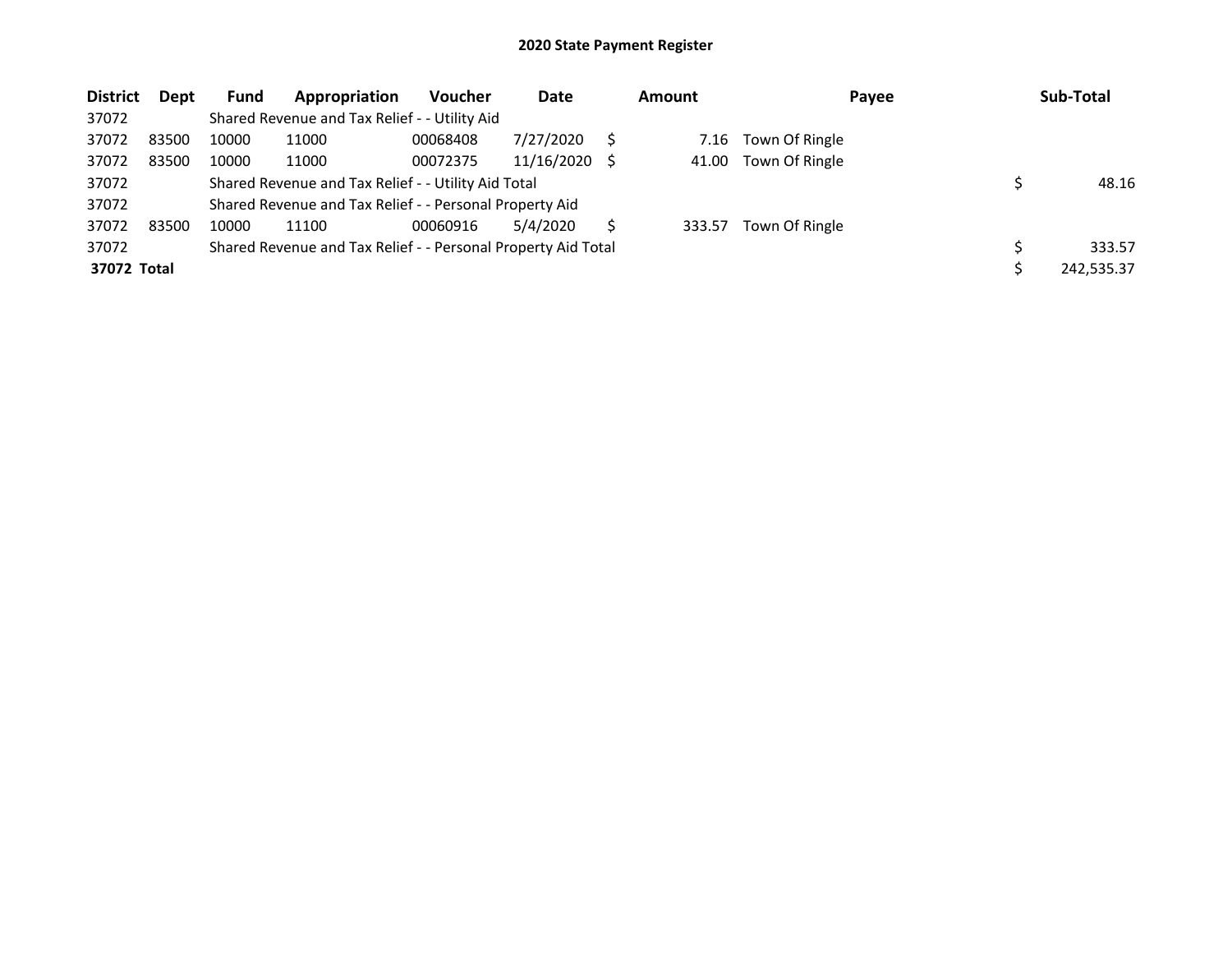| <b>District</b> | <b>Dept</b> | Fund  | Appropriation                                                      | Voucher  | <b>Date</b>   |     | <b>Amount</b> | Payee                     | Sub-Total        |
|-----------------|-------------|-------|--------------------------------------------------------------------|----------|---------------|-----|---------------|---------------------------|------------------|
| 37074           |             |       | Dept of Safety & Prof Services - - Fire Dues Distribution          |          |               |     |               |                           |                  |
| 37074           | 16500       | 10000 | 22500                                                              | 00036486 | 7/20/2020     | \$  |               | 5,679.04 Town Of Spencer  |                  |
| 37074           |             |       | Dept of Safety & Prof Services - - Fire Dues Distribution Total    |          |               |     |               |                           | \$<br>5,679.04   |
| 37074           |             |       | Dept of Natural Resources - - Aids In Lieu Of Taxes - Gener        |          |               |     |               |                           |                  |
| 37074           | 37000       | 10000 | 50300                                                              | 00404154 | 4/21/2020     | \$  |               | 1,075.66 Town Of Spencer  |                  |
| 37074           |             |       | Dept of Natural Resources - - Aids In Lieu Of Taxes - Gener Total  |          |               |     |               |                           | \$<br>1,075.66   |
| 37074           |             |       | Dept of Natural Resources - - Taxes & Assessmts-Conserv Fund       |          |               |     |               |                           |                  |
| 37074           | 37000       | 21200 | 16900                                                              | 00385870 | 1/31/2020     | \$  |               | 68.87 Town Of Spencer     |                  |
| 37074           |             |       | Dept of Natural Resources - - Taxes & Assessmts-Conserv Fund Total |          |               |     |               |                           | \$<br>68.87      |
| 37074           |             |       | Dept of Natural Resources - - Resaids - Cnty Forst, Cl & Mfl       |          |               |     |               |                           |                  |
| 37074           | 37000       | 21200 | 57100                                                              | 00417374 | 6/18/2020     | \$  |               | 90.40 Town Of Spencer     |                  |
| 37074           |             |       | Dept of Natural Resources - - Resaids - Cnty Forst, Cl & Mfl Total |          |               |     |               |                           | \$<br>90.40      |
| 37074           |             |       | Dept of Natural Resources - - Aids In Lieu Of Taxes - Sum S        |          |               |     |               |                           |                  |
| 37074           | 37000       | 21200 | 57900                                                              | 00404155 | 4/21/2020     | \$, |               | 316.06 Town Of Spencer    |                  |
| 37074           |             |       | Dept of Natural Resources - - Aids In Lieu Of Taxes - Sum S Total  |          |               |     |               |                           | \$<br>316.06     |
| 37074           |             |       | Dept of Natural Resources - - Fin Asst For Responsible Units       |          |               |     |               |                           |                  |
| 37074           | 37000       | 27400 | 67000                                                              | 00412597 | 5/29/2020     | \$  |               | 3,033.62 Town Of Spencer  |                  |
| 37074           |             |       | Dept of Natural Resources - - Fin Asst For Responsible Units Total |          |               |     |               |                           | \$<br>3,033.62   |
| 37074           |             |       | WI Dept of Transportation - - Trns Aids To Mnc.-Sf                 |          |               |     |               |                           |                  |
| 37074           | 39500       | 21100 | 19100                                                              | 00476433 | 1/6/2020      | \$  |               | 30,084.03 Town Of Spencer |                  |
| 37074           | 39500       | 21100 | 19100                                                              | 00506288 | 4/6/2020      | \$  | 30,084.03     | Town Of Spencer           |                  |
| 37074           | 39500       | 21100 | 19100                                                              | 00543280 | 7/6/2020      | \$  |               | 30,084.03 Town Of Spencer |                  |
| 37074           | 39500       | 21100 | 19100                                                              | 00586106 | 10/5/2020     | \$  |               | 30,084.03 Town Of Spencer |                  |
| 37074           |             |       | WI Dept of Transportation - - Trns Aids To Mnc.-Sf Total           |          |               |     |               |                           | \$<br>120,336.12 |
| 37074           |             |       | Department of Administration - - Federal Aid                       |          |               |     |               |                           |                  |
| 37074           | 50500       | 10000 | 14200                                                              | 00134746 | 12/10/2020 \$ |     |               | 4,589.03 Town Of Spencer  |                  |
| 37074           |             |       | Department of Administration - - Federal Aid Total                 |          |               |     |               |                           | \$<br>4,589.03   |
| 37074           |             |       | Elections Commission - - 2018 Hava Election Security               |          |               |     |               |                           |                  |
| 37074           | 51000       | 22000 | 18200                                                              | 00003613 | 6/30/2020     | \$  |               | 1,187.80 Town Of Spencer  |                  |
| 37074           |             |       | Elections Commission - - 2018 Hava Election Security Total         |          |               |     |               |                           | \$<br>1,187.80   |
| 37074           |             |       | Shared Revenue and Tax Relief - - County And Municipal Aid         |          |               |     |               |                           |                  |
| 37074           | 83500       | 10000 | 10500                                                              | 00068409 | 7/27/2020     | Ş.  |               | 6,050.05 Town Of Spencer  |                  |
| 37074           | 83500       | 10000 | 10500                                                              | 00072376 | 11/16/2020    | S   |               | 34,283.63 Town Of Spencer |                  |
| 37074           |             |       | Shared Revenue and Tax Relief - - County And Municipal Aid Total   |          |               |     |               |                           | \$<br>40,333.68  |
| 37074           |             |       | Shared Revenue and Tax Relief - - Exempt Computer Aid              |          |               |     |               |                           |                  |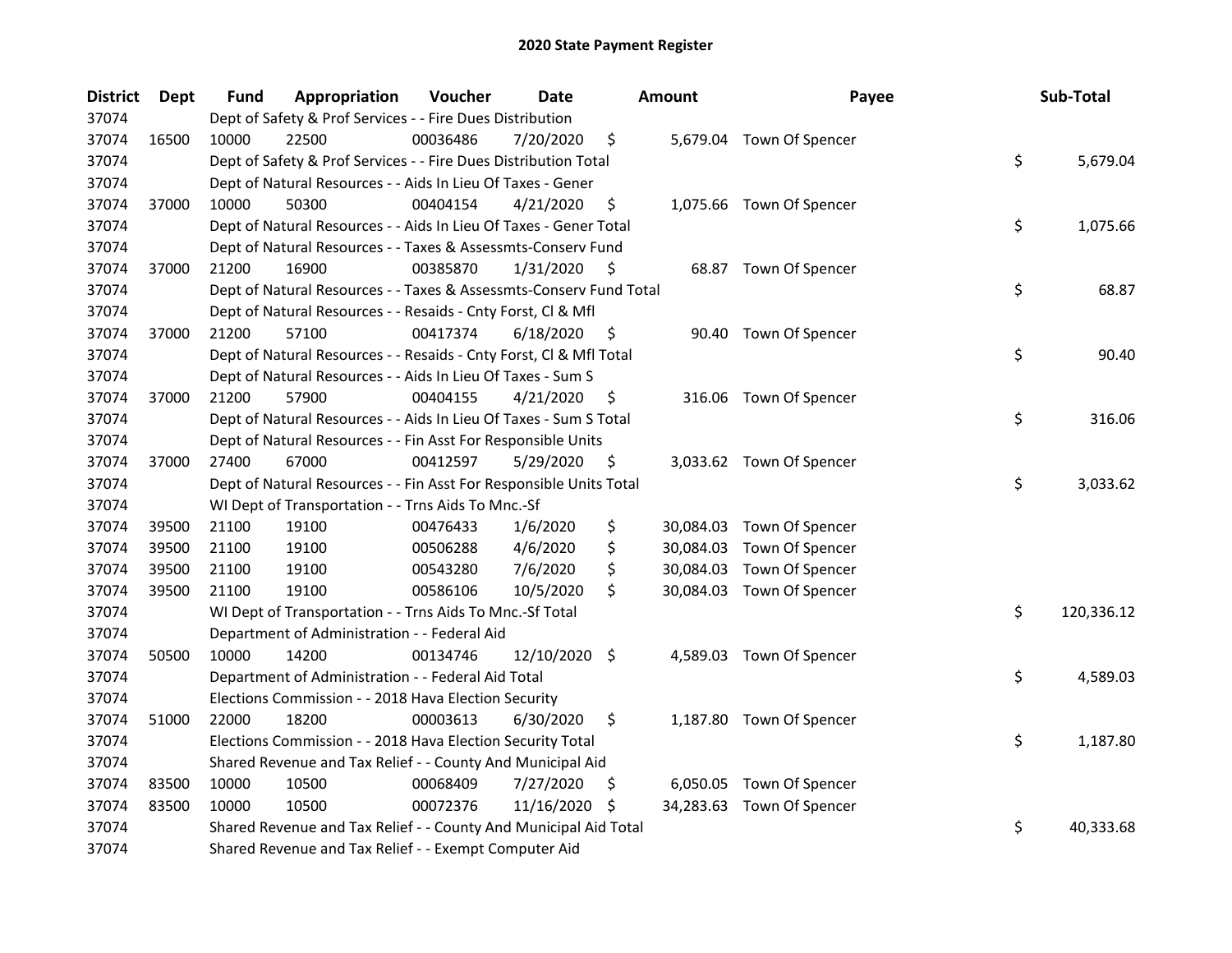| <b>District</b> | Dept  | Fund  | Appropriation                                                 | <b>Voucher</b> | Date      | Amount   | Payee           | Sub-Total  |
|-----------------|-------|-------|---------------------------------------------------------------|----------------|-----------|----------|-----------------|------------|
| 37074           | 83500 | 10000 | 10900                                                         | 00065530       | 7/27/2020 | 41.57    | Town Of Spencer |            |
| 37074           |       |       | Shared Revenue and Tax Relief - - Exempt Computer Aid Total   |                |           |          |                 | 41.57      |
| 37074           |       |       | Shared Revenue and Tax Relief - - Personal Property Aid       |                |           |          |                 |            |
| 37074           | 83500 | 10000 | 11100                                                         | 00060917       | 5/4/2020  | 1.091.95 | Town Of Spencer |            |
| 37074           |       |       | Shared Revenue and Tax Relief - - Personal Property Aid Total |                |           |          |                 | 1.091.95   |
| 37074 Total     |       |       |                                                               |                |           |          |                 | 177,843.80 |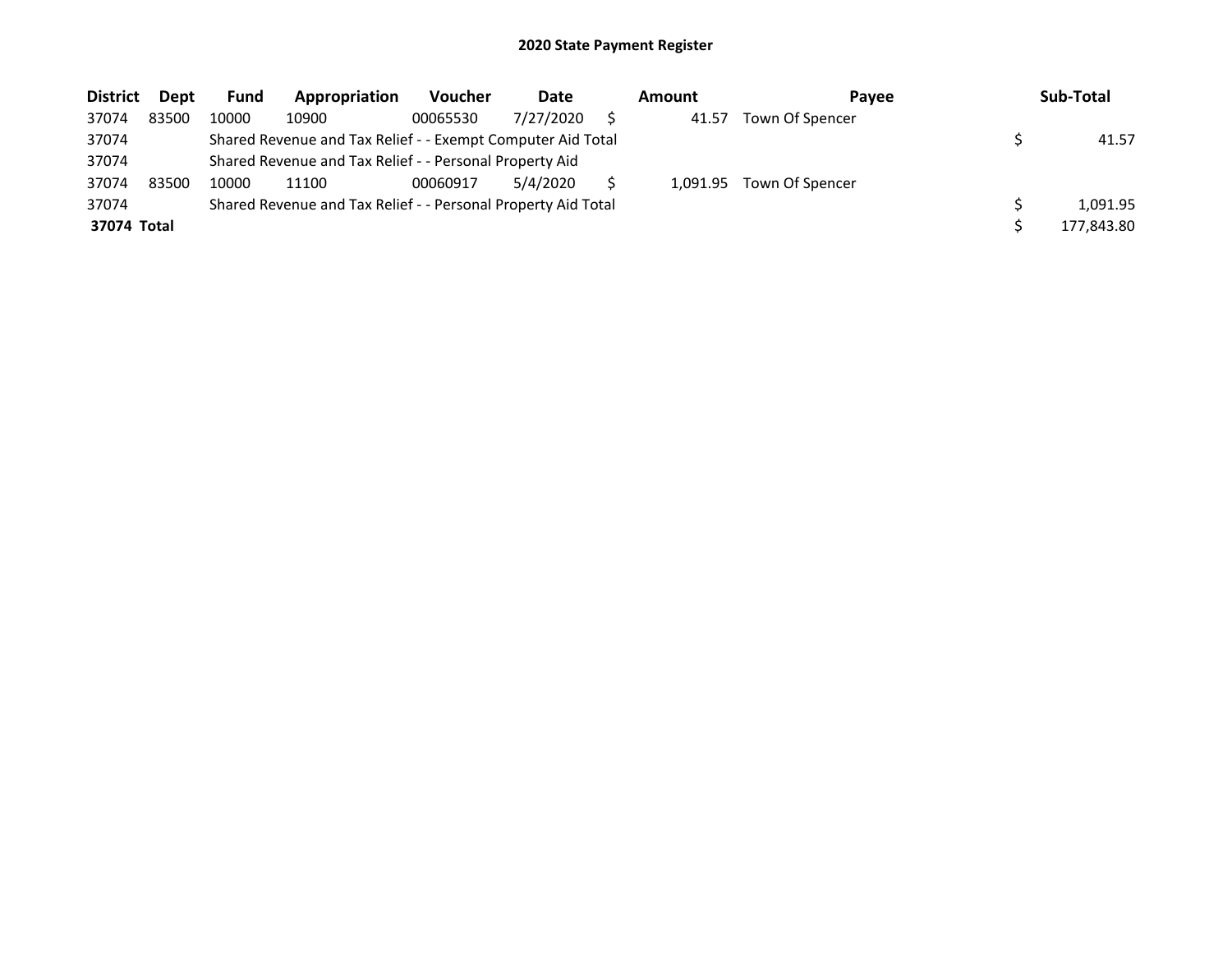| <b>District</b> | Dept  | <b>Fund</b> | Appropriation                                                      | Voucher  | Date       |     | <b>Amount</b> | Payee                     | Sub-Total        |
|-----------------|-------|-------------|--------------------------------------------------------------------|----------|------------|-----|---------------|---------------------------|------------------|
| 37076           |       |             | Dept of Safety & Prof Services - - Fire Dues Distribution          |          |            |     |               |                           |                  |
| 37076           | 16500 | 10000       | 22500                                                              | 00036487 | 7/20/2020  | \$  |               | 11,453.44 Town Of Stettin |                  |
| 37076           |       |             | Dept of Safety & Prof Services - - Fire Dues Distribution Total    |          |            |     |               |                           | \$<br>11,453.44  |
| 37076           |       |             | Dept of Natural Resources - - Resaids - Cnty Forst, Cl & Mfl       |          |            |     |               |                           |                  |
| 37076           | 37000 | 21200       | 57100                                                              | 00417375 | 6/18/2020  | \$  |               | 351.36 Town Of Stettin    |                  |
| 37076           |       |             | Dept of Natural Resources - - Resaids - Cnty Forst, Cl & Mfl Total |          |            |     |               |                           | \$<br>351.36     |
| 37076           |       |             | Dept of Natural Resources - - Fin Asst For Responsible Units       |          |            |     |               |                           |                  |
| 37076           | 37000 | 27400       | 67000                                                              | 00413060 | 5/29/2020  | \$  |               | 2,120.92 Town Of Stettin  |                  |
| 37076           |       |             | Dept of Natural Resources - - Fin Asst For Responsible Units Total |          |            |     |               |                           | \$<br>2,120.92   |
| 37076           |       |             | WI Dept of Transportation - - Trns Aids To Mnc.-Sf                 |          |            |     |               |                           |                  |
| 37076           | 39500 | 21100       | 19100                                                              | 00476434 | 1/6/2020   | \$  |               | 47,560.23 Town Of Stettin |                  |
| 37076           | 39500 | 21100       | 19100                                                              | 00506289 | 4/6/2020   | \$  |               | 47,560.23 Town Of Stettin |                  |
| 37076           | 39500 | 21100       | 19100                                                              | 00543281 | 7/6/2020   | \$  |               | 47,560.23 Town Of Stettin |                  |
| 37076           | 39500 | 21100       | 19100                                                              | 00586107 | 10/5/2020  | \$  |               | 47,560.23 Town Of Stettin |                  |
| 37076           |       |             | WI Dept of Transportation - - Trns Aids To Mnc.-Sf Total           |          |            |     |               |                           | \$<br>190,240.92 |
| 37076           |       |             | Department of Administration - - Federal Aid                       |          |            |     |               |                           |                  |
| 37076           | 50500 | 10000       | 14200                                                              | 00130003 | 10/2/2020  | \$  |               | 8,197.78 Town Of Stettin  |                  |
| 37076           | 50500 | 10000       | 14200                                                              | 00134747 | 12/10/2020 | S.  |               | 4,256.73 Town Of Stettin  |                  |
| 37076           |       |             | Department of Administration - - Federal Aid Total                 |          |            |     |               |                           | \$<br>12,454.51  |
| 37076           |       |             | Elections Commission - - 2018 Hava Election Security               |          |            |     |               |                           |                  |
| 37076           | 51000 | 22000       | 18200                                                              | 00003978 | 7/30/2020  | \$  |               | 2,078.80 Town Of Stettin  |                  |
| 37076           |       |             | Elections Commission - - 2018 Hava Election Security Total         |          |            |     |               |                           | \$<br>2,078.80   |
| 37076           |       |             | Shared Revenue and Tax Relief - - County And Municipal Aid         |          |            |     |               |                           |                  |
| 37076           | 83500 | 10000       | 10500                                                              | 00068410 | 7/27/2020  | \$. |               | 5,016.90 Town Of Stettin  |                  |
| 37076           | 83500 | 10000       | 10500                                                              | 00072377 | 11/16/2020 | \$  |               | 28,429.12 Town Of Stettin |                  |
| 37076           |       |             | Shared Revenue and Tax Relief - - County And Municipal Aid Total   |          |            |     |               |                           | \$<br>33,446.02  |
| 37076           |       |             | Shared Revenue and Tax Relief - - Exempt Computer Aid              |          |            |     |               |                           |                  |
| 37076           | 83500 | 10000       | 10900                                                              | 00065531 | 7/27/2020  | \$  |               | 1,007.03 Town Of Stettin  |                  |
| 37076           |       |             | Shared Revenue and Tax Relief - - Exempt Computer Aid Total        |          |            |     |               |                           | \$<br>1,007.03   |
| 37076           |       |             | Shared Revenue and Tax Relief - - Utility Aid                      |          |            |     |               |                           |                  |
| 37076           | 83500 | 10000       | 11000                                                              | 00068410 | 7/27/2020  | \$  |               | 2,713.48 Town Of Stettin  |                  |
| 37076           | 83500 | 10000       | 11000                                                              | 00072377 | 11/16/2020 | \$  |               | 17,526.30 Town Of Stettin |                  |
| 37076           |       |             | Shared Revenue and Tax Relief - - Utility Aid Total                |          |            |     |               |                           | \$<br>20,239.78  |
| 37076           |       |             | Shared Revenue and Tax Relief - - Personal Property Aid            |          |            |     |               |                           |                  |
| 37076           | 83500 | 10000       | 11100                                                              | 00060918 | 5/4/2020   | \$  |               | 3,093.54 Town Of Stettin  |                  |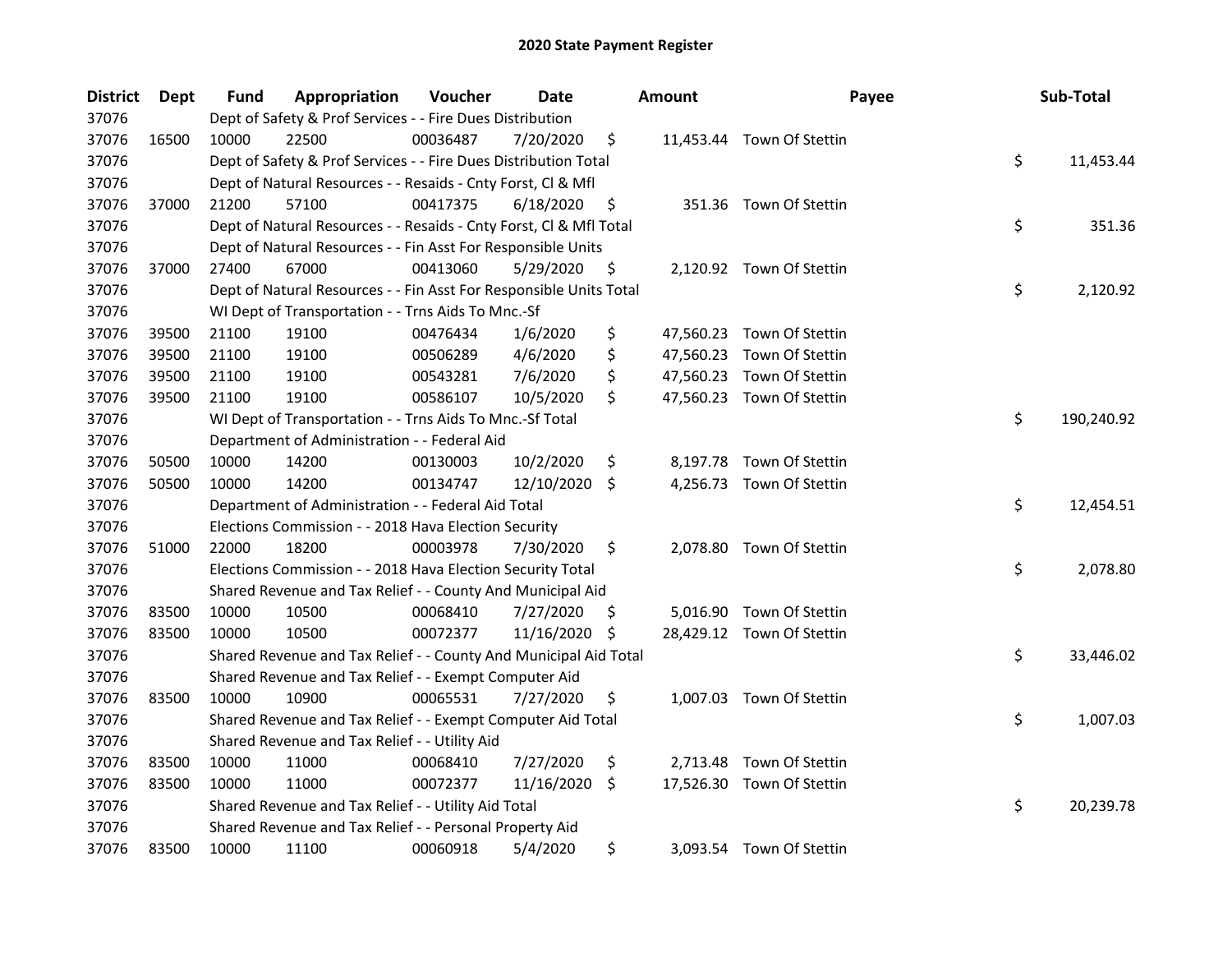| <b>District</b> | <b>Dept</b> | Fund  | Appropriation                                                   | <b>Voucher</b> | Date      | Amount   | Payee           | Sub-Total  |
|-----------------|-------------|-------|-----------------------------------------------------------------|----------------|-----------|----------|-----------------|------------|
| 37076           |             |       | Shared Revenue and Tax Relief - - Personal Property Aid Total   |                |           |          |                 | 3,093.54   |
| 37076           |             |       | Shared Revenue and Tax Relief - - Lottery & Gaming Credit       |                |           |          |                 |            |
| 37076           | 83500       | 52100 | 36300                                                           | 00055401       | 3/23/2020 | 2.892.41 | Town Of Stettin |            |
| 37076           |             |       | Shared Revenue and Tax Relief - - Lottery & Gaming Credit Total |                |           |          |                 | 2.892.41   |
| 37076 Total     |             |       |                                                                 |                |           |          |                 | 279,378.73 |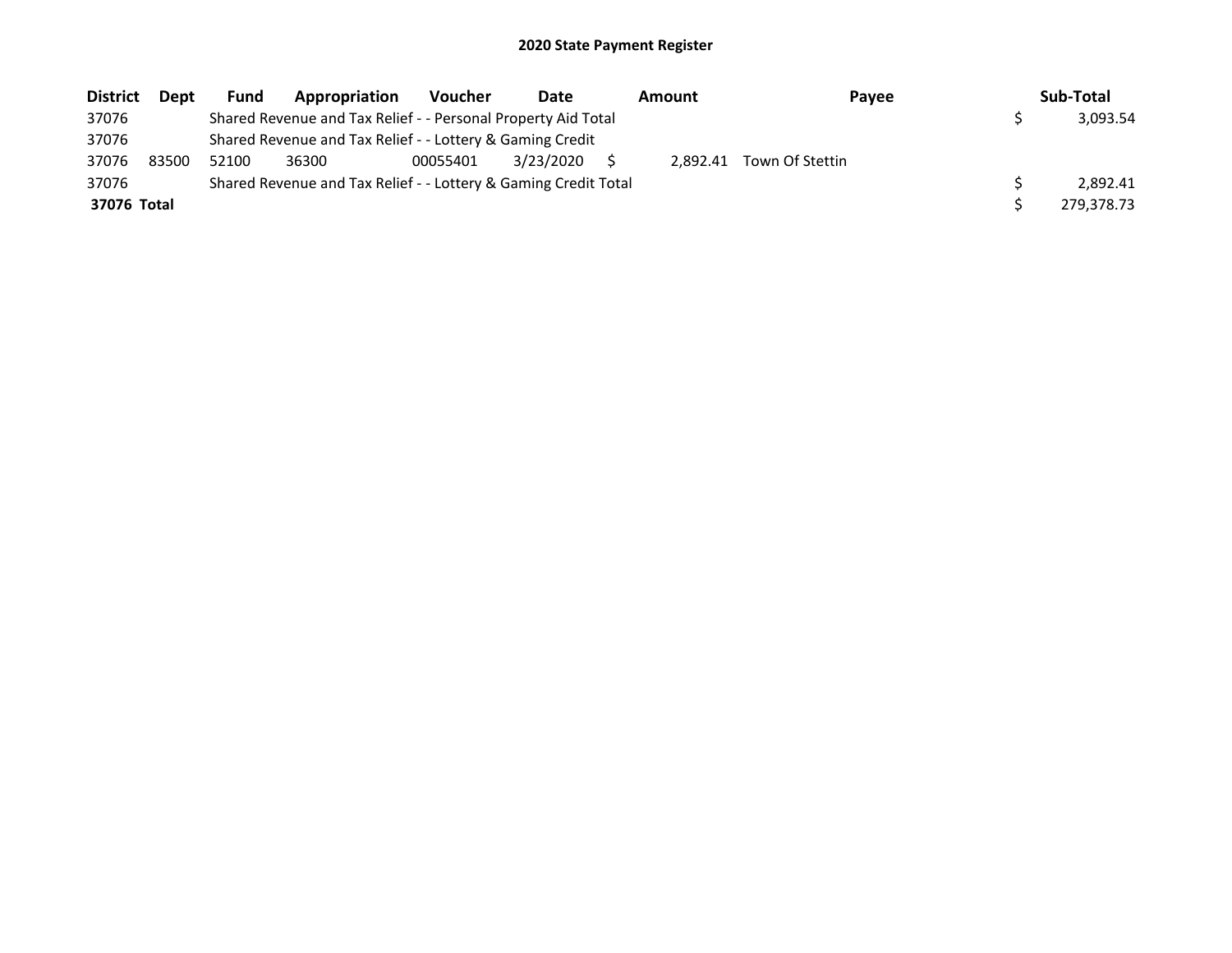| <b>District</b> | Dept  | Fund  | Appropriation                                                      | Voucher  | Date          |     | <b>Amount</b> | Payee                   | Sub-Total        |
|-----------------|-------|-------|--------------------------------------------------------------------|----------|---------------|-----|---------------|-------------------------|------------------|
| 37078           |       |       | Dept of Safety & Prof Services - - Fire Dues Distribution          |          |               |     |               |                         |                  |
| 37078           | 16500 | 10000 | 22500                                                              | 00036488 | 7/20/2020     | \$  |               | 4,575.86 Town Of Texas  |                  |
| 37078           |       |       | Dept of Safety & Prof Services - - Fire Dues Distribution Total    |          |               |     |               |                         | \$<br>4,575.86   |
| 37078           |       |       | Dept of Natural Resources - - Resaids - Cnty Forst, Cl & Mfl       |          |               |     |               |                         |                  |
| 37078           | 37000 | 21200 | 57100                                                              | 00417376 | 6/18/2020     | \$  |               | 1,444.24 Town Of Texas  |                  |
| 37078           |       |       | Dept of Natural Resources - - Resaids - Cnty Forst, Cl & Mfl Total |          |               |     |               |                         | \$<br>1,444.24   |
| 37078           |       |       | Dept of Natural Resources - - Fin Asst For Responsible Units       |          |               |     |               |                         |                  |
| 37078           | 37000 | 27400 | 67000                                                              | 00413177 | 5/29/2020     | \$  |               | 627.48 Town Of Texas    |                  |
| 37078           |       |       | Dept of Natural Resources - - Fin Asst For Responsible Units Total |          |               |     |               |                         | \$<br>627.48     |
| 37078           |       |       | WI Dept of Transportation - - Trns Aids To Mnc.-Sf                 |          |               |     |               |                         |                  |
| 37078           | 39500 | 21100 | 19100                                                              | 00476435 | 1/6/2020      | \$  |               | 37,547.55 Town Of Texas |                  |
| 37078           | 39500 | 21100 | 19100                                                              | 00506290 | 4/6/2020      | \$  |               | 37,547.55 Town Of Texas |                  |
| 37078           | 39500 | 21100 | 19100                                                              | 00543282 | 7/6/2020      | \$  |               | 37,547.55 Town Of Texas |                  |
| 37078           | 39500 | 21100 | 19100                                                              | 00586108 | 10/5/2020     | \$  |               | 37,547.55 Town Of Texas |                  |
| 37078           |       |       | WI Dept of Transportation - - Trns Aids To Mnc.-Sf Total           |          |               |     |               |                         | \$<br>150,190.20 |
| 37078           |       |       | WI Dept of Transportation - - Loc Rd Imp Prg St Fd                 |          |               |     |               |                         |                  |
| 37078           | 39500 | 21100 | 27800                                                              | 00613348 | 11/12/2020 \$ |     |               | 28,159.85 Town Of Texas |                  |
| 37078           |       |       | WI Dept of Transportation - - Loc Rd Imp Prg St Fd Total           |          |               |     |               |                         | \$<br>28,159.85  |
| 37078           |       |       | Department of Administration - - Federal Aid                       |          |               |     |               |                         |                  |
| 37078           | 50500 | 10000 | 14200                                                              | 00134748 | 12/10/2020 \$ |     |               | 14,010.80 Town Of Texas |                  |
| 37078           |       |       | Department of Administration - - Federal Aid Total                 |          |               |     |               |                         | \$<br>14,010.80  |
| 37078           |       |       | Elections Commission - - 2018 Hava Election Security               |          |               |     |               |                         |                  |
| 37078           | 51000 | 22000 | 18200                                                              | 00004118 | 8/6/2020      | \$  |               | 1,404.50 Town Of Texas  |                  |
| 37078           |       |       | Elections Commission - - 2018 Hava Election Security Total         |          |               |     |               |                         | \$<br>1,404.50   |
| 37078           |       |       | Shared Revenue and Tax Relief - - County And Municipal Aid         |          |               |     |               |                         |                  |
| 37078           | 83500 | 10000 | 10500                                                              | 00068411 | 7/27/2020     | \$. | 9,842.69      | Town Of Texas           |                  |
| 37078           | 83500 | 10000 | 10500                                                              | 00072378 | 11/16/2020 \$ |     |               | 55,775.26 Town Of Texas |                  |
| 37078           |       |       | Shared Revenue and Tax Relief - - County And Municipal Aid Total   |          |               |     |               |                         | \$<br>65,617.95  |
| 37078           |       |       | Shared Revenue and Tax Relief - - Exempt Computer Aid              |          |               |     |               |                         |                  |
| 37078           | 83500 | 10000 | 10900                                                              | 00065532 | 7/27/2020     | \$  |               | 204.74 Town Of Texas    |                  |
| 37078           |       |       | Shared Revenue and Tax Relief - - Exempt Computer Aid Total        |          |               |     |               |                         | \$<br>204.74     |
| 37078           |       |       | Shared Revenue and Tax Relief - - Utility Aid                      |          |               |     |               |                         |                  |
| 37078           | 83500 | 10000 | 11000                                                              | 00068411 | 7/27/2020     | \$  |               | 330.71 Town Of Texas    |                  |
| 37078           | 83500 | 10000 | 11000                                                              | 00072378 | 11/16/2020    | \$  | 1,911.50      | Town Of Texas           |                  |
| 37078           |       |       | Shared Revenue and Tax Relief - - Utility Aid Total                |          |               |     |               |                         | \$<br>2,242.21   |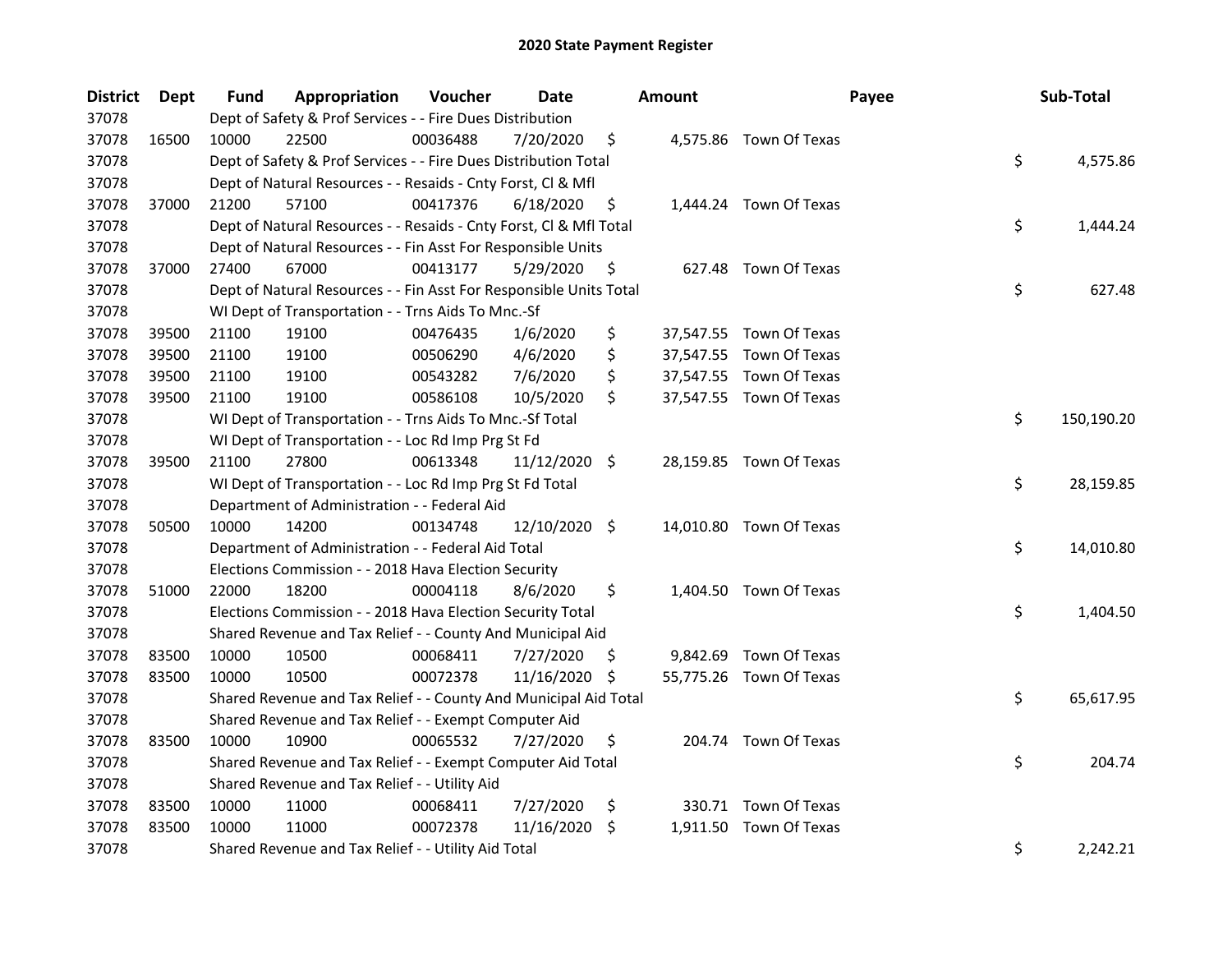| <b>District</b> | <b>Dept</b> | <b>Fund</b> | Appropriation                                                 | <b>Voucher</b> | Date     | Amount | <b>Pavee</b>           | Sub-Total  |
|-----------------|-------------|-------------|---------------------------------------------------------------|----------------|----------|--------|------------------------|------------|
| 37078           |             |             | Shared Revenue and Tax Relief - - Personal Property Aid       |                |          |        |                        |            |
| 37078           | 83500       | 10000       | 11100                                                         | 00060919       | 5/4/2020 |        | 2.189.43 Town Of Texas |            |
| 37078           |             |             | Shared Revenue and Tax Relief - - Personal Property Aid Total |                |          |        |                        | 2,189.43   |
| 37078 Total     |             |             |                                                               |                |          |        |                        | 270.667.26 |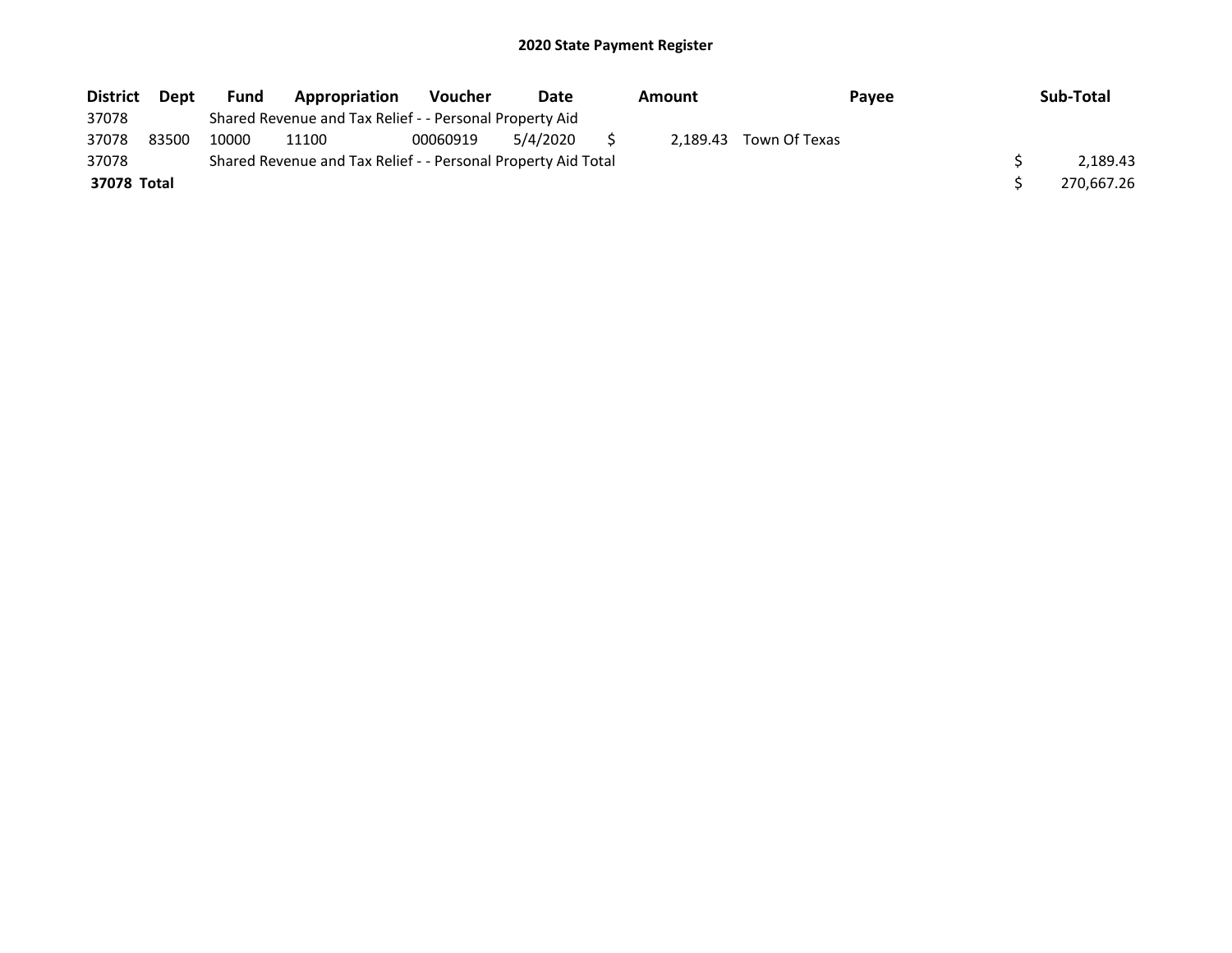| <b>District</b> | Dept  | <b>Fund</b> | Appropriation                                                      | Voucher  | Date       |     | <b>Amount</b> | Payee                    | Sub-Total        |
|-----------------|-------|-------------|--------------------------------------------------------------------|----------|------------|-----|---------------|--------------------------|------------------|
| 37080           |       |             | Dept of Safety & Prof Services - - Fire Dues Distribution          |          |            |     |               |                          |                  |
| 37080           | 16500 | 10000       | 22500                                                              | 00036489 | 7/20/2020  | \$  |               | 7,497.70 Town of Wausau  |                  |
| 37080           |       |             | Dept of Safety & Prof Services - - Fire Dues Distribution Total    |          |            |     |               |                          | \$<br>7,497.70   |
| 37080           |       |             | Dept of Natural Resources - - Resaids - Cnty Forst, Cl & Mfl       |          |            |     |               |                          |                  |
| 37080           | 37000 | 21200       | 57100                                                              | 00417377 | 6/18/2020  | \$  |               | 356.70 Town of Wausau    |                  |
| 37080           |       |             | Dept of Natural Resources - - Resaids - Cnty Forst, Cl & Mfl Total |          |            |     |               |                          | \$<br>356.70     |
| 37080           |       |             | Dept of Natural Resources - - Fin Asst For Responsible Units       |          |            |     |               |                          |                  |
| 37080           | 37000 | 27400       | 67000                                                              | 00413126 | 5/29/2020  | \$  |               | 757.42 Town of Wausau    |                  |
| 37080           |       |             | Dept of Natural Resources - - Fin Asst For Responsible Units Total |          |            |     |               |                          | \$<br>757.42     |
| 37080           |       |             | WI Dept of Transportation - - Trns Aids To Mnc.-Sf                 |          |            |     |               |                          |                  |
| 37080           | 39500 | 21100       | 19100                                                              | 00476436 | 1/6/2020   | \$  |               | 37,153.35 Town of Wausau |                  |
| 37080           | 39500 | 21100       | 19100                                                              | 00506291 | 4/6/2020   | \$  |               | 37,153.35 Town of Wausau |                  |
| 37080           | 39500 | 21100       | 19100                                                              | 00543283 | 7/6/2020   | \$  |               | 37,153.35 Town of Wausau |                  |
| 37080           | 39500 | 21100       | 19100                                                              | 00586109 | 10/5/2020  | \$  |               | 37,153.35 Town of Wausau |                  |
| 37080           |       |             | WI Dept of Transportation - - Trns Aids To Mnc.-Sf Total           |          |            |     |               |                          | \$<br>148,613.40 |
| 37080           |       |             | Department of Administration - - Federal Aid                       |          |            |     |               |                          |                  |
| 37080           | 50500 | 10000       | 14200                                                              | 00134749 | 12/10/2020 | -\$ | 5,108.00      | Town of Wausau           |                  |
| 37080           | 50500 | 10000       | 14200                                                              | 00136379 | 12/17/2020 | -\$ | 753.46        | Town of Wausau           |                  |
| 37080           |       |             | Department of Administration - - Federal Aid Total                 |          |            |     |               |                          | \$<br>5,861.46   |
| 37080           |       |             | Elections Commission - - 2018 Hava Election Security               |          |            |     |               |                          |                  |
| 37080           | 51000 | 22000       | 18200                                                              | 00003526 | 6/30/2020  | \$  |               | 1,806.00 Town of Wausau  |                  |
| 37080           |       |             | Elections Commission - - 2018 Hava Election Security Total         |          |            |     |               |                          | \$<br>1,806.00   |
| 37080           |       |             | Shared Revenue and Tax Relief - - County And Municipal Aid         |          |            |     |               |                          |                  |
| 37080           | 83500 | 10000       | 10500                                                              | 00068412 | 7/27/2020  | \$. |               | 8,170.56 Town of Wausau  |                  |
| 37080           | 83500 | 10000       | 10500                                                              | 00072379 | 11/16/2020 | \$  |               | 46,299.81 Town of Wausau |                  |
| 37080           |       |             | Shared Revenue and Tax Relief - - County And Municipal Aid Total   |          |            |     |               |                          | \$<br>54,470.37  |
| 37080           |       |             | Shared Revenue and Tax Relief - - Exempt Computer Aid              |          |            |     |               |                          |                  |
| 37080           | 83500 | 10000       | 10900                                                              | 00065533 | 7/27/2020  | \$  | 484.29        | Town of Wausau           |                  |
| 37080           |       |             | Shared Revenue and Tax Relief - - Exempt Computer Aid Total        |          |            |     |               |                          | \$<br>484.29     |
| 37080           |       |             | Shared Revenue and Tax Relief - - Utility Aid                      |          |            |     |               |                          |                  |
| 37080           | 83500 | 10000       | 11000                                                              | 00068412 | 7/27/2020  | \$  | 216.57        | Town of Wausau           |                  |
| 37080           | 83500 | 10000       | 11000                                                              | 00072379 | 11/16/2020 | \$  |               | 1,249.39 Town of Wausau  |                  |
| 37080           |       |             | Shared Revenue and Tax Relief - - Utility Aid Total                |          |            |     |               |                          | \$<br>1,465.96   |
| 37080           |       |             | Shared Revenue and Tax Relief - - Personal Property Aid            |          |            |     |               |                          |                  |
| 37080           | 83500 | 10000       | 11100                                                              | 00060920 | 5/4/2020   | \$  |               | 6,316.81 Town of Wausau  |                  |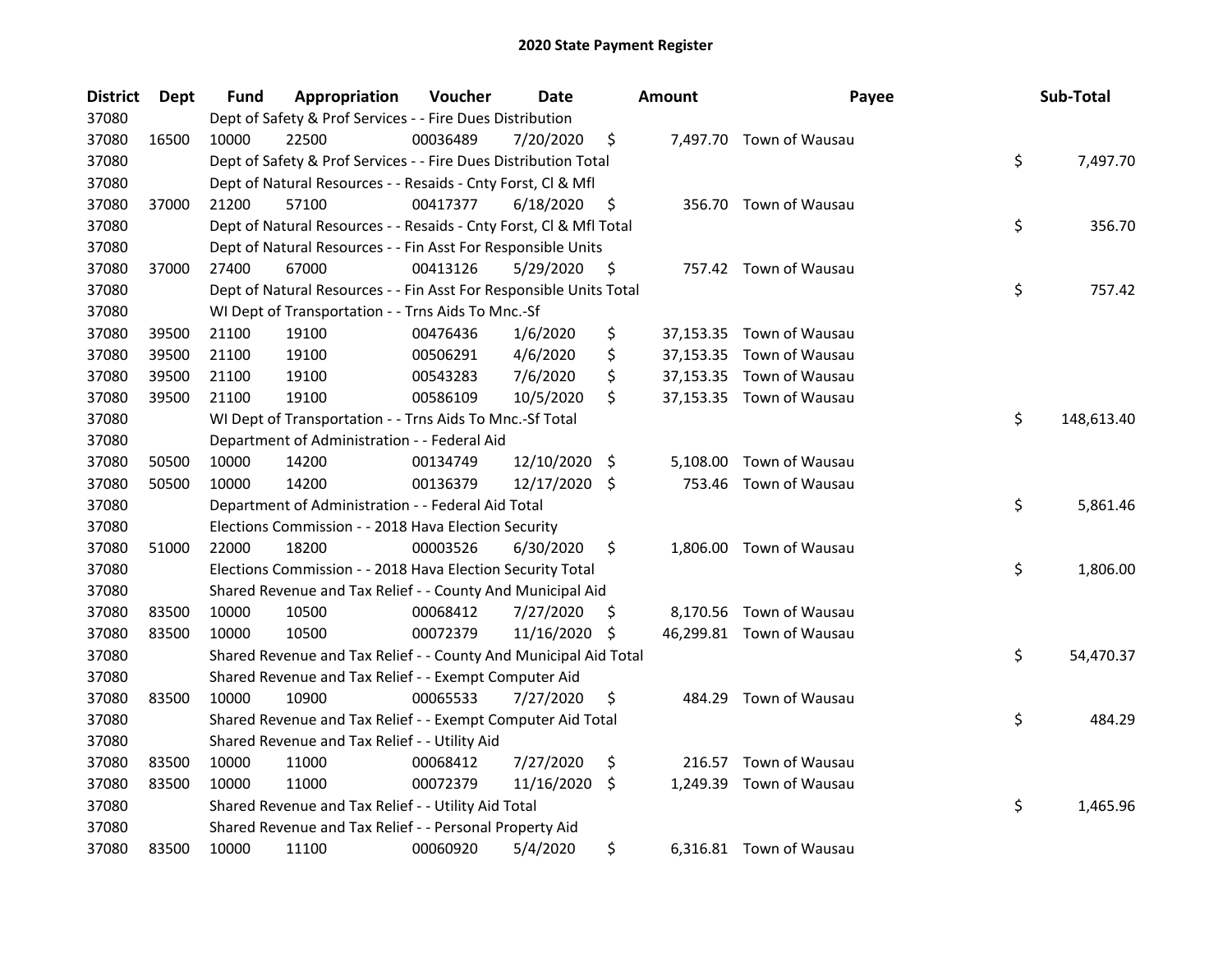| District    | Dept | Fund | <b>Appropriation</b>                                          | <b>Voucher</b> | Date | Amount | Payee | Sub-Total  |
|-------------|------|------|---------------------------------------------------------------|----------------|------|--------|-------|------------|
| 37080       |      |      | Shared Revenue and Tax Relief - - Personal Property Aid Total |                |      |        |       | 6,316.81   |
| 37080 Total |      |      |                                                               |                |      |        |       | 227,630.11 |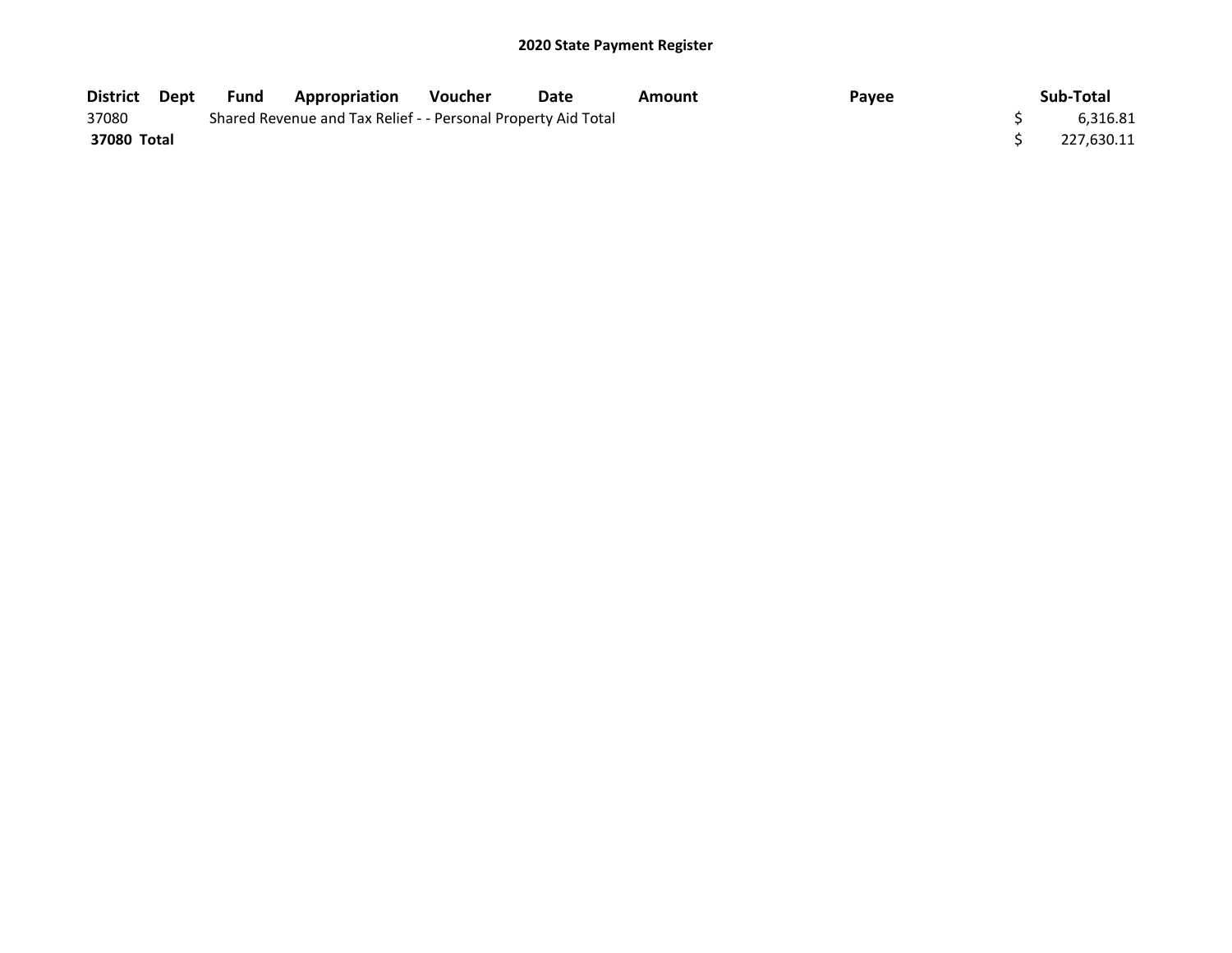| <b>District</b> | Dept  | <b>Fund</b> | Appropriation                                                      | Voucher  | Date          |     | <b>Amount</b> | Payee                     | Sub-Total        |
|-----------------|-------|-------------|--------------------------------------------------------------------|----------|---------------|-----|---------------|---------------------------|------------------|
| 37082           |       |             | Dept of Safety & Prof Services - - Fire Dues Distribution          |          |               |     |               |                           |                  |
| 37082           | 16500 | 10000       | 22500                                                              | 00036490 | 7/20/2020     | \$  |               | 7,099.48 Town of Weston   |                  |
| 37082           |       |             | Dept of Safety & Prof Services - - Fire Dues Distribution Total    |          |               |     |               |                           | \$<br>7,099.48   |
| 37082           |       |             | Dept of Natural Resources - - Aids In Lieu Of Taxes - Gener        |          |               |     |               |                           |                  |
| 37082           | 37000 | 10000       | 50300                                                              | 00386821 | 1/31/2020     | \$  |               | 309.48 Town of Weston     |                  |
| 37082           |       |             | Dept of Natural Resources - - Aids In Lieu Of Taxes - Gener Total  |          |               |     |               |                           | \$<br>309.48     |
| 37082           |       |             | Dept of Natural Resources - - Resaids - Cnty Forst, Cl & Mfl       |          |               |     |               |                           |                  |
| 37082           | 37000 | 21200       | 57100                                                              | 00417378 | 6/18/2020     | \$  |               | 104.52 Town of Weston     |                  |
| 37082           |       |             | Dept of Natural Resources - - Resaids - Cnty Forst, Cl & Mfl Total |          |               |     |               |                           | \$<br>104.52     |
| 37082           |       |             | WI Dept of Transportation - - Trns Aids To Mnc.-Sf                 |          |               |     |               |                           |                  |
| 37082           | 39500 | 21100       | 19100                                                              | 00476437 | 1/6/2020      | \$  |               | 10,058.67 Town of Weston  |                  |
| 37082           | 39500 | 21100       | 19100                                                              | 00506292 | 4/6/2020      | \$  |               | 10,058.67 Town of Weston  |                  |
| 37082           | 39500 | 21100       | 19100                                                              | 00543284 | 7/6/2020      | \$  |               | 10,058.67 Town of Weston  |                  |
| 37082           | 39500 | 21100       | 19100                                                              | 00586110 | 10/5/2020     | \$  |               | 10,058.67 Town of Weston  |                  |
| 37082           |       |             | WI Dept of Transportation - - Trns Aids To Mnc.-Sf Total           |          |               |     |               |                           | \$<br>40,234.68  |
| 37082           |       |             | WI Dept of Transportation - - Local Rds, Grants Sf                 |          |               |     |               |                           |                  |
| 37082           | 39500 | 21100       | 27000                                                              | 00482105 | 1/15/2020     | \$  |               | 123,323.69 Town of Weston |                  |
| 37082           |       |             | WI Dept of Transportation - - Local Rds, Grants Sf Total           |          |               |     |               |                           | \$<br>123,323.69 |
| 37082           |       |             | Department of Administration - - Federal Aid                       |          |               |     |               |                           |                  |
| 37082           | 50500 | 10000       | 14200                                                              | 00132199 | 11/13/2020 \$ |     |               | 3,071.15 Town of Weston   |                  |
| 37082           |       |             | Department of Administration - - Federal Aid Total                 |          |               |     |               |                           | \$<br>3,071.15   |
| 37082           |       |             | Elections Commission - - 2018 Hava Election Security               |          |               |     |               |                           |                  |
| 37082           | 51000 | 22000       | 18200                                                              | 00003537 | 6/30/2020     | \$  |               | 645.50 Town of Weston     |                  |
| 37082           |       |             | Elections Commission - - 2018 Hava Election Security Total         |          |               |     |               |                           | \$<br>645.50     |
| 37082           |       |             | Shared Revenue and Tax Relief - - County And Municipal Aid         |          |               |     |               |                           |                  |
| 37082           | 83500 | 10000       | 10500                                                              | 00068413 | 7/27/2020     | S   |               | 21,067.90 Town of Weston  |                  |
| 37082           | 83500 | 10000       | 10500                                                              | 00072380 | 11/16/2020    | \$  |               | 119,384.77 Town of Weston |                  |
| 37082           |       |             | Shared Revenue and Tax Relief - - County And Municipal Aid Total   |          |               |     |               |                           | \$<br>140,452.67 |
| 37082           |       |             | Shared Revenue and Tax Relief - - Exempt Computer Aid              |          |               |     |               |                           |                  |
| 37082           | 83500 | 10000       | 10900                                                              | 00065534 | 7/27/2020     | \$  |               | 47.81 Town of Weston      |                  |
| 37082           |       |             | Shared Revenue and Tax Relief - - Exempt Computer Aid Total        |          |               |     |               |                           | \$<br>47.81      |
| 37082           |       |             | Shared Revenue and Tax Relief - - Utility Aid                      |          |               |     |               |                           |                  |
| 37082           | 83500 | 10000       | 11000                                                              | 00068413 | 7/27/2020     | \$  |               | 597.44 Town of Weston     |                  |
| 37082           | 83500 | 10000       | 11000                                                              | 00072380 | 11/16/2020    | \$. | 3,459.74      | Town of Weston            |                  |
| 37082           |       |             | Shared Revenue and Tax Relief - - Utility Aid Total                |          |               |     |               |                           | \$<br>4,057.18   |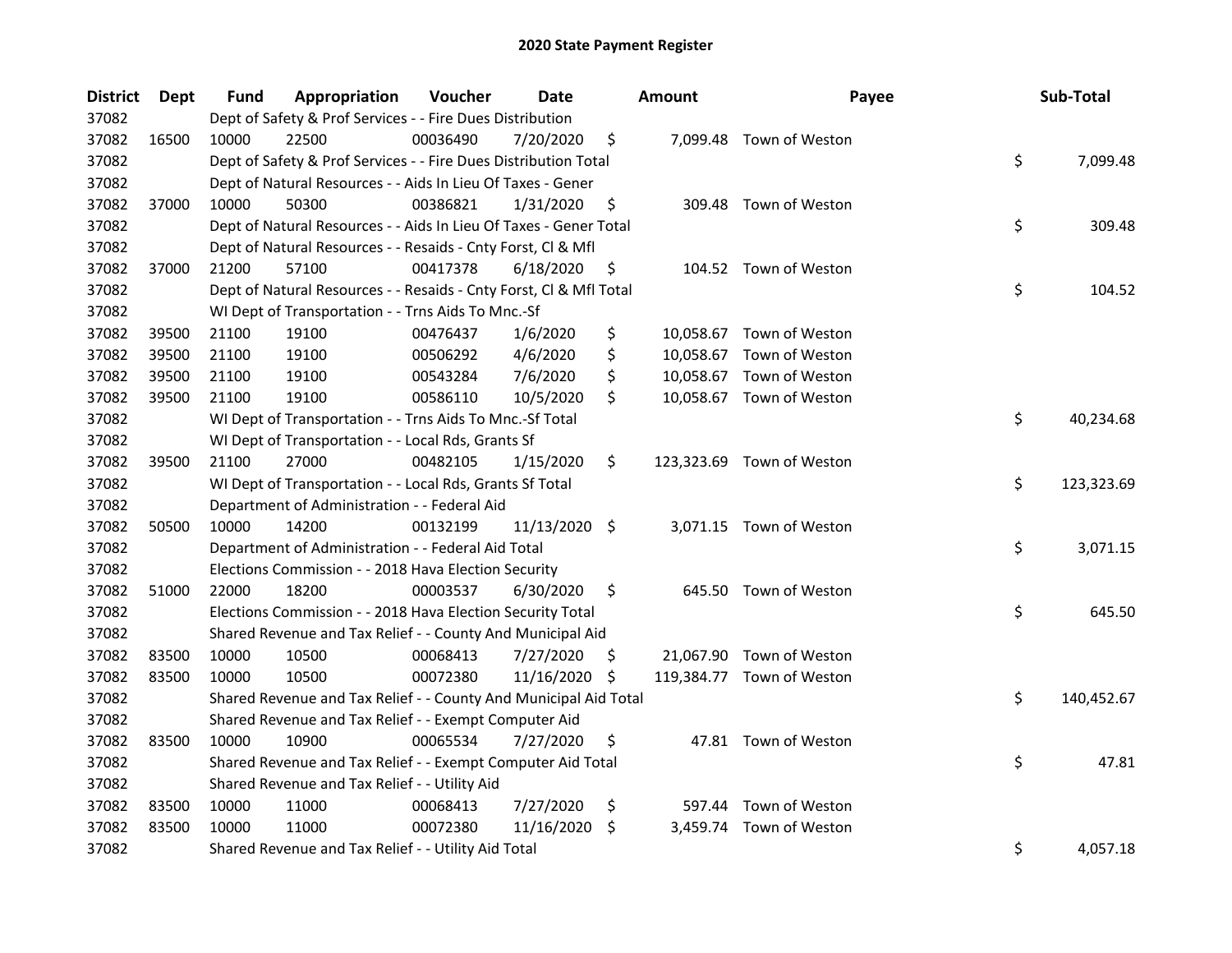| <b>District</b> | <b>Dept</b> | <b>Fund</b> | <b>Appropriation</b>                                          | <b>Voucher</b> | Date     | Amount   | <b>Pavee</b>   | Sub-Total  |
|-----------------|-------------|-------------|---------------------------------------------------------------|----------------|----------|----------|----------------|------------|
| 37082           |             |             | Shared Revenue and Tax Relief - - Personal Property Aid       |                |          |          |                |            |
| 37082           | 83500       | 10000       | 11100                                                         | 00060921       | 5/4/2020 | 3.870.31 | Town of Weston |            |
| 37082           |             |             | Shared Revenue and Tax Relief - - Personal Property Aid Total |                |          |          |                | 3.870.31   |
| 37082 Total     |             |             |                                                               |                |          |          |                | 323.216.47 |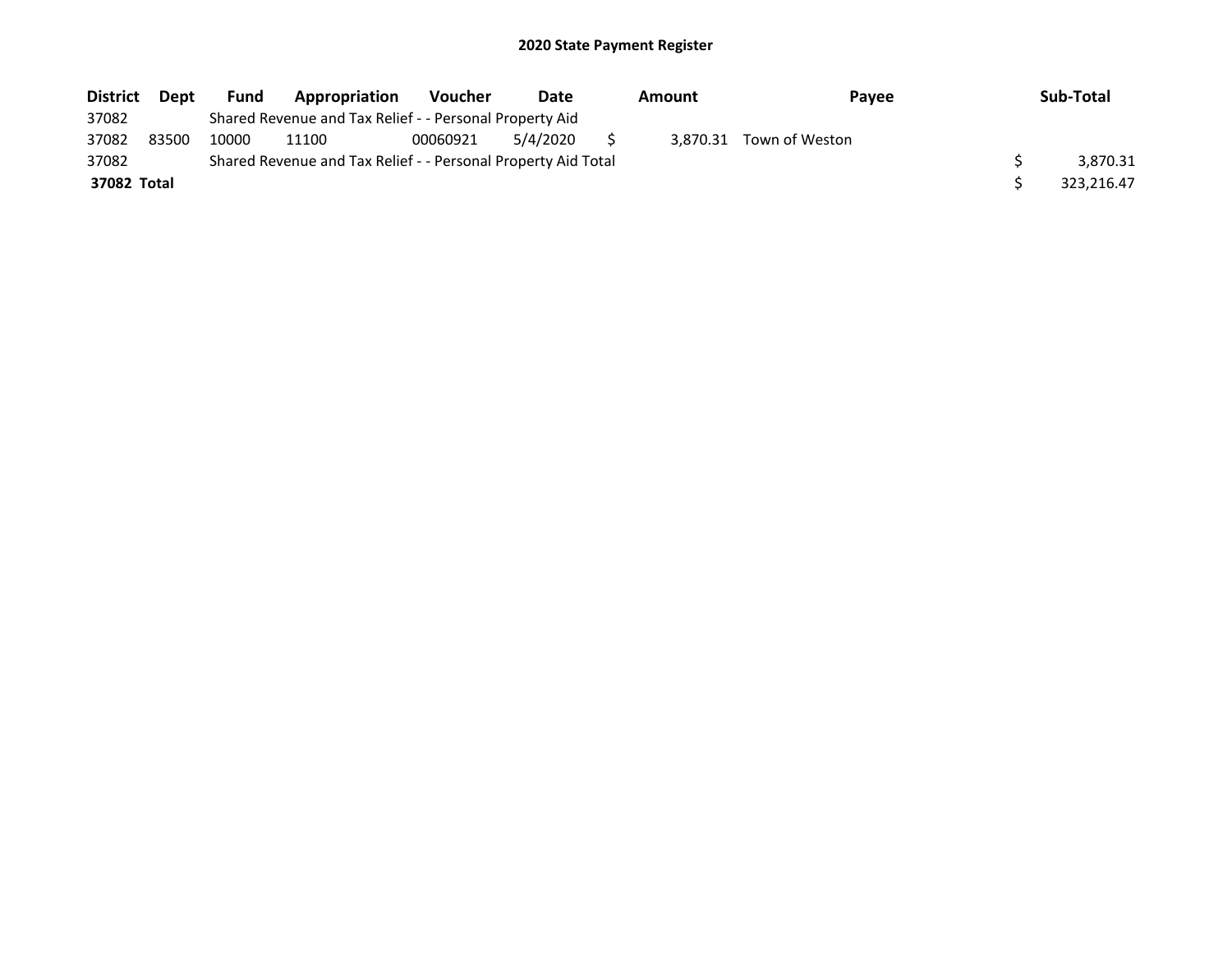| <b>District</b> | Dept  | <b>Fund</b> | Appropriation                                                        | Voucher  | Date       |     | <b>Amount</b> |                        | Payee | Sub-Total  |
|-----------------|-------|-------------|----------------------------------------------------------------------|----------|------------|-----|---------------|------------------------|-------|------------|
| 37084           |       |             | Dept of Safety & Prof Services - - Fire Dues Distribution            |          |            |     |               |                        |       |            |
| 37084           | 16500 | 10000       | 22500                                                                | 00036491 | 7/20/2020  | \$  |               | 2,799.75 Town Of Wien  |       |            |
| 37084           |       |             | Dept of Safety & Prof Services - - Fire Dues Distribution Total      |          |            |     |               |                        | \$    | 2,799.75   |
| 37084           |       |             | Dept of Natural Resources - - Resaids - Cnty Forst, Cl & Mfl         |          |            |     |               |                        |       |            |
| 37084           | 37000 | 21200       | 57100                                                                | 00417379 | 6/18/2020  | \$  |               | 110.36 Town Of Wien    |       |            |
| 37084           |       |             | Dept of Natural Resources - - Resaids - Cnty Forst, Cl & Mfl Total   |          |            |     |               |                        | \$    | 110.36     |
| 37084           |       |             | Dept of Natural Resources - - Fin Asst For Responsible Units         |          |            |     |               |                        |       |            |
| 37084           | 37000 | 27400       | 67000                                                                | 00412675 | 5/29/2020  | \$  |               | 1,422.13 Town Of Wien  |       |            |
| 37084           |       |             | Dept of Natural Resources - - Fin Asst For Responsible Units Total   |          |            |     |               |                        | \$    | 1,422.13   |
| 37084           |       |             | WI Dept of Transportation - - Trns Aids To Mnc.-Sf                   |          |            |     |               |                        |       |            |
| 37084           | 39500 | 21100       | 19100                                                                | 00476438 | 1/6/2020   | \$  |               | 27,009.27 Town Of Wien |       |            |
| 37084           | 39500 | 21100       | 19100                                                                | 00506293 | 4/6/2020   | \$  |               | 27,009.27 Town Of Wien |       |            |
| 37084           | 39500 | 21100       | 19100                                                                | 00543285 | 7/6/2020   | \$  |               | 27,009.27 Town Of Wien |       |            |
| 37084           | 39500 | 21100       | 19100                                                                | 00586111 | 10/5/2020  | \$  |               | 27,009.27 Town Of Wien |       |            |
| 37084           |       |             | WI Dept of Transportation - - Trns Aids To Mnc.-Sf Total             |          |            |     |               |                        | \$    | 108,037.08 |
| 37084           |       |             | WI Dept of Transportation - - Loc Rd Imp Prg St Fd                   |          |            |     |               |                        |       |            |
| 37084           | 39500 | 21100       | 27800                                                                | 00478967 | 1/7/2020   | \$  |               | 27,888.38 Town Of Wien |       |            |
| 37084           |       |             | WI Dept of Transportation - - Loc Rd Imp Prg St Fd Total             |          |            |     |               |                        | \$    | 27,888.38  |
| 37084           |       |             | Department of Administration - - Hv Trans Ln Annual Impact Fee       |          |            |     |               |                        |       |            |
| 37084           | 50500 | 10000       | 17400                                                                | 00121232 | 5/1/2020   | \$  |               | 39,070.00 Town Of Wien |       |            |
| 37084           |       |             | Department of Administration - - Hv Trans Ln Annual Impact Fee Total |          |            |     |               |                        | \$    | 39,070.00  |
| 37084           |       |             | Elections Commission - - 2018 Hava Election Security                 |          |            |     |               |                        |       |            |
| 37084           | 51000 | 22000       | 18200                                                                | 00004662 | 9/18/2020  | \$  |               | 720.30 Town Of Wien    |       |            |
| 37084           |       |             | Elections Commission - - 2018 Hava Election Security Total           |          |            |     |               |                        | \$    | 720.30     |
| 37084           |       |             | Shared Revenue and Tax Relief - - County And Municipal Aid           |          |            |     |               |                        |       |            |
| 37084           | 83500 | 10000       | 10500                                                                | 00068414 | 7/27/2020  | \$. |               | 6,371.84 Town Of Wien  |       |            |
| 37084           | 83500 | 10000       | 10500                                                                | 00072381 | 11/16/2020 | \$. |               | 36,107.08 Town Of Wien |       |            |
| 37084           |       |             | Shared Revenue and Tax Relief - - County And Municipal Aid Total     |          |            |     |               |                        | \$    | 42,478.92  |
| 37084           |       |             | Shared Revenue and Tax Relief - - Exempt Computer Aid                |          |            |     |               |                        |       |            |
| 37084           | 83500 | 10000       | 10900                                                                | 00065535 | 7/27/2020  | \$  |               | 13.51 Town Of Wien     |       |            |
| 37084           |       |             | Shared Revenue and Tax Relief - - Exempt Computer Aid Total          |          |            |     |               |                        | \$    | 13.51      |
| 37084           |       |             | Shared Revenue and Tax Relief - - Utility Aid                        |          |            |     |               |                        |       |            |
| 37084           | 83500 | 10000       | 11000                                                                | 00068414 | 7/27/2020  | \$  |               | 823.16 Town Of Wien    |       |            |
| 37084           | 83500 | 10000       | 11000                                                                | 00072381 | 11/16/2020 | \$. |               | 5,712.07 Town Of Wien  |       |            |
| 37084           |       |             | Shared Revenue and Tax Relief - - Utility Aid Total                  |          |            |     |               |                        | \$    | 6,535.23   |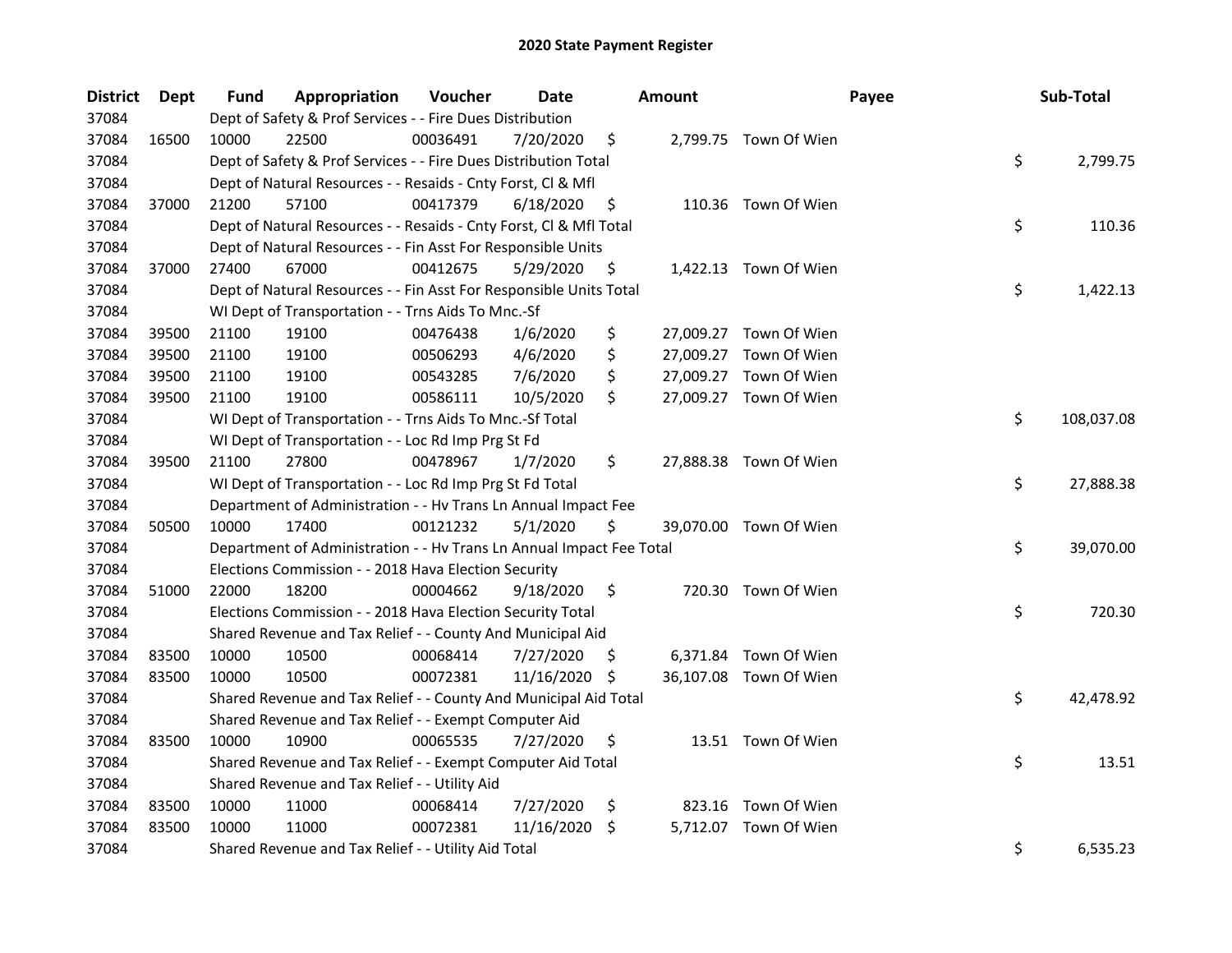| <b>District</b> | Dept  | <b>Fund</b> | Appropriation                                                 | <b>Voucher</b> | Date     | Amount |              | Payee | Sub-Total  |
|-----------------|-------|-------------|---------------------------------------------------------------|----------------|----------|--------|--------------|-------|------------|
| 37084           |       |             | Shared Revenue and Tax Relief - - Personal Property Aid       |                |          |        |              |       |            |
| 37084           | 83500 | 10000       | 11100                                                         | 00060922       | 5/4/2020 | 503.53 | Town Of Wien |       |            |
| 37084           |       |             | Shared Revenue and Tax Relief - - Personal Property Aid Total |                |          |        |              |       | 503.53     |
| 37084 Total     |       |             |                                                               |                |          |        |              |       | 229.579.19 |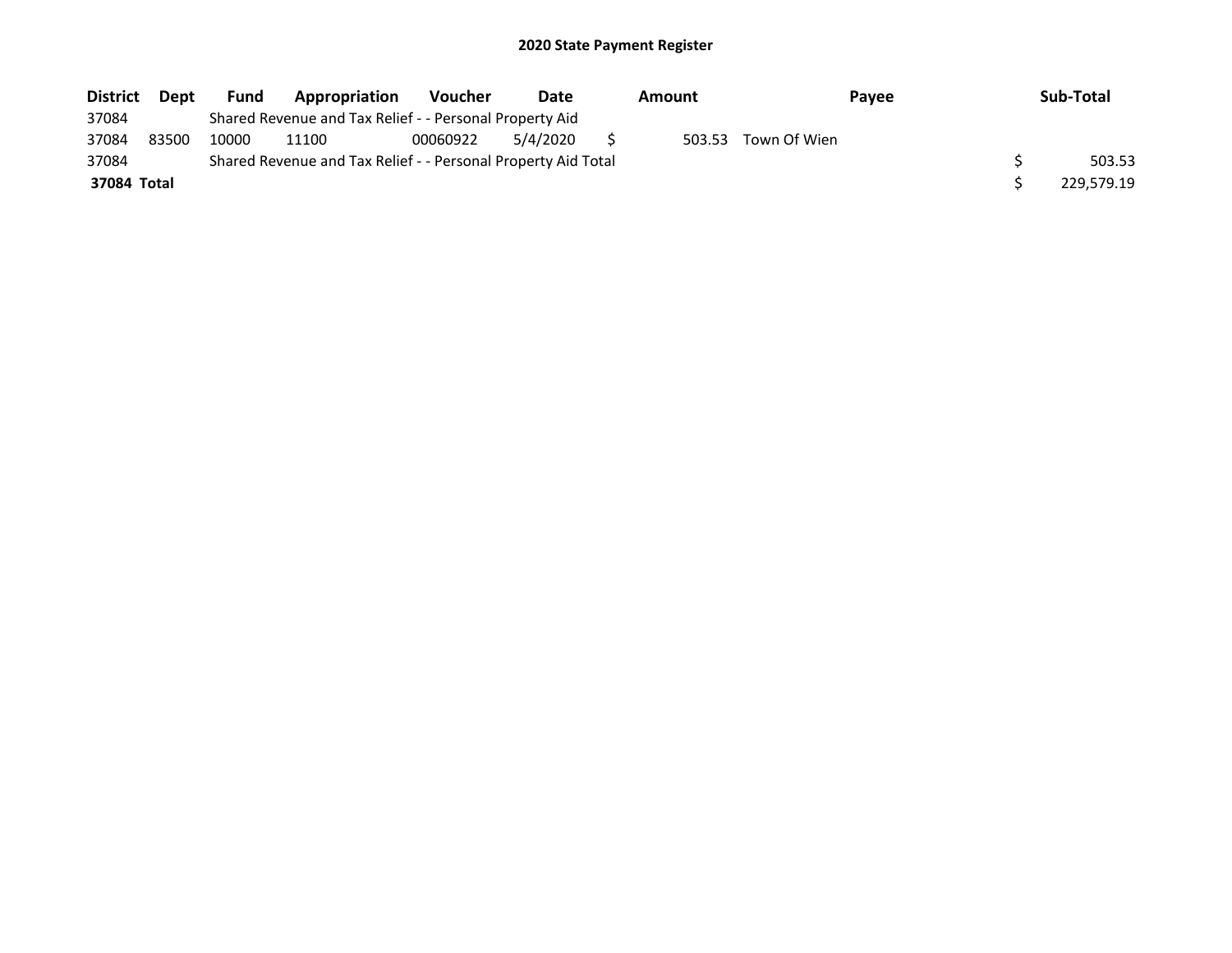| <b>District</b> | Dept  | Fund  | Appropriation                                                      | Voucher  | Date          |     | Amount    | Payee                         | Sub-Total        |
|-----------------|-------|-------|--------------------------------------------------------------------|----------|---------------|-----|-----------|-------------------------------|------------------|
| 37102           |       |       | Dept of Safety & Prof Services - - Fire Dues Distribution          |          |               |     |           |                               |                  |
| 37102           | 16500 | 10000 | 22500                                                              | 00036492 | 7/20/2020     | \$  |           | 2,696.46 Athens, Village of   |                  |
| 37102           |       |       | Dept of Safety & Prof Services - - Fire Dues Distribution Total    |          |               |     |           |                               | \$<br>2,696.46   |
| 37102           |       |       | Dept of Natural Resources - - GPO -Federal Funds                   |          |               |     |           |                               |                  |
| 37102           | 37000 | 21200 | 38100                                                              | 00443273 | 10/23/2020 \$ |     |           | 22,132.00 Athens, Village of  |                  |
| 37102           |       |       | Dept of Natural Resources - - GPO -Federal Funds Total             |          |               |     |           |                               | \$<br>22,132.00  |
| 37102           |       |       | Dept of Natural Resources - - Resaids - Cnty Forst, Cl & Mfl       |          |               |     |           |                               |                  |
| 37102           | 37000 | 21200 | 57100                                                              | 00417380 | 6/18/2020     | \$  |           | 16.00 Athens, Village of      |                  |
| 37102           |       |       | Dept of Natural Resources - - Resaids - Cnty Forst, Cl & Mfl Total |          |               |     |           |                               | \$<br>16.00      |
| 37102           |       |       | Dept of Natural Resources - - Resaids - Urban Forestry Grant       |          |               |     |           |                               |                  |
| 37102           | 37000 | 21200 | 58700                                                              | 00454336 | 12/29/2020 \$ |     |           | 2,625.58 Athens, Village of   |                  |
| 37102           |       |       | Dept of Natural Resources - - Resaids - Urban Forestry Grant Total |          |               |     |           |                               | \$<br>2,625.58   |
| 37102           |       |       | Dept of Natural Resources - - Fin Asst For Responsible Units       |          |               |     |           |                               |                  |
| 37102           | 37000 | 27400 | 67000                                                              | 00412633 | 5/29/2020     | \$, |           | 3,599.31 Athens, Village of   |                  |
| 37102           |       |       | Dept of Natural Resources - - Fin Asst For Responsible Units Total |          |               |     |           |                               | \$<br>3,599.31   |
| 37102           |       |       | WI Dept of Transportation - - Hwy Sfty Loc Aid Ffd                 |          |               |     |           |                               |                  |
| 37102           | 39500 | 21100 | 18500                                                              | 00547969 | 7/7/2020      | \$  | 4,000.00  | Athens, Village of            |                  |
| 37102           |       |       | WI Dept of Transportation - - Hwy Sfty Loc Aid Ffd Total           |          |               |     |           |                               | \$<br>4,000.00   |
| 37102           |       |       | WI Dept of Transportation - - Trns Aids To Mnc.-Sf                 |          |               |     |           |                               |                  |
| 37102           | 39500 | 21100 | 19100                                                              | 00476439 | 1/6/2020      | \$  | 23,310.77 | Athens, Village of            |                  |
| 37102           | 39500 | 21100 | 19100                                                              | 00506294 | 4/6/2020      | \$  | 23,310.77 | Athens, Village of            |                  |
| 37102           | 39500 | 21100 | 19100                                                              | 00543286 | 7/6/2020      | \$  | 23,310.77 | Athens, Village of            |                  |
| 37102           | 39500 | 21100 | 19100                                                              | 00586112 | 10/5/2020     | \$  | 23,310.79 | Athens, Village of            |                  |
| 37102           |       |       | WI Dept of Transportation - - Trns Aids To Mnc.-Sf Total           |          |               |     |           |                               | \$<br>93,243.10  |
| 37102           |       |       | WI Dept of Transportation - - Local Rds, Grants Sf                 |          |               |     |           |                               |                  |
| 37102           | 39500 | 21100 | 27000                                                              | 00625453 | 12/9/2020     | \$  |           | 173,929.91 Athens, Village of |                  |
| 37102           |       |       | WI Dept of Transportation - - Local Rds, Grants Sf Total           |          |               |     |           |                               | \$<br>173,929.91 |
| 37102           |       |       | Department of Justice - - Law Enforcement Train, Local             |          |               |     |           |                               |                  |
| 37102           | 45500 | 10000 | 23100                                                              | 00092222 | 12/16/2020 \$ |     |           | 480.00 Athens, Village of     |                  |
| 37102           |       |       | Department of Justice - - Law Enforcement Train, Local Total       |          |               |     |           |                               | \$<br>480.00     |
| 37102           |       |       | Department of Administration - - Federal Aid                       |          |               |     |           |                               |                  |
| 37102           | 50500 | 10000 | 14200                                                              | 00130004 | 10/2/2020     | \$  | 934.83    | Athens, Village of            |                  |
| 37102           | 50500 | 10000 | 14200                                                              | 00132200 | 11/13/2020    | S   | 6,058.31  | Athens, Village of            |                  |
| 37102           | 50500 | 10000 | 14200                                                              | 00134750 | 12/10/2020    | \$  | 10,873.86 | Athens, Village of            |                  |
| 37102           | 50500 | 10000 | 14200                                                              | 00136380 | 12/17/2020    | \$  |           | 1,896.26 Athens, Village of   |                  |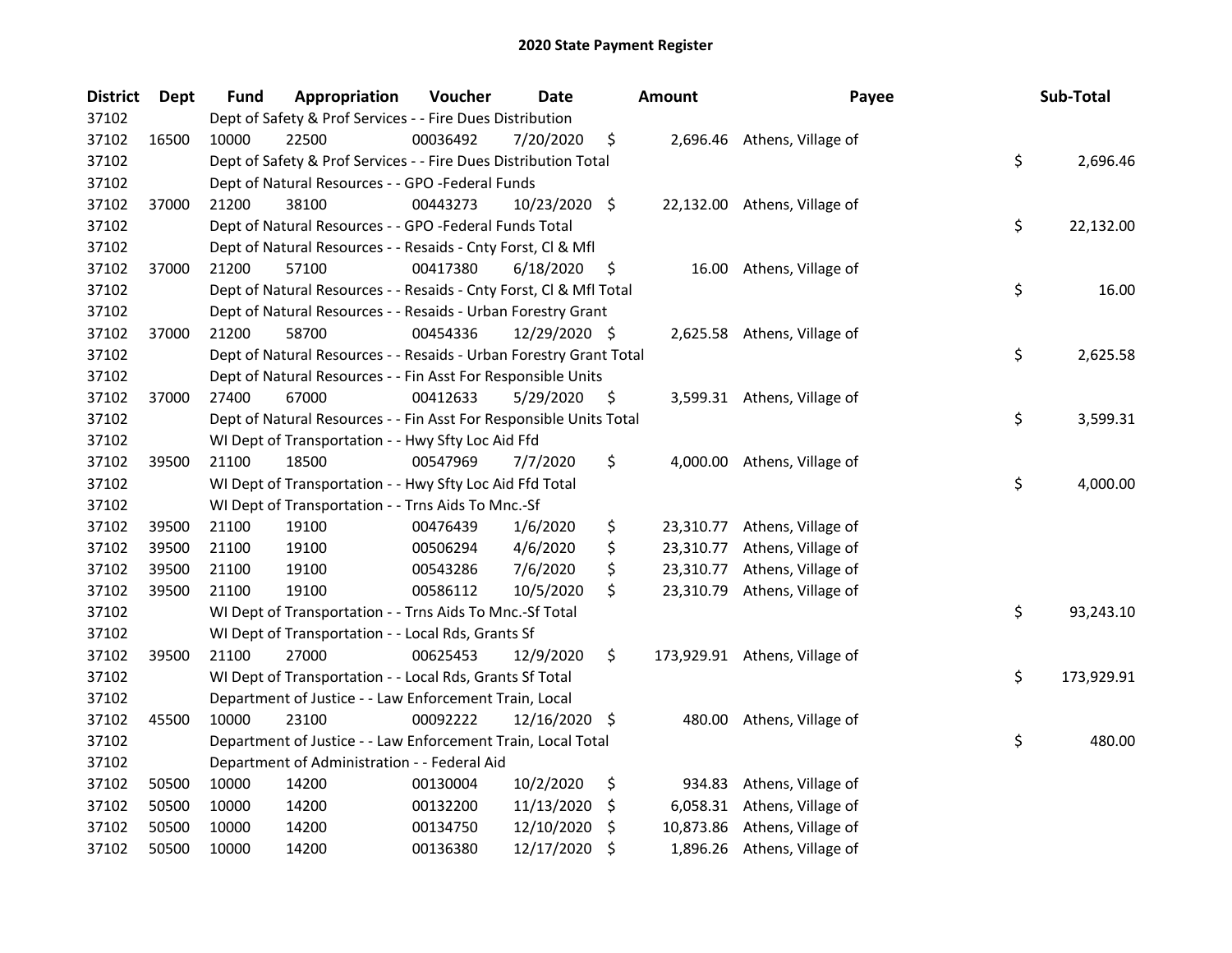| <b>District</b> | Dept  | <b>Fund</b> | Appropriation                                                                 | Voucher  | Date       |      | <b>Amount</b> | Payee              | Sub-Total        |
|-----------------|-------|-------------|-------------------------------------------------------------------------------|----------|------------|------|---------------|--------------------|------------------|
| 37102           |       |             | Department of Administration - - Federal Aid Total                            |          |            |      |               |                    | \$<br>19,763.26  |
| 37102           |       |             | Elections Commission - - 2018 Hava Election Security                          |          |            |      |               |                    |                  |
| 37102           | 51000 | 22000       | 18200                                                                         | 00003386 | 6/26/2020  | \$   | 864.40        | Athens, Village of |                  |
| 37102           |       |             | Elections Commission - - 2018 Hava Election Security Total                    |          |            |      |               |                    | \$<br>864.40     |
| 37102           |       |             | Shared Revenue and Tax Relief - - Expenditure Restraint Program               |          |            |      |               |                    |                  |
| 37102           | 83500 | 10000       | 10100                                                                         | 00068415 | 7/27/2020  | - \$ | 7,252.87      | Athens, Village of |                  |
| 37102           |       |             | Shared Revenue and Tax Relief - - Expenditure Restraint Program Total         |          |            |      |               |                    | \$<br>7,252.87   |
| 37102           |       |             | Shared Revenue and Tax Relief - - County And Municipal Aid                    |          |            |      |               |                    |                  |
| 37102           | 83500 | 10000       | 10500                                                                         | 00068415 | 7/27/2020  | S.   | 40,522.16     | Athens, Village of |                  |
| 37102           | 83500 | 10000       | 10500                                                                         | 00072382 | 11/16/2020 | -S   | 229,625.58    | Athens, Village of |                  |
| 37102           |       |             | Shared Revenue and Tax Relief - - County And Municipal Aid Total              |          |            |      |               |                    | \$<br>270,147.74 |
| 37102           |       |             | Shared Revenue and Tax Relief - - Exempt Computer Aid                         |          |            |      |               |                    |                  |
| 37102           | 83500 | 10000       | 10900                                                                         | 00065536 | 7/27/2020  | \$   | 1,274.13      | Athens, Village of |                  |
| 37102           | 83500 | 10000       | 10900                                                                         | 00067084 | 7/27/2020  | S    | 616.18        | Athens, Village of |                  |
| 37102           |       |             | Shared Revenue and Tax Relief - - Exempt Computer Aid Total                   |          |            |      |               |                    | \$<br>1,890.31   |
| 37102           |       |             | Shared Revenue and Tax Relief - - Utility Aid                                 |          |            |      |               |                    |                  |
| 37102           | 83500 | 10000       | 11000                                                                         | 00068415 | 7/27/2020  | \$   | 31.31         | Athens, Village of |                  |
| 37102           | 83500 | 10000       | 11000                                                                         | 00072382 | 11/16/2020 | S.   | 187.15        | Athens, Village of |                  |
| 37102           |       |             | Shared Revenue and Tax Relief - - Utility Aid Total                           |          |            |      |               |                    | \$<br>218.46     |
| 37102           |       |             | Shared Revenue and Tax Relief - - Personal Property Aid                       |          |            |      |               |                    |                  |
| 37102           | 83500 | 10000       | 11100                                                                         | 00060923 | 5/4/2020   | \$   | 3,723.85      | Athens, Village of |                  |
| 37102           | 83500 | 10000       | 11100                                                                         | 00062523 | 5/4/2020   | \$   | 45,489.66     | Athens, Village of |                  |
| 37102           |       |             | Shared Revenue and Tax Relief - - Personal Property Aid Total                 |          |            |      |               |                    | \$<br>49,213.51  |
| 37102           |       |             | Shared Revenue and Tax Relief - - State Aid; Video Service Provider Fee       |          |            |      |               |                    |                  |
| 37102           | 83500 | 10000       | 11200                                                                         | 00064289 | 7/27/2020  | \$,  | 1,182.72      | Athens, Village of |                  |
| 37102           |       |             | Shared Revenue and Tax Relief - - State Aid; Video Service Provider Fee Total |          |            |      |               |                    | \$<br>1,182.72   |
| 37102           |       |             | Shared Revenue and Tax Relief - - Lottery & Gaming Credit                     |          |            |      |               |                    |                  |
| 37102           | 83500 | 52100       | 36300                                                                         | 00055402 | 3/23/2020  | \$   | 561.50        | Athens, Village of |                  |
| 37102           |       |             | Shared Revenue and Tax Relief - - Lottery & Gaming Credit Total               |          |            |      |               |                    | \$<br>561.50     |
| 37102 Total     |       |             |                                                                               |          |            |      |               |                    | \$<br>653,817.13 |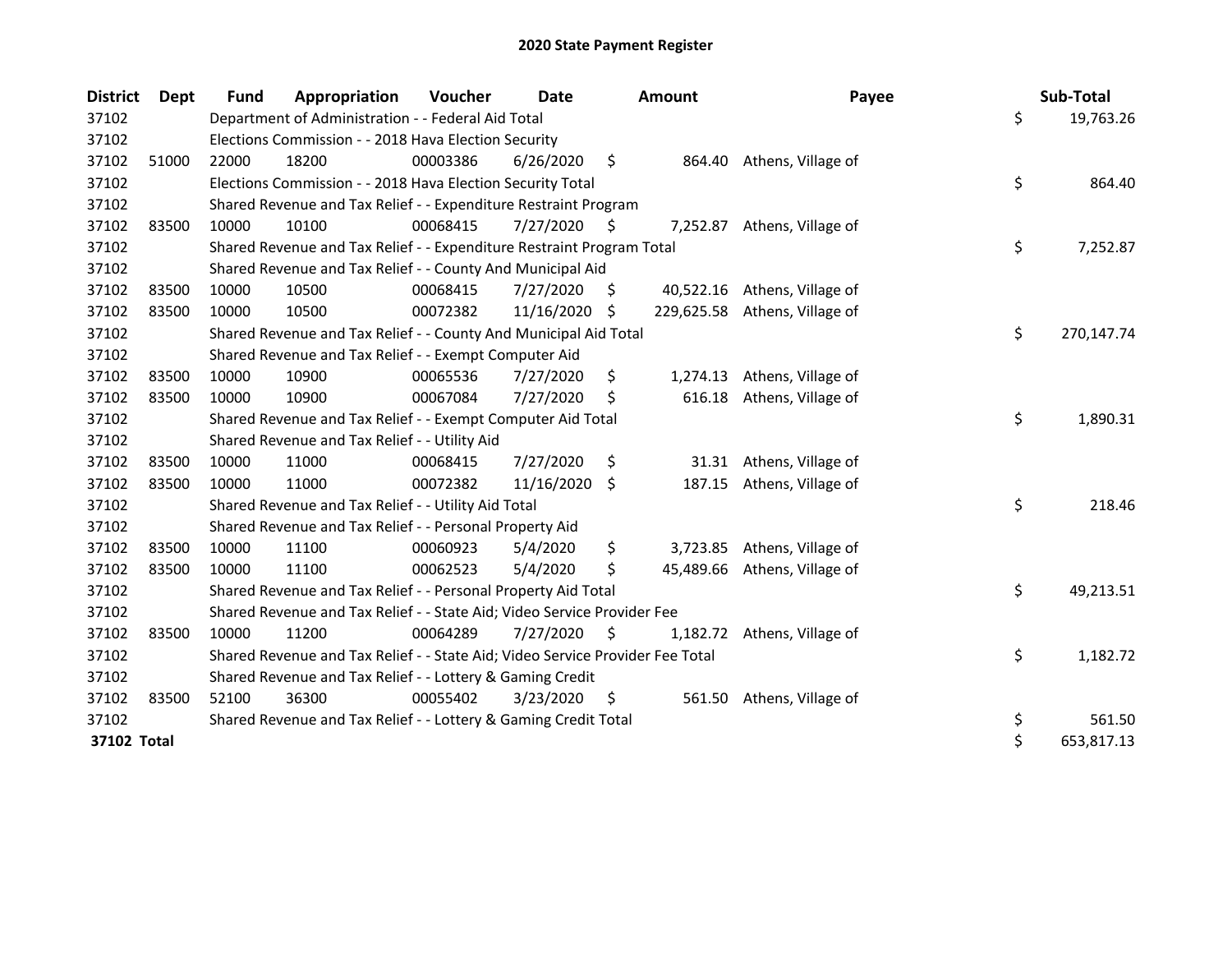| <b>District</b> | Dept  | Fund  | Appropriation                                                 | <b>Voucher</b> | Date      | Amount | Payee                 | Sub-Total |
|-----------------|-------|-------|---------------------------------------------------------------|----------------|-----------|--------|-----------------------|-----------|
| 37116           |       |       | Shared Revenue and Tax Relief - - Exempt Computer Aid         |                |           |        |                       |           |
| 37116           | 83500 | 10000 | 10900                                                         | 00065537       | 7/27/2020 | 47.81  | Village Of Dorchester |           |
| 37116           |       |       | Shared Revenue and Tax Relief - - Exempt Computer Aid Total   |                |           |        |                       | 47.81     |
| 37116           |       |       | Shared Revenue and Tax Relief - - Personal Property Aid       |                |           |        |                       |           |
| 37116           | 83500 | 10000 | 11100                                                         | 00060924       | 5/4/2020  | 120.56 | Village Of Dorchester |           |
| 37116           |       |       | Shared Revenue and Tax Relief - - Personal Property Aid Total |                |           |        |                       | 120.56    |
| 37116 Total     |       |       |                                                               |                |           |        |                       | 168.37    |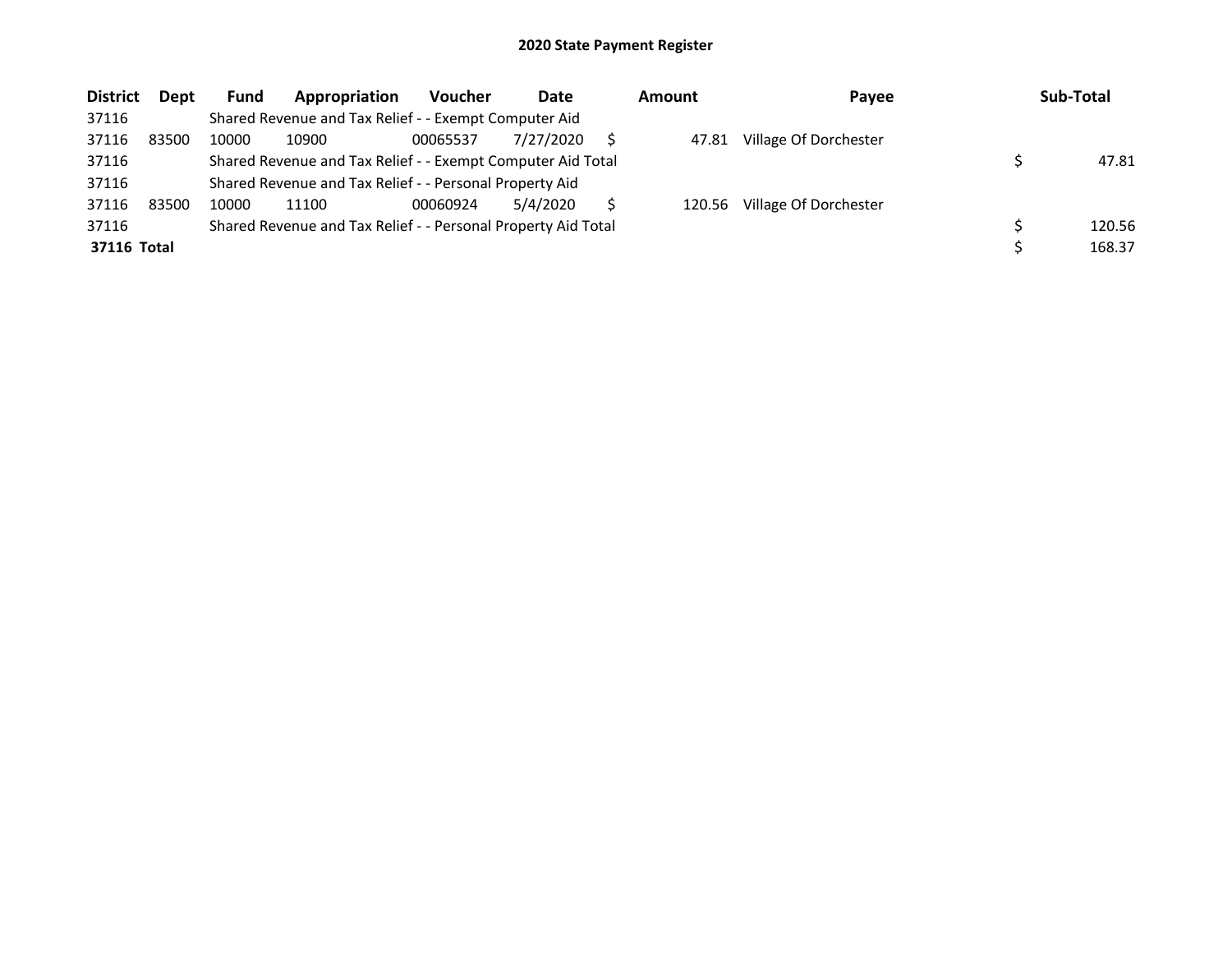| <b>District</b> | Dept  | <b>Fund</b> | Appropriation                                                         | Voucher  | <b>Date</b> |     | Amount    | Payee                       | Sub-Total        |
|-----------------|-------|-------------|-----------------------------------------------------------------------|----------|-------------|-----|-----------|-----------------------------|------------------|
| 37121           |       |             | Dept of Safety & Prof Services - - Fire Dues Distribution             |          |             |     |           |                             |                  |
| 37121           | 16500 | 10000       | 22500                                                                 | 00036493 | 7/20/2020   | \$  |           | 3,713.16 Village Of Edgar   |                  |
| 37121           |       |             | Dept of Safety & Prof Services - - Fire Dues Distribution Total       |          |             |     |           |                             | \$<br>3,713.16   |
| 37121           |       |             | Dept of Natural Resources - - Fin Asst For Responsible Units          |          |             |     |           |                             |                  |
| 37121           | 37000 | 27400       | 67000                                                                 | 00412507 | 5/29/2020   | \$  |           | 5,099.88 Village Of Edgar   |                  |
| 37121           |       |             | Dept of Natural Resources - - Fin Asst For Responsible Units Total    |          |             |     |           |                             | \$<br>5,099.88   |
| 37121           |       |             | WI Dept of Transportation - - Trns Aids To Mnc.-Sf                    |          |             |     |           |                             |                  |
| 37121           | 39500 | 21100       | 19100                                                                 | 00476440 | 1/6/2020    | \$  |           | 22,339.88 Village Of Edgar  |                  |
| 37121           | 39500 | 21100       | 19100                                                                 | 00506295 | 4/6/2020    | \$  |           | 22,339.88 Village Of Edgar  |                  |
| 37121           | 39500 | 21100       | 19100                                                                 | 00543287 | 7/6/2020    | \$  |           | 22,339.88 Village Of Edgar  |                  |
| 37121           | 39500 | 21100       | 19100                                                                 | 00586113 | 10/5/2020   | \$  |           | 22,339.90 Village Of Edgar  |                  |
| 37121           |       |             | WI Dept of Transportation - - Trns Aids To Mnc.-Sf Total              |          |             |     |           |                             | \$<br>89,359.54  |
| 37121           |       |             | Department of Justice - - Law Enforcement Train, Local                |          |             |     |           |                             |                  |
| 37121           | 45500 | 10000       | 23100                                                                 | 00091427 | 12/4/2020   | \$  |           | 160.00 Village Of Edgar     |                  |
| 37121           |       |             | Department of Justice - - Law Enforcement Train, Local Total          |          |             |     |           |                             | \$<br>160.00     |
| 37121           |       |             | Department of Administration - - Federal Aid                          |          |             |     |           |                             |                  |
| 37121           | 50500 | 10000       | 14200                                                                 | 00130005 | 10/2/2020   | \$  | 3,605.69  | Village Of Edgar            |                  |
| 37121           | 50500 | 10000       | 14200                                                                 | 00134751 | 12/10/2020  | S.  | 20,146.31 | Village Of Edgar            |                  |
| 37121           | 50500 | 10000       | 14200                                                                 | 00136381 | 12/18/2020  | -S  |           | 2,520.85 Village Of Edgar   |                  |
| 37121           |       |             | Department of Administration - - Federal Aid Total                    |          |             |     |           |                             | \$<br>26,272.85  |
| 37121           |       |             | Elections Commission - - 2018 Hava Election Security                  |          |             |     |           |                             |                  |
| 37121           | 51000 | 22000       | 18200                                                                 | 00004310 | 8/27/2020   | \$  |           | 1,119.60 Village Of Edgar   |                  |
| 37121           |       |             | Elections Commission - - 2018 Hava Election Security Total            |          |             |     |           |                             | \$<br>1,119.60   |
| 37121           |       |             | Shared Revenue and Tax Relief - - Expenditure Restraint Program       |          |             |     |           |                             |                  |
| 37121           | 83500 | 10000       | 10100                                                                 | 00068416 | 7/27/2020   | \$. |           | 688.31 Village Of Edgar     |                  |
| 37121           |       |             | Shared Revenue and Tax Relief - - Expenditure Restraint Program Total |          |             |     |           |                             | \$<br>688.31     |
| 37121           |       |             | Shared Revenue and Tax Relief - - County And Municipal Aid            |          |             |     |           |                             |                  |
| 37121           | 83500 | 10000       | 10500                                                                 | 00068416 | 7/27/2020   | \$  |           | 48,979.97 Village Of Edgar  |                  |
| 37121           | 83500 | 10000       | 10500                                                                 | 00072383 | 11/16/2020  | -S  |           | 277,553.17 Village Of Edgar |                  |
| 37121           |       |             | Shared Revenue and Tax Relief - - County And Municipal Aid Total      |          |             |     |           |                             | \$<br>326,533.14 |
| 37121           |       |             | Shared Revenue and Tax Relief - - Exempt Computer Aid                 |          |             |     |           |                             |                  |
| 37121           | 83500 | 10000       | 10900                                                                 | 00065538 | 7/27/2020   | \$  |           | 1,178.52 Village Of Edgar   |                  |
| 37121           | 83500 | 10000       | 10900                                                                 | 00067085 | 7/27/2020   | \$  | 320.44    | Village Of Edgar            |                  |
| 37121           |       |             | Shared Revenue and Tax Relief - - Exempt Computer Aid Total           |          |             |     |           |                             | \$<br>1,498.96   |
| 37121           |       |             | Shared Revenue and Tax Relief - - Personal Property Aid               |          |             |     |           |                             |                  |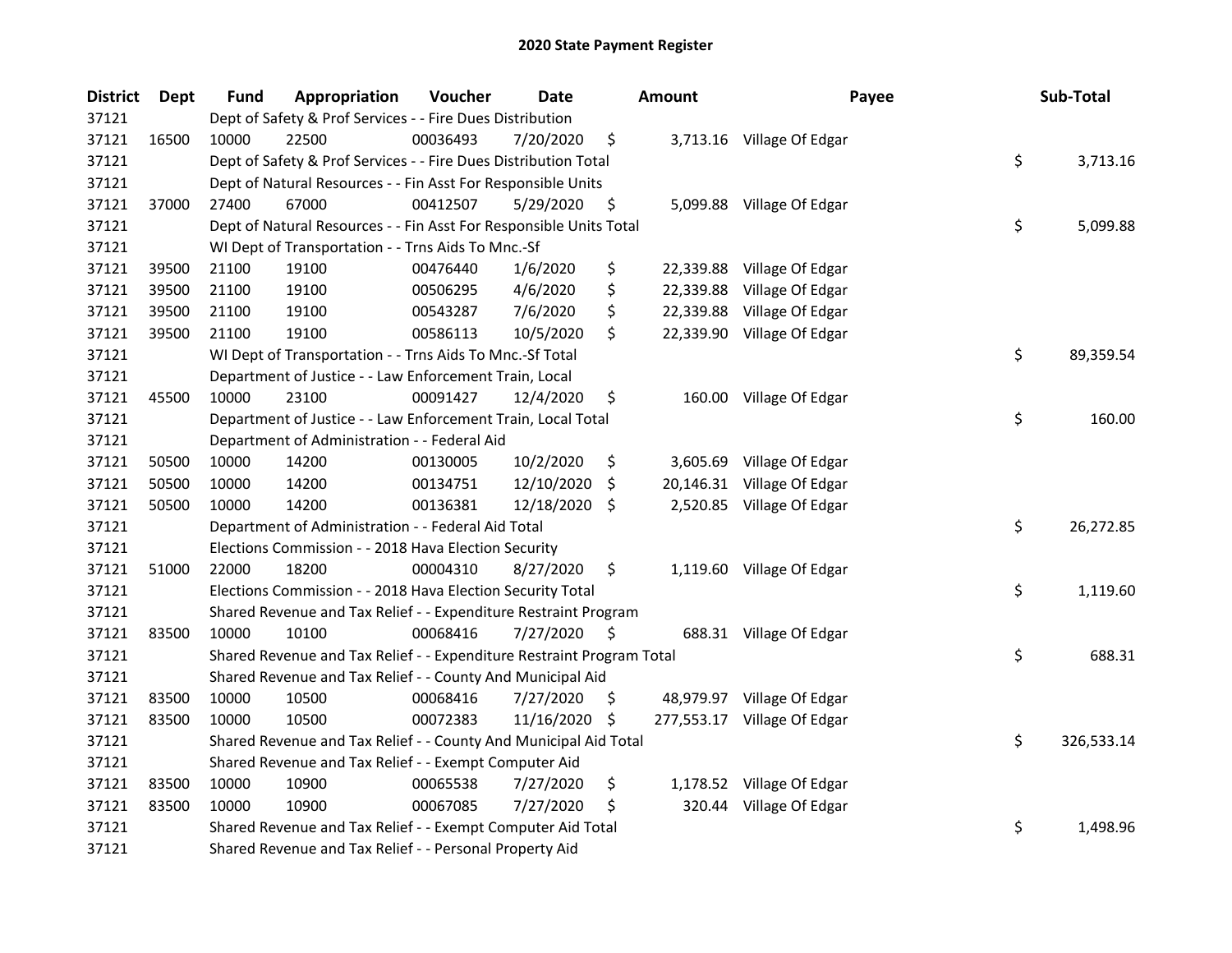| <b>District</b> | Dept  | <b>Fund</b> | Appropriation                                                                 | Voucher  | Date      |   | <b>Amount</b> | Payee            | Sub-Total  |
|-----------------|-------|-------------|-------------------------------------------------------------------------------|----------|-----------|---|---------------|------------------|------------|
| 37121           | 83500 | 10000       | 11100                                                                         | 00060925 | 5/4/2020  |   | 1,589.00      | Village Of Edgar |            |
| 37121           | 83500 | 10000       | 11100                                                                         | 00062524 | 5/4/2020  |   | 550.70        | Village Of Edgar |            |
| 37121           |       |             | Shared Revenue and Tax Relief - - Personal Property Aid Total                 |          |           |   |               |                  | 2,139.70   |
| 37121           |       |             | Shared Revenue and Tax Relief - - State Aid; Video Service Provider Fee       |          |           |   |               |                  |            |
| 37121           | 83500 | 10000       | 11200                                                                         | 00064290 | 7/27/2020 | S | 1,465.91      | Village Of Edgar |            |
| 37121           |       |             | Shared Revenue and Tax Relief - - State Aid; Video Service Provider Fee Total |          |           |   |               |                  | 1,465.91   |
| 37121           |       |             | Shared Revenue and Tax Relief - - Lottery & Gaming Credit                     |          |           |   |               |                  |            |
| 37121           | 83500 | 52100       | 36300                                                                         | 00055403 | 3/23/2020 | S | 8,817.00      | Village Of Edgar |            |
| 37121           |       |             | Shared Revenue and Tax Relief - - Lottery & Gaming Credit Total               |          |           |   |               |                  | 8.817.00   |
| 37121 Total     |       |             |                                                                               |          |           |   |               |                  | 466,868.05 |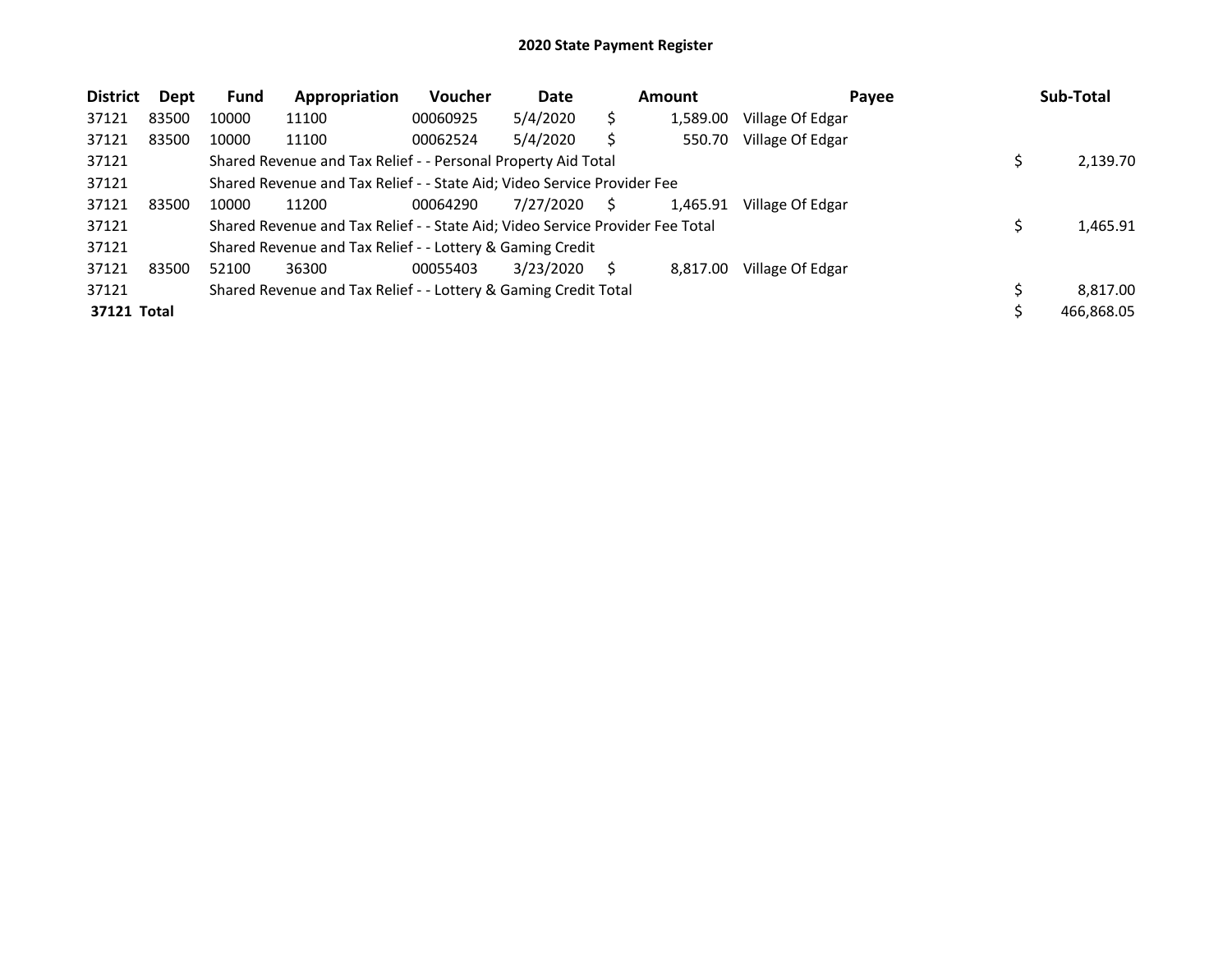| <b>District</b> | <b>Dept</b> | <b>Fund</b> | Appropriation                                                      | Voucher  | Date       |    | <b>Amount</b> | Payee              | Sub-Total       |
|-----------------|-------------|-------------|--------------------------------------------------------------------|----------|------------|----|---------------|--------------------|-----------------|
| 37122           |             |             | Dept of Safety & Prof Services - - Fire Dues Distribution          |          |            |    |               |                    |                 |
| 37122           | 16500       | 10000       | 22500                                                              | 00036494 | 7/20/2020  | \$ | 348.53        | Village Of Elderon |                 |
| 37122           |             |             | Dept of Safety & Prof Services - - Fire Dues Distribution Total    |          |            |    |               |                    | \$<br>348.53    |
| 37122           |             |             | Dept of Natural Resources - - Fin Asst For Responsible Units       |          |            |    |               |                    |                 |
| 37122           | 37000       | 27400       | 67000                                                              | 00412869 | 5/29/2020  | S  | 651.25        | Village Of Elderon |                 |
| 37122           |             |             | Dept of Natural Resources - - Fin Asst For Responsible Units Total |          |            |    |               |                    | \$<br>651.25    |
| 37122           |             |             | WI Dept of Transportation - - Trns Aids To Mnc.-Sf                 |          |            |    |               |                    |                 |
| 37122           | 39500       | 21100       | 19100                                                              | 00476441 | 1/6/2020   | \$ | 970.96        | Village Of Elderon |                 |
| 37122           | 39500       | 21100       | 19100                                                              | 00506296 | 4/6/2020   | \$ | 970.96        | Village Of Elderon |                 |
| 37122           | 39500       | 21100       | 19100                                                              | 00543288 | 7/6/2020   | \$ | 970.96        | Village Of Elderon |                 |
| 37122           | 39500       | 21100       | 19100                                                              | 00586114 | 10/5/2020  | \$ | 970.98        | Village Of Elderon |                 |
| 37122           |             |             | WI Dept of Transportation - - Trns Aids To Mnc.-Sf Total           |          |            |    |               |                    | \$<br>3,883.86  |
| 37122           |             |             | Department of Administration - - Federal Aid                       |          |            |    |               |                    |                 |
| 37122           | 50500       | 10000       | 14200                                                              | 00134752 | 12/10/2020 | \$ | 1,855.34      | Village Of Elderon |                 |
| 37122           |             |             | Department of Administration - - Federal Aid Total                 |          |            |    |               |                    | \$<br>1,855.34  |
| 37122           |             |             | Elections Commission - - 2018 Hava Election Security               |          |            |    |               |                    |                 |
| 37122           | 51000       | 22000       | 18200                                                              | 00003515 | 6/30/2020  | \$ | 306.70        | Village Of Elderon |                 |
| 37122           |             |             | Elections Commission - - 2018 Hava Election Security Total         |          |            |    |               |                    | \$<br>306.70    |
| 37122           |             |             | Shared Revenue and Tax Relief - - County And Municipal Aid         |          |            |    |               |                    |                 |
| 37122           | 83500       | 10000       | 10500                                                              | 00068417 | 7/27/2020  | S  | 5,614.89      | Village Of Elderon |                 |
| 37122           | 83500       | 10000       | 10500                                                              | 00072384 | 11/16/2020 | S  | 31,817.71     | Village Of Elderon |                 |
| 37122           |             |             | Shared Revenue and Tax Relief - - County And Municipal Aid Total   |          |            |    |               |                    | \$<br>37,432.60 |
| 37122           |             |             | Shared Revenue and Tax Relief - - Personal Property Aid            |          |            |    |               |                    |                 |
| 37122           | 83500       | 10000       | 11100                                                              | 00060926 | 5/4/2020   | \$ | 3.05          | Village Of Elderon |                 |
| 37122           |             |             | Shared Revenue and Tax Relief - - Personal Property Aid Total      |          |            |    |               |                    | \$<br>3.05      |
| 37122 Total     |             |             |                                                                    |          |            |    |               |                    | \$<br>44,481.33 |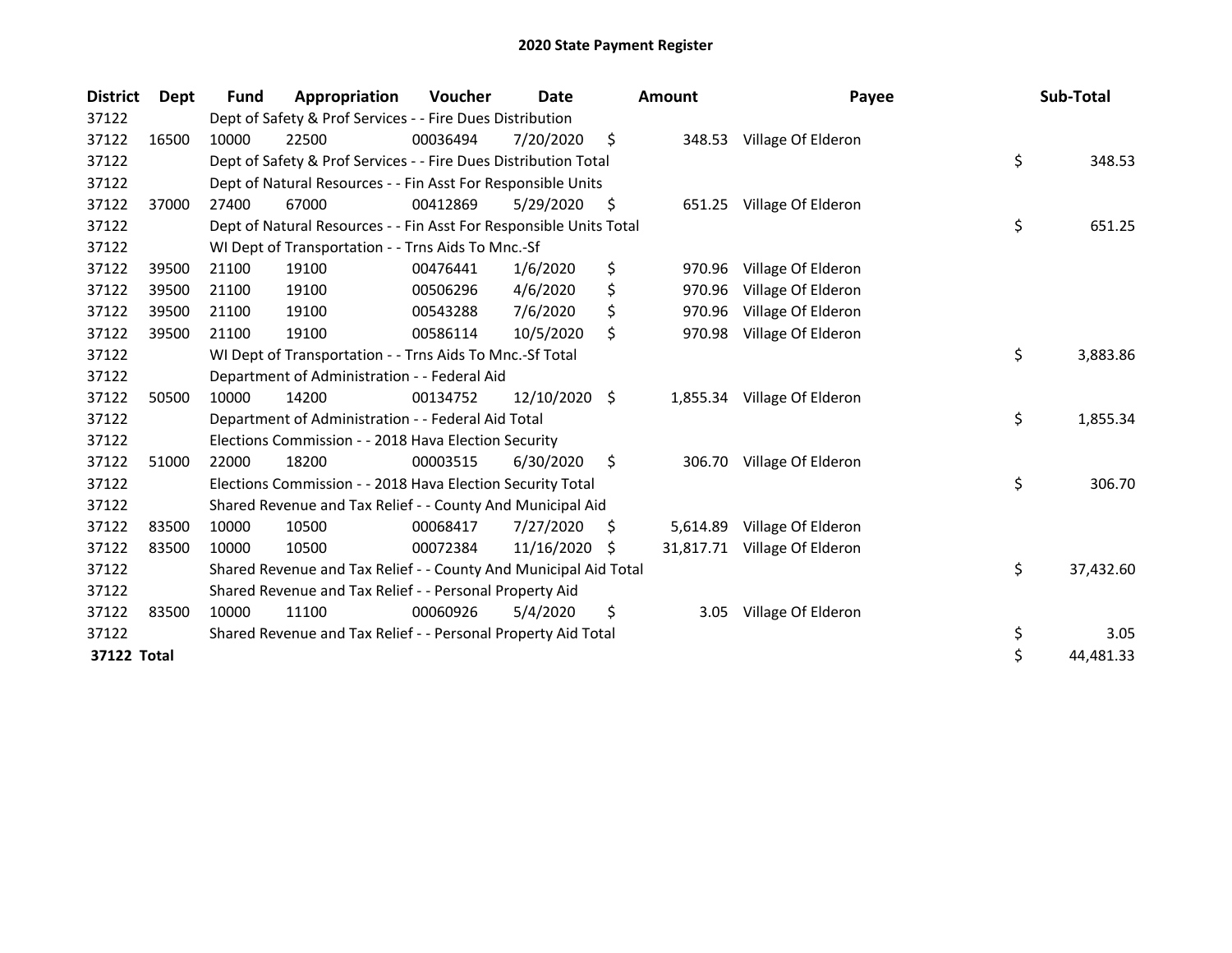| <b>District</b> | Dept  | Fund  | Appropriation                                                      | Voucher  | Date       |     | <b>Amount</b> | Payee                     | Sub-Total       |
|-----------------|-------|-------|--------------------------------------------------------------------|----------|------------|-----|---------------|---------------------------|-----------------|
| 37126           |       |       | Dept of Safety & Prof Services - - Fire Dues Distribution          |          |            |     |               |                           |                 |
| 37126           | 16500 | 10000 | 22500                                                              | 00036495 | 7/20/2020  | \$  | 346.76        | Village Of Fenwood        |                 |
| 37126           |       |       | Dept of Safety & Prof Services - - Fire Dues Distribution Total    |          |            |     |               |                           | \$<br>346.76    |
| 37126           |       |       | Dept of Natural Resources - - Fin Asst For Responsible Units       |          |            |     |               |                           |                 |
| 37126           | 37000 | 27400 | 67000                                                              | 00413123 | 5/29/2020  | S   |               | 282.84 Village Of Fenwood |                 |
| 37126           |       |       | Dept of Natural Resources - - Fin Asst For Responsible Units Total |          |            |     |               |                           | \$<br>282.84    |
| 37126           |       |       | WI Dept of Transportation - - Trns Aids To Mnc.-Sf                 |          |            |     |               |                           |                 |
| 37126           | 39500 | 21100 | 19100                                                              | 00476442 | 1/6/2020   | \$  | 1,333.71      | Village Of Fenwood        |                 |
| 37126           | 39500 | 21100 | 19100                                                              | 00506297 | 4/6/2020   | \$  | 1,333.71      | Village Of Fenwood        |                 |
| 37126           | 39500 | 21100 | 19100                                                              | 00543289 | 7/6/2020   | \$  | 1,333.71      | Village Of Fenwood        |                 |
| 37126           | 39500 | 21100 | 19100                                                              | 00586115 | 10/5/2020  | \$  | 1,333.71      | Village Of Fenwood        |                 |
| 37126           |       |       | WI Dept of Transportation - - Trns Aids To Mnc.-Sf Total           |          |            |     |               |                           | \$<br>5,334.84  |
| 37126           |       |       | Elections Commission - - 2018 Hava Election Security               |          |            |     |               |                           |                 |
| 37126           | 51000 | 22000 | 18200                                                              | 00004763 | 10/7/2020  | \$  | 300.10        | Village Of Fenwood        |                 |
| 37126           |       |       | Elections Commission - - 2018 Hava Election Security Total         |          |            |     |               |                           | \$<br>300.10    |
| 37126           |       |       | Shared Revenue and Tax Relief - - County And Municipal Aid         |          |            |     |               |                           |                 |
| 37126           | 83500 | 10000 | 10500                                                              | 00068418 | 7/27/2020  | \$, | 8,843.00      | Village Of Fenwood        |                 |
| 37126           | 83500 | 10000 | 10500                                                              | 00072385 | 11/16/2020 | S   | 50,110.31     | Village Of Fenwood        |                 |
| 37126           |       |       | Shared Revenue and Tax Relief - - County And Municipal Aid Total   |          |            |     |               |                           | \$<br>58,953.31 |
| 37126           |       |       | Shared Revenue and Tax Relief - - Exempt Computer Aid              |          |            |     |               |                           |                 |
| 37126           | 83500 | 10000 | 10900                                                              | 00065539 | 7/27/2020  | \$, | 5.19          | Village Of Fenwood        |                 |
| 37126           |       |       | Shared Revenue and Tax Relief - - Exempt Computer Aid Total        |          |            |     |               |                           | \$<br>5.19      |
| 37126           |       |       | Shared Revenue and Tax Relief - - Personal Property Aid            |          |            |     |               |                           |                 |
| 37126           | 83500 | 10000 | 11100                                                              | 00060927 | 5/4/2020   | \$  | 58.09         | Village Of Fenwood        |                 |
| 37126           |       |       | Shared Revenue and Tax Relief - - Personal Property Aid Total      |          |            |     |               |                           | \$<br>58.09     |
| 37126 Total     |       |       |                                                                    |          |            |     |               |                           | \$<br>65,281.13 |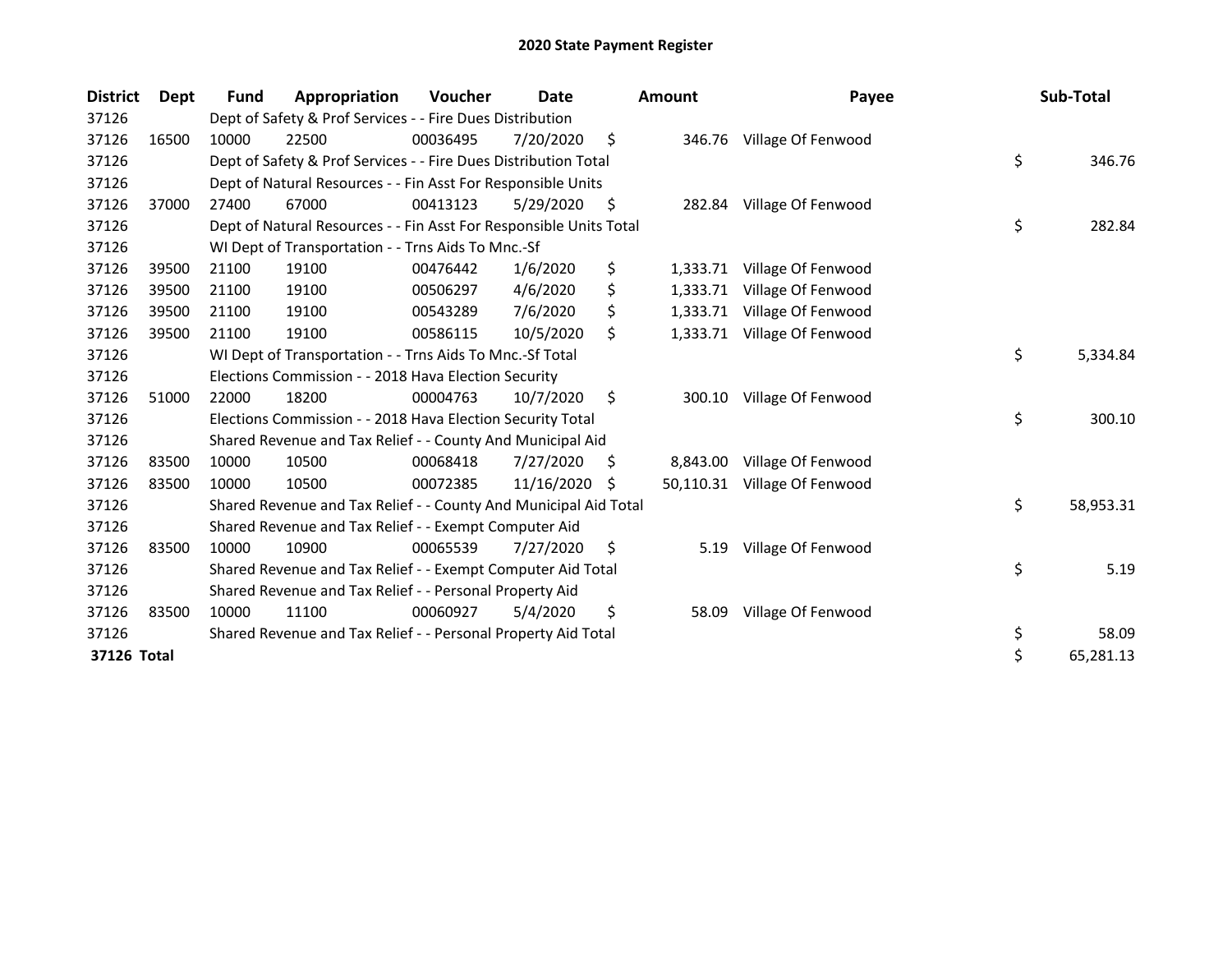| <b>District</b> | <b>Dept</b> | Fund  | Appropriation                                                                   | Voucher   | <b>Date</b>   |     | <b>Amount</b> | Payee                       | Sub-Total       |
|-----------------|-------------|-------|---------------------------------------------------------------------------------|-----------|---------------|-----|---------------|-----------------------------|-----------------|
| 37136           |             |       | Dept of Safety & Prof Services - - Fire Dues Distribution                       |           |               |     |               |                             |                 |
| 37136           | 16500       | 10000 | 22500                                                                           | 00036496  | 7/20/2020     | \$  |               | 1,595.78 Village Of Hatley  |                 |
| 37136           |             |       | Dept of Safety & Prof Services - - Fire Dues Distribution Total                 |           |               |     |               |                             | \$<br>1,595.78  |
| 37136           |             |       | Dept of Natural Resources - - Aids In Lieu Of Taxes - Gener                     |           |               |     |               |                             |                 |
| 37136           | 37000       | 10000 | 50300                                                                           | 00386778  | 1/31/2020     | \$  |               | 402.30 Village Of Hatley    |                 |
| 37136           |             |       | Dept of Natural Resources - - Aids In Lieu Of Taxes - Gener Total               |           |               |     |               |                             | \$<br>402.30    |
| 37136           |             |       | Dept of Natural Resources - - Fin Asst For Responsible Units                    |           |               |     |               |                             |                 |
| 37136           | 37000       | 27400 | 67000                                                                           | 00413482  | 5/29/2020     | \$  |               | 646.50 Village Of Hatley    |                 |
| 37136           |             |       | Dept of Natural Resources - - Fin Asst For Responsible Units Total              |           |               |     |               |                             | \$<br>646.50    |
| 37136           |             |       | Dept of Natural Resources - - Recycling Consolidation Grants                    |           |               |     |               |                             |                 |
| 37136           | 37000       | 27400 | 67300                                                                           | 00413482  | 5/29/2020     | \$  |               | 157.25 Village Of Hatley    |                 |
| 37136           |             |       | Dept of Natural Resources - - Recycling Consolidation Grants Total              |           |               |     |               |                             | \$<br>157.25    |
| 37136           |             |       | WI Dept of Transportation - - Trns Aids To Mnc.-Sf                              |           |               |     |               |                             |                 |
| 37136           | 39500       | 21100 | 19100                                                                           | 00476443  | 1/6/2020      | \$  | 5,085.18      | Village Of Hatley           |                 |
| 37136           | 39500       | 21100 | 19100                                                                           | 00506298  | 4/6/2020      | \$  | 5,085.18      | Village Of Hatley           |                 |
| 37136           | 39500       | 21100 | 19100                                                                           | 00543290  | 7/6/2020      | \$  | 5,085.18      | Village Of Hatley           |                 |
| 37136           | 39500       | 21100 | 19100                                                                           | 00586116  | 10/5/2020     | \$  | 5,085.18      | Village Of Hatley           |                 |
| 37136           |             |       | WI Dept of Transportation - - Trns Aids To Mnc.-Sf Total                        |           |               |     |               |                             | \$<br>20,340.72 |
| 37136           |             |       | Department of Health Services - - Prepaid Medical Transport Reimbursement       |           |               |     |               |                             |                 |
| 37136           | 43500       | 10000 | 16300                                                                           | AMBULANCE | 11/16/2020 \$ |     |               | 2,463.50 Village Of Hatley  |                 |
| 37136           |             |       | Department of Health Services - - Prepaid Medical Transport Reimbursement Total |           |               |     |               |                             | \$<br>2,463.50  |
| 37136           |             |       | Department of Administration - - Federal Aid, Local Assistance                  |           |               |     |               |                             |                 |
| 37136           | 50500       | 10000 | 74300                                                                           | 00115504  | 1/14/2020     | \$  |               | 35,500.00 Village Of Hatley |                 |
| 37136           |             |       | Department of Administration - - Federal Aid, Local Assistance Total            |           |               |     |               |                             | \$<br>35,500.00 |
| 37136           |             |       | Elections Commission - - 2018 Hava Election Security                            |           |               |     |               |                             |                 |
| 37136           | 51000       | 22000 | 18200                                                                           | 00003641  | 6/30/2020     | \$  |               | 585.00 Village Of Hatley    |                 |
| 37136           |             |       | Elections Commission - - 2018 Hava Election Security Total                      |           |               |     |               |                             | \$<br>585.00    |
| 37136           |             |       | Shared Revenue and Tax Relief - - County And Municipal Aid                      |           |               |     |               |                             |                 |
| 37136           | 83500       | 10000 | 10500                                                                           | 00068419  | 7/27/2020     | S   |               | 3,314.58 Village Of Hatley  |                 |
| 37136           | 83500       | 10000 | 10500                                                                           | 00072386  | 11/16/2020    | \$. |               | 16,319.14 Village Of Hatley |                 |
| 37136           |             |       | Shared Revenue and Tax Relief - - County And Municipal Aid Total                |           |               |     |               |                             | \$<br>19,633.72 |
| 37136           |             |       | Shared Revenue and Tax Relief - - Exempt Computer Aid                           |           |               |     |               |                             |                 |
| 37136           | 83500       | 10000 | 10900                                                                           | 00065540  | 7/27/2020     | \$  |               | 314.89 Village Of Hatley    |                 |
| 37136           |             |       | Shared Revenue and Tax Relief - - Exempt Computer Aid Total                     |           |               |     |               |                             | \$<br>314.89    |
| 37136           |             |       | Shared Revenue and Tax Relief - - Personal Property Aid                         |           |               |     |               |                             |                 |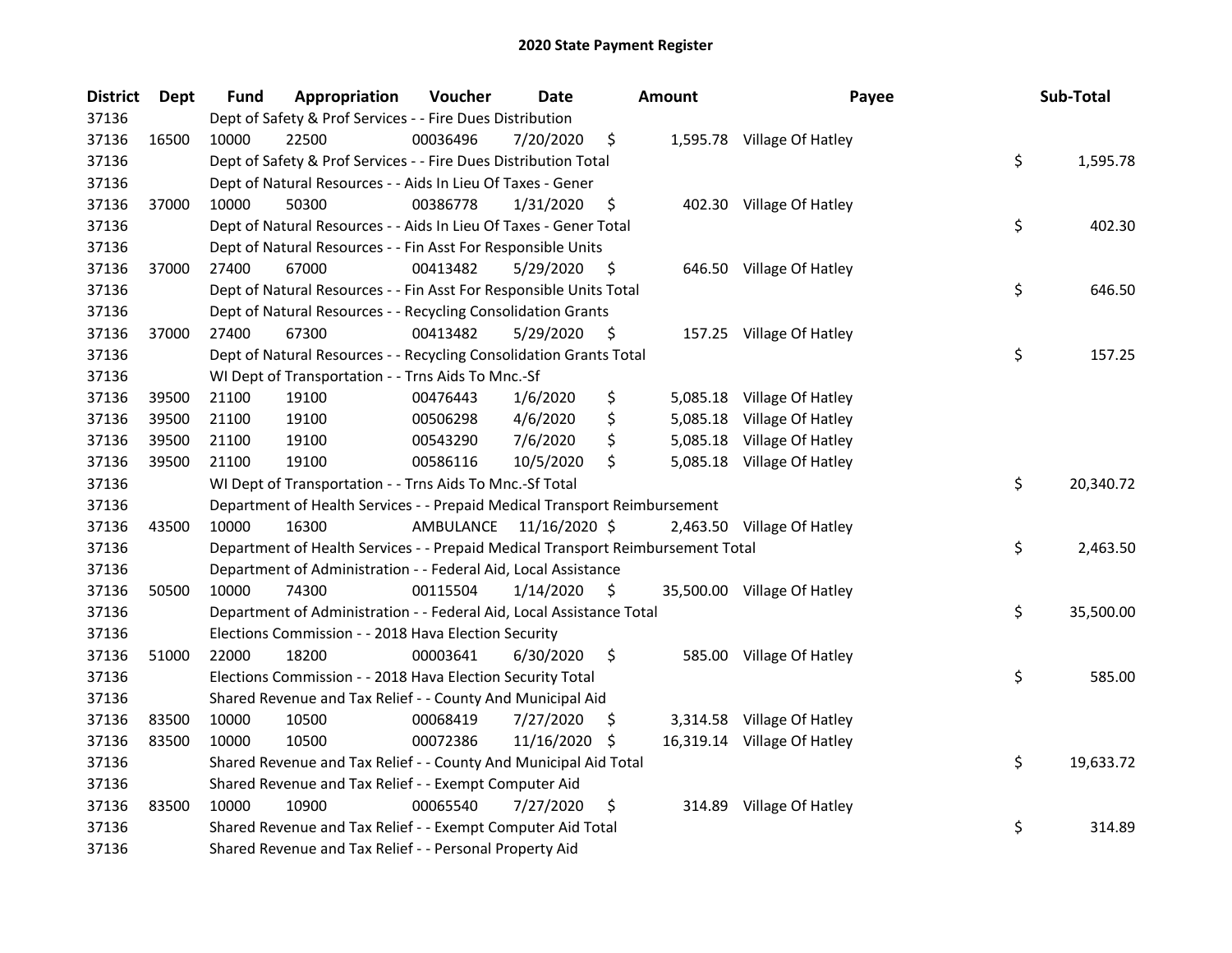| District Dept |       | <b>Fund</b> | Appropriation                                                 | <b>Voucher</b> | Date     |   | Amount | <b>Pavee</b>             | Sub-Total |
|---------------|-------|-------------|---------------------------------------------------------------|----------------|----------|---|--------|--------------------------|-----------|
| 37136         | 83500 | 10000       | 11100                                                         | 00060928       | 5/4/2020 | S |        | 224.37 Village Of Hatley |           |
| 37136         |       |             | Shared Revenue and Tax Relief - - Personal Property Aid Total |                |          |   |        |                          | 224.37    |
| 37136 Total   |       |             |                                                               |                |          |   |        |                          | 81.864.03 |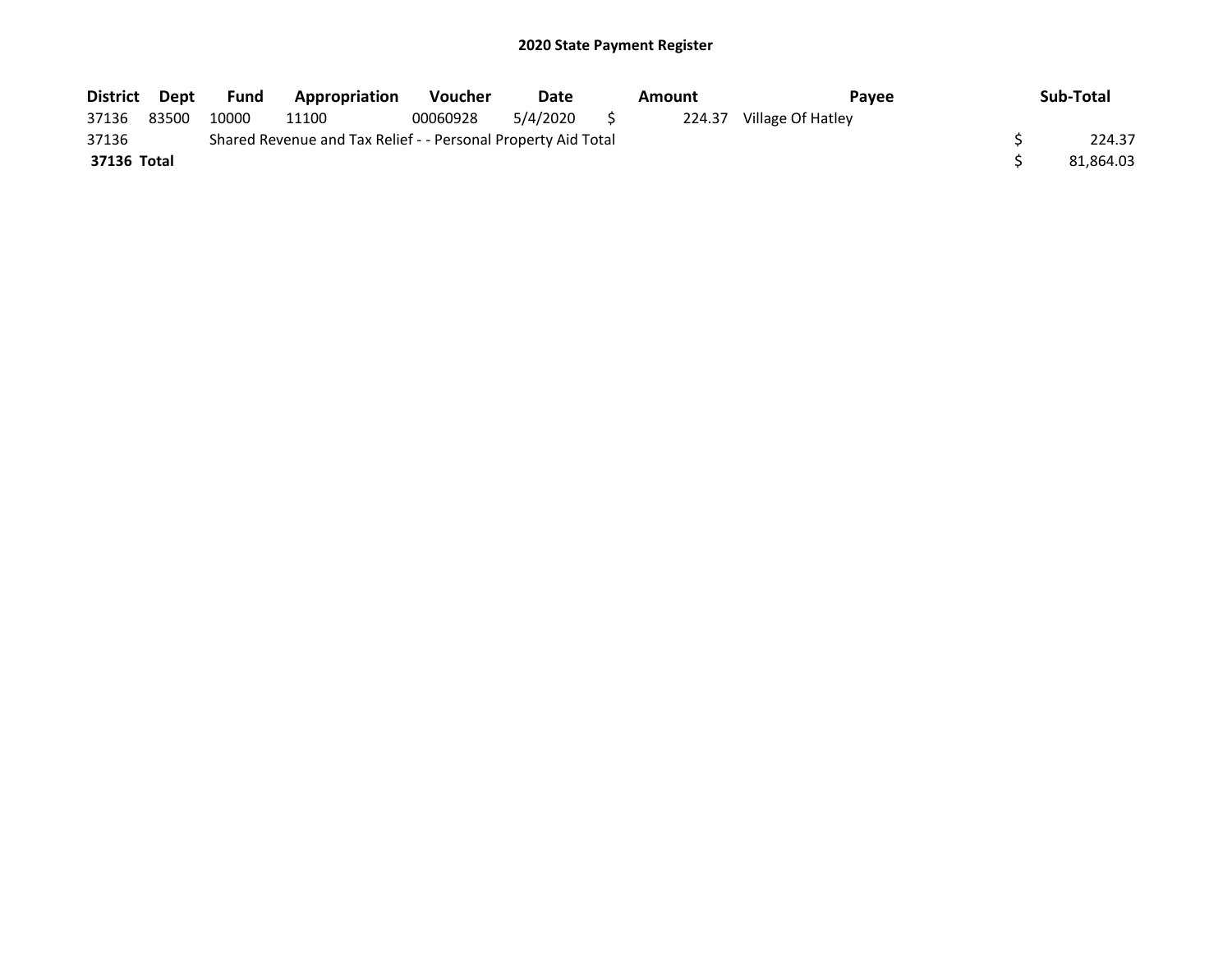| <b>District</b> | <b>Dept</b> | <b>Fund</b> | Appropriation                                                      | Voucher  | Date           |     | <b>Amount</b> | Payee                             | Sub-Total        |
|-----------------|-------------|-------------|--------------------------------------------------------------------|----------|----------------|-----|---------------|-----------------------------------|------------------|
| 37145           |             |             | Dept of Safety & Prof Services - - Fire Dues Distribution          |          |                |     |               |                                   |                  |
| 37145           | 16500       | 10000       | 22500                                                              | 00036497 | 7/20/2020      | \$  |               | 26,554.68 Village Of Kronenwetter |                  |
| 37145           |             |             | Dept of Safety & Prof Services - - Fire Dues Distribution Total    |          |                |     |               |                                   | \$<br>26,554.68  |
| 37145           |             |             | Dept of Natural Resources - - Resaids - Cnty Forst, Cl & Mfl       |          |                |     |               |                                   |                  |
| 37145           | 37000       | 21200       | 57100                                                              | 00417381 | 6/18/2020      | \$  |               | 2,360.37 Village Of Kronenwetter  |                  |
| 37145           |             |             | Dept of Natural Resources - - Resaids - Cnty Forst, Cl & Mfl Total |          |                |     |               |                                   | \$<br>2,360.37   |
| 37145           |             |             | Dept of Natural Resources - - Resaids - Urban Forestry Grant       |          |                |     |               |                                   |                  |
| 37145           | 37000       | 21200       | 58700                                                              | 00409770 | $5/14/2020$ \$ |     |               | 6,000.00 Village Of Kronenwetter  |                  |
| 37145           |             |             | Dept of Natural Resources - - Resaids - Urban Forestry Grant Total |          |                |     |               |                                   | \$<br>6,000.00   |
| 37145           |             |             | Dept of Natural Resources - - Fin Asst For Responsible Units       |          |                |     |               |                                   |                  |
| 37145           | 37000       | 27400       | 67000                                                              | 00412815 | 5/29/2020      | \$. |               | 26,193.85 Village Of Kronenwetter |                  |
| 37145           |             |             | Dept of Natural Resources - - Fin Asst For Responsible Units Total |          |                |     |               |                                   | \$<br>26,193.85  |
| 37145           |             |             | Dept of Natural Resources - - Recycling Consolidation Grants       |          |                |     |               |                                   |                  |
| 37145           | 37000       | 27400       | 67300                                                              | 00412815 | 5/29/2020      | \$. |               | 1,975.30 Village Of Kronenwetter  |                  |
| 37145           |             |             | Dept of Natural Resources - - Recycling Consolidation Grants Total |          |                |     |               |                                   | \$<br>1,975.30   |
| 37145           |             |             | WI Dept of Transportation - - Hwy Sfty Loc Aid Ffd                 |          |                |     |               |                                   |                  |
| 37145           | 39500       | 21100       | 18500                                                              | 00547167 | 7/7/2020       | \$  | 3,973.99      | Village Of Kronenwetter           |                  |
| 37145           |             |             | WI Dept of Transportation - - Hwy Sfty Loc Aid Ffd Total           |          |                |     |               |                                   | \$<br>3,973.99   |
| 37145           |             |             | WI Dept of Transportation - - Trns Aids To Mnc.-Sf                 |          |                |     |               |                                   |                  |
| 37145           | 39500       | 21100       | 19100                                                              | 00476444 | 1/6/2020       | \$  | 84,213.43     | Village Of Kronenwetter           |                  |
| 37145           | 39500       | 21100       | 19100                                                              | 00506299 | 4/6/2020       | \$  | 84,213.43     | Village Of Kronenwetter           |                  |
| 37145           | 39500       | 21100       | 19100                                                              | 00543291 | 7/6/2020       | \$  | 84,213.43     | Village Of Kronenwetter           |                  |
| 37145           | 39500       | 21100       | 19100                                                              | 00586117 | 10/5/2020      | \$  |               | 84,213.44 Village Of Kronenwetter |                  |
| 37145           |             |             | WI Dept of Transportation - - Trns Aids To Mnc.-Sf Total           |          |                |     |               |                                   | \$<br>336,853.73 |
| 37145           |             |             | WI Dept of Transportation - - Trnsprt Alternats Sf                 |          |                |     |               |                                   |                  |
| 37145           | 39500       | 21100       | 22500                                                              | 00484790 | 1/23/2020      | \$  | 136,637.89    | Village Of Kronenwetter           |                  |
| 37145           | 39500       | 21100       | 22500                                                              | 00557855 | 7/31/2020      | \$  | 301,315.64    | Village Of Kronenwetter           |                  |
| 37145           |             |             | WI Dept of Transportation - - Trnsprt Alternats Sf Total           |          |                |     |               |                                   | \$<br>437,953.53 |
| 37145           |             |             | WI Dept of Transportation - - Loc Rd Imp Prg St Fd                 |          |                |     |               |                                   |                  |
| 37145           | 39500       | 21100       | 27800                                                              | 00620732 | 11/30/2020 \$  |     |               | 34,004.43 Village Of Kronenwetter |                  |
| 37145           |             |             | WI Dept of Transportation - - Loc Rd Imp Prg St Fd Total           |          |                |     |               |                                   | \$<br>34,004.43  |
| 37145           |             |             | Department of Justice - - Law Enforcement Train, Local             |          |                |     |               |                                   |                  |
| 37145           | 45500       | 10000       | 23100                                                              | 00091544 | 12/7/2020      | \$  |               | 1,600.00 Village Of Kronenwetter  |                  |
| 37145           |             |             | Department of Justice - - Law Enforcement Train, Local Total       |          |                |     |               |                                   | \$<br>1,600.00   |
| 37145           |             |             | Department of Administration - - Federal Aid                       |          |                |     |               |                                   |                  |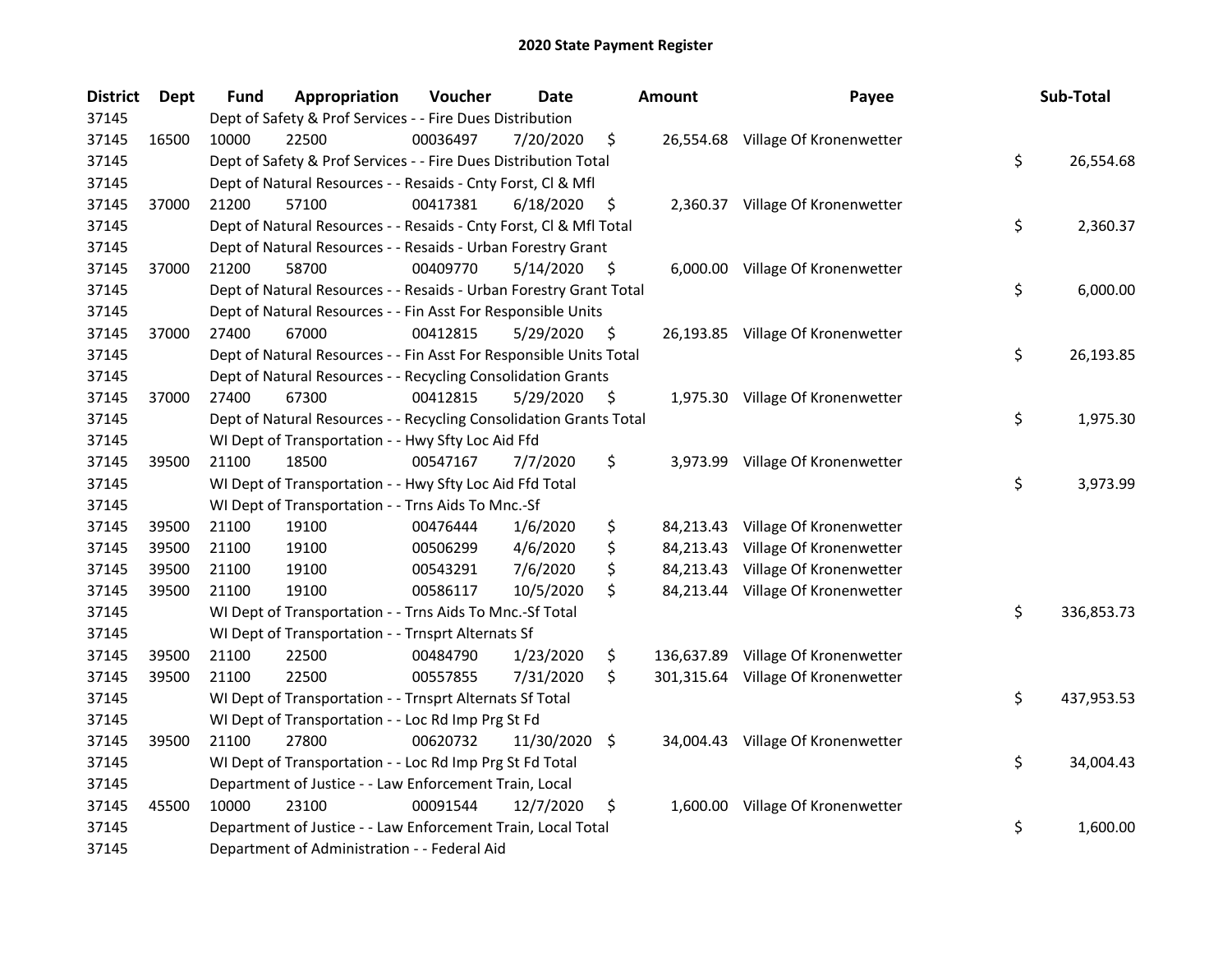| <b>District</b> | Dept  | <b>Fund</b> | Appropriation                                                         | Voucher  | <b>Date</b>   |     | Amount     | Payee                                | Sub-Total          |
|-----------------|-------|-------------|-----------------------------------------------------------------------|----------|---------------|-----|------------|--------------------------------------|--------------------|
| 37145           | 50500 | 10000       | 14200                                                                 | 00130006 | 10/2/2020     | \$  | 9,392.20   | Village Of Kronenwetter              |                    |
| 37145           | 50500 | 10000       | 14200                                                                 | 00134753 | 12/10/2020    | \$  | 117,838.80 | Village Of Kronenwetter              |                    |
| 37145           | 50500 | 10000       | 14200                                                                 | 00136382 | 12/17/2020    | -S  | 13,503.30  | Village Of Kronenwetter              |                    |
| 37145           |       |             | Department of Administration - - Federal Aid Total                    |          |               |     |            |                                      | \$<br>140,734.30   |
| 37145           |       |             | Department of Administration - - Hv Trans Ln Annual Impact Fee        |          |               |     |            |                                      |                    |
| 37145           | 50500 | 10000       | 17400                                                                 | 00121234 | 5/1/2020      | \$  | 4,453.00   | Village Of Kronenwetter              |                    |
| 37145           | 50500 | 10000       | 17400                                                                 | 00121300 | 5/1/2020      | \$  | 30,174.00  | Village Of Kronenwetter              |                    |
| 37145           |       |             | Department of Administration - - Hv Trans Ln Annual Impact Fee Total  |          |               |     |            |                                      | \$<br>34,627.00    |
| 37145           |       |             | Elections Commission - - 2018 Hava Election Security                  |          |               |     |            |                                      |                    |
| 37145           | 51000 | 22000       | 18200                                                                 | 00004487 | 9/9/2020      | \$  | 5,483.30   | Village Of Kronenwetter              |                    |
| 37145           |       |             | Elections Commission - - 2018 Hava Election Security Total            |          |               |     |            |                                      | \$<br>5,483.30     |
| 37145           |       |             | Shared Revenue and Tax Relief - - County And Municipal Aid            |          |               |     |            |                                      |                    |
| 37145           | 83500 | 10000       | 10500                                                                 | 00068420 | 7/27/2020     | \$. |            | 36,434.78 Village Of Kronenwetter    |                    |
| 37145           | 83500 | 10000       | 10500                                                                 | 00072387 | 11/16/2020    | \$  | 206,463.78 | Village Of Kronenwetter              |                    |
| 37145           |       |             | Shared Revenue and Tax Relief - - County And Municipal Aid Total      |          |               |     |            |                                      | \$<br>242,898.56   |
| 37145           |       |             | Shared Revenue and Tax Relief - - Exempt Computer Aid                 |          |               |     |            |                                      |                    |
| 37145           | 83500 | 10000       | 10900                                                                 | 00065541 | 7/27/2020     | \$  | 404.27     | Village Of Kronenwetter              |                    |
| 37145           | 83500 | 10000       | 10900                                                                 | 00067086 | 7/27/2020     | \$  | 43,042.25  | Village Of Kronenwetter              |                    |
| 37145           |       |             | Shared Revenue and Tax Relief - - Exempt Computer Aid Total           |          |               |     |            |                                      | \$<br>43,446.52    |
| 37145           |       |             | Shared Revenue and Tax Relief - - Utility Aid                         |          |               |     |            |                                      |                    |
| 37145           | 83500 | 10000       | 11000                                                                 | 00068420 | 7/27/2020     | \$  | 195,058.42 | Village Of Kronenwetter              |                    |
| 37145           | 83500 | 10000       | 11000                                                                 | 00072387 | 11/16/2020    | -\$ |            | 1,106,129.05 Village Of Kronenwetter |                    |
| 37145           |       |             | Shared Revenue and Tax Relief - - Utility Aid Total                   |          |               |     |            |                                      | \$<br>1,301,187.47 |
| 37145           |       |             | Shared Revenue and Tax Relief - - Personal Property Aid               |          |               |     |            |                                      |                    |
| 37145           | 83500 | 10000       | 11100                                                                 | 00060929 | 5/4/2020      | \$  | 15,505.25  | Village Of Kronenwetter              |                    |
| 37145           | 83500 | 10000       | 11100                                                                 | 00062525 | 5/4/2020      | \$  | 3,390.88   | Village Of Kronenwetter              |                    |
| 37145           |       |             | Shared Revenue and Tax Relief - - Personal Property Aid Total         |          |               |     |            |                                      | \$<br>18,896.13    |
| 37145           |       |             | Shared Revenue and Tax Relief - - Lottery & Gaming Credit             |          |               |     |            |                                      |                    |
| 37145           | 83500 | 52100       | 36300                                                                 | 00055404 | 3/23/2020     | \$  |            | 5,861.88 Village Of Kronenwetter     |                    |
| 37145           |       |             | Shared Revenue and Tax Relief - - Lottery & Gaming Credit Total       |          |               |     |            |                                      | \$<br>5,861.88     |
| 37145           |       |             | Miscellaneous Appropriations - - Oil Pipeline Terminal Tax Dist       |          |               |     |            |                                      |                    |
| 37145           | 85500 | 10000       | 40400                                                                 | 00001296 | 10/30/2020 \$ |     |            | 68,362.00 Village Of Kronenwetter    |                    |
| 37145           |       |             | Miscellaneous Appropriations - - Oil Pipeline Terminal Tax Dist Total |          |               |     |            |                                      | \$<br>68,362.00    |
| 37145 Total     |       |             |                                                                       |          |               |     |            |                                      | \$<br>2,738,967.04 |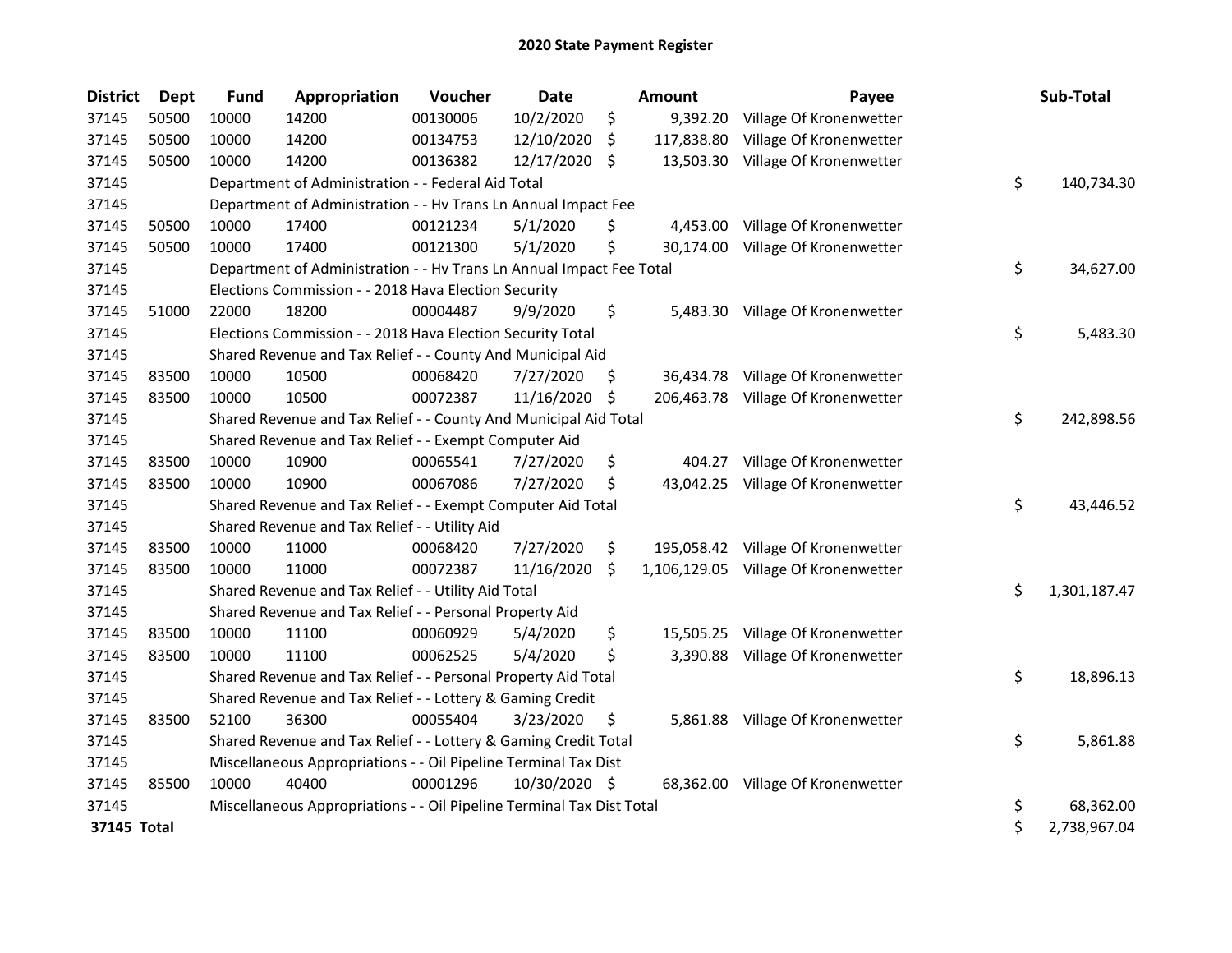| <b>District</b> | Dept  | <b>Fund</b> | Appropriation                                                         | Voucher  | Date          |     | <b>Amount</b> | Payee                       | Sub-Total        |
|-----------------|-------|-------------|-----------------------------------------------------------------------|----------|---------------|-----|---------------|-----------------------------|------------------|
| 37146           |       |             | Dept of Safety & Prof Services - - Fire Dues Distribution             |          |               |     |               |                             |                  |
| 37146           | 16500 | 10000       | 22500                                                                 | 00036498 | 7/20/2020     | \$  |               | 10,850.06 Maine, Village of |                  |
| 37146           |       |             | Dept of Safety & Prof Services - - Fire Dues Distribution Total       |          |               |     |               |                             | \$<br>10,850.06  |
| 37146           |       |             | Dept of Natural Resources - - Resaids - Cnty Forst, Cl & Mfl          |          |               |     |               |                             |                  |
| 37146           | 37000 | 21200       | 57100                                                                 | 00417382 | 6/18/2020     | \$  | 684.90        | Maine, Village of           |                  |
| 37146           |       |             | Dept of Natural Resources - - Resaids - Cnty Forst, Cl & Mfl Total    |          |               |     |               |                             | \$<br>684.90     |
| 37146           |       |             | Dept of Natural Resources - - Fin Asst For Responsible Units          |          |               |     |               |                             |                  |
| 37146           | 37000 | 27400       | 67000                                                                 | 00413240 | 5/29/2020     | \$  |               | 1,581.38 Maine, Village of  |                  |
| 37146           |       |             | Dept of Natural Resources - - Fin Asst For Responsible Units Total    |          |               |     |               |                             | \$<br>1,581.38   |
| 37146           |       |             | Dept of Natural Resources - - Land Acquisition                        |          |               |     |               |                             |                  |
| 37146           | 37000 | 36300       | TA100                                                                 | 00444185 | 10/29/2020 \$ |     |               | 63,458.00 Maine, Village of |                  |
| 37146           |       |             | Dept of Natural Resources - - Land Acquisition Total                  |          |               |     |               |                             | \$<br>63,458.00  |
| 37146           |       |             | WI Dept of Transportation - - Trns Aids To Mnc.-Sf                    |          |               |     |               |                             |                  |
| 37146           | 39500 | 21100       | 19100                                                                 | 00476445 | 1/6/2020      | \$  | 51,173.73     | Maine, Village of           |                  |
| 37146           | 39500 | 21100       | 19100                                                                 | 00506300 | 4/6/2020      | \$  | 51,173.73     | Maine, Village of           |                  |
| 37146           | 39500 | 21100       | 19100                                                                 | 00543292 | 7/6/2020      | \$  | 51,173.73     | Maine, Village of           |                  |
| 37146           | 39500 | 21100       | 19100                                                                 | 00586118 | 10/5/2020     | \$  | 51,173.73     | Maine, Village of           |                  |
| 37146           |       |             | WI Dept of Transportation - - Trns Aids To Mnc.-Sf Total              |          |               |     |               |                             | \$<br>204,694.92 |
| 37146           |       |             | Department of Administration - - Federal Aid                          |          |               |     |               |                             |                  |
| 37146           | 50500 | 10000       | 14200                                                                 | 00134754 | 12/10/2020    | -\$ | 24,617.75     | Maine, Village of           |                  |
| 37146           |       |             | Department of Administration - - Federal Aid Total                    |          |               |     |               |                             | \$<br>24,617.75  |
| 37146           |       |             | Department of Administration - - Federal Aid, Local Assistance        |          |               |     |               |                             |                  |
| 37146           | 50500 | 10000       | 74300                                                                 | 00127060 | 8/20/2020     | \$  | 148,751.55    | Maine, Village of           |                  |
| 37146           | 50500 | 10000       | 74300                                                                 | 00128098 | 9/8/2020      | \$  | 77,195.05     | Maine, Village of           |                  |
| 37146           | 50500 | 10000       | 74300                                                                 | 00133099 | 11/25/2020    | \$  | 93,690.67     | Maine, Village of           |                  |
| 37146           | 50500 | 10000       | 74300                                                                 | 00137168 | 12/30/2020    | \$  | 212,537.00    | Maine, Village of           |                  |
| 37146           |       |             | Department of Administration - - Federal Aid, Local Assistance Total  |          |               |     |               |                             | \$<br>532,174.27 |
| 37146           |       |             | Elections Commission - - 2018 Hava Election Security                  |          |               |     |               |                             |                  |
| 37146           | 51000 | 22000       | 18200                                                                 | 00004524 | 9/9/2020      | \$  | 2,161.30      | Maine, Village of           |                  |
| 37146           |       |             | Elections Commission - - 2018 Hava Election Security Total            |          |               |     |               |                             | \$<br>2,161.30   |
| 37146           |       |             | Shared Revenue and Tax Relief - - Expenditure Restraint Program       |          |               |     |               |                             |                  |
| 37146           | 83500 | 10000       | 10100                                                                 | 00068421 | 7/27/2020     | \$  | 583,000.00    | Maine, Village of           |                  |
| 37146           |       |             | Shared Revenue and Tax Relief - - Expenditure Restraint Program Total |          |               |     |               |                             | \$<br>583,000.00 |
| 37146           |       |             | Shared Revenue and Tax Relief - - County And Municipal Aid            |          |               |     |               |                             |                  |
| 37146           | 83500 | 10000       | 10500                                                                 | 00068421 | 7/27/2020     | \$  | 8,507.68      | Maine, Village of           |                  |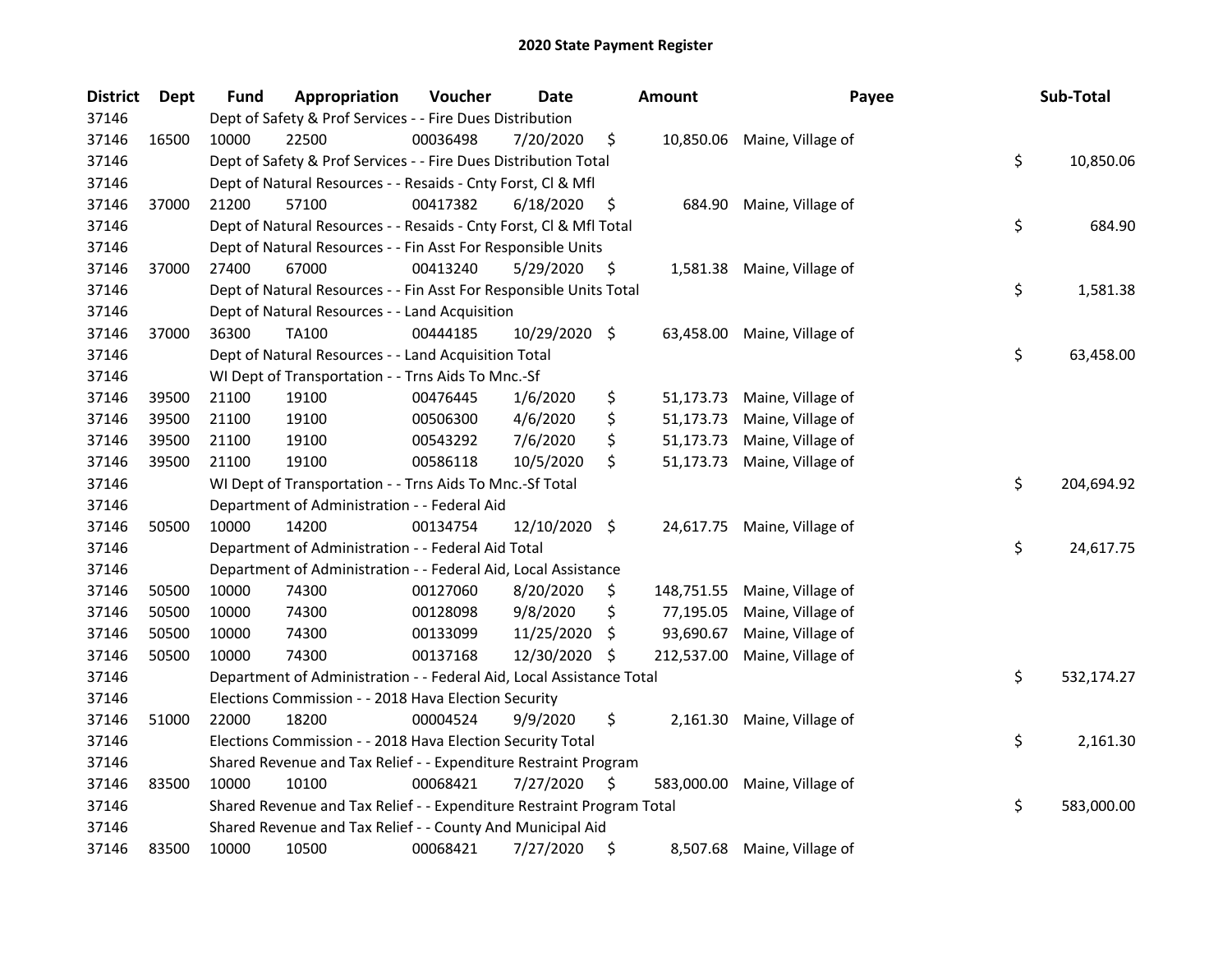| <b>District</b> | Dept  | <b>Fund</b> | Appropriation                                                    | <b>Voucher</b> | Date       |    | <b>Amount</b> | Payee             |    | Sub-Total    |
|-----------------|-------|-------------|------------------------------------------------------------------|----------------|------------|----|---------------|-------------------|----|--------------|
| 37146           | 83500 | 10000       | 10500                                                            | 00072388       | 11/16/2020 | \$ | 48,210.19     | Maine, Village of |    |              |
| 37146           |       |             | Shared Revenue and Tax Relief - - County And Municipal Aid Total |                |            |    |               |                   | \$ | 56,717.87    |
| 37146           |       |             | Shared Revenue and Tax Relief - - Exempt Computer Aid            |                |            |    |               |                   |    |              |
| 37146           | 83500 | 10000       | 10900                                                            | 00065542       | 7/27/2020  | Ś. | 795.03        | Maine, Village of |    |              |
| 37146           | 83500 | 10000       | 10900                                                            | 00067087       | 7/27/2020  | S  | 2,912.61      | Maine, Village of |    |              |
| 37146           |       |             | Shared Revenue and Tax Relief - - Exempt Computer Aid Total      |                |            |    |               |                   | \$ | 3,707.64     |
| 37146           |       |             | Shared Revenue and Tax Relief - - Utility Aid                    |                |            |    |               |                   |    |              |
| 37146           | 83500 | 10000       | 11000                                                            | 00068421       | 7/27/2020  | S  | 1,653.83      | Maine, Village of |    |              |
| 37146           | 83500 | 10000       | 11000                                                            | 00072388       | 11/16/2020 | -S | 9,822.10      | Maine, Village of |    |              |
| 37146           |       |             | Shared Revenue and Tax Relief - - Utility Aid Total              |                |            |    |               |                   | \$ | 11,475.93    |
| 37146           |       |             | Shared Revenue and Tax Relief - - Personal Property Aid          |                |            |    |               |                   |    |              |
| 37146           | 83500 | 10000       | 11100                                                            | 00060930       | 5/4/2020   | Ś. | 13,215.22     | Maine, Village of |    |              |
| 37146           | 83500 | 10000       | 11100                                                            | 00062526       | 5/4/2020   | \$ | 23,792.59     | Maine, Village of |    |              |
| 37146           |       |             | Shared Revenue and Tax Relief - - Personal Property Aid Total    |                |            |    |               |                   |    | 37,007.81    |
| 37146 Total     |       |             |                                                                  |                |            |    |               |                   | Ś  | 1,532,131.83 |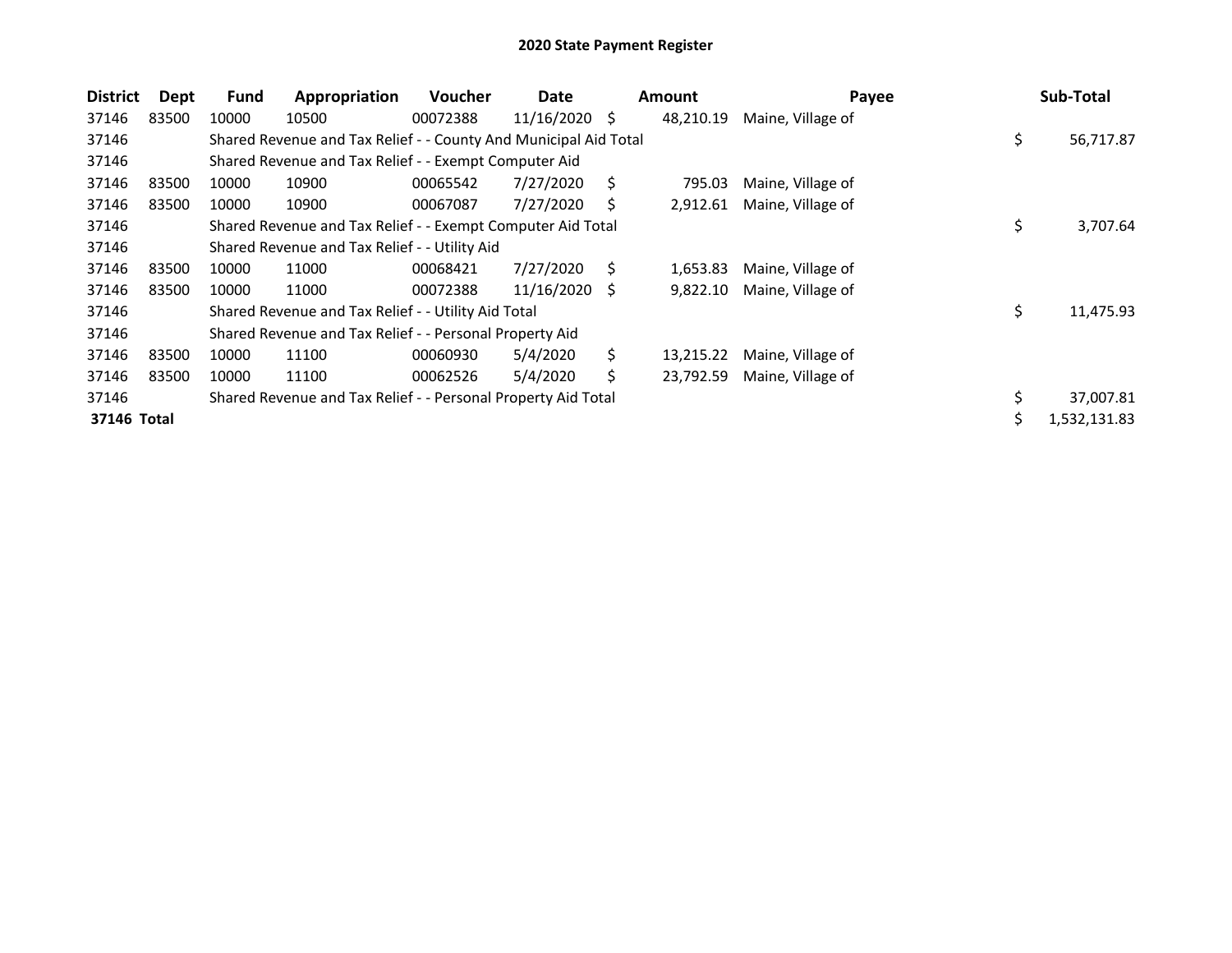| <b>District</b> | Dept  | <b>Fund</b> | Appropriation                                                      | Voucher  | Date       |     | <b>Amount</b> | Payee                              | Sub-Total        |
|-----------------|-------|-------------|--------------------------------------------------------------------|----------|------------|-----|---------------|------------------------------------|------------------|
| 37151           |       |             | Dept of Safety & Prof Services - - Fire Dues Distribution          |          |            |     |               |                                    |                  |
| 37151           | 16500 | 10000       | 22500                                                              | 00036499 | 7/20/2020  | \$  | 6,526.69      | Village Of Marathon City           |                  |
| 37151           |       |             | Dept of Safety & Prof Services - - Fire Dues Distribution Total    |          |            |     |               |                                    | \$<br>6,526.69   |
| 37151           |       |             | Dept of Natural Resources - - Fin Asst For Responsible Units       |          |            |     |               |                                    |                  |
| 37151           | 37000 | 27400       | 67000                                                              | 00413019 | 5/29/2020  | \$  |               | 10,528.78 Village Of Marathon City |                  |
| 37151           |       |             | Dept of Natural Resources - - Fin Asst For Responsible Units Total |          |            |     |               |                                    | \$<br>10,528.78  |
| 37151           |       |             | Dept of Natural Resources - - Recycling Consolidation Grants       |          |            |     |               |                                    |                  |
| 37151           | 37000 | 27400       | 67300                                                              | 00413019 | 5/29/2020  | \$  |               | 397.03 Village Of Marathon City    |                  |
| 37151           |       |             | Dept of Natural Resources - - Recycling Consolidation Grants Total |          |            |     |               |                                    | \$<br>397.03     |
| 37151           |       |             | WI Dept of Transportation - - Trns Aids To Mnc.-Sf                 |          |            |     |               |                                    |                  |
| 37151           | 39500 | 21100       | 19100                                                              | 00476446 | 1/6/2020   | \$  |               | 26,306.26 Village Of Marathon City |                  |
| 37151           | 39500 | 21100       | 19100                                                              | 00506301 | 4/6/2020   | \$  | 26,306.26     | Village Of Marathon City           |                  |
| 37151           | 39500 | 21100       | 19100                                                              | 00543293 | 7/6/2020   | \$  | 26,306.26     | Village Of Marathon City           |                  |
| 37151           | 39500 | 21100       | 19100                                                              | 00586119 | 10/5/2020  | \$  | 26,306.28     | Village Of Marathon City           |                  |
| 37151           |       |             | WI Dept of Transportation - - Trns Aids To Mnc.-Sf Total           |          |            |     |               |                                    | \$<br>105,225.06 |
| 37151           |       |             | Department of Justice - - Law Enforcement Train, Local             |          |            |     |               |                                    |                  |
| 37151           | 45500 | 10000       | 23100                                                              | 00091585 | 12/8/2020  | \$  | 480.00        | Village Of Marathon City           |                  |
| 37151           |       |             | Department of Justice - - Law Enforcement Train, Local Total       |          |            |     |               |                                    | \$<br>480.00     |
| 37151           |       |             | Department of Administration - - Federal Aid                       |          |            |     |               |                                    |                  |
| 37151           | 50500 | 10000       | 14200                                                              | 00130007 | 10/2/2020  | \$  |               | 11,998.00 Village Of Marathon City |                  |
| 37151           | 50500 | 10000       | 14200                                                              | 00134755 | 12/10/2020 | -\$ |               | 13,575.00 Village Of Marathon City |                  |
| 37151           |       |             | Department of Administration - - Federal Aid Total                 |          |            |     |               |                                    | \$<br>25,573.00  |
| 37151           |       |             | Elections Commission - - 2018 Hava Election Security               |          |            |     |               |                                    |                  |
| 37151           | 51000 | 22000       | 18200                                                              | 00004169 | 8/11/2020  | \$  |               | 1,206.50 Village Of Marathon City  |                  |
| 37151           |       |             | Elections Commission - - 2018 Hava Election Security Total         |          |            |     |               |                                    | \$<br>1,206.50   |
| 37151           |       |             | Shared Revenue and Tax Relief - - County And Municipal Aid         |          |            |     |               |                                    |                  |
| 37151           | 83500 | 10000       | 10500                                                              | 00068422 | 7/27/2020  | \$, |               | 14,982.09 Village Of Marathon City |                  |
| 37151           | 83500 | 10000       | 10500                                                              | 00072389 | 11/16/2020 | \$  |               | 84,898.52 Village Of Marathon City |                  |
| 37151           |       |             | Shared Revenue and Tax Relief - - County And Municipal Aid Total   |          |            |     |               |                                    | \$<br>99,880.61  |
| 37151           |       |             | Shared Revenue and Tax Relief - - Exempt Computer Aid              |          |            |     |               |                                    |                  |
| 37151           | 83500 | 10000       | 10900                                                              | 00065543 | 7/27/2020  | \$  | 6,669.94      | Village Of Marathon City           |                  |
| 37151           | 83500 | 10000       | 10900                                                              | 00067088 | 7/27/2020  | \$  | 4,188.34      | Village Of Marathon City           |                  |
| 37151           |       |             | Shared Revenue and Tax Relief - - Exempt Computer Aid Total        |          |            |     |               |                                    | \$<br>10,858.28  |
| 37151           |       |             | Shared Revenue and Tax Relief - - Utility Aid                      |          |            |     |               |                                    |                  |
| 37151           | 83500 | 10000       | 11000                                                              | 00068422 | 7/27/2020  | \$  |               | 416.61 Village Of Marathon City    |                  |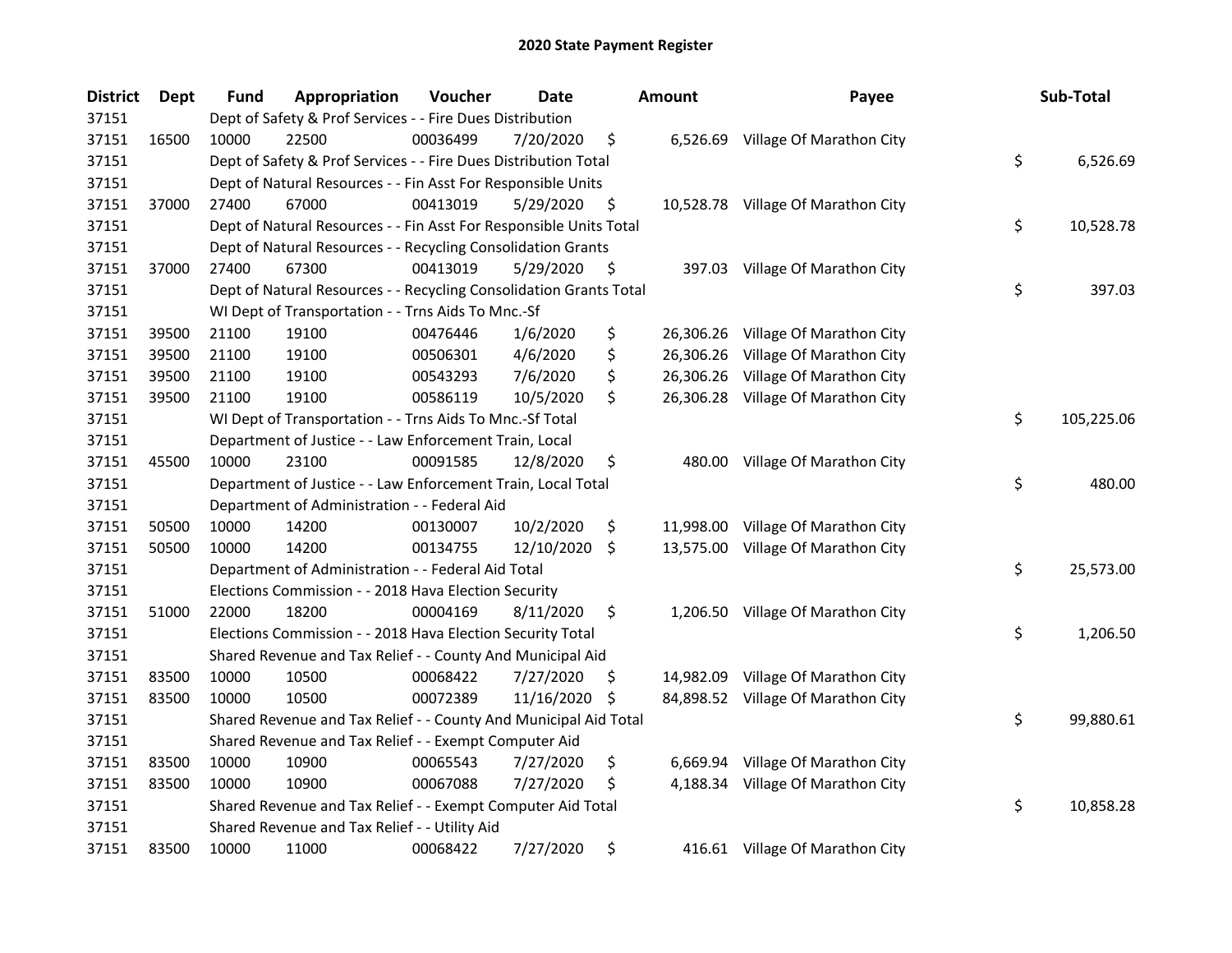| <b>District</b> | Dept  | <b>Fund</b> | Appropriation                                                                 | <b>Voucher</b> | Date          |    | <b>Amount</b> | Payee                    |    | Sub-Total  |
|-----------------|-------|-------------|-------------------------------------------------------------------------------|----------------|---------------|----|---------------|--------------------------|----|------------|
| 37151           | 83500 | 10000       | 11000                                                                         | 00072389       | 11/16/2020 \$ |    | 2.209.18      | Village Of Marathon City |    |            |
| 37151           |       |             | Shared Revenue and Tax Relief - - Utility Aid Total                           |                |               |    |               |                          | \$ | 2,625.79   |
| 37151           |       |             | Shared Revenue and Tax Relief - - Personal Property Aid                       |                |               |    |               |                          |    |            |
| 37151           | 83500 | 10000       | 11100                                                                         | 00060931       | 5/4/2020      | Ś  | 374.90        | Village Of Marathon City |    |            |
| 37151           | 83500 | 10000       | 11100                                                                         | 00062527       | 5/4/2020      |    | 11,047.87     | Village Of Marathon City |    |            |
| 37151           |       |             | Shared Revenue and Tax Relief - - Personal Property Aid Total                 |                |               |    |               |                          | \$ | 11,422.77  |
| 37151           |       |             | Shared Revenue and Tax Relief - - State Aid; Video Service Provider Fee       |                |               |    |               |                          |    |            |
| 37151           | 83500 | 10000       | 11200                                                                         | 00064291       | 7/27/2020     | S. | 1,457.45      | Village Of Marathon City |    |            |
| 37151           |       |             | Shared Revenue and Tax Relief - - State Aid; Video Service Provider Fee Total |                |               |    |               |                          | Ś  | 1,457.45   |
| 37151           |       |             | Shared Revenue and Tax Relief - - Lottery & Gaming Credit                     |                |               |    |               |                          |    |            |
| 37151           | 83500 | 52100       | 36300                                                                         | 00055405       | 3/23/2020     | S  | 1.395.71      | Village Of Marathon City |    |            |
| 37151           |       |             | Shared Revenue and Tax Relief - - Lottery & Gaming Credit Total               |                |               |    |               |                          | \$ | 1,395.71   |
| 37151 Total     |       |             |                                                                               |                |               |    |               |                          | \$ | 277,577.67 |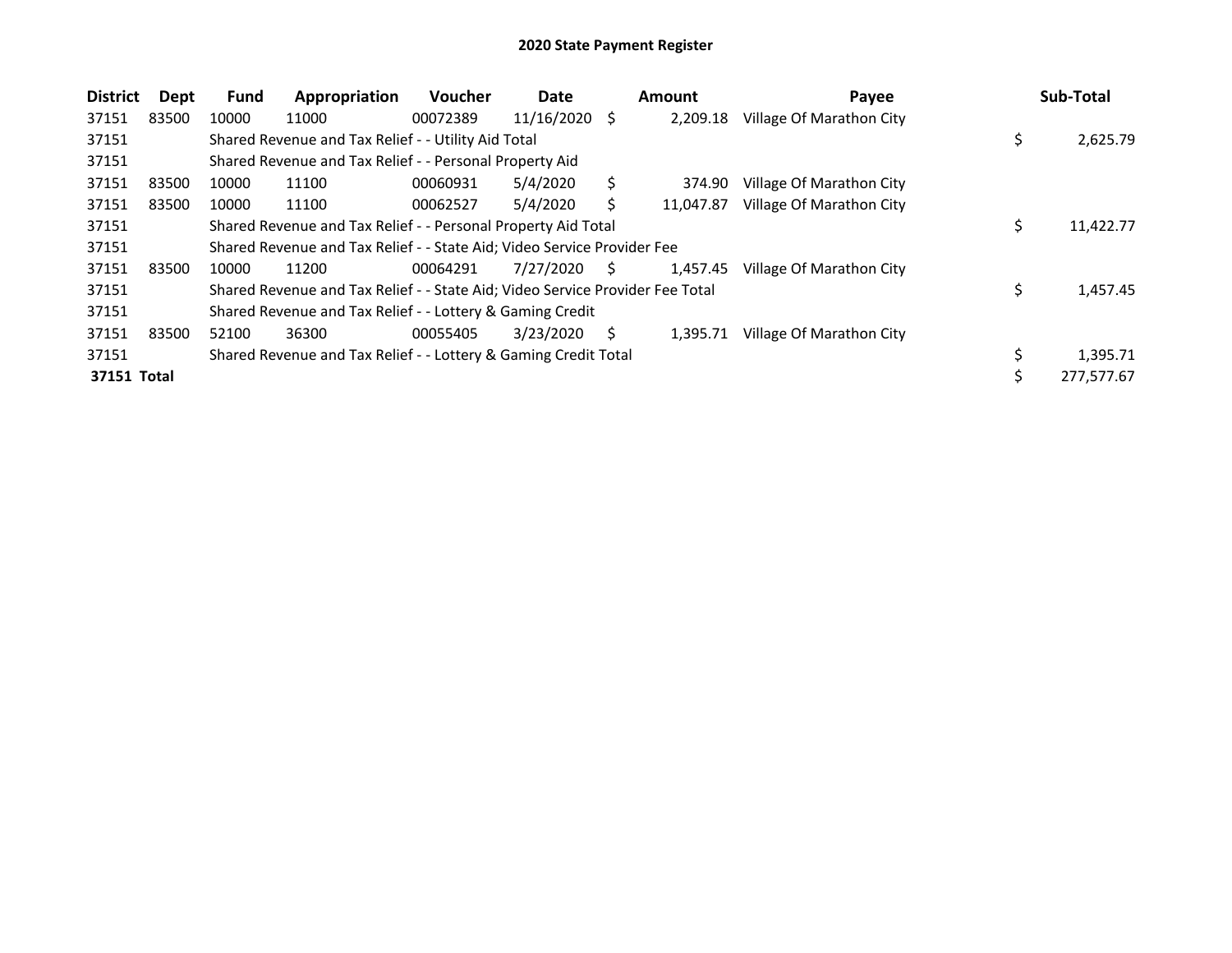| <b>District</b> | Dept  | Fund  | Appropriation                                                        | Voucher  | Date       |     | <b>Amount</b> | Payee                            | Sub-Total        |
|-----------------|-------|-------|----------------------------------------------------------------------|----------|------------|-----|---------------|----------------------------------|------------------|
| 37176           |       |       | Dept of Safety & Prof Services - - Fire Dues Distribution            |          |            |     |               |                                  |                  |
| 37176           | 16500 | 10000 | 22500                                                                | 00036500 | 7/20/2020  | \$  |               | 20,498.98 Rothschild, Village of |                  |
| 37176           |       |       | Dept of Safety & Prof Services - - Fire Dues Distribution Total      |          |            |     |               |                                  | \$<br>20,498.98  |
| 37176           |       |       | Dept of Natural Resources - - Resaids - Cnty Forst, Cl & Mfl         |          |            |     |               |                                  |                  |
| 37176           | 37000 | 21200 | 57100                                                                | 00417383 | 6/18/2020  | \$  | 16.40         | Rothschild, Village of           |                  |
| 37176           |       |       | Dept of Natural Resources - - Resaids - Cnty Forst, Cl & Mfl Total   |          |            |     |               |                                  | \$<br>16.40      |
| 37176           |       |       | Dept of Natural Resources - - Ea - Urban Nonpoint Source             |          |            |     |               |                                  |                  |
| 37176           | 37000 | 27400 | 65800                                                                | 00410408 | 5/18/2020  | \$  |               | 15,130.00 Rothschild, Village of |                  |
| 37176           |       |       | Dept of Natural Resources - - Ea - Urban Nonpoint Source Total       |          |            |     |               |                                  | \$<br>15,130.00  |
| 37176           |       |       | Dept of Natural Resources - - Fin Asst For Responsible Units         |          |            |     |               |                                  |                  |
| 37176           | 37000 | 27400 | 67000                                                                | 00412720 | 5/29/2020  | \$  |               | 10,323.35 Rothschild, Village of |                  |
| 37176           |       |       | Dept of Natural Resources - - Fin Asst For Responsible Units Total   |          |            |     |               |                                  | \$<br>10,323.35  |
| 37176           |       |       | Dept of Natural Resources - - Recycling Consolidation Grants         |          |            |     |               |                                  |                  |
| 37176           | 37000 | 27400 | 67300                                                                | 00412720 | 5/29/2020  | \$  | 1,350.10      | Rothschild, Village of           |                  |
| 37176           |       |       | Dept of Natural Resources - - Recycling Consolidation Grants Total   |          |            |     |               |                                  | \$<br>1,350.10   |
| 37176           |       |       | WI Dept of Transportation - - Trns Aids To Mnc.-Sf                   |          |            |     |               |                                  |                  |
| 37176           | 39500 | 21100 | 19100                                                                | 00476447 | 1/6/2020   | \$  | 96,692.21     | Rothschild, Village of           |                  |
| 37176           | 39500 | 21100 | 19100                                                                | 00506302 | 4/6/2020   | \$  | 96,692.21     | Rothschild, Village of           |                  |
| 37176           | 39500 | 21100 | 19100                                                                | 00543294 | 7/6/2020   | \$  | 96,692.21     | Rothschild, Village of           |                  |
| 37176           | 39500 | 21100 | 19100                                                                | 00586120 | 10/5/2020  | \$  | 96,692.21     | Rothschild, Village of           |                  |
| 37176           |       |       | WI Dept of Transportation - - Trns Aids To Mnc.-Sf Total             |          |            |     |               |                                  | \$<br>386,768.84 |
| 37176           |       |       | Department of Justice - - Law Enforcement Train, Local               |          |            |     |               |                                  |                  |
| 37176           | 45500 | 10000 | 23100                                                                | 00092024 | 12/11/2020 | \$. | 1,600.00      | Rothschild, Village of           |                  |
| 37176           |       |       | Department of Justice - - Law Enforcement Train, Local Total         |          |            |     |               |                                  | \$<br>1,600.00   |
| 37176           |       |       | Department of Administration - - Federal Aid                         |          |            |     |               |                                  |                  |
| 37176           | 50500 | 10000 | 14200                                                                | 00126683 | 8/12/2020  | \$  | 13,352.52     | Rothschild, Village of           |                  |
| 37176           | 50500 | 10000 | 14200                                                                | 00130008 | 10/2/2020  | \$  | 31,095.38     | Rothschild, Village of           |                  |
| 37176           | 50500 | 10000 | 14200                                                                | 00134756 | 12/10/2020 | S   | 32,514.10     | Rothschild, Village of           |                  |
| 37176           | 50500 | 10000 | 14200                                                                | 00136383 | 12/17/2020 | \$. | 293.28        | Rothschild, Village of           |                  |
| 37176           |       |       | Department of Administration - - Federal Aid Total                   |          |            |     |               |                                  | \$<br>77,255.28  |
| 37176           |       |       | Department of Administration - - Hv Trans Ln Annual Impact Fee       |          |            |     |               |                                  |                  |
| 37176           | 50500 | 10000 | 17400                                                                | 00121301 | 5/1/2020   | \$  | 19,591.00     | Rothschild, Village of           |                  |
| 37176           |       |       | Department of Administration - - Hv Trans Ln Annual Impact Fee Total |          |            |     |               |                                  | \$<br>19,591.00  |
| 37176           |       |       | Department of Administration - - Federal Aid, Local Assistance       |          |            |     |               |                                  |                  |
| 37176           | 50500 | 10000 | 74300                                                                | 00128998 | 9/25/2020  | \$  |               | 20,050.50 Rothschild, Village of |                  |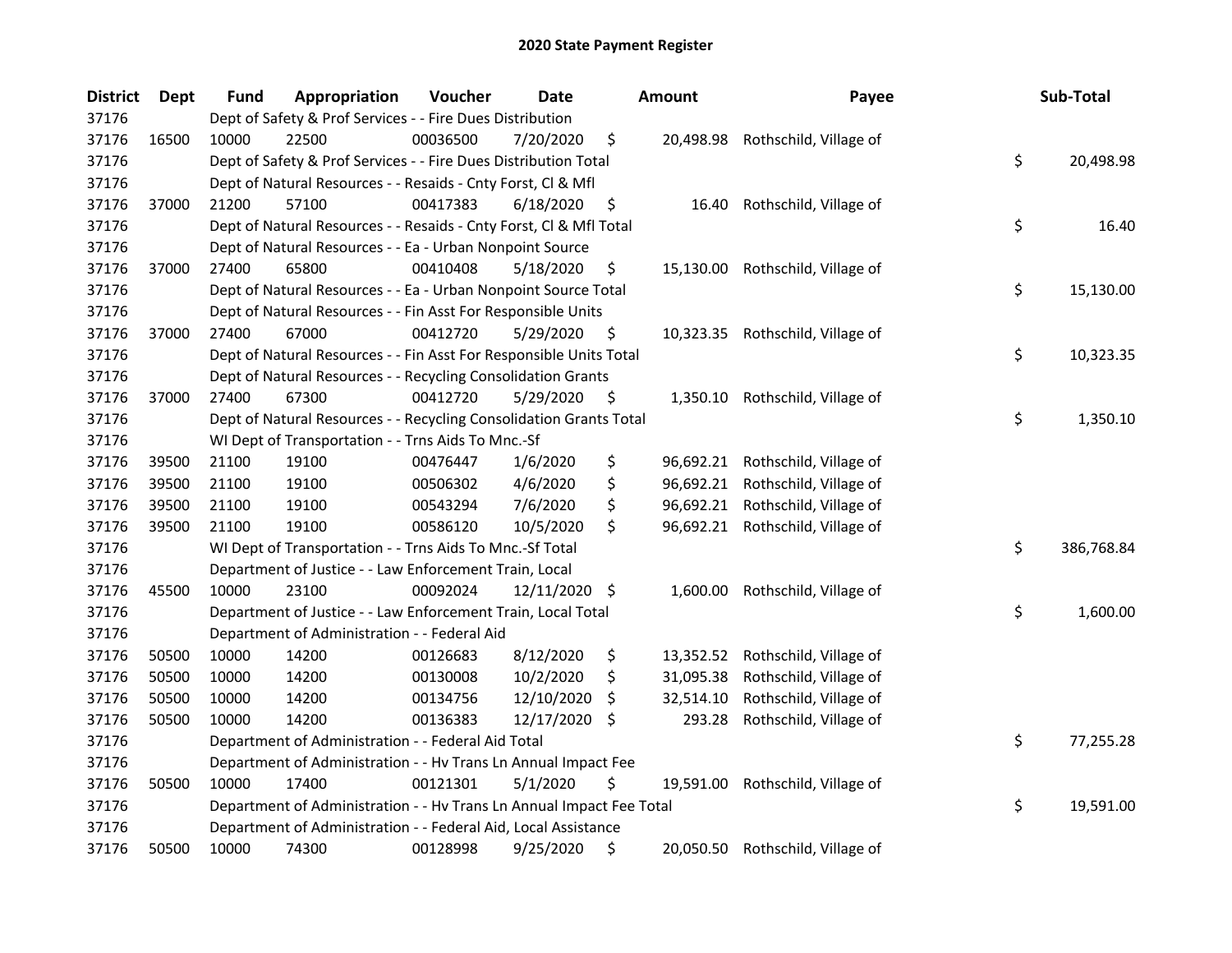| <b>District</b> | Dept  | <b>Fund</b> | Appropriation                                                        | <b>Voucher</b> | Date       |     | <b>Amount</b> | Payee                  | Sub-Total          |
|-----------------|-------|-------------|----------------------------------------------------------------------|----------------|------------|-----|---------------|------------------------|--------------------|
| 37176           |       |             | Department of Administration - - Federal Aid, Local Assistance Total |                |            |     |               |                        | \$<br>20,050.50    |
| 37176           |       |             | Elections Commission - - 2018 Hava Election Security                 |                |            |     |               |                        |                    |
| 37176           | 51000 | 22000       | 18200                                                                | 00003531       | 6/30/2020  | \$  | 3,832.20      | Rothschild, Village of |                    |
| 37176           |       |             | Elections Commission - - 2018 Hava Election Security Total           |                |            |     |               |                        | \$<br>3,832.20     |
| 37176           |       |             | Shared Revenue and Tax Relief - - County And Municipal Aid           |                |            |     |               |                        |                    |
| 37176           | 83500 | 10000       | 10500                                                                | 00068423       | 7/27/2020  | -S  | 30,042.03     | Rothschild, Village of |                    |
| 37176           | 83500 | 10000       | 10500                                                                | 00072390       | 11/16/2020 | \$. | 170,238.16    | Rothschild, Village of |                    |
| 37176           |       |             | Shared Revenue and Tax Relief - - County And Municipal Aid Total     |                |            |     |               |                        | \$<br>200,280.19   |
| 37176           |       |             | Shared Revenue and Tax Relief - - Exempt Computer Aid                |                |            |     |               |                        |                    |
| 37176           | 83500 | 10000       | 10900                                                                | 00065544       | 7/27/2020  | \$  | 11,341.40     | Rothschild, Village of |                    |
| 37176           | 83500 | 10000       | 10900                                                                | 00067089       | 7/27/2020  | Ś.  | 8,095.26      | Rothschild, Village of |                    |
| 37176           |       |             | Shared Revenue and Tax Relief - - Exempt Computer Aid Total          |                |            |     |               |                        | \$<br>19,436.66    |
| 37176           |       |             | Shared Revenue and Tax Relief - - Utility Aid                        |                |            |     |               |                        |                    |
| 37176           | 83500 | 10000       | 11000                                                                | 00068423       | 7/27/2020  | S.  | 178,463.02    | Rothschild, Village of |                    |
| 37176           | 83500 | 10000       | 11000                                                                | 00072390       | 11/16/2020 | S.  | 1,011,168.35  | Rothschild, Village of |                    |
| 37176           |       |             | Shared Revenue and Tax Relief - - Utility Aid Total                  |                |            |     |               |                        | \$<br>1,189,631.37 |
| 37176           |       |             | Shared Revenue and Tax Relief - - Personal Property Aid              |                |            |     |               |                        |                    |
| 37176           | 83500 | 10000       | 11100                                                                | 00060932       | 5/4/2020   | \$  | 32,702.39     | Rothschild, Village of |                    |
| 37176           | 83500 | 10000       | 11100                                                                | 00062528       | 5/4/2020   | \$  | 13,517.97     | Rothschild, Village of |                    |
| 37176           |       |             | Shared Revenue and Tax Relief - - Personal Property Aid Total        |                |            |     |               |                        | \$<br>46,220.36    |
| 37176 Total     |       |             |                                                                      |                |            |     |               |                        | \$<br>2,011,985.23 |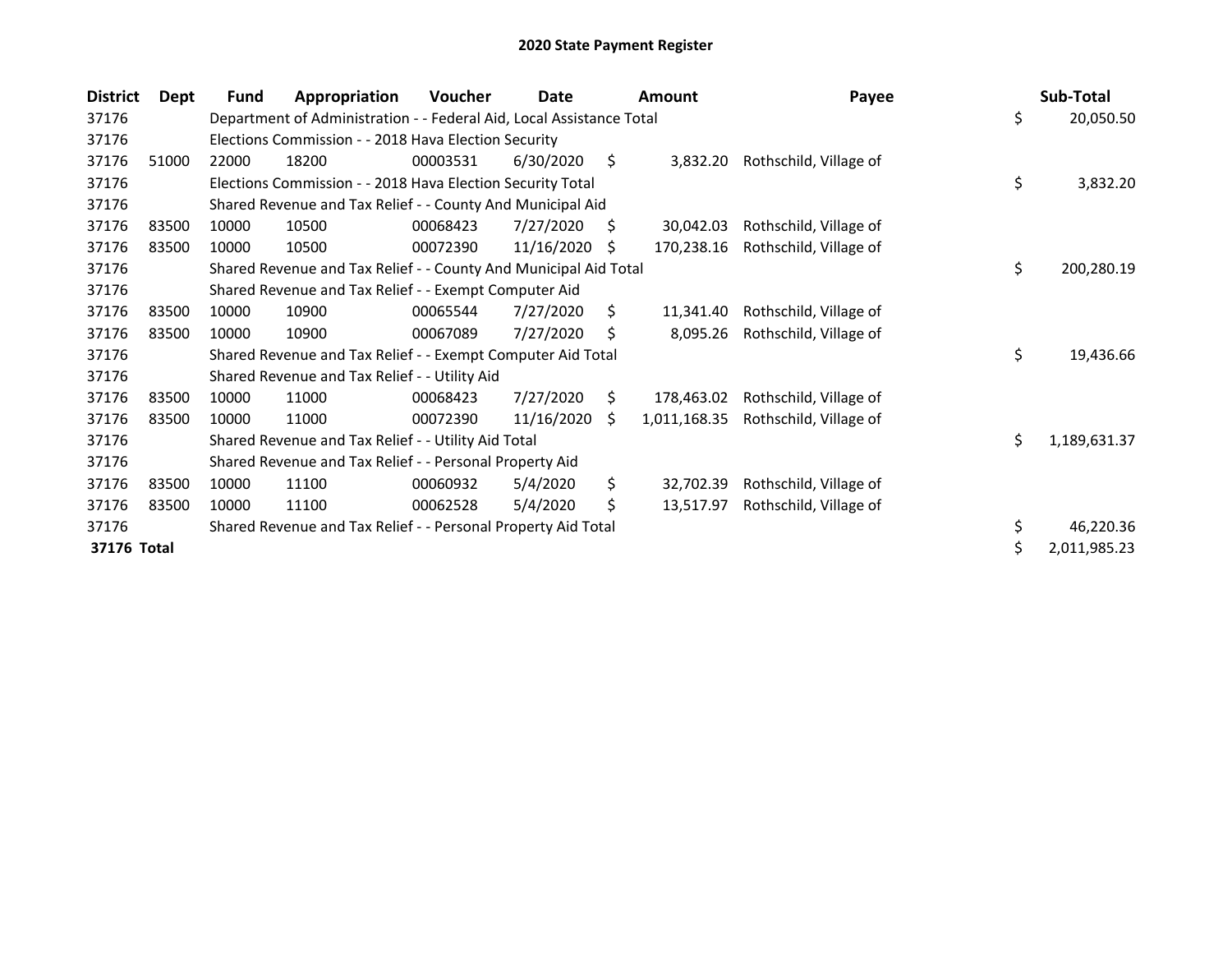| <b>District</b> | Dept  | <b>Fund</b> | Appropriation                                                                   | Voucher   | Date          |     | <b>Amount</b> | Payee                         | Sub-Total        |
|-----------------|-------|-------------|---------------------------------------------------------------------------------|-----------|---------------|-----|---------------|-------------------------------|------------------|
| 37181           |       |             | Dept of Safety & Prof Services - - Fire Dues Distribution                       |           |               |     |               |                               |                  |
| 37181           | 16500 | 10000       | 22500                                                                           | 00036501  | 7/20/2020     | \$  |               | 4,888.25 Village of Spencer   |                  |
| 37181           |       |             | Dept of Safety & Prof Services - - Fire Dues Distribution Total                 |           |               |     |               |                               | \$<br>4,888.25   |
| 37181           |       |             | Dept of Natural Resources - - Fin Asst For Responsible Units                    |           |               |     |               |                               |                  |
| 37181           | 37000 | 27400       | 67000                                                                           | 00413420  | 5/29/2020     | \$  |               | 6,713.74 Village of Spencer   |                  |
| 37181           |       |             | Dept of Natural Resources - - Fin Asst For Responsible Units Total              |           |               |     |               |                               | \$<br>6,713.74   |
| 37181           |       |             | WI Dept of Transportation - - Trns Aids To Mnc.-Sf                              |           |               |     |               |                               |                  |
| 37181           | 39500 | 21100       | 19100                                                                           | 00476448  | 1/6/2020      | \$  |               | 36,100.49 Village of Spencer  |                  |
| 37181           | 39500 | 21100       | 19100                                                                           | 00506303  | 4/6/2020      | \$  |               | 36,100.49 Village of Spencer  |                  |
| 37181           | 39500 | 21100       | 19100                                                                           | 00543295  | 7/6/2020      | \$  |               | 36,100.49 Village of Spencer  |                  |
| 37181           | 39500 | 21100       | 19100                                                                           | 00586121  | 10/5/2020     | \$  |               | 36,100.50 Village of Spencer  |                  |
| 37181           |       |             | WI Dept of Transportation - - Trns Aids To Mnc.-Sf Total                        |           |               |     |               |                               | \$<br>144,401.97 |
| 37181           |       |             | Department of Health Services - - Prepaid Medical Transport Reimbursement       |           |               |     |               |                               |                  |
| 37181           | 43500 | 10000       | 16300                                                                           | AMBULANCE | 11/16/2020 \$ |     |               | 2,463.50 Village of Spencer   |                  |
| 37181           |       |             | Department of Health Services - - Prepaid Medical Transport Reimbursement Total |           |               |     |               |                               | \$<br>2,463.50   |
| 37181           |       |             | Department of Justice - - Law Enforcement Train, Local                          |           |               |     |               |                               |                  |
| 37181           | 45500 | 10000       | 23100                                                                           | 00091682  | 12/8/2020     | \$  |               | 320.00 Village of Spencer     |                  |
| 37181           |       |             | Department of Justice - - Law Enforcement Train, Local Total                    |           |               |     |               |                               | \$<br>320.00     |
| 37181           |       |             | Department of Administration - - Federal Aid                                    |           |               |     |               |                               |                  |
| 37181           | 50500 | 10000       | 14200                                                                           | 00134757  | 12/10/2020    | -\$ |               | 31,458.00 Village of Spencer  |                  |
| 37181           | 50500 | 10000       | 14200                                                                           | 00136384  | 12/17/2020 \$ |     |               | 3,338.70 Village of Spencer   |                  |
| 37181           |       |             | Department of Administration - - Federal Aid Total                              |           |               |     |               |                               | \$<br>34,796.70  |
| 37181           |       |             | Elections Commission - - 2018 Hava Election Security                            |           |               |     |               |                               |                  |
| 37181           | 51000 | 22000       | 18200                                                                           | 00004504  | 9/9/2020      | \$  |               | 1,306.60 Village of Spencer   |                  |
| 37181           |       |             | Elections Commission - - 2018 Hava Election Security Total                      |           |               |     |               |                               | \$<br>1,306.60   |
| 37181           |       |             | Shared Revenue and Tax Relief - - Expenditure Restraint Program                 |           |               |     |               |                               |                  |
| 37181           | 83500 | 10000       | 10100                                                                           | 00068424  | 7/27/2020     | \$  |               | 14,092.37 Village of Spencer  |                  |
| 37181           |       |             | Shared Revenue and Tax Relief - - Expenditure Restraint Program Total           |           |               |     |               |                               | \$<br>14,092.37  |
| 37181           |       |             | Shared Revenue and Tax Relief - - County And Municipal Aid                      |           |               |     |               |                               |                  |
| 37181           | 83500 | 10000       | 10500                                                                           | 00068424  | 7/27/2020     | \$. |               | 77,616.29 Village of Spencer  |                  |
| 37181           | 83500 | 10000       | 10500                                                                           | 00072391  | 11/16/2020    | -\$ |               | 437,362.14 Village of Spencer |                  |
| 37181           |       |             | Shared Revenue and Tax Relief - - County And Municipal Aid Total                |           |               |     |               |                               | \$<br>514,978.43 |
| 37181           |       |             | Shared Revenue and Tax Relief - - Exempt Computer Aid                           |           |               |     |               |                               |                  |
| 37181           | 83500 | 10000       | 10900                                                                           | 00065545  | 7/27/2020     | \$  |               | 1,427.94 Village of Spencer   |                  |
| 37181           | 83500 | 10000       | 10900                                                                           | 00067090  | 7/27/2020     | \$  |               | 2,008.44 Village of Spencer   |                  |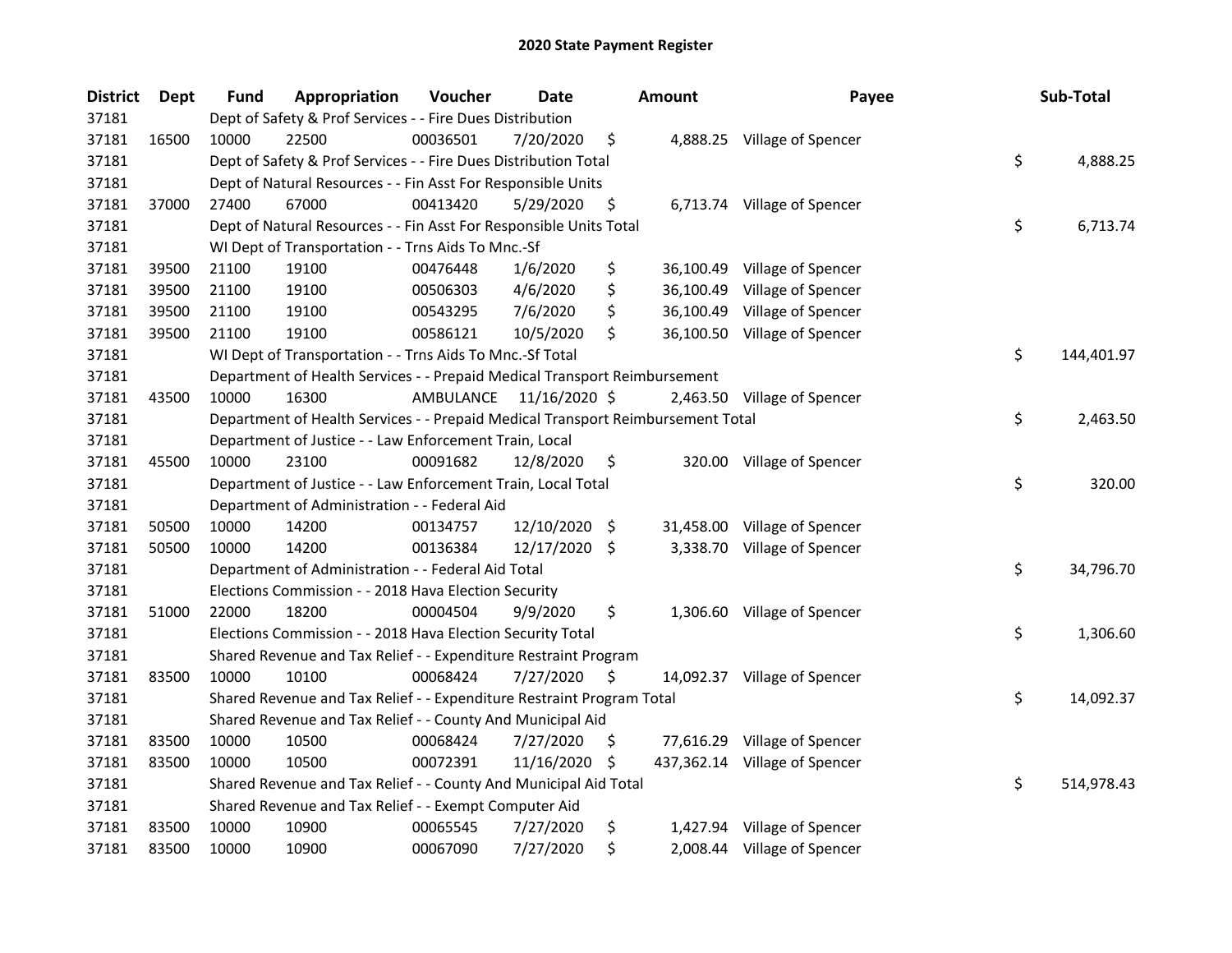| <b>District</b> | Dept  | Fund  | Appropriation                                                                 | <b>Voucher</b> | Date      |    | Amount   | Payee              |    | Sub-Total  |
|-----------------|-------|-------|-------------------------------------------------------------------------------|----------------|-----------|----|----------|--------------------|----|------------|
| 37181           |       |       | Shared Revenue and Tax Relief - - Exempt Computer Aid Total                   |                |           |    |          |                    | \$ | 3,436.38   |
| 37181           |       |       | Shared Revenue and Tax Relief - - Personal Property Aid                       |                |           |    |          |                    |    |            |
| 37181           | 83500 | 10000 | 11100                                                                         | 00060933       | 5/4/2020  |    | 3.730.59 | Village of Spencer |    |            |
| 37181           | 83500 | 10000 | 11100                                                                         | 00062529       | 5/4/2020  |    | 8.508.46 | Village of Spencer |    |            |
| 37181           |       |       | Shared Revenue and Tax Relief - - Personal Property Aid Total                 |                |           |    |          |                    | Ś  | 12,239.05  |
| 37181           |       |       | Shared Revenue and Tax Relief - - State Aid; Video Service Provider Fee       |                |           |    |          |                    |    |            |
| 37181           | 83500 | 10000 | 11200                                                                         | 00064292       | 7/27/2020 | S. | 2.248.64 | Village of Spencer |    |            |
| 37181           |       |       | Shared Revenue and Tax Relief - - State Aid; Video Service Provider Fee Total |                |           |    |          |                    |    | 2,248.64   |
| 37181           |       |       | Shared Revenue and Tax Relief - - Lottery & Gaming Credit                     |                |           |    |          |                    |    |            |
| 37181           | 83500 | 52100 | 36300                                                                         | 00055406       | 3/23/2020 | S  | 3,446.64 | Village of Spencer |    |            |
| 37181           |       |       | Shared Revenue and Tax Relief - - Lottery & Gaming Credit Total               |                |           |    |          |                    |    | 3,446.64   |
| 37181 Total     |       |       |                                                                               |                |           |    |          |                    |    | 745,332.27 |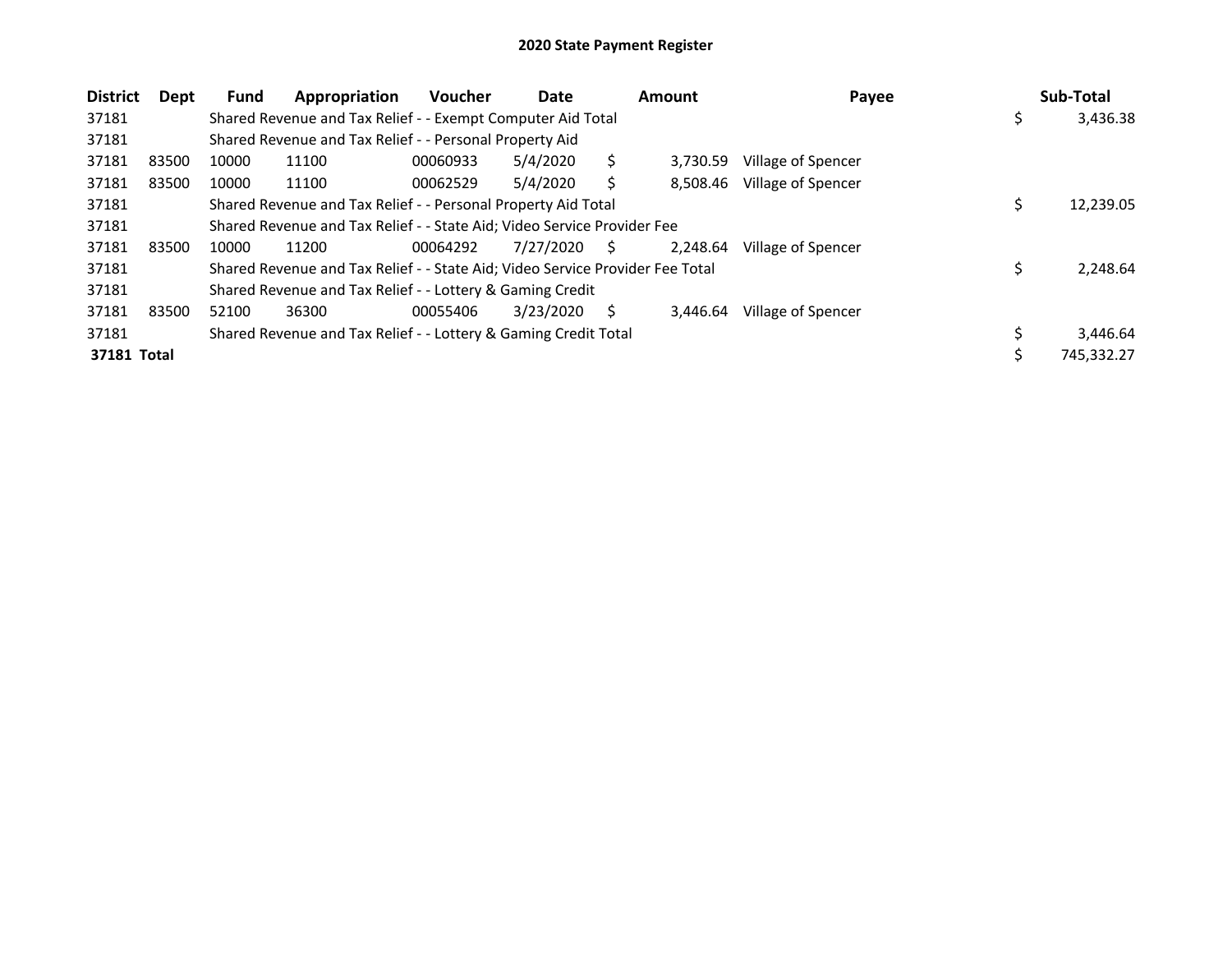| <b>District</b> | Dept  | <b>Fund</b> | Appropriation                                                                   | Voucher   | Date          | <b>Amount</b> | Payee                          | Sub-Total        |
|-----------------|-------|-------------|---------------------------------------------------------------------------------|-----------|---------------|---------------|--------------------------------|------------------|
| 37182           |       |             | Dept of Safety & Prof Services - - Fire Dues Distribution                       |           |               |               |                                |                  |
| 37182           | 16500 | 10000       | 22500                                                                           | 00036502  | 7/20/2020     | \$            | 5,126.70 Village Of Stratford  |                  |
| 37182           |       |             | Dept of Safety & Prof Services - - Fire Dues Distribution Total                 |           |               |               |                                | \$<br>5,126.70   |
| 37182           |       |             | Dept of Natural Resources - - Resaids - Cnty Forst, Cl & Mfl                    |           |               |               |                                |                  |
| 37182           | 37000 | 21200       | 57100                                                                           | 00417384  | 6/18/2020     | \$            | 38.33 Village Of Stratford     |                  |
| 37182           |       |             | Dept of Natural Resources - - Resaids - Cnty Forst, Cl & Mfl Total              |           |               |               |                                | \$<br>38.33      |
| 37182           |       |             | Dept of Natural Resources - - Fin Asst For Responsible Units                    |           |               |               |                                |                  |
| 37182           | 37000 | 27400       | 67000                                                                           | 00412560  | 5/29/2020     | \$            | 8,849.09 Village Of Stratford  |                  |
| 37182           |       |             | Dept of Natural Resources - - Fin Asst For Responsible Units Total              |           |               |               |                                | \$<br>8,849.09   |
| 37182           |       |             | WI Dept of Transportation - - Trns Aids To Mnc.-Sf                              |           |               |               |                                |                  |
| 37182           | 39500 | 21100       | 19100                                                                           | 00476449  | 1/6/2020      | \$            | 42,440.83 Village Of Stratford |                  |
| 37182           | 39500 | 21100       | 19100                                                                           | 00506304  | 4/6/2020      | \$            | 42,440.83 Village Of Stratford |                  |
| 37182           | 39500 | 21100       | 19100                                                                           | 00543296  | 7/6/2020      | \$            | 42,440.83 Village Of Stratford |                  |
| 37182           | 39500 | 21100       | 19100                                                                           | 00586122  | 10/5/2020     | \$            | 42,440.83 Village Of Stratford |                  |
| 37182           |       |             | WI Dept of Transportation - - Trns Aids To Mnc.-Sf Total                        |           |               |               |                                | \$<br>169,763.32 |
| 37182           |       |             | WI Dept of Transportation - - Loc Rd Imp Prg St Fd                              |           |               |               |                                |                  |
| 37182           | 39500 | 21100       | 27800                                                                           | 00625524  | 12/9/2020     | \$            | 41,416.79 Village Of Stratford |                  |
| 37182           |       |             | WI Dept of Transportation - - Loc Rd Imp Prg St Fd Total                        |           |               |               |                                | \$<br>41,416.79  |
| 37182           |       |             | WI Dept of Transportation - - Hwy Mgmt & Opers Sf                               |           |               |               |                                |                  |
| 37182           | 39500 | 21100       | 36500                                                                           | 00480377  | 1/10/2020     | \$<br>38.26   | Village Of Stratford           |                  |
| 37182           | 39500 | 21100       | 36500                                                                           | 00491300  | 2/11/2020     | \$<br>36.97   | Village Of Stratford           |                  |
| 37182           | 39500 | 21100       | 36500                                                                           | 00501641  | 3/11/2020     | \$<br>35.87   | Village Of Stratford           |                  |
| 37182           | 39500 | 21100       | 36500                                                                           | 00514018  | 4/10/2020     | \$<br>28.79   | Village Of Stratford           |                  |
| 37182           | 39500 | 21100       | 36500                                                                           | 00523991  | 5/8/2020      | \$<br>44.11   | Village Of Stratford           |                  |
| 37182           | 39500 | 21100       | 36500                                                                           | 00535038  | 6/9/2020      | \$<br>30.68   | Village Of Stratford           |                  |
| 37182           | 39500 | 21100       | 36500                                                                           | 00551659  | 7/14/2020     | \$<br>35.66   | Village Of Stratford           |                  |
| 37182           | 39500 | 21100       | 36500                                                                           | 00564942  | 8/11/2020     | \$<br>39.02   | Village Of Stratford           |                  |
| 37182           | 39500 | 21100       | 36500                                                                           | 00580612  | 9/10/2020     | \$<br>33.40   | Village Of Stratford           |                  |
| 37182           | 39500 | 21100       | 36500                                                                           | 00596484  | 10/8/2020     | \$<br>39.20   | Village Of Stratford           |                  |
| 37182           | 39500 | 21100       | 36500                                                                           | 00612628  | 11/6/2020     | \$<br>33.32   | Village Of Stratford           |                  |
| 37182           | 39500 | 21100       | 36500                                                                           | 00624610  | 12/8/2020     | \$<br>41.53   | Village Of Stratford           |                  |
| 37182           |       |             | WI Dept of Transportation - - Hwy Mgmt & Opers Sf Total                         |           |               |               |                                | \$<br>436.81     |
| 37182           |       |             | Department of Health Services - - Prepaid Medical Transport Reimbursement       |           |               |               |                                |                  |
| 37182           | 43500 | 10000       | 16300                                                                           | AMBULANCE | 11/16/2020 \$ | 2,000.00      | Village Of Stratford           |                  |
| 37182           |       |             | Department of Health Services - - Prepaid Medical Transport Reimbursement Total |           |               |               |                                | \$<br>2,000.00   |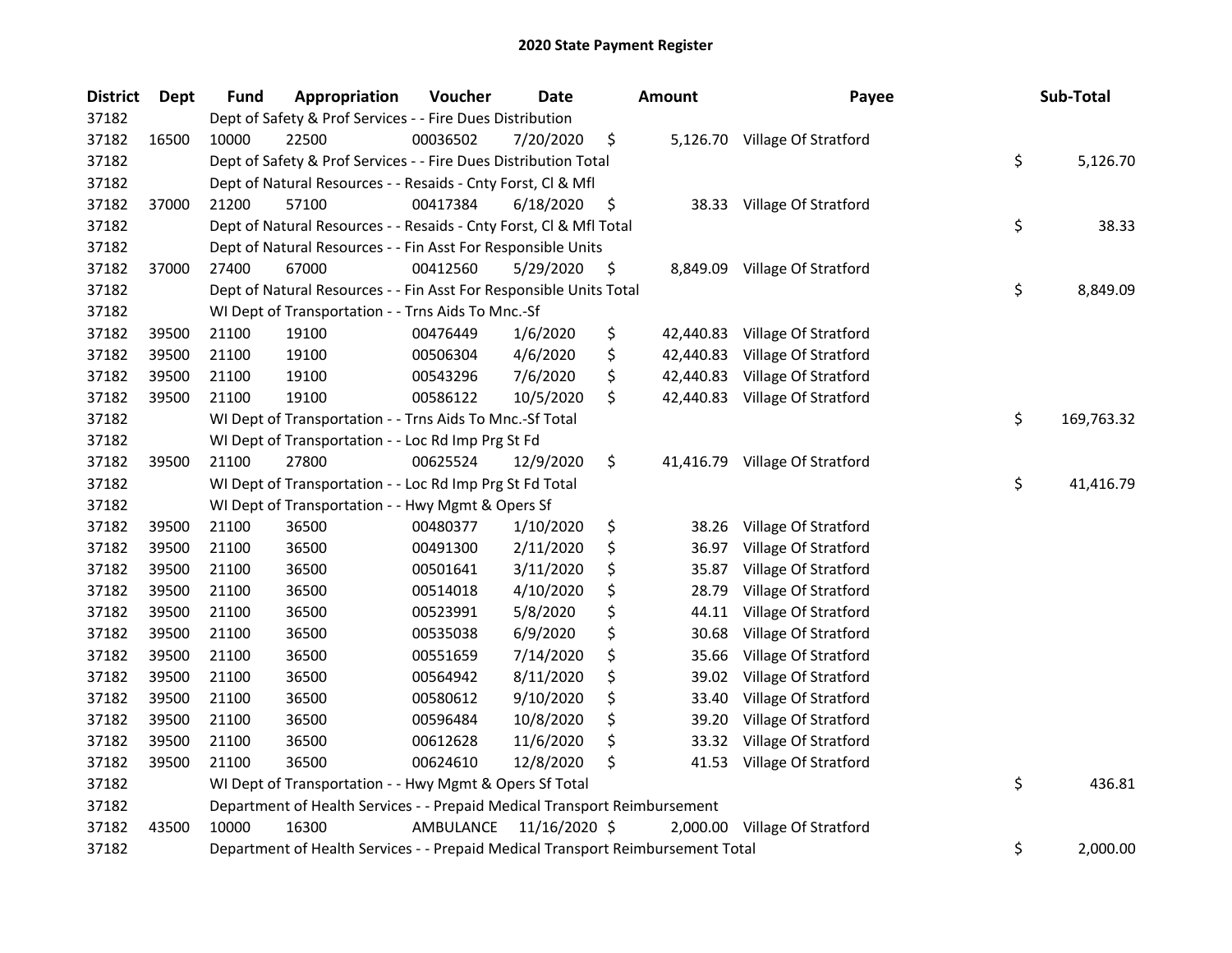| <b>District</b> | Dept  | <b>Fund</b> | Appropriation                                                                 | Voucher  | Date       |     | <b>Amount</b> | Payee                           | Sub-Total        |
|-----------------|-------|-------------|-------------------------------------------------------------------------------|----------|------------|-----|---------------|---------------------------------|------------------|
| 37182           |       |             | Department of Justice - - Law Enforcement Train, Local                        |          |            |     |               |                                 |                  |
| 37182           | 45500 | 10000       | 23100                                                                         | 00091697 | 12/8/2020  | \$  |               | 480.00 Village Of Stratford     |                  |
| 37182           |       |             | Department of Justice - - Law Enforcement Train, Local Total                  |          |            |     |               |                                 | \$<br>480.00     |
| 37182           |       |             | Department of Administration - - Federal Aid                                  |          |            |     |               |                                 |                  |
| 37182           | 50500 | 10000       | 14200                                                                         | 00130009 | 10/2/2020  | \$  | 1,698.48      | Village Of Stratford            |                  |
| 37182           | 50500 | 10000       | 14200                                                                         | 00134758 | 12/10/2020 | S   | 24,443.52     | Village Of Stratford            |                  |
| 37182           | 50500 | 10000       | 14200                                                                         | 00136385 | 12/17/2020 | -S  |               | 2,774.51 Village Of Stratford   |                  |
| 37182           |       |             | Department of Administration - - Federal Aid Total                            |          |            |     |               |                                 | \$<br>28,916.51  |
| 37182           |       |             | Elections Commission - - 2018 Hava Election Security                          |          |            |     |               |                                 |                  |
| 37182           | 51000 | 22000       | 18200                                                                         | 00003306 | 6/24/2020  | \$  |               | 1,231.80 Village Of Stratford   |                  |
| 37182           |       |             | Elections Commission - - 2018 Hava Election Security Total                    |          |            |     |               |                                 | \$<br>1,231.80   |
| 37182           |       |             | Shared Revenue and Tax Relief - - Expenditure Restraint Program               |          |            |     |               |                                 |                  |
| 37182           | 83500 | 10000       | 10100                                                                         | 00068425 | 7/27/2020  | \$, |               | 2,769.63 Village Of Stratford   |                  |
| 37182           |       |             | Shared Revenue and Tax Relief - - Expenditure Restraint Program Total         |          |            |     |               |                                 | \$<br>2,769.63   |
| 37182           |       |             | Shared Revenue and Tax Relief - - County And Municipal Aid                    |          |            |     |               |                                 |                  |
| 37182           | 83500 | 10000       | 10500                                                                         | 00068425 | 7/27/2020  | Ş   |               | 56,725.47 Village Of Stratford  |                  |
| 37182           | 83500 | 10000       | 10500                                                                         | 00072392 | 11/16/2020 | -S  |               | 319,444.36 Village Of Stratford |                  |
| 37182           |       |             | Shared Revenue and Tax Relief - - County And Municipal Aid Total              |          |            |     |               |                                 | \$<br>376,169.83 |
| 37182           |       |             | Shared Revenue and Tax Relief - - Exempt Computer Aid                         |          |            |     |               |                                 |                  |
| 37182           | 83500 | 10000       | 10900                                                                         | 00065546 | 7/27/2020  | \$  | 4,261.98      | Village Of Stratford            |                  |
| 37182           | 83500 | 10000       | 10900                                                                         | 00067091 | 7/27/2020  | \$  |               | 770.32 Village Of Stratford     |                  |
| 37182           |       |             | Shared Revenue and Tax Relief - - Exempt Computer Aid Total                   |          |            |     |               |                                 | \$<br>5,032.30   |
| 37182           |       |             | Shared Revenue and Tax Relief - - Utility Aid                                 |          |            |     |               |                                 |                  |
| 37182           | 83500 | 10000       | 11000                                                                         | 00068425 | 7/27/2020  | \$  | 273.35        | Village Of Stratford            |                  |
| 37182           | 83500 | 10000       | 11000                                                                         | 00072392 | 11/16/2020 | \$  | 1,379.90      | Village Of Stratford            |                  |
| 37182           |       |             | Shared Revenue and Tax Relief - - Utility Aid Total                           |          |            |     |               |                                 | \$<br>1,653.25   |
| 37182           |       |             | Shared Revenue and Tax Relief - - Personal Property Aid                       |          |            |     |               |                                 |                  |
| 37182           | 83500 | 10000       | 11100                                                                         | 00060934 | 5/4/2020   | \$  | 8,403.34      | Village Of Stratford            |                  |
| 37182           | 83500 | 10000       | 11100                                                                         | 00062530 | 5/4/2020   | \$  |               | 1,896.26 Village Of Stratford   |                  |
| 37182           |       |             | Shared Revenue and Tax Relief - - Personal Property Aid Total                 |          |            |     |               |                                 | \$<br>10,299.60  |
| 37182           |       |             | Shared Revenue and Tax Relief - - State Aid; Video Service Provider Fee       |          |            |     |               |                                 |                  |
| 37182           | 83500 | 10000       | 11200                                                                         | 00064293 | 7/27/2020  | \$  | 1,377.52      | Village Of Stratford            |                  |
| 37182           |       |             | Shared Revenue and Tax Relief - - State Aid; Video Service Provider Fee Total |          |            |     |               |                                 | \$<br>1,377.52   |
| 37182           |       |             | Shared Revenue and Tax Relief - - Lottery & Gaming Credit                     |          |            |     |               |                                 |                  |
| 37182           | 83500 | 52100       | 36300                                                                         | 00055407 | 3/23/2020  | \$  |               | 3,265.06 Village Of Stratford   |                  |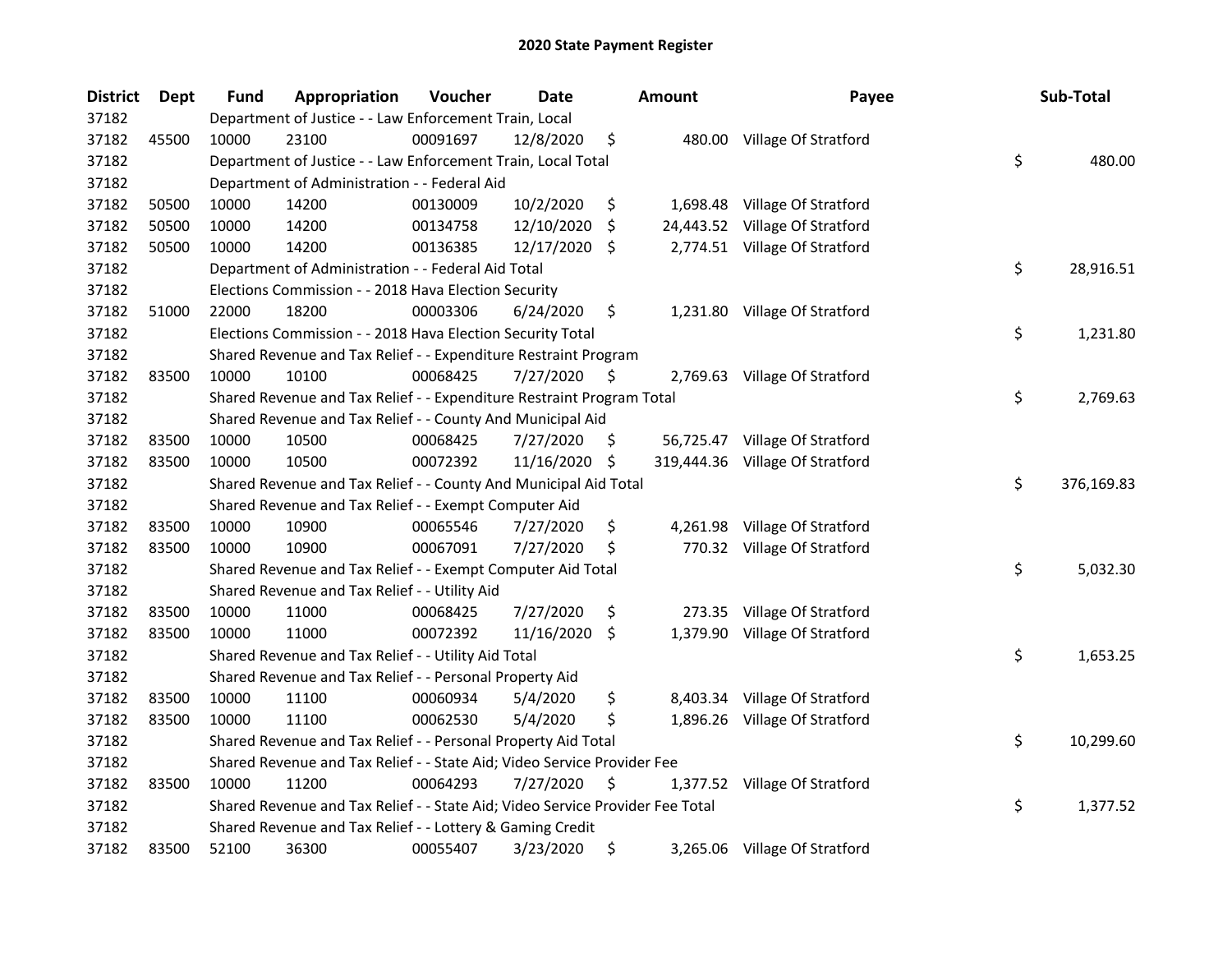| District Dept | Fund | <b>Appropriation</b>                                            | Voucher | Date | Amount | Payee | Sub-Total  |
|---------------|------|-----------------------------------------------------------------|---------|------|--------|-------|------------|
| 37182         |      | Shared Revenue and Tax Relief - - Lottery & Gaming Credit Total |         |      |        |       | 3.265.06   |
| 37182 Total   |      |                                                                 |         |      |        |       | 658.826.54 |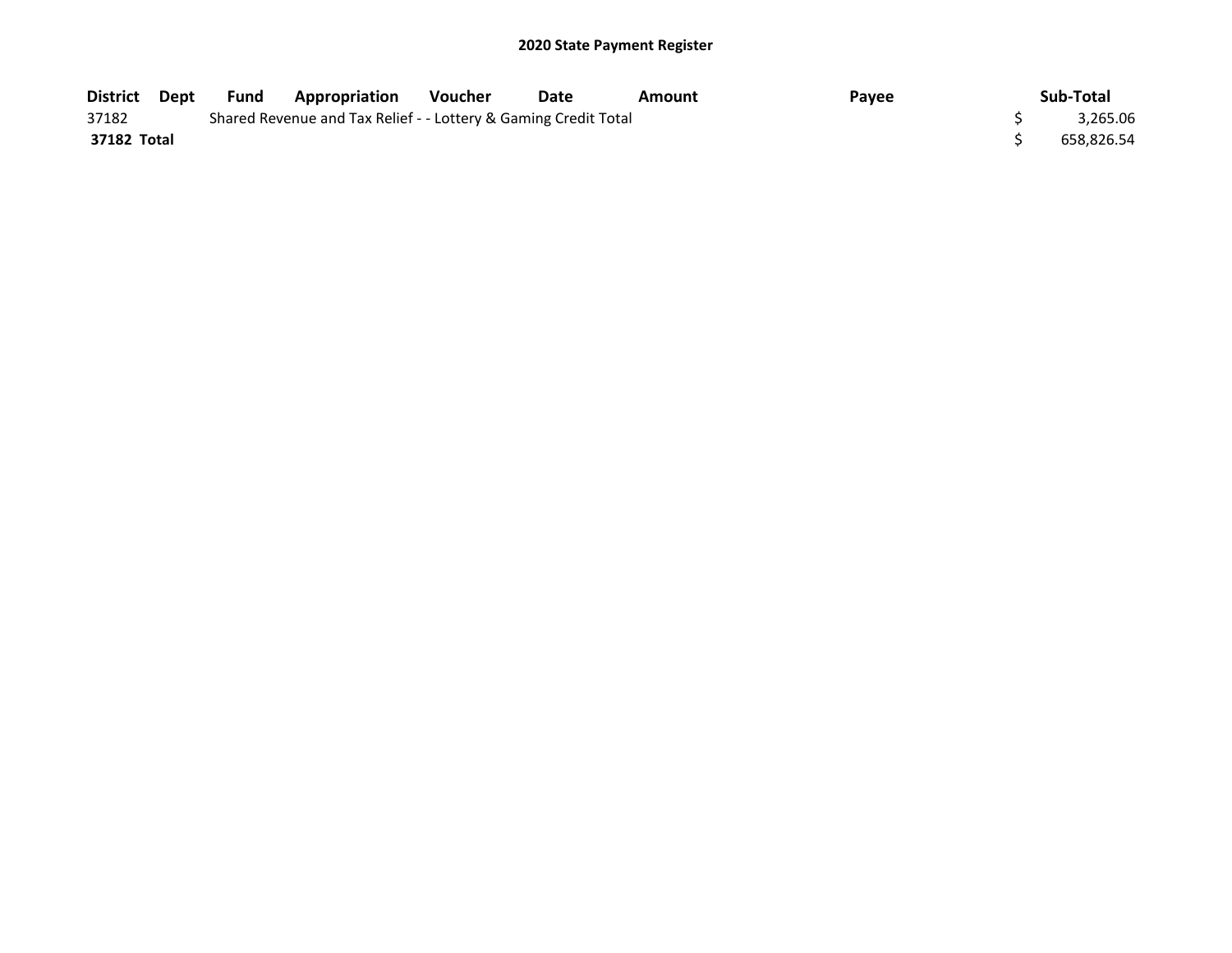| <b>District</b> | <b>Dept</b> | Fund  | Appropriation                                                                 | Voucher  | <b>Date</b> |     | Amount    | Payee            | Sub-Total       |
|-----------------|-------------|-------|-------------------------------------------------------------------------------|----------|-------------|-----|-----------|------------------|-----------------|
| 37186           |             |       | Dept of Safety & Prof Services - - Fire Dues Distribution                     |          |             |     |           |                  |                 |
| 37186           | 16500       | 10000 | 22500                                                                         | 00036503 | 7/20/2020   | \$  | 673.85    | Village of Unity |                 |
| 37186           |             |       | Dept of Safety & Prof Services - - Fire Dues Distribution Total               |          |             |     |           |                  | \$<br>673.85    |
| 37186           |             |       | Dept of Natural Resources - - Fin Asst For Responsible Units                  |          |             |     |           |                  |                 |
| 37186           | 37000       | 27400 | 67000                                                                         | 00413179 | 5/29/2020   | \$  | 1,609.90  | Village of Unity |                 |
| 37186           |             |       | Dept of Natural Resources - - Fin Asst For Responsible Units Total            |          |             |     |           |                  | \$<br>1,609.90  |
| 37186           |             |       | WI Dept of Transportation - - Trns Aids To Mnc.-Sf                            |          |             |     |           |                  |                 |
| 37186           | 39500       | 21100 | 19100                                                                         | 00476450 | 1/6/2020    | \$  | 2,581.61  | Village of Unity |                 |
| 37186           | 39500       | 21100 | 19100                                                                         | 00506305 | 4/6/2020    | \$  | 2,581.61  | Village of Unity |                 |
| 37186           | 39500       | 21100 | 19100                                                                         | 00543297 | 7/6/2020    | \$  | 2,581.61  | Village of Unity |                 |
| 37186           | 39500       | 21100 | 19100                                                                         | 00586123 | 10/5/2020   | \$  | 2,581.63  | Village of Unity |                 |
| 37186           |             |       | WI Dept of Transportation - - Trns Aids To Mnc.-Sf Total                      |          |             |     |           |                  | \$<br>10,326.46 |
| 37186           |             |       | Shared Revenue and Tax Relief - - County And Municipal Aid                    |          |             |     |           |                  |                 |
| 37186           | 83500       | 10000 | 10500                                                                         | 00068426 | 7/27/2020   | \$. | 12,842.77 | Village of Unity |                 |
| 37186           | 83500       | 10000 | 10500                                                                         | 00072393 | 11/16/2020  | \$. | 72,775.69 | Village of Unity |                 |
| 37186           |             |       | Shared Revenue and Tax Relief - - County And Municipal Aid Total              |          |             |     |           |                  | \$<br>85,618.46 |
| 37186           |             |       | Shared Revenue and Tax Relief - - Exempt Computer Aid                         |          |             |     |           |                  |                 |
| 37186           | 83500       | 10000 | 10900                                                                         | 00065547 | 7/27/2020   | \$. | 5.19      | Village of Unity |                 |
| 37186           | 83500       | 10000 | 10900                                                                         | 00067092 | 7/27/2020   | \$  | 5.93      | Village of Unity |                 |
| 37186           |             |       | Shared Revenue and Tax Relief - - Exempt Computer Aid Total                   |          |             |     |           |                  | \$<br>11.12     |
| 37186           |             |       | Shared Revenue and Tax Relief - - Personal Property Aid                       |          |             |     |           |                  |                 |
| 37186           | 83500       | 10000 | 11100                                                                         | 00060935 | 5/4/2020    | \$  | 144.65    | Village of Unity |                 |
| 37186           |             |       | Shared Revenue and Tax Relief - - Personal Property Aid Total                 |          |             |     |           |                  | \$<br>144.65    |
| 37186           |             |       | Shared Revenue and Tax Relief - - State Aid; Video Service Provider Fee       |          |             |     |           |                  |                 |
| 37186           | 83500       | 10000 | 11200                                                                         | 00064294 | 7/27/2020   | \$  | 327.68    | Village of Unity |                 |
| 37186           |             |       | Shared Revenue and Tax Relief - - State Aid; Video Service Provider Fee Total |          |             |     |           |                  | \$<br>327.68    |
| 37186 Total     |             |       |                                                                               |          |             |     |           |                  | \$<br>98,712.12 |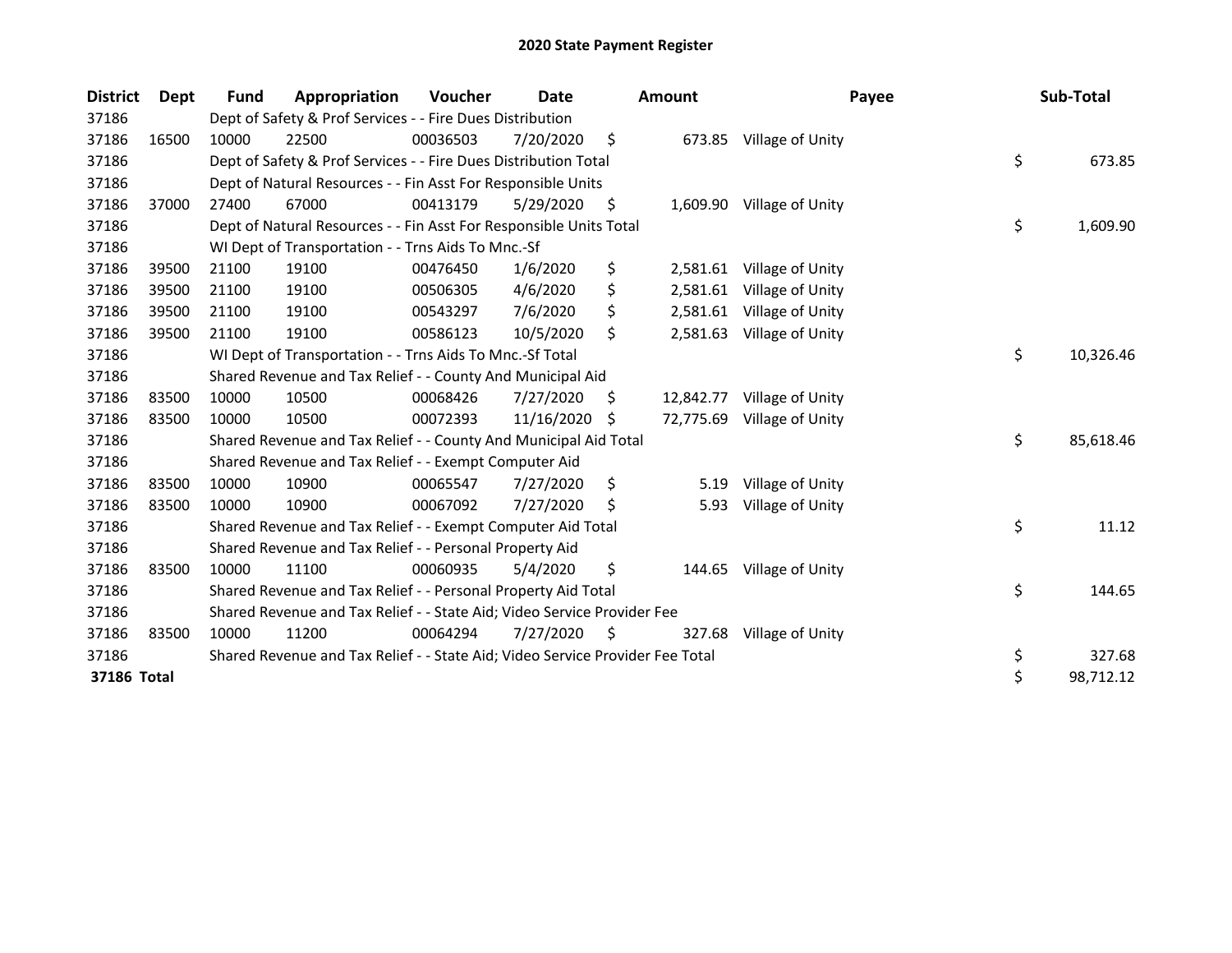| <b>District</b> | <b>Dept</b> | Fund  | Appropriation                                                        | Voucher  | Date       |     | Amount     | Payee                        | Sub-Total          |
|-----------------|-------------|-------|----------------------------------------------------------------------|----------|------------|-----|------------|------------------------------|--------------------|
| 37192           |             |       | Dept of Safety & Prof Services - - Fire Dues Distribution            |          |            |     |            |                              |                    |
| 37192           | 16500       | 10000 | 22500                                                                | 00036504 | 7/20/2020  | \$  |            | 50,875.79 Village Of Weston  |                    |
| 37192           |             |       | Dept of Safety & Prof Services - - Fire Dues Distribution Total      |          |            |     |            |                              | \$<br>50,875.79    |
| 37192           |             |       | Dept of Natural Resources - - Aids In Lieu Of Taxes - Gener          |          |            |     |            |                              |                    |
| 37192           | 37000       | 10000 | 50300                                                                | 00386799 | 1/31/2020  | \$  |            | 1,227.40 Village Of Weston   |                    |
| 37192           |             |       | Dept of Natural Resources - - Aids In Lieu Of Taxes - Gener Total    |          |            |     |            |                              | \$<br>1,227.40     |
| 37192           |             |       | Dept of Natural Resources - - Resaids - Cnty Forst, Cl & Mfl         |          |            |     |            |                              |                    |
| 37192           | 37000       | 21200 | 57100                                                                | 00417385 | 6/18/2020  | \$  |            | 276.11 Village Of Weston     |                    |
| 37192           |             |       | Dept of Natural Resources - - Resaids - Cnty Forst, Cl & Mfl Total   |          |            |     |            |                              | \$<br>276.11       |
| 37192           |             |       | Dept of Natural Resources - - Fin Asst For Responsible Units         |          |            |     |            |                              |                    |
| 37192           | 37000       | 27400 | 67000                                                                | 00412962 | 5/29/2020  | \$  |            | 74,532.76 Village Of Weston  |                    |
| 37192           |             |       | Dept of Natural Resources - - Fin Asst For Responsible Units Total   |          |            |     |            |                              | \$<br>74,532.76    |
| 37192           |             |       | Dept of Natural Resources - - Recycling Consolidation Grants         |          |            |     |            |                              |                    |
| 37192           | 37000       | 27400 | 67300                                                                | 00412962 | 5/29/2020  | \$, |            | 4,117.68 Village Of Weston   |                    |
| 37192           |             |       | Dept of Natural Resources - - Recycling Consolidation Grants Total   |          |            |     |            |                              | \$<br>4,117.68     |
| 37192           |             |       | WI Dept of Transportation - - Trns Aids To Mnc.-Sf                   |          |            |     |            |                              |                    |
| 37192           | 39500       | 21100 | 19100                                                                | 00476451 | 1/6/2020   | \$  | 121,117.85 | Village Of Weston            |                    |
| 37192           | 39500       | 21100 | 19100                                                                | 00506306 | 4/6/2020   | \$  | 121,117.85 | Village Of Weston            |                    |
| 37192           | 39500       | 21100 | 19100                                                                | 00543298 | 7/6/2020   | \$  | 121,117.85 | Village Of Weston            |                    |
| 37192           | 39500       | 21100 | 19100                                                                | 00586124 | 10/5/2020  | \$  | 121,117.85 | Village Of Weston            |                    |
| 37192           |             |       | WI Dept of Transportation - - Trns Aids To Mnc.-Sf Total             |          |            |     |            |                              | \$<br>484,471.40   |
| 37192           |             |       | Department of Administration - - Federal Aid                         |          |            |     |            |                              |                    |
| 37192           | 50500       | 10000 | 14200                                                                | 00130010 | 10/2/2020  | \$  |            | 34,583.07 Village Of Weston  |                    |
| 37192           | 50500       | 10000 | 14200                                                                | 00134759 | 12/10/2020 | \$  |            | 218,090.39 Village Of Weston |                    |
| 37192           |             |       | Department of Administration - - Federal Aid Total                   |          |            |     |            |                              | \$<br>252,673.46   |
| 37192           |             |       | Department of Administration - - Hv Trans Ln Annual Impact Fee       |          |            |     |            |                              |                    |
| 37192           | 50500       | 10000 | 17400                                                                | 00121302 | 5/1/2020   | \$  |            | 10,874.00 Village Of Weston  |                    |
| 37192           |             |       | Department of Administration - - Hv Trans Ln Annual Impact Fee Total |          |            |     |            |                              | \$<br>10,874.00    |
| 37192           |             |       | Elections Commission - - 2018 Hava Election Security                 |          |            |     |            |                              |                    |
| 37192           | 51000       | 22000 | 18200                                                                | 00004046 | 8/4/2020   | \$  |            | 9,569.80 Village Of Weston   |                    |
| 37192           |             |       | Elections Commission - - 2018 Hava Election Security Total           |          |            |     |            |                              | \$<br>9,569.80     |
| 37192           |             |       | Shared Revenue and Tax Relief - - County And Municipal Aid           |          |            |     |            |                              |                    |
| 37192           | 83500       | 10000 | 10500                                                                | 00068427 | 7/27/2020  | \$  |            | 156,731.71 Village Of Weston |                    |
| 37192           | 83500       | 10000 | 10500                                                                | 00072394 | 11/16/2020 | S   | 888,146.35 | Village Of Weston            |                    |
| 37192           |             |       | Shared Revenue and Tax Relief - - County And Municipal Aid Total     |          |            |     |            |                              | \$<br>1,044,878.06 |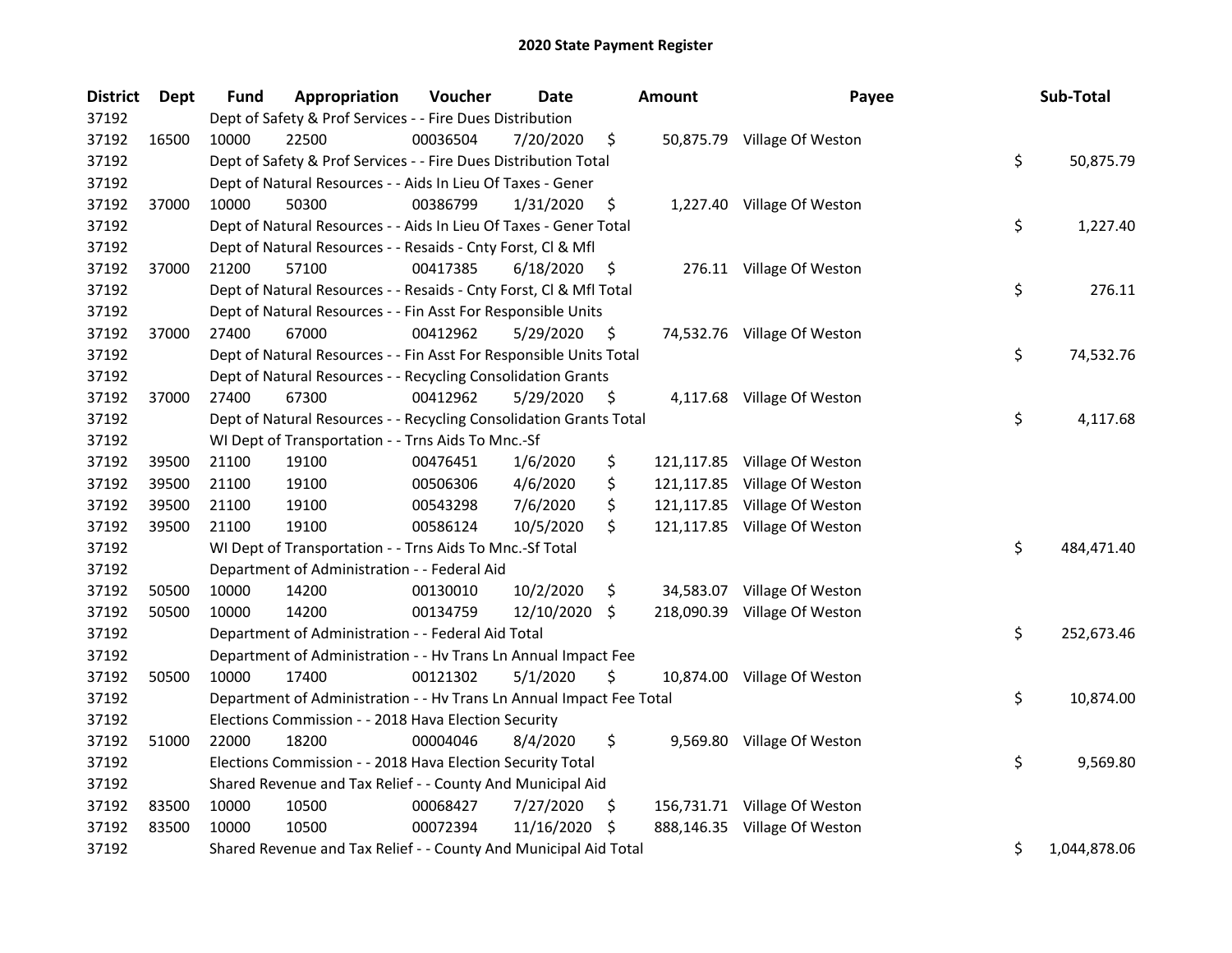| <b>District</b> | Dept  | <b>Fund</b> | Appropriation                                                                 | Voucher  | Date       |     | <b>Amount</b> | Payee             | Sub-Total          |
|-----------------|-------|-------------|-------------------------------------------------------------------------------|----------|------------|-----|---------------|-------------------|--------------------|
| 37192           |       |             | Shared Revenue and Tax Relief - - Exempt Computer Aid                         |          |            |     |               |                   |                    |
| 37192           | 83500 | 10000       | 10900                                                                         | 00065548 | 7/27/2020  | S.  | 10,756.30     | Village Of Weston |                    |
| 37192           | 83500 | 10000       | 10900                                                                         | 00067093 | 7/27/2020  | S   | 42,133.48     | Village Of Weston |                    |
| 37192           |       |             | Shared Revenue and Tax Relief - - Exempt Computer Aid Total                   |          |            |     |               |                   | \$<br>52,889.78    |
| 37192           |       |             | Shared Revenue and Tax Relief - - Utility Aid                                 |          |            |     |               |                   |                    |
| 37192           | 83500 | 10000       | 11000                                                                         | 00068427 | 7/27/2020  | S.  | 2,328.06      | Village Of Weston |                    |
| 37192           | 83500 | 10000       | 11000                                                                         | 00072394 | 11/16/2020 | -S  | 13,069.90     | Village Of Weston |                    |
| 37192           |       |             | Shared Revenue and Tax Relief - - Utility Aid Total                           |          |            |     |               |                   | \$<br>15,397.96    |
| 37192           |       |             | Shared Revenue and Tax Relief - - Personal Property Aid                       |          |            |     |               |                   |                    |
| 37192           | 83500 | 10000       | 11100                                                                         | 00060936 | 5/4/2020   | \$. | 36,665.90     | Village Of Weston |                    |
| 37192           | 83500 | 10000       | 11100                                                                         | 00062531 | 5/4/2020   | Ś.  | 126,219.67    | Village Of Weston |                    |
| 37192           |       |             | Shared Revenue and Tax Relief - - Personal Property Aid Total                 |          |            |     |               |                   | \$<br>162,885.57   |
| 37192           |       |             | Shared Revenue and Tax Relief - - State Aid; Video Service Provider Fee       |          |            |     |               |                   |                    |
| 37192           | 83500 | 10000       | 11200                                                                         | 00064295 | 7/27/2020  | S.  | 17,074.61     | Village Of Weston |                    |
| 37192           |       |             | Shared Revenue and Tax Relief - - State Aid; Video Service Provider Fee Total |          |            |     |               |                   | \$<br>17,074.61    |
| 37192           |       |             | Shared Revenue and Tax Relief - - Lottery & Gaming Credit                     |          |            |     |               |                   |                    |
| 37192           | 83500 | 52100       | 36300                                                                         | 00055408 | 3/23/2020  | S.  | 9,327.12      | Village Of Weston |                    |
| 37192           |       |             | Shared Revenue and Tax Relief - - Lottery & Gaming Credit Total               |          |            |     |               |                   | \$<br>9,327.12     |
| 37192 Total     |       |             |                                                                               |          |            |     |               |                   | \$<br>2,191,071.50 |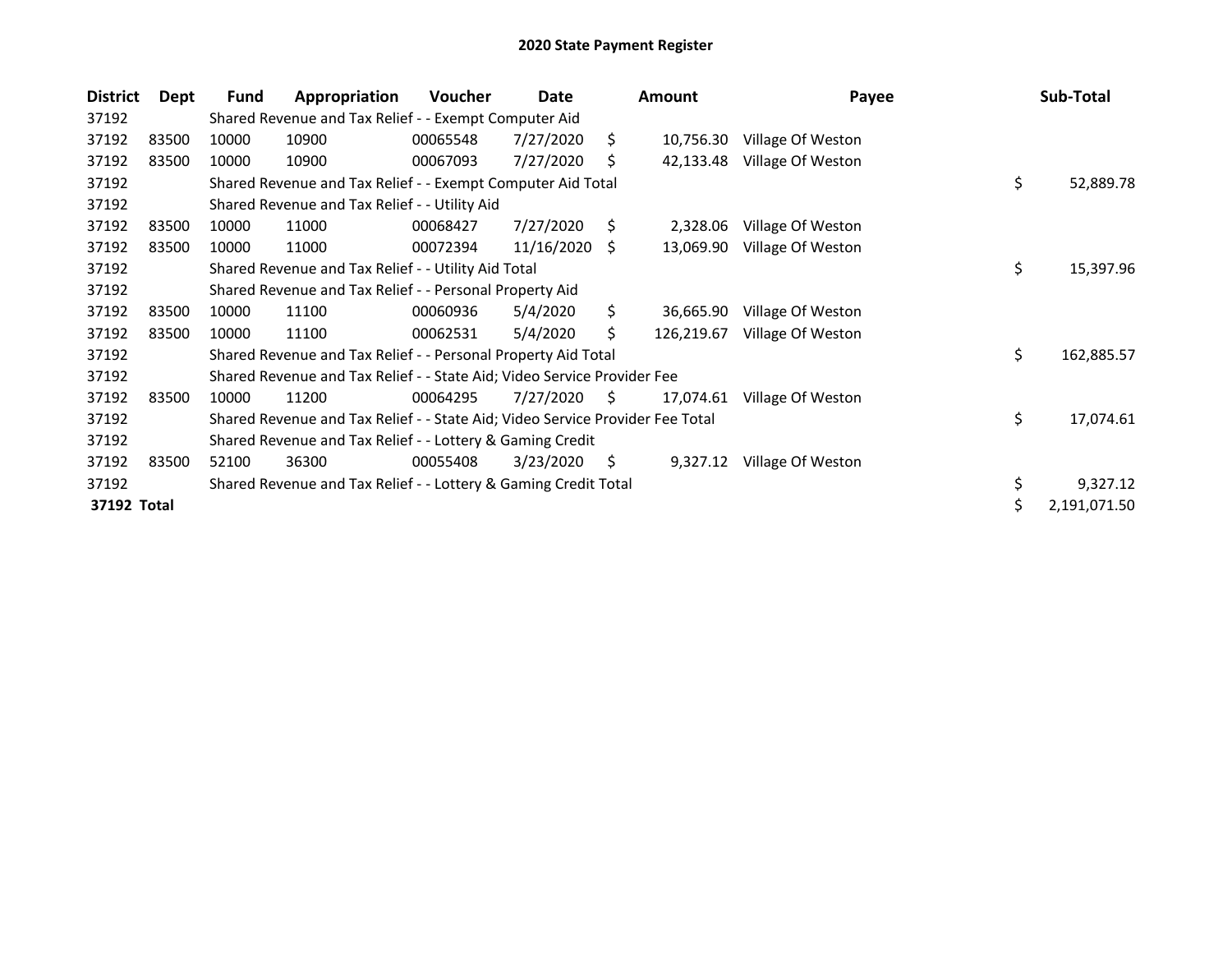| <b>District</b> | Dept  | <b>Fund</b> | Appropriation                                                        | <b>Voucher</b> | Date      |    | <b>Amount</b> | Payee              | Sub-Total       |
|-----------------|-------|-------------|----------------------------------------------------------------------|----------------|-----------|----|---------------|--------------------|-----------------|
| 37201           |       |             | Department of Administration - - Hy Trans Ln Annual Impact Fee       |                |           |    |               |                    |                 |
| 37201           | 50500 | 10000       | 17400                                                                | 00121192       | 5/1/2020  | S. | 4,523.00      | City Of Abbotsford |                 |
| 37201           |       |             | Department of Administration - - Hv Trans Ln Annual Impact Fee Total |                |           |    |               |                    | \$<br>4,523.00  |
| 37201           |       |             | Shared Revenue and Tax Relief - - Exempt Computer Aid                |                |           |    |               |                    |                 |
| 37201           | 83500 | 10000       | 10900                                                                | 00065549       | 7/27/2020 | S  | 3,209.22      | City Of Abbotsford |                 |
| 37201           |       |             | Shared Revenue and Tax Relief - - Exempt Computer Aid Total          |                |           |    |               |                    | \$<br>3,209.22  |
| 37201           |       |             | Shared Revenue and Tax Relief - - Personal Property Aid              |                |           |    |               |                    |                 |
| 37201           | 83500 | 10000       | 11100                                                                | 00060937       | 5/4/2020  | S. | 1,013.38      | City Of Abbotsford |                 |
| 37201           | 83500 | 10000       | 11100                                                                | 00062532       | 5/4/2020  | Ś  | 14,888.43     | City Of Abbotsford |                 |
| 37201           |       |             | Shared Revenue and Tax Relief - - Personal Property Aid Total        |                |           |    |               |                    | \$<br>15,901.81 |
| 37201           |       |             | Shared Revenue and Tax Relief - - Lottery & Gaming Credit            |                |           |    |               |                    |                 |
| 37201           | 83500 | 52100       | 36300                                                                | 00055409       | 3/23/2020 | S. | 6,894.29      | City Of Abbotsford |                 |
| 37201           |       |             | Shared Revenue and Tax Relief - - Lottery & Gaming Credit Total      |                |           |    |               |                    | \$<br>6,894.29  |
| 37201 Total     |       |             |                                                                      |                |           |    |               |                    | \$<br>30,528.32 |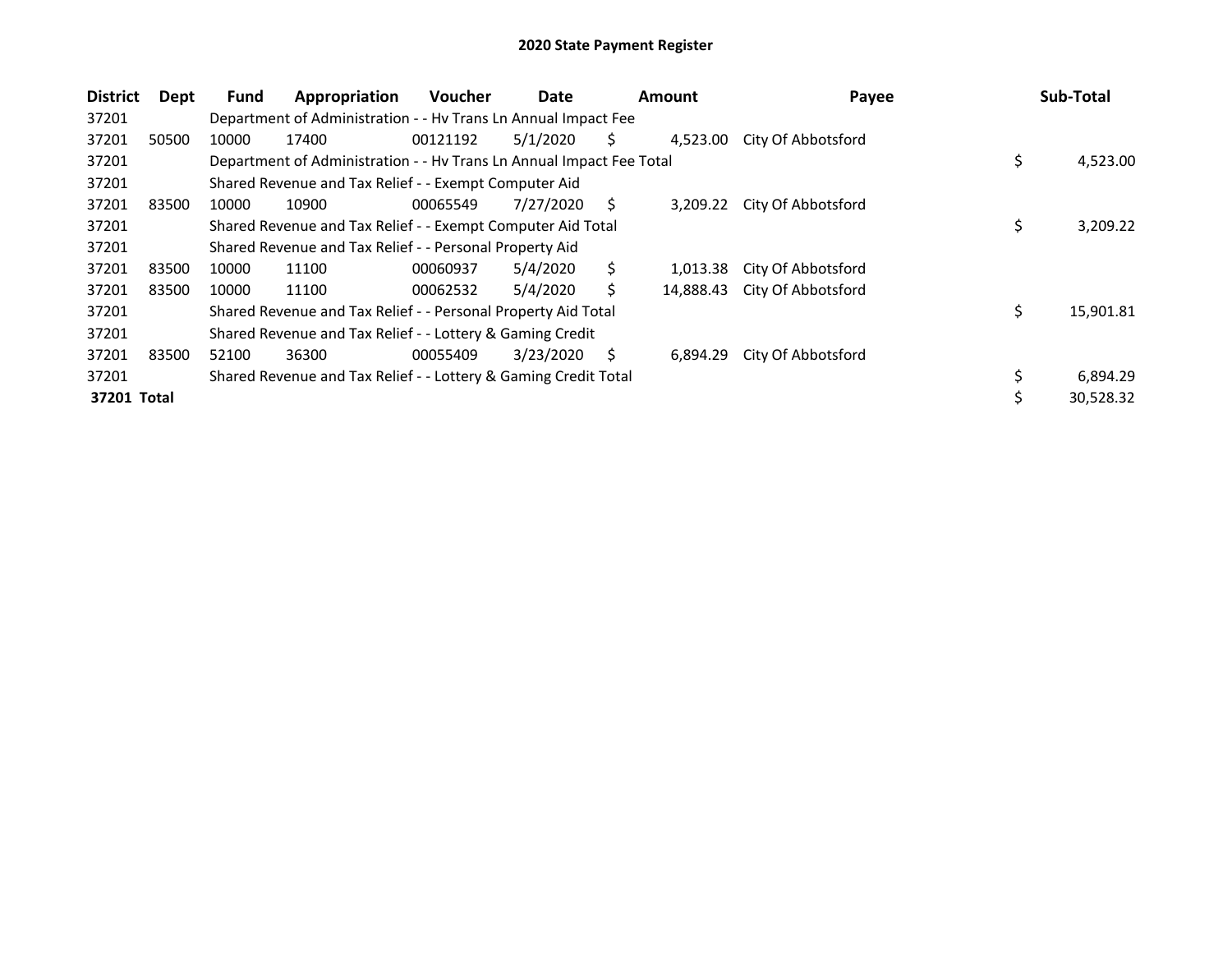| <b>District</b> | Dept  | Fund  | Appropriation                                                   | Voucher  | Date      |    | Amount   |               | Payee | Sub-Total       |
|-----------------|-------|-------|-----------------------------------------------------------------|----------|-----------|----|----------|---------------|-------|-----------------|
| 37211           |       |       | Shared Revenue and Tax Relief - - Exempt Computer Aid           |          |           |    |          |               |       |                 |
| 37211           | 83500 | 10000 | 10900                                                           | 00065550 | 7/27/2020 | S  | 522.74   | City of Colby |       |                 |
| 37211           | 83500 | 10000 | 10900                                                           | 00067094 | 7/27/2020 | S. | 9,966.98 | City of Colby |       |                 |
| 37211           |       |       | Shared Revenue and Tax Relief - - Exempt Computer Aid Total     |          |           |    |          |               |       | \$<br>10,489.72 |
| 37211           |       |       | Shared Revenue and Tax Relief - - Personal Property Aid         |          |           |    |          |               |       |                 |
| 37211           | 83500 | 10000 | 11100                                                           | 00060938 | 5/4/2020  | \$ | 913.59   | City of Colby |       |                 |
| 37211           | 83500 | 10000 | 11100                                                           | 00062533 | 5/4/2020  | Ś  | 6,690.59 | City of Colby |       |                 |
| 37211           |       |       | Shared Revenue and Tax Relief - - Personal Property Aid Total   |          |           |    |          |               |       | \$<br>7,604.18  |
| 37211           |       |       | Shared Revenue and Tax Relief - - Lottery & Gaming Credit       |          |           |    |          |               |       |                 |
| 37211           | 83500 | 52100 | 36300                                                           | 00055410 | 3/23/2020 | S  | 3,045.06 | City of Colby |       |                 |
| 37211           |       |       | Shared Revenue and Tax Relief - - Lottery & Gaming Credit Total |          |           |    |          |               |       | 3,045.06        |
| 37211 Total     |       |       |                                                                 |          |           |    |          |               |       | \$<br>21,138.96 |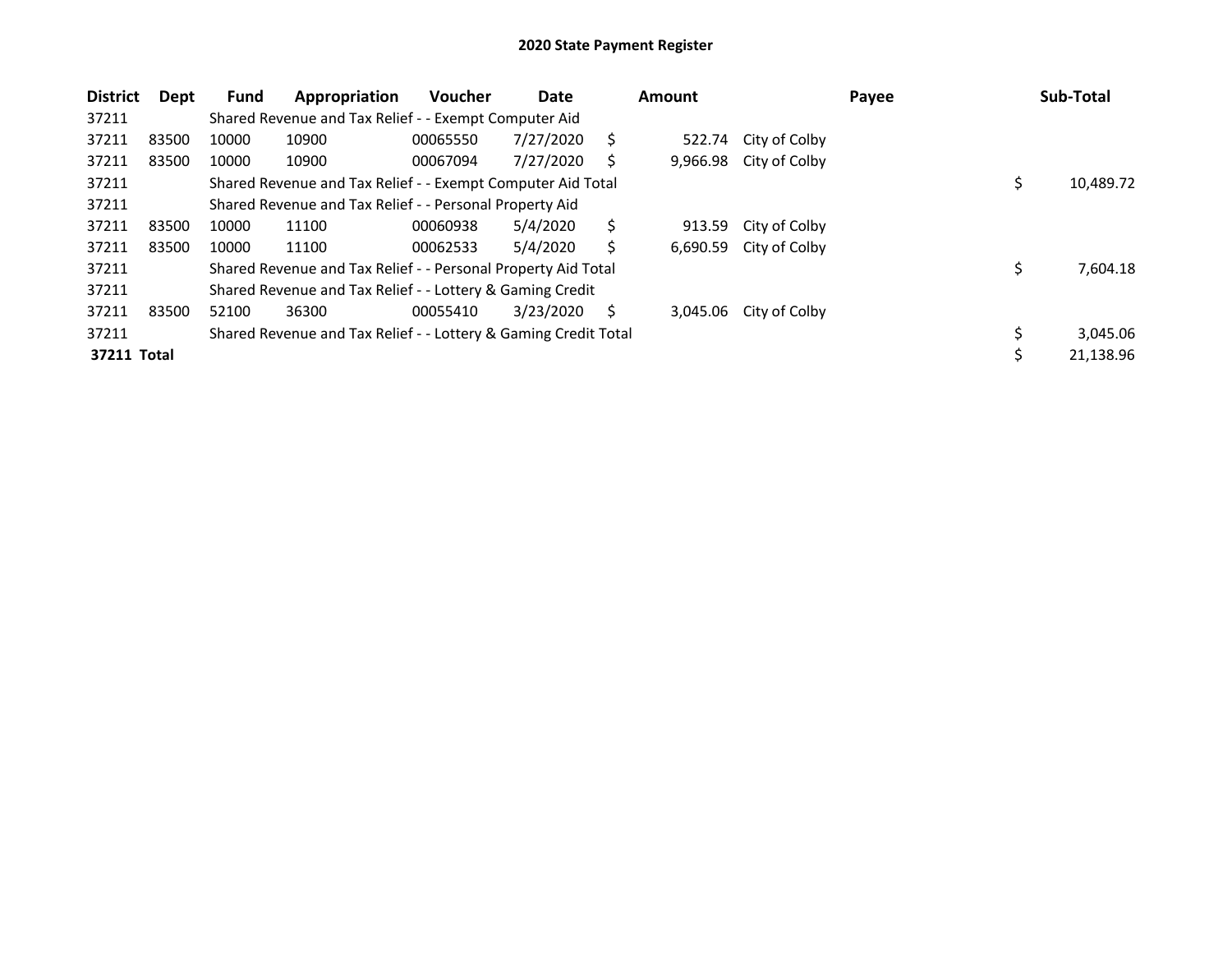| <b>District</b> | Dept  | <b>Fund</b> | Appropriation                                                           | Voucher  | <b>Date</b>   |      | <b>Amount</b> | Payee                        | Sub-Total       |
|-----------------|-------|-------------|-------------------------------------------------------------------------|----------|---------------|------|---------------|------------------------------|-----------------|
| 37250           |       |             | Dept of Natural Resources - - Fin Asst For Responsible Units            |          |               |      |               |                              |                 |
| 37250           | 37000 | 27400       | 67000                                                                   | 00413756 | 6/9/2020      | \$   |               | 62,016.17 City of Marshfield |                 |
| 37250           |       |             | Dept of Natural Resources - - Fin Asst For Responsible Units Total      |          |               |      |               |                              | \$<br>62,016.17 |
| 37250           |       |             | WI Dept of Transportation - - Hwy Sfty Loc Aid Ffd                      |          |               |      |               |                              |                 |
| 37250           | 39500 | 21100       | 18500                                                                   | 00516764 | 4/20/2020     | \$   |               | 3,793.00 City of Marshfield  |                 |
| 37250           |       |             | WI Dept of Transportation - - Hwy Sfty Loc Aid Ffd Total                |          |               |      |               |                              | \$<br>3,793.00  |
| 37250           |       |             | WI Dept of Transportation - - Aero Assistance Sfd                       |          |               |      |               |                              |                 |
| 37250           | 39500 | 21100       | 26400                                                                   | 00618407 | 11/23/2020 \$ |      |               | 537.50 City of Marshfield    |                 |
| 37250           |       |             | WI Dept of Transportation - - Aero Assistance Sfd Total                 |          |               |      |               |                              | \$<br>537.50    |
| 37250           |       |             | WI Dept of Transportation - - Aero Assistance Lfd                       |          |               |      |               |                              |                 |
| 37250           | 39500 | 21100       | 27400                                                                   | 00618407 | 11/23/2020 \$ |      |               | 537.50 City of Marshfield    |                 |
| 37250           |       |             | WI Dept of Transportation - - Aero Assistance Lfd Total                 |          |               |      |               |                              | \$<br>537.50    |
| 37250           |       |             | WI Dept of Transportation - - Aero Assistance Ffd                       |          |               |      |               |                              |                 |
| 37250           | 39500 | 21100       | 28400                                                                   | 00595662 | 10/7/2020     | \$   | 30,000.00     | City of Marshfield           |                 |
| 37250           | 39500 | 21100       | 28400                                                                   | 00618407 | 11/23/2020 \$ |      | 9,675.00      | City of Marshfield           |                 |
| 37250           |       |             | WI Dept of Transportation - - Aero Assistance Ffd Total                 |          |               |      |               |                              | \$<br>39,675.00 |
| 37250           |       |             | Department of Health Services - - Emergency Medical Services, Ai        |          |               |      |               |                              |                 |
| 37250           | 43500 | 10000       | 11900                                                                   | 00379076 | 9/15/2020     | \$   | 6,925.79      | City of Marshfield           |                 |
| 37250           |       |             | Department of Health Services - - Emergency Medical Services, Ai Total  |          |               |      |               |                              | \$<br>6,925.79  |
| 37250           |       |             | Department of Justice - - Crime Laboratories, Dna                       |          |               |      |               |                              |                 |
| 37250           | 45500 | 10000       | 22100                                                                   | 00085847 | 7/15/2020     | \$   | 160.00        | City of Marshfield           |                 |
| 37250           |       |             | Department of Justice - - Crime Laboratories, Dna Total                 |          |               |      |               |                              | \$<br>160.00    |
| 37250           |       |             | Department of Justice - - Drug Crimes Enforcement, Local                |          |               |      |               |                              |                 |
| 37250           | 45500 | 10000       | 22500                                                                   | 00078039 | 1/10/2020     | \$.  | 37,349.00     | City of Marshfield           |                 |
| 37250           |       |             | Department of Justice - - Drug Crimes Enforcement, Local Total          |          |               |      |               |                              | \$<br>37,349.00 |
| 37250           |       |             | Department of Justice - - Law Enforcement Train, Local                  |          |               |      |               |                              |                 |
| 37250           | 45500 | 10000       | 23100                                                                   | 00091322 | 12/3/2020     | \$   | 6,240.00      | City of Marshfield           |                 |
| 37250           |       |             | Department of Justice - - Law Enforcement Train, Local Total            |          |               |      |               |                              | \$<br>6,240.00  |
| 37250           |       |             | Department of Justice - - Federal Aid, Local Assistance                 |          |               |      |               |                              |                 |
| 37250           | 45500 | 10000       | 25100                                                                   | 00088338 | 9/18/2020     | \$   |               | 4,355.00 City of Marshfield  |                 |
| 37250           |       |             | Department of Justice - - Federal Aid, Local Assistance Total           |          |               |      |               |                              | \$<br>4,355.00  |
| 37250           |       |             | Department of Military Affairs - - Regional Emergency Response Gr       |          |               |      |               |                              |                 |
| 37250           | 46500 | 10000       | 31300                                                                   | 00080516 | 7/20/2020     | - \$ | 3,578.36      | City of Marshfield           |                 |
| 37250           |       |             | Department of Military Affairs - - Regional Emergency Response Gr Total |          |               |      |               |                              | \$<br>3,578.36  |
| 37250           |       |             | Elections Commission - - General Program Ops, GPR                       |          |               |      |               |                              |                 |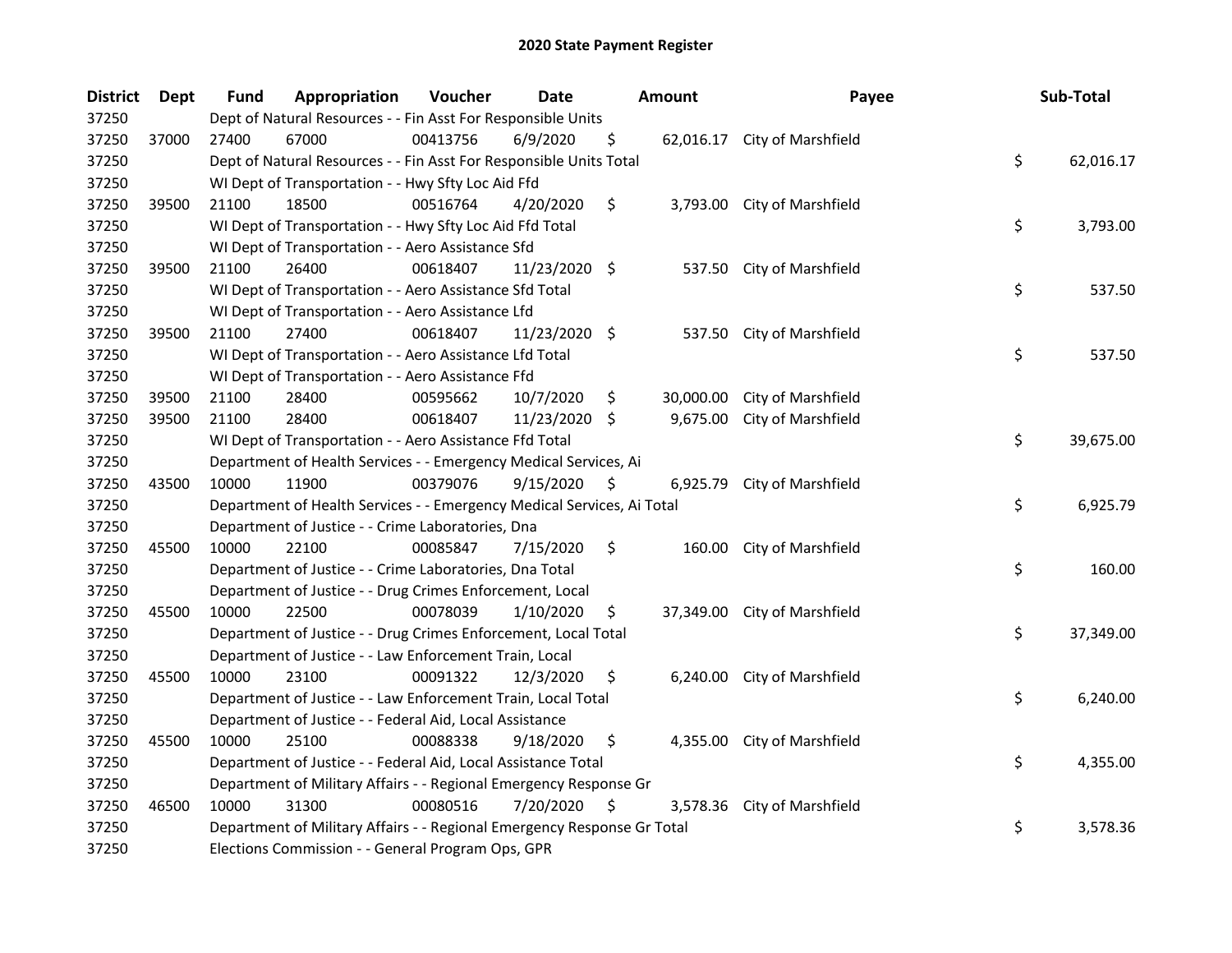| <b>District</b> | Dept  | <b>Fund</b> | Appropriation                                                                                     | <b>Voucher</b> | Date          |    | <b>Amount</b> | Payee                                                                                                   | Sub-Total       |
|-----------------|-------|-------------|---------------------------------------------------------------------------------------------------|----------------|---------------|----|---------------|---------------------------------------------------------------------------------------------------------|-----------------|
| 37250           | 51000 | 10000       | 10100                                                                                             | 00005042       | 12/23/2020 \$ |    | 360.10        | City of Marshfield                                                                                      |                 |
| 37250           |       |             | Elections Commission - - General Program Ops, GPR Total                                           |                |               |    |               |                                                                                                         | \$<br>360.10    |
| 37250           |       |             | Public Defender Board - - Transcript, Discovery and Records Provided to the Public Defender Board |                |               |    |               |                                                                                                         |                 |
| 37250           | 55000 | 10000       | 10600                                                                                             | 00235695       | 2/21/2020     | S  | 110.00        | City of Marshfield                                                                                      |                 |
| 37250           | 55000 | 10000       | 10600                                                                                             | 00253153       | 6/23/2020     | S  | 75.00         | City of Marshfield                                                                                      |                 |
| 37250           | 55000 | 10000       | 10600                                                                                             | 00260323       | 9/2/2020      |    | 135.00        | City of Marshfield                                                                                      |                 |
| 37250           |       |             |                                                                                                   |                |               |    |               | Public Defender Board - - Transcript, Discovery and Records Provided to the Public Defender Board Total | \$<br>320.00    |
| 37250           |       |             | Shared Revenue and Tax Relief - - Exempt Computer Aid                                             |                |               |    |               |                                                                                                         |                 |
| 37250           | 83500 | 10000       | 10900                                                                                             | 00065551       | 7/27/2020     | S. | 6,309.32      | City of Marshfield                                                                                      |                 |
| 37250           |       |             | Shared Revenue and Tax Relief - - Exempt Computer Aid Total                                       |                |               |    |               |                                                                                                         | \$<br>6,309.32  |
| 37250           |       |             | Shared Revenue and Tax Relief - - Personal Property Aid                                           |                |               |    |               |                                                                                                         |                 |
| 37250           | 83500 | 10000       | 11100                                                                                             | 00060939       | 5/4/2020      | S. | 13,682.96     | City of Marshfield                                                                                      |                 |
| 37250           |       |             | Shared Revenue and Tax Relief - - Personal Property Aid Total                                     |                |               |    |               |                                                                                                         | \$<br>13,682.96 |
| 37250           |       |             | Shared Revenue and Tax Relief - - Lottery & Gaming Credit                                         |                |               |    |               |                                                                                                         |                 |
| 37250           | 83500 | 52100       | 36300                                                                                             | 00055411       | 3/23/2020     | \$ | 2,715.12      | City of Marshfield                                                                                      |                 |
| 37250           |       |             | Shared Revenue and Tax Relief - - Lottery & Gaming Credit Total                                   |                |               |    |               |                                                                                                         | 2,715.12        |
| 37250 Total     |       |             |                                                                                                   |                |               |    |               |                                                                                                         | 188,554.82      |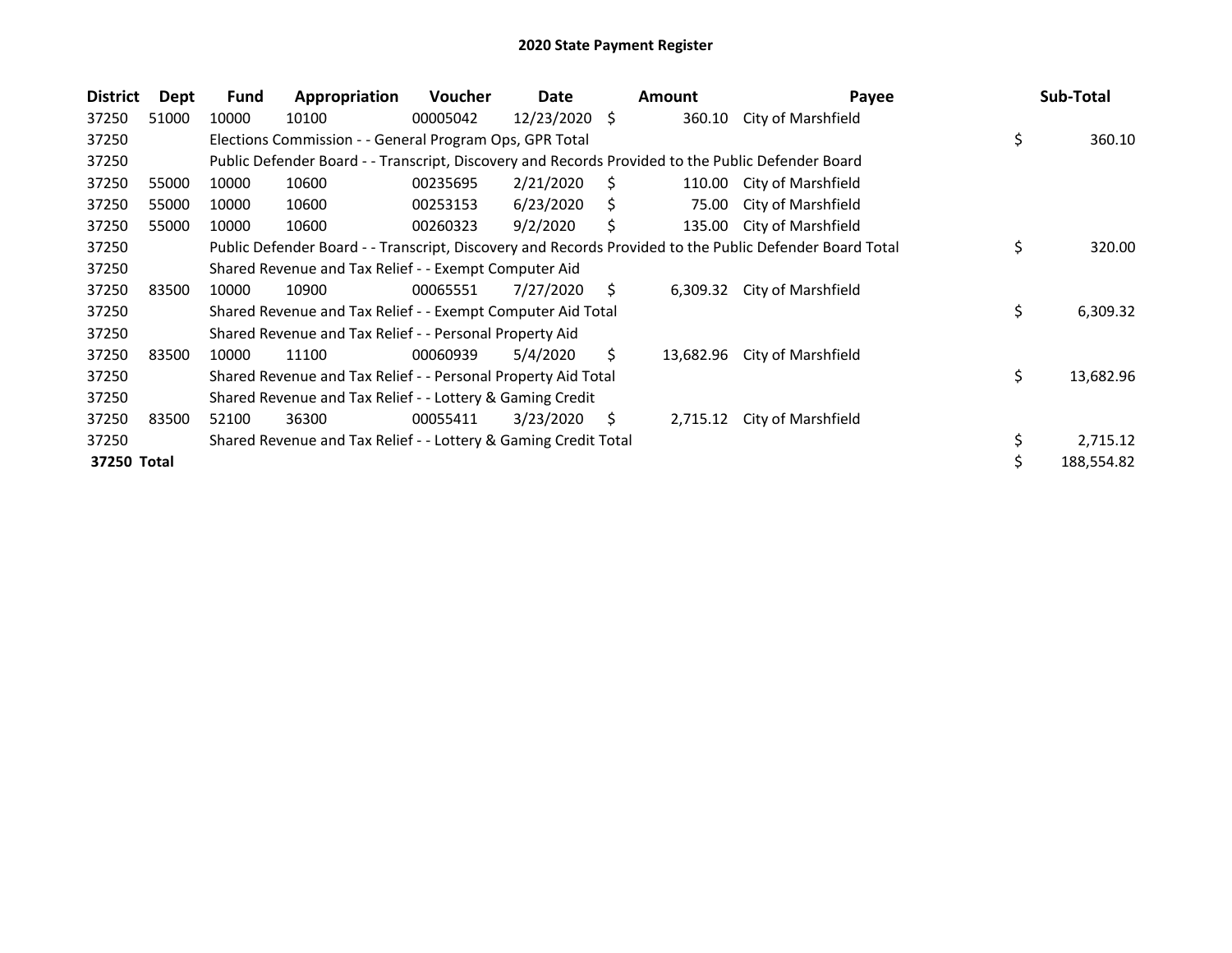| <b>District</b> | Dept  | Fund  | Appropriation                                                                   | Voucher   | <b>Date</b>   |     | <b>Amount</b> | Payee                     | Sub-Total        |
|-----------------|-------|-------|---------------------------------------------------------------------------------|-----------|---------------|-----|---------------|---------------------------|------------------|
| 37251           |       |       | Dept of Safety & Prof Services - - Fire Dues Distribution                       |           |               |     |               |                           |                  |
| 37251           | 16500 | 10000 | 22500                                                                           | 00036505  | 7/17/2020     | \$  |               | 13,952.65 City Of Mosinee |                  |
| 37251           |       |       | Dept of Safety & Prof Services - - Fire Dues Distribution Total                 |           |               |     |               |                           | \$<br>13,952.65  |
| 37251           |       |       | Dept of Natural Resources - - Aids In Lieu Of Taxes - Gener                     |           |               |     |               |                           |                  |
| 37251           | 37000 | 10000 | 50300                                                                           | 00386803  | 1/30/2020     | \$  |               | 84.52 City Of Mosinee     |                  |
| 37251           |       |       | Dept of Natural Resources - - Aids In Lieu Of Taxes - Gener Total               |           |               |     |               |                           | \$<br>84.52      |
| 37251           |       |       | Dept of Natural Resources - - Fin Asst For Responsible Units                    |           |               |     |               |                           |                  |
| 37251           | 37000 | 27400 | 67000                                                                           | 00413034  | 5/29/2020     | \$  |               | 14,569.95 City Of Mosinee |                  |
| 37251           |       |       | Dept of Natural Resources - - Fin Asst For Responsible Units Total              |           |               |     |               |                           | \$<br>14,569.95  |
| 37251           |       |       | Dept of Natural Resources - - Recycling Consolidation Grants                    |           |               |     |               |                           |                  |
| 37251           | 37000 | 27400 | 67300                                                                           | 00413034  | 5/29/2020     | \$  |               | 1,011.37 City Of Mosinee  |                  |
| 37251           |       |       | Dept of Natural Resources - - Recycling Consolidation Grants Total              |           |               |     |               |                           | \$<br>1,011.37   |
| 37251           |       |       | WI Dept of Transportation - - Trns Aids To Mnc.-Sf                              |           |               |     |               |                           |                  |
| 37251           | 39500 | 21100 | 19100                                                                           | 00476452  | 1/6/2020      | \$  | 99,389.25     | City Of Mosinee           |                  |
| 37251           | 39500 | 21100 | 19100                                                                           | 00506307  | 4/6/2020      | \$  | 99,389.25     | City Of Mosinee           |                  |
| 37251           | 39500 | 21100 | 19100                                                                           | 00543299  | 7/6/2020      | \$  | 99,389.25     | City Of Mosinee           |                  |
| 37251           | 39500 | 21100 | 19100                                                                           | 00586125  | 10/5/2020     | \$  | 99,389.27     | City Of Mosinee           |                  |
| 37251           |       |       | WI Dept of Transportation - - Trns Aids To Mnc.-Sf Total                        |           |               |     |               |                           | \$<br>397,557.02 |
| 37251           |       |       | Department of Health Services - - Prepaid Medical Transport Reimbursement       |           |               |     |               |                           |                  |
| 37251           | 43500 | 10000 | 16300                                                                           | AMBULANCE | 11/16/2020 \$ |     | 10,761.60     | City Of Mosinee           |                  |
| 37251           |       |       | Department of Health Services - - Prepaid Medical Transport Reimbursement Total |           |               |     |               |                           | \$<br>10,761.60  |
| 37251           |       |       | Department of Justice - - Law Enforcement Train, Local                          |           |               |     |               |                           |                  |
| 37251           | 45500 | 10000 | 23100                                                                           | 00091497  | 12/4/2020     | \$  |               | 1,120.00 City Of Mosinee  |                  |
| 37251           |       |       | Department of Justice - - Law Enforcement Train, Local Total                    |           |               |     |               |                           | \$<br>1,120.00   |
| 37251           |       |       | Department of Administration - - Federal Aid                                    |           |               |     |               |                           |                  |
| 37251           | 50500 | 10000 | 14200                                                                           | 00134717  | 12/9/2020     | \$  | 65,144.00     | <b>City Of Mosinee</b>    |                  |
| 37251           | 50500 | 10000 | 14200                                                                           | 00136365  | 12/16/2020 \$ |     | 6,851.22      | City Of Mosinee           |                  |
| 37251           |       |       | Department of Administration - - Federal Aid Total                              |           |               |     |               |                           | \$<br>71,995.22  |
| 37251           |       |       | Elections Commission - - 2018 Hava Election Security                            |           |               |     |               |                           |                  |
| 37251           | 51000 | 22000 | 18200                                                                           | 00003429  | 6/25/2020     | \$  |               | 2,955.50 City Of Mosinee  |                  |
| 37251           |       |       | Elections Commission - - 2018 Hava Election Security Total                      |           |               |     |               |                           | \$<br>2,955.50   |
| 37251           |       |       | Shared Revenue and Tax Relief - - Expenditure Restraint Program                 |           |               |     |               |                           |                  |
| 37251           | 83500 | 10000 | 10100                                                                           | 00068428  | 7/27/2020     | \$. |               | 35,720.91 City Of Mosinee |                  |
| 37251           |       |       | Shared Revenue and Tax Relief - - Expenditure Restraint Program Total           |           |               |     |               |                           | \$<br>35,720.91  |
| 37251           |       |       | Shared Revenue and Tax Relief - - County And Municipal Aid                      |           |               |     |               |                           |                  |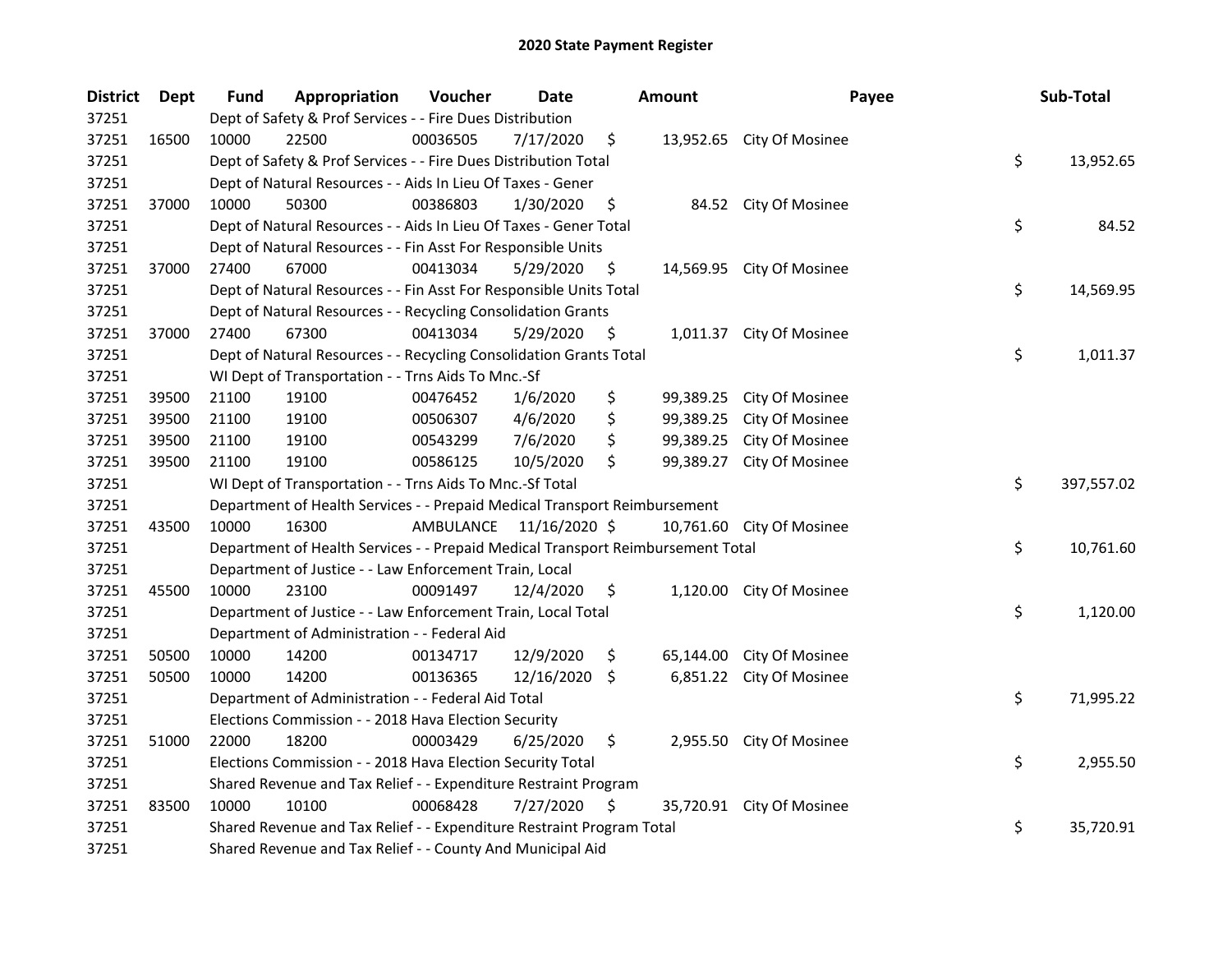| <b>District</b> | Dept  | <b>Fund</b> | Appropriation                                                       | Voucher  | Date       |    | Amount     | Payee           | Sub-Total        |
|-----------------|-------|-------------|---------------------------------------------------------------------|----------|------------|----|------------|-----------------|------------------|
| 37251           | 83500 | 10000       | 10500                                                               | 00068428 | 7/27/2020  | \$ | 75,124.60  | City Of Mosinee |                  |
| 37251           | 83500 | 10000       | 10500                                                               | 00072395 | 11/16/2020 | S. | 414,944.44 | City Of Mosinee |                  |
| 37251           |       |             | Shared Revenue and Tax Relief - - County And Municipal Aid Total    |          |            |    |            |                 | \$<br>490,069.04 |
| 37251           |       |             | Shared Revenue and Tax Relief - - Exempt Computer Aid               |          |            |    |            |                 |                  |
| 37251           | 83500 | 10000       | 10900                                                               | 00065552 | 7/27/2020  | \$ | 4,176.77   | City Of Mosinee |                  |
| 37251           | 83500 | 10000       | 10900                                                               | 00067095 | 7/27/2020  | \$ | 9,538.02   | City Of Mosinee |                  |
| 37251           |       |             | Shared Revenue and Tax Relief - - Exempt Computer Aid Total         |          |            |    |            |                 | \$<br>13,714.79  |
| 37251           |       |             | Shared Revenue and Tax Relief - - Utility Aid                       |          |            |    |            |                 |                  |
| 37251           | 83500 | 10000       | 11000                                                               | 00068428 | 7/27/2020  | S. | 1,041.39   | City Of Mosinee |                  |
| 37251           | 83500 | 10000       | 11000                                                               | 00072395 | 11/16/2020 | -S | 6,099.41   | City Of Mosinee |                  |
| 37251           |       |             | Shared Revenue and Tax Relief - - Utility Aid Total                 |          |            |    |            |                 | \$<br>7,140.80   |
| 37251           |       |             | Shared Revenue and Tax Relief - - Personal Property Aid             |          |            |    |            |                 |                  |
| 37251           | 83500 | 10000       | 11100                                                               | 00060940 | 5/4/2020   | \$ | 8,357.46   | City Of Mosinee |                  |
| 37251           | 83500 | 10000       | 11100                                                               | 00062534 | 5/4/2020   | Ś. | 79,561.87  | City Of Mosinee |                  |
| 37251           |       |             | Shared Revenue and Tax Relief - - Personal Property Aid Total       |          |            |    |            |                 | \$<br>87,919.33  |
| 37251           |       |             | Shared Revenue and Tax Relief - - Payments For Municipal Svcs       |          |            |    |            |                 |                  |
| 37251           | 83500 | 10000       | 50100                                                               | 00054781 | 2/3/2020   | S  | 1,072.80   | City Of Mosinee |                  |
| 37251           |       |             | Shared Revenue and Tax Relief - - Payments For Municipal Svcs Total |          |            |    |            |                 | \$<br>1,072.80   |
| 37251 Total     |       |             |                                                                     |          |            |    |            |                 | 1,149,645.50     |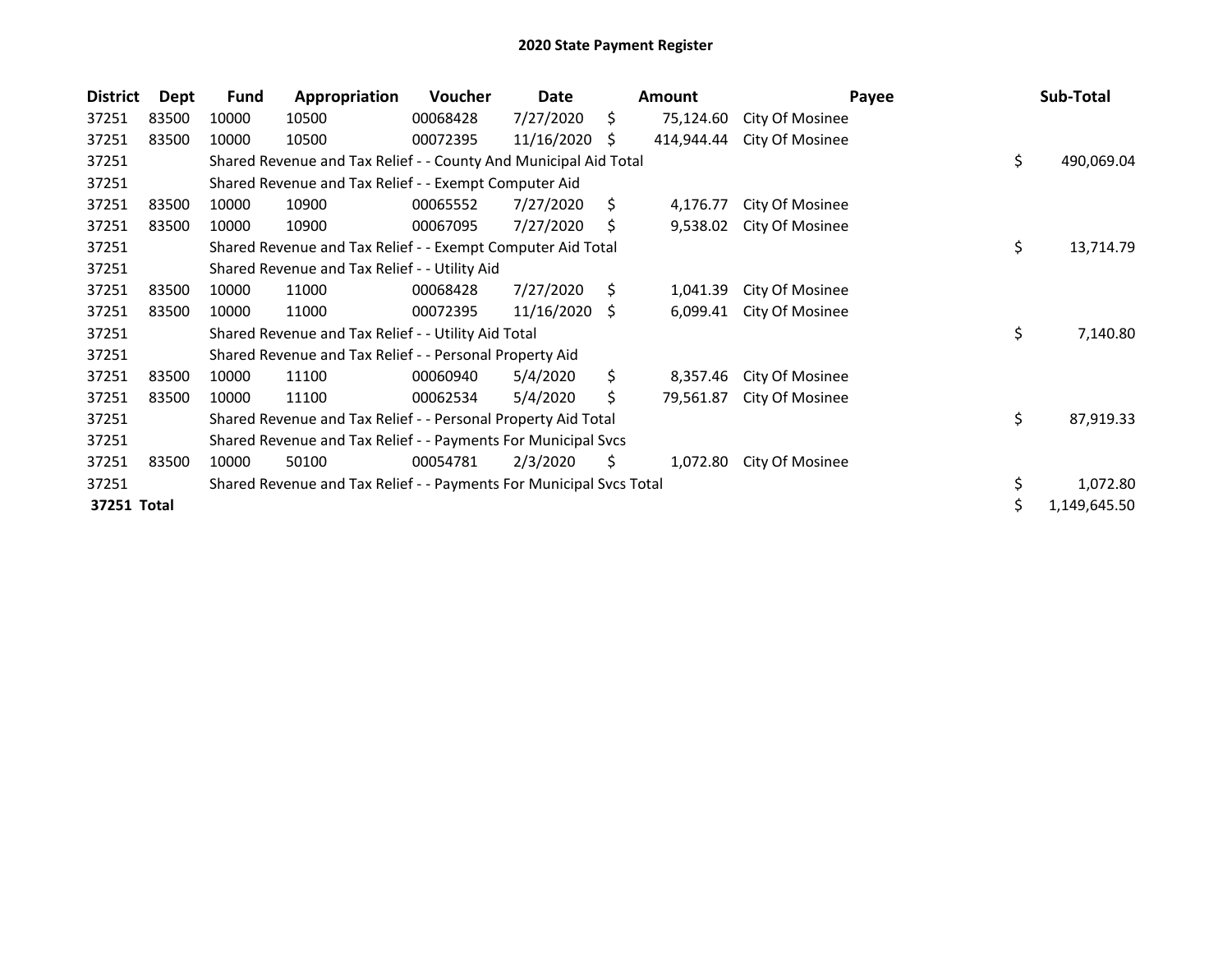| <b>District</b> | <b>Dept</b> | Fund  | Appropriation                                                      | Voucher  | <b>Date</b> |     | <b>Amount</b> | Payee                       | Sub-Total        |
|-----------------|-------------|-------|--------------------------------------------------------------------|----------|-------------|-----|---------------|-----------------------------|------------------|
| 37281           |             |       | Dept of Safety & Prof Services - - Fire Dues Distribution          |          |             |     |               |                             |                  |
| 37281           | 16500       | 10000 | 22500                                                              | 00036506 | 7/20/2020   | \$  |               | 9,698.11 City Of Schofield  |                  |
| 37281           |             |       | Dept of Safety & Prof Services - - Fire Dues Distribution Total    |          |             |     |               |                             | \$<br>9,698.11   |
| 37281           |             |       | Dept of Natural Resources - - Aids In Lieu Of Taxes - Gener        |          |             |     |               |                             |                  |
| 37281           | 37000       | 10000 | 50300                                                              | 00386817 | 1/31/2020   | \$  | 113.11        | City Of Schofield           |                  |
| 37281           |             |       | Dept of Natural Resources - - Aids In Lieu Of Taxes - Gener Total  |          |             |     |               |                             | \$<br>113.11     |
| 37281           |             |       | Dept of Natural Resources - - Ea - Urban Nonpoint Source           |          |             |     |               |                             |                  |
| 37281           | 37000       | 27400 | 65800                                                              | 00449451 | 12/2/2020   | \$  |               | 12,987.50 City Of Schofield |                  |
| 37281           |             |       | Dept of Natural Resources - - Ea - Urban Nonpoint Source Total     |          |             |     |               |                             | \$<br>12,987.50  |
| 37281           |             |       | Dept of Natural Resources - - Fin Asst For Responsible Units       |          |             |     |               |                             |                  |
| 37281           | 37000       | 27400 | 67000                                                              | 00413065 | 5/29/2020   | \$  |               | 8,998.82 City Of Schofield  |                  |
| 37281           |             |       | Dept of Natural Resources - - Fin Asst For Responsible Units Total |          |             |     |               |                             | \$<br>8,998.82   |
| 37281           |             |       | Dept of Natural Resources - - Recycling Consolidation Grants       |          |             |     |               |                             |                  |
| 37281           | 37000       | 27400 | 67300                                                              | 00413065 | 5/29/2020   | \$. | 560.33        | City Of Schofield           |                  |
| 37281           |             |       | Dept of Natural Resources - - Recycling Consolidation Grants Total |          |             |     |               |                             | \$<br>560.33     |
| 37281           |             |       | WI Dept of Transportation - - Conn Hwy Aids St Fds                 |          |             |     |               |                             |                  |
| 37281           | 39500       | 21100 | 16200                                                              | 00477396 | 1/6/2020    | \$  | 5,704.40      | City Of Schofield           |                  |
| 37281           | 39500       | 21100 | 16200                                                              | 00507251 | 4/6/2020    | \$  | 5,704.40      | City Of Schofield           |                  |
| 37281           | 39500       | 21100 | 16200                                                              | 00544243 | 7/6/2020    | \$  | 5,704.40      | City Of Schofield           |                  |
| 37281           | 39500       | 21100 | 16200                                                              | 00587069 | 10/5/2020   | \$  | 5,704.43      | City Of Schofield           |                  |
| 37281           |             |       | WI Dept of Transportation - - Conn Hwy Aids St Fds Total           |          |             |     |               |                             | \$<br>22,817.63  |
| 37281           |             |       | WI Dept of Transportation - - Trns Aids To Mnc.-Sf                 |          |             |     |               |                             |                  |
| 37281           | 39500       | 21100 | 19100                                                              | 00476453 | 1/6/2020    | \$  | 54,426.08     | City Of Schofield           |                  |
| 37281           | 39500       | 21100 | 19100                                                              | 00506308 | 4/6/2020    | \$  | 54,426.08     | City Of Schofield           |                  |
| 37281           | 39500       | 21100 | 19100                                                              | 00543300 | 7/6/2020    | \$  | 54,426.08     | City Of Schofield           |                  |
| 37281           | 39500       | 21100 | 19100                                                              | 00586126 | 10/5/2020   | \$  | 54,426.10     | City Of Schofield           |                  |
| 37281           |             |       | WI Dept of Transportation - - Trns Aids To Mnc.-Sf Total           |          |             |     |               |                             | \$<br>217,704.34 |
| 37281           |             |       | WI Dept of Transportation - - Loc Rd Imp Prg St Fd                 |          |             |     |               |                             |                  |
| 37281           | 39500       | 21100 | 27800                                                              | 00624336 | 12/7/2020   | \$  |               | 34,004.45 City Of Schofield |                  |
| 37281           |             |       | WI Dept of Transportation - - Loc Rd Imp Prg St Fd Total           |          |             |     |               |                             | \$<br>34,004.45  |
| 37281           |             |       | Department of Administration - - Federal Aid                       |          |             |     |               |                             |                  |
| 37281           | 50500       | 10000 | 14200                                                              | 00129991 | 10/2/2020   | \$  | 14,145.23     | City Of Schofield           |                  |
| 37281           | 50500       | 10000 | 14200                                                              | 00134718 | 12/10/2020  | -\$ | 21,720.45     | City Of Schofield           |                  |
| 37281           |             |       | Department of Administration - - Federal Aid Total                 |          |             |     |               |                             | \$<br>35,865.68  |
| 37281           |             |       | Elections Commission - - 2018 Hava Election Security               |          |             |     |               |                             |                  |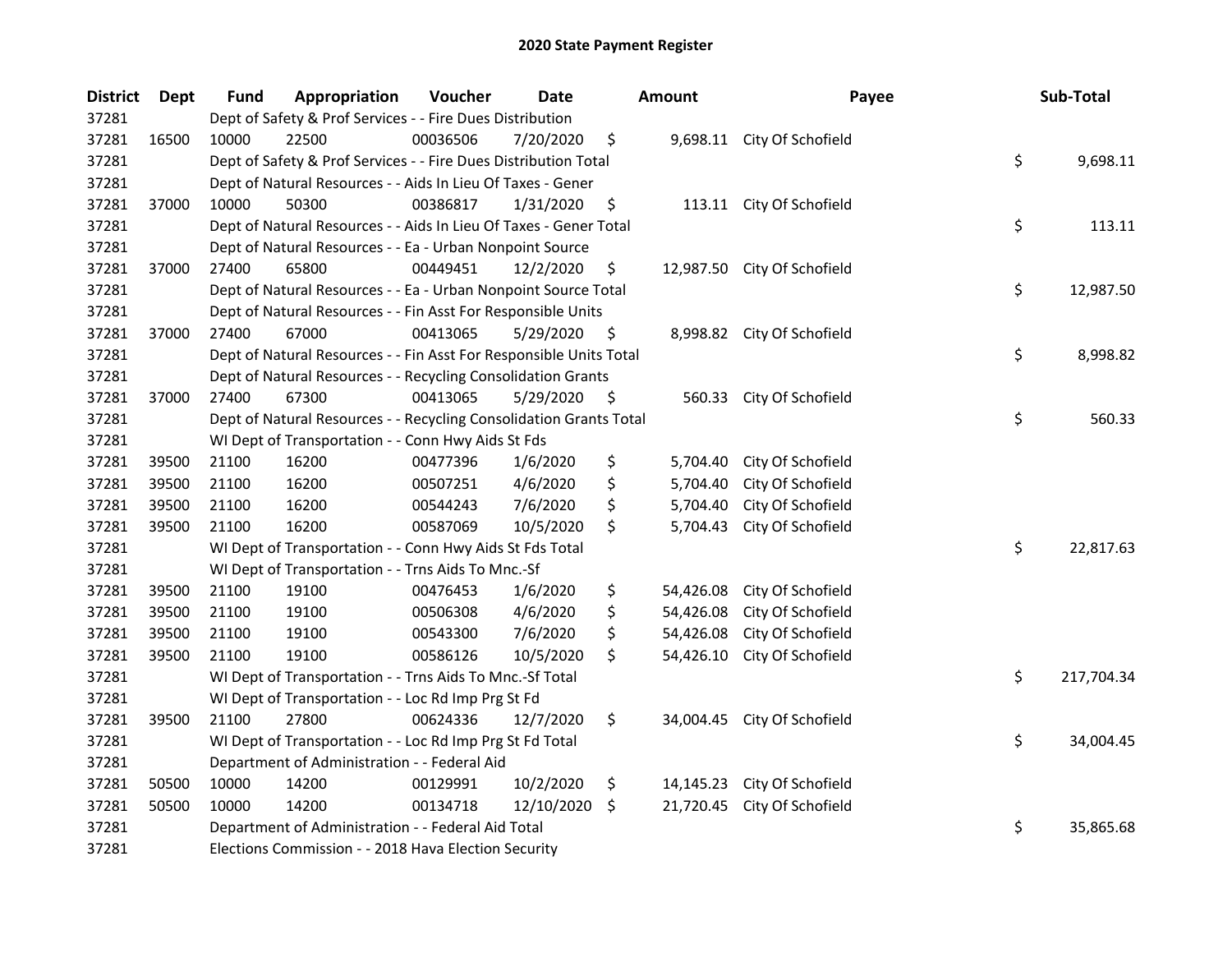| <b>District</b> | <b>Dept</b> | <b>Fund</b> | Appropriation                                                         | Voucher  | Date       |    | <b>Amount</b> | Payee             | Sub-Total        |
|-----------------|-------------|-------------|-----------------------------------------------------------------------|----------|------------|----|---------------|-------------------|------------------|
| 37281           | 51000       | 22000       | 18200                                                                 | 00003333 | 6/24/2020  | \$ | 1,561.80      | City Of Schofield |                  |
| 37281           |             |             | Elections Commission - - 2018 Hava Election Security Total            |          |            |    |               |                   | \$<br>1,561.80   |
| 37281           |             |             | Shared Revenue and Tax Relief - - Expenditure Restraint Program       |          |            |    |               |                   |                  |
| 37281           | 83500       | 10000       | 10100                                                                 | 00068429 | 7/27/2020  | S  | 49,332.08     | City Of Schofield |                  |
| 37281           |             |             | Shared Revenue and Tax Relief - - Expenditure Restraint Program Total |          |            |    |               |                   | \$<br>49,332.08  |
| 37281           |             |             | Shared Revenue and Tax Relief - - County And Municipal Aid            |          |            |    |               |                   |                  |
| 37281           | 83500       | 10000       | 10500                                                                 | 00068429 | 7/27/2020  | S  | 25,634.30     | City Of Schofield |                  |
| 37281           | 83500       | 10000       | 10500                                                                 | 00072396 | 11/16/2020 | S. | 145,261.05    | City Of Schofield |                  |
| 37281           |             |             | Shared Revenue and Tax Relief - - County And Municipal Aid Total      |          |            |    |               |                   | \$<br>170,895.35 |
| 37281           |             |             | Shared Revenue and Tax Relief - - Exempt Computer Aid                 |          |            |    |               |                   |                  |
| 37281           | 83500       | 10000       | 10900                                                                 | 00065553 | 7/27/2020  | S. | 61,929.25     | City Of Schofield |                  |
| 37281           | 83500       | 10000       | 10900                                                                 | 00067096 | 7/27/2020  | \$ | 2,402.26      | City Of Schofield |                  |
| 37281           |             |             | Shared Revenue and Tax Relief - - Exempt Computer Aid Total           |          |            |    |               |                   | \$<br>64,331.51  |
| 37281           |             |             | Shared Revenue and Tax Relief - - Personal Property Aid               |          |            |    |               |                   |                  |
| 37281           | 83500       | 10000       | 11100                                                                 | 00060941 | 5/4/2020   | \$ | 10,197.54     | City Of Schofield |                  |
| 37281           | 83500       | 10000       | 11100                                                                 | 00062535 | 5/4/2020   | \$ | 6,727.98      | City Of Schofield |                  |
| 37281           |             |             | Shared Revenue and Tax Relief - - Personal Property Aid Total         |          |            |    |               |                   | \$<br>16,925.52  |
| 37281           |             |             | Shared Revenue and Tax Relief - - Lottery & Gaming Credit             |          |            |    |               |                   |                  |
| 37281           | 83500       | 52100       | 36300                                                                 | 00055412 | 3/23/2020  | \$ | 809.88        | City Of Schofield |                  |
| 37281           |             |             | Shared Revenue and Tax Relief - - Lottery & Gaming Credit Total       |          |            |    |               |                   | \$<br>809.88     |
| 37281 Total     |             |             |                                                                       |          |            |    |               |                   | \$<br>646,606.11 |
|                 |             |             |                                                                       |          |            |    |               |                   |                  |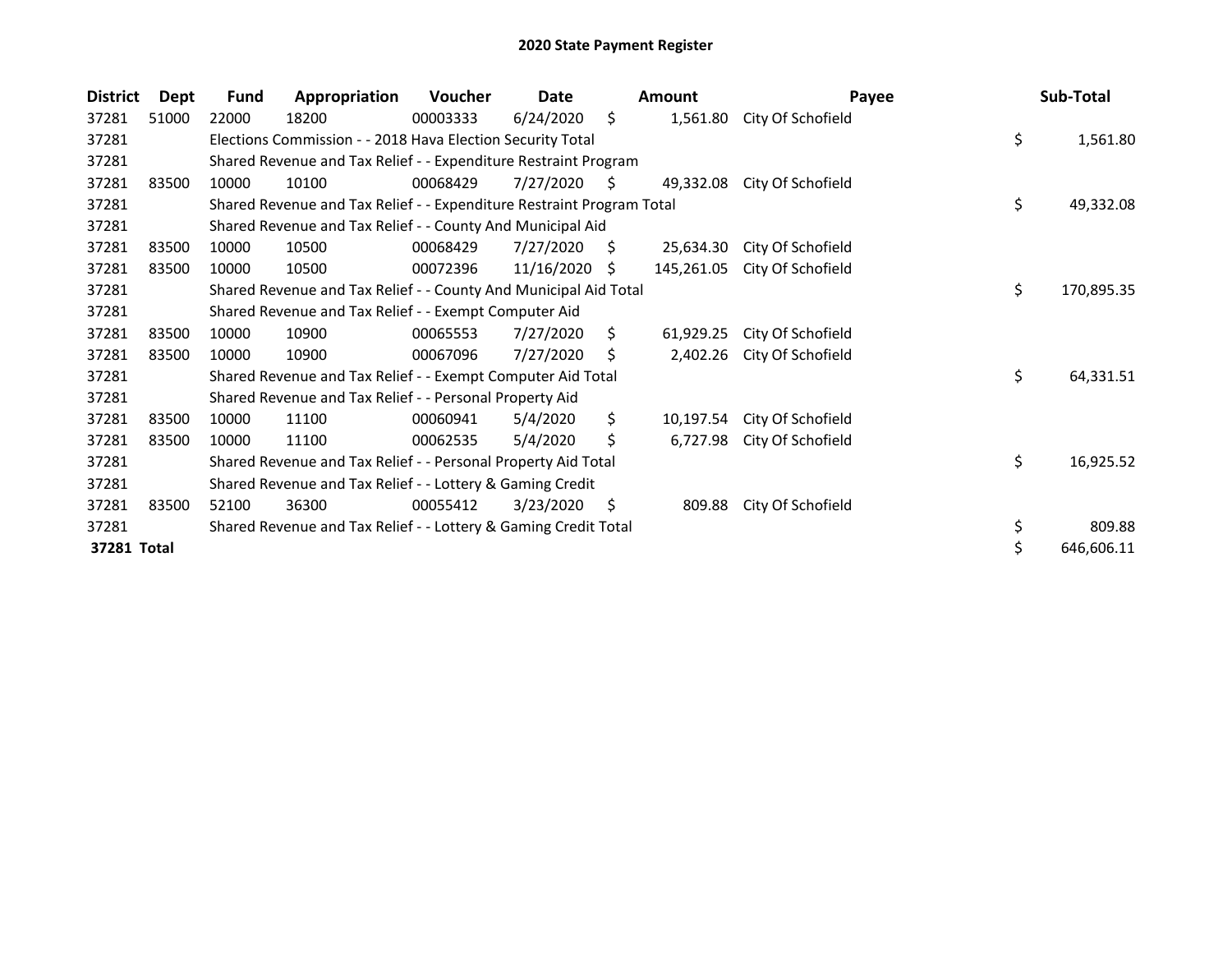| <b>District</b> | Dept  | <b>Fund</b> | Appropriation                                                      | Voucher  | Date      | <b>Amount</b>    | Payee                     | Sub-Total        |
|-----------------|-------|-------------|--------------------------------------------------------------------|----------|-----------|------------------|---------------------------|------------------|
| 37291           |       |             | Public Service Commission - - Federal Funds                        |          |           |                  |                           |                  |
| 37291           | 15500 | 10000       | 14200                                                              | 00004939 | 9/29/2020 | \$<br>150,900.00 | City Of Wausau            |                  |
| 37291           |       |             | Public Service Commission - - Federal Funds Total                  |          |           |                  |                           | \$<br>150,900.00 |
| 37291           |       |             | Dept of Safety & Prof Services - - Fire Dues Distribution          |          |           |                  |                           |                  |
| 37291           | 16500 | 10000       | 22500                                                              | 00036507 | 7/17/2020 | \$               | 128,263.91 City Of Wausau |                  |
| 37291           |       |             | Dept of Safety & Prof Services - - Fire Dues Distribution Total    |          |           |                  |                           | \$<br>128,263.91 |
| 37291           |       |             | Dept of Natural Resources - - Aids In Lieu Of Taxes - Gener        |          |           |                  |                           |                  |
| 37291           | 37000 | 10000       | 50300                                                              | 00386804 | 1/30/2020 | \$               | 73.75 City Of Wausau      |                  |
| 37291           |       |             | Dept of Natural Resources - - Aids In Lieu Of Taxes - Gener Total  |          |           |                  |                           | \$<br>73.75      |
| 37291           |       |             | Dept of Natural Resources - - Resaids - Cnty Forst, Cl & Mfl       |          |           |                  |                           |                  |
| 37291           | 37000 | 21200       | 57100                                                              | 00417386 | 6/18/2020 | \$<br>17.20      | City Of Wausau            |                  |
| 37291           |       |             | Dept of Natural Resources - - Resaids - Cnty Forst, Cl & Mfl Total |          |           |                  |                           | \$<br>17.20      |
| 37291           |       |             | Dept of Natural Resources - - Rec & Resource Aids, Fed             |          |           |                  |                           |                  |
| 37291           | 37000 | 21200       | 58300                                                              | 00391934 | 3/3/2020  | \$<br>3,854.17   | City Of Wausau            |                  |
| 37291           |       |             | Dept of Natural Resources - - Rec & Resource Aids, Fed Total       |          |           |                  |                           | \$<br>3,854.17   |
| 37291           |       |             | Dept of Natural Resources - - Fin Asst For Responsible Units       |          |           |                  |                           |                  |
| 37291           | 37000 | 27400       | 67000                                                              | 00412946 | 5/29/2020 | \$               | 137,234.02 City Of Wausau |                  |
| 37291           |       |             | Dept of Natural Resources - - Fin Asst For Responsible Units Total |          |           |                  |                           | \$<br>137,234.02 |
| 37291           |       |             | Dept of Natural Resources - - Recycling Consolidation Grants       |          |           |                  |                           |                  |
| 37291           | 37000 | 27400       | 67300                                                              | 00412946 | 5/29/2020 | \$<br>9,866.38   | City Of Wausau            |                  |
| 37291           |       |             | Dept of Natural Resources - - Recycling Consolidation Grants Total |          |           |                  |                           | \$<br>9,866.38   |
| 37291           |       |             | WI Dept of Transportation - - Conn Hwy Aids St Fds                 |          |           |                  |                           |                  |
| 37291           | 39500 | 21100       | 16200                                                              | 00477397 | 1/6/2020  | \$<br>60,794.87  | City Of Wausau            |                  |
| 37291           | 39500 | 21100       | 16200                                                              | 00507252 | 4/6/2020  | \$<br>60,794.87  | City Of Wausau            |                  |
| 37291           | 39500 | 21100       | 16200                                                              | 00544244 | 7/6/2020  | \$<br>60,794.87  | City Of Wausau            |                  |
| 37291           | 39500 | 21100       | 16200                                                              | 00587070 | 10/5/2020 | \$<br>60,794.88  | City Of Wausau            |                  |
| 37291           |       |             | WI Dept of Transportation - - Conn Hwy Aids St Fds Total           |          |           |                  |                           | \$<br>243,179.49 |
| 37291           |       |             | WI Dept of Transportation - - Paratransit Aids, Sf                 |          |           |                  |                           |                  |
| 37291           | 39500 | 21100       | 17500                                                              | 00489529 | 2/6/2020  | \$<br>34,108.00  | City Of Wausau            |                  |
| 37291           |       |             | WI Dept of Transportation - - Paratransit Aids, Sf Total           |          |           |                  |                           | \$<br>34,108.00  |
| 37291           |       |             | WI Dept of Transportation - - Tb, Trns Oper Aid Sf                 |          |           |                  |                           |                  |
| 37291           | 39500 | 21100       | 17600                                                              | 00525197 | 5/12/2020 | \$<br>211,441.00 | City Of Wausau            |                  |
| 37291           | 39500 | 21100       | 17600                                                              | 00574210 | 8/27/2020 | \$<br>634,324.00 | City Of Wausau            |                  |
| 37291           |       |             | WI Dept of Transportation - - Tb, Trns Oper Aid Sf Total           |          |           |                  |                           | \$<br>845,765.00 |
| 37291           |       |             | WI Dept of Transportation - - Trns Aids To Mnc.-Sf                 |          |           |                  |                           |                  |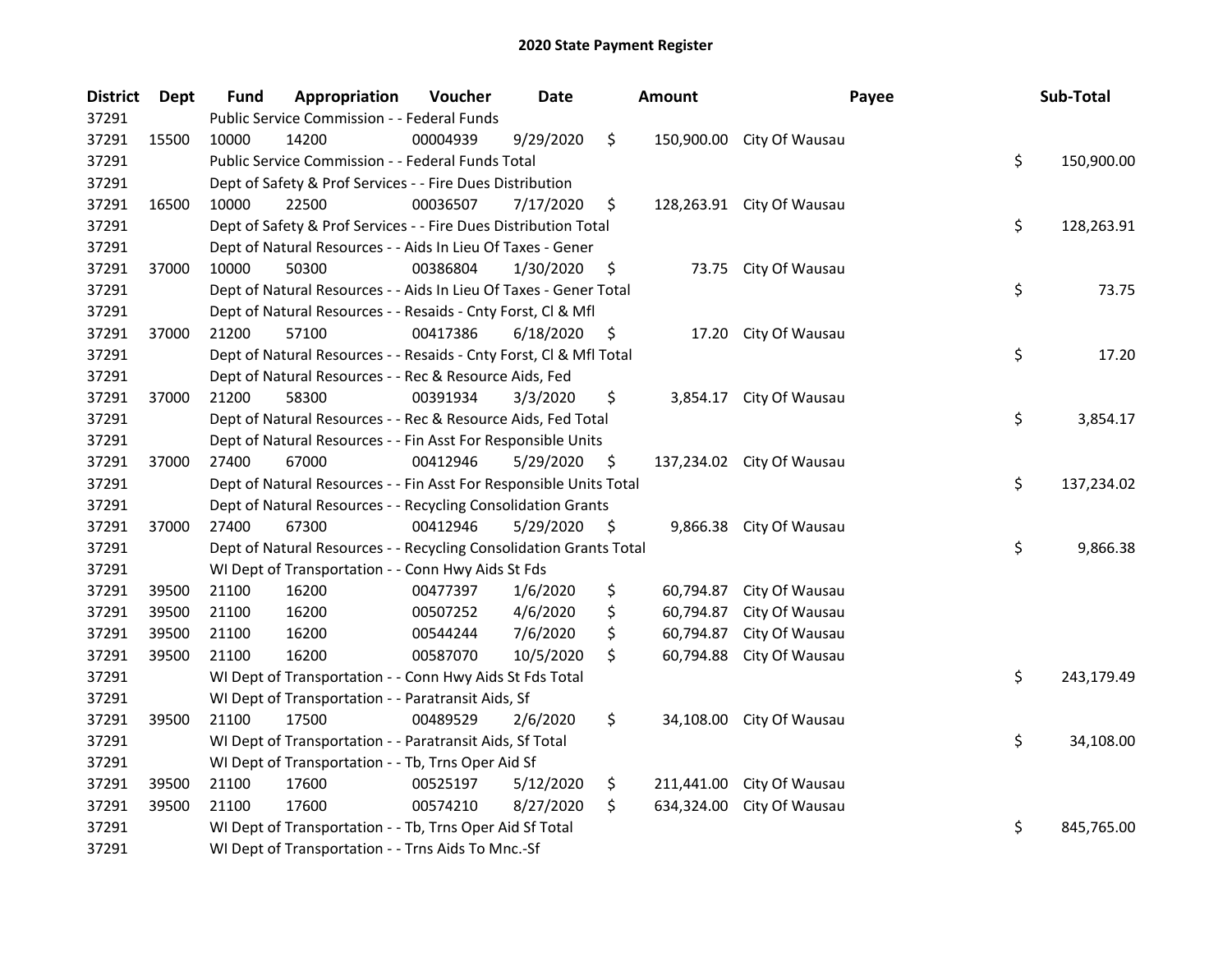| <b>District</b> | <b>Dept</b> | <b>Fund</b> | Appropriation                                                                   | Voucher   | <b>Date</b>   |     | Amount     |                | Payee | Sub-Total    |
|-----------------|-------------|-------------|---------------------------------------------------------------------------------|-----------|---------------|-----|------------|----------------|-------|--------------|
| 37291           | 39500       | 21100       | 19100                                                                           | 00476454  | 1/6/2020      | \$  | 684,474.43 | City Of Wausau |       |              |
| 37291           | 39500       | 21100       | 19100                                                                           | 00506309  | 4/6/2020      | \$  | 684,474.43 | City Of Wausau |       |              |
| 37291           | 39500       | 21100       | 19100                                                                           | 00543301  | 7/6/2020      | \$  | 684,474.43 | City Of Wausau |       |              |
| 37291           | 39500       | 21100       | 19100                                                                           | 00586127  | 10/5/2020     | \$  | 684,474.43 | City Of Wausau |       |              |
| 37291           |             |             | WI Dept of Transportation - - Trns Aids To Mnc.-Sf Total                        |           |               |     |            |                | \$    | 2,737,897.72 |
| 37291           |             |             | WI Dept of Transportation - - Loc Rd Imp Prg St Fd                              |           |               |     |            |                |       |              |
| 37291           | 39500       | 21100       | 27800                                                                           | 00478963  | 1/7/2020      | \$  | 101,927.16 | City Of Wausau |       |              |
| 37291           |             |             | WI Dept of Transportation - - Loc Rd Imp Prg St Fd Total                        |           |               |     |            |                | \$    | 101,927.16   |
| 37291           |             |             | Department of Health Services - - Emergency Medical Services, Ai                |           |               |     |            |                |       |              |
| 37291           | 43500       | 10000       | 11900                                                                           | 00379157  | 9/15/2020     | \$, | 7,684.14   | City Of Wausau |       |              |
| 37291           |             |             | Department of Health Services - - Emergency Medical Services, Ai Total          |           |               |     |            |                | \$    | 7,684.14     |
| 37291           |             |             | Department of Health Services - - Prepaid Medical Transport Reimbursement       |           |               |     |            |                |       |              |
| 37291           | 43500       | 10000       | 16300                                                                           | AMBULANCE | 11/16/2020 \$ |     | 140,419.46 | City Of Wausau |       |              |
| 37291           |             |             | Department of Health Services - - Prepaid Medical Transport Reimbursement Total |           |               |     |            |                | \$    | 140,419.46   |
| 37291           |             |             | Dept of Workforce Development - - Title Ib Aids State GPR                       |           |               |     |            |                |       |              |
| 37291           | 44500       | 10000       | 50900                                                                           | 00268654  | 1/27/2020     | \$  | 12.15      | City Of Wausau |       |              |
| 37291           | 44500       | 10000       | 50900                                                                           | 00268655  | 1/27/2020     | \$  | 48.54      | City Of Wausau |       |              |
| 37291           | 44500       | 10000       | 50900                                                                           | 00268656  | 1/27/2020     | \$  | 24.27      | City Of Wausau |       |              |
| 37291           | 44500       | 10000       | 50900                                                                           | 00268657  | 1/27/2020     | \$  | 48.54      | City Of Wausau |       |              |
| 37291           | 44500       | 10000       | 50900                                                                           | 00274974  | 2/28/2020     | \$  | 8.94       | City Of Wausau |       |              |
| 37291           | 44500       | 10000       | 50900                                                                           | 00275847  | 3/3/2020      | \$  | 53.70      | City Of Wausau |       |              |
| 37291           | 44500       | 10000       | 50900                                                                           | 00275848  | 3/3/2020      | \$  | 8.95       | City Of Wausau |       |              |
| 37291           | 44500       | 10000       | 50900                                                                           | 00276064  | 3/4/2020      | \$  | 44.75      | City Of Wausau |       |              |
| 37291           | 44500       | 10000       | 50900                                                                           | 00279398  | 3/27/2020     | \$  | 44.75      | City Of Wausau |       |              |
| 37291           | 44500       | 10000       | 50900                                                                           | 00279399  | 3/27/2020     | \$  | 35.80      | City Of Wausau |       |              |
| 37291           | 44500       | 10000       | 50900                                                                           | 00279977  | 3/30/2020     | \$  | 13.41      | City Of Wausau |       |              |
| 37291           | 44500       | 10000       | 50900                                                                           | 00282839  | 4/24/2020     | \$  | 35.80      | City Of Wausau |       |              |
| 37291           | 44500       | 10000       | 50900                                                                           | 00282840  | 4/24/2020     | \$  | 35.76      | City Of Wausau |       |              |
| 37291           |             |             | Dept of Workforce Development - - Title Ib Aids State GPR Total                 |           |               |     |            |                | \$    | 415.36       |
| 37291           |             |             | Dept of Workforce Development - - Title Ib Aids Federal Prf                     |           |               |     |            |                |       |              |
| 37291           | 44500       | 10000       | 54400                                                                           | 00268654  | 1/27/2020     | \$  | 44.85      | City Of Wausau |       |              |
| 37291           | 44500       | 10000       | 54400                                                                           | 00268655  | 1/27/2020     | \$  | 179.46     | City Of Wausau |       |              |
| 37291           | 44500       | 10000       | 54400                                                                           | 00268656  | 1/27/2020     | \$  | 89.73      | City Of Wausau |       |              |
| 37291           | 44500       | 10000       | 54400                                                                           | 00268657  | 1/27/2020     | \$  | 179.46     | City Of Wausau |       |              |
| 37291           | 44500       | 10000       | 54400                                                                           | 00274974  | 2/28/2020     | \$  | 33.06      | City Of Wausau |       |              |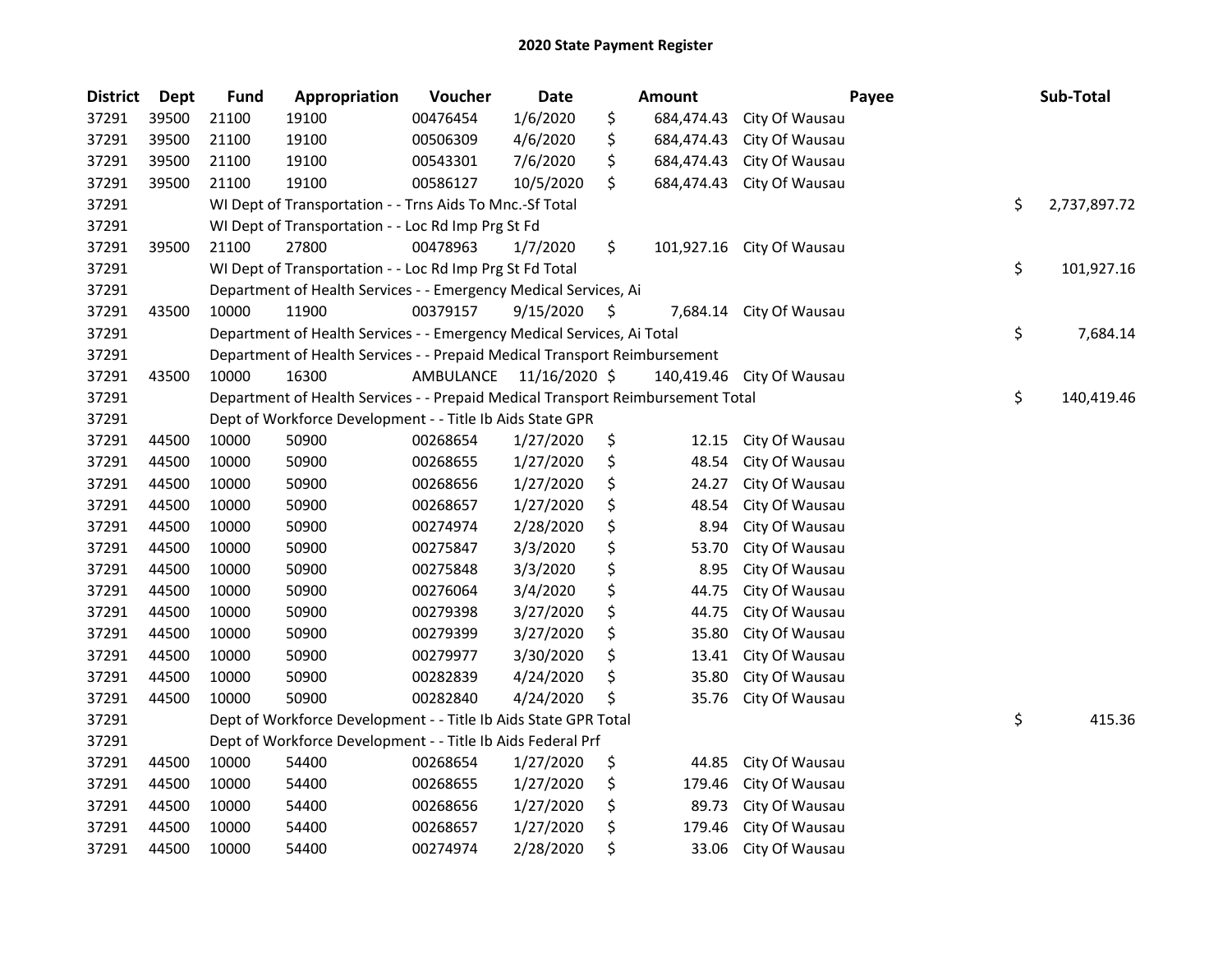| <b>District</b> | <b>Dept</b> | <b>Fund</b> | Appropriation                                                      | Voucher  | <b>Date</b> |      | Amount    | Payee                    | Sub-Total       |
|-----------------|-------------|-------------|--------------------------------------------------------------------|----------|-------------|------|-----------|--------------------------|-----------------|
| 37291           | 44500       | 10000       | 54400                                                              | 00275847 | 3/3/2020    | \$   | 198.30    | City Of Wausau           |                 |
| 37291           | 44500       | 10000       | 54400                                                              | 00275848 | 3/3/2020    | \$   | 33.05     | City Of Wausau           |                 |
| 37291           | 44500       | 10000       | 54400                                                              | 00276064 | 3/4/2020    | \$   | 165.25    | City Of Wausau           |                 |
| 37291           | 44500       | 10000       | 54400                                                              | 00279398 | 3/27/2020   | \$   | 165.25    | City Of Wausau           |                 |
| 37291           | 44500       | 10000       | 54400                                                              | 00279399 | 3/27/2020   | \$   | 132.20    | City Of Wausau           |                 |
| 37291           | 44500       | 10000       | 54400                                                              | 00279977 | 3/30/2020   | \$   | 49.59     | City Of Wausau           |                 |
| 37291           | 44500       | 10000       | 54400                                                              | 00282839 | 4/24/2020   | \$   | 132.20    | City Of Wausau           |                 |
| 37291           | 44500       | 10000       | 54400                                                              | 00282840 | 4/24/2020   | \$   | 132.24    | City Of Wausau           |                 |
| 37291           |             |             | Dept of Workforce Development - - Title Ib Aids Federal Prf Total  |          |             |      |           |                          | \$<br>1,534.64  |
| 37291           |             |             | Department of Justice - - Law Enforcement Officer Supplement       |          |             |      |           |                          |                 |
| 37291           | 45500       | 10000       | 21100                                                              | 00083282 | 5/8/2020    | \$   | 34,219.00 | City Of Wausau           |                 |
| 37291           | 45500       | 10000       | 21100                                                              | 00086960 | 8/7/2020    | \$   | 29,018.00 | City Of Wausau           |                 |
| 37291           | 45500       | 10000       | 21100                                                              | 00089625 | 11/4/2020   | \$   | 35,898.00 | City Of Wausau           |                 |
| 37291           |             |             | Department of Justice - - Law Enforcement Officer Supplement Total |          |             |      |           |                          | \$<br>99,135.00 |
| 37291           |             |             | Department of Justice - - Drug Law Enforcemt, Crime Labs           |          |             |      |           |                          |                 |
| 37291           | 45500       | 10000       | 22900                                                              | 00081347 | 3/16/2020   | \$   | 489.47    | City Of Wausau           |                 |
| 37291           | 45500       | 10000       | 22900                                                              | 00085165 | 6/26/2020   | S    | 421.35    | City Of Wausau           |                 |
| 37291           | 45500       | 10000       | 22900                                                              | 00088294 | 9/25/2020   | \$   | 367.48    | City Of Wausau           |                 |
| 37291           | 45500       | 10000       | 22900                                                              | 00092258 | 12/18/2020  | \$   | 386.90    | City Of Wausau           |                 |
| 37291           |             |             | Department of Justice - - Drug Law Enforcemt, Crime Labs Total     |          |             |      |           |                          | \$<br>1,665.20  |
| 37291           |             |             | Department of Justice - - Law Enforcement Train, Local             |          |             |      |           |                          |                 |
| 37291           | 45500       | 10000       | 23100                                                              | 00092110 | 12/11/2020  | - \$ |           | 10,880.00 City Of Wausau |                 |
| 37291           |             |             | Department of Justice - - Law Enforcement Train, Local Total       |          |             |      |           |                          | \$<br>10,880.00 |
| 37291           |             |             | Department of Justice - - Federal Aid, Local Assistance            |          |             |      |           |                          |                 |
| 37291           | 45500       | 10000       | 25100                                                              | 00081057 | 3/6/2020    | \$   |           | 17,000.00 City Of Wausau |                 |
| 37291           |             |             | Department of Justice - - Federal Aid, Local Assistance Total      |          |             |      |           |                          | \$<br>17,000.00 |
| 37291           |             |             | Department of Justice - - Law Enf Officer Suplmnt Grants           |          |             |      |           |                          |                 |
| 37291           | 45500       | 10000       | 27500                                                              | 00079063 | 1/30/2020   | \$   |           | 13,378.00 City Of Wausau |                 |
| 37291           |             |             | Department of Justice - - Law Enf Officer Suplmnt Grants Total     |          |             |      |           |                          | \$<br>13,378.00 |
| 37291           |             |             | Department of Justice - - Law Enforcement Overtime Grant           |          |             |      |           |                          |                 |
| 37291           | 45500       | 10000       | 28600                                                              | 00079152 | 2/3/2020    | \$   | 11,498.13 | City Of Wausau           |                 |
| 37291           | 45500       | 10000       | 28600                                                              | 00082122 | 4/6/2020    | \$   | 4,883.96  | City Of Wausau           |                 |
| 37291           |             |             | Department of Justice - - Law Enforcement Overtime Grant Total     |          |             |      |           |                          | \$<br>16,382.09 |
| 37291           |             |             | Department of Justice - - Federal Aid, Victim Assistance           |          |             |      |           |                          |                 |
| 37291           | 45500       | 10000       | 54200                                                              | 00079179 | 1/31/2020   | \$   |           | 39,267.83 City Of Wausau |                 |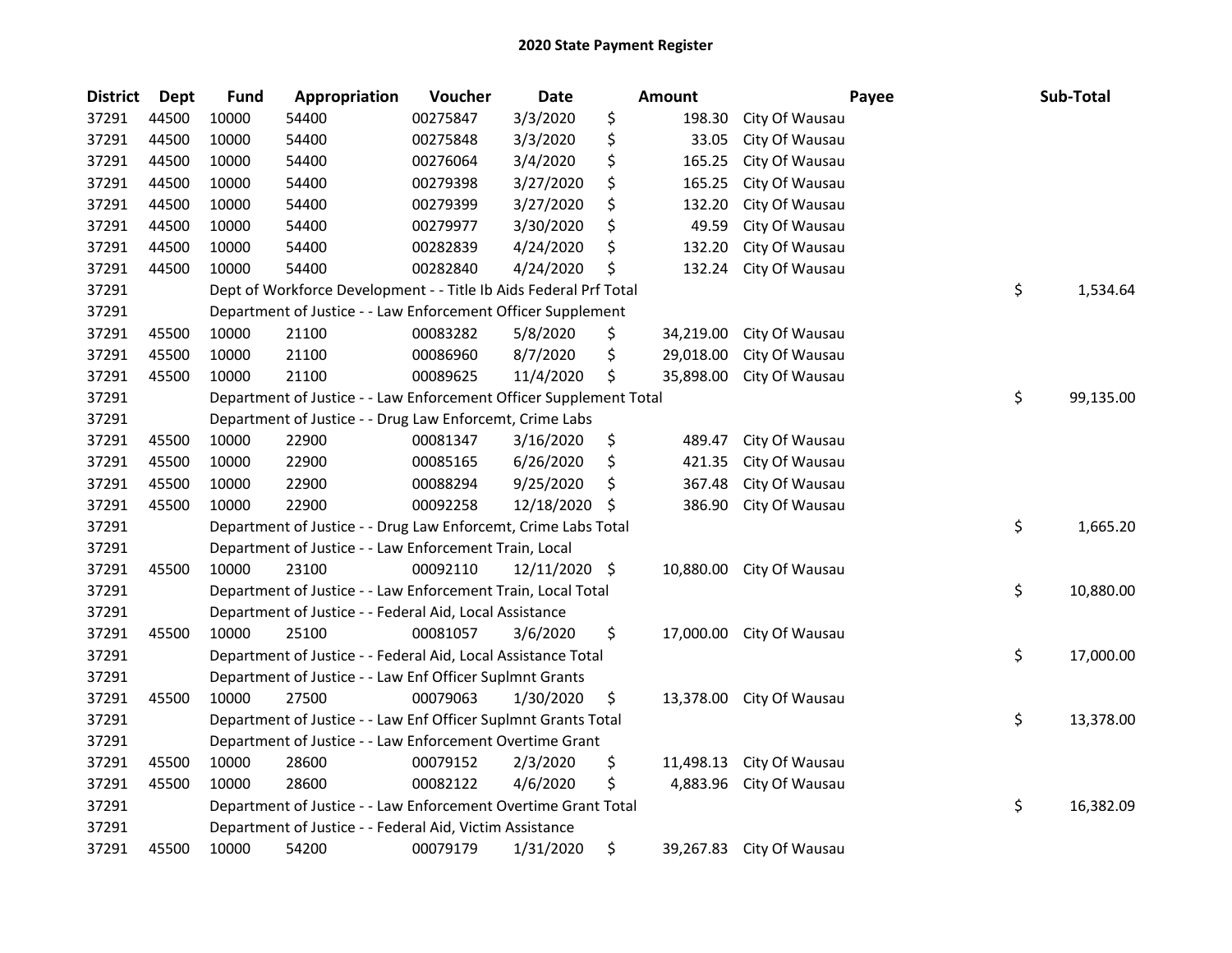| <b>District</b> | Dept  | <b>Fund</b> | Appropriation                                                           | Voucher  | <b>Date</b> | Amount           | Payee                    | Sub-Total        |
|-----------------|-------|-------------|-------------------------------------------------------------------------|----------|-------------|------------------|--------------------------|------------------|
| 37291           | 45500 | 10000       | 54200                                                                   | 00083017 | 5/4/2020    | \$<br>51,358.00  | City Of Wausau           |                  |
| 37291           | 45500 | 10000       | 54200                                                                   | 00086778 | 8/4/2020    | \$<br>50,426.00  | City Of Wausau           |                  |
| 37291           | 45500 | 10000       | 54200                                                                   | 00090074 | 11/3/2020   | \$<br>63,397.00  | City Of Wausau           |                  |
| 37291           |       |             | Department of Justice - - Federal Aid, Victim Assistance Total          |          |             |                  |                          | \$<br>204,448.83 |
| 37291           |       |             | Department of Military Affairs - - Federal Aid-Service Contracts        |          |             |                  |                          |                  |
| 37291           | 46500 | 10000       | 14100                                                                   | 00073648 | 2/5/2020    | \$<br>81.63      | City Of Wausau           |                  |
| 37291           | 46500 | 10000       | 14100                                                                   | 00075169 | 3/11/2020   | \$<br>464.46     | City Of Wausau           |                  |
| 37291           | 46500 | 10000       | 14100                                                                   | 00077177 | 5/4/2020    | \$<br>81.63      | City Of Wausau           |                  |
| 37291           | 46500 | 10000       | 14100                                                                   | 00078289 | 6/4/2020    | \$<br>523.86     | City Of Wausau           |                  |
| 37291           | 46500 | 10000       | 14100                                                                   | 00081381 | 8/11/2020   | \$<br>83.15      | City Of Wausau           |                  |
| 37291           | 46500 | 10000       | 14100                                                                   | 00082421 | 9/4/2020    | \$<br>391.17     | City Of Wausau           |                  |
| 37291           | 46500 | 10000       | 14100                                                                   | 00085812 | 11/23/2020  | \$<br>98.25      | City Of Wausau           |                  |
| 37291           | 46500 | 10000       | 14100                                                                   | 00086266 | 12/7/2020   | \$<br>535.69     | City Of Wausau           |                  |
| 37291           |       |             | Department of Military Affairs - - Federal Aid-Service Contracts Total  |          |             |                  |                          | \$<br>2,259.84   |
| 37291           |       |             | Department of Military Affairs - - Regional Emergency Response Tm       |          |             |                  |                          |                  |
| 37291           | 46500 | 10000       | 30600                                                                   | 00076150 | 4/6/2020    | \$<br>20,250.00  | City Of Wausau           |                  |
| 37291           | 46500 | 10000       | 30600                                                                   | 00076208 | 4/6/2020    | \$<br>20,250.00  | City Of Wausau           |                  |
| 37291           | 46500 | 10000       | 30600                                                                   | 00079025 | 6/16/2020   | \$<br>20,250.00  | City Of Wausau           |                  |
| 37291           | 46500 | 10000       | 30600                                                                   | 00085369 | 11/9/2020   | \$<br>20,250.00  | City Of Wausau           |                  |
| 37291           |       |             | Department of Military Affairs - - Regional Emergency Response Tm Total |          |             |                  |                          | \$<br>81,000.00  |
| 37291           |       |             | Department of Military Affairs - - Regional Emergency Response Gr       |          |             |                  |                          |                  |
| 37291           | 46500 | 10000       | 31300                                                                   | 00079065 | 6/17/2020   | \$<br>4,220.48   | City Of Wausau           |                  |
| 37291           |       |             | Department of Military Affairs - - Regional Emergency Response Gr Total |          |             |                  |                          | \$<br>4,220.48   |
| 37291           |       |             | Department of Administration - - Federal Aid                            |          |             |                  |                          |                  |
| 37291           | 50500 | 10000       | 14200                                                                   | 00126678 | 8/11/2020   | \$<br>467,909.83 | City Of Wausau           |                  |
| 37291           | 50500 | 10000       | 14200                                                                   | 00129992 | 10/1/2020   | \$<br>18,973.83  | City Of Wausau           |                  |
| 37291           | 50500 | 10000       | 14200                                                                   | 00134719 | 12/9/2020   | \$<br>148,623.34 | City Of Wausau           |                  |
| 37291           | 50500 | 10000       | 14200                                                                   | 00136366 | 12/16/2020  | \$<br>67,447.69  | City Of Wausau           |                  |
| 37291           |       |             | Department of Administration - - Federal Aid Total                      |          |             |                  |                          | \$<br>702,954.69 |
| 37291           |       |             | Elections Commission - - 2018 Hava Election Security                    |          |             |                  |                          |                  |
| 37291           | 51000 | 22000       | 18200                                                                   | 00003338 | 6/23/2020   | \$               | 22,770.90 City Of Wausau |                  |
| 37291           |       |             | Elections Commission - - 2018 Hava Election Security Total              |          |             |                  |                          | \$<br>22,770.90  |
| 37291           |       |             | Public Defender Board - - Trial Representation                          |          |             |                  |                          |                  |
| 37291           | 55000 | 10000       | 10300                                                                   | 00230065 | 1/15/2020   | \$<br>36.00      | City Of Wausau           |                  |
| 37291           | 55000 | 10000       | 10300                                                                   | 00231337 | 2/14/2020   | \$<br>2.50       | City Of Wausau           |                  |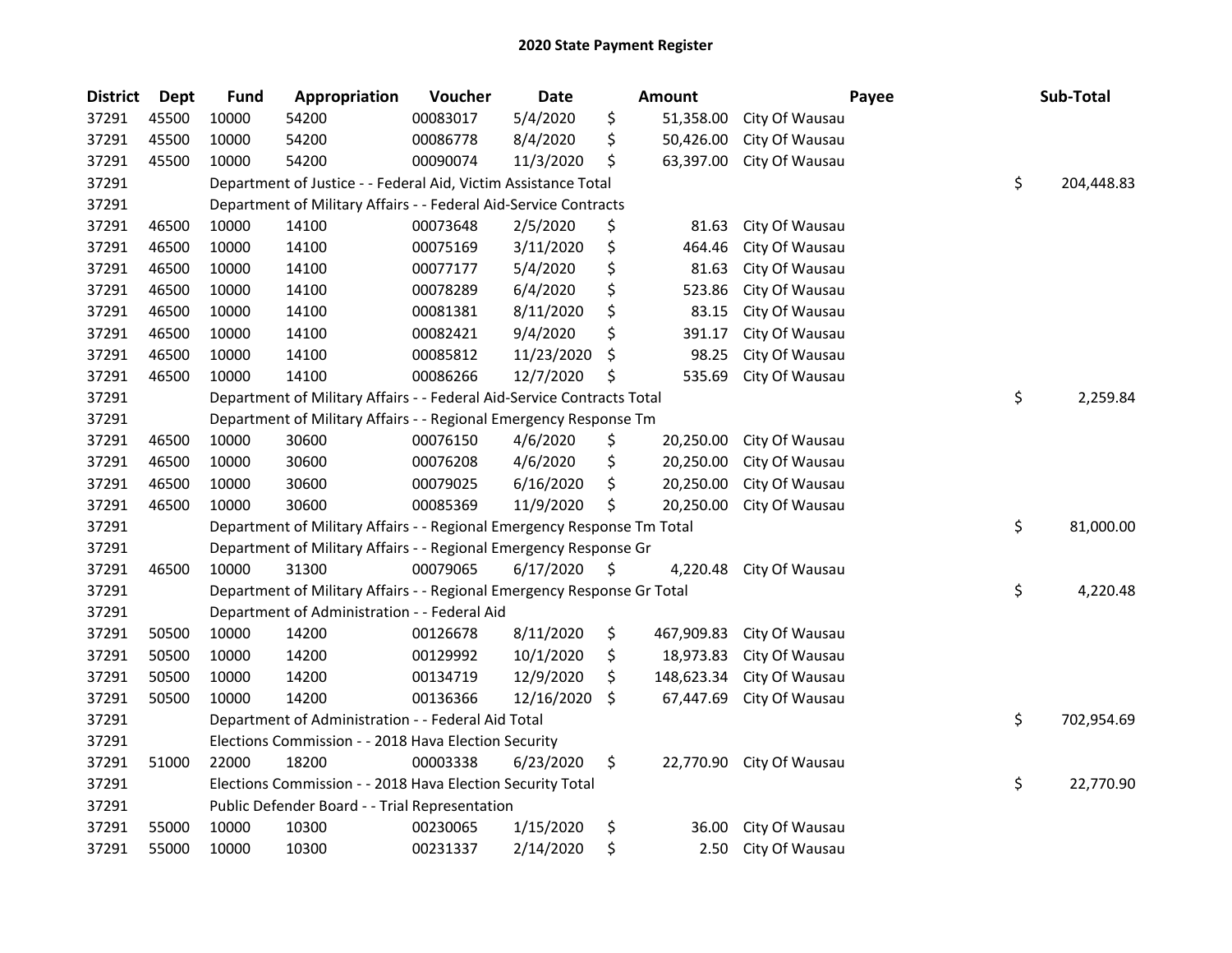| <b>District</b> | Dept  | <b>Fund</b>                                                     | Appropriation                                                                 | Voucher  | <b>Date</b>   |      | <b>Amount</b> |                           | Payee |  | Sub-Total    |
|-----------------|-------|-----------------------------------------------------------------|-------------------------------------------------------------------------------|----------|---------------|------|---------------|---------------------------|-------|--|--------------|
| 37291           | 55000 | 10000                                                           | 10300                                                                         | 00256872 | 7/23/2020     | \$   | 19.00         | City Of Wausau            |       |  |              |
| 37291           |       |                                                                 | Public Defender Board - - Trial Representation Total                          |          |               |      |               |                           | \$    |  | 57.50        |
| 37291           |       | Shared Revenue and Tax Relief - - Expenditure Restraint Program |                                                                               |          |               |      |               |                           |       |  |              |
| 37291           | 83500 | 10000                                                           | 10100                                                                         | 00068430 | 7/27/2020     | \$   |               | 874,573.78 City Of Wausau |       |  |              |
| 37291           |       |                                                                 | Shared Revenue and Tax Relief - - Expenditure Restraint Program Total         |          |               |      |               |                           | \$    |  | 874,573.78   |
| 37291           |       |                                                                 | Shared Revenue and Tax Relief - - County And Municipal Aid                    |          |               |      |               |                           |       |  |              |
| 37291           | 83500 | 10000                                                           | 10500                                                                         | 00068430 | 7/27/2020     | S.   | 593,431.43    | City Of Wausau            |       |  |              |
| 37291           | 83500 | 10000                                                           | 10500                                                                         | 00072397 | 11/16/2020    | \$   | 3,222,358.64  | City Of Wausau            |       |  |              |
| 37291           |       |                                                                 | Shared Revenue and Tax Relief - - County And Municipal Aid Total              |          |               |      |               |                           | \$    |  | 3,815,790.07 |
| 37291           |       |                                                                 | Shared Revenue and Tax Relief - - Exempt Computer Aid                         |          |               |      |               |                           |       |  |              |
| 37291           | 83500 | 10000                                                           | 10900                                                                         | 00065554 | 7/27/2020     | \$   |               | 467,845.92 City Of Wausau |       |  |              |
| 37291           | 83500 | 10000                                                           | 10900                                                                         | 00067097 | 7/27/2020     | \$   | 450,345.49    | City Of Wausau            |       |  |              |
| 37291           |       |                                                                 | Shared Revenue and Tax Relief - - Exempt Computer Aid Total                   |          |               |      |               |                           | \$    |  | 918,191.41   |
| 37291           |       |                                                                 | Shared Revenue and Tax Relief - - Utility Aid                                 |          |               |      |               |                           |       |  |              |
| 37291           | 83500 | 10000                                                           | 11000                                                                         | 00068430 | 7/27/2020     | \$   | 12,484.48     | City Of Wausau            |       |  |              |
| 37291           | 83500 | 10000                                                           | 11000                                                                         | 00072397 | 11/16/2020 \$ |      | 82,643.37     | City Of Wausau            |       |  |              |
| 37291           |       |                                                                 | Shared Revenue and Tax Relief - - Utility Aid Total                           |          |               |      |               |                           | \$    |  | 95,127.85    |
| 37291           |       |                                                                 | Shared Revenue and Tax Relief - - Personal Property Aid                       |          |               |      |               |                           |       |  |              |
| 37291           | 83500 | 10000                                                           | 11100                                                                         | 00060942 | 5/4/2020      | \$   | 109,606.20    | City Of Wausau            |       |  |              |
| 37291           | 83500 | 10000                                                           | 11100                                                                         | 00062536 | 5/4/2020      | \$   | 474,857.76    | City Of Wausau            |       |  |              |
| 37291           |       |                                                                 | Shared Revenue and Tax Relief - - Personal Property Aid Total                 |          |               |      |               |                           | \$    |  | 584,463.96   |
| 37291           |       |                                                                 | Shared Revenue and Tax Relief - - State Aid; Video Service Provider Fee       |          |               |      |               |                           |       |  |              |
| 37291           | 83500 | 10000                                                           | 11200                                                                         | 00064296 | 7/27/2020     | - \$ | 39,240.23     | City Of Wausau            |       |  |              |
| 37291           |       |                                                                 | Shared Revenue and Tax Relief - - State Aid; Video Service Provider Fee Total |          |               |      |               |                           | \$    |  | 39,240.23    |
| 37291           |       |                                                                 | Shared Revenue and Tax Relief - - School Lvy Tx/First Dollar Cr               |          |               |      |               |                           |       |  |              |
| 37291           | 83500 | 10000                                                           | 30200                                                                         | 00063956 | 7/27/2020     | \$.  | 1,053,591.66  | City Of Wausau            |       |  |              |
| 37291           | 83500 | 10000                                                           | 30200                                                                         | 00067347 | 7/27/2020     | \$   | 5,255,374.92  | City Of Wausau            |       |  |              |
| 37291           |       |                                                                 | Shared Revenue and Tax Relief - - School Lvy Tx/First Dollar Cr Total         |          |               |      |               |                           | \$    |  | 6,308,966.58 |
| 37291           |       |                                                                 | Shared Revenue and Tax Relief - - Payments For Municipal Svcs                 |          |               |      |               |                           |       |  |              |
| 37291           | 83500 | 10000                                                           | 50100                                                                         | 00054818 | 2/3/2020      | \$   | 161,404.25    | City Of Wausau            |       |  |              |
| 37291           |       |                                                                 | Shared Revenue and Tax Relief - - Payments For Municipal Svcs Total           |          |               |      |               |                           | \$    |  | 161,404.25   |
| 37291           |       | Shared Revenue and Tax Relief - - Lottery & Gaming Credit       |                                                                               |          |               |      |               |                           |       |  |              |
| 37291           | 83500 | 52100                                                           | 36300                                                                         | 00055413 | 3/23/2020     | \$   |               | 14,499.36 City Of Wausau  |       |  |              |
| 37291           | 83500 | 52100                                                           | 36300                                                                         | 00055679 | 3/23/2020     | \$   | 1,941,741.47  | City Of Wausau            |       |  |              |
| 37291           |       |                                                                 | Shared Revenue and Tax Relief - - Lottery & Gaming Credit Total               |          |               |      |               |                           | \$    |  | 1,956,240.83 |